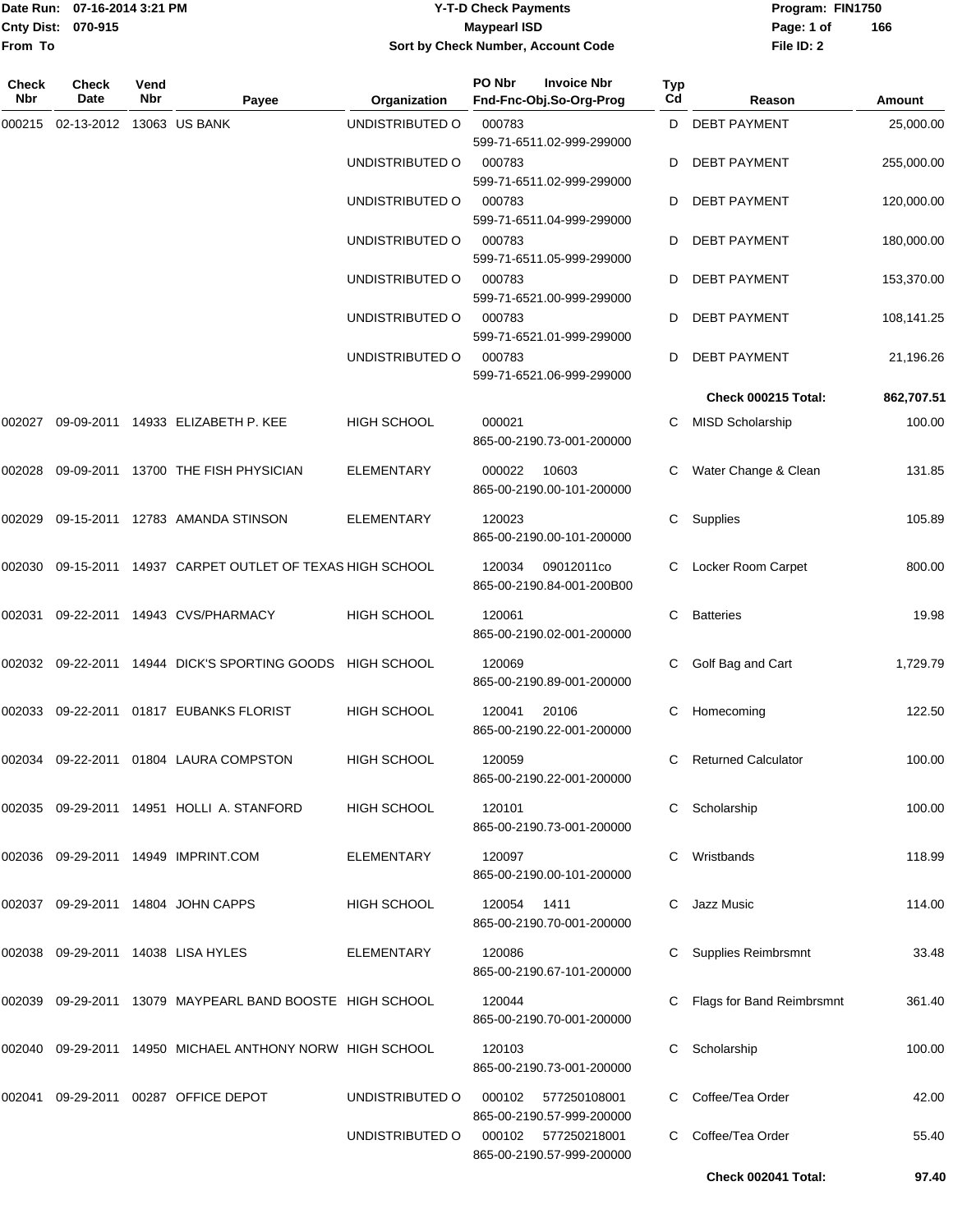#### Date Run: 07-16-2014 3:21 PM **Program:** FIN1750 **Cnty Dist:** 070-915 **Page: 2 of Page: 2 of MaypearI ISD Y-T-D Check Payments 070-915 Maypearl ISD Sort by Check Number, Account Code**

| Check<br>Nbr | Check<br>Date | Vend<br>Nbr | Payee                                                         | Organization       | PO Nbr | <b>Invoice Nbr</b><br>Fnd-Fnc-Obj.So-Org-Prog | Typ<br>Cd | Reason                          | Amount   |
|--------------|---------------|-------------|---------------------------------------------------------------|--------------------|--------|-----------------------------------------------|-----------|---------------------------------|----------|
| 002042       | 10-06-2011    |             | 13840 FOUR STORY GRAPHICS                                     | UNDISTRIBUTED O    | 120081 | 1780<br>865-00-2190.57-999-200000             | C.        | MOM t-shirts                    | 466.50   |
| 002043       |               |             | 10-06-2011 13763 GOLF TEAM PRODUCTS IN HIGH SCHOOL            |                    | 120070 | 92665A<br>865-00-2190.89-001-200000           | C         | Golf Shirts/Jackets/Raingr (1   | 1,392.50 |
| 002044       | 10-06-2011    |             | 01071 RICK'S WORLD OF SPORTS HIGH SCHOOL                      |                    | 120121 | 2597<br>865-00-2190.91-001-200000             | C         | volleyball shirts               | 856.00   |
| 002045       |               |             | 10-13-2011 12945 CHEERLEADING COMPANY HIGH SCHOOL             |                    | 120140 | 236374<br>865-00-2190.01-001-200000           |           | V Cheer Uniforms                | 1,278.07 |
| 002046       |               |             | 10-13-2011 14960 EDUCATIONAL THEATER A HIGH SCHOOL            |                    | 120139 | 865-00-2190.94-001-200000                     | C         | <b>Annual Troupe Dues</b>       | 65.00    |
|              |               |             | 002047 10-13-2011 14240 EZ FUND.COM                           | <b>ELEMENTARY</b>  | 120111 | 27785<br>865-00-2190.00-101-200000            | C.        | <b>Student Sales</b>            | 260.00   |
| 002048       |               |             | 10-13-2011 14126 GANDY INK SCREEN PRINTI ELEMENTARY           |                    | 120113 | 231824<br>865-00-2190.00-101-200000           | C         | Rachael's Challenge             | 1,067.90 |
| 002049       |               |             | 10-13-2011 13763 GOLF TEAM PRODUCTS IN HIGH SCHOOL            |                    | 120123 | 93774A<br>865-00-2190.89-001-200000           | C         | <b>Golf Supplies</b>            | 480.00   |
| 002050       |               |             | 10-13-2011  14308  GOLFSMITH                                  | <b>HIGH SCHOOL</b> | 120065 | 865-00-2190.89-001-200000                     | С         | <b>Golf Hitting Mat</b>         | 499.95   |
| 002051       |               |             | 10-13-2011  14963  HATS OFF FOR CANCER                        | <b>ELEMENTARY</b>  | 120163 | 865-00-2190.00-101-200000                     | C         | <b>Student Donations</b>        | 100.00   |
|              |               |             | 002052 10-13-2011 13171 HIDDEN CREEK GOLF COU HIGH SCHOOL     |                    | 120062 | 865-00-2190.89-001-200000                     | C.        | <b>Tournament Fees</b>          | 1,096.00 |
| 002053       |               |             | 10-13-2011 12717 MANSFIELD NATIONAL GOL HIGH SCHOOL           |                    | 120152 | 03291541<br>865-00-2190.89-001-200000         | C         | <b>Tournament Entry Fees</b>    | 3,053.92 |
| 002054       |               |             | 10-20-2011  14221  BRIAN CUPP                                 | <b>HIGH SCHOOL</b> | 120178 | 865-00-2190.70-001-200000                     | С         | Supplies                        | 118.52   |
| 002055       |               |             | 10-20-2011 14217 COUNTRYVIEW GOLF COU HIGH SCHOOL             |                    | 120185 | 865-00-2190.89-001-200000                     | C.        | Fees/Lunches                    | 1,040.00 |
|              |               |             | 002056 10-20-2011 00203 DALLAS WORLD AQUARIUM MAYPEARL JUNIOR |                    | 120207 | 865-00-2190.05-041-200000                     |           | C 6th grade field trip          | 50.00    |
|              |               |             | 002057 10-20-2011 01343 GINGERBREAD PRESS                     | <b>HIGH SCHOOL</b> | 120180 | 281311<br>865-00-2190.83-001-200000           |           | C Programs                      | 1,733.34 |
|              |               |             | 002058 10-20-2011 13786 HOLE IN ONE INTERNATION HIGH SCHOOL   |                    |        | 120179 H313055<br>865-00-2190.89-001-200000   |           | Contest Insurance               | 150.00   |
|              |               |             | 002059 10-20-2011 14622 J. RYDER GROUP                        | HIGH SCHOOL        | 120125 | 1830723<br>865-00-2190.89-001-200000          |           | <b>Golf Tournament Supplies</b> | 636.85   |
|              |               |             | 002060 10-20-2011 12456 MAINSTAY FARM                         | ELEMENTARY         | 120208 | 865-00-2190.00-101-200000                     |           | Second Grade                    | 864.00   |
|              |               |             | 002061 10-20-2011 12826 RACHEL BROWN                          | HIGH SCHOOL        | 120202 | 865-00-2190.94-001-200000                     | C         | Tickets                         | 624.00   |
|              |               |             | 002062 10-27-2011 14599 A WISH COME TRUE                      | <b>HIGH SCHOOL</b> | 120045 | 250173<br>865-00-2190.70-001-200000           | C.        | Gloves                          | 119.65   |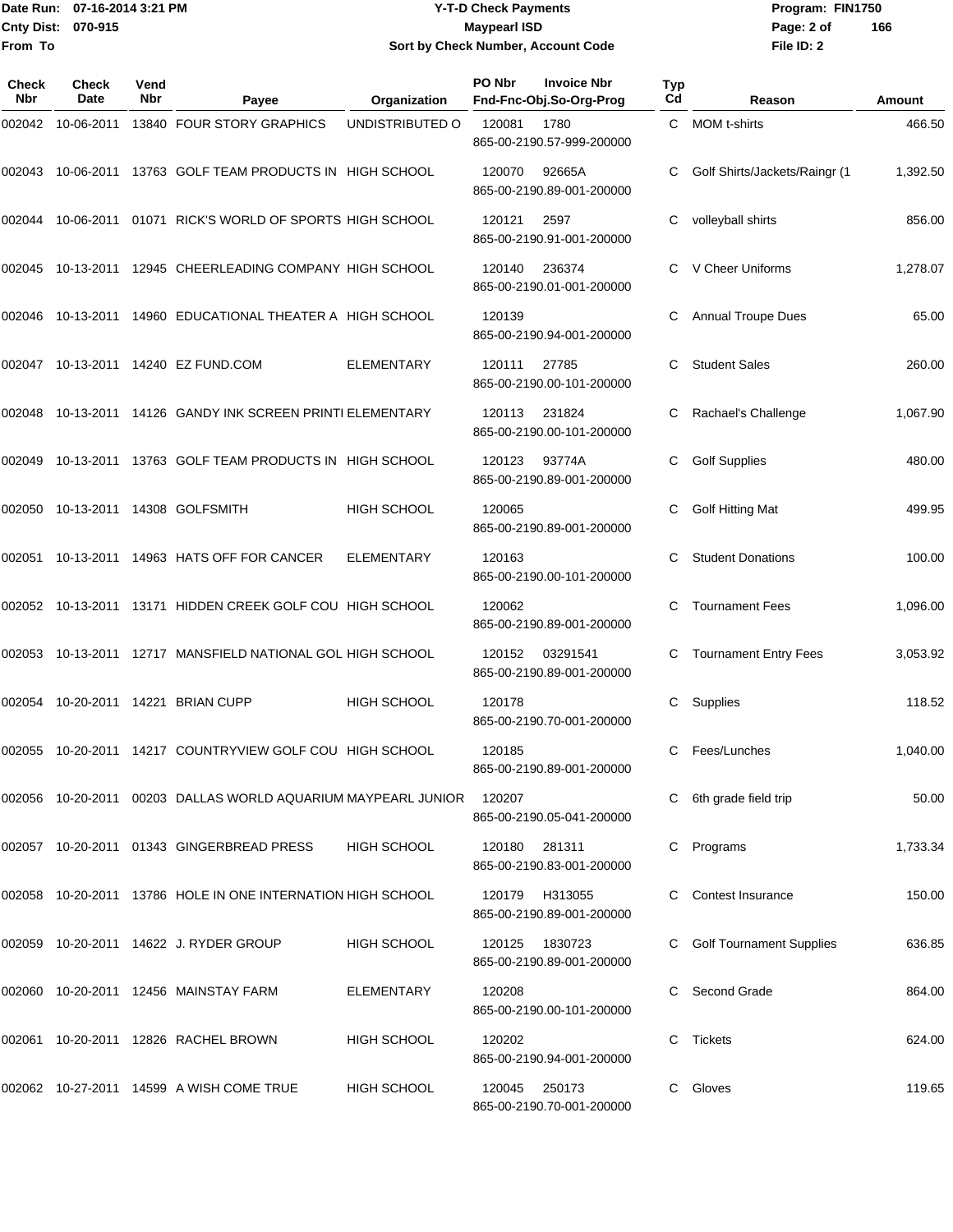#### Date Run: 07-16-2014 3:21 PM **Program:** FIN1750 **Cnty Dist:** 070-915 **Page: 3 of Page: 3 of MaypearI ISD Y-T-D Check Payments 070-915 Maypearl ISD Sort by Check Number, Account Code**

| Check<br><b>Nbr</b> | <b>Check</b><br>Date          | Vend<br>Nbr | Payee                                                           | Organization           | <b>PO Nbr</b><br><b>Invoice Nbr</b><br>Fnd-Fnc-Obj.So-Org-Prog | Typ<br>Cd | Reason                           | Amount   |
|---------------------|-------------------------------|-------------|-----------------------------------------------------------------|------------------------|----------------------------------------------------------------|-----------|----------------------------------|----------|
| 002063              |                               |             | 10-27-2011 14119 DAVID'S SUPERMARKET, IN MAYPEARL JUNIOR        |                        | 120224<br>865-00-2190.05-041-200000                            | C         | 6th Float Party/Pep Rally        | 43.25    |
|                     |                               |             |                                                                 | <b>MAYPEARL JUNIOR</b> | 000236<br>865-00-2190.05-041-200000                            |           | Meals for TAKS Staff Lunch       | 97.98    |
|                     |                               |             | 002065 10-27-2011 01844 J.W. PEPPER & SON, INC.                 | <b>HIGH SCHOOL</b>     | 05668231<br>120138<br>865-00-2190.94-001-200000                | C         | Music                            | 43.81    |
|                     |                               |             | 002066 10-27-2011 15034 MICHAEL GILSDORF                        | <b>HIGH SCHOOL</b>     | 000233<br>865-00-2190.73-001-200000                            |           | <b>MISD Scholarship</b>          | 100.00   |
|                     | 002067 10-27-2011             |             | 00287 OFFICE DEPOT                                              | UNDISTRIBUTED O        | 120168<br>583311601001<br>865-00-2190.57-999-200000            |           | Coffee/Tea Supplies              | 121.90   |
| 002068              |                               |             |                                                                 | <b>MAYPEARL JUNIOR</b> | 120094<br>P9273008H00ZN44<br>865-00-2190.05-041-200000         | C         | Kendal Reader                    | 178.00   |
|                     | 002069 11-02-2011 14256 ATSSB |             |                                                                 | <b>HIGH SCHOOL</b>     | 120218<br>865-00-2190.70-001-200000                            |           | District entry fees              | 380.00   |
|                     |                               |             | 002070 11-02-2011 00140 FT. WORTH ZOO                           | <b>ELEMENTARY</b>      | 120254<br>865-00-2190.00-101-200000                            |           | Tickets for Zoo Trip             | 596.00   |
|                     |                               |             | 002071 11-02-2011 01844 J.W. PEPPER & SON, INC.                 | <b>HIGH SCHOOL</b>     | 120138<br>05670819<br>865-00-2190.94-001-200000                | C         | Music                            | 482.50   |
|                     |                               |             | 002072 11-02-2011 00063 LAKESHORE EQUIPMENT C ELEMENTARY        |                        | 120151<br>2335521011<br>865-00-2190.01-101-200000              | C         | Supplies                         | 139.41   |
|                     | 002073 11-02-2011             |             | 00681 PEPWEAR LLC                                               | <b>HIGH SCHOOL</b>     | 120267<br>10888<br>865-00-2190.70-001-200000                   |           | MMS band shirts                  | 665.65   |
|                     |                               |             | 002074 11-10-2011 00149 AREA VIII FFA                           | <b>HIGH SCHOOL</b>     | 120289<br>865-00-2190.64-001-200000                            | C         | FFA Dues                         | 54.00    |
|                     |                               |             | 002075 11-10-2011 12521 BAND SHOPPE                             | <b>HIGH SCHOOL</b>     | 000412<br>517816-01<br>865-00-2190.70-001-200000               |           | <b>Band Supplies Frieght</b>     | 76.90    |
|                     |                               |             | 002076 11-10-2011 13254 CLAY EWELL EDUCATIONA HIGH SCHOOL       |                        | 120285<br>865-00-2190.64-001-200000                            | C         | <b>Tarleton Invitaional LDEs</b> | 70.00    |
|                     |                               |             | 002077 11-10-2011 00150 CORSICANA DISTRICT FFA HIGH SCHOOL      |                        | 120300<br>865-00-2190.64-001-200000                            |           | C District FFA Dues              | 12.00    |
|                     |                               |             | 002078 11-10-2011 01817 EUBANKS FLORIST                         | UNDISTRIBUTED O        | 000426<br>20016<br>865-00-2190.28-999-200000                   |           | C Green Plant                    | 47.95    |
|                     |                               |             | 002079 11-10-2011 15046 GOURMET NUTS                            | <b>HIGH SCHOOL</b>     | 120310<br>865-00-2190.83-001-200000                            |           | Products                         | 2,518.50 |
|                     |                               |             | 002080  11-10-2011  01844  J.W. PEPPER & SON, INC.  HIGH SCHOOL |                        | 120138<br>05669355<br>865-00-2190.94-001-200000                |           | C Music Supplies                 | 240.95   |
|                     |                               |             | 002081 11-10-2011 12699 NORTH TEXAS GOLF CENT HIGH SCHOOL       |                        | 120276<br>865-00-2190.89-001-200000                            |           | Green Fees                       | 36.00    |
|                     |                               |             | 002082 11-10-2011 00287 OFFICE DEPOT                            | UNDISTRIBUTED O        | 000442<br>583311392001<br>865-00-2190.57-999-200000            |           | Coffee/Tea Order                 | 42.00    |
|                     |                               |             | 002083 11-10-2011 12436 PAM WILSON                              | ELEMENTARY             | 120297<br>865-00-2190.00-101-200000                            |           | Postage for Box Tops LSK         | 13.35    |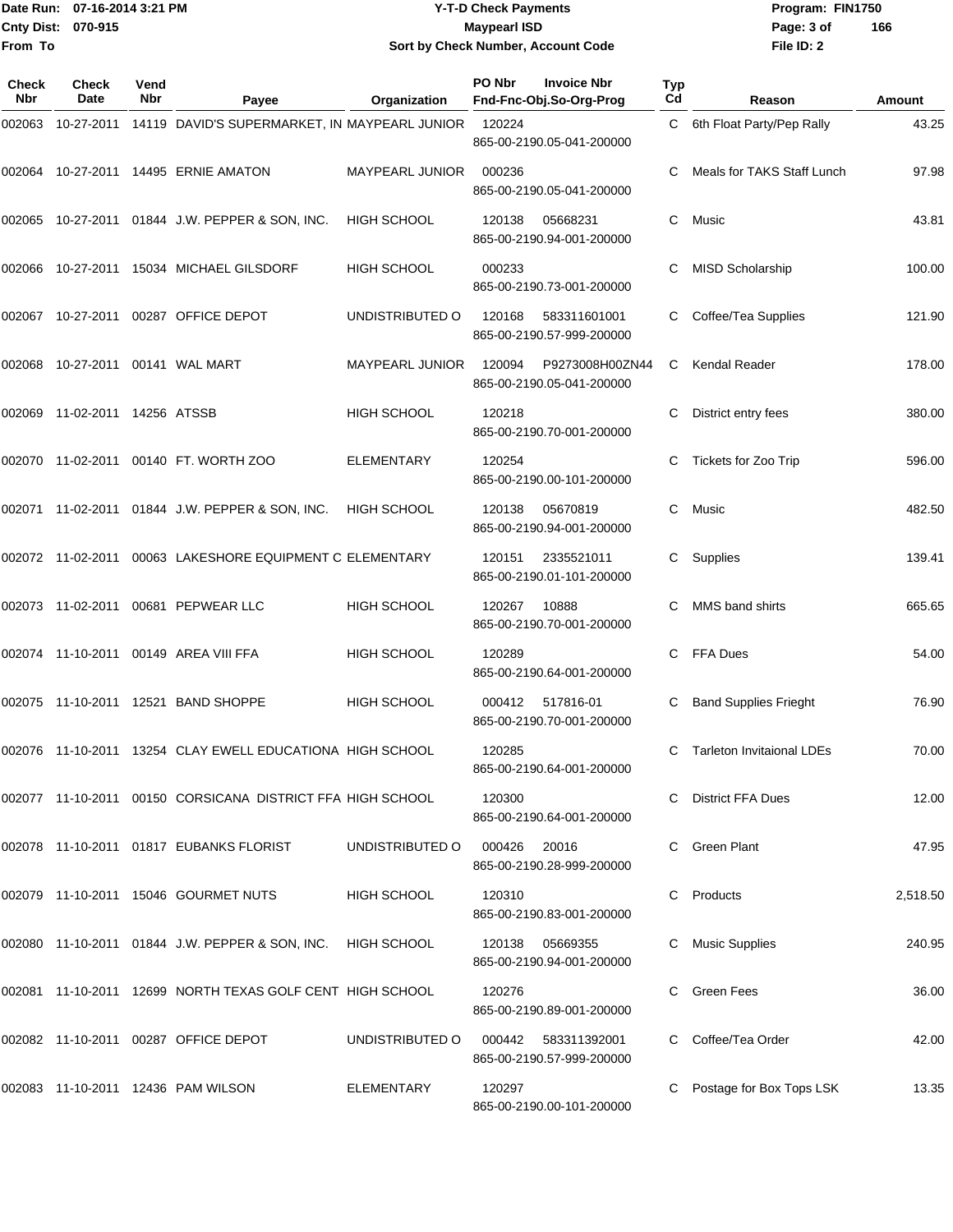#### Date Run: 07-16-2014 3:21 PM **Program:** FIN1750 **Cnty Dist:** 070-915 **Page: 4 of Page: 4 of Page: 4 of Page: 4 of Page: 4 of Page: 4 of Y-T-D Check Payments 070-915 Maypearl ISD Sort by Check Number, Account Code**

| Check<br>Nbr | Check<br>Date                 | Vend<br>Nbr | Payee                                                        | Organization           | PO Nbr        | <b>Invoice Nbr</b><br>Fnd-Fnc-Obj.So-Org-Prog | Typ<br>Cd | Reason                     | <b>Amount</b> |
|--------------|-------------------------------|-------------|--------------------------------------------------------------|------------------------|---------------|-----------------------------------------------|-----------|----------------------------|---------------|
| 002084       | 11-10-2011                    |             | 15044 RED ROBIN GOURMET BUR ELEMENTARY                       |                        | 120299        | 865-00-2190.00-101-200000                     |           | C Reward Luncheon          | 75.00         |
|              |                               |             | 002085 11-10-2011 12123 TEXAS FFA ASSOCIATION                | <b>HIGH SCHOOL</b>     | 120287        | 865-00-2190.64-001-200000                     | C.        | FFA Dues                   | 448.00        |
|              |                               |             | 002086  11-16-2011  14487  BLOOMS & MORE                     | <b>DISTRICT WIDE</b>   | 000460        | 001881<br>865-00-2190.64-001-200000           |           | Y FFA Sweetheart           | 35.00         |
|              |                               |             | 002087 11-16-2011 13050 CLEBURNE GOLF RANCH                  | <b>DISTRICT WIDE</b>   | 120064        | 865-00-2190.89-001-200000                     |           | Y Supplies                 | 309.98        |
|              |                               |             | 002088 11-16-2011 14963 HATS OFF FOR CANCER                  | <b>DISTRICT WIDE</b>   | 120327        | 865-00-2190.05-041-200000                     |           | Y Hats off for Cancer      | 46.00         |
|              |                               |             | 002089 11-16-2011 01071 RICK'S WORLD OF SPORTS DISTRICT WIDE |                        | 120291        | 2679<br>865-00-2190.84-001-200B00             |           | <b>Basketball Uniforms</b> | 581.00        |
|              | 002090 11-16-2011             |             | 00655 VARSITY SPIRIT FASHIONS DISTRICT WIDE                  |                        | 000474        | 22848000<br>865-00-2190.01-001-200000         | Y.        | Unforms                    | 59.23         |
|              |                               |             | 002091 12-01-2011 13654 ALLANA FINLAY                        | <b>MAYPEARL JUNIOR</b> | 120375        | 865-00-2190.05-041-200000                     | C.        | <b>Snowman Contest</b>     | 166.34        |
|              |                               |             |                                                              | <b>ELEMENTARY</b>      | 120369        | 865-00-2190.00-101-200000                     |           | 1st Grade Field Trip       | 990.00        |
|              |                               |             | 002093 12-01-2011 01615 CICI'S PIZZA                         | MAYPEARL JUNIOR        | 120395        | 865-00-2190.05-041-200000                     | C         | <b>MMS Dance</b>           | 137.50        |
|              |                               |             | 002094  12-01-2011  15056  CICI'S PIZZA                      | <b>ELEMENTARY</b>      | 120370        | 865-00-2190.00-101-200000                     | C         | 1st Grade Field Trip       | 480.00        |
|              |                               |             |                                                              | <b>MAYPEARL JUNIOR</b> | 120373        | 865-00-2190.69-041-200000                     |           | Staff lunch                | 53.32         |
| 002096       |                               |             | 12-01-2011  01817  EUBANKS FLORIST                           | UNDISTRIBUTED O        | 120336        | 5332<br>865-00-2190.28-999-200000             | C         | <b>Green Plant</b>         | 52.95         |
|              | 002097 12-01-2011 01899 FEDEX |             |                                                              | <b>ELEMENTARY</b>      | 000493        | 769729849<br>865-00-2190.00-101-200000        | C.        | Hats off for Cancer        | 17.26         |
|              |                               |             |                                                              | <b>MAYPEARL JUNIOR</b> | 000493        | 769729849<br>865-00-2190.05-041-200000        |           | C Hats off for Cancer      | 17.26         |
|              |                               |             |                                                              |                        |               |                                               |           | Check 002097 Total:        | 34.52         |
|              |                               |             | 002098 12-01-2011 12327 SEITZ GIFT FRUIT                     | <b>HIGH SCHOOL</b>     | 120314        | 7746-1<br>865-00-2190.64-001-200000           |           | Meat Fundraiser            | 3,461.40      |
|              |                               |             |                                                              | HIGH SCHOOL            | 120309        | 7747-1<br>865-00-2190.64-001-200000           |           | C FFA Fundraiser           | 858.75        |
|              |                               |             |                                                              | <b>HIGH SCHOOL</b>     | 120309 7747-1 | 865-00-2190.64-001-200000                     |           | C FFA Fundraiser           | 134.80        |
|              |                               |             |                                                              |                        |               |                                               |           | Check 002098 Total:        | 4,454.95      |
|              |                               |             | 002099 12-01-2011 13700 THE FISH PHYSICIAN                   | <b>ELEMENTARY</b>      | 120381        | 10752<br>865-00-2190.00-101-200000            |           | C Tank Cleaning            | 91.85         |
|              |                               |             | 002100 12-01-2011 14667 TYLER TALLEY                         | <b>MAYPEARL JUNIOR</b> | 120382        | 865-00-2190.09-041-200000                     |           | MMS Dance DJ               | 275.00        |
|              |                               |             | 002101 12-01-2011 01443 WAXAHACHIE COUNTRY CL HIGH SCHOOL    |                        | 120389        | 865-00-2190.89-001-200000                     |           | C Golf Fees                | 390.00        |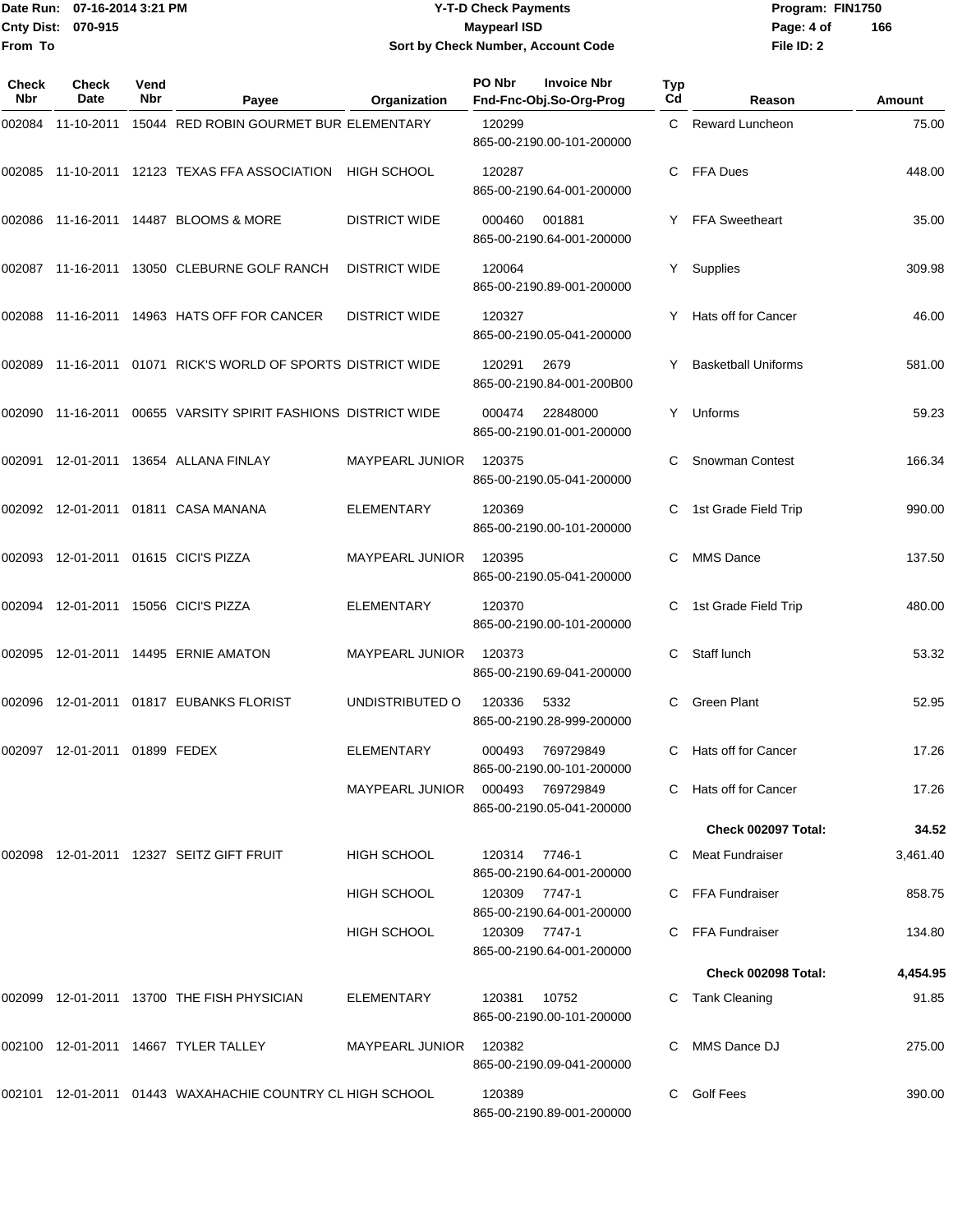#### Date Run: 07-16-2014 3:21 PM **Program:** FIN1750 **Cnty Dist:** 070-915 **Page:** 5 of **Y-T-D Check Payments 070-915 Maypearl ISD Sort by Check Number, Account Code**

| Check<br>Nbr | <b>Check</b><br>Date                | Vend<br><b>Nbr</b> | Payee                                                             | Organization       | PO Nbr | <b>Invoice Nbr</b><br>Fnd-Fnc-Obj.So-Org-Prog | Typ<br>Cd | Reason                       | Amount   |
|--------------|-------------------------------------|--------------------|-------------------------------------------------------------------|--------------------|--------|-----------------------------------------------|-----------|------------------------------|----------|
|              | 002102 12-08-2011                   | 15060 ACT          |                                                                   | MAYPEARL JUNIOR    | 000533 | 30983450<br>865-00-2190.05-041-200000         |           | C Explore Tests              | 232.00   |
|              |                                     |                    | 002103 12-08-2011 01823 DALLAS HOLOCAUST MUSE MAYPEARL JUNIOR     |                    | 120417 | 865-00-2190.05-041-200000                     |           | C 7th grade field trip       | 324.00   |
|              |                                     |                    | 002104 12-08-2011 00203 DALLAS WORLD AQUARIUM MAYPEARL JUNIOR     |                    | 120402 | 865-00-2190.05-041-200000                     |           | 6th grade field trip         | 1,036.00 |
|              |                                     |                    | 002105 12-08-2011 14300 FAIRWAY SPONSORS                          | <b>HIGH SCHOOL</b> | 120242 | 97063<br>865-00-2190.89-001-200000            |           | Golf Classic Signs           | 390.00   |
|              |                                     |                    | 002106 12-14-2011 01817 EUBANKS FLORIST                           | UNDISTRIBUTED O    | 120419 | 20973<br>865-00-2190.28-999-200000            | C         | Plants                       | 52.95    |
|              |                                     |                    | 002107  12-14-2011  00287  OFFICE DEPOT                           | UNDISTRIBUTED O    | 120384 | 588558697001<br>865-00-2190.57-999-200000     | C.        | Supplies                     | 111.04   |
|              |                                     |                    | 002108 12-14-2011 00493 TAYLOR PUBLISHING                         | <b>HIGH SCHOOL</b> | 120439 | 12122011<br>865-00-2190.02-001-200000         |           | C yearbook-Elementary        | 800.00   |
|              |                                     |                    |                                                                   | <b>HIGH SCHOOL</b> | 120440 | 12122011<br>865-00-2190.02-001-200000         |           | C yearbook                   | 3,000.00 |
|              |                                     |                    |                                                                   | <b>HIGH SCHOOL</b> | 120438 | 12122011<br>865-00-2190.02-001-200000         |           | C yearbook                   | 1,026.00 |
|              |                                     |                    |                                                                   |                    |        |                                               |           | Check 002108 Total:          | 4,826.00 |
|              | 002109 12-20-2011 15070             |                    |                                                                   | <b>HIGH SCHOOL</b> | 120458 | 35064<br>865-00-2190.70-001-200000            | С         | <b>Band Shirts</b>           | 60.00    |
|              |                                     |                    | 002110  12-20-2011  01817  EUBANKS FLORIST                        | UNDISTRIBUTED O    | 120450 | 5357<br>865-00-2190.28-999-200000             | C.        | <b>Green Plant</b>           | 47.95    |
|              |                                     |                    | 002111 12-20-2011 14734 MARK KLENTZMAN                            | <b>HIGH SCHOOL</b> | 120451 | 865-00-2190.08-001-200000                     | С         | Prom deposit                 | 250.00   |
|              |                                     |                    | 002112 12-20-2011 14675 RACHEL'S CHALLENGE                        | <b>HIGH SCHOOL</b> | 120193 | P216<br>865-00-2190.11-001-200000             | С         | Shirts for Club              | 532.00   |
|              |                                     |                    | 002113  12-20-2011  01071  RICK'S WORLD OF SPORTS  HIGH SCHOOL    |                    | 120433 | 2720<br>865-00-2190.83-001-200000             | C.        | Jackets                      | 672.50   |
|              |                                     |                    |                                                                   | <b>HIGH SCHOOL</b> | 120429 | 2718<br>865-00-2190.91-001-200000             |           | C Shirts for VB              | 734.00   |
|              |                                     |                    |                                                                   |                    |        |                                               |           | Check 002113 Total:          | 1,406.50 |
|              |                                     |                    | 002114 12-20-2011 00997 TAMMY ODGERS                              | ELEMENTARY         | 120469 | 865-00-2190.00-101-200000                     |           | <b>UIL Supplies</b>          | 96.00    |
|              |                                     |                    | 002115  01-05-2012  14905  ACE EDUCATIONAL SUPPLI MAYPEARL JUNIOR |                    | 120463 | 1547919<br>865-00-2190.69-041-200000          |           | C teacher of 6 weeks         | 46.09    |
|              |                                     |                    |                                                                   | UNDISTRIBUTED O    | 120493 | <b>TEJ774</b><br>865-00-2190.28-999-200000    |           | PO Created by Req: 120508    | 49.95    |
|              |                                     |                    | 002117  01-05-2012  01194  SPAGHETTI WAREHOUSE  MAYPEARL JUNIOR   |                    | 120490 | 865-00-2190.05-041-200000                     |           | C 7th grade Field Trip Lunch | 619.20   |
|              |                                     |                    | 002118 01-05-2012 00997 TAMMY ODGERS                              | ELEMENTARY         | 120479 | 865-00-2190.00-101-200000                     | C.        | UIL                          | 64.31    |
|              | 002119  01-05-2012  00141  WAL MART |                    |                                                                   | <b>HIGH SCHOOL</b> | 120423 | 865-00-2190.10-001-200000                     |           | Culinary lab                 | 229.37   |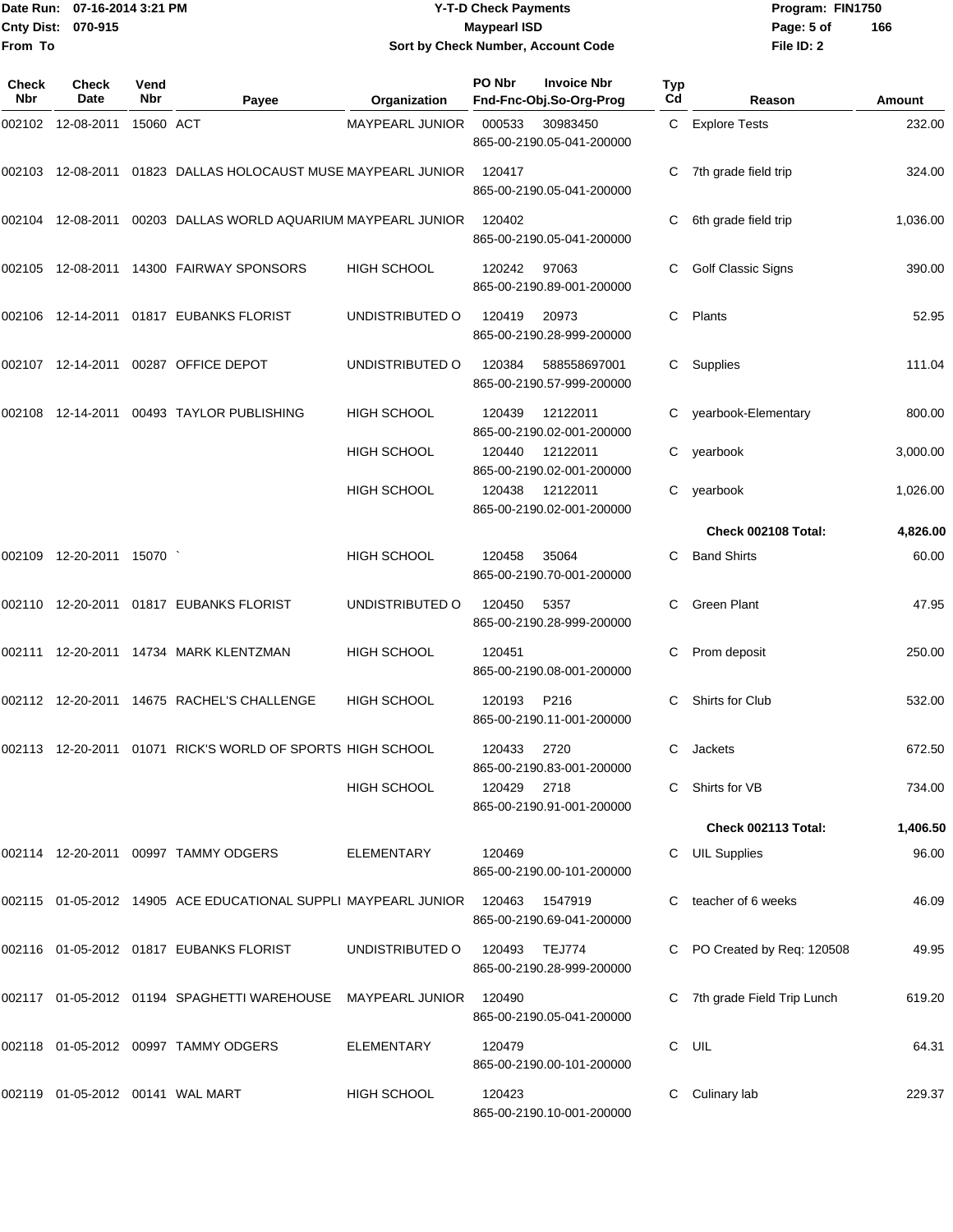### Date Run: 07-16-2014 3:21 PM **Program:** FIN1750 **Cnty Dist:** 070-915 **Page: 6 of Page: 6 of Page: 6 of Page: 6 of Page: 6 of Page: 6 of Y-T-D Check Payments 070-915 Maypearl ISD Sort by Check Number, Account Code**

| Check<br><b>Nbr</b> | Check<br>Date                     | Vend<br>Nbr | Payee                                                         | Organization           | PO Nbr | <b>Invoice Nbr</b><br>Fnd-Fnc-Obj.So-Org-Prog       | <b>Typ</b><br>Cd | Reason                             | Amount    |
|---------------------|-----------------------------------|-------------|---------------------------------------------------------------|------------------------|--------|-----------------------------------------------------|------------------|------------------------------------|-----------|
| 002120              |                                   |             | 01-11-2012 14495 ERNIE AMATON                                 | MAYPEARL JUNIOR        | 120491 | 865-00-2190.69-041-200000                           |                  | C Teacher Gifts                    | 185.00    |
| 002121              | 01-11-2012 14664 JOSTENS          |             |                                                               | <b>HIGH SCHOOL</b>     | 000630 | 14878152<br>865-00-2190.22-001-200000               | C                | Diploma/Boston                     | 4.13      |
|                     | 002122 01-11-2012 14805 LIZ SCOTT |             |                                                               | MAYPEARL JUNIOR        | 120505 | 865-00-2190.05-041-200000                           | С                | 6th grade field trip               | 7.00      |
|                     |                                   |             |                                                               | <b>MAYPEARL JUNIOR</b> | 120504 | 865-00-2190.05-041-200000                           | С                | Desserts for field trip            | 80.00     |
|                     |                                   |             |                                                               |                        |        |                                                     |                  | Check 002122 Total:                | 87.00     |
|                     |                                   |             | 002123  01-11-2012  14879  LUCAS LEAL                         | <b>HIGH SCHOOL</b>     | 000632 | 865-00-2190.82-001-200000                           | C                | <b>College Enrollment Scholars</b> | 500.00    |
|                     |                                   |             | 002124 01-11-2012 01071 RICK'S WORLD OF SPORTS HIGH SCHOOL    |                        | 120477 | 2731<br>865-00-2190.88-001-200000                   | C                | Softball                           | 550.00    |
| 002125              |                                   |             | 01-18-2012  01071  RICK'S WORLD OF SPORTS HIGH SCHOOL         |                        | 120531 | 2750<br>865-00-2190.85-001-200000                   | C                | shirts-S Love                      | 74.00     |
| 002126              |                                   |             | 01-18-2012 01817 EUBANKS FLORIST                              | UNDISTRIBUTED O        | 120549 | POby120567<br>865-00-2190.28-999-200000             | С                | Funeral/Hospital                   | 87.50     |
| 002127              |                                   |             | 01-18-2012  01857  KAY LYNN DAY                               | <b>HIGH SCHOOL</b>     | 120530 | Walmart/Target<br>865-00-2190.22-001-200000         |                  | purchases-Angel Tree               | 109.12    |
| 002128              |                                   |             | 01-18-2012 12327 SEITZ GIFT FRUIT                             | <b>HIGH SCHOOL</b>     | 000655 | 00008884-1<br>865-00-2190.64-001-200000             | С                | <b>Fundraiser Product Payment</b>  | 41.50     |
|                     |                                   |             |                                                               | <b>HIGH SCHOOL</b>     | 000655 | 00008883-1<br>865-00-2190.64-001-200000             | C                | <b>Fundraiser Product Payment</b>  | 54.50     |
|                     |                                   |             |                                                               | <b>HIGH SCHOOL</b>     | 000655 | 00008229-1<br>865-00-2190.64-001-200000             |                  | Fundraiser Product Payment         | 134.80    |
|                     |                                   |             |                                                               |                        |        |                                                     |                  | Check 002128 Total:                | 230.80    |
| 002129              |                                   |             | 01-18-2012 15088 ASHLEY DONAWHO                               | HIGH SCHOOL            | 000656 | 865-00-2190.73-001-200000                           | C                | Tuition Reimb. from Fall 201       | 100.00    |
|                     |                                   |             | 002130  01-18-2012  15089  ROCK THE BOAT-GROUP C  HIGH SCHOOL |                        | 120555 | POby120572<br>865-00-2190.70-001-200000             | С                | Band Cruise Deposit to Com         | 12,600.00 |
|                     |                                   |             | 002131  01-26-2012  01615  CICI'S PIZZA                       | MAYPEARL JUNIOR        | 120588 | Pizza Party<br>865-00-2190.05-041-200000            | C                | <b>MS Spirit Contest winners</b>   | 41.93     |
|                     |                                   |             | 002132  01-26-2012  01857  KAY LYNN DAY                       | <b>HIGH SCHOOL</b>     | 120590 | 865-00-2190.22-001-200000                           | C.               | Angel tree/Games                   | 23.85     |
|                     |                                   |             | 002133 01-26-2012 13079 MAYPEARL BAND BOOSTE HIGH SCHOOL      |                        | 120482 | Morris/Cupp<br>865-00-2190.70-001-200000            | C                | colorguard/Reimb of NTCA f         | 750.00    |
|                     |                                   |             | 002134    01-26-2012    15091    DONOVAN HINDA                | <b>HIGH SCHOOL</b>     | 000677 | SAGU FALL 2012<br>865-00-2190.73-001-200000         | C.               | Graduation Scholar. Fall 201       | 100.00    |
| 002136              |                                   |             | 02-02-2012 14812 CONNER VAUGHAN                               | <b>HIGH SCHOOL</b>     | 000708 | <b>Spring Semester</b><br>865-00-2190.77-001-200000 |                  | WG Roesler Schol. Spring           | 500.00    |
| 002137              |                                   |             | 02-09-2012 15094 BAGS AND BOWS                                | <b>HIGH SCHOOL</b>     | 120576 | 0090233450<br>865-00-2190.08-001-200000             | C                | Prom Supplies/Bags&Filler          | 141.41    |
| 002138              |                                   |             | 02-09-2012  01817  EUBANKS FLORIST                            | UNDISTRIBUTED O        | 120577 | POby120595<br>865-00-2190.28-999-200000             | C                | Employee Hosp. Stay                | 45.00     |
|                     |                                   |             |                                                               | UNDISTRIBUTED O        | 120615 | POby120634<br>865-00-2190.28-999-200000             |                  | Employee Hospital Stay             | 45.45     |
|                     |                                   |             |                                                               |                        |        |                                                     |                  | Check 002138 Total:                | 90.45     |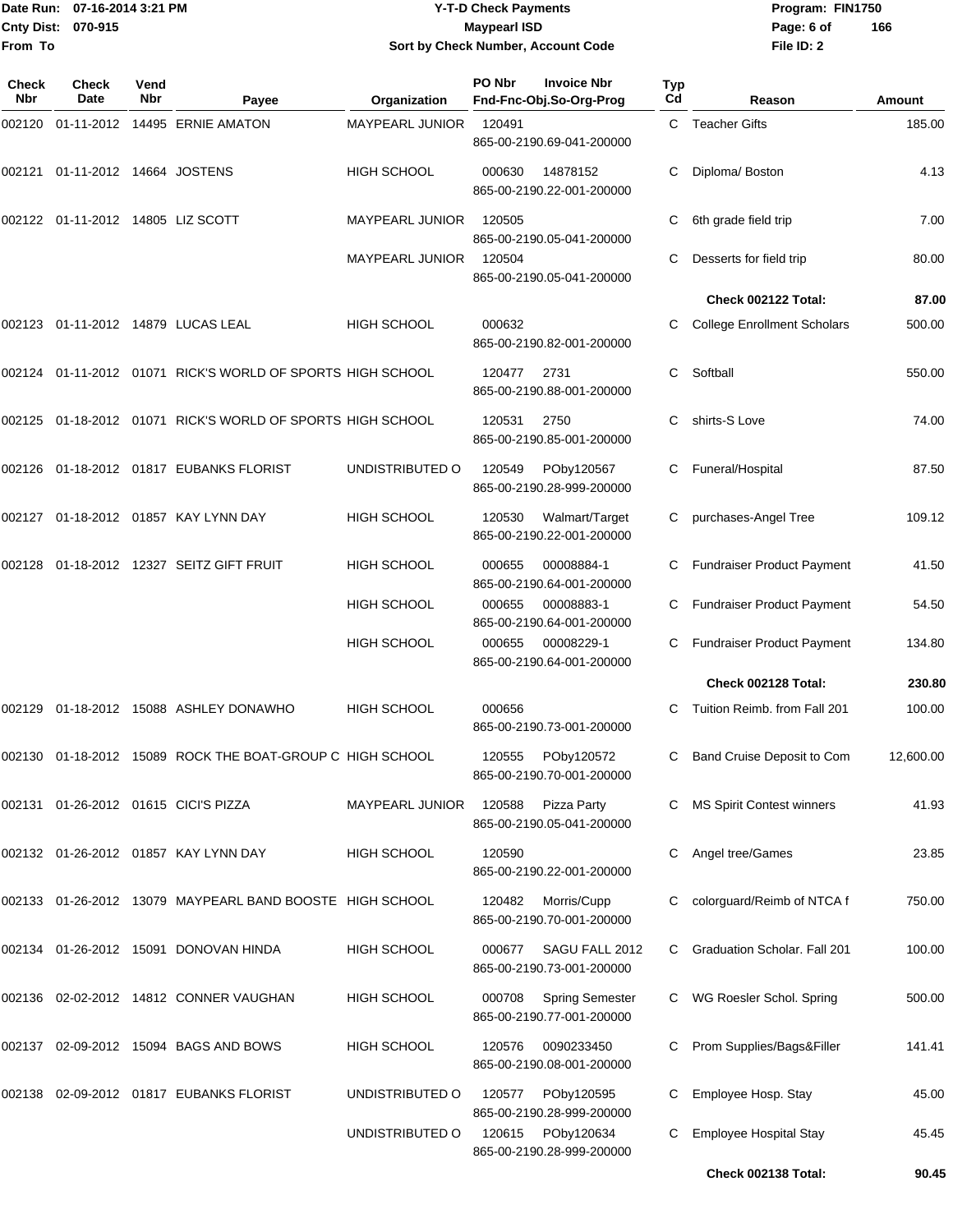#### Date Run: 07-16-2014 3:21 PM **Program:** FIN1750 **Cnty Dist:** 070-915 **Page: 7 of Page: 7 of MaypearI ISD Y-T-D Check Payments 070-915 Maypearl ISD Sort by Check Number, Account Code**

| Check<br>Nbr | Check<br>Date | Vend<br>Nbr | Payee                                                      | Organization       | PO Nbr | <b>Invoice Nbr</b><br>Fnd-Fnc-Obj.So-Org-Prog  | <b>Typ</b><br>Cd | Reason                       | <b>Amount</b> |
|--------------|---------------|-------------|------------------------------------------------------------|--------------------|--------|------------------------------------------------|------------------|------------------------------|---------------|
| 002139       |               |             | 02-09-2012 12671 KENNEDALE ISD                             | <b>HIGH SCHOOL</b> | 120623 | WildCatGolfTour<br>865-00-2190.89-001-200000   | C.               | golf tournament fees         | 360.00        |
| 002140       |               |             | 02-09-2012 13079 MAYPEARL BAND BOOSTE HIGH SCHOOL          |                    | 120635 | J1681/J1706<br>865-00-2190.70-001-200000       | C                | flags                        | 398.00        |
| 002141       |               |             | 02-09-2012 00287 OFFICE DEPOT                              | UNDISTRIBUTED O    | 120544 | 594681667001<br>865-00-2190.57-999-200000      |                  | POby120561/Coffee&Tea A      | 195.04        |
| 002142       |               |             | 02-09-2012 00590 ORIENTAL TRADING COMP HIGH SCHOOL         |                    | 120560 | 649121864-01<br>865-00-2190.08-001-200000      | С                | <b>Prom Supplies</b>         | 136.84        |
| 002143       |               |             | 02-09-2012 15089 ROCK THE BOAT-GROUP C HIGH SCHOOL         |                    | 120639 | 4907<br>865-00-2190.70-001-200000              |                  | POby120662/Cruise Balanc     | 9,938.00      |
| 002144       |               |             | 02-09-2012 15101 SUMMIT GIRLS GOLF BOOS HIGH SCHOOL        |                    | 120624 | GolfFee<br>865-00-2190.89-001-200000           | С                | golf tournament 02/24/2012   | 370.00        |
| 002145       |               |             | 02-16-2012 12797 ANDERSON EVENTS                           | <b>HIGH SCHOOL</b> | 120561 | 8018427<br>865-00-2190.08-001-200000           | C                | Prom/Frames                  | 820.55        |
| 002146       |               |             | 02-16-2012 00871 CARD SERVICE CENTER                       | UNDISTRIBUTED O    | 120545 | 017749<br>865-00-2190.57-999-200000            |                  | POby120562/Retirement GC     | 300.00        |
| 002147       |               |             | 02-16-2012 14676 MESQUITE CHAMPIONSHIP ELEMENTARY          |                    | 120645 | DepositToSecure<br>865-00-2190.00-101-200000   | C                | Third Grade FT/Deposit       | 200.00        |
| 002152       |               |             | 02-23-2012 12416 AMERICAN PROM                             | <b>HIGH SCHOOL</b> | 120627 | F11940740001<br>865-00-2190.08-001-200000      | C                | Prom/Sashes for Prom Court   | 68.91         |
| 002153       |               |             | 02-23-2012 15084 COSTUME CLOSET                            | <b>HIGH SCHOOL</b> | 120539 | 20001<br>865-00-2190.70-001-200000             | С                | winter guard rented uniforms | 345.00        |
| 002154       |               |             | 02-23-2012 14918 SPORTS CENTER MESQUIT HIGH SCHOOL         |                    | 120651 | CampusDelivered<br>865-00-2190.85-001-200000   | C                | POby120673/Baseball cleats   | 1,560.00      |
| 002155       |               |             | 02-23-2012 00493 TAYLOR PUBLISHING                         | <b>HIGH SCHOOL</b> | 120700 | multiple invoic<br>865-00-2190.02-001-200000   |                  | yearbook deposit             | 454.00        |
|              |               |             |                                                            | <b>HIGH SCHOOL</b> | 120692 | multiple invoic<br>865-00-2190.02-001-200000   | C                | POby120716/Yearbk Deposi     | 6,621.13      |
|              |               |             |                                                            |                    |        |                                                |                  | Check 002155 Total:          | 7,075.13      |
|              |               |             | 002156 02-29-2012 14400 ALLEY CATS                         | <b>ELEMENTARY</b>  | 120735 | 0012875<br>865-00-2190.00-101-200000           |                  | Deposit for LSK AR           | 50.00         |
|              |               |             | 002157 02-29-2012 01615 CICI'S PIZZA                       | <b>ELEMENTARY</b>  | 120741 | <b>AR Rewards</b><br>865-00-2190.00-101-200000 |                  | 3rd, 4th, 5th Rewards        | 256.80        |
|              |               |             | 002158 02-29-2012 01071 RICK'S WORLD OF SPORTS HIGH SCHOOL |                    | 120718 | 2783<br>865-00-2190.85-001-200000              |                  | baseball caps/hoodies/shirts | 786.00        |
|              |               |             |                                                            | <b>HIGH SCHOOL</b> | 120690 | 2774<br>865-00-2190.87-001-200000              |                  | <b>Tennis Unifroms</b>       | 156.00        |
|              |               |             |                                                            |                    |        |                                                |                  | Check 002158 Total:          | 942.00        |
|              |               |             | 002159 02-29-2012 15114  SHOWBIZ CINEMA                    | <b>ELEMENTARY</b>  | 120740 | deposit<br>865-00-2190.00-101-200000           |                  | 3rd, 4th, 5th GradeAR Rewar  | 500.00        |
| 002160       |               |             | 02-29-2012    00141    WAL MART                            | MAYPEARL JUNIOR    | 120589 | 027365<br>865-00-2190.05-041-200000            | С                | MS Ice cream party           | 47.62         |
|              |               |             | 002161 03-08-2012 00871 CARD SERVICE CENTER                | <b>HIGH SCHOOL</b> | 120663 | 204502047550<br>865-00-2190.83-001-200000      |                  | POby120685/Girls Basketbal   | 8.97          |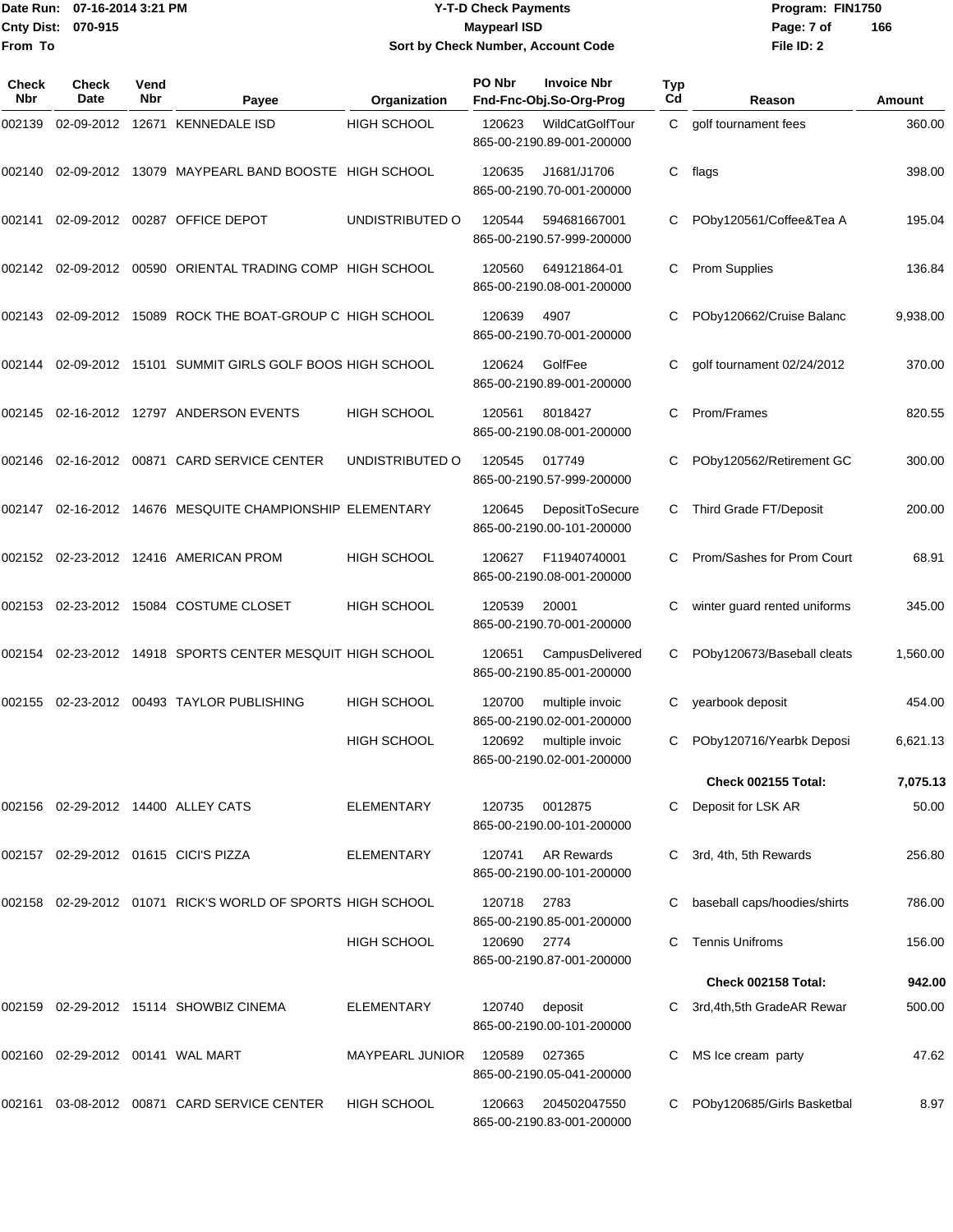#### Date Run: 07-16-2014 3:21 PM **Program:** FIN1750 **Cnty Dist:** 070-915 **Page: 8 of Page: 8 of MaypearI ISD Y-T-D Check Payments 070-915 Maypearl ISD Sort by Check Number, Account Code**

| Check<br>Nbr | Check<br>Date | Vend<br>Nbr | Payee                                                          | Organization           | PO Nbr | <b>Invoice Nbr</b><br>Fnd-Fnc-Obj.So-Org-Prog | Typ<br>Cd | Reason                            | Amount   |
|--------------|---------------|-------------|----------------------------------------------------------------|------------------------|--------|-----------------------------------------------|-----------|-----------------------------------|----------|
| 002162       | 03-08-2012    |             | 14495 ERNIE AMATON                                             | MAYPEARL JUNIOR        | 120765 | 381883<br>865-00-2190.09-041-200000           | C         | <b>Reimbursement for Pictures</b> | 20.58    |
| 002163       |               |             | 03-08-2012   01817   EUBANKS FLORIST                           | UNDISTRIBUTED O        | 120694 | WHN954-21702<br>865-00-2190.28-999-200000     | C         | POby120718/Employ in Hos          | 49.95    |
| 002164       |               |             | 03-08-2012 14820 JANA MCALLISTER                               | HIGH SCHOOL            | 120803 | 3792<br>865-00-2190.89-001-200000             | С         | golf food for tournament          | 87.29    |
| 002165       |               |             | 03-08-2012 00832 JONES SCHOOL SUPPLY C ELEMENTARY              |                        | 120738 | 887348<br>865-00-2190.00-101-200000           | C         | Votaw/ScienceFair Ribbons         | 35.15    |
| 002166       |               |             | 03-08-2012 13079 MAYPEARL BAND BOOSTE HIGH SCHOOL              |                        | 120636 | 092148<br>865-00-2190.70-001-200000           | С         | winterguard supplies              | 262.33   |
| 002167       |               |             | 03-08-2012  01071  RICK'S WORLD OF SPORTS MAYPEARL JUNIOR      |                        | 120680 | 2793<br>865-00-2190.05-041-200000             |           | One Act play tshirts              | 157.50   |
| 002168       |               |             | 03-08-2012 15120 SOUTHERN OAKS GOLF CL HIGH SCHOOL             |                        | 120768 | 103-#15120<br>865-00-2190.89-001-200000       | С         | golf tournament 03/02             | 2,484.00 |
| 002169       |               |             | 03-08-2012 15123 TAYLOR DERALEAU                               | <b>HIGH SCHOOL</b>     | 000857 | P.P.Scholarship<br>865-00-2190.73-001-200000  | C         | Panther Pride Scholarship         | 100.00   |
| 002170       |               |             | 03-08-2012  00493  TAYLOR PUBLISHING                           | <b>HIGH SCHOOL</b>     | 120787 | 15110<br>865-00-2190.02-001-200000            |           | deposit-Secondary Yearboo         | 1,500.00 |
| 002171       |               |             | 03-22-2012 01869 ALL SPORTS TROPHIES                           | <b>HIGH SCHOOL</b>     | 120622 | 5714<br>865-00-2190.89-001-200000             | С         | golf trophies                     | 306.00   |
| 002172       |               |             | 03-22-2012 15130 ELLIS COUNTY YOUTH EXP HIGH SCHOOL            |                        | 120835 | 51 Entry Fees<br>865-00-2190.64-001-200000    | С         | entry fees for County Show        | 1,089.00 |
| 002173       |               |             | 03-22-2012 14126 GANDY INK SCREEN PRINTI ELEMENTARY            |                        | 120701 | 241885<br>865-00-2190.00-101-200000           |           | <b>STAAR T-shirts</b>             | 414.00   |
| 002174       |               |             | 03-22-2012 12717 MANSFIELD NATIONAL GOL HIGH SCHOOL            |                        | 120840 | 03291585<br>865-00-2190.89-001-200000         | С         | POby120852/Tournament F           | 3,466.12 |
|              |               |             | 002175  03-22-2012  01071  RICK'S WORLD OF SPORTS  HIGH SCHOOL |                        | 120793 | 2805<br>865-00-2190.94-001-200000             | C.        | <b>OAP</b> tshirts                | 247.50   |
|              |               |             | 002176 03-22-2012 00493  TAYLOR PUBLISHING                     | <b>HIGH SCHOOL</b>     | 120822 | Waiting for Inv<br>865-00-2190.02-001-200000  |           | deposit-Secondary Yearboo         | 1,500.00 |
|              |               |             | 002177 03-22-2012 15136 TOM KRAMER-MIGHTY MUR HIGH SCHOOL      |                        | 120844 | AthleticMurals<br>865-00-2190.83-001-200000   | C         | POby120870/Murals                 | 600.00   |
|              |               |             | 002187 03-28-2012 15121 ATLAS SCHOOL SUPPLY                    | <b>ELEMENTARY</b>      | 120778 | 100370670<br>865-00-2190.67-101-200000        | C         | POby120803/Pens                   | 50.21    |
|              |               |             | 002188 03-28-2012 12788 DEBBIE SHAUNFIELD                      | <b>MAYPEARL JUNIOR</b> | 120881 | S00086<br>865-00-2190.69-041-200000           |           | STAAR TESTING Teacher I           | 95.37    |
| 002189       |               |             | 03-28-2012 14495 ERNIE AMATON                                  | <b>MAYPEARL JUNIOR</b> | 120877 | 04909C<br>865-00-2190.05-041-200000           | C         | <b>STAAR Testing Snacks/drin</b>  | 86.92    |
|              |               |             | 002190 03-28-2012 00612 HOME DEPOT CREDIT SER HIGH SCHOOL      |                        | 120795 | 2140609<br>865-00-2190.85-001-200000          | С         | softball supplies                 | 250.00   |
|              |               |             |                                                                | <b>HIGH SCHOOL</b>     | 120795 | 2140609/2185454<br>865-00-2190.88-001-200000  | С         | softball supplies                 | 196.50   |
|              |               |             |                                                                |                        |        |                                               |           | Check 002190 Total:               | 446.50   |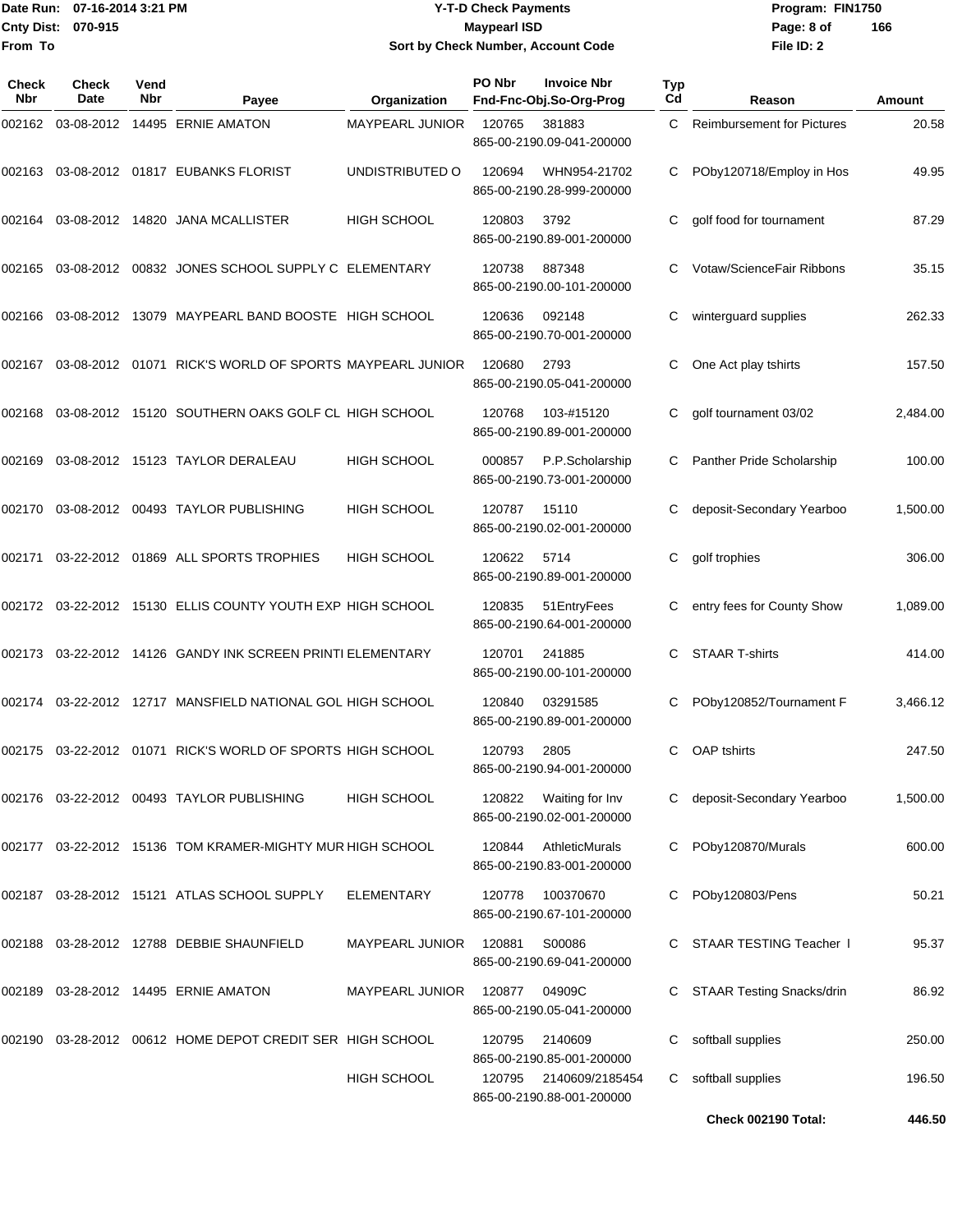#### Date Run: 07-16-2014 3:21 PM **Program:** FIN1750 **Cnty Dist:** 070-915 **Page: 9 of Page: 9 of MaypearI ISD Y-T-D Check Payments 070-915 Maypearl ISD Sort by Check Number, Account Code**

| Check<br><b>Nbr</b> | Check<br><b>Date</b> | Vend<br>Nbr | Payee                                                            | Organization       | PO Nbr | <b>Invoice Nbr</b><br>Fnd-Fnc-Obj.So-Org-Prog | <b>Typ</b><br>Cd | Reason                       | Amount   |
|---------------------|----------------------|-------------|------------------------------------------------------------------|--------------------|--------|-----------------------------------------------|------------------|------------------------------|----------|
| 002191              |                      |             | 03-28-2012 12432 LANETTA GARRETT                                 | <b>HIGH SCHOOL</b> | 120845 | 0421904<br>865-00-2190.08-001-200000          | C.               | prom supplies                | 35.64    |
| 002192              |                      |             | 03-28-2012 12717 MANSFIELD NATIONAL GOL HIGH SCHOOL              |                    | 120872 | 03291589<br>865-00-2190.89-001-200000         | C                | district golf meet           | 2,501.20 |
| 002193              |                      |             | 03-28-2012 01071 RICK'S WORLD OF SPORTS HIGH SCHOOL              |                    | 120853 | 2812<br>865-00-2190.85-001-200000             | С                | baseball hats/embroidery     | 338.00   |
|                     |                      |             |                                                                  | HIGH SCHOOL        | 120767 | 2795<br>865-00-2190.88-001-200000             | С                | softball hoodie/proflex camo | 71.50    |
|                     |                      |             |                                                                  | <b>HIGH SCHOOL</b> | 120685 | 2777<br>865-00-2190.88-001-200000             | С                | Karla Ford Tournament T-shi  | 1,263.00 |
|                     |                      |             |                                                                  |                    |        |                                               |                  | <b>Check 002193 Total:</b>   | 1,672.50 |
|                     |                      |             | 002194 03-28-2012 01056 RYDIN DECAL                              | <b>HIGH SCHOOL</b> | 120788 | 271544<br>865-00-2190.22-001-200000           | С                | parking permit stickers      | 171.32   |
| 002195              |                      |             |                                                                  | <b>HIGH SCHOOL</b> | 120769 | 005004<br>865-00-2190.89-001-200000           | С                | POby120794/Golf Supplies     | 123.42   |
| 002196              |                      |             | 04-04-2012 12416 AMERICAN PROM                                   | HIGH SCHOOL        | 120574 | F11935120001<br>865-00-2190.08-001-200000     | C.               | Prom                         | 53.85    |
| 002197              |                      |             | 04-04-2012 13462 APPE'TEASER CATERING, L HIGH SCHOOL             |                    | 120916 | 75665<br>865-00-2190.08-001-200000            | C.               | Prom                         | 721.44   |
| 002198              |                      |             | 04-04-2012 13254 CLAY EWELL EDUCATIONA HIGH SCHOOL               |                    | 120913 | 517<br>865-00-2190.64-001-200000              | C                | CDE's                        | 140.00   |
| 002199              |                      |             | 04-04-2012  01229  JENIFER ZIPP                                  | <b>HIGH SCHOOL</b> | 120892 | 120892<br>865-00-2190.70-001-200000           | С                | band accompaniment           | 38.00    |
| 002200              |                      |             | 04-04-2012 15145 LEUKEMIA & LYMPHOMA S MAYPEARL JUNIOR           |                    | 120896 | 120896<br>865-00-2190.05-041-200000           | С                | Pennies for Pasta            | 580.93   |
| 002201              |                      |             | 04-04-2012 14734 MARK KLENTZMAN                                  | <b>HIGH SCHOOL</b> | 120895 | 865-00-2190.08-001-200000                     | С                | Prom DJ plus lights          | 650.00   |
|                     |                      |             | 002202 04-04-2012 13425 MIDLOTHIAN CONFERENCE HIGH SCHOOL        |                    | 120917 | 1723<br>865-00-2190.08-001-200000             | C.               | <b>PROM</b>                  | 1,958.00 |
|                     |                      |             | 002203 04-04-2012 15146 MR. E'S MUSIC SUPERCENT HIGH SCHOOL      |                    | 000922 | l - 20274<br>865-00-2190.70-001-200000        | C.               | <b>Band Supplies</b>         | 92.00    |
|                     |                      |             | 002204 04-04-2012 01071 RICK'S WORLD OF SPORTS HIGH SCHOOL       |                    | 120871 | 2827<br>865-00-2190.85-001-200000             | C                | baseball hoodies (15)        | 257.00   |
|                     |                      |             | 002205  04-04-2012  00032  TEXAS RANGERS BASEBAL MAYPEARL JUNIOR |                    | 120899 | G246206<br>865-00-2190.05-041-200000          |                  | C AR Trip - Ranger Game Dep  | 155.00   |
|                     |                      |             | 002206 04-12-2012 12416 AMERICAN PROM                            | <b>HIGH SCHOOL</b> | 120915 | F11968560001<br>865-00-2190.07-001-200000     | C.               | <b>Prom Supplies</b>         | 42.94    |
|                     |                      |             |                                                                  | <b>HIGH SCHOOL</b> | 120834 | F11960580001<br>865-00-2190.08-001-200000     | C                | prom                         | 20.92    |
|                     |                      |             |                                                                  |                    |        |                                               |                  | Check 002206 Total:          | 63.86    |
|                     |                      |             | 002207  04-12-2012  12797  ANDERSON EVENTS                       | <b>HIGH SCHOOL</b> | 120846 | 5574931<br>865-00-2190.08-001-200000          |                  | C PROM                       | 83.91    |
|                     |                      |             |                                                                  | HIGH SCHOOL        | 120833 | 5574931<br>865-00-2190.08-001-200000          | C.               | Prom                         | 191.68   |
|                     |                      |             |                                                                  |                    |        |                                               |                  | Check 002207 Total:          | 275.59   |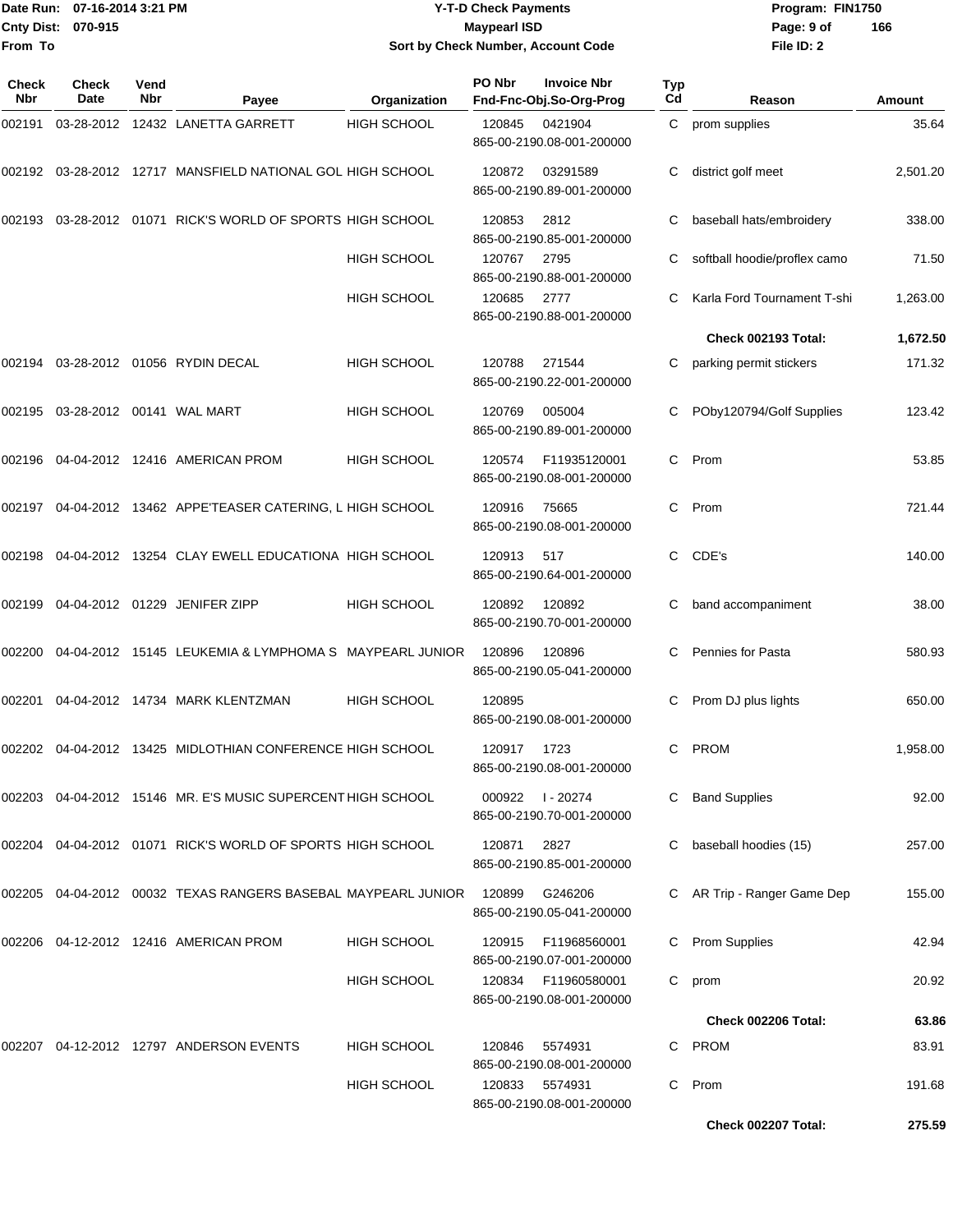#### Date Run: 07-16-2014 3:21 PM **Program:** FIN1750 **Cnty Dist:** 070-915 **Page: 10 of** Maypearl ISD **CONTEX Page: 10 of Y-T-D Check Payments 070-915 Maypearl ISD Sort by Check Number, Account Code**

| <b>Check</b><br>Nbr | Check<br>Date                       | Vend<br>Nbr | Payee                                                         | Organization           | PO Nbr    | <b>Invoice Nbr</b><br>Fnd-Fnc-Obj.So-Org-Prog | Typ<br>Cd | Reason                      | <b>Amount</b> |
|---------------------|-------------------------------------|-------------|---------------------------------------------------------------|------------------------|-----------|-----------------------------------------------|-----------|-----------------------------|---------------|
| 002208              |                                     |             | 04-12-2012 00242 DEMCO, INC.                                  | <b>HIGH SCHOOL</b>     | 120804    | 4555720<br>865-00-2190.22-001-200000          |           | C Supplies - High School    | 2,226.00      |
| 002209              |                                     |             | 04-12-2012 14676 MESQUITE CHAMPIONSHIP ELEMENTARY             |                        | 120958    | 120958<br>865-00-2190.00-101-200000           |           | Third Grade Field Trip Mesq | 1,375.00      |
| 002210              |                                     |             | 04-12-2012 00287 OFFICE DEPOT                                 | UNDISTRIBUTED O        | 120889    | 603818904001<br>865-00-2190.57-999-200000     | C         | Coffee                      | 121.90        |
|                     |                                     |             | 002211  04-12-2012  00590  ORIENTAL TRADING COMP  HIGH SCHOOL |                        | 120832    | 650097168-01<br>865-00-2190.08-001-200000     | C         | <b>Prom Supplies</b>        | 60.44         |
|                     |                                     |             | 002212 04-12-2012 01443 WAXAHACHIE COUNTRY CL HIGH SCHOOL     |                        | 120943    | 120943<br>865-00-2190.89-001-200000           |           | HS Golf - Practice Rounds&  | 445.00        |
| 002213              |                                     |             | 04-19-2012 12797 ANDERSON EVENTS                              | <b>HIGH SCHOOL</b>     | 120894    | 5580702<br>865-00-2190.01-001-200000          | C         | <b>Cheer Supplies</b>       | 600.00        |
|                     |                                     |             |                                                               | <b>HIGH SCHOOL</b>     | 120894    | 5580702<br>865-00-2190.01-001-2000JV          | C         | <b>Cheer Supplies</b>       | 279.05        |
|                     |                                     |             |                                                               |                        |           |                                               |           | Check 002213 Total:         | 879.05        |
| 002214              |                                     |             | 04-19-2012  00871  CARD SERVICE CENTER                        | <b>HIGH SCHOOL</b>     | 120843    | 03291585<br>865-00-2190.89-001-200000         | C         | <b>Golf Tournament</b>      | 1,500.00      |
|                     |                                     |             | 002215 04-19-2012 14749 CHILDREN'S AQUARIM AT F ELEMENTARY    |                        | 120980    | P.O. 120980<br>865-00-2190.00-101-200000      |           | Kindergarten Field Trip     | 464.00        |
|                     |                                     |             | 002216  04-19-2012  15084  COSTUME CLOSET                     | <b>HIGH SCHOOL</b>     | 000959    | 20001<br>865-00-2190.70-001-200000            |           | Remaining balance on PO 1   | 64.95         |
|                     |                                     |             | 002217  04-19-2012  14240  EZ FUND.COM                        | <b>ELEMENTARY</b>      | 120947    | <b>INV-30938</b><br>865-00-2190.00-101-200000 | C         | Original Smencils - Maldona | 260.00        |
| 002218              |                                     |             | 04-19-2012  00493  TAYLOR PUBLISHING                          | <b>HIGH SCHOOL</b>     | 120966    | 215110<br>865-00-2190.02-001-200000           |           | Payment for Yearbook        | 1,300.00      |
|                     |                                     |             |                                                               | HIGH SCHOOL            | 120967    | 215110<br>865-00-2190.02-001-200000           |           | Payment for Yearbook        | 2,700.00      |
|                     |                                     |             |                                                               |                        |           |                                               |           | Check 002218 Total:         | 4,000.00      |
|                     |                                     |             | 002219 04-26-2012 01869 ALL SPORTS TROPHIES HIGH SCHOOL       |                        | 121011 73 | 865-00-2190.94-001-200000                     |           | C Drama Trophies            | 54.75         |
|                     |                                     |             | 002220 04-26-2012 13462 APPE'TEASER CATERING, L HIGH SCHOOL   |                        | 121001    | P.O. 121001<br>865-00-2190.94-001-200000      | C         | theater banquet             | 300.00        |
|                     |                                     |             | 002221 04-26-2012 15160 BALLOONS & HELIUM                     | <b>HIGH SCHOOL</b>     | 121005    | 22655<br>865-00-2190.08-001-200000            |           | C Prom-Balloons&Helium      | 800.00        |
|                     |                                     |             | 002222 04-26-2012 00203 DALLAS WORLD AQUARIUM ELEMENTARY      |                        | 121014    | P.O. 121014<br>865-00-2190.00-101-200000      |           | C Fifth Grade Field Trip    | 1,800.15      |
|                     |                                     |             | 002223 04-26-2012 15089 ROCK THE BOAT-GROUP C HIGH SCHOOL     |                        | 120986    | 4907<br>865-00-2190.70-001-200000             |           | <b>Cruise Payment</b>       | 320.00        |
|                     |                                     |             | 002224 04-26-2012 13980 UCA SUMMER CAMP                       | <b>HIGH SCHOOL</b>     | 120994    | 4622212<br>865-00-2190.01-001-200000          |           | C Summer Camp - Cheerleade  | 4,453.00      |
|                     | 002225  04-26-2012  00141  WAL MART |             |                                                               | <b>HIGH SCHOOL</b>     | 120914    | 21200327001<br>865-00-2190.07-001-200000      |           | C Prom - Candy/Cups         | 100.10        |
|                     | 002226  04-26-2012  15161  YOUR DJ  |             |                                                               | <b>MAYPEARL JUNIOR</b> | 121016    | P.O. 121016<br>865-00-2190.09-041-200000      |           | C MMS Dance - DJ - 04/27/20 | 300.00        |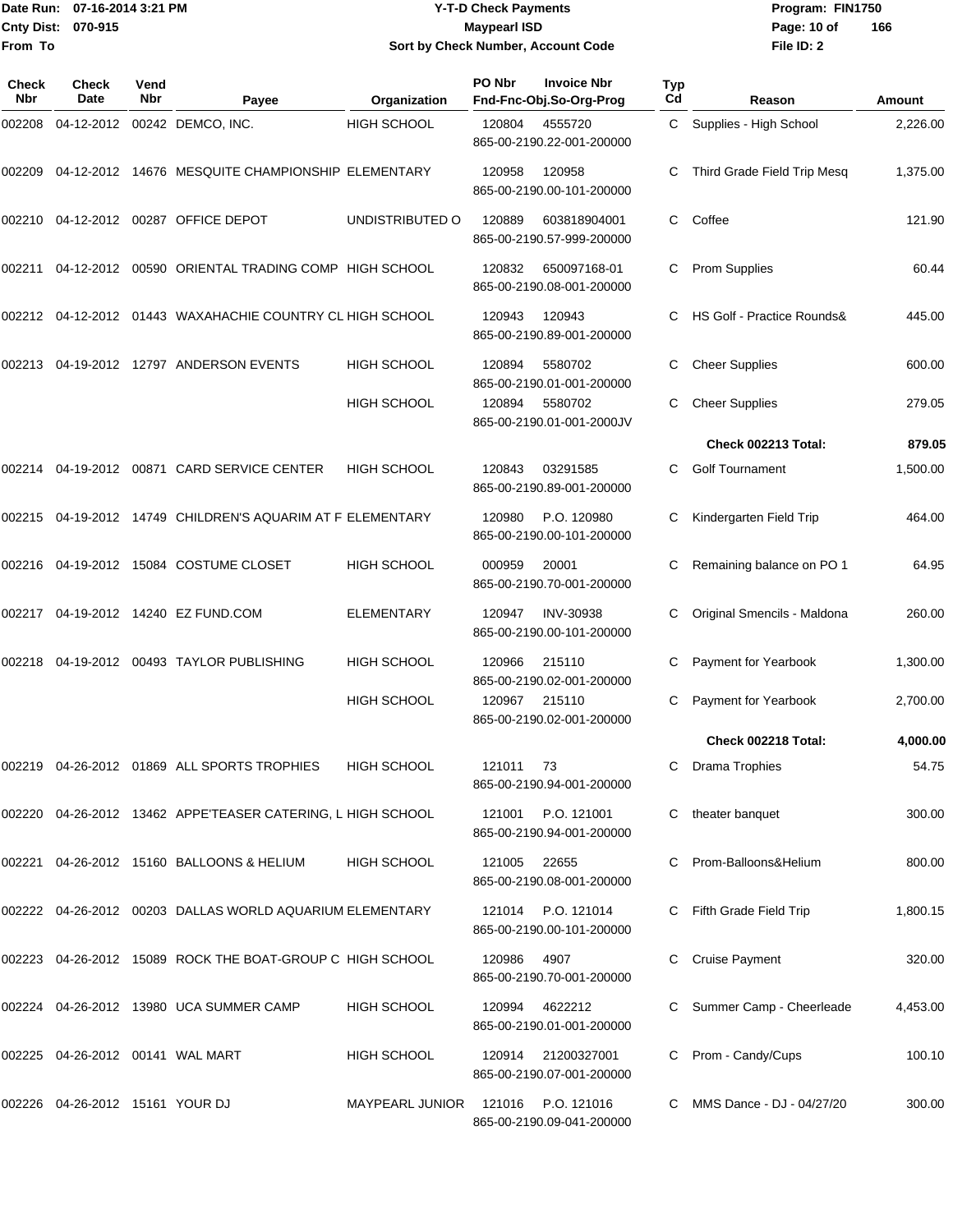#### Date Run: 07-16-2014 3:21 PM **Program:** FIN1750 **Cnty Dist:** 070-915 **Page: 11 of** Maypearl ISD **CONTEX Page: 11 of** Maypearl ISD **Y-T-D Check Payments 070-915 Maypearl ISD Sort by Check Number, Account Code**

| Check<br>Nbr | Check<br>Date | Vend<br><b>Nbr</b> | Payee                                                       | Organization           | PO Nbr        | <b>Invoice Nbr</b><br>Fnd-Fnc-Obj.So-Org-Prog      | Typ<br>Cd | Reason                        | Amount   |
|--------------|---------------|--------------------|-------------------------------------------------------------|------------------------|---------------|----------------------------------------------------|-----------|-------------------------------|----------|
| 002227       |               |                    | 05-03-2012  00871  CARD SERVICE CENTER                      | UNDISTRIBUTED O        | 120908        | Various Receipt<br>865-00-2190.78-999-200000       |           | C PO Created by Req: 120935   | 70.09    |
| 002228       |               |                    | 05-03-2012 13776 HEB GROCERY STORE                          | <b>HIGH SCHOOL</b>     | 121040        | P.O. 121040<br>865-00-2190.64-001-200000           |           | FFA banquet                   | 229.85   |
| 002229       |               |                    | 05-03-2012  00032  TEXAS RANGERS BASEBAL MAYPEARL JUNIOR    |                        | 121071        | P.O.121071<br>865-00-2190.05-041-200000            | C         | Ar Field Trip-Texas Rangers   | 983.83   |
| 002230       |               |                    | 05-03-2012 15167 THE AVENUE CHURCH                          | UNDISTRIBUTED O        | 121087        | P.O. 121087<br>865-00-2190.57-999-200000           | C         | 6 Tickets for May 4, 2012     | 294.00   |
| 002231       |               |                    | 05-03-2012 12827 THOMAS CREATIVE APPAR ELEMENTARY           |                        | 120998        | 42926<br>865-00-2190.00-101-200000                 |           | Kindergarten-Grad Cap&Tas     | 461.00   |
| 002232       |               |                    | 05-03-2012 13035 TRACY SHEFFER                              | MAYPEARL JUNIOR        | 121052        | 0050<br>865-00-2190.09-041-200000                  | C         | <b>MMS Dance-Pizza</b>        | 120.00   |
| 002233       |               |                    | 05-03-2012 13980 UCA SUMMER CAMP                            | <b>MAYPEARL JUNIOR</b> | 121085        | 464505 INV 000<br>865-00-2190.09-041-200000        | C         | <b>CHEER CAMP MMS-Deposi</b>  | 650.00   |
| 002234       |               |                    | 05-03-2012 13138 VICKIE RIPLEY                              | MAYPEARL JUNIOR        | 001034        | <b>Refund Request</b><br>865-00-2190.00-041-200000 |           | Reimburse - 2012-2013MMS      | 300.00   |
| 002235       |               |                    | 05-09-2012 14400 ALLEY CATS                                 | <b>ELEMENTARY</b>      | 121121        | P.O. 121121<br>865-00-2190.00-101-200000           |           | AR Field Trip - 3rd, 4th, 5th | 2,928.00 |
| 002236       |               |                    | 05-09-2012 00851 BURGERS LAKE                               | <b>HIGH SCHOOL</b>     | 121128        | P.O. 121128<br>865-00-2190.07-001-200000           | C         | Sr. Trip                      | 12.00    |
|              |               |                    |                                                             | <b>HIGH SCHOOL</b>     | 121123        | P.O. 121123<br>865-00-2190.07-001-200000           |           | Senior Trip                   | 672.00   |
|              |               |                    |                                                             |                        |               |                                                    |           | Check 002236 Total:           | 684.00   |
| 002237       |               |                    | 05-09-2012 14495 ERNIE AMATON                               | MAYPEARL JUNIOR        | 121115        | 00000012<br>865-00-2190.69-041-200000              |           | <b>TEACHER BREAKFAST</b>      | 53.76    |
|              |               |                    |                                                             | MAYPEARL JUNIOR        | 121118        | 184963<br>865-00-2190.69-041-200000                | C         | TEACHER APPERICATION          | 152.97   |
|              |               |                    |                                                             |                        |               |                                                    |           | Check 002237 Total:           | 206.73   |
|              |               |                    | 002238 05-09-2012 14071 EVENTOS SILVA                       | <b>ELEMENTARY</b>      | 121066 645    | 865-00-2190.00-101-200000                          |           | C First Grade - Water Slide   | 150.00   |
|              |               |                    | 002239  05-09-2012  12687  JEREMY WALKER                    | HIGH SCHOOL            | 121117 651359 | 865-00-2190.85-001-200000                          |           | <b>Coaching Shoes</b>         | 171.48   |
|              |               |                    | 002240 05-09-2012 15148 JERRY'S SPORTING                    | HIGH SCHOOL            | 120912 VB12-1 | 865-00-2190.91-001-200000                          |           | <b>Volleyball Supplies</b>    | 1,935.00 |
|              |               |                    | 002241 05-09-2012 14346 PRIDE OF TEXAS MUSIC FE HIGH SCHOOL |                        |               | 121109 PO 121109<br>865-00-2190.70-001-200000      |           | <b>Band Performers</b>        | 1,092.00 |
|              |               |                    | 002242 05-09-2012 01071 RICK'S WORLD OF SPORTS HIGH SCHOOL  |                        | 121082        | 2866<br>865-00-2190.85-001-200000                  |           | baseball shirts               | 1,040.00 |
|              |               |                    |                                                             | MAYPEARL JUNIOR        |               | 121110 P.O. 121110<br>865-00-2190.05-041-200000    |           | C Hunger Games Tickets        | 500.00   |
|              |               |                    | 002244 05-17-2012 00887 BSN SPORTS                          | HIGH SCHOOL            | 121057        | 94670412<br>865-00-2190.88-001-200000              |           | Mark 1 Official League        | 21.00    |
|              |               |                    | 002245  05-17-2012  14495  ERNIE AMATON                     | <b>MAYPEARL JUNIOR</b> | 121140        | 52181<br>865-00-2190.69-041-200000                 |           | Reimburse - Teacher Lunch     | 135.85   |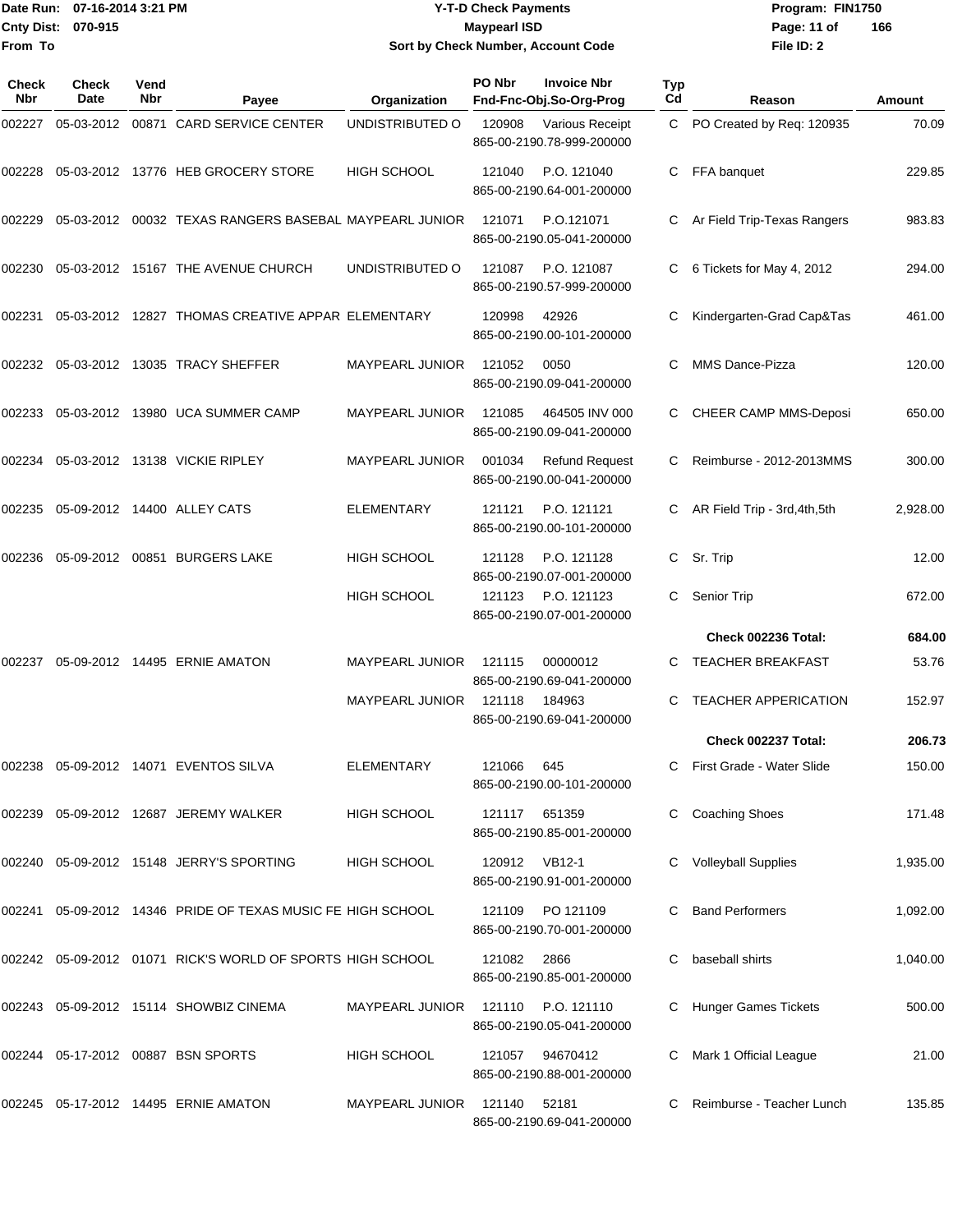#### Date Run: 07-16-2014 3:21 PM **Program:** FIN1750 **Cnty Dist:** 070-915 **Page: 12 of** Maypearl ISD **CONTEX 12 of** Maypearl ISD **Y-T-D Check Payments 070-915 Maypearl ISD Sort by Check Number, Account Code**

| Check<br><b>Nbr</b> | <b>Check</b><br>Date | Vend<br>Nbr | Payee                                                         | Organization       | PO Nbr        | <b>Invoice Nbr</b><br>Fnd-Fnc-Obj.So-Org-Prog    | <b>Typ</b><br>Cd | Reason                           | Amount   |
|---------------------|----------------------|-------------|---------------------------------------------------------------|--------------------|---------------|--------------------------------------------------|------------------|----------------------------------|----------|
| 002246              |                      |             | 05-17-2012 14071 EVENTOS SILVA                                | MAYPEARL JUNIOR    | 121097        | P.O. 121097<br>865-00-2190.05-041-200000         |                  | C End of Year STAAR Funday       | 300.00   |
| 002247              |                      |             | 05-17-2012 00590 ORIENTAL TRADING COMP ELEMENTARY             |                    | 120999        | 650688543-01/02<br>865-00-2190.00-101-200000     |                  | Kindergarten - Supplies          | 77.53    |
|                     |                      |             | 002248  05-17-2012  00681  PEPWEAR LLC                        | <b>HIGH SCHOOL</b> | 121133        | 13536<br>865-00-2190.70-001-200000               | C                | <b>Band tshirts</b>              | 440.00   |
| 002249              |                      |             | 05-17-2012 14261 RYAN VINES                                   | <b>HIGH SCHOOL</b> | 121033        | 208000403811<br>865-00-2190.64-001-200000        |                  | C FFA CDE                        | 92.46    |
| 002250              |                      |             | 05-24-2012 14487 BLOOMS & MORE                                | <b>HIGH SCHOOL</b> | 121063        | EmailByKDay<br>865-00-2190.07-001-200000         |                  | <b>Graduation Flowers</b>        | 361.25   |
| 002251              |                      |             | 05-24-2012 15163 JUST FOR NETS                                | <b>HIGH SCHOOL</b> | 121064        | JF11051972<br>865-00-2190.89-001-200000          | С                | Golf Nets & S/H                  | 825.32   |
| 002252              |                      |             | 05-24-2012 00493 TAYLOR PUBLISHING                            | <b>HIGH SCHOOL</b> | 121190        | P.O. 121190<br>865-00-2190.02-001-200000         | C                | Yearbook - Deposit               | 2,000.00 |
|                     |                      |             |                                                               | <b>HIGH SCHOOL</b> | 121191        | 25766<br>865-00-2190.02-001-200000               |                  | Elem. Yearbook-Final Paym        | 385.18   |
|                     |                      |             |                                                               |                    |               |                                                  |                  | Check 002252 Total:              | 2,385.18 |
| 002253              |                      |             | 05-24-2012 00141 WAL MART                                     | <b>ELEMENTARY</b>  | 120970        | 210600509672<br>865-00-2190.00-101-200000        | C                | Snacks - Hyles                   | 89.86    |
|                     |                      |             |                                                               | MAYPEARL JUNIOR    | 120976        | <b>Two Receipts</b><br>865-00-2190.05-041-200000 |                  | <b>Testing Snacks</b>            | 168.60   |
|                     |                      |             |                                                               | <b>HIGH SCHOOL</b> | 121009        | 212900122103<br>865-00-2190.07-001-200000        | C.               | <b>Senior Trip</b>               | 158.62   |
|                     |                      |             |                                                               | MAYPEARL JUNIOR    | 120981        | 004080<br>865-00-2190.09-041-200000              |                  | MMS Dance - Supplies             | 49.70    |
|                     |                      |             |                                                               | <b>HIGH SCHOOL</b> | 121034        | <b>Two Receipts</b><br>865-00-2190.10-001-200000 |                  | <b>Culinary Supplies</b>         | 73.00    |
|                     |                      |             |                                                               | UNDISTRIBUTED O    | 121100        | 212800732123<br>865-00-2190.28-999-200000        |                  | Bottleberghe - Memorial Boo      | 31.88    |
|                     |                      |             |                                                               | UNDISTRIBUTED O    | 121015        | 211600717335<br>865-00-2190.57-999-200000        | C                | Balls and Tees MEF Golf To       | 71.16    |
|                     |                      |             |                                                               | <b>HIGH SCHOOL</b> | 121056        | 212200200483<br>865-00-2190.88-001-200000        |                  | C Softball - Storage Tubs        | 135.73   |
|                     |                      |             |                                                               | <b>HIGH SCHOOL</b> |               | 121012 213300798883<br>865-00-2190.94-001-200000 | C.               | Drama Banquet                    | 118.27   |
|                     |                      |             |                                                               |                    |               |                                                  |                  | <b>Check 002253 Total:</b>       | 896.82   |
|                     |                      |             | 002254 05-31-2012 13462   APPE'TEASER CATERING, L HIGH SCHOOL |                    | 121175        | 76542<br>865-00-2190.94-001-200000               |                  | Drama Banquet                    | 324.30   |
|                     |                      |             | 002255 05-31-2012 14000 KYLE SHEPHERD                         | <b>HIGH SCHOOL</b> | 121216        | P.O. 121216<br>865-00-2190.73-001-200000         |                  | 4 - Scholarships                 | 1,350.00 |
|                     |                      |             | 002256 05-31-2012 01071 RICK'S WORLD OF SPORTS HIGH SCHOOL    |                    | 121179        | 2884<br>865-00-2190.85-001-200000                |                  | <b>Baseball Playoffs TShirts</b> | 144.00   |
|                     |                      |             | 002257 05-31-2012 14013 SYSTEMS GO                            | <b>HIGH SCHOOL</b> | 121032        | 1454<br>865-00-2190.22-001-200000                | С                | rocket camp                      | 234.00   |
|                     |                      |             | 002258  05-31-2012  01458  THE GREENERY                       | <b>HIGH SCHOOL</b> | 121104 287729 | 865-00-2190.89-001-200000                        |                  | 20 lbs. Buffalo Seed             | 400.00   |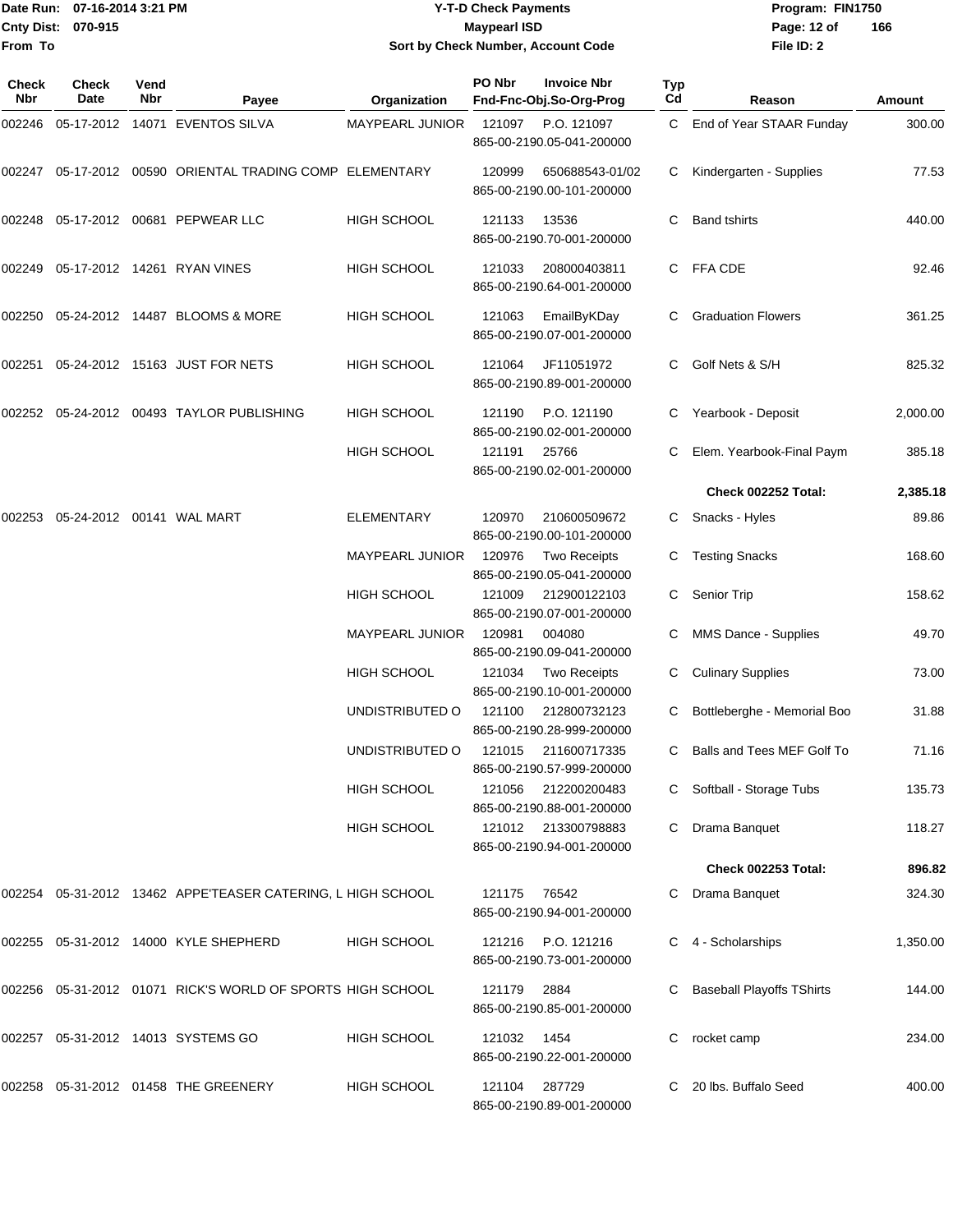#### Date Run: 07-16-2014 3:21 PM **Program:** FIN1750 **Cnty Dist:** 070-915 **Page: 13 of** Maypearl ISD **CONTEX 13 OF** Page: 13 of **Y-T-D Check Payments 070-915 Maypearl ISD Sort by Check Number, Account Code**

| Check<br>Nbr | Check<br>Date           | Vend<br>Nbr | Payee                                                           | Organization           | PO Nbr | <b>Invoice Nbr</b><br>Fnd-Fnc-Obj.So-Org-Prog | Typ<br>Cd | Reason                            | Amount   |
|--------------|-------------------------|-------------|-----------------------------------------------------------------|------------------------|--------|-----------------------------------------------|-----------|-----------------------------------|----------|
| 002259       |                         |             | 05-31-2012 13980 UCA SUMMER CAMP                                | <b>MAYPEARL JUNIOR</b> | 121217 | 464505_INV 001<br>865-00-2190.09-041-200000   |           | C CHEER CAMP                      | 3,456.00 |
| 002260       |                         |             | 06-07-2012 01817 EUBANKS FLORIST                                | <b>DISTRICT WIDE</b>   | 121174 | 21869<br>865-00-2190.28-999-200000            |           | <b>Plants - Sifuentes</b>         | 40.00    |
| 002261       | 06-07-2012 15098 LOWE'S |             |                                                                 | <b>HIGH SCHOOL</b>     | 121051 | 2957180<br>865-00-2190.89-001-200000          | С         | golf lockers                      | 379.00   |
|              |                         |             | 002262 06-07-2012 00287 OFFICE DEPOT                            | <b>DISTRICT WIDE</b>   | 121202 | 611343020001<br>865-00-2190.57-999-200000     |           | Y Coffee                          | 158.27   |
| 002263       |                         |             | 06-07-2012 13089 REBECCA'S                                      | <b>DISTRICT WIDE</b>   | 121201 | P.O. 121201<br>865-00-2190.00-101-200000      |           | Y Hyles- Treasure Chest           | 500.00   |
| 002264       |                         |             | 06-07-2012 00274 SCHOOL MATE/STUDENT A DISTRICT WIDE            |                        | 121141 | IN000344988<br>865-00-2190.00-101-200000      | Y         | Planners - Maldonado              | 929.25   |
| 002265       |                         |             | 06-07-2012 14013 SYSTEMS GO                                     | <b>DISTRICT WIDE</b>   | 121163 | 1412<br>865-00-2190.22-001-200000             |           | Annual Support Fee 2012-20        | 700.00   |
| 002266       |                         |             | 06-13-2012 13840 FOUR STORY GRAPHICS                            | <b>HIGH SCHOOL</b>     | 121031 | 2022<br>865-00-2190.22-001-200000             | С         | rocket camp                       | 216.00   |
| 002267       |                         |             | 06-13-2012 15180 YESENIA PINA                                   | <b>HIGH SCHOOL</b>     | 121259 | P.O. 121259<br>865-00-2190.73-001-200000      | С         | 2 - Scholarships                  | 350.00   |
| 002268       |                         |             | 06-20-2012 12945 CHEERLEADING COMPANY HIGH SCHOOL               |                        | 121029 | 270419<br>865-00-2190.01-001-200000           |           | High School Cheer                 | 113.93   |
|              |                         |             |                                                                 | <b>HIGH SCHOOL</b>     | 121029 | 270419<br>865-00-2190.01-001-2000JV           | C.        | High School Cheer                 | 800.00   |
|              |                         |             |                                                                 |                        |        |                                               |           | Check 002268 Total:               | 913.93   |
| 002269       |                         |             | 06-20-2012 01312 LA QUINTA INN N. MOPAC                         | <b>HIGH SCHOOL</b>     | 121119 | P.O. 121119<br>865-00-2190.10-001-200000      | C.        | ProStart/HEAT conf.               | 183.12   |
| 002270       |                         |             | 06-20-2012 14808 MELISSA RIBINSKAS                              | <b>HIGH SCHOOL</b>     | 121272 | P.O. 121272<br>865-00-2190.91-001-200000      | С         | Volleyball Camp                   | 758.00   |
|              |                         |             |                                                                 | <b>HIGH SCHOOL</b>     | 121273 | 2910<br>865-00-2190.91-001-200000             |           | <b>Reimbursement for T-Shirts</b> | 192.00   |
|              |                         |             |                                                                 |                        |        |                                               |           | <b>Check 002270 Total:</b>        | 950.00   |
| 002271       |                         |             | 06-20-2012 00141 WAL MART                                       | <b>ELEMENTARY</b>      | 121172 | 214300450572<br>865-00-2190.00-101-200000     |           | C Hyles - Perfect Attendance      | 100.00   |
|              |                         |             |                                                                 | ELEMENTARY             | 121144 | 214100555052<br>865-00-2190.00-101-200000     |           | Fifth Grade - Various Items       | 138.33   |
|              |                         |             |                                                                 | HIGH SCHOOL            | 121009 | 213600040775<br>865-00-2190.07-001-200000     | C         | Senior Trip                       | 40.00    |
|              |                         |             |                                                                 | HIGH SCHOOL            | 121009 | 213500076990<br>865-00-2190.07-001-200000     |           | <b>Senior Trip</b>                | 54.97    |
|              |                         |             |                                                                 | HIGH SCHOOL            | 120861 | 213700640596<br>865-00-2190.07-001-200000     | C         | Food - Senior Trip                | 187.85   |
|              |                         |             |                                                                 |                        |        |                                               |           | Check 002271 Total:               | 521.15   |
|              |                         |             | 002272 07-12-2012 00655 VARSITY SPIRIT FASHIONS MAYPEARL JUNIOR |                        | 121113 | 00233007<br>865-00-2190.09-041-200000         |           | Cheer Uniforms - Middle Sch       | 6,825.75 |
|              |                         |             | 002273 07-12-2012 01817 EUBANKS FLORIST                         | UNDISTRIBUTED O        | 121260 | 5508<br>865-00-2190.28-999-200000             |           | Green Plant - Jodie Fortiz        | 58.90    |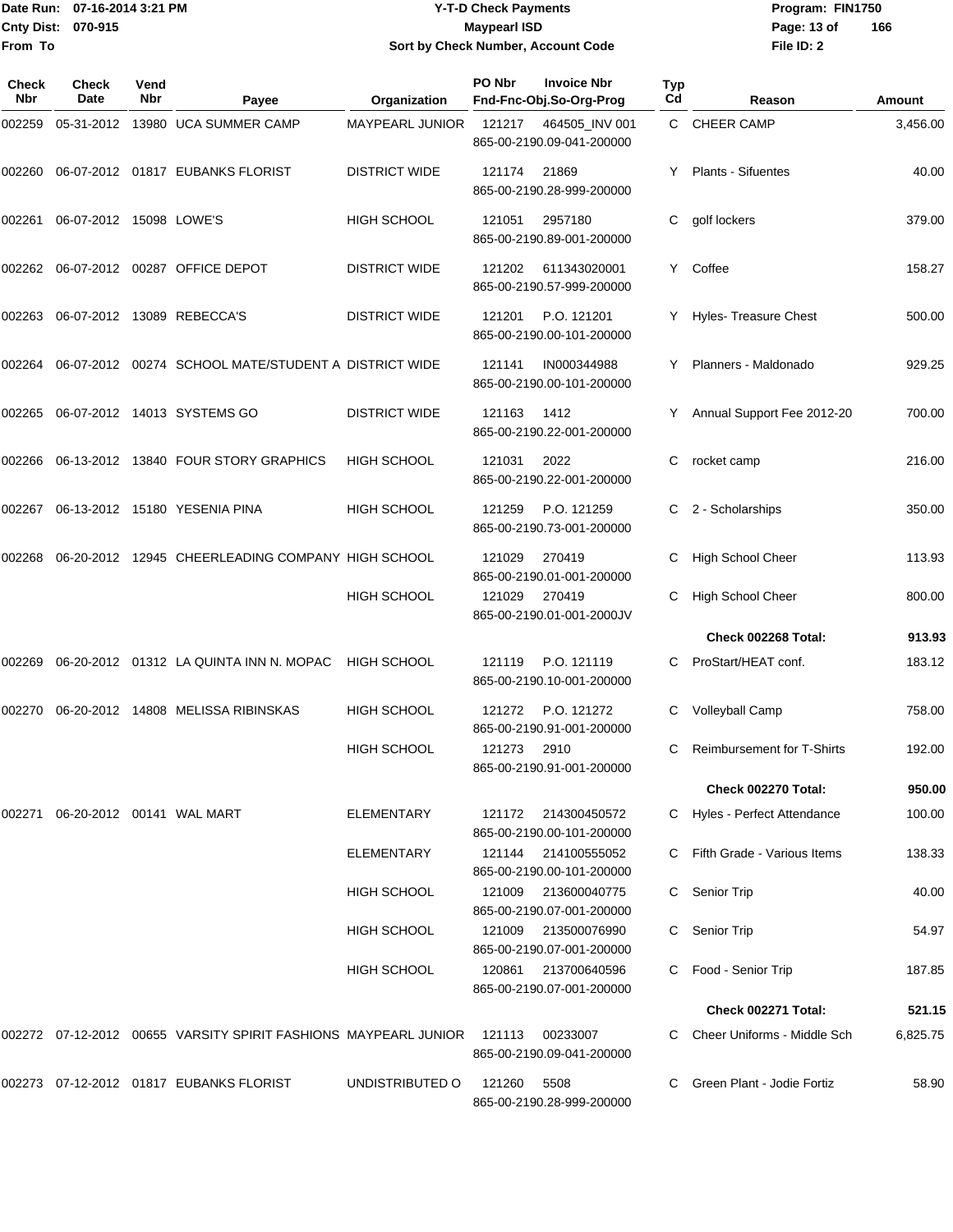#### Date Run: 07-16-2014 3:21 PM **Program:** FIN1750 **Cnty Dist:** 070-915 **Page: 14 of** Maypearl ISD **CONTEX 150 Page: 14 of Y-T-D Check Payments 070-915 Maypearl ISD Sort by Check Number, Account Code**

| <b>Check</b><br>Nbr | Check<br>Date | Vend<br>Nbr | Payee                                                          | Organization           | PO Nbr | <b>Invoice Nbr</b><br>Fnd-Fnc-Obj.So-Org-Prog | Typ<br>Cd | Reason                                | Amount    |
|---------------------|---------------|-------------|----------------------------------------------------------------|------------------------|--------|-----------------------------------------------|-----------|---------------------------------------|-----------|
| 002274              |               |             | 07-12-2012 13305 JAGUAR EDUCATIONAL                            | <b>HIGH SCHOOL</b>     | 121178 | 76855P<br>865-00-2190.07-001-200000           |           | C Supplies                            | 300.00    |
|                     |               |             |                                                                | <b>HIGH SCHOOL</b>     | 121178 | 76855P<br>865-00-2190.22-001-200000           | С         | Supplies                              | 92.65     |
|                     |               |             |                                                                |                        |        |                                               |           | Check 002274 Total:                   | 392.65    |
| 002275              |               |             | 07-19-2012 15187 GARRETT TABOR                                 | HIGH SCHOOL            | 121302 | P.O. 121302<br>865-00-2190.73-001-200000      | С         | MISD&Athletic Booster Scho            | 600.00    |
| 002276              |               |             | 07-19-2012 15185 HADEN CAPPS                                   | HIGH SCHOOL            | 121300 | P.O. 121300<br>865-00-2190.73-001-200000      |           | <b>MISD&amp;Teen Drive Scholarsh</b>  | 350.00    |
|                     |               |             |                                                                | HIGH SCHOOL            | 121300 | P.O. 121300<br>865-00-2190.76-001-200000      |           | Lisa Miller Scholarship               | 750.00    |
|                     |               |             |                                                                |                        |        |                                               |           | Check 002276 Total:                   | 1,100.00  |
| 002277              |               |             | 07-19-2012 15186 JAYMEE GRAUBERGER                             | <b>HIGH SCHOOL</b>     | 121301 | P.O. 121301<br>865-00-2190.73-001-200000      |           | MISD, Lakeview & AAustin Sc           | 1,100.00  |
| 002278              |               |             | 07-19-2012 15148 JERRY'S SPORTING                              | HIGH SCHOOL            | 121286 | lm322may<br>865-00-2190.91-001-200000         | С         | <b>Volleyball Supplies</b>            | 2,775.00  |
| 002279              |               |             | 07-26-2012 15193 CASSANDRA HARRIS                              | HIGH SCHOOL            | 121321 | P.O. 121321<br>865-00-2190.73-001-200000      |           | MISD&Lakeview Scholarship             | 600.00    |
|                     |               |             |                                                                | HIGH SCHOOL            | 121321 | P.O. 121321<br>865-00-2190.75-001-200000      | С         | <b>Charles Hicks Scholarship</b>      | 500.00    |
|                     |               |             |                                                                |                        |        |                                               |           | <b>Check 002279 Total:</b>            | 1,100.00  |
| 002280              |               |             | 07-26-2012 15184 HEALY AWARDS, INC                             | HIGH SCHOOL            | 121298 | 266589<br>865-00-2190.83-001-200000           | C         | <b>Football Decals &amp; Supplies</b> | 303.46    |
| 002281              |               |             | 07-26-2012 15194 JARRETT BACKEMEYER                            | <b>HIGH SCHOOL</b>     | 121322 | P.O. 121322<br>865-00-2190.73-001-200000      | С         | <b>MISD Scholarship</b>               | 100.00    |
|                     |               |             |                                                                | HIGH SCHOOL            | 121322 | P.O. 121322<br>865-00-2190.75-001-200000      |           | <b>Charles Hicks Scholarship</b>      | 1,000.00  |
|                     |               |             |                                                                |                        |        |                                               |           | Check 002281 Total:                   | 1,100.00  |
| 002282              |               |             | 07-26-2012 00655 VARSITY SPIRIT FASHIONS HIGH SCHOOL           |                        | 121181 | 75600554<br>865-00-2190.01-001-200000         | С         | Cheer Uniforms - High Scho            | 3,394.48  |
|                     |               |             |                                                                | <b>HIGH SCHOOL</b>     | 121181 | 75600554<br>865-00-2190.01-001-2000JV         |           | C Cheer Uniforms - High Scho          | 64.23     |
|                     |               |             |                                                                | HIGH SCHOOL            | 121181 | 75600554<br>865-00-2190.22-001-200000         | C         | Cheer Uniforms - High Scho            | 829.04    |
|                     |               |             |                                                                |                        |        |                                               |           | Check 002282 Total:                   | 4,287.75  |
|                     |               |             | 010112 01-01-2012 13912 COMMERCE BANK                          | <b>DISTRICT WIDE</b>   | 000704 | January<br>240-00-5749.00-000-200000          | D         | <b>Convienence Fees</b>               | 106.52    |
|                     |               |             | 010312 01-03-2012 00200 CLAIMS ADMINISTRATIVE S HIGH SCHOOL    |                        | 000696 | 01062012<br>199-11-6143.00-001-211000         | D         | <b>Workers Compensation</b>           | 117.90    |
|                     |               |             |                                                                | <b>MAYPEARL JUNIOR</b> | 000696 | 01062012<br>199-11-6143.00-041-211000         | D         | <b>Workers Compensation</b>           | 117.89    |
|                     |               |             |                                                                | <b>ELEMENTARY</b>      | 000696 | 01062012<br>199-11-6143.00-101-211000         | D         | <b>Workers Compensation</b>           | 117.89    |
|                     |               |             |                                                                |                        |        |                                               |           | Check 010312 Total:                   | 353.68    |
|                     |               |             | 010412  01-09-2012  00200  CLAIMS ADMINISTRATIVE S HIGH SCHOOL |                        | 000697 | 199-11-6143.00-001-211000                     | D         | <b>Workers Compensation</b>           | 118.26    |
|                     |               |             |                                                                | MAYPEARL JUNIOR        | 000697 | 199-11-6143.00-041-211000                     | D         | <b>Workers Compensation</b>           | 118.25    |
|                     |               |             |                                                                | <b>ELEMENTARY</b>      | 000697 | 199-11-6143.00-101-211000                     | D         | Wrong total for this account          | $-354.76$ |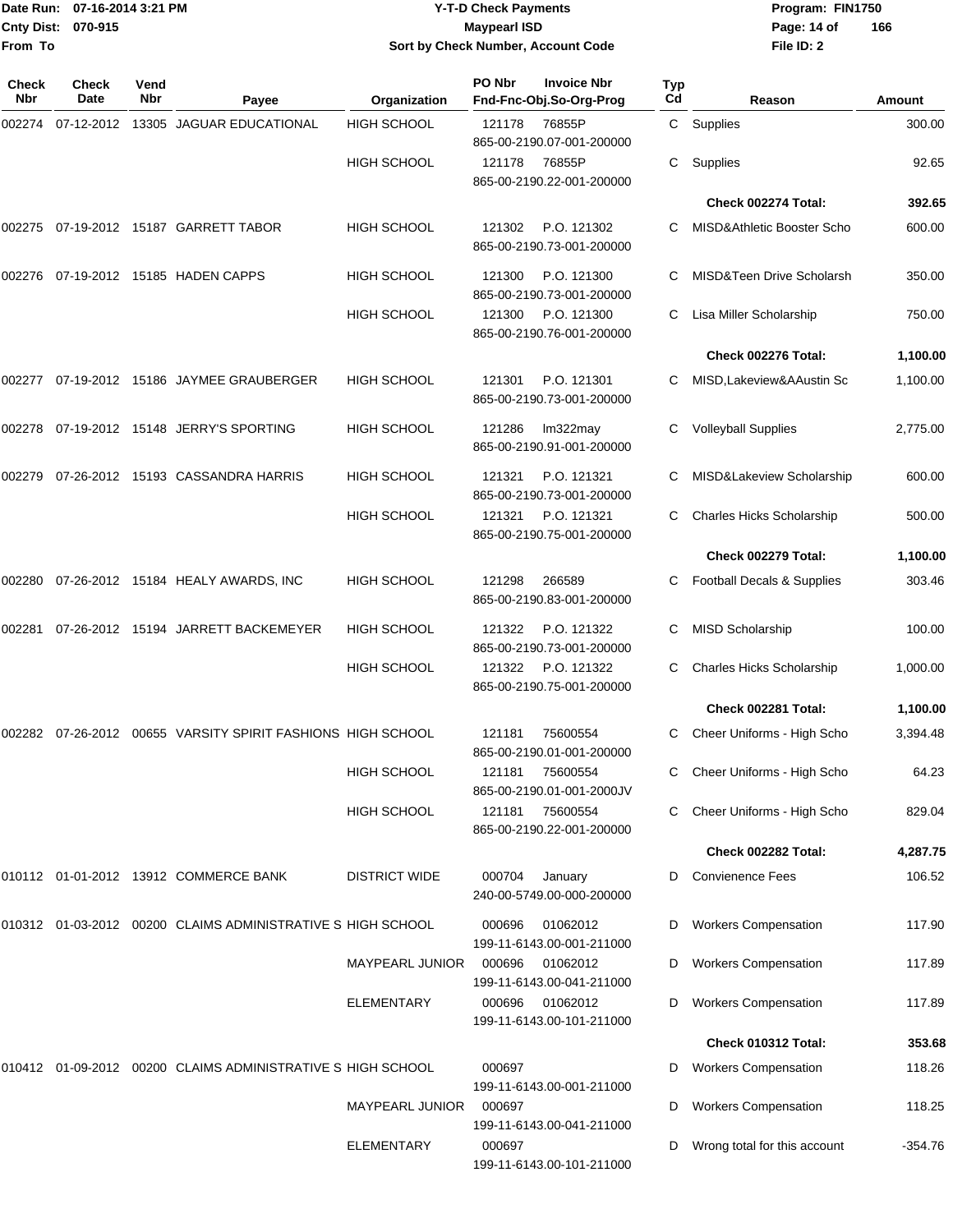| Date Run:<br><b>Cnty Dist:</b><br>From To | 07-16-2014 3:21 PM<br>070-915 |             |                                                             |                        | <b>Y-T-D Check Payments</b><br><b>Maypearl ISD</b><br>Sort by Check Number, Account Code |           | Program: FIN1750<br>Page: 15 of<br>File ID: 2 | 166    |
|-------------------------------------------|-------------------------------|-------------|-------------------------------------------------------------|------------------------|------------------------------------------------------------------------------------------|-----------|-----------------------------------------------|--------|
| <b>Check</b><br>Nbr                       | Check<br>Date                 | Vend<br>Nbr | Payee                                                       | Organization           | PO Nbr<br><b>Invoice Nbr</b><br>Fnd-Fnc-Obj.So-Org-Prog                                  | Typ<br>Cd | Reason                                        | Amount |
|                                           |                               |             |                                                             | <b>ELEMENTARY</b>      | 000697<br>199-11-6143.00-101-211000                                                      | D         | <b>Workers Compensation</b>                   | 118.25 |
|                                           |                               |             |                                                             | <b>ELEMENTARY</b>      | 000697<br>199-11-6143.00-101-211000                                                      | D         | <b>Workers Compensation</b>                   | 354.76 |
|                                           |                               |             |                                                             |                        |                                                                                          |           | Check 010412 Total:                           | 354.76 |
|                                           |                               |             | 010612 01-11-2012 00200 CLAIMS ADMINISTRATIVE S HIGH SCHOOL |                        | 000699<br>199-11-6143.00-001-211000                                                      | D         | <b>Workers Compensation</b>                   | 47.44  |
|                                           |                               |             |                                                             | MAYPEARL JUNIOR        | 000699<br>199-11-6143.00-041-211000                                                      | D         | <b>Workers Compensation</b>                   | 47.43  |
|                                           |                               |             |                                                             | <b>ELEMENTARY</b>      | 000699<br>199-11-6143.00-101-211000                                                      | D         | <b>Workers Compensation</b>                   | 47.43  |
|                                           |                               |             |                                                             |                        |                                                                                          |           | Check 010612 Total:                           | 142.30 |
|                                           |                               |             | 011012 01-13-2012 00200 CLAIMS ADMINISTRATIVE S HIGH SCHOOL |                        | 000698<br>199-11-6143.00-001-211000                                                      | D         | <b>Workers Compensation</b>                   | 24.40  |
|                                           |                               |             |                                                             | <b>MAYPEARL JUNIOR</b> | 000698<br>199-11-6143.00-041-211000                                                      | D         | <b>Workers Compensation</b>                   | 24.39  |
|                                           |                               |             |                                                             | ELEMENTARY             | 000698<br>199-11-6143.00-101-211000                                                      | D         | <b>Workers Compensation</b>                   | 24.40  |
|                                           |                               |             |                                                             |                        |                                                                                          |           | Check 011012 Total:                           | 73.19  |
|                                           |                               |             | 011112 01-17-2012 00200 CLAIMS ADMINISTRATIVE S HIGH SCHOOL |                        | 000703<br>199-11-6143.00-001-211000                                                      | D         | <b>Workers Compensation</b>                   | 178.67 |
|                                           |                               |             |                                                             | MAYPEARL JUNIOR        | 000703<br>199-11-6143.00-041-211000                                                      | D         | <b>Workers Compensation</b>                   | 178.66 |
|                                           |                               |             |                                                             | <b>ELEMENTARY</b>      | 000703<br>199-11-6143.00-101-211000                                                      | D         | <b>Workers Compensation</b>                   | 178.67 |
|                                           |                               |             |                                                             |                        |                                                                                          |           | Check 011112 Total:                           | 536.00 |
|                                           |                               |             | 011712 01-20-2012 00200 CLAIMS ADMINISTRATIVE S HIGH SCHOOL |                        | 000702<br>199-11-6143.00-001-211000                                                      | D         | <b>Workers Compensation</b>                   | 100.00 |
|                                           |                               |             |                                                             | HIGH SCHOOL            | 000700<br>199-11-6143.00-001-211000                                                      | D         | <b>Workers Compensation</b>                   | 111.64 |
|                                           |                               |             |                                                             | MAYPEARL JUNIOR        | 000702<br>199-11-6143.00-041-211000                                                      | D         | <b>Workers Compensation</b>                   | 100.00 |
|                                           |                               |             |                                                             | MAYPEARL JUNIOR        | 000700<br>199-11-6143.00-041-211000                                                      | D         | <b>Workers Compensation</b>                   | 111.63 |
|                                           |                               |             |                                                             | <b>ELEMENTARY</b>      | 000702<br>199-11-6143.00-101-211000                                                      | D         | <b>Workers Compensation</b>                   | 100.00 |
|                                           |                               |             |                                                             | <b>ELEMENTARY</b>      | 000700<br>199-11-6143.00-101-211000                                                      | D         | <b>Workers Compensation</b>                   | 111.64 |
|                                           |                               |             |                                                             |                        |                                                                                          |           | Check 011712 Total:                           | 634.91 |
|                                           |                               |             | 012012 01-25-2012 00200 CLAIMS ADMINISTRATIVE S HIGH SCHOOL |                        | 000701<br>199-11-6143.00-001-211000                                                      | D         | <b>Workers Compensation</b>                   | 11.64  |
|                                           |                               |             |                                                             | MAYPEARL JUNIOR        | 000701<br>199-11-6143.00-041-211000                                                      | D         | <b>Workers Compensation</b>                   | 11.63  |
|                                           |                               |             |                                                             | <b>ELEMENTARY</b>      | 000701<br>199-11-6143.00-101-211000                                                      | D         | <b>Workers Compensation</b>                   | 11.64  |
|                                           |                               |             |                                                             |                        |                                                                                          |           | Check 012012 Total:                           | 34.91  |
|                                           |                               |             | 013112 01-31-2012 00200 CLAIMS ADMINISTRATIVE S HIGH SCHOOL |                        | 000705<br>0132012<br>199-11-6143.00-001-211000                                           | D         | <b>Workers Compensation</b>                   | 270.50 |
|                                           |                               |             |                                                             | <b>ELEMENTARY</b>      | 000705<br>01312012<br>199-11-6143.00-101-211000                                          | D         | <b>Workers Compensation</b>                   | 270.50 |
|                                           |                               |             |                                                             |                        |                                                                                          |           | Check 013112 Total:                           | 541.00 |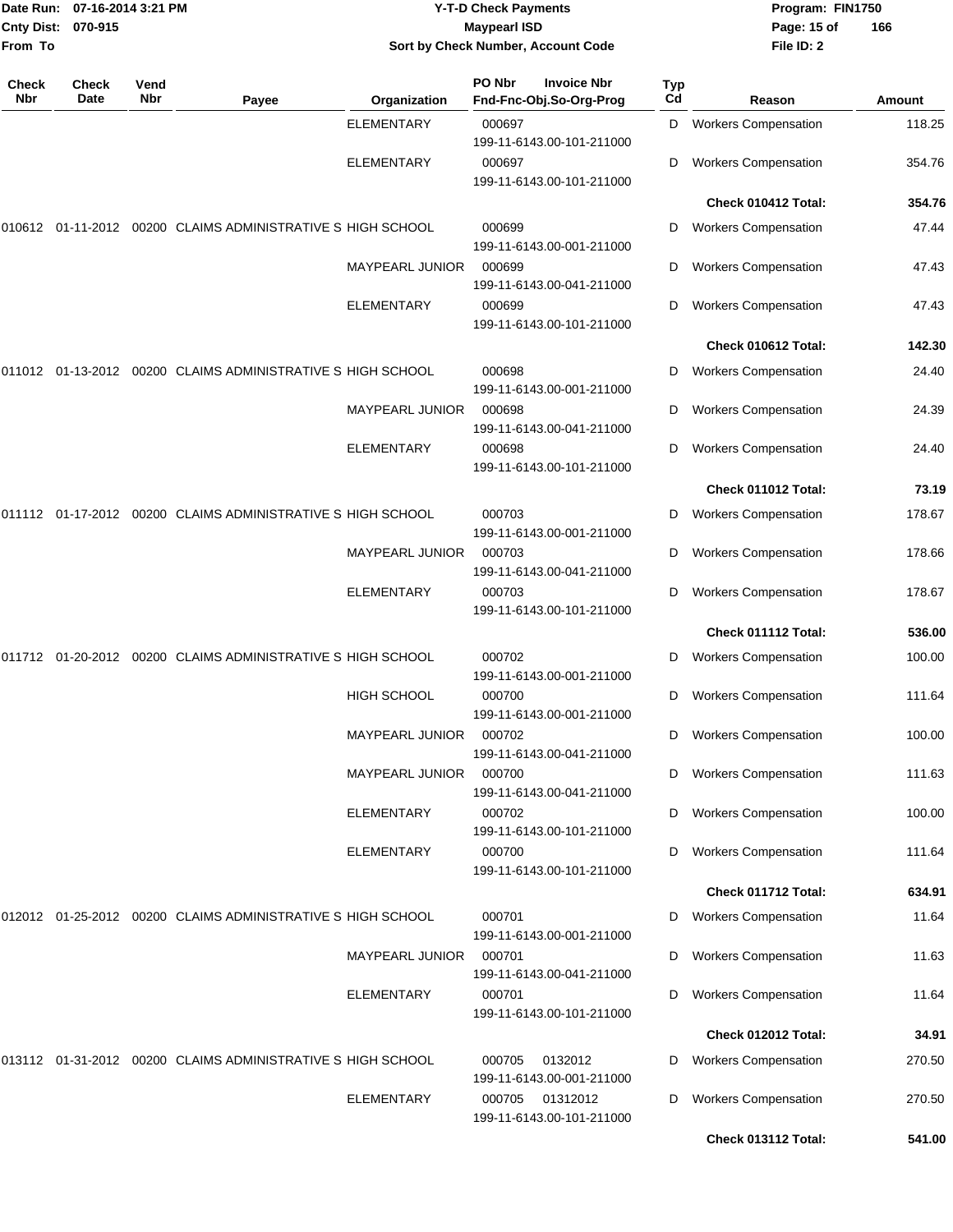|              | Date Run: 07-16-2014 3:21 PM   |             |                                                             |                       | <b>Y-T-D Check Payments</b> |                                                |                  | Program: FIN1750               |          |
|--------------|--------------------------------|-------------|-------------------------------------------------------------|-----------------------|-----------------------------|------------------------------------------------|------------------|--------------------------------|----------|
|              | Cnty Dist: 070-915             |             |                                                             |                       | <b>Maypearl ISD</b>         |                                                |                  | Page: 16 of                    | 166      |
| From To      |                                |             |                                                             |                       |                             | Sort by Check Number, Account Code             |                  | File ID: 2                     |          |
| Check<br>Nbr | Check<br>Date                  | Vend<br>Nbr | Payee                                                       | Organization          | PO Nbr                      | <b>Invoice Nbr</b><br>Fnd-Fnc-Obj.So-Org-Prog  | <b>Typ</b><br>Cd | Reason                         | Amount   |
| 014946       | 09-09-2011                     |             | 14927 ALLIED WASTE                                          | UNDISTRIBUTED O       | 000007                      | 0794-006621213<br>199-51-6259.03-999-299000    | C.               | <b>Garbage Service</b>         | 633.43   |
| 014947       |                                |             | 09-09-2011 00069 ATMOS ENERGY                               | UNDISTRIBUTED O       | 000002                      | 001760358<br>199-51-6259.00-999-299000         | C                | Gas Service @ WPA Bldg         | 14.51    |
|              |                                |             |                                                             | UNDISTRIBUTED O       | 000002                      | 001441805<br>199-51-6259.00-999-299000         |                  | Gas Service @ MS Bldg          | 22.71    |
|              |                                |             |                                                             | UNDISTRIBUTED O       | 000002                      | 001441805<br>199-51-6259.00-999-299000         |                  | Gas Service @ Elem Bldg        | 40.72    |
|              |                                |             |                                                             | UNDISTRIBUTED O       | 000002                      | 001760358<br>199-51-6259.00-999-299000         | C.               | Gas Service @ HS Bldg          | 176.70   |
|              |                                |             |                                                             |                       |                             |                                                |                  | Check 014947 Total:            | 254.64   |
| 014948       |                                |             | 09-09-2011  00871  CARD SERVICE CENTER                      | UNDISTRIBUTED O       | 000003                      | 24224436S2ZYR71<br>199-13-6299.00-999-299000   | C                | <b>Meals for Meeting</b>       | 58.13    |
|              |                                |             |                                                             | <b>ADMINISTRATIVE</b> | 000003                      | 21640772MJ9ALN<br>199-41-6399.01-701-299000    |                  | C Fed Ex TEA                   | 26.28    |
|              |                                |             |                                                             | DIR COST- ADMINIS     | 000003                      | 241640570BO1A82<br>199-41-6411.01-720-299000   | C                | Reimbrsed for this cost        | 54.01    |
|              |                                |             |                                                             | ADMINISTRATIVE        | 000003                      | 24616777DWGNS1<br>199-41-6499.00-701-299000    | C                | <b>TASB Conf</b>               | 390.00   |
|              |                                |             |                                                             |                       |                             |                                                |                  | Check 014948 Total:            | 528.42   |
| 014949       |                                |             | 09-09-2011  00217  CITY OF MAYPEARL                         | UNDISTRIBUTED O       | 000004                      | 82<br>199-51-6259.01-999-299000                | C.               | Water Sew Grbg @ WPA bld       | 676.00   |
|              |                                |             |                                                             | UNDISTRIBUTED O       | 000004                      | 595<br>199-51-6259.01-999-299000               |                  | Water/Sew/Grbg @ MS            | 561.05   |
|              |                                |             |                                                             | UNDISTRIBUTED O       | 000004                      | 574<br>199-51-6259.01-999-299000               |                  | Water/Sew/Grbg @ Old HS        | 231.19   |
|              |                                |             |                                                             | UNDISTRIBUTED O       | 000004                      | 383<br>199-51-6259.01-999-299000               | C                | Water/Sew/CpctRental Fee       | 425.52   |
|              |                                |             |                                                             | UNDISTRIBUTED O       | 000004 1080                 | 199-51-6259.01-999-299000                      |                  | C Water/Sew/Grbg @ LSK Ele     | 665.58   |
|              |                                |             |                                                             | UNDISTRIBUTED O       | 000004 80                   | 199-51-6259.01-999-299000                      |                  | C Water.@ Ballfield            | 2,364.78 |
|              |                                |             |                                                             | UNDISTRIBUTED O       | 000004 1394                 | 199-51-6259.01-999-299000                      |                  | C Water/Sew @ HS Concessio     | 108.85   |
|              |                                |             |                                                             | UNDISTRIBUTED O       | 000004  1081                | 199-51-6259.01-999-299000                      |                  | C Water Serv @ LSK Yrd Mete    | 782.88   |
|              |                                |             |                                                             |                       |                             |                                                |                  | Check 014949 Total:            | 5,815.85 |
|              |                                |             | 014950 09-09-2011 13566 CONNIE D. HAGEN, INC.               | UNDISTRIBUTED O       | 000005                      | 72369<br>199-34-6219.01-999-299000             |                  | C DOT Tests                    | 230.00   |
|              |                                |             | 014951 09-09-2011 14932 DOUG'S PLUMBING                     | UNDISTRIBUTED O       | 000009                      | 015939<br>199-51-6249.00-999-299000            |                  | C Serv Call on Multiple Breaks | 235.00   |
|              |                                |             | 014952 09-09-2011 12186 ELLIOTT ELECTRIC                    | UNDISTRIBUTED O       | 000008                      | 091646901<br>199-51-6319.02-999-299000         |                  | C Fuses                        | 78.36    |
|              | 014953 09-09-2011 12474 ENVIVA |             |                                                             | UNDISTRIBUTED O       | 000006                      | 20556<br>199-34-6219.01-999-299000             |                  | C DOT Tests                    | 82.00    |
|              |                                |             | 014954 09-09-2011 14120 HARRIS COMPUTER SYSTE DISTRICT WIDE |                       | 000010                      | XT00058804<br>240-00-5749.00-000-200000        |                  | C EZ School Pay Fees           | 1.25     |
|              |                                |             |                                                             | <b>DISTRICT WIDE</b>  |                             | 000010 XT00059982<br>240-00-5749.00-000-200000 |                  | C EZ School Pay Fees           | 31.25    |

**Check 014954 Total: 32.50**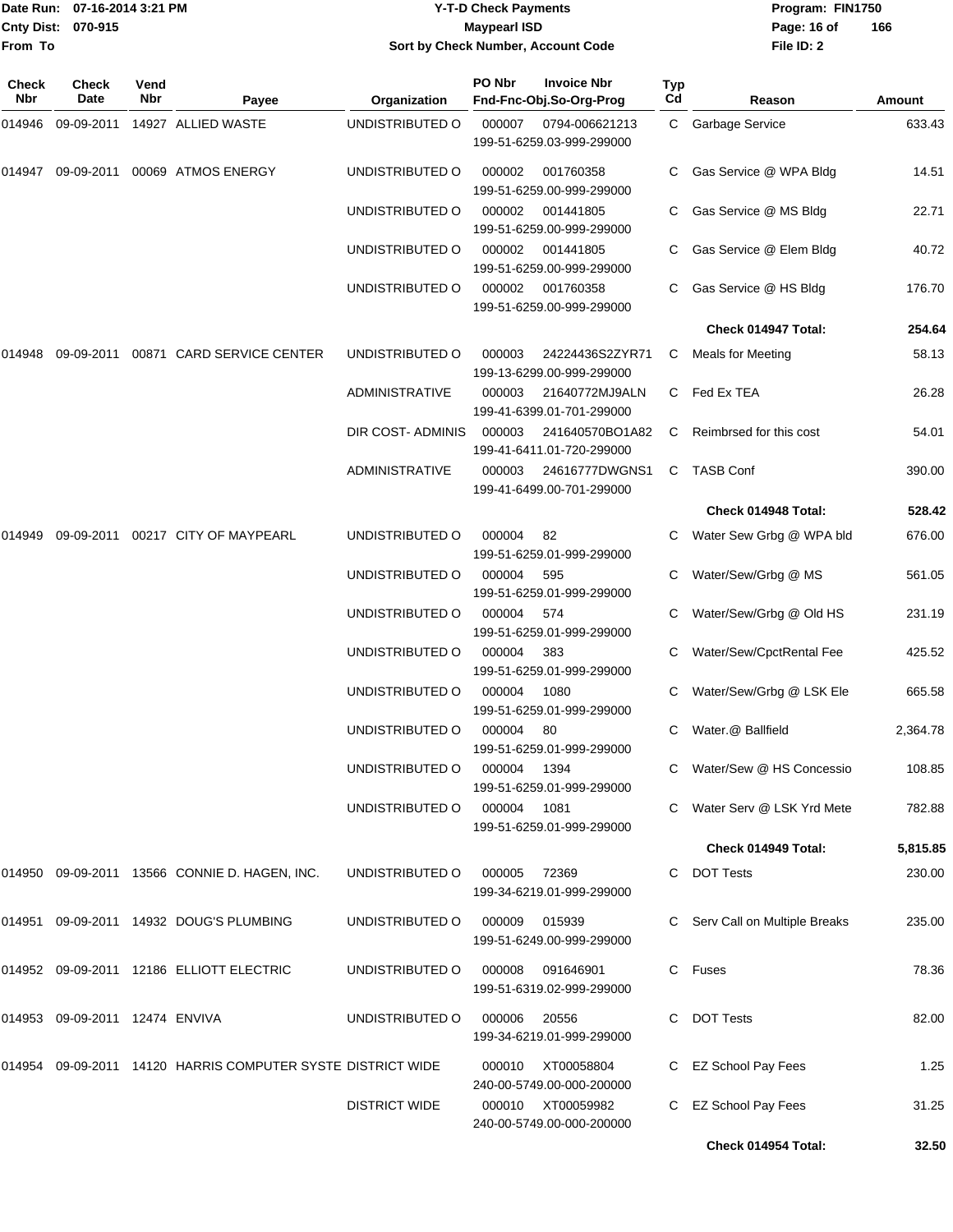|                           | Date Run: 07-16-2014 3:21 PM | <b>Y-T-D Check Payments</b>        | Program: FIN1750 |     |
|---------------------------|------------------------------|------------------------------------|------------------|-----|
| <b>Cnty Dist: 070-915</b> |                              | <b>Maypearl ISD</b>                | Page: 17 of      | 166 |
| From To                   |                              | Sort by Check Number, Account Code | File ID: 2       |     |

| <b>Check</b> | Check      | Vend       |                                                         |                       | PO Nbr | <b>Invoice Nbr</b>                            | <b>Typ</b>   |                                      |          |
|--------------|------------|------------|---------------------------------------------------------|-----------------------|--------|-----------------------------------------------|--------------|--------------------------------------|----------|
| Nbr          | Date       | Nbr        | Payee                                                   | Organization          |        | Fnd-Fnc-Obj.So-Org-Prog                       | Cd           | Reason                               | Amount   |
| 014955       | 09-09-2011 |            | 12505 MAYPEARL FEED STORE                               | UNDISTRIBUTED O       | 000012 | 519<br>199-51-6319.02-999-299000              | $\mathsf{C}$ | Supplies                             | 134.03   |
| 014956       | 09-09-2011 | 00631 MCI  |                                                         | UNDISTRIBUTED O       | 000013 | 08638700105<br>199-51-6259.02-999-299000      | С            | Long Distance Service                | 196.76   |
| 014957       | 09-09-2011 |            | 13306 MOUNTAIN PEAK SPECIAL                             | UNDISTRIBUTED O       | 000011 | 11078800<br>199-51-6259.79-999-222000         | C            | Water Serv @ Ag Facility             | 27.58    |
| 014958       | 09-09-2011 |            | 13383 SKYBEAM TEXAS                                     | UNDISTRIBUTED O       | 000014 | 813710001004619<br>199-53-6249.04-999-299000  | C            | <b>Internet Service</b>              | 800.00   |
| 014959       | 09-09-2011 |            | 00119 STROOPE PEST CONTROL UNDISTRIBUTED O              |                       | 000015 | 114857<br>199-51-6319.02-999-299000           |              | <b>Pest Control Services Distric</b> | 400.00   |
|              |            |            |                                                         | UNDISTRIBUTED O       | 000015 | 114856<br>199-51-6319.02-999-299000           | C            | Pest Control Services Kitche         | 120.00   |
|              |            |            |                                                         |                       |        |                                               |              | Check 014959 Total:                  | 520.00   |
| 014960       | 09-09-2011 |            | 00575 TASA, MEMBERSHIP                                  | <b>ADMINISTRATIVE</b> | 000016 | 199-41-6499.00-701-299000                     | C            | <b>TASA Membership</b>               | 300.00   |
| 014961       | 09-09-2011 | 00552 TASB |                                                         | UNDISTRIBUTED O       | 000017 | 411126<br>199-41-6219.06-999-299000           | C            | Annual Membership Due                | 1,675.00 |
| 014962       | 09-09-2011 |            | 13677 BARBARA ELLISON                                   | ELEMENTARY            | 000001 | 199-11-6219.00-101-223000                     |              | <b>Diagnostician Services</b>        | 5,414.06 |
| 014963       | 09-09-2011 |            | 13063 US BANK                                           | UNDISTRIBUTED O       | 000019 | 2934803<br>599-71-6599.00-999-299000          | C            | <b>Administrative Fees Series2</b>   | 431.00   |
| 014964       | 09-09-2011 |            | 00253 VERIZON SOUTHWEST                                 | UNDISTRIBUTED O       | 000018 | 416580379500217<br>199-51-6259.02-999-299000  | С            | <b>Telephone Service</b>             | 100.27   |
| 014965       | 09-09-2011 |            | 00460 VINEYARD'S AUTO SUPPLY UNDISTRIBUTED O            |                       | 000020 | 325521<br>199-34-6311.00-999-299000           | C            | Supplies for Buses                   | 169.27   |
|              |            |            |                                                         | UNDISTRIBUTED O       | 000020 | 325838<br>199-34-6311.00-999-299000           | С            | Supplies for Buses                   | 414.65   |
|              |            |            |                                                         |                       |        |                                               |              | Check 014965 Total:                  | 583.92   |
| 014966       | 09-09-2011 |            | 00144 WAXAHACHIE DAILY LIGHT UNDISTRIBUTED O            |                       | 000023 | 128573<br>199-41-6219.02-999-299000           | C            | Tax Rate Ad                          | 363.83   |
|              |            |            | 014967 09-15-2011 00326 GM DATA PRODUCTS                | <b>ADMINISTRATIVE</b> | 120030 | 110586-00<br>199-41-6399.01-701-299000        |              | C AP & GA Checks                     | 533.01   |
|              |            |            | 014968 09-15-2011 12211 ADVANCE PIERRE FOODS ELEMENTARY |                       | 000031 | 957341<br>240-35-6399.00-101-299000           |              | C Supplies                           | 143.10   |
|              |            |            | 014969  09-15-2011  00642  AIRGAS-SOUTHWEST             | UNDISTRIBUTED O       | 000032 | 107805756<br>199-51-6319.02-999-299000        |              | C Tank Rentals                       | 29.59    |
|              |            |            |                                                         | UNDISTRIBUTED O       |        | 000032 107805755<br>199-51-6319.02-999-299000 |              | C Tank Rentals                       | 29.91    |
|              |            |            |                                                         | UNDISTRIBUTED O       |        | 000032 107767832<br>199-51-6319.02-999-299000 |              | C Tank Rentals                       | 216.00   |
|              |            |            |                                                         |                       |        |                                               |              | Check 014969 Total:                  | 275.50   |
|              |            |            | 014970 09-15-2011 14850 ANDREA SCHNEIDER                | <b>DISTRICT WIDE</b>  | 000051 | 199-00-5749.00-000-200000                     |              | <b>Calculator Deposit Refund</b>     | 25.00    |
|              |            |            | 014971 09-15-2011 01256 AT&T MOBILITY                   | UNDISTRIBUTED O       | 000033 | 824711164                                     |              | C Cellular Service - Buses           | 124.17   |

199-52-6259.00-999-299000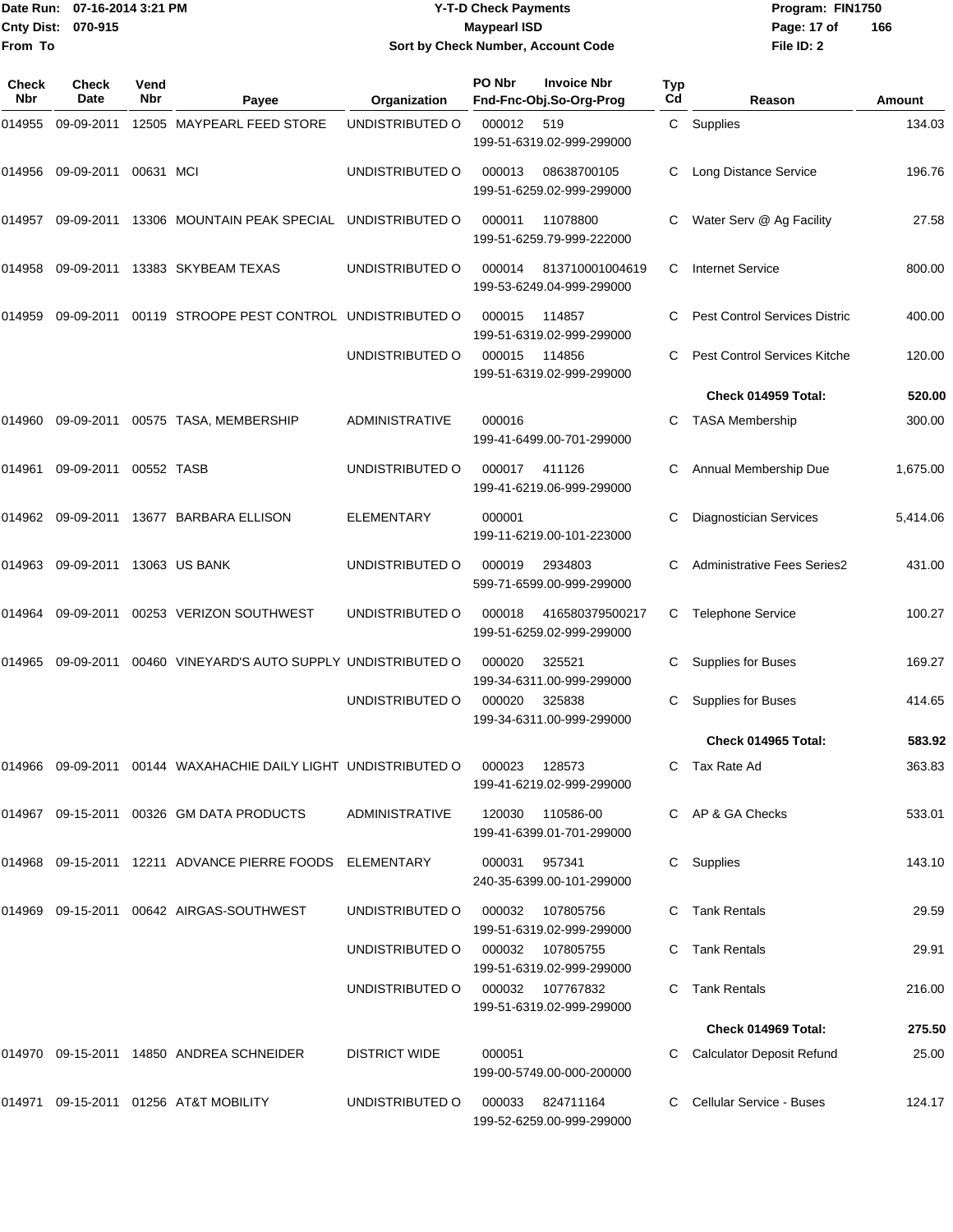| From To             | Date Run: 07-16-2014 3:21 PM<br>Cnty Dist: 070-915 |                    |                                                                  | <b>Y-T-D Check Payments</b><br><b>Maypearl ISD</b><br>Sort by Check Number, Account Code |        |                                               |           | Program: FIN1750<br>Page: 18 of<br>File ID: 2 | 166           |
|---------------------|----------------------------------------------------|--------------------|------------------------------------------------------------------|------------------------------------------------------------------------------------------|--------|-----------------------------------------------|-----------|-----------------------------------------------|---------------|
| <b>Check</b><br>Nbr | <b>Check</b><br>Date                               | Vend<br><b>Nbr</b> | Payee                                                            | Organization                                                                             | PO Nbr | <b>Invoice Nbr</b><br>Fnd-Fnc-Obj.So-Org-Prog | Typ<br>Cd | Reason                                        | <b>Amount</b> |
|                     | 014972 09-15-2011                                  |                    | 00871 CARD SERVICE CENTER                                        | UNDISTRIBUTED O                                                                          | 000034 | 24013396SoEJAH8<br>199-13-6299.00-999-299000  | C.        | <b>Administration Retreat</b>                 | 118.00        |
|                     |                                                    |                    |                                                                  | DIR COST- ADMINIS                                                                        | 000034 | 24418006P68ANX<br>199-41-6411.01-720-299000   | C         | Luncheon                                      | 35.26         |
|                     |                                                    |                    |                                                                  |                                                                                          |        |                                               |           | Check 014972 Total:                           | 153.26        |
|                     |                                                    |                    | 014973 09-15-2011 13765 CARGILL KITCHEN SOLUTIO INTERMEDIATE SCH |                                                                                          | 000035 | 2900111368<br>240-35-6399.00-042-299000       | C         | Supplies                                      | 152.35        |
|                     |                                                    |                    | 014974 09-15-2011 14453 CIPA FILTER                              | UNDISTRIBUTED O                                                                          | 120002 | 221899<br>199-53-6249.04-999-299000           | С         | Web Filtering                                 | 3,300.00      |
| 014975              |                                                    |                    | 09-15-2011  00217  CITY OF MAYPEARL                              | UNDISTRIBUTED O                                                                          | 000038 | 199-52-6259.01-999-299000                     | С         | Security @ FB GM 9/2/11                       | 100.00        |
|                     |                                                    |                    |                                                                  | UNDISTRIBUTED O                                                                          | 000036 | 199-52-6259.01-999-299000                     | С         | Security @ FB Gm 09/08/11                     | 100.00        |
|                     |                                                    |                    |                                                                  |                                                                                          |        |                                               |           | Check 014975 Total:                           | 200.00        |
|                     |                                                    |                    | 014976 09-15-2011 00981 COMMERCIAL BUILDING MA UNDISTRIBUTED O   |                                                                                          | 000037 | DT6657<br>199-51-6290.00-999-299000           | C         | <b>Custodial Services Sept</b>                | 24,129.50     |
| 014977              |                                                    |                    | 09-15-2011 12536 DESOTO JANITORIAL                               | INTERMEDIATE SCH 000039                                                                  |        | 111950-00<br>240-35-6399.00-042-299000        | C         | Supplies                                      | 52.38         |
|                     |                                                    |                    |                                                                  | INTERMEDIATE SCH                                                                         | 000039 | 111642-00<br>240-35-6399.00-042-299000        | С         | Supplies                                      | 167.81        |
|                     |                                                    |                    |                                                                  | ELEMENTARY                                                                               | 000039 | 111950-00<br>240-35-6399.00-101-299000        | С         | Supplies                                      | 59.33         |
|                     |                                                    |                    |                                                                  | ELEMENTARY                                                                               | 000039 | 111640-00<br>240-35-6399.00-101-299000        | С         | Supplies                                      | 174.76        |
|                     |                                                    |                    |                                                                  | <b>HIGH SCHOOL</b>                                                                       | 000039 | 111950-00<br>240-35-6399.01-001-299000        | С         | Supplies                                      | 282.31        |
|                     |                                                    |                    |                                                                  | <b>HIGH SCHOOL</b>                                                                       | 000039 | 111643-00<br>240-35-6399.01-001-299000        | С         | Supplies                                      | 213.74        |
|                     |                                                    |                    |                                                                  |                                                                                          |        |                                               |           | Check 014977 Total:                           | 950.33        |
|                     |                                                    |                    | 014978 09-15-2011 13639 EAST TEXAS COPY SYSTE HIGH SCHOOL        |                                                                                          | 000040 | 47045<br>199-11-6269.01-001-211000            | C         | Supplies & Repair to Door @                   | 119.47        |
|                     |                                                    |                    | 014979 09-15-2011 00099 EDUCATION SERVICE CENT UNDISTRIBUTED O   |                                                                                          | 000046 | 17727<br>199-52-6259.01-999-299000            |           | Security Audits for 2010-201                  | 2,085.00      |
|                     |                                                    |                    | 014980 09-15-2011 00038 ELLIS CENTRAL APPRAISAL TAX COLLECTION   |                                                                                          | 000042 | 2011-4-13<br>199-41-6213.00-703-299000        |           | 4th Qtr Payment on 2011 EA                    | 8,447.95      |
|                     | 014981 09-15-2011 12474 ENVIVA                     |                    |                                                                  | UNDISTRIBUTED O                                                                          | 000041 | 20627<br>199-34-6219.01-999-299000            |           | <b>DOT Tests</b>                              | 82.00         |
|                     |                                                    |                    | 014982 09-15-2011 13147 FLOWERSFOOD                              | INTERMEDIATE SCH 000044                                                                  |        | 40247769<br>240-35-6399.00-042-299000         | C.        | Supplies                                      | 227.98        |
|                     |                                                    |                    |                                                                  | <b>ELEMENTARY</b>                                                                        | 000044 | 40247769<br>240-35-6399.00-101-299000         | C         | Supplies                                      | 128.04        |
|                     |                                                    |                    |                                                                  | <b>HIGH SCHOOL</b>                                                                       | 000044 | 40247769<br>240-35-6399.01-001-299000         | C.        | Supplies                                      | 262.30        |
|                     |                                                    |                    |                                                                  |                                                                                          |        |                                               |           | Check 014982 Total:                           | 618.32        |
|                     |                                                    |                    | 014983 09-15-2011 13619 FSC DISCLUSURE SERVICE UNDISTRIBUTED O   |                                                                                          | 000043 | 599-71-6599.00-999-299000                     | C         | Annual Disclosure Report Se                   | 3,500.00      |
|                     |                                                    |                    | 014984 09-15-2011 13020 G&K SERVICES                             | UNDISTRIBUTED O                                                                          | 000045 | 1159281411-15<br>199-51-6319.02-999-299000    | C         | <b>Mat Services</b>                           | 217.06        |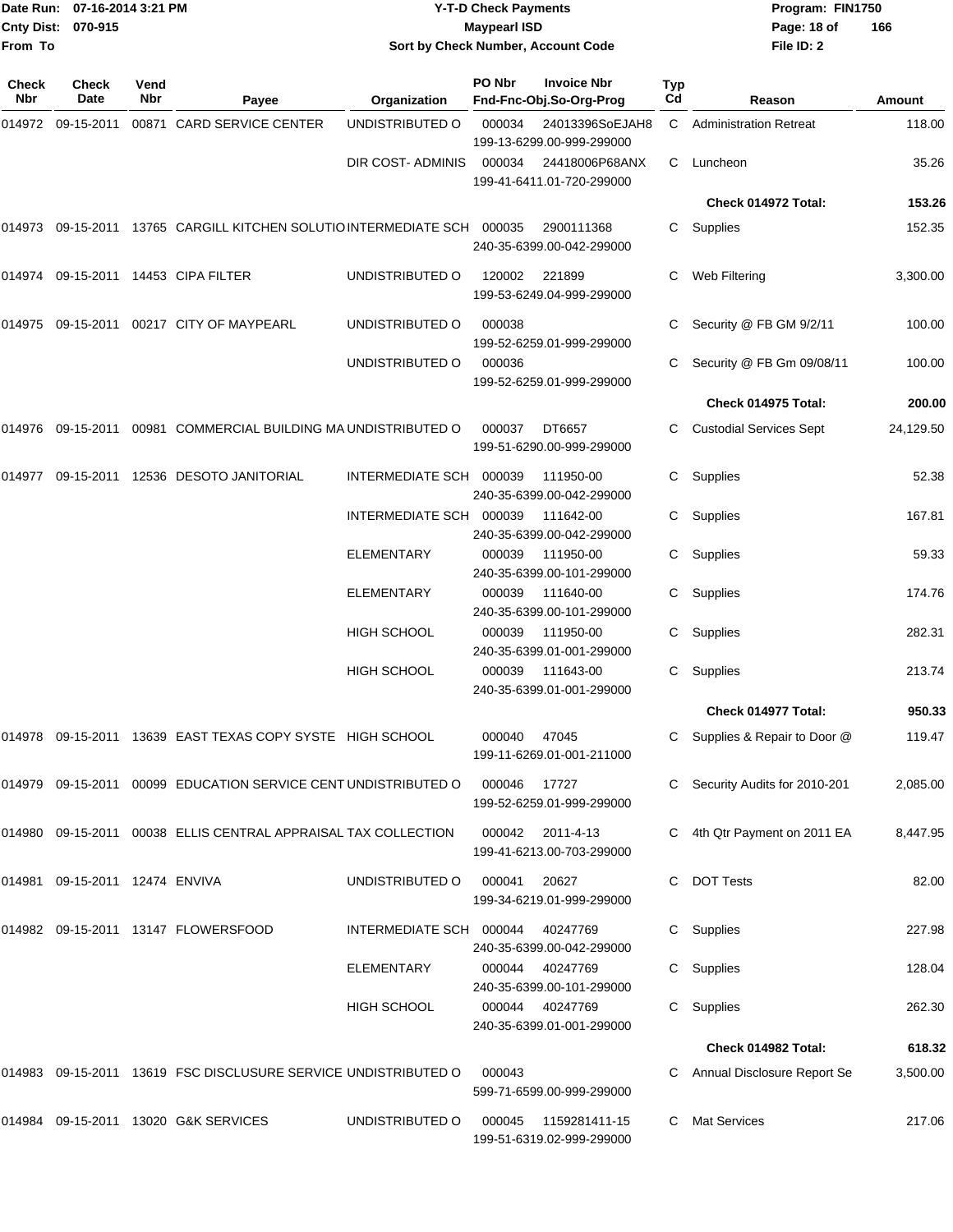|              | Date Run: 07-16-2014 3:21 PM |             |                                                                   | <b>Y-T-D Check Payments</b>        |                     |                                     | Program: FIN1750 |                               |               |
|--------------|------------------------------|-------------|-------------------------------------------------------------------|------------------------------------|---------------------|-------------------------------------|------------------|-------------------------------|---------------|
|              | Cnty Dist: 070-915           |             |                                                                   |                                    | <b>Maypearl ISD</b> |                                     |                  | Page: 19 of                   | 166           |
| From To      |                              |             |                                                                   | Sort by Check Number, Account Code |                     |                                     |                  | File ID: 2                    |               |
| Check<br>Nbr | Check<br>Date                | Vend<br>Nbr |                                                                   |                                    | PO Nbr              | <b>Invoice Nbr</b>                  | Typ<br>Cd        |                               |               |
|              |                              |             | Payee                                                             | Organization                       |                     | Fnd-Fnc-Obj.So-Org-Prog             |                  | Reason                        | <b>Amount</b> |
| 014985       |                              |             | 09-15-2011  14935  HEART OF TEXAS PRODUC INTERMEDIATE SCH  000047 |                                    |                     | 005018<br>240-35-6399.00-042-299000 |                  | C Supplies                    | 599.20        |
|              |                              |             |                                                                   | ELEMENTARY                         | 000047              | 005017                              | C                | Supplies                      | 685.50        |
|              |                              |             |                                                                   |                                    |                     | 240-35-6399.00-101-299000           |                  |                               |               |
|              |                              |             |                                                                   | HIGH SCHOOL                        | 000047              | 005019                              | C                | Supplies                      | 562.00        |
|              |                              |             |                                                                   |                                    |                     | 240-35-6399.01-001-299000           |                  |                               |               |
|              |                              |             |                                                                   |                                    |                     |                                     |                  | Check 014985 Total:           | 1,846.70      |
| 014986       |                              |             | 09-15-2011 14934 HEATHER SNIDER                                   | MAYPEARL JUNIOR                    | 120020              |                                     | C                | <b>Cheerleading Supplies</b>  | 28.39         |
|              |                              |             |                                                                   |                                    |                     | 199-36-6399.09-041-299000           |                  |                               |               |
|              |                              |             |                                                                   | <b>MAYPEARL JUNIOR</b>             | 120022              |                                     | C                | <b>Cheer Supplies</b>         | 82.43         |
|              |                              |             |                                                                   |                                    |                     | 199-36-6399.09-041-299000           |                  |                               |               |
|              |                              |             |                                                                   |                                    |                     |                                     |                  | Check 014986 Total:           | 110.82        |
| 014987       | 09-15-2011 00243 HILCO       |             |                                                                   | UNDISTRIBUTED O                    | 000048              | 487<br>199-51-6259.04-999-299000    | C                | Electric Service @ Marquee    | 66.22         |
|              |                              |             |                                                                   | UNDISTRIBUTED O                    | 000048              | 487                                 | C                | Electric Service @ Fuel Tan   | 28.42         |
|              |                              |             |                                                                   |                                    |                     | 199-51-6259.04-999-299000           |                  |                               |               |
|              |                              |             |                                                                   | UNDISTRIBUTED O                    | 000048              | 487                                 | C                | Electric Service @ Security   | 11.48         |
|              |                              |             |                                                                   |                                    |                     | 199-51-6259.04-999-299000           |                  |                               |               |
|              |                              |             |                                                                   | UNDISTRIBUTED O                    | 000048              | 487                                 | C                | Electric Service @ HS Bldg    | 5,116.01      |
|              |                              |             |                                                                   | UNDISTRIBUTED O                    | 000048              | 199-51-6259.04-999-299000           |                  | Electric Service @ MS         | 5,734.01      |
|              |                              |             |                                                                   |                                    |                     | 487<br>199-51-6259.04-999-299000    | C                |                               |               |
|              |                              |             |                                                                   | UNDISTRIBUTED O                    | 000048              | 487                                 | C.               | Electric Service @ LSK Ele    | 6,652.67      |
|              |                              |             |                                                                   |                                    |                     | 199-51-6259.04-999-299000           |                  |                               |               |
|              |                              |             |                                                                   | UNDISTRIBUTED O                    | 000048              | 487                                 | C                | Electric Service @ Athletic F | 1,605.77      |
|              |                              |             |                                                                   |                                    |                     | 199-51-6259.04-999-299000           |                  |                               |               |
|              |                              |             |                                                                   | UNDISTRIBUTED O                    | 000048              | 487<br>199-51-6259.78-999-222000    | С                | Electric Service @ Ag Facilit | 637.57        |
|              |                              |             |                                                                   |                                    |                     |                                     |                  | Check 014987 Total:           | 19,852.15     |
|              |                              |             | 014988 09-15-2011 12632 J.T.M. PROVISIONS CO.                     | HIGH SCHOOL                        | 000049              | 323880                              |                  |                               | 285.00        |
|              |                              |             |                                                                   |                                    |                     | 240-35-6399.01-001-299000           |                  | C Supplies                    |               |
|              |                              |             |                                                                   |                                    |                     |                                     |                  |                               |               |
|              |                              |             | 014989 09-15-2011 14928 JAMES R. JOLLY                            | UNDISTRIBUTED O                    | 000067              | 199-36-6219.00-999-299000           |                  | C Offt'd V Tolar FB Gm        | 124.11        |
|              |                              |             |                                                                   |                                    |                     |                                     |                  |                               |               |
|              |                              |             | 014990 09-15-2011 01094 JERRY UPCHURCH                            | UNDISTRIBUTED O                    | 000061              |                                     |                  | C Offt'd FB Tolar Gm 09/02/20 | 124.95        |
|              |                              |             |                                                                   |                                    |                     | 199-36-6219.00-999-299000           |                  |                               |               |
|              |                              |             | 014991 09-15-2011 14930 JON MORGAN ADAMS                          | UNDISTRIBUTED O                    | 000062              |                                     |                  | C Offt'd V Tolar FB Gm        | 80.00         |
|              |                              |             |                                                                   |                                    |                     | 199-36-6219.00-999-299000           |                  |                               |               |
|              |                              |             | 014992 09-15-2011 00184 KEENE ISD                                 | HIGH SCHOOL                        | 120031              |                                     |                  | C Entry Fee                   | 90.00         |
|              |                              |             |                                                                   |                                    |                     | 199-36-6499.01-001-299000           |                  |                               |               |
|              |                              |             | 014993 09-15-2011 01048 LABATT FOOD SERVICE                       | INTERMEDIATE SCH 000050            |                     | 387495                              |                  | C Supplies                    | 2,414.04      |
|              |                              |             |                                                                   |                                    |                     | 240-35-6399.00-042-299000           |                  |                               |               |
|              |                              |             |                                                                   | ELEMENTARY                         | 000050              | 387487                              |                  | C Supplies                    | 3,055.53      |
|              |                              |             |                                                                   |                                    | 000050              | 240-35-6399.00-101-299000<br>387460 |                  |                               | 3,773.11      |
|              |                              |             |                                                                   | HIGH SCHOOL                        |                     | 240-35-6399.01-001-299000           |                  | C Supplies                    |               |
|              |                              |             |                                                                   |                                    |                     |                                     |                  | Check 014993 Total:           | 9,242.68      |
|              |                              |             | 014994 09-15-2011 13640 LESLEY AUSTIN                             | <b>HIGH SCHOOL</b>                 | 120029              |                                     |                  | C Reimbrsmnt for Rental Depo  | 150.00        |

199-36-6499.01-001-299000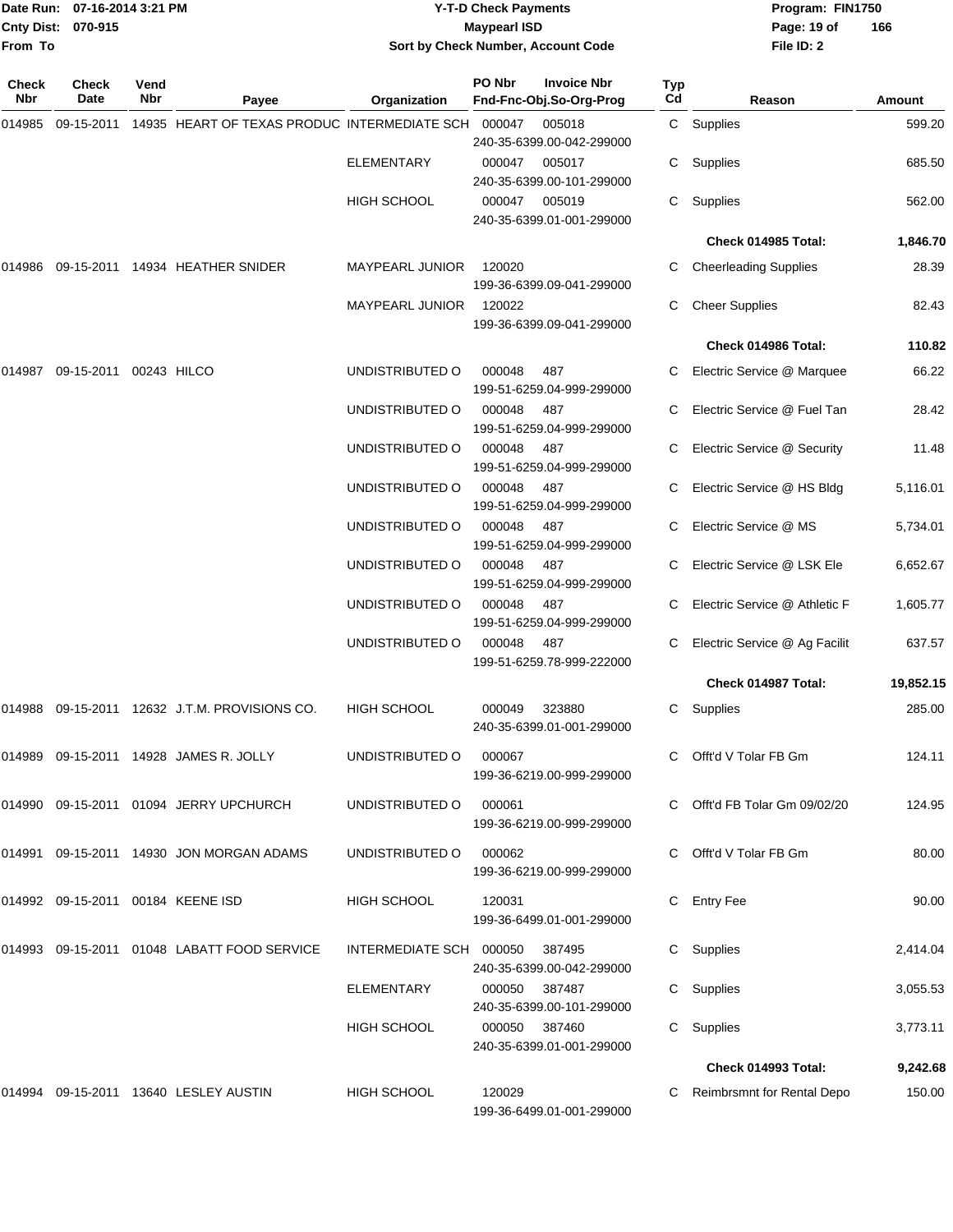|                    | Date Run: 07-16-2014 3:21 PM |
|--------------------|------------------------------|
| Cnty Dist: 070-915 |                              |
| <b>From To</b>     |                              |

## **Date Run: Program: FIN1750 07-16-2014 3:21 PM Y-T-D Check Payments Cnty Dist: Page: 20 of 070-915 Maypearl ISD Sort by Check Number, Account Code**

| <b>Check</b><br>Nbr | <b>Check</b><br>Date          | Vend<br>Nbr | Payee                                                           | Organization            | PO Nbr | <b>Invoice Nbr</b><br>Fnd-Fnc-Obj.So-Org-Prog | Typ<br>Cd | Reason                             | Amount   |
|---------------------|-------------------------------|-------------|-----------------------------------------------------------------|-------------------------|--------|-----------------------------------------------|-----------|------------------------------------|----------|
| 014995              | 09-15-2011                    |             | 00297 NARDONE BROS. BAKING C ELEMENTARY                         |                         | 000052 | 65883<br>240-35-6399.00-101-299000            |           | C Supplies                         | 205.10   |
| 014996              |                               |             | 09-15-2011  00093  OLEN WILLIAMS, INC.                          | UNDISTRIBUTED O         | 120028 | 22355<br>199-36-6399.05-999-299000            | C         | <b>Football ScoreBrdControl Pa</b> | 20.00    |
|                     |                               |             | 014997 09-15-2011 12657 PAM FUCHS                               | UNDISTRIBUTED O         | 000063 | 199-36-6219.00-999-299000                     | C.        | Offt'd V Red Oak Life Gms          | 114.42   |
| 014998              |                               |             | 09-15-2011  14340  SHANNON BACHMAN                              | UNDISTRIBUTED O         | 000053 | 199-52-6259.01-999-299000                     |           | Security @ VB Gms                  | 50.00    |
|                     |                               |             |                                                                 | UNDISTRIBUTED O         | 000053 | 199-52-6259.01-999-299000                     | С         | Security @ V FB Gm                 | 100.00   |
|                     |                               |             |                                                                 | UNDISTRIBUTED O         | 000053 | 199-52-6259.01-999-299000                     | C         | Security @ JV FB Gm                | 100.00   |
|                     |                               |             |                                                                 |                         |        |                                               |           | Check 014998 Total:                | 250.00   |
| 014999              |                               |             | 09-15-2011 14505 STEPHANIE WASHBURN                             | <b>HIGH SCHOOL</b>      | 120008 | 199-31-6399.01-001-299000                     | C         | <b>College Day Supplies</b>        | 165.05   |
| 015000              |                               |             | 09-15-2011  01781  SYLVIA MILLER                                | UNDISTRIBUTED O         | 000064 | 199-36-6219.00-999-299000                     |           | Offt'd V/JV Red Oak Life VB        | 85.00    |
| 015001              | 09-15-2011 00131 TASA         |             |                                                                 | UNDISTRIBUTED O         | 120011 | 20581<br>199-21-6411.01-999-299000            | C         | Conference                         | 125.00   |
|                     |                               |             |                                                                 | UNDISTRIBUTED O         | 120012 | 20631<br>199-21-6411.01-999-299000            | C.        | Conference                         | 125.00   |
|                     |                               |             |                                                                 |                         |        |                                               |           | Check 015001 Total:                | 250.00   |
| 015002              | 09-15-2011 00552 TASB         |             |                                                                 | DIR COST-ADMINIS        | 000055 | 413244<br>199-41-6219.02-720-299000           | C         | <b>Board Book Annual Mainten</b>   | 700.00   |
|                     |                               |             |                                                                 | DIR COST-ADMINIS        | 000055 | 410206<br>199-41-6219.02-720-299000           | С         | Service Membership Renew           | 650.00   |
|                     |                               |             |                                                                 | DIR COST- ADMINIS       | 000057 | 411848<br>199-41-6219.04-720-299000           | C         | <b>HR Subscription Renewal</b>     | 1,100.00 |
|                     |                               |             |                                                                 |                         |        |                                               |           | <b>Check 015002 Total:</b>         | 2,450.00 |
|                     | 015003 09-15-2011 00784 TASBO |             |                                                                 | <b>IND COST-ADM</b>     | 000058 | 13997<br>199-41-6499.00-750-299000            | C         | Membership Dues & Opt Lia          | 170.00   |
|                     | 015004 09-15-2011 00127 TEPSA |             |                                                                 | ELEMENTARY              | 120009 | 199-23-6499.00-101-299000                     | C         | Membership                         | 314.00   |
|                     |                               |             | 015005 09-15-2011 14733 TH(i)NQ ED OR SCHOOL CE UNDISTRIBUTED O |                         | 120001 | 619812<br>199-11-6399.45-999-299000           |           | Web Hosting                        | 2,255.52 |
|                     |                               |             |                                                                 | UNDISTRIBUTED O         | 120001 | 620966<br>199-11-6399.45-999-299000           |           | Web Hosting                        | 529.68   |
|                     |                               |             |                                                                 |                         |        |                                               |           | <b>Check 015005 Total:</b>         | 2,785.20 |
|                     |                               |             | 015006  09-15-2011  01049 THYSSENKRUPP ELEVATO UNDISTRIBUTED O  |                         | 000056 | 967625<br>199-51-6319.02-999-299000           | C.        | <b>Elevator Maintenance</b>        | 250.52   |
|                     |                               |             |                                                                 | UNDISTRIBUTED O         | 000056 | 967626<br>199-51-6319.02-999-299000           |           | <b>Elevator Maintenance</b>        | 250.52   |
|                     |                               |             |                                                                 |                         |        |                                               |           | Check 015006 Total:                | 501.04   |
|                     |                               |             | 015007 09-15-2011 14929 TIMOTHY J. SOMMERS                      | UNDISTRIBUTED O         | 000065 | 199-36-6219.00-999-299000                     |           | Offt'd V Tolar FB Gm               | 80.00    |
|                     |                               |             | 015008 09-15-2011 00781 TYSON FOOD, INC                         | INTERMEDIATE SCH 000054 |        | 8237459/8296210<br>240-35-6399.00-042-299000  | C.        | Local Revenue                      | 322.76   |
|                     |                               |             |                                                                 | <b>ELEMENTARY</b>       | 000054 | 8237459/8296210<br>240-35-6399.00-101-299000  | C         | Local Revenue                      | 322.76   |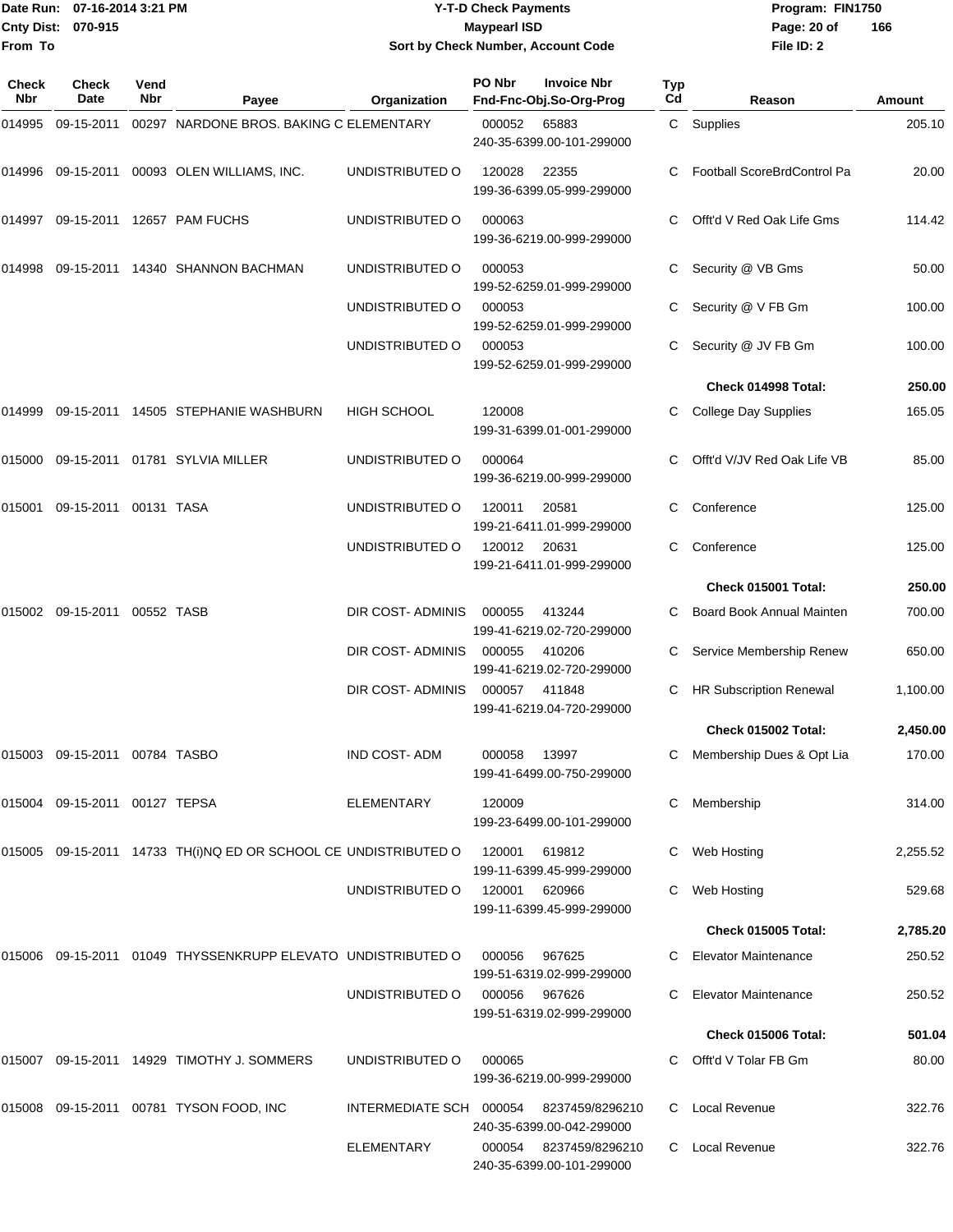|                    | Date Run: 07-16-2014 3:21 PM |
|--------------------|------------------------------|
| Cnty Dist: 070-915 |                              |
| <b>From To</b>     |                              |

## **Date Run: Program: FIN1750 07-16-2014 3:21 PM Y-T-D Check Payments Cnty Dist: Page: 21 of 070-915 Maypearl ISD Sort by Check Number, Account Code**

| Check<br>Nbr | <b>Check</b><br>Date | Vend<br><b>Nbr</b> | Payee                                                      | Organization           | PO Nbr | <b>Invoice Nbr</b><br>Fnd-Fnc-Obj.So-Org-Prog | Typ<br>Cd | Reason                    | Amount   |
|--------------|----------------------|--------------------|------------------------------------------------------------|------------------------|--------|-----------------------------------------------|-----------|---------------------------|----------|
|              |                      |                    |                                                            | <b>HIGH SCHOOL</b>     | 000054 | 8237459/8296210<br>240-35-6399.01-001-299000  | C.        | Local Revenue             | 322.76   |
|              |                      |                    |                                                            |                        |        |                                               |           | Check 015008 Total:       | 968.28   |
| 015009       | 09-15-2011           |                    | 00253 VERIZON SOUTHWEST                                    | UNDISTRIBUTED O        | 000059 | 416580372500039<br>199-51-6259.02-999-299000  | C.        | <b>Telephone Service</b>  | 809.92   |
| 015010       | 09-15-2011           |                    | 00144 WAXAHACHIE DAILY LIGHT HIGH SCHOOL                   |                        | 000060 | 0292880<br>199-12-6329.00-001-299000          | С         | Newspaper Subscription    | 97.00    |
| 015011       |                      |                    | 09-15-2011  14635  WILLIAM TUCKER                          | UNDISTRIBUTED O        | 000066 | 199-36-6219.00-999-299000                     | C         | Offt'd V Tolar FB Gm      | 80.00    |
| 015012       | 09-22-2011           |                    | 13880 A.M. SOLUTIONS INC.                                  | UNDISTRIBUTED O        | 000068 | 4508<br>199-51-6249.00-999-299000             | С         | Repair to Dishwasher      | 175.00   |
|              |                      |                    |                                                            | UNDISTRIBUTED O        | 000068 | 4508<br>199-51-6319.02-999-299000             | C         | Parts for Dishwasher      | 27.50    |
|              |                      |                    |                                                            |                        |        |                                               |           | Check 015012 Total:       | 202.50   |
| 015013       |                      |                    | 09-22-2011  01604  BILL'S LAWN MOWERS                      | UNDISTRIBUTED O        | 000069 | 6239<br>199-51-6319.03-999-299000             | C.        | Parts for Lawnmower       | 103.97   |
| 015014       |                      |                    | 09-22-2011 14221 BRIAN CUPP                                | <b>HIGH SCHOOL</b>     | 120047 | 199-11-6499.01-001-211000                     | C         | ATTSB membership          | 35.00    |
|              |                      |                    |                                                            | <b>HIGH SCHOOL</b>     | 120055 | 199-11-6499.01-001-211000                     | C         | Convention & Membership F | 100.00   |
|              |                      |                    |                                                            |                        |        |                                               |           | Check 015014 Total:       | 135.00   |
| 015015       | 09-22-2011           |                    | 13289 BRITTANY M. MILLER                                   | UNDISTRIBUTED O        | 000070 | 199-36-6219.00-999-299000                     | C         | Offt'd VB Whitney Gm 9/8  | 60.00    |
|              |                      |                    |                                                            | UNDISTRIBUTED O        | 000070 | 199-36-6219.00-999-299000                     | C         | Offt'd VB Whiten Gm 9/12  | 100.00   |
|              |                      |                    |                                                            |                        |        |                                               |           | Check 015015 Total:       | 160.00   |
| 015016       | 09-22-2011           |                    | 00015 C AND C REFRIGERATION                                | UNDISTRIBUTED O        | 000071 | 19495<br>199-51-6249.01-999-299000            |           | AC Compressor @ MS        | 3,547.00 |
|              |                      |                    |                                                            | UNDISTRIBUTED O        | 000071 | 19589<br>199-51-6249.01-999-299000            | C         | <b>AC Filters</b>         | 273.35   |
|              |                      |                    |                                                            |                        |        |                                               |           | Check 015016 Total:       | 3,820.35 |
|              |                      |                    | 015017 09-22-2011 13576 CANNON FINANCIAL SERVI HIGH SCHOOL |                        | 000072 | 11288963<br>199-11-6269.00-001-211000         |           | Copy Lease Agreement      | 590.00   |
|              |                      |                    |                                                            | <b>ELEMENTARY</b>      | 000072 | 11288963<br>199-11-6269.00-101-211000         | C         | Copy Lease Agreement      | 295.00   |
|              |                      |                    |                                                            | ELEMENTARY             | 000072 | 11288963<br>199-11-6269.00-101-299000         | C         | Copy Lease Agreement      | 295.00   |
|              |                      |                    |                                                            | <b>HIGH SCHOOL</b>     |        | 000072 11288963<br>199-11-6269.01-001-211000  |           | Copy Lease Agreeements    | 590.00   |
|              |                      |                    |                                                            | <b>HIGH SCHOOL</b>     | 000072 | 11288963<br>199-11-6269.01-001-211000         | C.        | Copy Lease Agreement      | 295.00   |
|              |                      |                    |                                                            | <b>MAYPEARL JUNIOR</b> | 000072 | 11288963<br>199-11-6269.01-041-211000         | C         | Copy Lease Agreement      | 295.00   |
|              |                      |                    |                                                            | <b>MAYPEARL JUNIOR</b> | 000072 | 11288963<br>199-11-6269.01-041-211000         | C         | Copy Lease Agreement      | 295.00   |
|              |                      |                    |                                                            | DIR COST-ADMINIS       | 000072 | 11288963<br>199-41-6249.00-720-299000         | C         | Copy Lease Agreement      | 295.00   |
|              |                      |                    |                                                            |                        |        |                                               |           | Check 015017 Total:       | 2,950.00 |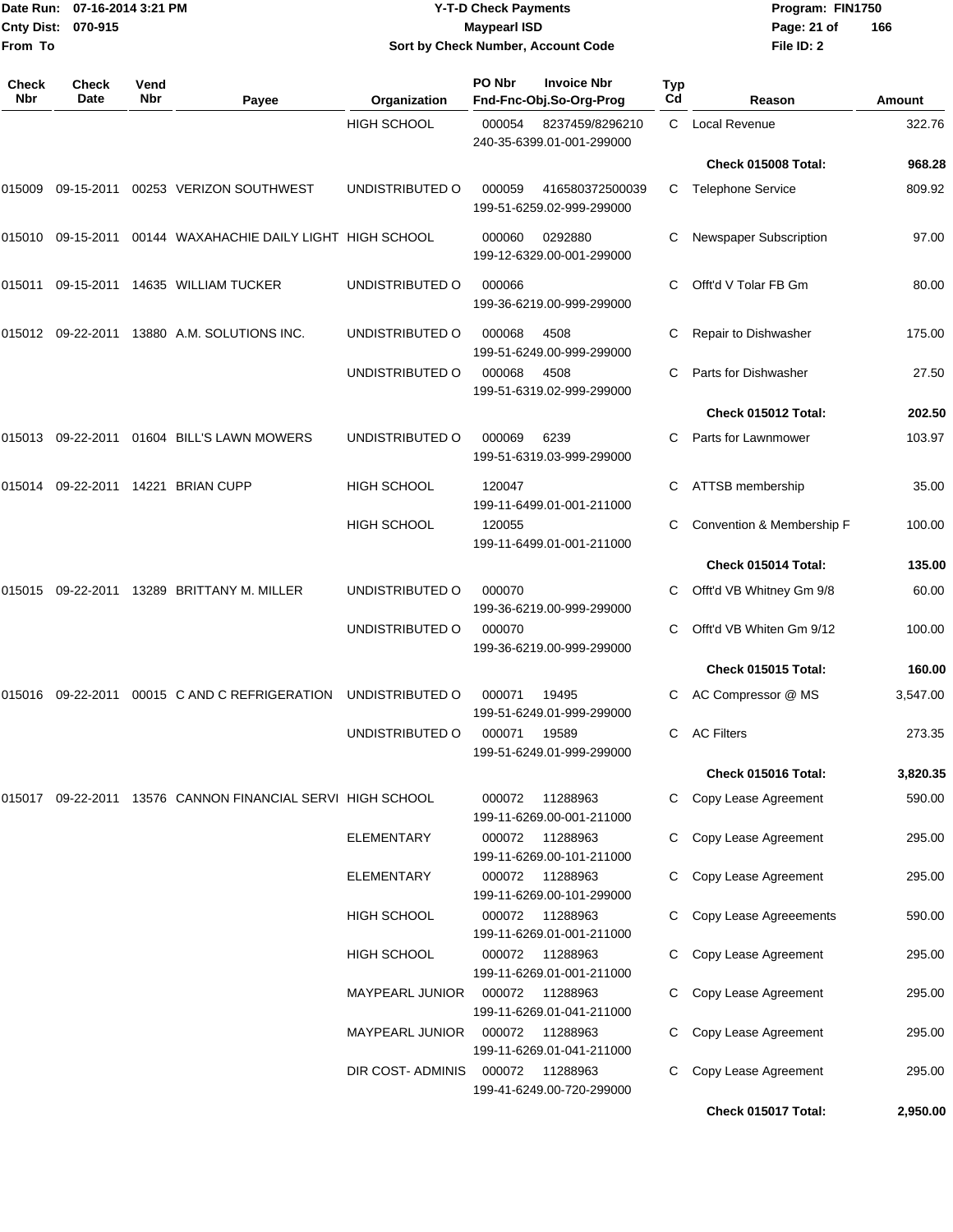|                    | Date Run: 07-16-2014 3:21 PM |
|--------------------|------------------------------|
| Cnty Dist: 070-915 |                              |
| From To            |                              |

## **Date Run: Program: FIN1750 07-16-2014 3:21 PM Y-T-D Check Payments Cnty Dist: Page: 22 of 070-915 Maypearl ISD Sort by Check Number, Account Code**

| <b>Check</b><br>Nbr | <b>Check</b><br>Date          | Vend<br>Nbr | Payee                                                          | Organization           | PO Nbr       | <b>Invoice Nbr</b><br>Fnd-Fnc-Obj.So-Org-Prog | Typ<br>Cd | Reason                       | Amount   |
|---------------------|-------------------------------|-------------|----------------------------------------------------------------|------------------------|--------------|-----------------------------------------------|-----------|------------------------------|----------|
| 015018              | 09-22-2011                    |             | 14936 CHRIS MORPHIS                                            | HIGH SCHOOL            | 120035       | 199-36-6499.01-001-299000                     | C         | Membership Fee               | 40.00    |
| 015019              |                               |             | 09-22-2011 13566 CONNIE D. HAGEN, INC.                         | UNDISTRIBUTED O        | 000073       | 72860<br>199-34-6219.01-999-299000            | C.        | <b>DOT Tests</b>             | 57.50    |
| 015020              |                               |             | 09-22-2011  14624  DAVID L. MCDANIEL, JR                       | UNDISTRIBUTED O        | 000074       | 199-36-6219.00-999-299000                     |           | Offt'd JV Venus FB Gm        | 50.00    |
| 015021              | 09-22-2011                    |             | 14884 DIRECT SERVICE COMPAN UNDISTRIBUTED O                    |                        | 000075       | 44717<br>199-51-6249.00-999-299000            | C         | Walk In Freezer Repair       | 439.70   |
|                     |                               |             |                                                                | UNDISTRIBUTED O        | 000075       | 44717<br>199-51-6319.02-999-299000            | C         | <b>Materials for Freezer</b> | 105.95   |
|                     |                               |             |                                                                |                        |              |                                               |           | Check 015021 Total:          | 545.65   |
| 015022              |                               |             | 09-22-2011 13639 EAST TEXAS COPY SYSTE HIGH SCHOOL             |                        | 000076       | 94491<br>199-11-6269.00-001-211000            | C.        | Copy Charges                 | 38.89    |
|                     |                               |             |                                                                | <b>HIGH SCHOOL</b>     | 000076       | 94491<br>199-11-6269.00-001-211000            |           | Copy Charges                 | 159.93   |
|                     |                               |             |                                                                | MAYPEARL JUNIOR        | 000076       | 94491<br>199-11-6269.00-041-211000            | C         | Copy Charges                 | 46.16    |
|                     |                               |             |                                                                | <b>MAYPEARL JUNIOR</b> | 000076       | 94491<br>199-11-6269.00-041-211000            | C         | Copy Charges                 | 50.73    |
|                     |                               |             |                                                                | <b>ELEMENTARY</b>      | 000076       | 94491<br>199-11-6269.00-101-211000            |           | Copy Charges                 | 703.83   |
|                     |                               |             |                                                                | ELEMENTARY             | 000076       | 94491<br>199-11-6269.00-101-299000            |           | Copy Charges                 | 131.30   |
|                     |                               |             |                                                                | <b>HIGH SCHOOL</b>     | 000076       | 94491<br>199-11-6269.01-001-211000            | C.        | Copy Charges                 | 18.93    |
|                     |                               |             |                                                                | HIGH SCHOOL            | 000076       | 94491<br>199-11-6269.01-001-211000            |           | Copy Charges                 | 312.06   |
|                     |                               |             |                                                                | <b>MAYPEARL JUNIOR</b> | 000076       | 94491<br>199-11-6269.01-041-211000            |           | Copy Charges                 | 285.33   |
|                     |                               |             |                                                                | DIR COST- ADMINIS      | 000076       | 94491<br>199-41-6249.00-720-299000            | C         | Copy Charges                 | 69.76    |
|                     |                               |             |                                                                | DIR COST- ADMINIS      | 000076       | 94491<br>199-41-6249.00-720-299000            |           | C Color Copy Charges         | 197.78   |
|                     |                               |             |                                                                |                        |              |                                               |           | Check 015022 Total:          | 2,014.70 |
|                     |                               |             | 015023 09-22-2011 00099 EDUCATION SERVICE CENT ADMINISTRATIVE  |                        | 000077 17760 | 199-41-6219.10-701-299000                     |           | C DCS Quick Searches/Courth  | 71.75    |
|                     |                               |             | 015024 09-22-2011 13991 ENCHANTED LEARNING, LL UNDISTRIBUTED O |                        | 120007       | 110912150830D<br>199-11-6399.45-999-299000    | C.        | subscription renewal         | 125.00   |
|                     | 015025 09-22-2011 01899 FEDEX |             |                                                                | <b>ADMINISTRATIVE</b>  | 000079       | 762892438<br>199-53-6399.00-701-299000        | C.        | Delivery to Apple            | 55.38    |
|                     |                               |             | 015026 09-22-2011 00612 HOME DEPOT/GECF                        | UNDISTRIBUTED O        | 000080       | 12239<br>199-51-6319.02-999-299000            |           | C Supplies                   | 81.19    |
|                     |                               |             |                                                                | UNDISTRIBUTED O        | 000080       | 13293<br>199-51-6319.02-999-299000            | C         | Supplies                     | 117.58   |
|                     |                               |             |                                                                | UNDISTRIBUTED O        | 120003       | 2012095<br>199-51-6319.02-999-299000          | C         | Football Conc Stnds Supplie  | 607.74   |
|                     |                               |             |                                                                | <b>ADMINISTRATIVE</b>  | 000080       | 2012097<br>199-53-6399.00-701-299000          | C.        | Supplies                     | 87.61    |
|                     |                               |             |                                                                |                        |              |                                               |           | Check 015026 Total:          | 894.12   |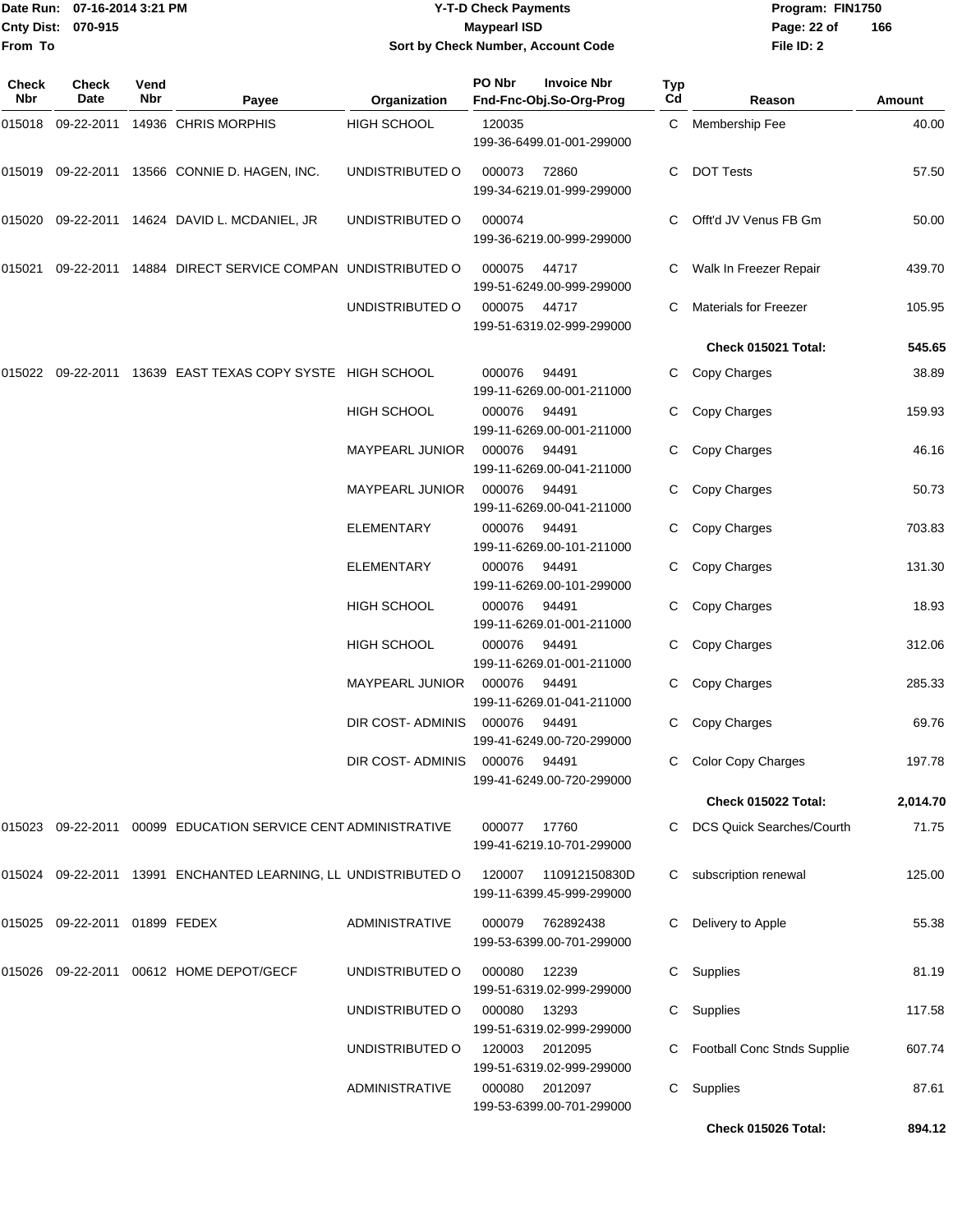Date Run: 07-16-2014 3:21 PM **Program:** FIN1750 **Cnty Dist:** 070-915 **Page: 23 of Page: 23 of From To Y-T-D Check Payments 070-915 Maypearl ISD Sort by Check Number, Account Code**

| Check<br><b>Nbr</b> | <b>Check</b><br>Date      | Vend<br>Nbr | Payee                                                     | Organization           | PO Nbr | <b>Invoice Nbr</b><br>Fnd-Fnc-Obj.So-Org-Prog                       | Typ<br>Cd    | Reason                             | Amount   |
|---------------------|---------------------------|-------------|-----------------------------------------------------------|------------------------|--------|---------------------------------------------------------------------|--------------|------------------------------------|----------|
| 015027              | 09-22-2011                |             | 14945 JODIE FORTIZ                                        | <b>ELEMENTARY</b>      | 120083 | 199-33-6411.00-101-299000                                           | $\mathbf{C}$ | <b>CPR Certification</b>           | 200.00   |
| 015028              | 09-22-2011                |             | 13896 JOE NIMOCK                                          | UNDISTRIBUTED O        | 000081 | 199-36-6219.00-999-299000                                           | C.           | Offt'd JV Venus FB Gm              | 64.98    |
| 015029              |                           |             | 09-22-2011  14938  JOHN B. MATTHEWS, JR.                  | UNDISTRIBUTED O        | 000082 | 199-36-6219.00-999-299000                                           | C.           | Offt'd JV Venus FB Gm              | 68.31    |
| 015030              | 09-22-2011 14939 KLERITEC |             |                                                           | UNDISTRIBUTED O        | 120038 | 118591<br>199-36-6399.05-999-299000                                 | C            | Med Staph Sheets                   | 109.99   |
| 015031              | 09-22-2011                |             | 13804 LARRY PAYNE                                         | UNDISTRIBUTED O        | 000083 | 199-36-6219.00-999-299000                                           | C            | Offt'd JV Venus FB Gm              | 50.00    |
| 015032              | 09-22-2011                |             | 00060 LUCKIES AUTO AND TRUCK UNDISTRIBUTED O              |                        | 000084 | 75324<br>199-34-6219.00-999-299000                                  | С            | Inspection of Bus #20              | 62.00    |
|                     |                           |             |                                                           | UNDISTRIBUTED O        | 000084 | 75266<br>199-34-6219.00-999-299000                                  |              | Inspection of Bus #26              | 39.75    |
|                     |                           |             |                                                           |                        |        |                                                                     |              | Check 015032 Total:                | 101.75   |
| 015033              | 09-22-2011                |             | 14946 MABANK BAND BOOSTERS HIGH SCHOOL                    |                        | 120078 | 199-11-6499.01-001-211000                                           |              | Marching Band Entry Fee            | 200.00   |
| 015034              |                           |             | 09-22-2011 13717 MAKEMUSIC                                | HIGH SCHOOL            | 120057 | 1330370<br>199-11-6399.29-001-211BAN                                | C            | Subscription                       | 284.00   |
| 015035              |                           |             | 09-22-2011 14885 MCDOWELL COMPANY                         | UNDISTRIBUTED O        | 000088 | 2614<br>199-51-6319.02-999-299000                                   | C            | Ice Machine Repair                 | 168.00   |
| 015036              | 09-22-2011                |             | 01700 MIDLOTHIAN ISD                                      | HIGH SCHOOL            | 120036 | 199-36-6499.01-001-299000                                           | C            | CC entry fee 9/1/11                | 150.00   |
| 015037              | 09-22-2011                |             | 14948 PETROLEUM TRADERS CO UNDISTRIBUTED O                |                        | 000089 | 501888<br>199-34-6311.01-999-299000                                 | C            | <b>Fuel for Buses</b>              | 4,439.37 |
| 015038              |                           |             | 09-22-2011 14941 PHILIP GLENN-REGION 7 C HIGH SCHOOL      |                        | 120051 | 199-11-6499.29-001-211000                                           | C            | Fees                               | 100.00   |
| 015039              |                           |             | 09-22-2011 13117 PIEPER ENTERPRISES, INC. UNDISTRIBUTED O |                        | 000085 | 29186<br>199-51-6319.03-999-299000                                  | C            | <b>Natural Root Stimulator</b>     | 75.00    |
| 015040              |                           |             | 09-22-2011  00854  PITNEY BOWES INC                       | DIR COST-ADMINIS       | 000086 | 1978139SP11<br>199-41-6269.00-720-299000                            | C.           | Rental Lease Agreement             | 176.00   |
| 015041              |                           |             | 09-22-2011 14919 POSSIBILITIES CONSULTIN HIGH SCHOOL      |                        | 000087 | September<br>199-21-6219.00-001-211000                              | C            | <b>Curriculum Consultant Servi</b> | 1,080.20 |
|                     |                           |             |                                                           | <b>MAYPEARL JUNIOR</b> | 000087 | September                                                           |              | <b>Curriculum Consultant Servi</b> | 1,080.20 |
|                     |                           |             |                                                           | ELEMENTARY             | 000087 | 199-21-6219.00-041-211000<br>September<br>199-21-6219.00-101-211000 | C            | <b>Curriculum Consultant Servi</b> | 1,080.20 |
|                     |                           |             |                                                           |                        |        |                                                                     |              | Check 015041 Total:                | 3,240.60 |
| 015042              |                           |             | 09-22-2011  14940  ROBERT GARCIA                          | UNDISTRIBUTED O        | 120048 | 199-51-6319.02-999-299000                                           | C            | Supplies                           | 66.59    |
| 015043              |                           |             | 09-22-2011 12984 ROGER GRANTHAM                           | UNDISTRIBUTED O        | 000090 | 199-36-6219.00-999-299000                                           | С            | Offt'd JV/V Whitney Gms            | 108.31   |
|                     |                           |             |                                                           | UNDISTRIBUTED O        | 000090 | 199-36-6219.00-999-299000                                           | C            | Offt'd JH Whitney Gms              | 123.31   |
|                     |                           |             |                                                           |                        |        |                                                                     |              | Check 015043 Total:                | 231.62   |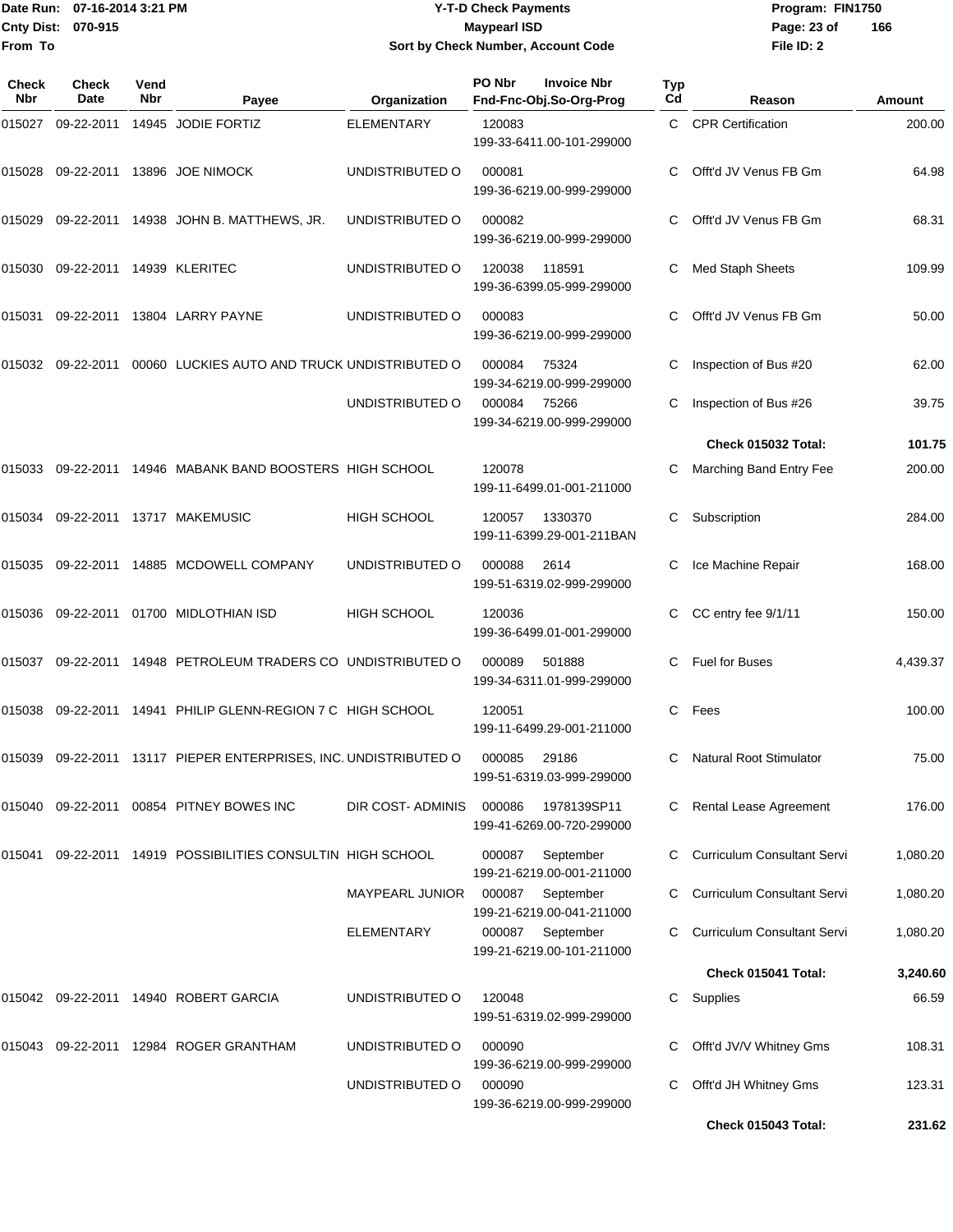|                    | Date Run: 07-16-2014 3:21 PM |
|--------------------|------------------------------|
| Cnty Dist: 070-915 |                              |
| From To            |                              |

## **Date Run: Program: FIN1750 07-16-2014 3:21 PM Y-T-D Check Payments Cnty Dist: Page: 24 of 070-915 Maypearl ISD Sort by Check Number, Account Code**

| Check<br>Nbr | <b>Check</b><br>Date              | Vend<br>Nbr | Payee                                                      | Organization           | PO Nbr | <b>Invoice Nbr</b><br>Fnd-Fnc-Obj.So-Org-Prog | Typ<br>Cd | Reason                               | Amount   |
|--------------|-----------------------------------|-------------|------------------------------------------------------------|------------------------|--------|-----------------------------------------------|-----------|--------------------------------------|----------|
| 015044       | 09-22-2011                        |             | 00918 ROSANNA SIMPSON                                      | <b>HIGH SCHOOL</b>     | 120042 | 199-11-6399.05-001-211000                     | C         | Cable                                | 29.99    |
| 015045       |                                   |             | 09-22-2011 13813 STEPHEN HENRY                             | <b>HIGH SCHOOL</b>     | 120058 | 1443<br>199-11-6399.29-001-211BAN             | С         | All Region music                     | 150.00   |
| 015046       | 09-22-2011                        |             | 00043 TASB, RISK MANAGEMENT UNDISTRIBUTED O                |                        | 000091 | 414303<br>199-41-6429.00-999-299000           |           | UC Contribution for 2011-20          | 9,292.00 |
| 015047       | 09-22-2011                        |             | 12243 TEXAS SCOTTISH RITE HOS MAYPEARL JUNIOR              |                        | 120037 | 199-11-6399.01-041-221000                     | С         | Training                             | 66.66    |
|              |                                   |             |                                                            | <b>MAYPEARL JUNIOR</b> | 120037 | 199-11-6399.06-041-224000                     | С         | Training                             | 66.66    |
|              |                                   |             |                                                            | <b>MAYPEARL JUNIOR</b> | 120037 | 199-11-6399.07-041-223000                     | С         | Training                             | 66.68    |
|              |                                   |             |                                                            |                        |        |                                               |           | Check 015047 Total:                  | 200.00   |
| 015048       |                                   |             | 09-22-2011 13497 THE LINCOLN NAT. LIFE INS UNDISTRIBUTED O |                        | 000092 | 595575<br>199-41-6429.01-999-299000           |           | Life Insurance Premiums              | 591.85   |
| 015049       | 09-22-2011                        |             | 14947 TIGER PRIDE BAND BOOST HIGH SCHOOL                   |                        | 120079 | 199-11-6499.01-001-211000                     | С         | <b>Entry Fee</b>                     | 275.00   |
| 015050       | 09-22-2011 13882 TRANE            |             |                                                            | UNDISTRIBUTED O        | 000093 | 21090931<br>199-51-6249.01-999-299000         | С         | Repair /Troubleshooting AH           | 1,018.00 |
| 015051       | 09-22-2011                        |             | 00134 TXU ENERGY                                           | UNDISTRIBUTED O        | 000094 | 054001185869<br>199-51-6259.04-999-299000     |           | <b>Electric Service Security Lig</b> | 397.19   |
| 015052       | 09-22-2011                        |             | 00144 WAXAHACHIE DAILY LIGHT UNDISTRIBUTED O               |                        | 000095 | e101270<br>199-41-6219.02-999-299000          |           | Maypearl ISD Ad 08/17-9/15           | 200.62   |
| 015053       |                                   |             | 09-29-2011 12188 AMELIA WAHLER                             | UNDISTRIBUTED O        | 000104 | 09262011<br>199-36-6219.00-999-299000         | С         | Offitiated Grandview VB Gm           | 132.19   |
| 015054       | 09-29-2011                        |             | 00677 ASW ENTERPRISES                                      | <b>ELEMENTARY</b>      | 120066 | 22348<br>199-11-6399.13-101-211000            | С         | CD ROM Windows Spelling              | 75.90    |
| 015055       |                                   |             | 09-29-2011 14225 BEN MORRIS                                | <b>HIGH SCHOOL</b>     | 120063 | 09162011<br>199-11-6219.00-001-211000         | С         | Percussion Instruction               | 1,000.00 |
| 015056       |                                   |             | 09-29-2011  13289  BRITTANY M. MILLER                      | UNDISTRIBUTED O        | 000105 | 199-36-6219.00-999-299000                     | C.        | Offt'd JV/V VB Grandview G           | 100.00   |
|              | 015057 09-29-2011 00527 CDWG INC. |             |                                                            | <b>HIGH SCHOOL</b>     | 120024 | ZRC5772<br>199-11-6639.48-001-211000          | C         | HARDWARE                             | 50.28    |
|              |                                   |             |                                                            | <b>HIGH SCHOOL</b>     | 120024 | ZQS8117<br>199-11-6639.48-001-211000          | C         | HARDWARE                             | 797.32   |
|              |                                   |             |                                                            | <b>HIGH SCHOOL</b>     | 120033 | ZRC8991<br>199-11-6639.48-001-211000          | C         | Software                             | 427.58   |
|              |                                   |             |                                                            |                        |        |                                               |           | Check 015057 Total:                  | 1,275.18 |
| 015058       |                                   |             | 09-29-2011 00501 CHANNING BETE COMPANY HIGH SCHOOL         |                        | 120039 | 52373836<br>199-11-6399.32-001-211000         |           | <b>Emergency Response Traini</b>     | 76.75    |
| 015059       |                                   |             | 09-29-2011 14552 CHARICE WASHINGTON                        | UNDISTRIBUTED O        | 000106 | 199-36-6219.00-999-299000                     |           | Offt'd JV/V Grandview Gms            | 98.88    |
|              |                                   |             | 015060   09-29-2011   00217   CITY OF MAYPEARL             | UNDISTRIBUTED O        | 000096 | July<br>199-51-6259.01-999-299000             |           | WaterSrv-SportsComplexFM             | 432.05   |
|              |                                   |             |                                                            | UNDISTRIBUTED O        | 000096 | June<br>199-51-6259.01-999-299000             |           | WaterSrv-SportsComplexFM             | 196.79   |
|              |                                   |             |                                                            | UNDISTRIBUTED O        | 000096 | July<br>199-51-6259.04-999-299000             |           | ElecServ-Sports ComplexF             | 284.40   |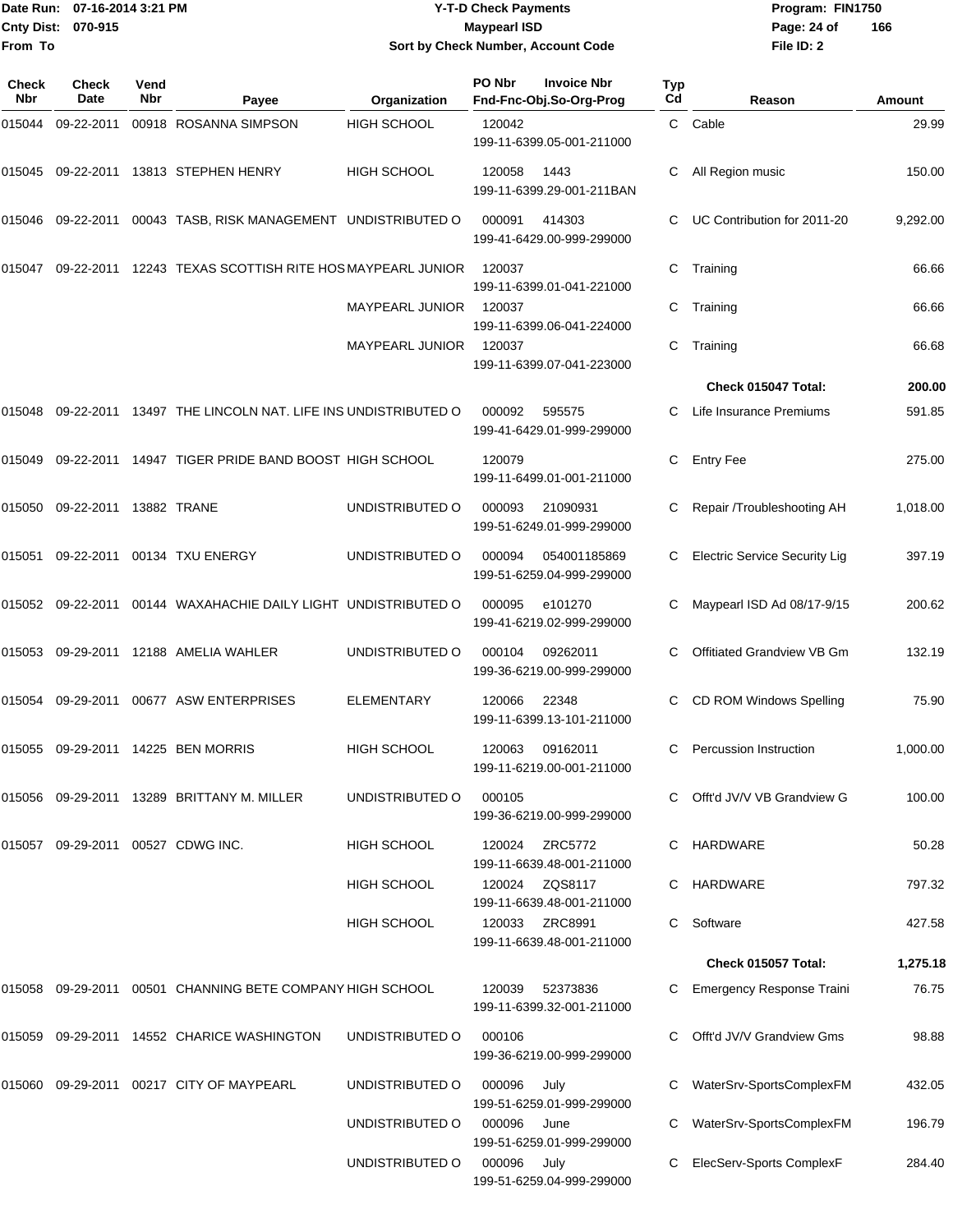#### Date Run: 07-16-2014 3:21 PM **Program:** FIN1750 **Cnty Dist:** 070-915 **Page: 25 of Page:** 25 of **Y-T-D Check Payments 070-915 Maypearl ISD Sort by Check Number, Account Code**

| Check<br>Nbr | <b>Check</b><br>Date | Vend<br><b>Nbr</b> | Payee                                                           | Organization           | PO Nbr         | <b>Invoice Nbr</b><br>Fnd-Fnc-Obj.So-Org-Prog | <b>Typ</b><br>Cd | Reason                         | Amount   |
|--------------|----------------------|--------------------|-----------------------------------------------------------------|------------------------|----------------|-----------------------------------------------|------------------|--------------------------------|----------|
|              |                      |                    |                                                                 | UNDISTRIBUTED O        | 000096         | June<br>199-51-6259.04-999-299000             | C                | ElecServ-SportsComplexFM       | 418.98   |
|              |                      |                    |                                                                 |                        |                |                                               |                  | <b>Check 015060 Total:</b>     | 1,332.22 |
| 015061       |                      |                    | 09-29-2011  00217  CITY OF MAYPEARL                             | UNDISTRIBUTED O        | 000097         | 09162011<br>199-52-6259.01-999-299000         | C                | Security @ FB Gm 9/16          | 100.00   |
|              |                      |                    | 015062 09-29-2011 13566 CONNIE D. HAGEN, INC.                   | UNDISTRIBUTED O        | 000098         | 73140<br>199-34-6219.01-999-299000            | C                | <b>DOT Tests</b>               | 57.50    |
|              |                      |                    | 015063 09-29-2011 12885 DIRECT ENERGY                           | UNDISTRIBUTED O        | 000099         | 112640013364857<br>199-51-6259.04-999-299000  | C.               | Electric Serv Downtown Bldg    | 640.32   |
| 015064       |                      |                    | 09-29-2011 14952 DOWN SYNDROME GUILD OMAYPEARL JUNIOR           |                        | 120115         | 199-23-6499.00-041-299000                     | C                | Workshop                       | 80.00    |
| 015065       |                      |                    | 09-29-2011  14955  EDMON UNDERWOOD                              | UNDISTRIBUTED O        | 000107         | 199-36-6219.00-999-299000                     | C                | Offt'd V Hico FB Gm            | 65.00    |
| 015066       |                      |                    | 09-29-2011  14953  EMMETT HOWARD                                | UNDISTRIBUTED O        | 000108         | 199-36-6219.00-999-299000                     | C.               | Offt'd V Hico FB Gm            | 108.29   |
| 015067       |                      |                    | 09-29-2011 14495 ERNIE AMATON                                   | <b>MAYPEARL JUNIOR</b> | 120082         | 199-11-6399.41-041-211000                     | С                | Supplies Reimbrsmnt            | 39.97    |
| 015068       |                      |                    | 09-29-2011 14608 GENA BROOKS                                    | UNDISTRIBUTED O        | 000109         | 199-36-6219.00-999-299000                     | C                | Offt'd JV VB Gms               | 51.00    |
| 015069       |                      |                    | 09-29-2011 14957 GEORGE B. ALDEN, JR.                           | UNDISTRIBUTED O        | 000110         | 199-36-6219.00-999-299000                     | C                | Offt'd JV/V Hico Gms           | 65.00    |
| 015070       |                      |                    | 09-29-2011  14956  JACK W. WILLIAMS, JR.                        | UNDISTRIBUTED O        | 000111         | 199-36-6219.00-999-299000                     | C                | Offt'd V FB Hico Gm            | 65.00    |
| 015071       |                      |                    | 09-29-2011 14719 JAIR KLARFELD MUSIC                            | <b>HIGH SCHOOL</b>     | 120056         | -53<br>199-11-6399.29-001-211000              | С                | <b>Marching Music</b>          | 2,000.00 |
| 015072       |                      |                    | 09-29-2011  14954  JOE DEGRAAUW                                 | UNDISTRIBUTED O        | 000112         | 199-36-6219.00-999-299000                     | C.               | Offt'd V FB Hico Gm            | 65.00    |
|              |                      |                    |                                                                 |                        | 000113         | 199-36-6219.00-999-299000                     |                  | C Offt'd JV/V Grandvw VB Gm    | 102.21   |
|              |                      |                    | 015074 09-29-2011 00511 SAFARI MONTAGE;SCHLES HIGH SCHOOL       |                        | 120010         | 10447050001<br>199-12-6399.04-001-299000      |                  | C Supplies                     | 315.18   |
|              |                      |                    | 015075 09-29-2011 00409 MAYPEARL ISD GEN ACTIVI IND COST-ADM    |                        | 000103         | 199-41-6499.00-750-299000                     |                  | C Ellis Co. Business Usrs 10-1 | 25.00    |
|              |                      |                    | 015076 09-29-2011 14093 PC & MACEXCHANGE                        | UNDISTRIBUTED O        | 120017 59573   | 199-11-6399.46-999-211000                     |                  | C Supplies                     | 1,197.00 |
|              |                      |                    | 015077 09-29-2011 14188 PIONEER ATHLETICS                       | UNDISTRIBUTED O        | 120027 420235  | 199-36-6399.05-999-299000                     |                  | C Supplies                     | 1,311.00 |
|              |                      |                    | 015078 09-29-2011 01291 REGION 7 UIL MUSIC                      | HIGH SCHOOL            | 120072         | 199-11-6499.01-001-211000                     |                  | C entry fee                    | 280.00   |
|              |                      |                    | 015079 09-29-2011 14543 RENAISSANCE LEARNING, I UNDISTRIBUTED O |                        | 120013         | 3834216<br>199-11-6399.45-999-299000          |                  | license renewal                | 1,522.13 |
|              |                      |                    |                                                                 | UNDISTRIBUTED O        | 120013         | 3834205<br>199-11-6399.45-999-299000          |                  | license renewal                | 2,066.30 |
|              |                      |                    |                                                                 | UNDISTRIBUTED O        | 120013 3834208 | 199-11-6399.45-999-299000                     | C.               | license renewal                | 4,480.47 |
|              |                      |                    |                                                                 |                        |                |                                               |                  | Check 015079 Total:            | 8,068.90 |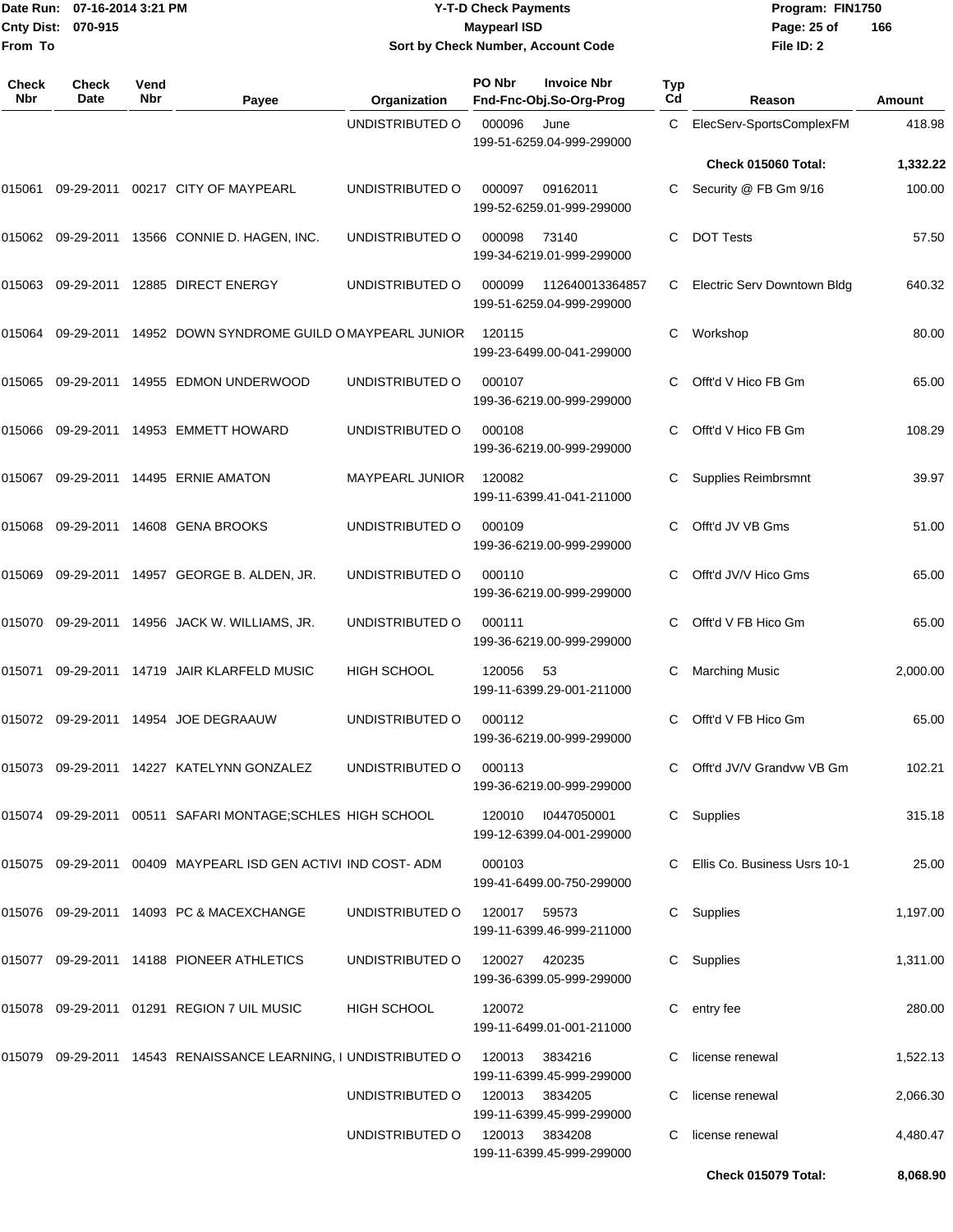|              | Date Run: 07-16-2014 3:21 PM |             |                                                   |                                    | <b>Y-T-D Check Payments</b>                             |                       | Program: FIN1750                                         |                  |  |
|--------------|------------------------------|-------------|---------------------------------------------------|------------------------------------|---------------------------------------------------------|-----------------------|----------------------------------------------------------|------------------|--|
|              | Cnty Dist: 070-915           |             |                                                   |                                    | <b>Maypearl ISD</b>                                     |                       | Page: 26 of                                              | 166              |  |
| From To      |                              |             |                                                   |                                    | Sort by Check Number, Account Code                      |                       | File ID: 2                                               |                  |  |
| Check<br>Nbr | <b>Check</b><br>Date         | Vend<br>Nbr | Payee                                             | Organization                       | PO Nbr<br><b>Invoice Nbr</b><br>Fnd-Fnc-Obj.So-Org-Prog | Typ<br>C <sub>d</sub> | Reason                                                   | Amount           |  |
| 015080       | 09-29-2011                   |             | 13741 SCRIPPS NATIONAL SPELLI ELEMENTARY          |                                    | 120096<br>199-11-6411.00-101-221000                     | C                     | <b>Enrollment Fees for Spelling</b>                      | 225.50           |  |
| 015081       |                              |             | 09-29-2011 14340 SHANNON BACHMAN                  | UNDISTRIBUTED O                    | 000114<br>199-52-6259.01-999-299000                     |                       | Security @ VB Gm 9/27                                    | 100.00           |  |
|              |                              |             |                                                   | UNDISTRIBUTED O                    | 000100<br>199-52-6259.01-999-299000                     |                       | Security @ VB Gm 09/16/                                  | 100.00           |  |
|              |                              |             |                                                   | UNDISTRIBUTED O                    | 000100<br>199-52-6259.01-999-299000                     |                       | Security at FB Gm 09/16                                  | 100.00           |  |
|              |                              |             |                                                   |                                    |                                                         |                       | Check 015081 Total:                                      | 300.00           |  |
| 015082       | 09-29-2011                   |             | 00369 SHERWIN WILLIAMS PAINT UNDISTRIBUTED O      |                                    | 120026<br>0739-3<br>199-36-6399.05-999-299000           | C                     | <b>Goal Post Paint</b>                                   | 124.91           |  |
| 015083       | 09-29-2011 00131 TASA        |             |                                                   | <b>HIGH SCHOOL</b>                 | 12767<br>120018<br>199-31-6499.00-001-299000            | С                     | Texas assessment Conf &                                  | 175.00           |  |
| 015084       | 09-29-2011                   |             | 00810 TASSP                                       | <b>MAYPEARL JUNIOR</b>             | 120091<br>199-23-6499.00-041-299000                     | С                     | <b>Membership Dues</b>                                   | 245.00           |  |
| 015085       | 09-29-2011                   |             | 00141 WAL MART                                    | UNDISTRIBUTED O                    | P9273007Y01GZF<br>120005<br>199-36-6399.05-999-299000   | C                     | Video Equipment                                          | 358.00           |  |
| 015086       |                              |             | 09-29-2011 01145 WELDERS WAREHOUSE CO HIGH SCHOOL |                                    | 15273<br>000101<br>199-11-6399.09-001-222000            | C                     | <b>Tank Rentals</b>                                      | 72.00            |  |
| 015087       |                              |             | 09-29-2011 12185 WIRELESS GENERATION              | UNDISTRIBUTED O                    | 120014<br>28478<br>199-11-6399.45-999-299000            | C                     | license renewal                                          | 1,625.00         |  |
| 015088       | 10-06-2011                   |             | 00069 ATMOS ENERGY                                | UNDISTRIBUTED O                    | 000139<br>145352<br>199-51-6259.00-999-299000           |                       | Gas Service @ LSK Elem                                   | 31.35            |  |
|              |                              |             |                                                   | UNDISTRIBUTED O                    | 622831<br>000140<br>199-51-6259.00-999-299000           | С                     | Gas Service @ LSK                                        | 85.48            |  |
|              |                              |             |                                                   |                                    |                                                         |                       | Check 015088 Total:                                      | 116.83           |  |
|              |                              |             | 015089 10-06-2011 13289 BRITTANY M. MILLER        | UNDISTRIBUTED O                    | 000123<br>199-36-6219.00-999-299000                     |                       | C Offt'd Grandview JV/V VB G                             | 70.00            |  |
|              |                              |             | 015090 10-06-2011 00217 CITY OF MAYPEARL          | UNDISTRIBUTED O                    | 000124 1394<br>199-51-6259.01-999-299000                |                       | C Water/Sew Serv @ Concess                               | 41.60            |  |
|              |                              |             |                                                   | UNDISTRIBUTED O                    | 000124 574<br>199-51-6259.01-999-299000                 |                       | C Water/Sew Serv @ Old JH                                | 46.85            |  |
|              |                              |             |                                                   | UNDISTRIBUTED O                    | 000124 82<br>199-51-6259.01-999-299000                  |                       | C Water/Sew Serv @ WPA Bld                               | 339.20           |  |
|              |                              |             |                                                   | UNDISTRIBUTED O<br>UNDISTRIBUTED O | 000124 1080<br>199-51-6259.01-999-299000<br>000124 1081 |                       | C Water/Sew Serv @ LSK Ele<br>C Water/Sew Serv @ LSK Yrd | 174.20<br>816.30 |  |
|              |                              |             |                                                   | UNDISTRIBUTED O                    | 199-51-6259.01-999-299000<br>000124 80                  |                       | C Water/Sew Serv @ Ballfield                             | 945.55           |  |
|              |                              |             |                                                   | UNDISTRIBUTED O                    | 199-51-6259.01-999-299000<br>000124 595                 |                       | C Water/Sew Serv @ MS                                    | 158.60           |  |
|              |                              |             |                                                   | UNDISTRIBUTED O                    | 199-51-6259.01-999-299000<br>000124 383                 |                       | C Water/Sew Serv @ HS Bldg                               | 582.80           |  |
|              |                              |             |                                                   |                                    | 199-51-6259.01-999-299000                               |                       | Check 015090 Total:                                      | 3,105.10         |  |

015091 10-06-2011 13785 CORRIE BOOKER UNDISTRIBUTED O 000126 C Offt'd JV Hillsboro FB Gm 64.36

199-36-6219.00-999-299000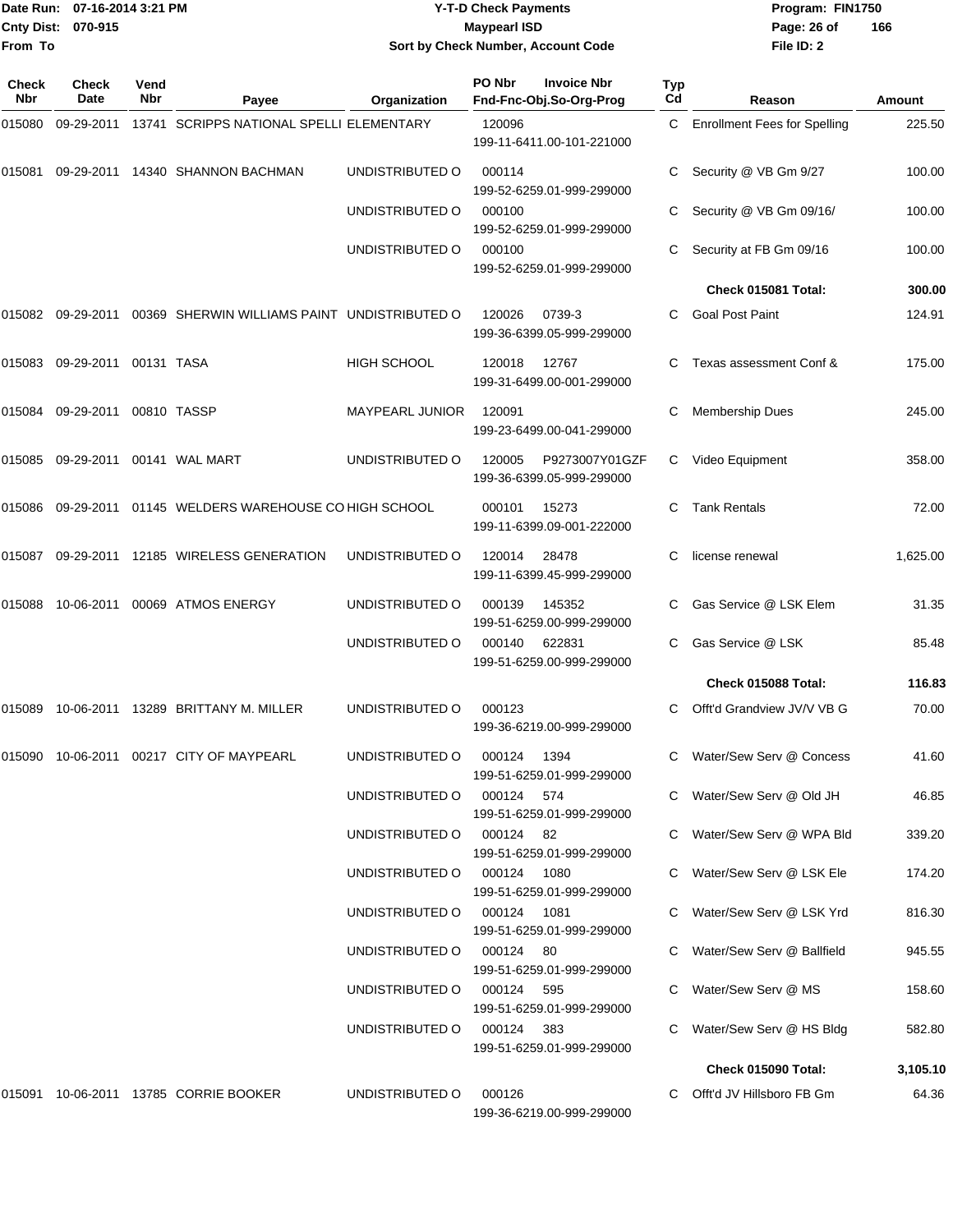|                           | Date Run: 07-16-2014 3:21 PM | <b>Y-T-D Check Payments</b>        | Program: FIN1750 |                |
|---------------------------|------------------------------|------------------------------------|------------------|----------------|
| <b>Cnty Dist: 070-915</b> |                              | <b>Mavpearl ISD</b>                | Page: 27 of      | $\overline{1}$ |
| <b>IFrom To</b>           |                              | Sort by Check Number, Account Code | File ID: 2       |                |

# **Sort by Check Number, Account Code**

| Check<br>Nbr | Check<br>Date           | Vend<br>Nbr | Payee                                                           | Organization       | PO Nbr | <b>Invoice Nbr</b><br>Fnd-Fnc-Obj.So-Org-Prog       | Typ<br>Cd | Reason                        | Amount |
|--------------|-------------------------|-------------|-----------------------------------------------------------------|--------------------|--------|-----------------------------------------------------|-----------|-------------------------------|--------|
| 015092       | 10-06-2011              |             | 00099 EDUCATION SERVICE CENT ELEMENTARY                         |                    | 120021 | 106167<br>255-11-6419.00-101-224000                 | C.        | PK Training Wrkshop           | 50.00  |
| 015093       | 10-06-2011 12474 ENVIVA |             |                                                                 | UNDISTRIBUTED O    | 000125 | 20755<br>199-34-6219.01-999-299000                  | C         | <b>DOT Tests</b>              | 82.00  |
| 015094       |                         |             | 10-06-2011 13097 JOE RENTLER                                    | UNDISTRIBUTED O    | 000127 | 199-36-6219.00-999-299000                           | С         | Offt'd JV Hillsboro FB Gm     | 50.00  |
| 015095       |                         |             | 10-06-2011 00402 JUNIOR LIBRARY GUILD                           | <b>HIGH SCHOOL</b> | 120129 | 117527<br>199-12-6329.00-001-299000                 | C         | <b>Library Books</b>          | 669.60 |
| 015096       |                         |             | 10-06-2011 12014 KENNEDALE HIGH SCHOOL HIGH SCHOOL              |                    | 120135 | 199-36-6499.01-001-299000                           | C         | Entry Fee for Tourn           | 225.00 |
|              |                         |             |                                                                 | HIGH SCHOOL        | 120146 | 199-36-6499.01-001-299000                           | С         | <b>Golf Entry Fees</b>        | 360.00 |
|              |                         |             |                                                                 |                    |        |                                                     |           | Check 015096 Total:           | 585.00 |
| 015097       | 10-06-2011 00631 MCI    |             |                                                                 | UNDISTRIBUTED O    | 000129 | 08638700105<br>199-51-6259.02-999-299000            | C.        | <b>Long Distance Service</b>  | 265.30 |
| 015098       |                         |             | 10-06-2011 13306 MOUNTAIN PEAK SPECIAL UNDISTRIBUTED O          |                    | 000128 | 11-0788-00<br>199-51-6259.79-999-222000             |           | Water Service @ Ag Facility   | 34.42  |
| 015099       |                         |             | 10-06-2011 12087 OAK CLIFF OFFICE SUPPLY HIGH SCHOOL            |                    | 120109 | 298055-0<br>199-11-6399.12-001-223000               | С         | supplies                      | 29.49  |
|              |                         |             | 015100 10-06-2011 12230 OFFICE OF THE SECRETAR SCHOOL BOARD     |                    | 120118 | 23320/23321<br>199-41-6439.00-702-299000            |           | election seminar-registration | 310.00 |
| 015101       |                         |             |                                                                 | <b>HIGH SCHOOL</b> | 120102 | 28279<br>199-11-6399.12-001-211000                  | С         | Raptor supplies               | 96.00  |
|              |                         |             | 015102 10-06-2011 00879 READ NATURALLY, INC.                    | <b>ELEMENTARY</b>  | 120087 | 165692<br>199-11-6399.23-101-225000                 | С         | Read Naturally Audio CD's     | 654.50 |
|              |                         |             | 015103 10-06-2011 13799 REGINAL ALBERT                          | UNDISTRIBUTED O    | 000130 | 199-36-6219.00-999-299000                           |           | <b>Football Officials</b>     | 61.84  |
|              |                         |             | 015104 10-06-2011 00100 RIO VISTA ISD                           | HIGH SCHOOL        | 120133 | 199-36-6499.01-001-299000                           | C         | volleyball entry fee          | 300.00 |
|              |                         |             |                                                                 | <b>HIGH SCHOOL</b> | 120131 | 199-36-6499.01-001-299000                           |           | C CC meet entry fees          | 170.00 |
|              |                         |             |                                                                 |                    |        |                                                     |           | Check 015104 Total:           | 470.00 |
|              |                         |             | 015105 10-06-2011 01547 SCHWARTZ & EICHELBAUM DIR COST- ADMINIS |                    | 000131 | 39578<br>199-41-6211.00-720-299000                  | C.        | Legal Services/September      | 915.21 |
|              |                         |             | 015106 10-06-2011 14497 SEDRICK LOVE                            | UNDISTRIBUTED O    | 120136 | 199-36-6399.05-999-299000                           |           | painting supplies             | 55.20  |
|              |                         |             | 015107 10-06-2011 13645 SHARI EASTWOOD                          | UNDISTRIBUTED O    | 120137 | 199-36-6399.05-999-299000                           | С         | reimbursement-gatorade        | 35.00  |
|              |                         |             | 015108 10-06-2011 13383 SKYBEAM TEXAS                           | UNDISTRIBUTED O    |        | 000132 813710001004619<br>199-53-6249.04-999-299000 | C         | Webhosting/Skybeam            | 800.00 |
| 015109       |                         |             | 10-06-2011 00234 SOUTHWEST INTERNATION UNDISTRIBUTED O          |                    | 000133 | 167392<br>199-34-6219.00-999-299000                 |           | Repairs/Labor on Bus 19       | 855.00 |
|              |                         |             |                                                                 | UNDISTRIBUTED O    | 000133 | 167280<br>199-34-6219.00-999-299000                 |           | Repair/Labor on Bus 17        | 794.42 |
|              |                         |             |                                                                 | UNDISTRIBUTED O    | 000133 | 167280<br>199-34-6311.00-999-299000                 |           | Repair/Parts on Bus 17        | 883.10 |
|              |                         |             |                                                                 | UNDISTRIBUTED O    | 000133 | 167392<br>199-34-6311.00-999-299000                 |           | Repair/Parts on Bus 19        | 104.12 |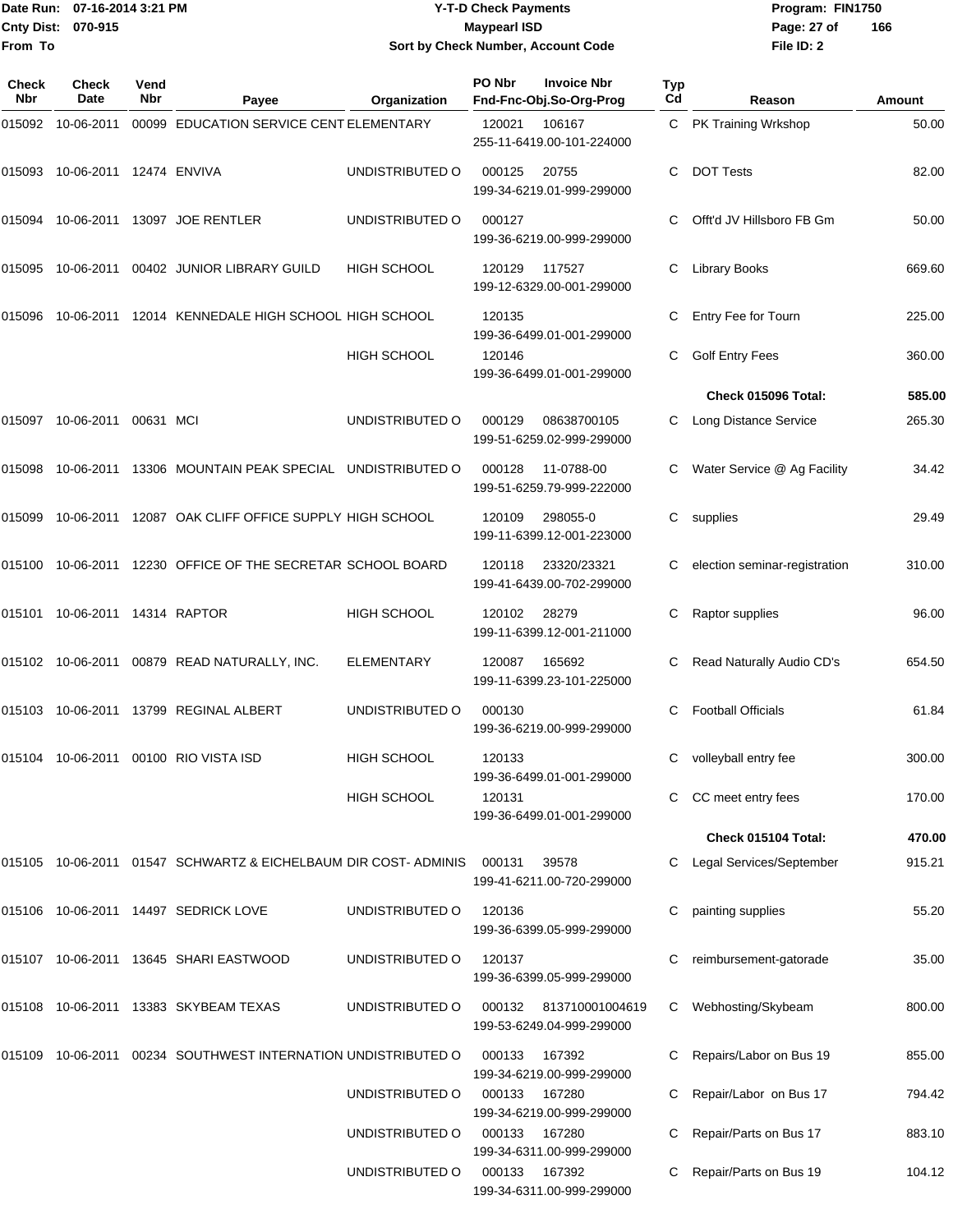| From To                    | Date Run: 07-16-2014 3:21 PM<br>Cnty Dist: 070-915 |             |                                                                                 | <b>Maypearl ISD</b><br>Page: 28 of<br>Sort by Check Number, Account Code<br>File ID: 2 |               |                                                     | <b>Y-T-D Check Payments</b><br>Program: FIN1750<br>166 |                               |               |  |
|----------------------------|----------------------------------------------------|-------------|---------------------------------------------------------------------------------|----------------------------------------------------------------------------------------|---------------|-----------------------------------------------------|--------------------------------------------------------|-------------------------------|---------------|--|
| <b>Check</b><br><b>Nbr</b> | <b>Check</b><br>Date                               | Vend<br>Nbr | Payee                                                                           | Organization                                                                           | PO Nbr        | <b>Invoice Nbr</b><br>Fnd-Fnc-Obj.So-Org-Prog       | Typ<br>Cd                                              | Reason                        | <b>Amount</b> |  |
|                            |                                                    |             |                                                                                 |                                                                                        |               |                                                     |                                                        | Check 015109 Total:           | 2,636.64      |  |
| 015110                     |                                                    |             | 10-06-2011  00119  STROOPE PEST CONTROL  UNDISTRIBUTED O                        |                                                                                        | 000134        | 115092/115091<br>199-51-6249.00-999-299000          | C.                                                     | <b>Pest Control Services</b>  | 520.00        |  |
| 015111                     | 10-06-2011                                         | 00552 TASB  |                                                                                 | DIR COST- ADMINIS                                                                      | 000136        | 415347<br>199-41-6219.02-720-299000                 |                                                        | Local Dist. Manual Update     | 168.96        |  |
|                            | 015112 10-06-2011 14959 TASPA                      |             |                                                                                 | ADMINISTRATIVE                                                                         | 120127        | 2964802<br>199-41-6499.00-701-299000                |                                                        | Educator Cert. workshop       | 50.00         |  |
|                            |                                                    |             |                                                                                 | IND COST-ADM                                                                           | 120124        | 2962815<br>199-41-6499.00-750-299000                | C                                                      | Educator Cert. Wkshop         | 50.00         |  |
|                            |                                                    |             |                                                                                 |                                                                                        |               |                                                     |                                                        | Check 015112 Total:           | 100.00        |  |
|                            |                                                    |             | 015113  10-06-2011  13756  TCAT/TEXTBOOK COOR. AS HIGH SCHOOL                   |                                                                                        | 120130        | 199-12-6411.00-001-299000                           |                                                        | Textbook Coor. conference     | 245.00        |  |
|                            |                                                    |             | 015114  10-06-2011  14268  THOMAS JAMES MCLEMOR UNDISTRIBUTED O                 |                                                                                        | 000137        | 199-36-6219.00-999-299000                           | С                                                      | <b>Football Official</b>      | 50.00         |  |
|                            |                                                    |             | 015115  10-06-2011  01049  THYSSENKRUPP ELEVATO  UNDISTRIBUTED  O               |                                                                                        | 000135        | 995077<br>199-51-6249.00-999-299000                 |                                                        | Elevator maint. - HS          | 250.52        |  |
|                            |                                                    |             |                                                                                 | UNDISTRIBUTED O                                                                        | 000135        | 995078<br>199-51-6249.00-999-299000                 | С                                                      | Elevator Maint.-Elem.         | 250.52        |  |
|                            |                                                    |             |                                                                                 |                                                                                        |               |                                                     |                                                        | Check 015115 Total:           | 501.04        |  |
|                            |                                                    |             | 015116  10-06-2011  14962  TOM WRIGHT CONSTRUCTI UNDISTRIBUTED O                |                                                                                        | 000138        | G702<br>600-81-6629.00-999-299MTN                   | C                                                      | Middle Band Hall Constructi   | 43,191.75     |  |
|                            |                                                    |             |                                                                                 | <b>ELEMENTARY</b>                                                                      | 120100        | IV840771<br>199-11-6399.06-101-224000               | C.                                                     | TXStarr Coach Gr.3-5 Read/    | 3,764.11      |  |
|                            |                                                    |             | 015118 10-06-2011 13677  BARBARA ELLISON                                        | ELEMENTARY                                                                             | 000141        | 199-11-6219.00-101-223000                           |                                                        | <b>Diagnostician Services</b> | 5,709.37      |  |
| 015119                     | 10-06-2011                                         |             | 13063 US BANK                                                                   | UNDISTRIBUTED O                                                                        | 000142        | 2955621<br>599-71-6511.02-999-299000                | C                                                      | <b>Administrative Fees</b>    | 323.25        |  |
|                            |                                                    |             | 015120  10-06-2011  00253  VERIZON SOUTHWEST                                    | UNDISTRIBUTED O                                                                        |               | 000143 416580379500217<br>199-51-6259.02-999-299000 |                                                        | C Telephone Service           | 167.77        |  |
|                            |                                                    |             | 015121 10-06-2011 00460   VINEYARD'S AUTO SUPPLY  UNDISTRIBUTED O  000144  2435 |                                                                                        |               | 199-34-6311.00-999-299000                           |                                                        | C Oil for Buses               | 49.13         |  |
|                            |                                                    |             | 015122    10-06-2011    00385    WAXAHACHIE    ISD                              | HIGH SCHOOL                                                                            | 120143        | 199-36-6499.01-001-299000                           |                                                        | C Golf Fees                   | 280.00        |  |
|                            |                                                    |             | 015123  10-13-2011  12211  ADVANCE PIERRE FOODS  ELEMENTARY                     |                                                                                        | 000145 967272 | 240-35-6399.00-101-299000                           |                                                        | C Supplies                    | 143.10        |  |
|                            |                                                    |             |                                                                                 | UNDISTRIBUTED O                                                                        |               | 000146 107944754<br>199-51-6319.02-999-299000       |                                                        | C Tank Rentals                | 29.00         |  |
|                            |                                                    |             |                                                                                 | UNDISTRIBUTED O                                                                        |               | 000146 107944755<br>199-51-6319.02-999-299000       |                                                        | C Tank Rentals                | 28.70         |  |
|                            |                                                    |             |                                                                                 |                                                                                        |               |                                                     |                                                        | Check 015124 Total:           | 57.70         |  |
|                            |                                                    |             | 015125  10-13-2011  01869  ALL SPORTS TROPHIES                                  | HIGH SCHOOL                                                                            | 120142 5374   | 199-36-6499.01-001-299000                           |                                                        | C Awards                      | 357.25        |  |
|                            |                                                    |             | 015126  10-13-2011  13663  ARTS EDUCATION IDEAS  ELEMENTARY                     |                                                                                        | 120067 21977  | 199-11-6399.13-101-211000                           |                                                        | C Supplies                    | 106.50        |  |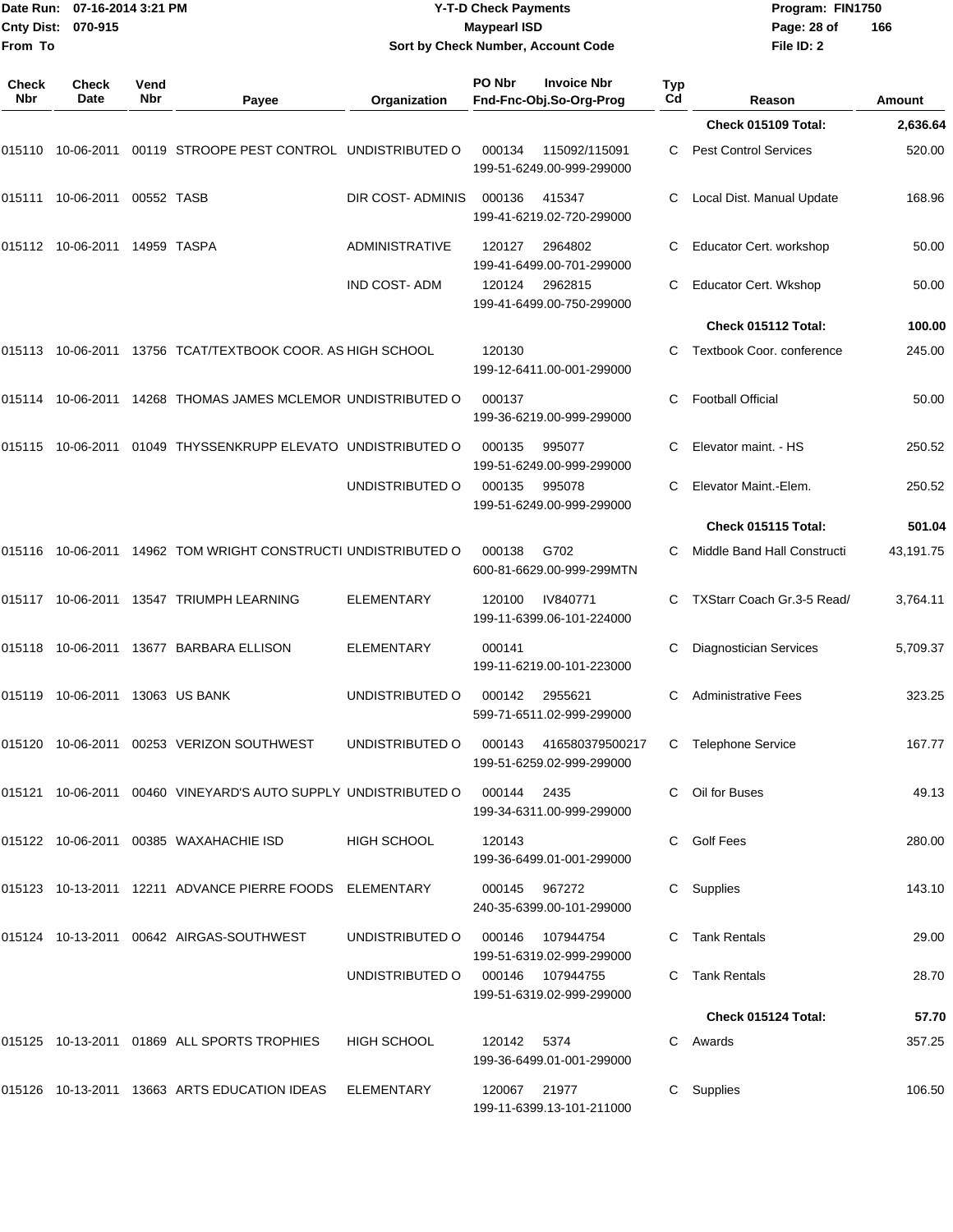|              | Date Run: 07-16-2014 3:21 PM |             |                                                                         |                                    | <b>Y-T-D Check Payments</b> |                                               |                  | Program: FIN1750                  |           |
|--------------|------------------------------|-------------|-------------------------------------------------------------------------|------------------------------------|-----------------------------|-----------------------------------------------|------------------|-----------------------------------|-----------|
| From To      | Cnty Dist: 070-915           |             |                                                                         | Sort by Check Number, Account Code | <b>Maypearl ISD</b>         |                                               |                  | Page: 29 of<br>File ID: 2         | 166       |
| Check<br>Nbr | Check<br>Date                | Vend<br>Nbr | Payee                                                                   | Organization                       | PO Nbr                      | <b>Invoice Nbr</b><br>Fnd-Fnc-Obj.So-Org-Prog | <b>Typ</b><br>Cd | Reason                            | Amount    |
|              | 015127 10-13-2011            |             | 01256 AT&T MOBILITY                                                     | UNDISTRIBUTED O                    | 000177                      | 824711164X10102<br>199-52-6259.00-999-299000  | C.               | <b>Cellular Service for Buses</b> | 123.25    |
| 015128       | 10-13-2011                   |             | 00069 ATMOS ENERGY                                                      | UNDISTRIBUTED O                    | 000147                      | 6205453<br>199-51-6259.00-999-299000          | C                | Gas Service @ WPA                 | 17.47     |
|              |                              |             |                                                                         | UNDISTRIBUTED O                    | 000147                      | 925333<br>199-51-6259.00-999-299000           |                  | Gas Service @ HS                  | 241.98    |
|              |                              |             |                                                                         |                                    |                             |                                               |                  | Check 015128 Total:               | 259.45    |
|              |                              |             | 015129 10-13-2011 13873 ATSSB REGION 7                                  | HIGH SCHOOL                        | 120161                      | 199-11-6499.01-001-211000                     | С                | <b>Recording Fee</b>              | 40.00     |
|              |                              |             | 015130 10-13-2011 14487 BLOOMS & MORE                                   | <b>HIGH SCHOOL</b>                 | 120053                      | 001799<br>199-36-6399.12-001-299000           |                  | NHS induction 9-26-11             | 105.00    |
|              |                              |             | 015131 10-13-2011 00593 BLUE BELL CREAMERIES                            | INTERMEDIATE SCH 000148            |                             | 043082521201<br>240-35-6399.00-042-299000     | C                | Supplies                          | 263.12    |
|              |                              |             | 015132 10-13-2011 00956 BORDENS, INC.                                   | INTERMEDIATE SCH 000149            |                             | 45889<br>240-35-6399.00-042-299000            | C.               | Supplies                          | 753.87    |
|              |                              |             |                                                                         | <b>ELEMENTARY</b>                  | 000149                      | 45889<br>240-35-6399.00-101-299000            |                  | Supplies                          | 1,881.60  |
|              |                              |             |                                                                         | <b>HIGH SCHOOL</b>                 | 000149                      | 45889<br>240-35-6399.01-001-299000            | C                | Supplies                          | 793.80    |
|              |                              |             |                                                                         |                                    |                             |                                               |                  | Check 015132 Total:               | 3,429.27  |
|              |                              |             | 015133 10-13-2011 13765 CARGILL KITCHEN SOLUTIO INTERMEDIATE SCH 000172 |                                    |                             | 2900155531<br>240-35-6399.00-042-299000       |                  | C Supplies                        | 152.35    |
|              |                              |             | 015134 10-13-2011 00527 CDWG INC.                                       | <b>ADMINISTRATIVE</b>              | 120098                      | ZSZ4295<br>199-53-6399.00-701-299000          | С                | Modem for Marquee                 | 96.75     |
| 015135       | 10-13-2011                   |             | 00501 CHANNING BETE COMPANY HIGH SCHOOL                                 |                                    | 120104                      | 52378057<br>199-11-6399.32-001-211000         |                  | <b>AED Prac. Trainer</b>          | 174.35    |
|              |                              |             | 015136 10-13-2011 14971 CHRISTINA SMITH                                 | UNDISTRIBUTED O                    | 000179                      | 199-36-6219.00-999-299000                     |                  | C Offt'd JV/V VB Gms              | 83.31     |
|              |                              |             | 015137 10-13-2011 00217 CITY OF MAYPEARL                                | UNDISTRIBUTED O                    | 000150                      | 199-52-6259.01-999-299000                     |                  | C Security @ FB Gm                | 100.00    |
|              |                              |             | 015138 10-13-2011 00981 COMMERCIAL BUILDING MA UNDISTRIBUTED O          |                                    | 000151                      | DT6688<br>199-51-6290.00-999-299000           |                  | C Custodial Services October      | 24,129.50 |
|              |                              |             | 015139 10-13-2011 13566 CONNIE D. HAGEN, INC. UNDISTRIBUTED O           |                                    | 000152 74065T               | 199-34-6219.01-999-299000                     |                  | C DOT Tests                       | 61.02     |
|              |                              |             | 015140 10-13-2011 14020 DALLAS COUNTY SCHOOLS UNDISTRIBUTED O           |                                    | 120006 9540572              | 199-11-6399.45-999-299000                     |                  | C Video Access                    | 517.50    |
|              |                              |             | 015141 10-13-2011 14624 DAVID L. MCDANIEL, JR                           | UNDISTRIBUTED O                    | 000153                      | 199-36-6219.00-999-299000                     |                  | C Offt'd JH FB Gms                | 87.78     |
|              |                              |             | 015142  10-13-2011  00242  DEMCO, INC.                                  | MAYPEARL JUNIOR 120090 4353759     |                             | 199-12-6399.05-041-299000                     |                  | C Supplies                        | 121.12    |
|              |                              |             | 015143 10-13-2011 12536 DESOTO JANITORIAL                               | INTERMEDIATE SCH 000154 112715-00  |                             | 240-35-6399.00-042-299000                     |                  | C Supplies                        | 125.04    |
|              |                              |             |                                                                         | HIGH SCHOOL                        |                             | 000154 112715-00<br>240-35-6399.01-001-299000 |                  | C Supplies                        | 177.55    |

**Check 015143 Total: 302.59**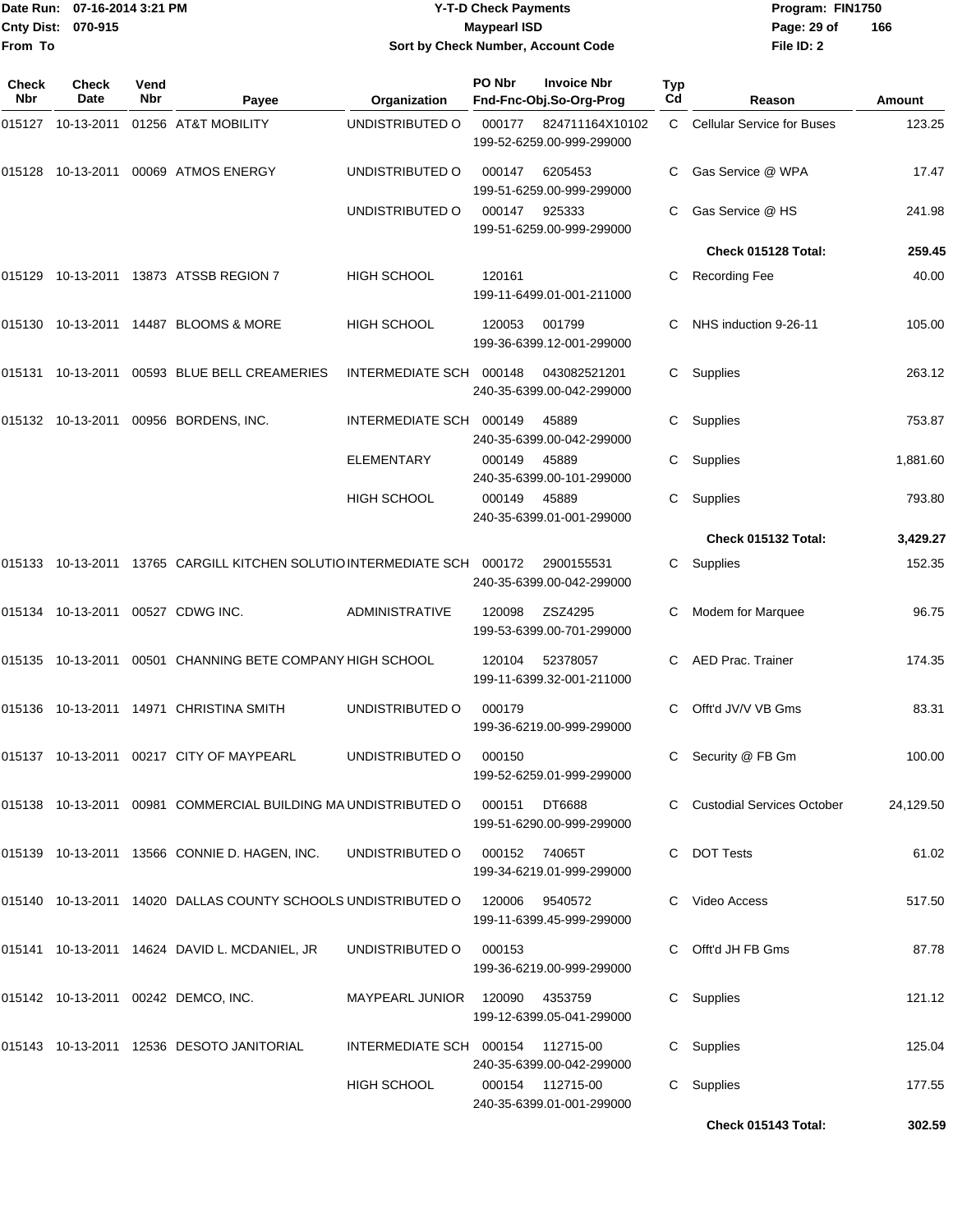| Date Run:           |                             | 07-16-2014 3:21 PM<br><b>Y-T-D Check Payments</b> |                     |                                    |        | Program: FIN1750                              |           |                              |        |
|---------------------|-----------------------------|---------------------------------------------------|---------------------|------------------------------------|--------|-----------------------------------------------|-----------|------------------------------|--------|
|                     | Cnty Dist: 070-915          |                                                   |                     | <b>Maypearl ISD</b>                |        |                                               |           | Page: 30 of                  | 166    |
| From To             |                             |                                                   |                     | Sort by Check Number, Account Code |        | File ID: 2                                    |           |                              |        |
| <b>Check</b><br>Nbr | <b>Check</b><br><b>Date</b> | Vend<br>Nbr                                       | Payee               | Organization                       | PO Nbr | <b>Invoice Nbr</b><br>Fnd-Fnc-Obj.So-Org-Prog | Typ<br>Cd | Reason                       | Amount |
| 015144              | 10-13-2011                  |                                                   | 12885 DIRECT ENERGY | UNDISTRIBUTED O                    | 000155 | 112680013384153                               | C.        | Electric Service @ Ballfield | 23.24  |
|                     |                             |                                                   |                     |                                    |        | 199-51-6259.04-999-299000                     |           |                              |        |
|                     |                             |                                                   |                     | UNDISTRIBUTED O                    | 000155 | 112680013384153                               | C.        | Electric Service @ CN Strg   | 12.28  |
|                     |                             |                                                   |                     |                                    |        | 199-51-6259.04-999-299000                     |           |                              |        |
|                     |                             |                                                   |                     | UNDISTRIBUTED O                    | 000155 | 112680013384153                               | C.        | Electric Service @ Old Elem  | 28.30  |
|                     |                             |                                                   |                     |                                    |        | 199-51-6259.04-999-299000                     |           |                              |        |
|                     |                             |                                                   |                     | UNDISTRIBUTED O                    | 000155 | 112680013384153                               | C.        | Electric Service @ Lower El  | 201.26 |

|        |                    |                                                 | UNDISTRIBUTED O         | 000155 | 112680013384153           |              | C Electric Service @ HS Porta  | 101.58   |
|--------|--------------------|-------------------------------------------------|-------------------------|--------|---------------------------|--------------|--------------------------------|----------|
|        |                    |                                                 |                         |        | 199-51-6259.04-999-299000 |              |                                |          |
|        |                    |                                                 | UNDISTRIBUTED O         | 000155 | 112680013384153           |              | C Electric Service @ Bus Barn  | 275.80   |
|        |                    |                                                 |                         |        | 199-51-6259.04-999-299000 |              |                                |          |
|        |                    |                                                 | UNDISTRIBUTED O         | 000155 | 112680013384153           |              | C Elecftric Service @ Portable | 194.88   |
|        |                    |                                                 |                         |        | 199-51-6259.04-999-299000 |              |                                |          |
|        |                    |                                                 |                         |        |                           |              | Check 015144 Total:            | 9,448.14 |
| 015145 |                    | 10-13-2011  13147  FLOWERSFOOD                  | INTERMEDIATE SCH 000156 |        | 40247769                  |              | C Supplies                     | 75.98    |
|        |                    |                                                 |                         |        | 240-35-6399.00-042-299000 |              |                                |          |
|        |                    |                                                 | <b>ELEMENTARY</b>       | 000156 | 40247769                  |              | C Supplies                     | 99.10    |
|        |                    |                                                 |                         |        | 240-35-6399.00-101-299000 |              |                                |          |
|        |                    |                                                 | <b>HIGH SCHOOL</b>      | 000156 | 40247769                  |              | C Supplies                     | 199.10   |
|        |                    |                                                 |                         |        | 240-35-6399.01-001-299000 |              |                                |          |
|        |                    |                                                 |                         |        |                           |              | Check 015145 Total:            | 374.18   |
|        |                    |                                                 | UNDISTRIBUTED O         | 120166 | 976882                    |              | C Software License Agreement   | 3,453.12 |
|        |                    |                                                 |                         |        | 199-11-6399.45-999-299000 |              |                                |          |
|        | 015147  10-13-2011 | 13020 G&K SERVICES                              | UNDISTRIBUTED O         | 000157 | 1159306186-190            | $\mathbf{C}$ | <b>Mat Services</b>            | 217.06   |
|        |                    |                                                 |                         |        | 199-51-6319.02-999-299000 |              |                                |          |
|        |                    | 015148  10-13-2011  14534  GUARDIAN TAG & LABEL | INTERMEDIATE SCH 000158 |        | 36642                     |              | C Supplies                     | 200.00   |
|        |                    |                                                 |                         |        | 240-35-6399.00-042-299000 |              |                                |          |
|        |                    |                                                 | <b>ELEMENTARY</b>       | 000158 | 36642                     |              | C Supplies                     | 200.00   |
|        |                    |                                                 |                         |        | 240-35-6399.00-101-299000 |              |                                |          |
|        |                    |                                                 | <b>HIGH SCHOOL</b>      | 000158 | 36642                     | C.           | Supplies                       | 203.00   |
|        |                    |                                                 |                         |        | 240-35-6399.01-001-299000 |              |                                |          |
|        |                    |                                                 |                         |        |                           |              | Check 015148 Total:            | 603.00   |
|        |                    |                                                 |                         |        |                           |              |                                |          |

199-51-6259.04-999-299000

199-51-6259.04-999-299000

199-51-6259.04-999-299000

UNDISTRIBUTED O 000155 112680013384153 C Electric Service @ HS (older 6,452.28

UNDISTRIBUTED O 000155 112680013384153 C Electric Service @ WPA Bld 2,158.52

| 015149 | 10-13-2011 | 14935 HEART OF TEXAS PRODUC INTERMEDIATE SCH |                    | 000159 | 005018                    | C. | Supplies                       | 251.00   |
|--------|------------|----------------------------------------------|--------------------|--------|---------------------------|----|--------------------------------|----------|
|        |            |                                              |                    |        | 240-35-6399.00-042-299000 |    |                                |          |
|        |            |                                              | <b>ELEMENTARY</b>  | 000159 | 005017                    | C. | Supplies                       | 806.00   |
|        |            |                                              |                    |        | 240-35-6399.00-101-299000 |    |                                |          |
|        |            |                                              | <b>HIGH SCHOOL</b> | 000159 | 005019                    | C. | Supplies                       | 618.25   |
|        |            |                                              |                    |        | 240-35-6399.01-001-299000 |    |                                |          |
|        |            |                                              |                    |        |                           |    | Check 015149 Total:            | 1,675.25 |
| 015150 | 10-13-2011 | 00243 HILCO                                  | UNDISTRIBUTED O    | 000178 | 4705273700                | C. | Electric Service - Fuel Tanks  | 29.19    |
|        |            |                                              |                    |        | 199-51-6259.04-999-299000 |    |                                |          |
|        |            |                                              | UNDISTRIBUTED O    | 000178 | 4706839800                | C. | Electric Service @ Marquee     | 60.39    |
|        |            |                                              |                    |        | 199-51-6259.04-999-299000 |    |                                |          |
|        |            |                                              | UNDISTRIBUTED O    | 000178 | 4705171500                | C. | Electric Service - Security Li | 11.46    |
|        |            |                                              |                    |        | 199-51-6259.04-999-299000 |    |                                |          |
|        |            |                                              | UNDISTRIBUTED O    | 000178 | 4602266500                |    | Electric Service @ Athletic F  | 1,293.10 |
|        |            |                                              |                    |        | 199-51-6259.04-999-299000 |    |                                |          |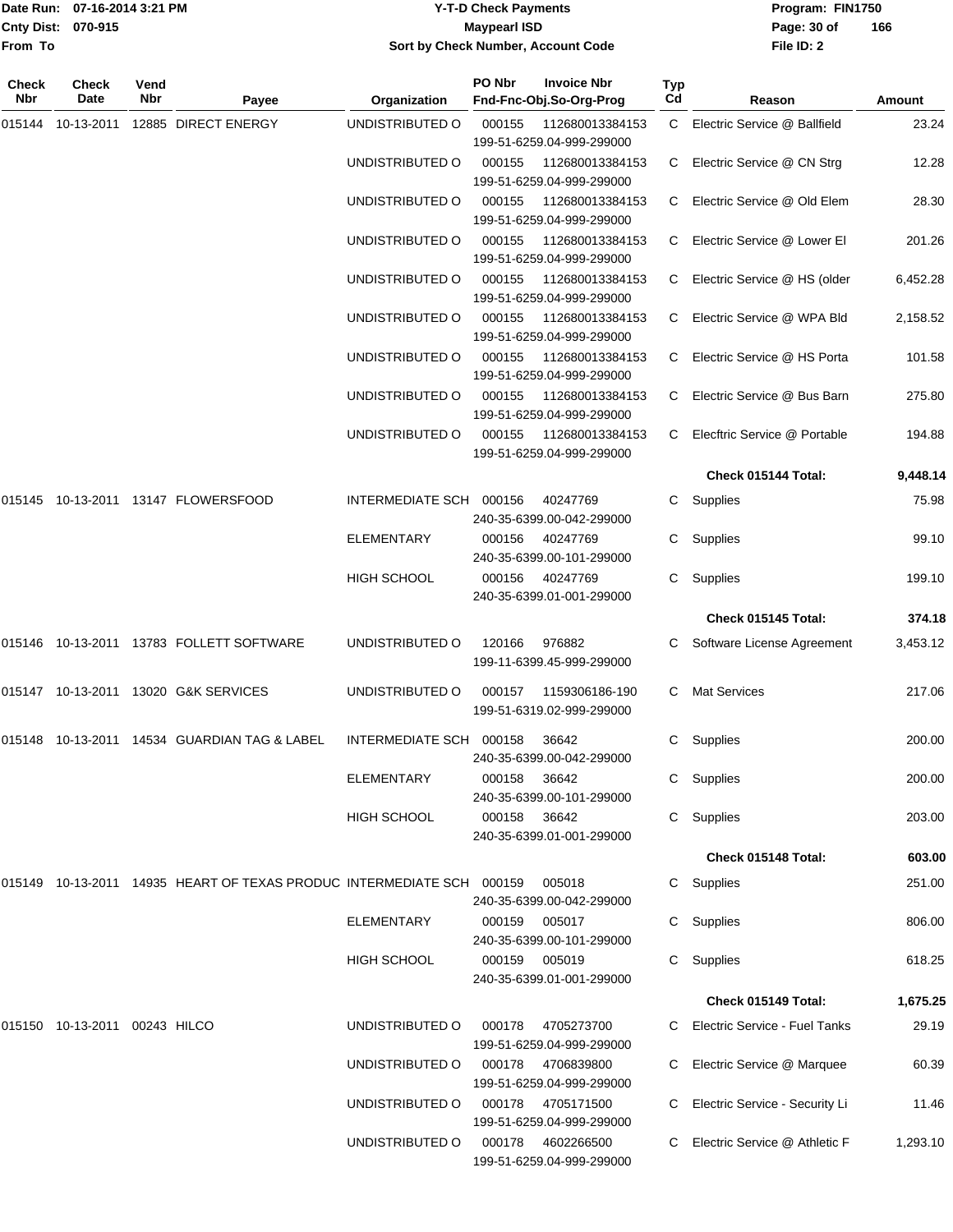|                     | Date Run: 07-16-2014 3:21 PM     |             |                                                                               |                                                           | <b>Y-T-D Check Payments</b> | Program: FIN1750                                 |           |                               |               |
|---------------------|----------------------------------|-------------|-------------------------------------------------------------------------------|-----------------------------------------------------------|-----------------------------|--------------------------------------------------|-----------|-------------------------------|---------------|
| From To             | Cnty Dist: 070-915               |             |                                                                               | <b>Maypearl ISD</b><br>Sort by Check Number, Account Code |                             |                                                  |           | Page: 31 of<br>File ID: 2     | 166           |
|                     |                                  |             |                                                                               |                                                           |                             |                                                  |           |                               |               |
| <b>Check</b><br>Nbr | <b>Check</b><br>Date             | Vend<br>Nbr | Payee                                                                         | Organization                                              | PO Nbr                      | <b>Invoice Nbr</b><br>Fnd-Fnc-Obj.So-Org-Prog    | Typ<br>Cd | Reason                        | <b>Amount</b> |
|                     |                                  |             |                                                                               | UNDISTRIBUTED O                                           | 000178                      | 4602563301<br>199-51-6259.04-999-299000          | C.        | Electric Service @ HS         | 4,361.50      |
|                     |                                  |             |                                                                               | UNDISTRIBUTED O                                           | 000178                      | 4706312901<br>199-51-6259.04-999-299000          |           | Electric Service @ LSK Ele    | 5,830.86      |
|                     |                                  |             |                                                                               | UNDISTRIBUTED O                                           | 000178                      | 4705335301<br>199-51-6259.04-999-299000          | C         | Electric Service @ MS Bldg    | 5,063.91      |
|                     |                                  |             |                                                                               | UNDISTRIBUTED O                                           | 000178                      | 4706783900<br>199-51-6259.78-999-222000          |           | Electric Service @ Ag Facilit | 656.42        |
|                     |                                  |             |                                                                               |                                                           |                             |                                                  |           | Check 015150 Total:           | 17,306.83     |
|                     |                                  |             | 015151  10-13-2011  14961  IMAGE MAKER 4 U, INC.                              | UNDISTRIBUTED O                                           | 120153                      | 72155<br>199-36-6399.01-999-299GHS               | C.        | Signs                         | 831.00        |
|                     |                                  |             | 015152  10-13-2011  12728  JENNIE-O TURKEY STORE INTERMEDIATE SCH             |                                                           | 000160                      | 1259886<br>240-35-6399.00-042-299000             | C.        | Supplies                      | 296.42        |
|                     |                                  |             |                                                                               | <b>ELEMENTARY</b>                                         | 000160                      | 1259886<br>240-35-6399.00-101-299000             | C         | Supplies                      | 296.42        |
|                     |                                  |             |                                                                               | HIGH SCHOOL                                               | 000160                      | 1259886<br>240-35-6399.01-001-299000             | C         | Supplies                      | 296.42        |
|                     |                                  |             |                                                                               |                                                           |                             |                                                  |           | Check 015152 Total:           | 889.26        |
|                     |                                  |             | 015153  10-13-2011  12992  JIMMY EASTWOOD                                     | UNDISTRIBUTED O                                           | 000161                      | <b>TOLARFB</b><br>199-36-6219.00-999-299000      |           | Clock/Scoreboard              | 25.00         |
|                     |                                  |             |                                                                               | UNDISTRIBUTED O                                           | 000161                      | <b>HICOFB</b><br>199-36-6219.00-999-299000       | C         | Clock/Scorreboard             | 25.00         |
|                     |                                  |             |                                                                               |                                                           |                             |                                                  |           | Check 015153 Total:           | 50.00         |
|                     |                                  |             | 015154  10-13-2011  13940  JOHN E. MARTINEZ                                   | UNDISTRIBUTED O                                           | 000162                      | <b>HICOFBA</b><br>199-36-6219.00-999-299000      | C.        | Announcer @ FB GM             | 25.00         |
|                     |                                  |             |                                                                               | UNDISTRIBUTED O                                           | 000162                      | <b>TOLARFBA</b><br>199-36-6219.00-999-299000     | C         | Announcer @ FB Gm             | 25.00         |
|                     |                                  |             |                                                                               |                                                           |                             |                                                  |           | Check 015154 Total:           | 50.00         |
|                     |                                  |             | 015155  10-13-2011  01048  LABATT FOOD SERVICE                                | INTERMEDIATE SCH 000163                                   |                             | 387495<br>240-35-6399.00-042-299000              |           | C Supplies                    | 2,635.10      |
|                     |                                  |             |                                                                               | ELEMENTARY                                                | 000163                      | 387487<br>240-35-6399.00-101-299000              |           | C Supplies                    | 3,222.74      |
|                     |                                  |             |                                                                               | <b>HIGH SCHOOL</b>                                        | 000163                      | 387460<br>240-35-6399.01-001-299000              |           | C Supplies                    | 5,267.55      |
|                     |                                  |             |                                                                               |                                                           |                             |                                                  |           | <b>Check 015155 Total:</b>    | 11,125.39     |
|                     |                                  |             | 015156  10-13-2011  14969  LORENZO LEAKE                                      | UNDISTRIBUTED O                                           | 000167                      | 199-36-6219.00-999-299000                        |           | C Offt'd JH FB Gms            | 90.65         |
|                     |                                  |             |                                                                               |                                                           | 120088                      | 0379415<br>199-33-6399.00-101-299000             |           | C Supplies                    | 361.30        |
|                     |                                  |             | 015158  10-13-2011  00297  NARDONE BROS. BAKING C INTERMEDIATE SCH  000164    |                                                           |                             | 76591<br>240-35-6399.00-042-299000               |           | C Supplies                    | 205.10        |
|                     | 015159  10-13-2011  00079  NASCO |             |                                                                               | MAYPEARL JUNIOR                                           | 120106                      | 488538<br>199-11-6399.09-041-211000              |           | C Science Supplies            | 107.58        |
|                     |                                  |             | 015160    10-13-2011    14075         NATIONAL TELESYSTEMS, I UNDISTRIBUTED O |                                                           | 000165                      | 253074<br>199-51-6249.02-999-299000              |           | C Repair to Telephone System  | 184.00        |
|                     |                                  |             | 015161  10-13-2011  00287  OFFICE DEPOT                                       | ADMINISTRATIVE                                            |                             | 120089 580309939001<br>199-41-6399.01-701-299000 |           | C Targus 22" Widescreen LCD   | 99.95         |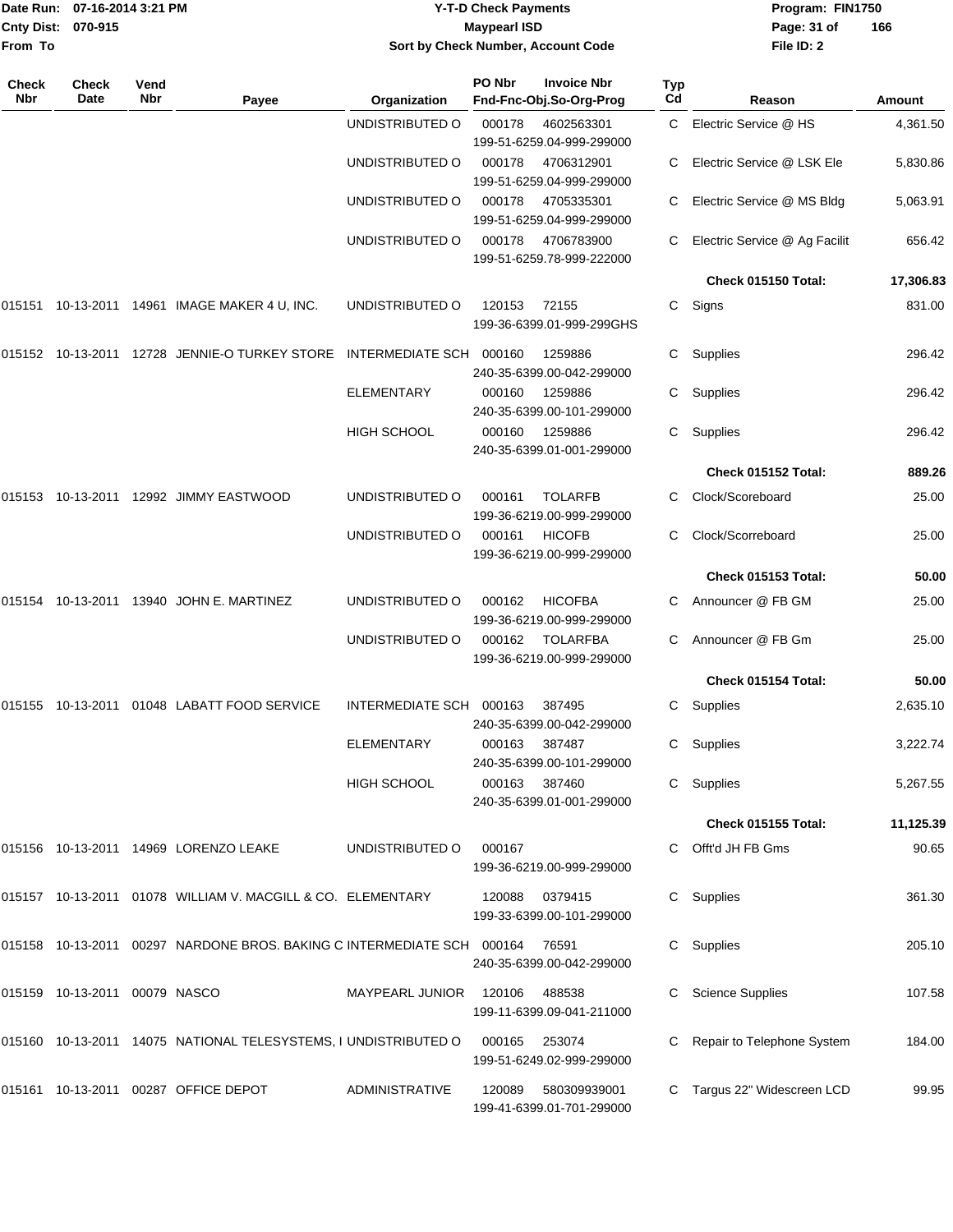|              | Date Run: 07-16-2014 3:21 PM      |             |                                                                 |                                    | <b>Y-T-D Check Payments</b> |                                               | Program: FIN1750 |                                                     |                    |
|--------------|-----------------------------------|-------------|-----------------------------------------------------------------|------------------------------------|-----------------------------|-----------------------------------------------|------------------|-----------------------------------------------------|--------------------|
|              | Cnty Dist: 070-915                |             |                                                                 |                                    | <b>Maypearl ISD</b>         |                                               |                  | Page: 32 of                                         | 166                |
| From To      |                                   |             |                                                                 | Sort by Check Number, Account Code |                             |                                               |                  | File ID: 2                                          |                    |
| Check<br>Nbr | Check<br>Date                     | Vend<br>Nbr | Payee                                                           | Organization                       | PO Nbr                      | <b>Invoice Nbr</b><br>Fnd-Fnc-Obj.So-Org-Prog | Typ<br>Cd        | Reason                                              | <b>Amount</b>      |
|              | 015162 10-13-2011                 |             | 14941 PHILIP GLENN-REGION 7 C HIGH SCHOOL                       |                                    | 120160                      | 94577<br>199-11-6499.29-001-211000            | C.               | UIL voice                                           | 25.00              |
|              |                                   |             | 015163 10-13-2011 12349 PILGRIMS PRIDE CORPORA ELEMENTARY       |                                    | 000166                      | 914390961<br>240-35-6399.00-101-299000        | С                | Supplies                                            | 255.84             |
|              |                                   |             | 015164 10-13-2011 14970 RAY PETTY                               | UNDISTRIBUTED O                    | 000169                      | <b>HICOFBB</b><br>199-36-6219.00-999-299000   |                  | Clock/Scoreboard                                    | 25.00              |
|              |                                   |             |                                                                 | UNDISTRIBUTED O                    | 000169                      | <b>TOLARFBB</b><br>199-36-6219.00-999-299000  | С                | Clock/Scoreboard                                    | 25.00              |
|              |                                   |             |                                                                 |                                    |                             |                                               |                  | Check 015164 Total:                                 | 50.00              |
|              |                                   |             | 015165 10-13-2011 01071 RICK'S WORLD OF SPORTS UNDISTRIBUTED O  |                                    | 120159                      | 2626<br>199-36-6399.01-999-299GHS             | С                | Basketball Shirts (32)                              | 320.00             |
|              | 015166 10-13-2011 00720 RISO, INC |             |                                                                 | UNDISTRIBUTED O                    | 000168                      | 5222522<br>199-41-6219.07-999-299000          | С                | Lease Agreement                                     | 141.25             |
|              |                                   |             | 015167 10-13-2011 00843 SCHOLASTIC BOOK FAIRS MAYPEARL JUNIOR   |                                    | 000180                      | B2867242FR<br>199-12-6399.00-041-299000       |                  | Scholastic Book Fair                                | 1,311.41           |
|              |                                   |             | 015168 10-13-2011 00357 SCHOOL HEALTH CORP.                     | <b>HIGH SCHOOL</b>                 | 120119                      | 1945849-00<br>199-11-6399.32-001-211000       | C                | <b>AED</b> batteries                                | 252.44             |
|              |                                   |             |                                                                 | UNDISTRIBUTED O                    | 120119                      | 1945849-00<br>199-36-6399.05-999-299000       | С                | <b>AED</b> batteries                                | 100.00             |
|              |                                   |             |                                                                 |                                    |                             |                                               |                  | Check 015168 Total:                                 | 352.44             |
|              |                                   |             | 015169 10-13-2011 00252 SCHOOL SPECIALTY                        | <b>HIGH SCHOOL</b>                 | 120076                      | 208107128401<br>199-36-6399.08-001-299000     | С                | Varsity Cheer                                       | 45.84              |
|              |                                   |             |                                                                 | <b>HIGH SCHOOL</b>                 | 120075                      | 208107128399<br>199-36-6399.08-001-299000     | C                | JV Cheer                                            | 37.95              |
|              |                                   |             |                                                                 |                                    |                             |                                               |                  | Check 015169 Total:                                 | 83.79              |
|              |                                   |             | 015170 10-13-2011 14340 SHANNON BACHMAN                         | UNDISTRIBUTED O                    | 000170                      | 199-52-6259.01-999-299000                     |                  | C Security @ FB gm                                  | 100.00             |
|              |                                   |             | 015171 10-13-2011 13820 SIMSON C. GREEN                         | UNDISTRIBUTED O                    | 000171                      | 199-36-6219.00-999-299000                     |                  | C Offt'd JH FB Gms                                  | 96.00              |
|              |                                   |             | 015172 10-13-2011 14918 SPORTS CENTER MESQUIT UNDISTRIBUTED O   |                                    | 120134                      | MB00000172<br>199-36-6399.01-999-299BHS       |                  | C Shoes                                             | 1,302.30           |
|              | 015173 10-13-2011 14206 STAT      |             |                                                                 | <b>HIGH SCHOOL</b>                 | 120155                      | 255-11-6419.00-001-224000                     |                  | C Registration for CAST                             | 362.50             |
|              |                                   |             |                                                                 | MAYPEARL JUNIOR                    | 120155                      | 255-11-6419.00-041-224000                     |                  | <b>Registration for CAST</b>                        | 217.50             |
|              |                                   |             |                                                                 | ELEMENTARY                         | 120155                      | 255-11-6419.00-101-224000                     |                  | <b>Registration for CAST</b><br>Check 015173 Total: | 580.00<br>1,160.00 |
|              |                                   |             |                                                                 |                                    |                             |                                               |                  |                                                     |                    |
|              |                                   |             | 015174 10-13-2011 00973 TARVER TROPHIES                         | HIGH SCHOOL                        | 120141                      | 5265<br>199-36-6499.01-001-299000             |                  | C Awards                                            | 660.00             |
|              |                                   |             | 015175 10-13-2011 00777 TEXAS COUNSELING ASSO ELEMENTARY        |                                    | 120164                      | 199-31-6399.00-101-299000                     |                  | C Membership Renewal                                | 100.00             |
|              |                                   |             | 015176 10-13-2011 01031 TEXAS PARKS AND WILDLIF MAYPEARL JUNIOR |                                    | 120157                      | 199-11-6399.01-041-211000                     |                  | C Hunters Education Certificat                      | 120.00             |
|              |                                   |             | 015177 10-13-2011 14733 TH(i)NQ ED OR SCHOOL CE UNDISTRIBUTED O |                                    | 000173                      | 620964<br>199-11-6399.45-999-299000           |                  | C Archiving                                         | 700.00             |
|              |                                   |             |                                                                 | UNDISTRIBUTED O                    | 000173                      | 640401<br>199-11-6399.45-999-299000           |                  | C Mail Accounts                                     | 258.50             |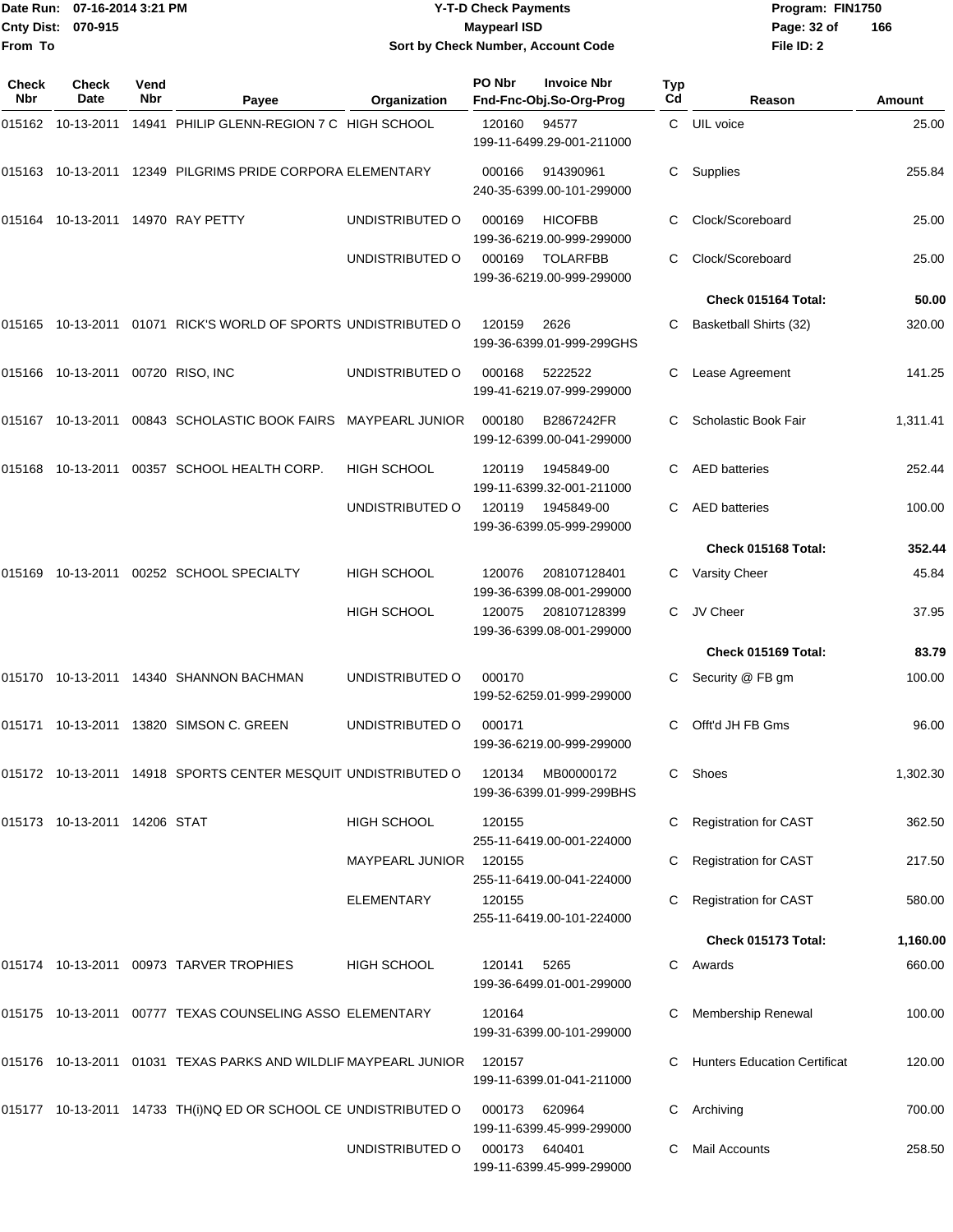| From To             | Date Run: 07-16-2014 3:21 PM<br><b>Cnty Dist:</b><br>070-915 |             |                                                                  |                                              | <b>Y-T-D Check Payments</b><br><b>Maypearl ISD</b> | Sort by Check Number, Account Code                |           | Program: FIN1750<br>Page: 33 of<br>File ID: 2           | 166              |
|---------------------|--------------------------------------------------------------|-------------|------------------------------------------------------------------|----------------------------------------------|----------------------------------------------------|---------------------------------------------------|-----------|---------------------------------------------------------|------------------|
| <b>Check</b><br>Nbr | Check<br>Date                                                | Vend<br>Nbr | Payee                                                            | Organization                                 | PO Nbr                                             | <b>Invoice Nbr</b><br>Fnd-Fnc-Obj.So-Org-Prog     | Typ<br>Cd | Reason                                                  | <b>Amount</b>    |
|                     |                                                              |             |                                                                  | UNDISTRIBUTED O                              | 000173                                             | 619812<br>199-53-6249.04-999-299000               | C.        | Web Hosting                                             | 2,015.00         |
|                     |                                                              |             |                                                                  |                                              |                                                    |                                                   |           | Check 015177 Total:                                     | 2,973.50         |
|                     |                                                              |             | 015178  10-13-2011  14958  TOMAS GARCIA                          | UNDISTRIBUTED O                              | 000174                                             | 199-36-6219.00-999-299000                         | С         | Offt'd JV/V VB Grandvw Gm                               | 95.00            |
|                     | 015179 10-13-2011                                            |             | 00781 TYSON FOOD, INC                                            | INTERMEDIATE SCH                             | 000175                                             | 08340260<br>240-35-6399.00-042-299000             | С         | Supplies                                                | 161.38           |
|                     |                                                              |             |                                                                  | ELEMENTARY                                   | 000175                                             | 08340260<br>240-35-6399.00-101-299000             | С         | Supplies                                                | 161.38           |
|                     |                                                              |             |                                                                  | <b>HIGH SCHOOL</b>                           | 000175                                             | 08340260<br>240-35-6399.01-001-299000             | С         | Supplies                                                | 161.39           |
|                     |                                                              |             |                                                                  |                                              |                                                    |                                                   |           | Check 015179 Total:                                     | 484.15           |
|                     | 015180 10-13-2011                                            |             | 00253 VERIZON SOUTHWEST                                          | UNDISTRIBUTED O                              | 000176                                             | 416580372500039<br>199-51-6259.02-999-299000      |           | C Telephone Service                                     | 845.87           |
|                     | 015181 10-20-2011                                            |             | 00005 A & D MECHANICAL SERVIC UNDISTRIBUTED O                    |                                              | 000211                                             | 199-51-6249.00-999-299000                         |           | Repair to Refrigerator @ MS                             | 99.95            |
|                     |                                                              |             |                                                                  | UNDISTRIBUTED O                              | 000211                                             | 199-51-6249.00-999-299000                         | С         | Repair to Refrigerator @ MS                             | 159.95           |
|                     |                                                              |             |                                                                  | UNDISTRIBUTED O                              | 000211                                             | 199-51-6319.02-999-299000                         | С         | Supplies for Refrig @ MS                                | 36.00            |
|                     |                                                              |             |                                                                  |                                              |                                                    |                                                   |           | Check 015181 Total:                                     | 295.90           |
|                     |                                                              |             | 015182 10-20-2011 01530 ANDERSON, MARX & BOHL, DIR COST- ADMINIS |                                              | 000186                                             | 26698<br>199-41-6212.00-720-299000                |           | Audit Yr Ending 8/31/2011                               | 12,995.00        |
|                     |                                                              |             | 015183 10-20-2011 14894 ANGIE HUGHES                             | UNDISTRIBUTED O                              | 000187                                             | 10072011<br>199-36-6219.00-999-299000             | С         | Offt'd JV/V Italy Gms                                   | 70.00            |
| 015184              | 10-20-2011                                                   |             | 01604 BILL'S LAWN MOWERS                                         | UNDISTRIBUTED O                              | 000212                                             | 7481<br>199-51-6319.03-999-299000                 |           | Supplies for Lawn Equip                                 | 29.95            |
|                     |                                                              |             | 015185 10-20-2011 13576 CANNON FINANCIAL SERVI HIGH SCHOOL       |                                              | 000188                                             | 11360014<br>199-11-6269.00-001-211000             |           | <b>Copier Lease Agreement</b>                           | 590.00           |
|                     |                                                              |             |                                                                  | <b>MAYPEARL JUNIOR</b>                       | 000188                                             | 11360014<br>199-11-6269.00-041-211000             |           | Copier Lease Agreement                                  | 295.00           |
|                     |                                                              |             |                                                                  | <b>ELEMENTARY</b>                            | 000188                                             | 11360014<br>199-11-6269.00-101-211000             |           | Copier Lease Agreement                                  | 295.00           |
|                     |                                                              |             |                                                                  | <b>ELEMENTARY</b>                            | 000188                                             | 11360014<br>199-11-6269.00-101-299000             |           | Copier Lease Agreement                                  | 295.00           |
|                     |                                                              |             |                                                                  | <b>HIGH SCHOOL</b><br><b>MAYPEARL JUNIOR</b> | 000188<br>000188                                   | 11360014<br>199-11-6269.01-001-211000<br>11360014 |           | Copier Lease Agreement<br><b>Copier Lease Agreement</b> | 885.00<br>295.00 |
|                     |                                                              |             |                                                                  | DIR COST- ADMINIS                            | 000188                                             | 199-11-6269.01-041-211000<br>11360014             |           | Copier Lease Agreement                                  | 295.00           |
|                     |                                                              |             |                                                                  |                                              |                                                    | 199-41-6249.00-720-299000                         |           | Check 015185 Total:                                     | 2,950.00         |
|                     |                                                              |             | 015186 10-20-2011 00871 CARD SERVICE CENTER                      | UNDISTRIBUTED O                              | 000189                                             | 24692168G00DRX                                    |           | C 2 Yr Warranty for Kindle Fire                         | 48.59            |
|                     |                                                              |             |                                                                  |                                              |                                                    | 199-11-6399.46-999-211000                         |           |                                                         |                  |
|                     |                                                              |             | 015187 10-20-2011 00527 CDWG INC.                                | UNDISTRIBUTED O                              | 120016                                             | ZZC8697<br>199-11-6399.45-999-299000              |           | Microsoft License Renewal                               | 6,453.66         |
|                     |                                                              |             |                                                                  | HIGH SCHOOL                                  | 120024                                             | ZWW6454<br>199-11-6639.48-001-211000              | С         | Hardware                                                | 40.62            |

**Check 015187 Total: 6,494.28**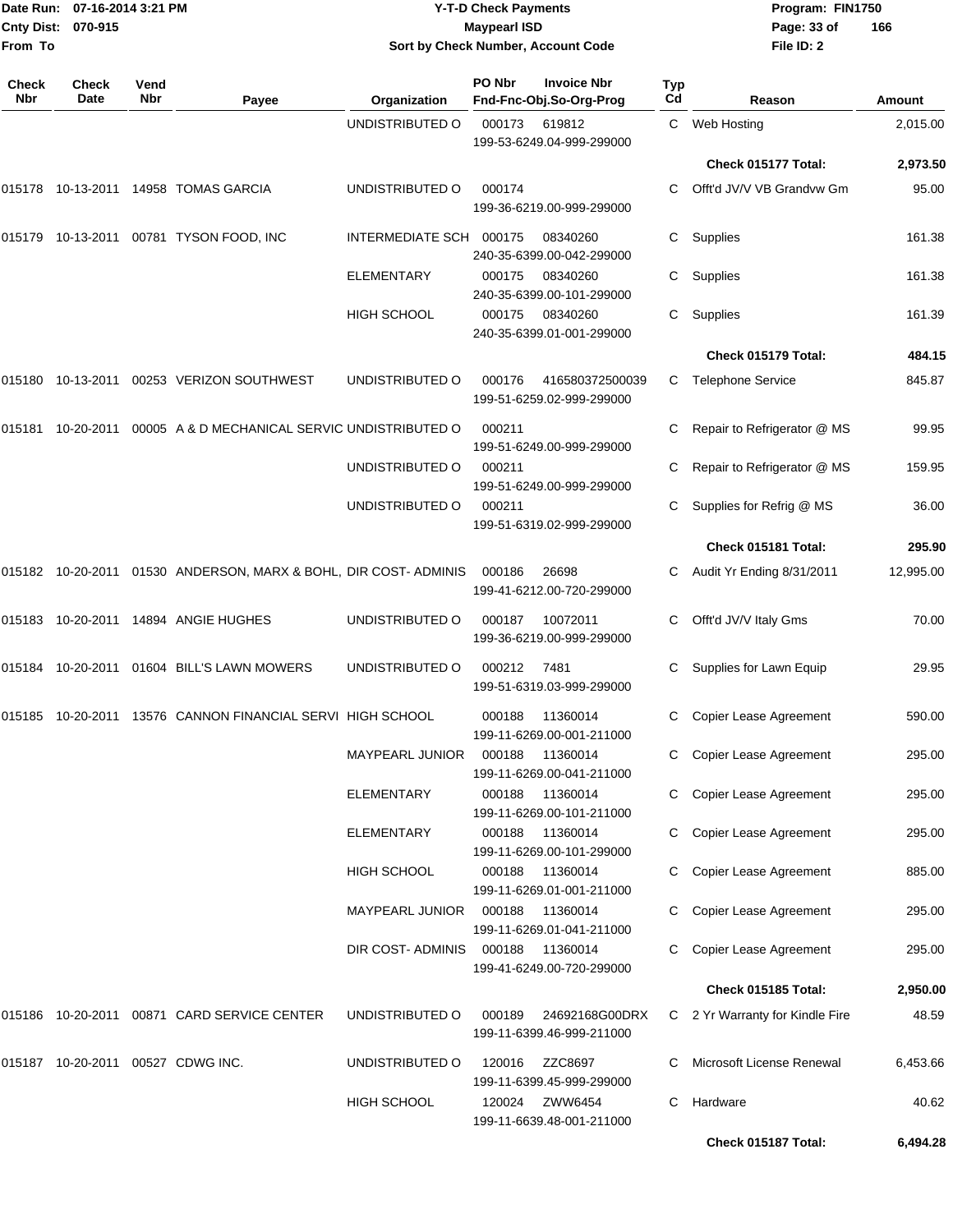|                     | Date Run: 07-16-2014 3:21 PM |             |                                                               |                    | <b>Y-T-D Check Payments</b>                             |           |                                     | Program: FIN1750 |  |
|---------------------|------------------------------|-------------|---------------------------------------------------------------|--------------------|---------------------------------------------------------|-----------|-------------------------------------|------------------|--|
|                     | Cnty Dist: 070-915           |             |                                                               |                    | <b>Maypearl ISD</b>                                     |           | Page: 34 of                         | 166              |  |
| From To             |                              |             |                                                               |                    | Sort by Check Number, Account Code                      |           |                                     |                  |  |
| <b>Check</b><br>Nbr | <b>Check</b><br>Date         | Vend<br>Nbr | Payee                                                         | Organization       | PO Nbr<br><b>Invoice Nbr</b><br>Fnd-Fnc-Obj.So-Org-Prog | Typ<br>Cd | Reason                              | Amount           |  |
|                     |                              |             | 015188 10-20-2011 00847 CLIFTON ISD                           | <b>HIGH SCHOOL</b> | 000190<br>2011-2012<br>199-36-6499.01-001-299000        |           | C District 15AA start up fees       | 2,000.00         |  |
|                     |                              |             | 015189 10-20-2011 13566 CONNIE D. HAGEN, INC.                 | UNDISTRIBUTED O    | 000191<br>74390<br>199-34-6219.01-999-299000            | C.        | <b>DOT Tests</b>                    | 57.50            |  |
|                     |                              |             | 015190 10-20-2011 00931 DJBESEDA                              | UNDISTRIBUTED O    | 000192<br>199-36-6219.00-999-299000                     | C.        | Offt'd JV/V Italy VB Gms            | 114.00           |  |
|                     |                              |             | 015191 10-20-2011 14884 DIRECT SERVICE COMPAN UNDISTRIBUTED O |                    | 44720<br>000213<br>199-51-6249.01-999-299000            |           | Repair to Unit @ HS                 | 319.80           |  |
|                     |                              |             |                                                               | UNDISTRIBUTED O    | 000213<br>44720<br>199-51-6399.05-999-299000            | C.        | Parts for AC Unit @ HS              | 67.88            |  |
|                     |                              |             |                                                               |                    |                                                         |           | Check 015191 Total:                 | 387.68           |  |
|                     |                              |             | 015192 10-20-2011 14952 DOWN SYNDROME GUILD OMAYPEARL JUNIOR  |                    | 120205<br>255-11-6419.00-041-224000                     | C         | Workshop                            | 40.00            |  |
|                     |                              |             | 015193 10-20-2011 13639 EAST TEXAS COPY SYSTE HIGH SCHOOL     |                    | 000193<br>99331<br>199-11-6269.00-001-211000            |           | Copy Charges                        | 30.18            |  |
|                     |                              |             |                                                               | HIGH SCHOOL        | 000193<br>99331<br>199-11-6269.00-001-211000            | C         | Copy Charges                        | 47.46            |  |
|                     |                              |             |                                                               | MAYPEARL JUNIOR    | 000193<br>99331<br>199-11-6269.00-041-211000            | C.        | Copy Charges                        | 38.38            |  |
|                     |                              |             |                                                               | <b>ELEMENTARY</b>  | 000193<br>99331<br>199-11-6269.00-101-211000            | C         | Copy Charges                        | 713.52           |  |
|                     |                              |             |                                                               | <b>ELEMENTARY</b>  | 000193<br>99331<br>199-11-6269.00-101-299000            | C         | Copy Charges                        | 69.71            |  |
|                     |                              |             |                                                               | <b>HIGH SCHOOL</b> | 000193<br>99331<br>199-11-6269.01-001-211000            | C.        | Copy Charges                        | .23              |  |
|                     |                              |             |                                                               | <b>HIGH SCHOOL</b> | 000193<br>99331<br>199-11-6269.01-001-211000            | C.        | Copy Charges                        | 5.12             |  |
|                     |                              |             |                                                               | HIGH SCHOOL        | 000193<br>99331<br>199-11-6269.01-001-211000            |           | C Copy Charges                      | 306.00           |  |
|                     |                              |             |                                                               | <b>HIGH SCHOOL</b> | 000193<br>99331<br>199-11-6269.01-001-211000            |           | C Copy Charges                      | 148.22           |  |
|                     |                              |             |                                                               | MAYPEARL JUNIOR    | 000193<br>99331<br>199-11-6269.01-041-211000            |           | C Copy Charges                      | 436.32           |  |
|                     |                              |             |                                                               | DIR COST- ADMINIS  | 000193<br>99331<br>199-41-6249.00-720-299000            |           | C Copy Charges                      | 52.14            |  |
|                     |                              |             |                                                               | DIR COST- ADMINIS  | 000193<br>99331<br>199-41-6249.00-720-299000            |           | <b>Color Copy Charges</b>           | 120.68           |  |
|                     |                              |             |                                                               |                    |                                                         |           | Check 015193 Total:                 | 1,967.96         |  |
|                     |                              |             | 015194 10-20-2011 00099 EDUCATION SERVICE CENT HIGH SCHOOL    |                    | 000197 106602<br>199-12-6239.00-001-299000              |           | Coop Membership                     | 200.00           |  |
|                     |                              |             |                                                               | MAYPEARL JUNIOR    | 000197 106602<br>199-12-6239.00-041-299000              |           | Coop Membership                     | 200.00           |  |
|                     |                              |             |                                                               | ELEMENTARY         | 000197 106602<br>199-12-6239.00-101-299000              | C.        | Coop Membership                     | 200.00           |  |
|                     |                              |             |                                                               | UNDISTRIBUTED O    | 000196<br>106465<br>199-13-6230.00-999-211000           |           | C Regional Cooperative Serv.        | 526.00           |  |
|                     |                              |             |                                                               | <b>HIGH SCHOOL</b> | 106535<br>000195<br>199-31-6239.00-001-299000           |           | <b>Counselor Initiative Student</b> | 2,000.00         |  |

**Check 015194 Total: 3,126.00**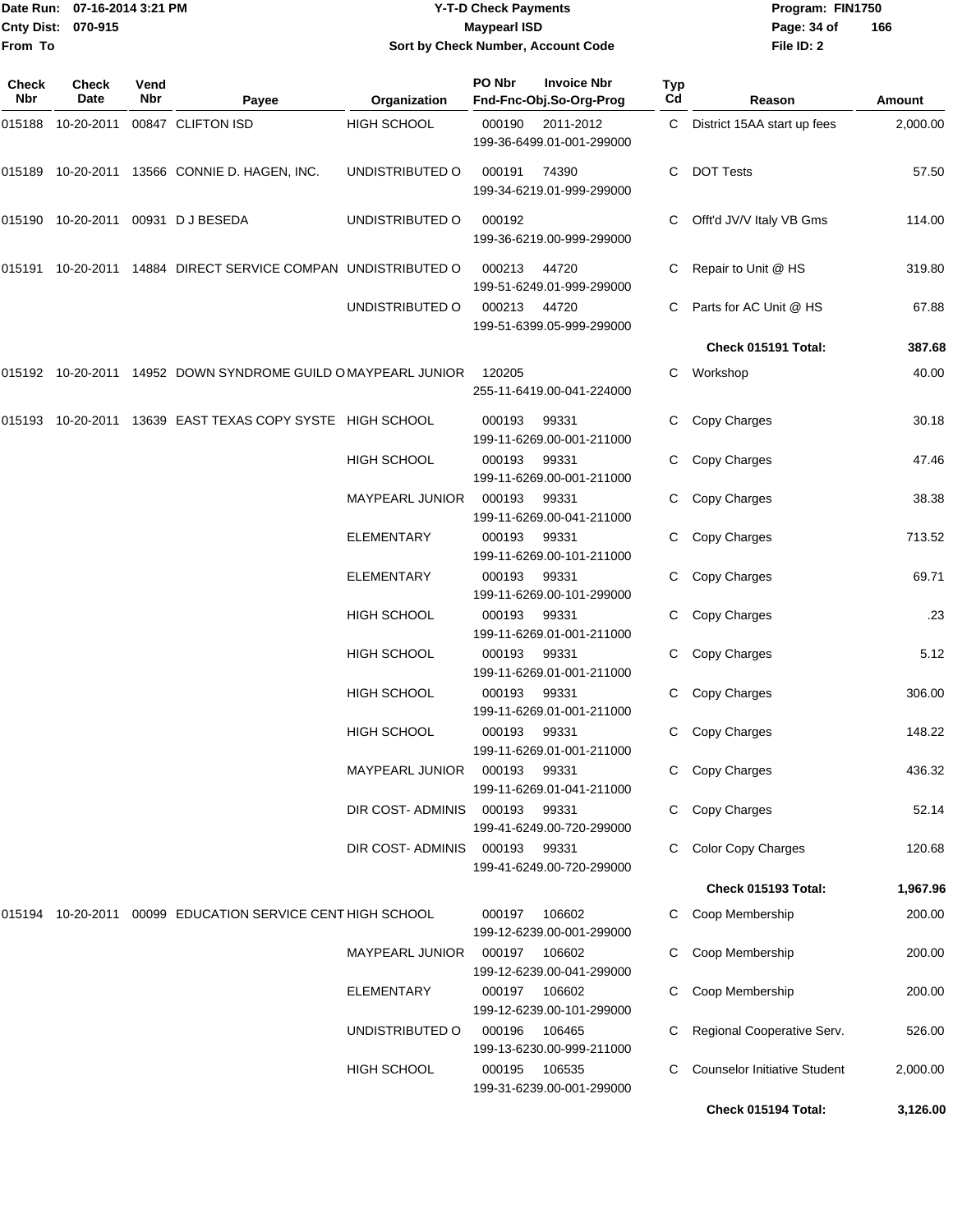| 07-16-2014 3:21 PM<br>Date Run: |                      |             | <b>Y-T-D Check Payments</b>                                                | Program: FIN1750                                          |        |                                               |           |                                  |           |
|---------------------------------|----------------------|-------------|----------------------------------------------------------------------------|-----------------------------------------------------------|--------|-----------------------------------------------|-----------|----------------------------------|-----------|
| <b>Cnty Dist:</b>               | 070-915              |             |                                                                            | <b>Maypearl ISD</b><br>Sort by Check Number, Account Code |        |                                               |           | Page: 35 of                      | 166       |
| From To                         |                      |             |                                                                            |                                                           |        |                                               |           | File ID: 2                       |           |
| <b>Check</b><br>Nbr             | <b>Check</b><br>Date | Vend<br>Nbr | Payee                                                                      | Organization                                              | PO Nbr | <b>Invoice Nbr</b><br>Fnd-Fnc-Obj.So-Org-Prog | Typ<br>Cd | Reason                           | Amount    |
| 015195                          |                      |             | 10-20-2011  14967  ERIC J. WYATT                                           | UNDISTRIBUTED O                                           | 000194 | 199-36-6219.00-999-299000                     | C.        | Offt'd FB V Palmer Gm            | 75.00     |
|                                 |                      |             | 015196  10-20-2011  14120  HARRIS COMPUTER SYSTE DISTRICT WIDE             |                                                           | 000198 | XT00060886<br>240-00-5749.00-000-200000       |           | <b>EZ School Pay Transaction</b> | 70.00     |
|                                 |                      |             | 015197    10-20-2011    12568    INDUSTRIAL FIRE EQUIPME UNDISTRIBUTED O   |                                                           | 000214 | 3070<br>199-51-6249.00-999-299000             | С         | Fire Extinguisher Maint/Rep      | 113.00    |
|                                 |                      |             |                                                                            | UNDISTRIBUTED O                                           | 000214 | 3070<br>199-51-6319.02-999-299000             | С         | Fire Extinguisher Supplies       | 102.00    |
|                                 |                      |             |                                                                            |                                                           |        |                                               |           | Check 015197 Total:              | 215.00    |
|                                 |                      |             | 015198 10-20-2011 12406  ITASCA ISD                                        | <b>HIGH SCHOOL</b>                                        | 120187 | 199-36-6499.01-001-299000                     |           | JV G BB Tourn Fees               | 125.00    |
| 015199                          |                      |             | 10-20-2011  14965  JACKIE WILKINS                                          | UNDISTRIBUTED O                                           | 000199 | 199-36-6219.00-999-299000                     | С         | Offt'd V Palmer Gm               | 75.00     |
|                                 |                      |             |                                                                            | UNDISTRIBUTED O                                           | 000200 | 199-36-6219.00-999-299000                     | С         | Scoreboard Keeper                | 25.00     |
|                                 |                      |             |                                                                            | UNDISTRIBUTED O                                           | 000200 | 199-36-6219.00-999-299000                     | С         | Scoreboard Keeper                | 25.00     |
|                                 |                      |             |                                                                            |                                                           |        |                                               |           | Check 015200 Total:              | 50.00     |
| 015201                          |                      |             | 10-20-2011  13940  JOHN E. MARTINEZ                                        | UNDISTRIBUTED O                                           | 000201 | 199-36-6219.00-999-299000                     | С         | Announcer                        | 25.00     |
|                                 |                      |             |                                                                            | UNDISTRIBUTED O                                           | 000201 | 199-36-6219.00-999-299000                     | C         | Announcer                        | 25.00     |
|                                 |                      |             |                                                                            |                                                           |        |                                               |           | Check 015201 Total:              | 50.00     |
|                                 |                      |             | 015202  10-20-2011  15026  L.O.C.K.S. BY LEDUFF                            | UNDISTRIBUTED O                                           | 000218 | 012649<br>199-51-6249.00-999-299000           | С         | Repair to Locks                  | 85.00     |
|                                 |                      |             |                                                                            | UNDISTRIBUTED O                                           | 000218 | 012649<br>199-51-6319.02-999-299000           | С         | Keys & Lock sets                 | 480.00    |
|                                 |                      |             |                                                                            |                                                           |        |                                               |           | Check 015202 Total:              | 565.00    |
|                                 |                      |             | 015203 10-20-2011 14538 LANDMARK PRINT FINISHIN UNDISTRIBUTED O            |                                                           | 000216 | W31302<br>199-51-6319.02-999-299000           |           | C Chainsaw & Supplies            | 603.97    |
|                                 |                      |             |                                                                            | UNDISTRIBUTED O                                           | 000216 | W31302<br>199-51-6319.02-999-299000           |           | D WRONG VENDOR                   | $-603.97$ |
|                                 |                      |             |                                                                            |                                                           |        |                                               |           | Check 015203 Total:              | .00       |
|                                 |                      |             | 015204 10-20-2011 14386  LIFE SCHOOL                                       | HIGH SCHOOL                                               | 120188 | 199-36-6499.01-001-299000                     |           | C Tournament Fee                 | 400.00    |
|                                 |                      |             |                                                                            | UNDISTRIBUTED O                                           | 000215 | 520<br>199-51-6319.02-999-299000              |           | C Supplies                       | 34.96     |
|                                 |                      |             | 015206 10-20-2011 14973  NOLAN CATHOLIC HIGH SC_HIGH SCHOOL                |                                                           | 120190 | 199-36-6499.01-001-299000                     |           | C Basketball Tournament          | 200.00    |
|                                 |                      |             | 015207  10-20-2011  12087  OAK CLIFF OFFICE SUPPLY MAYPEARL JUNIOR  120165 |                                                           |        | 298650-0<br>199-11-6399.40-041-211000         |           | C Print Cartridge                | 157.60    |
|                                 |                      |             | 015208 10-20-2011 14093  PC & MACEXCHANGE                                  | UNDISTRIBUTED O                                           | 120120 | 60225<br>199-11-6399.46-999-211000            |           | C Hardware Parts                 | 68.94     |
|                                 |                      |             |                                                                            | UNDISTRIBUTED O                                           | 120120 | 60086<br>199-11-6399.46-999-211000            |           | C Hardware Parts                 | 160.86    |
|                                 |                      |             |                                                                            | <b>HIGH SCHOOL</b>                                        | 120120 | 60085<br>199-11-6639.45-001-211000            |           | C Hardware Parts                 | 745.00    |

UNDISTRIBUTED O 120120 60220 C Hardware Parts 594.00

199-11-6639.50-999-299000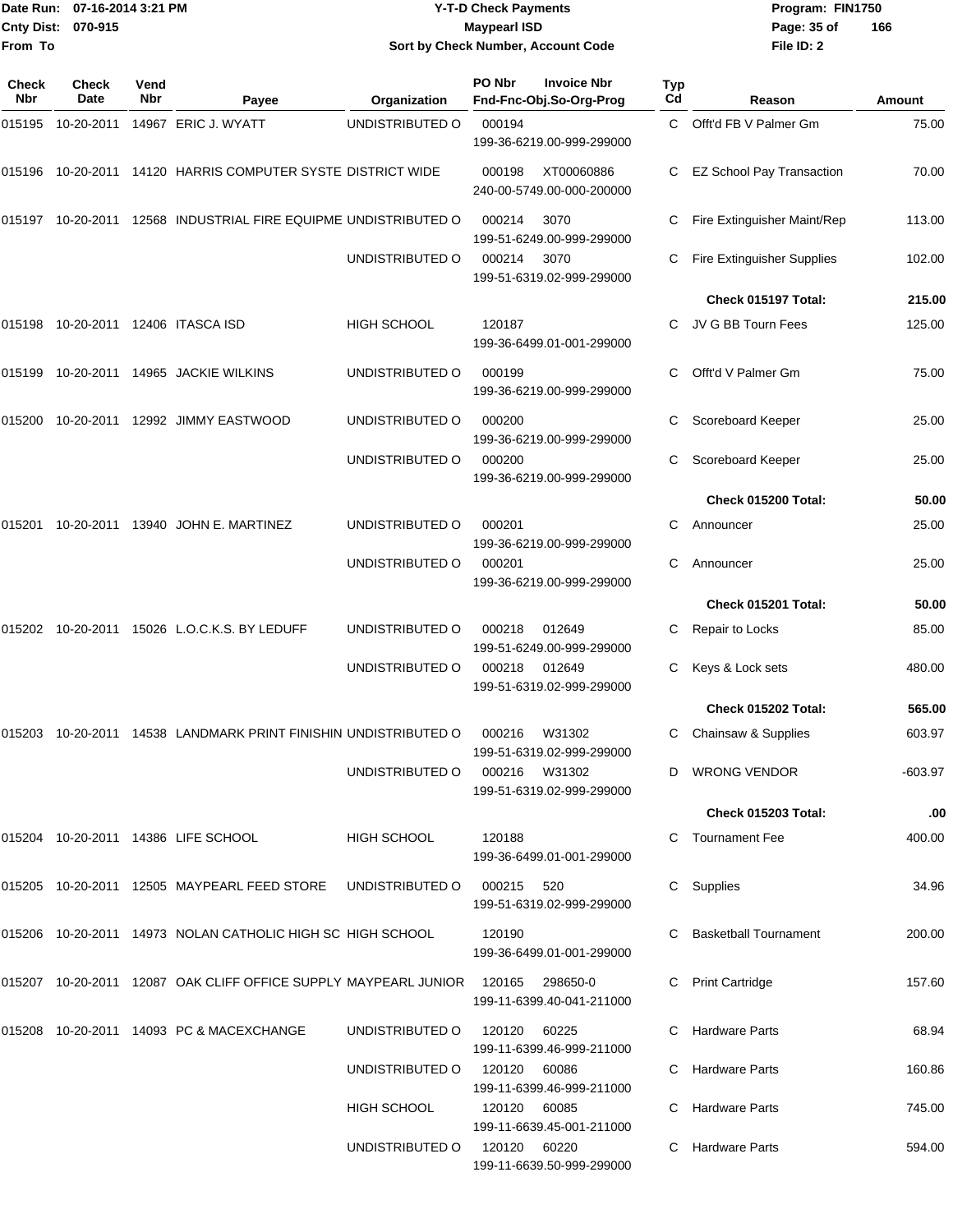|                    | Date Run: 07-16-2014 3:21 PM |
|--------------------|------------------------------|
| Cnty Dist: 070-915 |                              |
| lFrom To           |                              |

## **Date Run: Program: FIN1750 07-16-2014 3:21 PM Y-T-D Check Payments Cnty Dist: Page: 36 of 070-915 Maypearl ISD Sort by Check Number, Account Code**

| <b>Check</b><br>Nbr | <b>Check</b><br>Date | Vend<br><b>Nbr</b> | Payee                                                                                  | Organization           | PO Nbr      | <b>Invoice Nbr</b><br>Fnd-Fnc-Obj.So-Org-Prog    | Typ<br>Cd | Reason                    | Amount      |
|---------------------|----------------------|--------------------|----------------------------------------------------------------------------------------|------------------------|-------------|--------------------------------------------------|-----------|---------------------------|-------------|
|                     |                      |                    |                                                                                        | UNDISTRIBUTED O        | 120120      | 60087<br>199-11-6639.50-999-299000               |           | C Hardware Parts          | 418.40      |
|                     |                      |                    |                                                                                        | <b>HIGH SCHOOL</b>     | 120120      | 60165<br>199-53-6249.00-001-299000               | C         | <b>Hardware Parts</b>     | 478.00      |
|                     |                      |                    |                                                                                        | <b>ADMINISTRATIVE</b>  | 120120      | 60085<br>199-53-6399.00-701-299000               | C         | <b>Hardware Parts</b>     | 127.00      |
|                     |                      |                    |                                                                                        |                        |             |                                                  |           | Check 015208 Total:       | 2,592.20    |
| 015209              |                      |                    | 10-20-2011 14948 PETROLEUM TRADERS CO UNDISTRIBUTED O                                  |                        | 000219      | 506822<br>199-34-6311.01-999-299000              |           | C Fuel for Buses          | 4,352.20    |
| 015210              |                      |                    | 10-20-2011 13117 PIEPER ENTERPRISES, INC. UNDISTRIBUTED O                              |                        | 000217      | 29183<br>199-51-6319.03-999-299000               | C         | Sprinkler & Toro Mower    | 173.20      |
|                     |                      |                    | 015211 10-20-2011 00854 PITNEY BOWES INC                                               | DIR COST-ADMINIS       | 000202      | 1978139OT11<br>199-41-6269.00-720-299000         |           | Postage Machine Lease     | 176.00      |
|                     |                      |                    | 015212 10-20-2011 00273 PRESTON HASTINGS                                               | UNDISTRIBUTED O        | 120186      | 199-36-6399.05-999-299000                        |           | Fuel for Suburban         | 30.00       |
|                     |                      |                    | 015213 10-20-2011 14620 QUINLIN FORD ISD                                               | <b>HIGH SCHOOL</b>     | 120189      | 199-36-6499.01-001-299000                        | C         | <b>Tournament Fee</b>     | 450.00      |
|                     |                      |                    | 015214  10-20-2011  14968  RANDALL YOWELL                                              | UNDISTRIBUTED O        | 000203      | 199-36-6219.00-999-299000                        |           | Offt'd V FB Games         | 115.40      |
| 015215              |                      |                    | 10-20-2011  14970  RAY PETTY<br>UNDISTRIBUTED O<br>000204<br>199-36-6219.00-999-299000 |                        | C.          | Lines @ V FB Gm                                  | 25.00     |                           |             |
|                     |                      |                    |                                                                                        | UNDISTRIBUTED O        | 000204      | 199-36-6219.00-999-299000                        | C.        | Lines @ V FB Gm           | 25.00       |
|                     |                      |                    |                                                                                        |                        |             |                                                  |           | Check 015215 Total:       | 50.00       |
| 015216              |                      |                    | 10-20-2011  01071  RICK'S WORLD OF SPORTS HIGH SCHOOL                                  |                        | 120032      | 2570<br>199-36-6399.00-001-299000                | С         | Girls basketball          | 3,500.00    |
|                     |                      |                    |                                                                                        | UNDISTRIBUTED O        | 120032 2570 | 199-36-6399.01-999-299GHS                        | С         | Girls basketball          | 55.00       |
|                     |                      |                    |                                                                                        |                        |             |                                                  |           | Check 015216 Total:       | 3,555.00    |
|                     |                      |                    | 015217 10-20-2011 14940 ROBERT GARCIA                                                  | UNDISTRIBUTED O        | 120173      | 199-51-6319.03-999-299000                        |           | C Plants                  | 64.89       |
|                     |                      |                    | 015218 10-20-2011 14966 RORY DAHL                                                      | UNDISTRIBUTED O        | 000205      | 199-36-6219.00-999-299000                        |           | C Offt'd V Palmer FB Gm   | 123.80      |
|                     |                      |                    | 015219 10-20-2011 13051 MECA SPORTSWEAR                                                | ELEMENTARY             | 000220      | W2872932BF<br>199-12-6399.00-101-299000          | C.        | <b>Book Fair</b>          | 4,479.14    |
|                     |                      |                    |                                                                                        | <b>ELEMENTARY</b>      | 000220      | W2872932BF<br>199-12-6399.00-101-299000          |           | D WRONG VENDOR            | $-4,479.14$ |
|                     |                      |                    |                                                                                        |                        |             |                                                  |           | Check 015219 Total:       | .00         |
|                     |                      |                    | 015220 10-20-2011 00252 SCHOOL SPECIALTY                                               | ELEMENTARY             | 120112      | 308101122354<br>199-11-6399.00-101-211000        |           | C Kindergarten            | 441.72      |
|                     |                      |                    |                                                                                        | ELEMENTARY             | 120092      | 308101118112<br>199-11-6399.01-101-211000        |           | C Supplies                | 393.68      |
|                     |                      |                    |                                                                                        | ELEMENTARY             |             | 120145 208107213583<br>199-11-6399.11-101-211000 |           | C Supplies                | 68.03       |
|                     |                      |                    |                                                                                        |                        |             |                                                  |           | Check 015220 Total:       | 903.43      |
| 015221              |                      |                    | 10-20-2011 00316 SCHOOL SPECIALTY INC.                                                 | <b>MAYPEARL JUNIOR</b> | 120154      | 208107213584<br>199-11-6399.08-041-211000        |           | C Social Studies Supplies | 169.30      |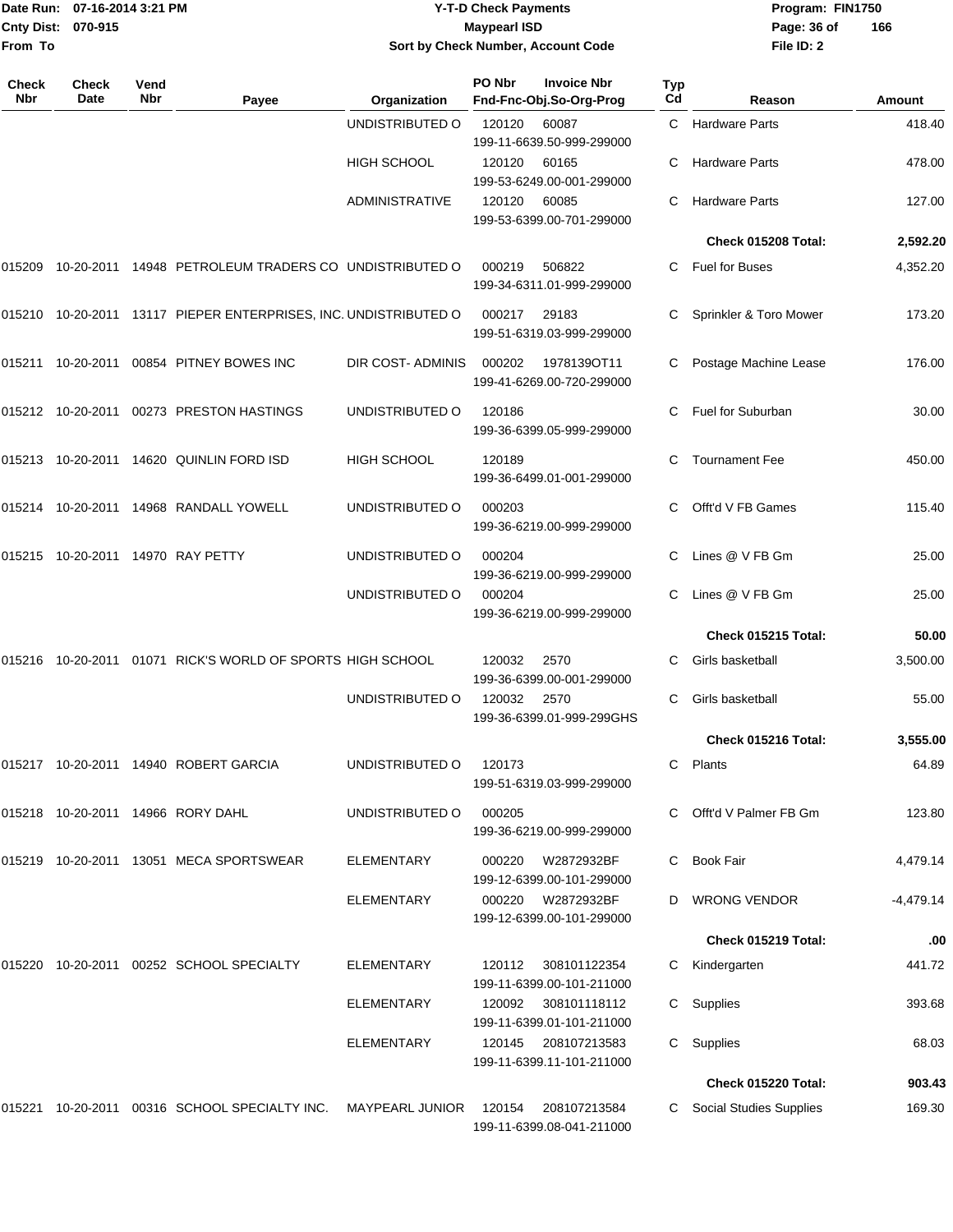## Date Run: 07-16-2014 3:21 PM **Program:** FIN1750 **Cnty Dist:** 070-915 **Page: 37 of** Maypearl ISD **CONTEX 150 Page: 37 of Y-T-D Check Payments 070-915 Maypearl ISD Sort by Check Number, Account Code**

| Check<br><b>Nbr</b> | Check<br>Date     | Vend<br><b>Nbr</b> | Payee                                                             | Organization       | PO Nbr        | <b>Invoice Nbr</b><br>Fnd-Fnc-Obj.So-Org-Prog        | Typ<br>Cd | Reason                         | Amount   |
|---------------------|-------------------|--------------------|-------------------------------------------------------------------|--------------------|---------------|------------------------------------------------------|-----------|--------------------------------|----------|
| 015222              | 10-20-2011        |                    | 13067 SCOTT SUTHERLAND                                            | UNDISTRIBUTED O    | 000206        | 199-36-6219.00-999-299000                            |           | C Offt'd V Palmer FB           | 75.00    |
| 015223              | 10-20-2011        |                    | 14340 SHANNON BACHMAN                                             | UNDISTRIBUTED O    | 000207        | 199-52-6259.01-999-299000                            | C         | Security V FB Gm               | 100.00   |
|                     | 015224 10-20-2011 | 00975 TABC         |                                                                   | HIGH SCHOOL        | 120182        | 199-36-6499.05-001-299000                            |           | Coaches Membership             | 100.00   |
| 015225              | 10-20-2011        | 00477 TCEA         |                                                                   | UNDISTRIBUTED O    | 120191        | 199-53-6499.01-999-299000                            | С         | <b>Registration Fees</b>       | 1,289.00 |
| 015226              | 10-20-2011        |                    | 15027 THE DEMOSS COMPANY                                          | UNDISTRIBUTED O    | 000223        | 21163<br>199-51-6249.00-999-299000                   | C         | Camera Inspection Work         | 4,632.18 |
| 015227              |                   |                    | 10-20-2011 01458 THE GREENERY                                     | UNDISTRIBUTED O    | 000221        | 274857<br>199-51-6249.00-999-299000                  |           | <b>Labor Plant trees</b>       | 40.00    |
|                     |                   |                    |                                                                   | UNDISTRIBUTED O    | 000221        | 274267<br>199-51-6249.00-999-299000                  | С         | Irrigation installed/plant tre | 750.00   |
|                     |                   |                    |                                                                   | UNDISTRIBUTED O    | 000221        | 274857<br>199-51-6319.03-999-299000                  | C         | <b>Trees</b>                   | 154.00   |
|                     |                   |                    |                                                                   | UNDISTRIBUTED O    | 000221        | 274267<br>199-51-6319.03-999-299000                  | C         | <b>Trees</b>                   | 2,363.00 |
|                     |                   |                    |                                                                   |                    |               |                                                      |           | Check 015227 Total:            | 3,307.00 |
| 015228              | 10-20-2011        |                    | 13497 THE LINCOLN NAT. LIFE INS UNDISTRIBUTED O                   |                    | 000208        | 199-41-6429.01-999-299000                            |           | Life Insurance Premiums        | 493.45   |
| 015229              | 10-20-2011        |                    | 12072 THE WOODWIND & BRASS HIGH SCHOOL                            |                    | 120073        | ARINV09181625<br>199-11-6399.29-001-211000           | C         | Supplies                       | 23.97    |
|                     |                   |                    |                                                                   | <b>HIGH SCHOOL</b> | 120073        | ARINV09197686<br>199-11-6399.29-001-211000           | C         | Supplies                       | 238.04   |
|                     |                   |                    |                                                                   | HIGH SCHOOL        | 120074        | ARINV09181626<br>199-11-6399.29-001-211000           | C         | Band equip                     | 169.64   |
|                     |                   |                    |                                                                   |                    |               |                                                      |           | Check 015229 Total:            | 431.65   |
| 015230              | 10-20-2011        |                    | 13882 TRANE                                                       | UNDISTRIBUTED O    | 000222        | 21217870<br>199-51-6249.01-999-299000                |           | Repair and Installation        | 2,180.00 |
|                     |                   |                    | 015231  10-20-2011  00134  TXU ENERGY                             | UNDISTRIBUTED O    |               | 199-51-6259.04-999-299000                            |           | C Electrical Serv-Sec Lights   | 397.19   |
|                     |                   |                    | 015232 10-20-2011 12092 UIL ORDER DEPT.                           | ELEMENTARY         | 120060 120691 | 199-11-6399.13-101-211000                            |           | C Supplies                     | 38.75    |
|                     |                   |                    | 015233  10-20-2011  00144  WAXAHACHIE DAILY LIGHT UNDISTRIBUTED O |                    |               | 000210 c1522880<br>199-41-6219.02-999-299000         |           | C Public Meeting               | 96.64    |
|                     |                   |                    | 015234 10-27-2011 14225 BEN MORRIS                                | HIGH SCHOOL        | 120240 1      | 199-11-6219.00-001-211000                            | C         | instruction                    | 997.50   |
|                     |                   |                    | 015235 10-27-2011 13289 BRITTANY M. MILLER                        | UNDISTRIBUTED O    | 000225        | 10172011<br>199-36-6219.00-999-299000                |           | C Offt'd 3 JH Keene VB Gms     | 75.00    |
|                     |                   |                    | 015236 10-27-2011 00017 C A WILSON COMPANY                        | UNDISTRIBUTED O    | 000226 38646  | 199-51-6319.02-999-299000                            |           | C Washer Timer & Aerators      | 142.75   |
|                     |                   |                    | 015237 10-27-2011 00527 CDWG INC.                                 | HIGH SCHOOL        |               | 120175   1159826-120175<br>199-11-6639.45-001-211000 |           | C Hardware                     | 3,173.85 |
|                     |                   |                    |                                                                   | ELEMENTARY         |               | 199-11-6639.45-101-211000                            |           | C Hardware                     | 6,173.85 |
|                     |                   |                    |                                                                   | HIGH SCHOOL        |               | 120192 1019368<br>199-11-6639.48-001-211000          |           | C Hardware                     | 219.51   |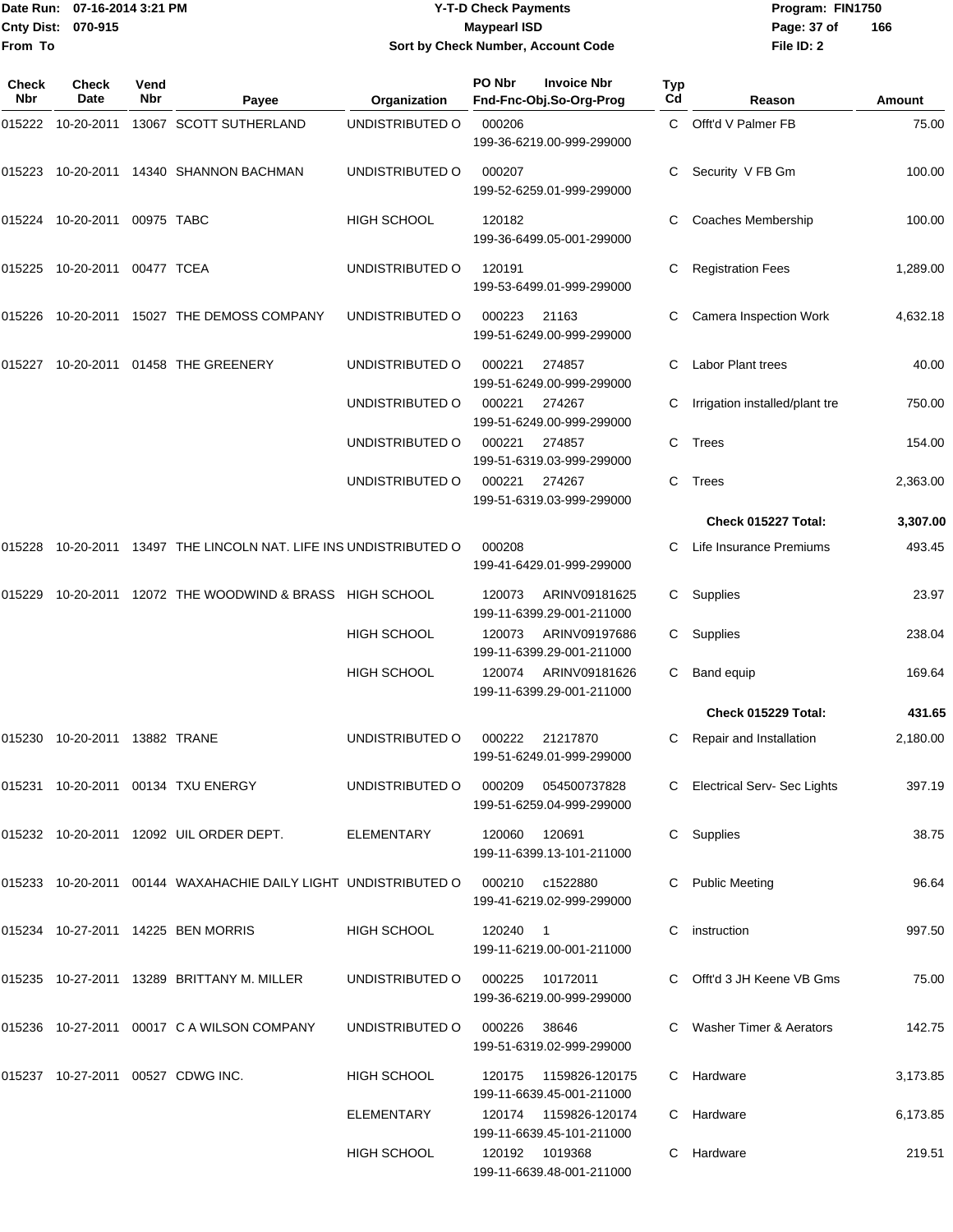| From To      | Date Run: 07-16-2014 3:21 PM<br>Cnty Dist:<br>070-915 |             |                                                                           |                        | <b>Y-T-D Check Payments</b><br><b>Maypearl ISD</b> | Sort by Check Number, Account Code            |                | Program: FIN1750<br>Page: 38 of<br>File ID: 2 | 166           |  |
|--------------|-------------------------------------------------------|-------------|---------------------------------------------------------------------------|------------------------|----------------------------------------------------|-----------------------------------------------|----------------|-----------------------------------------------|---------------|--|
| Check<br>Nbr | <b>Check</b><br>Date                                  | Vend<br>Nbr | Payee                                                                     | Organization           | PO Nbr                                             | <b>Invoice Nbr</b><br>Fnd-Fnc-Obj.So-Org-Prog | Typ<br>Cd      | Reason                                        | <b>Amount</b> |  |
|              |                                                       |             |                                                                           | <b>MAYPEARL JUNIOR</b> | 120175                                             | 1159826-120175<br>199-11-6639.48-041-211000   | $\mathsf{C}^-$ | Hardware                                      | 3,000.00      |  |
|              |                                                       |             |                                                                           | UNDISTRIBUTED O        | 120192                                             | 1019368<br>199-11-6639.50-999-299000          | C.             | Hardware                                      | 705.35        |  |
|              |                                                       |             |                                                                           |                        |                                                    |                                               |                | Check 015237 Total:                           | 13,272.56     |  |
|              |                                                       |             | 015238 10-27-2011 15036  CHRIS AUTO SALVAGE                               | UNDISTRIBUTED O        | 120262                                             | 199-51-6639.00-999-299000                     | C              | Engine                                        | 400.00        |  |
| 015239       |                                                       |             | 10-27-2011  12885  DIRECT ENERGY                                          | UNDISTRIBUTED O        | 000228                                             | 112920013554150<br>199-51-6259.04-999-299000  | C.             | Electric Serv @ CN Storage                    | 12.24         |  |
|              |                                                       |             |                                                                           | UNDISTRIBUTED O        | 000228                                             | 112920013554150<br>199-51-6259.04-999-299000  | C.             | Electric Serv @ HS Portable                   | 86.24         |  |
|              |                                                       |             |                                                                           | UNDISTRIBUTED O        | 000228                                             | 112920013554150<br>199-51-6259.04-999-299000  | C.             | Elec Serv Old Elem Caft                       | 23.73         |  |
|              |                                                       |             |                                                                           | UNDISTRIBUTED O        | 000227                                             | 112920013554569<br>199-51-6259.04-999-299000  | C.             | Electric Service @ Dwntwn b                   | 474.31        |  |
|              |                                                       |             |                                                                           | UNDISTRIBUTED O        | 000228                                             | 112920013554150<br>199-51-6259.04-999-299000  | C.             | Electric Serv @ Old Elem                      | 208.47        |  |
|              |                                                       |             |                                                                           | UNDISTRIBUTED O        | 000228                                             | 112920013554150<br>199-51-6259.04-999-299000  | C.             | Electric Serv @ Bus Barn                      | 231.56        |  |
|              |                                                       |             |                                                                           | UNDISTRIBUTED O        | 000228                                             | 112920013554150<br>199-51-6259.04-999-299000  | C              | Electric Serv @ WPA Bldg                      | 1,484.70      |  |
|              |                                                       |             |                                                                           | UNDISTRIBUTED O        | 000228                                             | 112920013554150<br>199-51-6259.04-999-299000  | C.             | Electric Serv @ Pract Field                   | 296.70        |  |
|              |                                                       |             |                                                                           | UNDISTRIBUTED O        | 000228                                             | 112920013554150<br>199-51-6259.04-999-299000  | C.             | Electric Serv @ Old JH Bldg                   | 4,613.89      |  |
|              |                                                       |             |                                                                           | UNDISTRIBUTED O        | 000228                                             | 112920013554150<br>199-51-6259.04-999-299000  | C.             | Electric Serv @ WPA Portab                    | 187.90        |  |
|              |                                                       |             |                                                                           |                        |                                                    |                                               |                | Check 015239 Total:                           | 7,619.74      |  |
|              |                                                       |             | 015240 10-27-2011 13639   EAST TEXAS COPY SYSTE   MAYPEARL JUNIOR         |                        | 120209                                             | 100173<br>199-11-6399.42-041-211000           | C.             | Staples for Copy machine                      | 119.50        |  |
|              |                                                       |             |                                                                           | <b>ADMINISTRATIVE</b>  |                                                    | 120197 100375<br>199-41-6399.01-701-299000    |                | C Toner                                       | 124.00        |  |
|              |                                                       |             |                                                                           |                        |                                                    |                                               |                | Check 015240 Total:                           | 243.50        |  |
|              |                                                       |             | 015241  10-27-2011  12186  ELLIOTT ELECTRIC                               | UNDISTRIBUTED O        |                                                    | 000229 091878701<br>199-51-6319.02-999-299000 |                | C Supplies                                    | 147.00        |  |
|              |                                                       |             | 015242  10-27-2011  00192  ELLIS  COUNTY SPECIAL ED SHARED SER ARRA       |                        | 000230                                             | 199-93-6492.00-751-223000                     |                | Shared Serv Agreement                         | 35,765.00     |  |
|              |                                                       |             | 015243    10-27-2011    00040    FLATT STATIONERS, INC.    ADMINISTRATIVE |                        | 120194                                             | 27915400<br>199-41-6399.01-701-299000         |                | C Supplies                                    | 140.30        |  |
|              |                                                       |             | 015244  10-27-2011  14295  FRONTLINE PLACEMENT TE UNDISTRIBUTED O         |                        | 000231                                             | 10772<br>199-11-6399.45-999-299000            |                | C Veritime Users Charge                       | 209.25        |  |
|              |                                                       |             | 015245    10-27-2011    01052    FUGRO CONSULTANTS, INC UNDISTRIBUTED O   |                        | 000238                                             | 0351306<br>600-81-6629.00-999-299MTN          |                | C Construction Materials Testi                | 3,218.00      |  |
|              |                                                       |             | 015246 10-27-2011 00612 HOME DEPOT/GECF                                   | UNDISTRIBUTED O        | 000232                                             | 8013481<br>199-51-6319.02-999-299000          |                | C Supplies                                    | 63.14         |  |
|              |                                                       |             |                                                                           | UNDISTRIBUTED O        |                                                    | 000232 3025192<br>199-51-6319.02-999-299000   |                | C Padlocks                                    | 77.94         |  |
|              |                                                       |             |                                                                           | UNDISTRIBUTED O        | 000232 25786                                       | 199-51-6319.02-999-299000                     |                | <b>Various Supplies</b>                       | 239.69        |  |
|              |                                                       |             |                                                                           |                        |                                                    |                                               |                | Check 015246 Total:                           | 380.77        |  |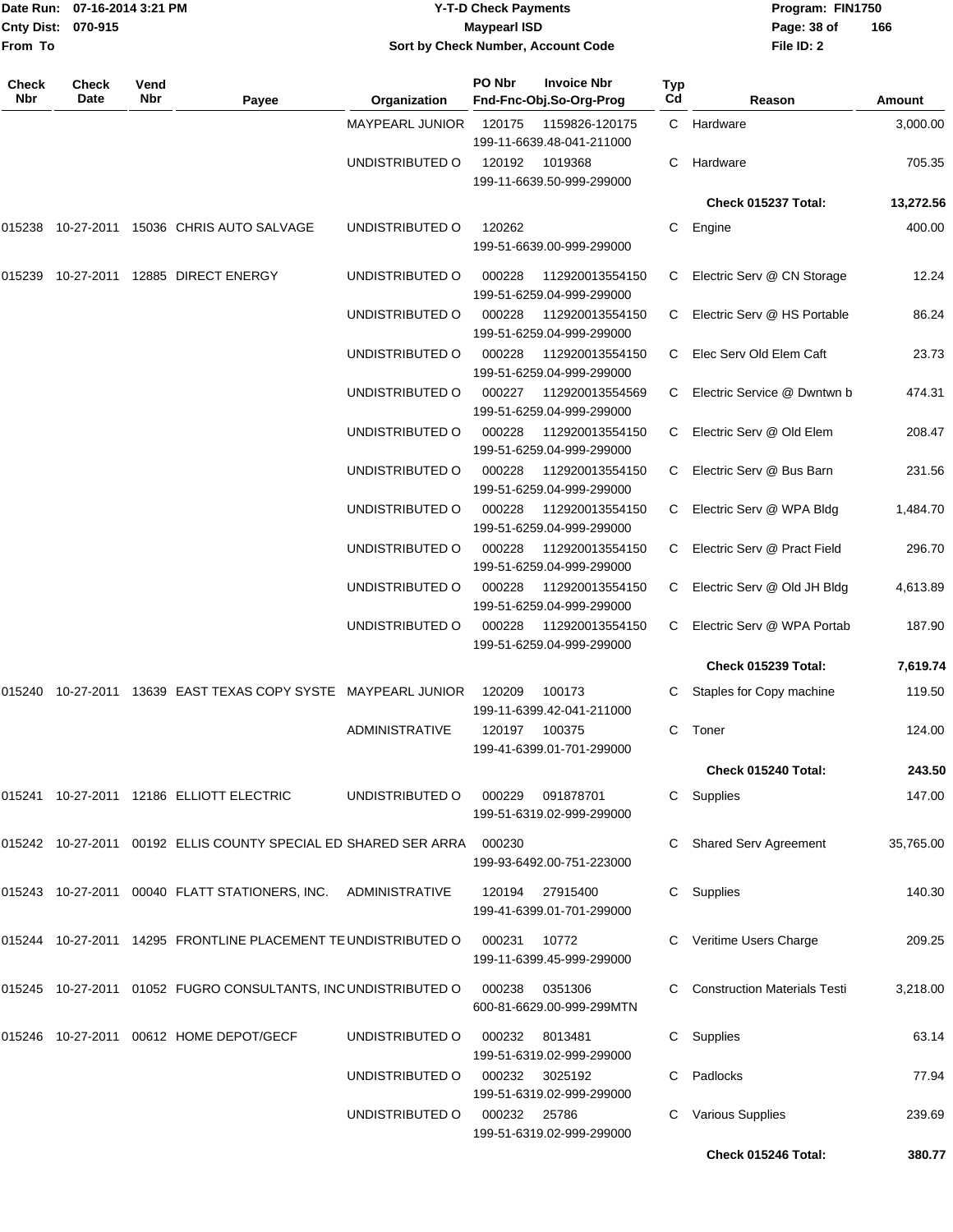| <b>Cnty Dist:</b><br>From To | Date Run: 07-16-2014 3:21 PM<br>070-915 |             | <b>Y-T-D Check Payments</b><br><b>Maypearl ISD</b><br>Sort by Check Number, Account Code |                        |        |                                               | Program: FIN1750<br>Page: 39 of<br>File ID: 2 | 166                            |          |
|------------------------------|-----------------------------------------|-------------|------------------------------------------------------------------------------------------|------------------------|--------|-----------------------------------------------|-----------------------------------------------|--------------------------------|----------|
| <b>Check</b><br>Nbr          | <b>Check</b><br>Date                    | Vend<br>Nbr | Payee                                                                                    | Organization           | PO Nbr | <b>Invoice Nbr</b><br>Fnd-Fnc-Obj.So-Org-Prog | <b>Typ</b><br>Cd                              | Reason                         | Amount   |
|                              |                                         |             | 015247  10-27-2011  01844  J.W. PEPPER & SON, INC.                                       | <b>HIGH SCHOOL</b>     | 120138 | 05668231<br>199-11-6399.07-001-211000         |                                               | C Music                        | 828.76   |
|                              |                                         |             | 015248 10-27-2011 15031 LAUNCHABILITY                                                    | <b>MAYPEARL JUNIOR</b> | 120236 | 255-11-6419.00-041-224000                     | С                                             | Wrkshop                        | 80.00    |
|                              |                                         |             |                                                                                          | <b>ELEMENTARY</b>      | 120236 | 255-11-6419.00-101-224000                     | С                                             | Wrkshop                        | 80.00    |
|                              |                                         |             |                                                                                          |                        |        |                                               |                                               | Check 015248 Total:            | 160.00   |
|                              | 015249 10-27-2011 14745 N2Y, INC.       |             |                                                                                          | UNDISTRIBUTED O        | 120099 | S02583<br>199-11-6399.00-999-223000           |                                               | Super Bundle 1 year subscri    | 1,058.00 |
|                              | 015250 10-27-2011 00079 NASCO           |             |                                                                                          | <b>MAYPEARL JUNIOR</b> | 120106 | 509409<br>199-11-6399.09-041-211000           |                                               | <b>Science Supplies</b>        | 175.53   |
|                              |                                         |             |                                                                                          | <b>MAYPEARL JUNIOR</b> | 120106 | 509409<br>199-11-6399.09-041-211000           |                                               | <b>Science Supplies</b>        | 101.68   |
|                              |                                         |             |                                                                                          |                        |        |                                               |                                               | Check 015250 Total:            | 277.21   |
|                              |                                         |             | 015251 10-27-2011 13198  NATIONAL GEOGRAPHIC E ELEMENTARY                                |                        | 120234 | 62083704<br>199-11-6399.11-101-211000         | C.                                            | Young Explorer                 | 78.10    |
|                              |                                         |             | 015252  10-27-2011  12087  OAK CLIFF OFFICE SUPPLY MAYPEARL JUNIOR                       |                        | 120198 | 299032-0<br>199-11-6399.40-041-211000         | C                                             | Toner                          | 300.00   |
|                              |                                         |             |                                                                                          | <b>MAYPEARL JUNIOR</b> | 120198 | 299032-0<br>199-11-6399.42-041-211000         | С                                             | Toner                          | 15.20    |
|                              |                                         |             |                                                                                          |                        |        |                                               |                                               | Check 015252 Total:            | 315.20   |
|                              |                                         |             |                                                                                          | UNDISTRIBUTED O        | 120015 | 31052386<br>199-11-6399.45-999-299000         | C.                                            | License Renewal                | 9,500.00 |
|                              |                                         |             | 015254 10-27-2011 15035   PABLO MEJIA                                                    | UNDISTRIBUTED O        | 120261 | 199-51-6639.00-999-299000                     |                                               | Van Purchase                   | 600.00   |
|                              |                                         |             | 015255  10-27-2011  00843  SCHOLASTIC BOOK FAIRS  ELEMENTARY                             |                        | 000234 | W2872932BF<br>199-12-6399.00-101-299000       | С                                             | <b>Book Fair</b>               | 4,479.14 |
|                              |                                         |             | 015256    10-27-2011    00316    SCHOOL SPECIALTY INC.    MAYPEARL JUNIOR                |                        | 120176 | 208107259096<br>199-11-6399.08-041-211000     |                                               | C SS supplies                  | 91.57    |
|                              |                                         |             | 015257  10-27-2011  14505  STEPHANIE WASHBURN-WI HIGH SCHOOL                             |                        | 120227 | 199-11-6399.11-001-211000                     | C.                                            | <b>Books</b>                   | 175.37   |
|                              | 015258  10-27-2011  00477  TCEA         |             |                                                                                          | UNDISTRIBUTED O        | 120212 | 199-53-6499.01-999-299000                     |                                               | C TCEA Registration Lunch/Ba   | 30.00    |
|                              |                                         |             | 015259 10-27-2011 12471 TEXAS DEPARTMENT OF P ADMINISTRATIVE                             |                        | 000235 | 111080923<br>199-41-6219.10-701-299000        |                                               | <b>Criminal History Checks</b> | 1.00     |
|                              |                                         |             |                                                                                          | <b>ADMINISTRATIVE</b>  |        | 000235 111090900<br>199-41-6219.10-701-299000 |                                               | C Criminal History Checks      | 6.00     |
|                              |                                         |             |                                                                                          |                        |        |                                               |                                               | Check 015259 Total:            | 7.00     |
|                              |                                         |             | 015260    10-27-2011    01295    TEXAS LIBRARY ASSOCIATI MAYPEARL JUNIOR                 |                        | 120210 | 199-12-6399.00-041-299000                     |                                               | Membership                     | 40.00    |
|                              |                                         |             | 015261  10-27-2011  14799  TEXAS TOLLWAYS                                                | UNDISTRIBUTED O        | 000237 | 25630330<br>199-51-6411.00-999-299000         |                                               | C Tollway                      | 9.53     |
|                              | 015262  10-27-2011  00418  TUNE IN      |             |                                                                                          | ELEMENTARY             | 120068 | 934098<br>199-11-6399.13-101-211000           |                                               | C Supplies                     | 153.35   |
|                              |                                         |             |                                                                                          | <b>HIGH SCHOOL</b>     | 120043 | P9273008E00XS15<br>199-11-6399.13-001-211000  |                                               | C Science Supplies             | 218.36   |
|                              |                                         |             |                                                                                          | UNDISTRIBUTED O        | 120116 | P9273008M01TYG<br>199-36-6399.05-999-299000   |                                               | C Athletic Supplies            | 88.24    |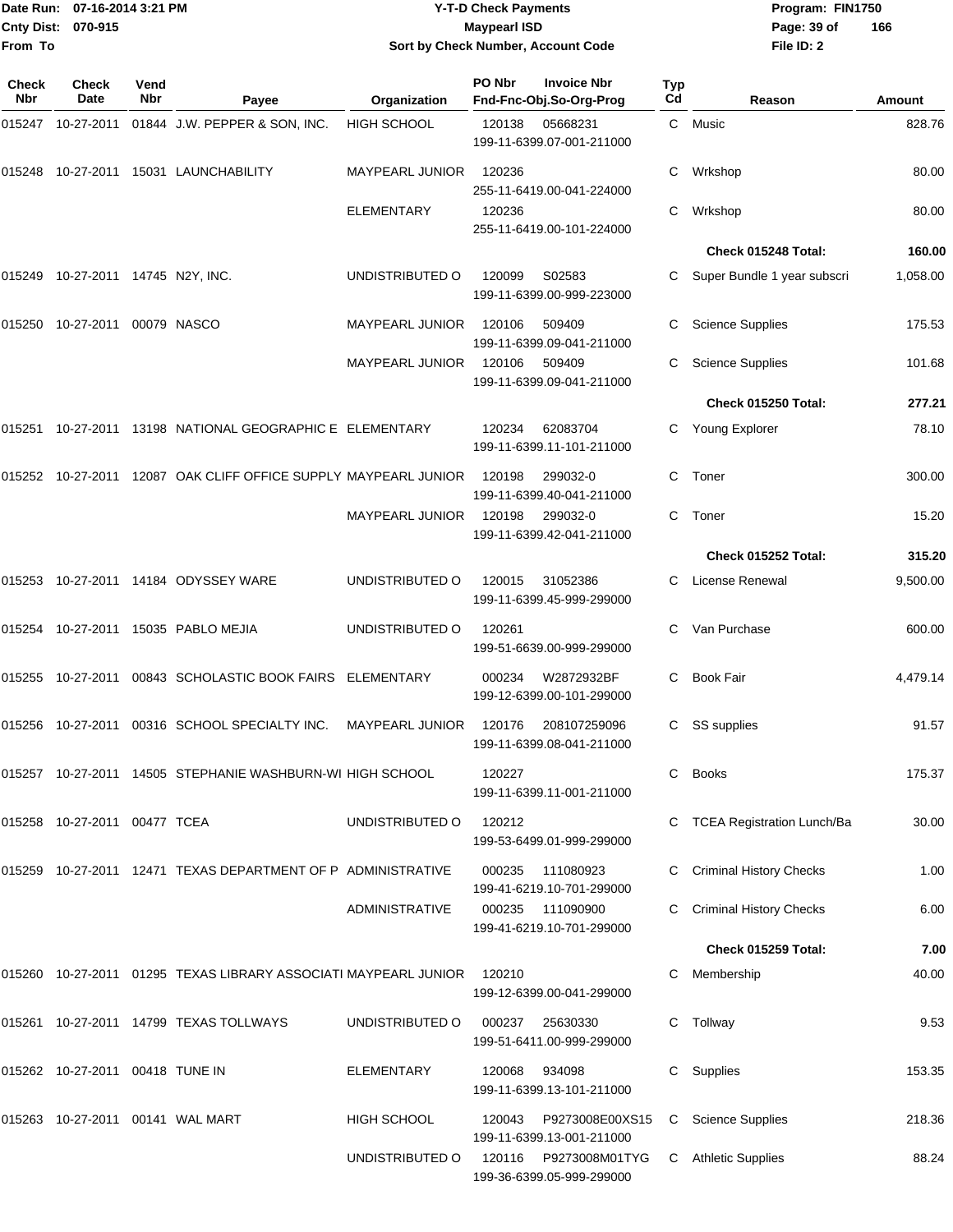| Date Run: 07-16-2014 3:21 PM<br>Cnty Dist: 070-915 |                              |             | <b>Y-T-D Check Payments</b><br><b>Maypearl ISD</b>              | Program: FIN1750<br>Page: 40 of<br>166 |        |                                               |           |                                |          |
|----------------------------------------------------|------------------------------|-------------|-----------------------------------------------------------------|----------------------------------------|--------|-----------------------------------------------|-----------|--------------------------------|----------|
| From To                                            |                              |             |                                                                 | Sort by Check Number, Account Code     |        |                                               |           | File ID: 2                     |          |
| Check<br><b>Nbr</b>                                | Check<br>Date                | Vend<br>Nbr | Payee                                                           | Organization                           | PO Nbr | <b>Invoice Nbr</b><br>Fnd-Fnc-Obj.So-Org-Prog | Typ<br>Cd | Reason                         | Amount   |
|                                                    |                              |             |                                                                 | <b>HIGH SCHOOL</b>                     | 120085 | P9273008Q01S7X<br>199-36-6399.12-001-299000   | C         | <b>NHS</b> induction           | 45.51    |
|                                                    |                              |             |                                                                 |                                        |        |                                               |           | Check 015263 Total:            | 352.11   |
|                                                    | 015264 11-02-2011 14724 CASH |             |                                                                 | <b>DISTRICT WIDE</b>                   | 000245 | 199-00-5752.01-000-200000                     |           | <b>Basketball Startup Cash</b> | 1,000.00 |
|                                                    |                              |             |                                                                 | HIGH SCHOOL                            | 120257 | 17587<br>255-11-6419.00-001-224000            |           | 504 Conference                 | 240.00   |
|                                                    |                              |             |                                                                 | MAYPEARL JUNIOR                        | 120257 | 17587<br>255-11-6419.00-041-224000            |           | 504 Conference                 | 240.00   |
|                                                    |                              |             |                                                                 |                                        |        |                                               |           | Check 015265 Total:            | 480.00   |
| 015266                                             |                              |             | 11-02-2011  00217  CITY OF MAYPEARL                             | UNDISTRIBUTED O                        | 000246 | 574<br>199-51-6259.01-999-299000              | C         | Water Service - JH Yrd Mete    | 39.70    |
|                                                    |                              |             |                                                                 | UNDISTRIBUTED O                        | 000246 | 1394<br>199-51-6259.01-999-299000             |           | Water Service @ HS Conc &      | 158.00   |
|                                                    |                              |             |                                                                 | UNDISTRIBUTED O                        | 000246 | 383<br>199-51-6259.01-999-299000              |           | Water Service @ HS             | 587.00   |
|                                                    |                              |             |                                                                 | UNDISTRIBUTED O                        | 000246 | 82<br>199-51-6259.01-999-299000               |           | Water Service @ WPA bldg       | 692.00   |
|                                                    |                              |             |                                                                 | UNDISTRIBUTED O                        | 000246 | 1081<br>199-51-6259.01-999-299000             |           | Water Service @ Yrd Meter      | 323.50   |
|                                                    |                              |             |                                                                 | UNDISTRIBUTED O                        | 000246 | 80<br>199-51-6259.01-999-299000               |           | Water Service @ MISD Ballfi    | 445.60   |
|                                                    |                              |             |                                                                 | UNDISTRIBUTED O                        | 000246 | 595<br>199-51-6259.01-999-299000              |           | Water Service @ MMS            | 152.60   |
|                                                    |                              |             |                                                                 | UNDISTRIBUTED O                        | 000246 | 1080<br>199-51-6259.01-999-299000             |           | Water Service @ LSK Elem       | 186.80   |
|                                                    |                              |             |                                                                 |                                        |        |                                               |           | Check 015266 Total:            | 2,585.20 |
|                                                    |                              |             | 015267 11-02-2011 12952 D & H EDUCATIONAL SALES MAYPEARL JUNIOR |                                        | 120200 | 39358171<br>199-11-6399.01-041-221000         | C         | Calculators                    | 953.80   |
|                                                    |                              |             |                                                                 | UNDISTRIBUTED O                        | 000248 | 199-36-6219.00-999-299000                     |           | Offt'd Dallas Life Gm          | 75.00    |
|                                                    |                              |             | 015269 11-02-2011 01242 DAVID LOPEZ                             | UNDISTRIBUTED O                        | 000247 | 199-36-6219.00-999-299000                     |           | Offt'd V Dallas Life Gm        | 75.00    |
|                                                    |                              |             | 015270 11-02-2011 12798 DRURY INN AND SUITES/AU HIGH SCHOOL     |                                        | 120258 | 255-11-6419.00-001-224000                     |           | Dsylexia Conference Lodgin     | 128.60   |
|                                                    |                              |             |                                                                 | <b>MAYPEARL JUNIOR</b>                 | 120258 | 255-11-6419.00-041-224000                     |           | Dsylexia Conference Lodgin     | 128.60   |
|                                                    |                              |             |                                                                 |                                        |        |                                               |           | Check 015270 Total:            | 257.20   |
|                                                    |                              |             | 015271 11-02-2011 14554 ERNIE A. MURFF                          | UNDISTRIBUTED O                        | 000249 | 199-36-6219.00-999-299000                     |           | Offt'd V Dallas Life Gm        | 128.28   |
|                                                    |                              |             | 015272 11-02-2011 15009 GRADY MACK                              | UNDISTRIBUTED O                        | 000250 | 199-36-6219.00-999-299000                     |           | Offt'd V Dallas Life Gm        | 75.00    |
|                                                    |                              |             | 015273 11-02-2011 15040 JOEY BARAN                              | <b>DISTRICT WIDE</b>                   | 000260 | 199-00-5749.00-000-200000                     |           | Gym Key Deposit Refund         | 50.00    |
|                                                    |                              |             | 015274 11-02-2011 00063 LAKESHORE EQUIPMENT C ELEMENTARY        |                                        | 120150 | 2335551011<br>199-11-6399.00-101-211000       | C         | Supplies                       | 284.37   |
|                                                    |                              |             | 015275 11-02-2011 14204 LANDMARK EQUIPMENT RE UNDISTRIBUTED O   |                                        | 000251 | W31302                                        |           | Chainsaw and supplies          | 603.97   |

199-51-6319.03-999-299000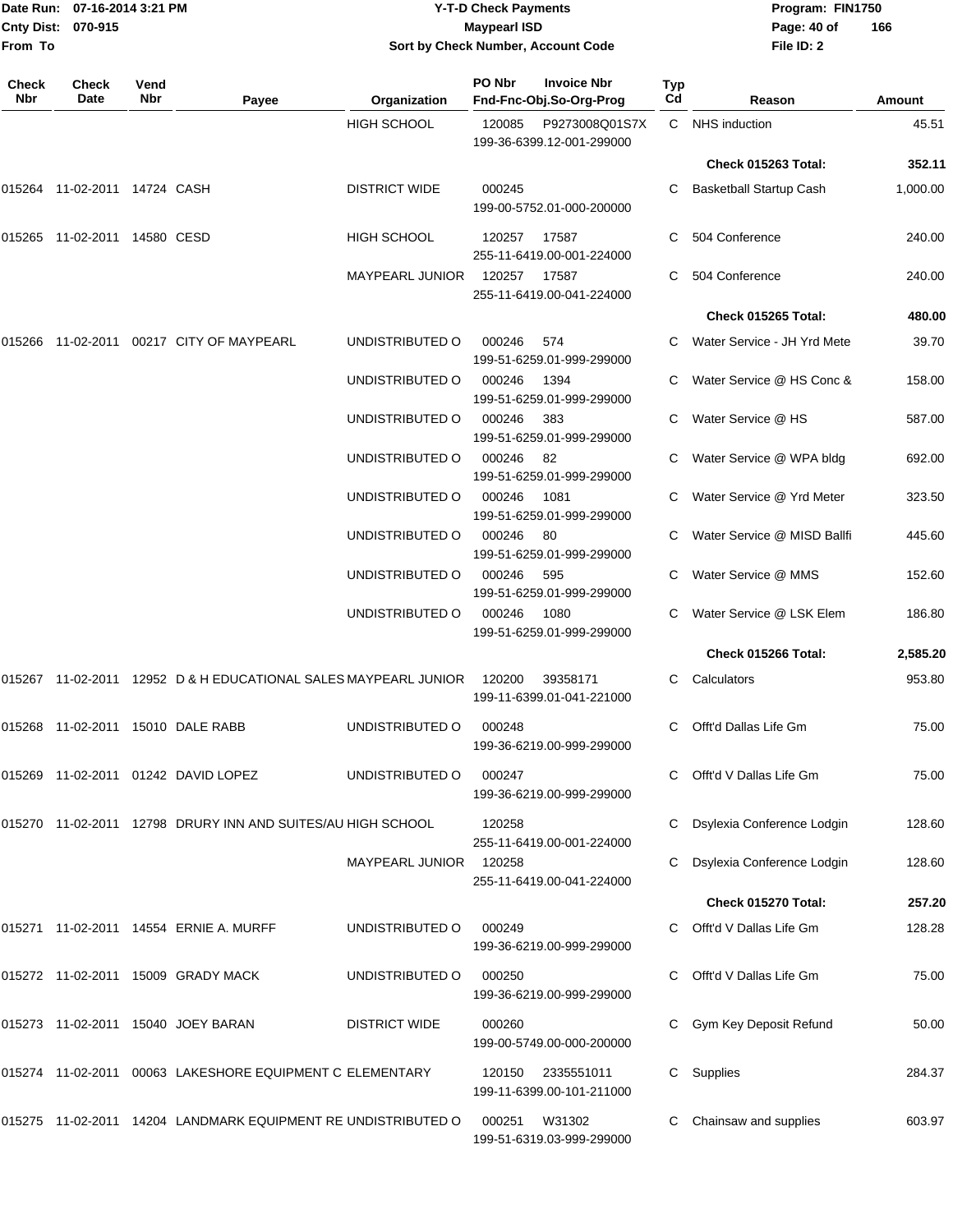|                           | Date Run: 07-16-2014 3:21 PM | <b>Y-T-D Check Payments</b>        | Program: FIN1750 |                |
|---------------------------|------------------------------|------------------------------------|------------------|----------------|
| <b>Cnty Dist: 070-915</b> |                              | <b>Maypearl ISD</b>                | Page: 41 of      | $\overline{1}$ |
| lFrom To                  |                              | Sort by Check Number, Account Code | File ID: 2       |                |

## **Sort by Check Number, Account Code**

| Check<br>Nbr | <b>Check</b><br><b>Date</b> | Vend<br>Nbr | Payee                                                         | Organization            | PO Nbr        | <b>Invoice Nbr</b><br>Fnd-Fnc-Obj.So-Org-Prog | Typ<br>Cd | Reason                            | Amount     |
|--------------|-----------------------------|-------------|---------------------------------------------------------------|-------------------------|---------------|-----------------------------------------------|-----------|-----------------------------------|------------|
| 015276       | 11-02-2011                  |             | 01099 MACKIN LIBRARY MEDIA                                    | <b>MAYPEARL JUNIOR</b>  | 120084        | 303658<br>199-12-6399.05-041-299000           |           | C Books                           | 705.95     |
|              | 015277 11-02-2011           | 00631 MCI   |                                                               | UNDISTRIBUTED O         | 000252        | 08638700105<br>199-51-6259.02-999-299000      |           | <b>Long Distance Service</b>      | 251.88     |
|              |                             |             | 015278 11-02-2011 13306 MOUNTAIN PEAK SPECIAL UNDISTRIBUTED O |                         | 000253        | 11078800<br>199-51-6259.79-999-222000         | C         | Water Service @ Ag Facility       | 40.05      |
|              |                             |             | 015279 11-02-2011 12087 OAK CLIFF OFFICE SUPPLY HIGH SCHOOL   |                         | 120230        | 2993040<br>199-33-6399.00-001-299000          | C         | Supplies                          | 20.94      |
| 015280       | 11-02-2011                  |             | 00093 OLEN WILLIAMS, INC.                                     | UNDISTRIBUTED O         | 000254        | 22686<br>199-51-6249.00-999-299000            | С         | Repair to Marquee                 | 2,085.00   |
|              |                             |             | 015281  11-02-2011  14188  PIONEER ATHLETICS                  | UNDISTRIBUTED O         | 120266        | 425740<br>199-36-6399.05-999-299000           | С         | Paint Supplies                    | 1,107.00   |
|              |                             |             | 015282 11-02-2011 14919 POSSIBILITIES CONSULTIN HIGH SCHOOL   |                         | 000255        | <b>OCTOBER</b><br>199-21-6219.00-001-211000   | C         | <b>Curriculum Consultant</b>      | 1,080.20   |
|              |                             |             |                                                               | <b>MAYPEARL JUNIOR</b>  | 000255        | <b>OCTOBER</b><br>199-21-6219.00-041-211000   |           | <b>Curriculum Consultant</b>      | 1,080.20   |
|              |                             |             |                                                               | ELEMENTARY              | 000255        | <b>OCTOBER</b><br>199-21-6219.00-101-211000   | C         | <b>Curriculum Consultant</b>      | 1,080.20   |
|              |                             |             |                                                               |                         |               |                                               |           | Check 015282 Total:               | 3,240.60   |
| 015283       |                             |             | 11-02-2011 15037 PREFERRED PACKAGING                          | INTERMEDIATE SCH 120269 |               | 1100<br>240-35-6399.00-042-299000             | С         | Supplies                          | 165.26     |
|              |                             |             |                                                               | <b>ELEMENTARY</b>       | 120269        | 1100<br>240-35-6399.00-101-299000             | C         | Supplies                          | 165.26     |
|              |                             |             |                                                               | <b>HIGH SCHOOL</b>      | 120269        | 1100<br>240-35-6399.01-001-299000             | С         | Supplies                          | 165.28     |
|              |                             |             |                                                               |                         |               |                                               |           | Check 015283 Total:               | 495.80     |
| 015284       | 11-02-2011                  |             | 01071 RICK'S WORLD OF SPORTS HIGH SCHOOL                      |                         | 120217        | 2654<br>199-36-6399.11-001-299000             |           | Volleyball Pants & Jackets        | 1,416.00   |
|              |                             |             |                                                               | <b>HIGH SCHOOL</b>      | 120253        | 2654-<br>199-36-6399.11-001-299000            | С         | <b>Volleyball Warmups</b>         | 144.00     |
|              |                             |             |                                                               |                         |               |                                               |           | Check 015284 Total:               | 1,560.00   |
|              |                             |             | 015285 11-02-2011 00088 SAMUEL FRENCH, INC.                   | HIGH SCHOOL             | 120204 941568 | 199-11-6399.06-001-211000                     |           | <b>Theater Supplies</b>           | 291.57     |
|              |                             |             | 015286 11-02-2011 14244 SCOTT HUBER                           | UNDISTRIBUTED O         | 000257        | 199-36-6219.00-999-299000                     |           | Offt'd V Dallas Life FB Gm        | 75.00      |
|              |                             |             | 015287 11-02-2011 13383 SKYBEAM TEXAS                         | UNDISTRIBUTED O         | 000256        | 813710001004619<br>199-53-6249.04-999-299000  | C.        | Internet Support                  | 800.00     |
|              |                             |             | 015288 11-02-2011 14127 SUSAN JONES                           | ELEMENTARY              | 120272        | 255-11-6419.00-101-224000                     |           | <b>Reimbrsmnt for Travel Wrks</b> | 109.42     |
|              |                             |             | 015289 11-02-2011 14962 TOM WRIGHT CONSTRUCTI UNDISTRIBUTED O |                         | 000258        | Application#2<br>600-81-6629.00-999-299MTN    |           | <b>Construction to MS Band</b>    | 107,092.93 |
|              |                             |             | 015290 11-02-2011 12092 UIL ORDER DEPT.                       | <b>HIGH SCHOOL</b>      |               | 120158 12-1362<br>199-11-6399.27-001-211000   | C.        | Supplies                          | 442.00     |
|              |                             |             | 015291 11-02-2011 01145 WELDERS WAREHOUSE CO HIGH SCHOOL      |                         | 000259 15510  | 199-11-6399.09-001-222000                     |           | <b>Tank Rentals</b>               | 72.00      |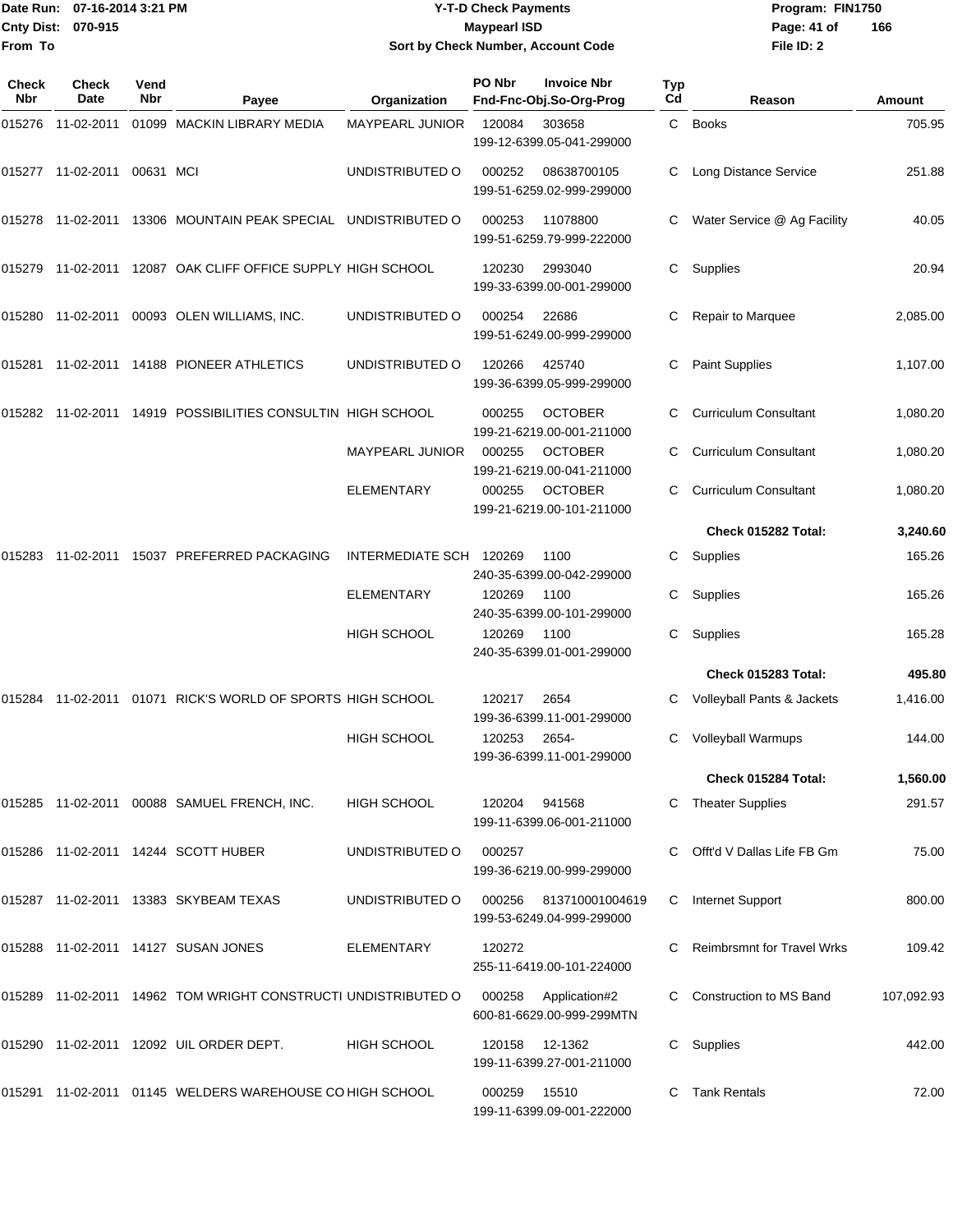## Date Run: 07-16-2014 3:21 PM **Program:** FIN1750 **Cnty Dist:** 070-915 **Page: 42 of MaypearI ISD Page: 42 of Y-T-D Check Payments 070-915 Maypearl ISD Sort by Check Number, Account Code**

| Check<br>Nbr | <b>Check</b><br>Date | Vend<br><b>Nbr</b> | Payee                                   | Organization           | PO Nbr<br><b>Invoice Nbr</b><br>Fnd-Fnc-Obj.So-Org-Prog | Typ<br>Cd | Reason                        | Amount   |
|--------------|----------------------|--------------------|-----------------------------------------|------------------------|---------------------------------------------------------|-----------|-------------------------------|----------|
| 015292       | 11-03-2011           |                    | 14808 MELISSA RIBINSKAS                 | <b>HIGH SCHOOL</b>     | 000261<br>199-36-6499.01-001-299000                     |           | C VB Playoffs                 | 123.83   |
|              |                      |                    | 015293 11-04-2011 13677 BARBARA ELLISON | <b>ELEMENTARY</b>      | 000262<br>199-11-6219.00-101-223000                     |           | <b>Diagnostician Services</b> | 5,895.31 |
|              |                      |                    | 015294 11-09-2011 00725 ALICIA CATE     | <b>ELEMENTARY</b>      | 000316<br>199-11-6116.00-101-211000                     | С         | November Stipend              | 500.00   |
| 015295       |                      |                    | 11-09-2011 13654 ALLANA FINLAY          | MAYPEARL JUNIOR        | 000298<br>199-11-6116.00-041-211000                     | С         | November Stipend              | 500.00   |
| 015296       |                      |                    | 11-09-2011  12783  AMANDA STINSON       | <b>ELEMENTARY</b>      | 000403<br>199-31-6116.00-101-211000                     | С         | November Stipend              | 500.00   |
|              |                      |                    | 015297 11-09-2011 14594 ANN KIEFER      | <b>MAYPEARL JUNIOR</b> | 000300<br>199-11-6116.00-041-211000                     |           | November Stipend              | 500.00   |
| 015298       |                      |                    | 11-09-2011  15024  ANN SAMMET           | UNDISTRIBUTED O        | 000396<br>240-35-6116.00-999-299000                     | С         | November Stipend              | 500.00   |
| 015299       |                      |                    | 11-09-2011  14085  ASHLEY DAVIS         | <b>ELEMENTARY</b>      | 000319<br>199-11-6116.00-101-211000                     | С         | <b>November Stipend</b>       | 500.00   |
|              |                      |                    | 015300 11-09-2011 00466 BARBARA PINSON  | <b>HIGH SCHOOL</b>     | 000356<br>199-12-6116.00-001-211000                     |           | November Stipend              | 500.00   |
| 015301       |                      |                    | 11-09-2011 00906 BEKI FOWLER            | <b>ELEMENTARY</b>      | 000325<br>199-11-6116.00-101-211000                     | С         | November Stipend              | 500.00   |
|              |                      |                    | 015302 11-09-2011 12375 BETH HOLMSTROM  | <b>ELEMENTARY</b>      | 000333<br>199-11-6116.00-101-211000                     | С         | November Stipend              | 500.00   |
| 015303       |                      |                    | 11-09-2011  00962  BILLIE WIGGINS       | UNDISTRIBUTED O        | 000387<br>199-53-6116.00-999-299000                     |           | November Stipend              | 500.00   |
| 015304       |                      |                    | 11-09-2011  12264  BOBBY NORWOOD        | UNDISTRIBUTED O        | 000380<br>199-34-6116.00-999-299000                     | С         | November Stipend              | 250.00   |
|              |                      |                    | 015305 11-09-2011 14984 Bonnie Bond     | UNDISTRIBUTED O        | 000375<br>199-34-6116.00-999-299000                     | С         | November Stipend              | 250.00   |
|              |                      |                    | 015306 11-09-2011 14983 Brian Bilbrey   | <b>MAYPEARL JUNIOR</b> | 000297<br>199-11-6116.00-041-211000                     |           | November Stipend              | 500.00   |
|              |                      |                    | 015307 11-09-2011 14221 BRIAN CUPP      | HIGH SCHOOL            | 000273<br>199-11-6116.00-001-211000                     |           | November Stipend              | 500.00   |
|              |                      |                    | 015308 11-09-2011 15001 CARLA HILL      | <b>MAYPEARL JUNIOR</b> | 000299<br>199-11-6116.00-041-211000                     |           | November Stipend              | 500.00   |
|              |                      |                    | 015309 11-09-2011 01106 CAROLE UPCHURCH | UNDISTRIBUTED O        | 000386<br>199-53-6116.00-999-299000                     |           | November Stipend              | 500.00   |
|              |                      |                    | 015310 11-09-2011 13058 CARRIE HARRISON | <b>ELEMENTARY</b>      | 000365<br>199-23-6116.00-101-211000                     |           | November Stipend              | 500.00   |
|              |                      |                    | 015311 11-09-2011 00897 CATHY BATES     | HIGH SCHOOL            | 000265<br>199-11-6116.00-001-211000                     |           | November Stipend              | 500.00   |
|              |                      |                    | 015312 11-09-2011 01287 CHARLENE BARKER | <b>ELEMENTARY</b>      | 000314<br>199-11-6116.00-101-211000                     |           | November Stipend              | 500.00   |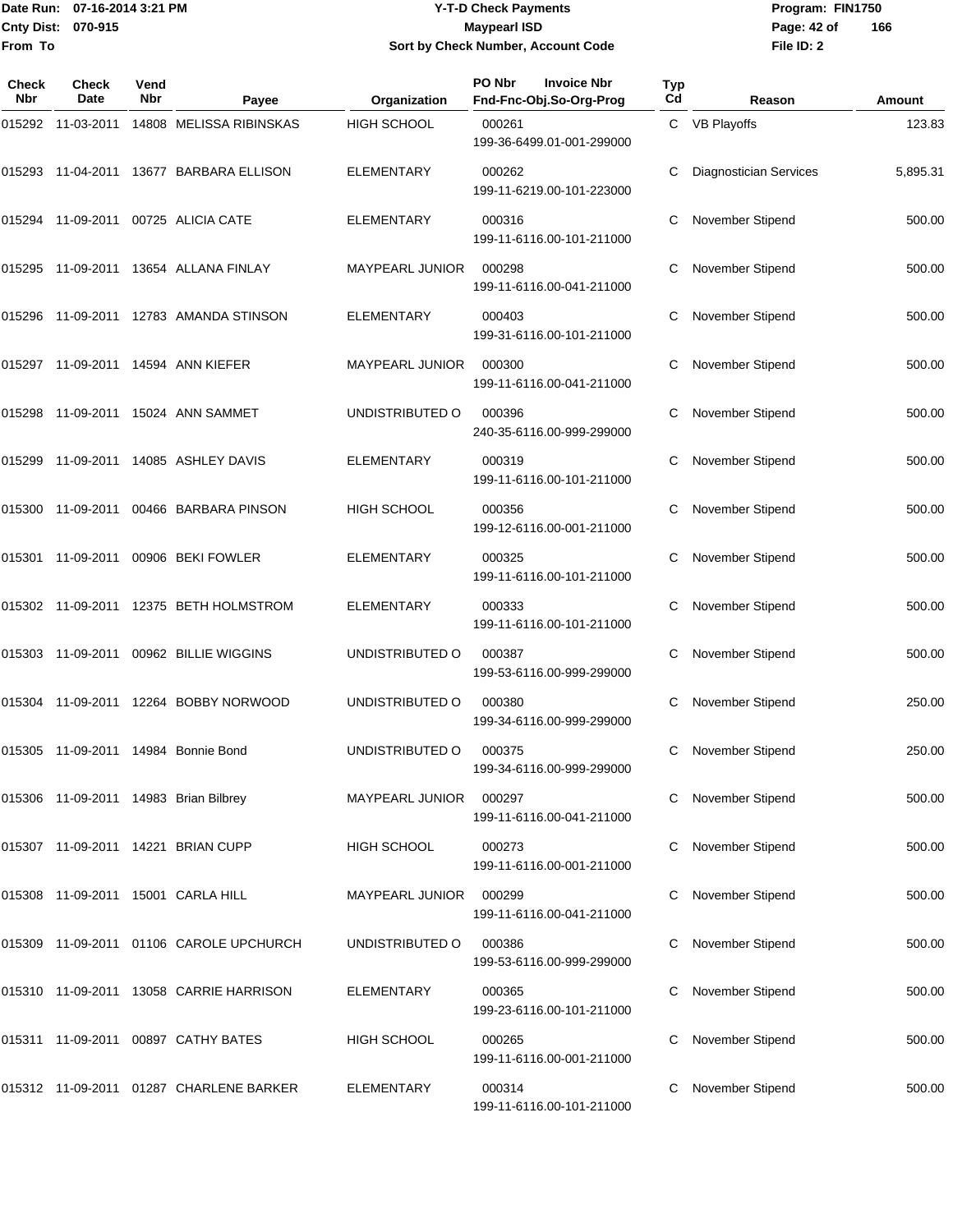Date Run: 07-16-2014 3:21 PM **Program:** FIN1750 **Cnty Dist:** 070-915 **Page: 43 of MaypearI ISD Page: 43 of From To**

## **Y-T-D Check Payments 070-915 Maypearl ISD Sort by Check Number, Account Code**

| Check<br><b>Nbr</b> | <b>Check</b><br>Date | Vend<br><b>Nbr</b> | Payee                                     | Organization           | PO Nbr<br><b>Invoice Nbr</b><br>Fnd-Fnc-Obj.So-Org-Prog | <b>Typ</b><br>Cd | Reason                  | Amount |
|---------------------|----------------------|--------------------|-------------------------------------------|------------------------|---------------------------------------------------------|------------------|-------------------------|--------|
|                     |                      |                    | 015313 11-09-2011 01411 CHARLES CATE      | <b>ELEMENTARY</b>      | 000317<br>199-11-6116.00-101-211000                     | C.               | November Stipend        | 500.00 |
|                     |                      |                    | 015314 11-09-2011 15003 Charles Kozlovsky | UNDISTRIBUTED O        | 000378<br>199-34-6116.00-999-299000                     |                  | November Stipend        | 250.00 |
|                     |                      |                    | 015315 11-09-2011 12887 CHELSEA FORNER    | <b>HIGH SCHOOL</b>     | 000276<br>199-11-6116.00-001-211000                     | С                | November Stipend        | 500.00 |
|                     |                      |                    | 015316 11-09-2011 15006 CHERYL MORRISON   | <b>ELEMENTARY</b>      | 000343<br>199-11-6116.00-101-211000                     |                  | <b>November Stipend</b> | 500.00 |
|                     |                      |                    | 015317 11-09-2011 14936 CHRIS MORPHIS     | MAYPEARL JUNIOR        | 000302<br>199-11-6116.00-041-211000                     |                  | November Stipend        | 500.00 |
|                     |                      |                    | 015318 11-09-2011 01798 CINDY REED        | UNDISTRIBUTED O        | 000384<br>199-53-6116.00-999-299000                     | С                | November Stipend        | 500.00 |
|                     |                      |                    | 015319 11-09-2011 01203 CINDY SHAW        | UNDISTRIBUTED O        | 000385<br>199-53-6116.00-999-299000                     | С                | November Stipend        | 500.00 |
|                     |                      |                    | 015320 11-09-2011 13537 CRISTIN VOTAW     | <b>ELEMENTARY</b>      | 000352<br>199-11-6116.00-101-211000                     |                  | <b>November Stipend</b> | 500.00 |
| 015321              |                      |                    | 11-09-2011 14981 Danielle Baggs-Varnell   | UNDISTRIBUTED O        | 000389<br>240-35-6116.00-999-299000                     |                  | November stipend        | 500.00 |
|                     |                      |                    | 015322 11-09-2011 00905 DAWN DAVIS        | <b>ELEMENTARY</b>      | 000320<br>199-11-6116.00-101-211000                     | С                | November Stipend        | 500.00 |
|                     |                      |                    | 015323 11-09-2011 14215 DAWN WAGLER       | MAYPEARL JUNIOR        | 000310<br>199-11-6116.00-041-211000                     |                  | November Stipend        | 500.00 |
|                     |                      |                    | 015324 11-09-2011 13531 DEBBIE GRIFFIN    | <b>HIGH SCHOOL</b>     | 000367<br>199-31-6116.00-001-211000                     | С                | November Stipend        | 500.00 |
|                     |                      |                    | 015325 11-09-2011 00759 DEBBIE MARTIN     | <b>ELEMENTARY</b>      | 000339<br>199-11-6116.00-101-211000                     | С                | November Stipend        | 500.00 |
|                     |                      |                    | 015326 11-09-2011 12788 DEBBIE SHAUNFIELD | <b>MAYPEARL JUNIOR</b> | 000362<br>199-23-6116.00-041-211000                     | С                | November Stipend        | 500.00 |
|                     |                      |                    | 015327 11-09-2011 14124 DEBRA MATHERS     | <b>ELEMENTARY</b>      | 000340<br>199-11-6116.00-101-211000                     |                  | November Stipend        | 500.00 |
|                     |                      |                    | 015328 11-09-2011 01807 DEBRA OSTEEN      | <b>ELEMENTARY</b>      | 000346<br>199-11-6116.00-101-211000                     |                  | November Stipend        | 500.00 |
|                     |                      |                    | 015329 11-09-2011 01377 DIANE FISHER      | ELEMENTARY             | 000364<br>199-23-6116.00-101-211000                     |                  | November Stipend        | 500.00 |
|                     |                      |                    | 015330 11-09-2011 14354 DORALENE WIGGINS  | MAYPEARL JUNIOR        | 000312<br>199-11-6116.00-041-211000                     |                  | <b>November Stipend</b> | 500.00 |
|                     |                      |                    | 015331 11-09-2011 14991 Dustin Crocker    | UNDISTRIBUTED O        | 000377<br>199-34-6116.00-999-299000                     |                  | November Stipend        | 250.00 |
|                     |                      |                    | 015332 11-09-2011 00919 EDITH STANLEY     | ELEMENTARY             | 000350<br>199-11-6116.00-101-211000                     |                  | November Stipend        | 500.00 |
|                     |                      |                    | 015333 11-09-2011 14229 EMILY JETT        | <b>HIGH SCHOOL</b>     | 000368<br>199-31-6116.00-001-211000                     | С                | November Stipend        | 500.00 |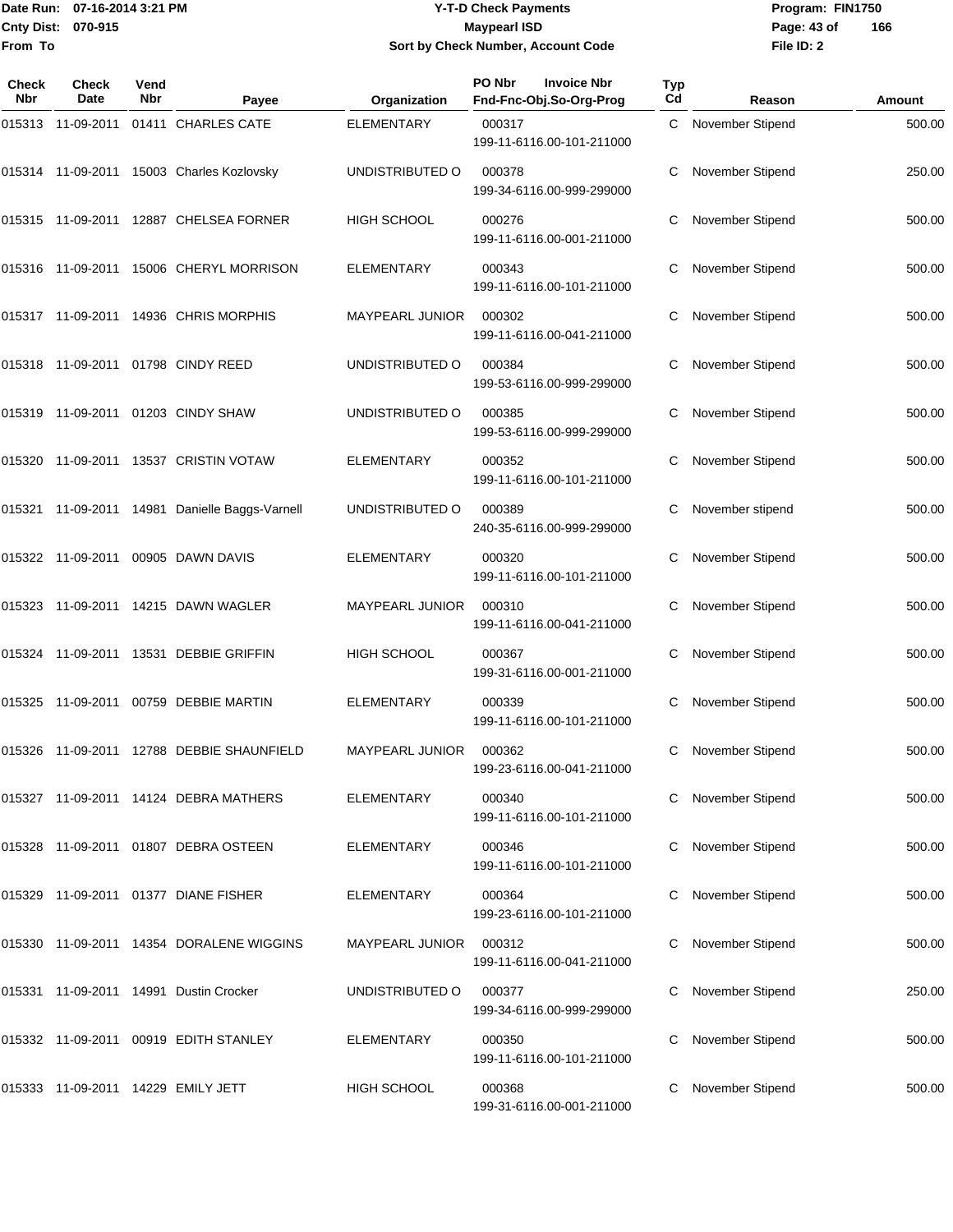## Date Run: 07-16-2014 3:21 PM **Program:** FIN1750 **Cnty Dist:** 070-915 **Page: 44 of MaypearI ISD Page: 44 of Y-T-D Check Payments 070-915 Maypearl ISD Sort by Check Number, Account Code**

| Check<br>Nbr | <b>Check</b><br>Date | Vend<br>Nbr | Payee                                    | Organization           | PO Nbr<br><b>Invoice Nbr</b><br>Fnd-Fnc-Obj.So-Org-Prog | Typ<br>Cd | Reason             | Amount |
|--------------|----------------------|-------------|------------------------------------------|------------------------|---------------------------------------------------------|-----------|--------------------|--------|
| 015334       | 11-09-2011           |             | 14899 ERICA ANDERSON                     | MAYPEARL JUNIOR        | 000295<br>199-11-6116.00-041-211000                     |           | C November Stipend | 500.00 |
|              |                      |             | 015335 11-09-2011 14495 ERNIE AMATON     | <b>MAYPEARL JUNIOR</b> | 000361<br>199-23-6116.00-041-211000                     | C         | November Stipend   | 500.00 |
|              |                      |             | 015336 11-09-2011 13600 GEORGE ODERA     | <b>HIGH SCHOOL</b>     | 000292<br>199-11-6116.00-001-222000                     | С         | November Stipend   | 500.00 |
|              |                      |             | 015337 11-09-2011 13535 GLEN TENNISON    | <b>HIGH SCHOOL</b>     | 000359<br>199-23-6116.00-001-211000                     | С         | November Stipend   | 500.00 |
|              |                      |             | 015338 11-09-2011 01973 GLENN KIEFER     | <b>HIGH SCHOOL</b>     | 000406<br>199-31-6116.00-001-211000                     | С         | November Stipend   | 500.00 |
|              |                      |             | 015339 11-09-2011 13327 GREG ARTKOP      | <b>HIGH SCHOOL</b>     | 000264<br>199-11-6116.00-001-211000                     | С         | November Stipend   | 500.00 |
|              |                      |             | 015340 11-09-2011 14990 Gregory Cranford | HIGH SCHOOL            | 000272<br>199-11-6116.00-001-211000                     | С         | November Stipend   | 500.00 |
| 015341       |                      |             | 11-09-2011  14934  HEATHER SNIDER        | <b>MAYPEARL JUNIOR</b> | 000308<br>199-11-6116.00-041-211000                     | С         | November Stipend   | 500.00 |
|              |                      |             | 015342 11-09-2011 15013 HUBERT SEALE     | <b>HIGH SCHOOL</b>     | 000282<br>199-11-6116.00-001-211000                     |           | November Stipend   | 500.00 |
|              |                      |             | 015343 11-09-2011 14853 JAMES BEAM       | UNDISTRIBUTED O        | 000374<br>199-34-6116.00-999-299000                     | С         | November Stipend   | 125.00 |
|              |                      |             | 015344 11-09-2011 14463 JASON WALLEN     | <b>MAYPEARL JUNIOR</b> | 000311<br>199-11-6116.00-041-211000                     | C         | November Stipend   | 500.00 |
|              |                      |             | 015345 11-09-2011 01229 JENIFER ZIPP     | <b>HIGH SCHOOL</b>     | 000371<br>199-33-6116.00-001-299000                     |           | November Stipend   | 500.00 |
| 015346       |                      |             | 11-09-2011  12687  JEREMY WALKER         | <b>HIGH SCHOOL</b>     | 000287<br>199-11-6116.00-001-211000                     | С         | November Stipend   | 500.00 |
|              |                      |             | 015347 11-09-2011 13655 JILL AUGUSTYN    | <b>MAYPEARL JUNIOR</b> | 000296<br>199-11-6116.00-041-211000                     | C         | November Stipend   | 500.00 |
|              |                      |             | 015348 11-09-2011 14945 JODIE FORTIZ     | <b>ELEMENTARY</b>      | 000372<br>199-33-6116.00-101-299000                     |           | November Stipend   | 500.00 |
|              |                      |             | 015349 11-09-2011 14972 JUDY SCROGGINS   | <b>ELEMENTARY</b>      | 000348<br>199-11-6116.00-101-211000                     |           | November Stipend   | 500.00 |
|              |                      |             | 015350 11-09-2011 12972 KAREN ACRE       | UNDISTRIBUTED O        | 000373<br>199-34-6116.00-999-299000                     |           | November Stipend   | 500.00 |
|              |                      |             | 015351 11-09-2011 00591 KAREN COLSON     | HIGH SCHOOL            | 000270<br>199-11-6116.00-001-211000                     |           | November Stipend   | 500.00 |
|              |                      |             | 015352 11-09-2011 13057 KAREN HARRIS     | <b>ELEMENTARY</b>      | 000329<br>199-11-6116.00-101-211000                     |           | November Stipend   | 500.00 |
|              |                      |             | 015353 11-09-2011 14041 KAREN HODGE      | ELEMENTARY             | 000332<br>199-11-6116.00-101-211000                     |           | November Stipend   | 500.00 |
|              |                      |             | 015354 11-09-2011 13777 KAREN JAMES      | <b>HIGH SCHOOL</b>     | 000279<br>199-11-6116.00-001-211000                     |           | November Stipend   | 500.00 |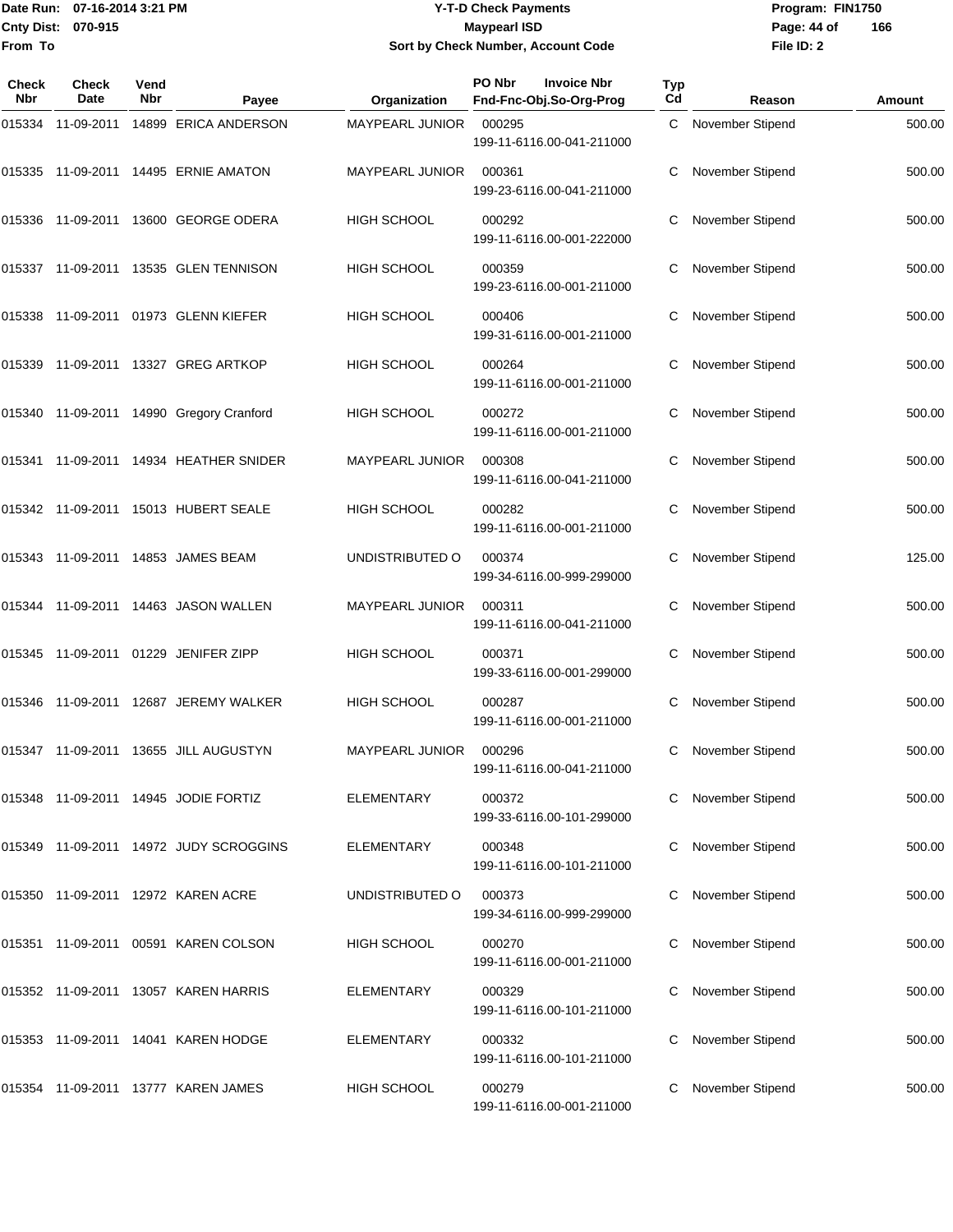## Date Run: 07-16-2014 3:21 PM **Program:** FIN1750 **Cnty Dist:** 070-915 **Page: 45 of MaypearI ISD Page: 45 of Y-T-D Check Payments 070-915 Maypearl ISD Sort by Check Number, Account Code**

| Check<br>Nbr | Check<br>Date                     | Vend<br>Nbr | Payee                                       | Organization           | PO Nbr<br><b>Invoice Nbr</b><br>Fnd-Fnc-Obj.So-Org-Prog | Typ<br>Cd | Reason           | Amount |
|--------------|-----------------------------------|-------------|---------------------------------------------|------------------------|---------------------------------------------------------|-----------|------------------|--------|
| 015355       | 11-09-2011                        |             | 13934 KARLA EVANS                           | <b>ELEMENTARY</b>      | 000323<br>199-11-6116.00-101-211000                     | C         | November Stipend | 500.00 |
|              |                                   |             | 015356 11-09-2011 01857 KAY LYNN DAY        | <b>HIGH SCHOOL</b>     | 000358<br>199-23-6116.00-001-211000                     | C         | November Stipend | 500.00 |
|              |                                   |             | 015357 11-09-2011 14999 KELLIE HARRIS       | UNDISTRIBUTED O        | 000393<br>240-35-6116.00-999-299000                     | С         | November Stipend | 500.00 |
|              |                                   |             | 015358 11-09-2011 14234 KIM BUCKNER         | <b>HIGH SCHOOL</b>     | 000357<br>199-23-6116.00-001-211000                     |           | November Stipend | 500.00 |
|              |                                   |             | 015359 11-09-2011 01875 KIM OLDHAM          | <b>HIGH SCHOOL</b>     | 000404<br>199-12-6116.00-001-211000                     | С         | November Stipend | 500.00 |
|              |                                   |             | 015360 11-09-2011 00916 KIM ROESLER         | <b>ELEMENTARY</b>      | 000347<br>199-11-6116.00-101-211000                     | С         | November Stipend | 500.00 |
|              |                                   |             | 015361 11-09-2011 15021 KREGG VOGEL         | UNDISTRIBUTED O        | 000401<br>199-51-6116.00-999-299000                     | C         | November Stipend | 500.00 |
|              |                                   |             | 015362 11-09-2011 15016 KRYSTIN STEVENS     | HIGH SCHOOL            | 000285<br>199-11-6116.00-001-211000                     | С         | November Stipend | 500.00 |
|              |                                   |             | 015363 11-09-2011 12432 LANETTA GARRETT     | <b>HIGH SCHOOL</b>     | 000289<br>199-11-6116.00-001-222000                     | С         | November Stipend | 500.00 |
| 015364       |                                   |             | 11-09-2011  14714  LAURA BEAM               | ELEMENTARY             | 000315<br>199-11-6116.00-101-211000                     | С         | November Stipend | 500.00 |
|              |                                   |             | 015365 11-09-2011 14122 LAURI ANN SPRADLING | <b>MAYPEARL JUNIOR</b> | 000309<br>199-11-6116.00-041-211000                     | С         | November Stipend | 250.00 |
| 015366       |                                   |             | 11-09-2011 13174 LAURIE BOTTELBERGHE        | HIGH SCHOOL            | 000405<br>199-12-6116.00-001-211000                     | C         | November Stipend | 500.00 |
|              |                                   |             | 015367 11-09-2011 12897 LEAH FARDA          | <b>HIGH SCHOOL</b>     | 000274<br>199-11-6116.00-001-211000                     | С         | November Stipend | 500.00 |
|              | 015368 11-09-2011                 |             | 00067 LEIGHANNE MCALISTER                   | <b>IND COST-ADM</b>    | 000382<br>199-41-6116.00-750-299000                     | C         | November Stipend | 500.00 |
|              |                                   |             | 015369 11-09-2011 13640 LESLEY AUSTIN       | <b>ELEMENTARY</b>      | 000313<br>199-11-6116.00-101-211000                     | C         | November Stipend | 500.00 |
|              |                                   |             | 015370 11-09-2011 15012 Liliana Rodriguez   | <b>MAYPEARL JUNIOR</b> | 000305<br>199-11-6116.00-041-211000                     |           | November Stipend | 500.00 |
|              |                                   |             | 015371 11-09-2011 13086 LINDA KIEFER        | UNDISTRIBUTED O        | 000383<br>199-53-6116.00-999-299000                     |           | November Stipend | 500.00 |
|              |                                   |             | 015372 11-09-2011 14077 LINDA WAGNON        | ELEMENTARY             | 000353<br>199-11-6116.00-101-211000                     |           | November Stipend | 500.00 |
|              |                                   |             | 015373 11-09-2011 14038 LISA HYLES          | <b>ELEMENTARY</b>      | 000363<br>199-23-6116.00-101-211000                     |           | November Stipend | 500.00 |
|              |                                   |             | 015374 11-09-2011 15019 LISA VALDEZ         | ELEMENTARY             | 000351<br>199-11-6116.00-101-211000                     |           | November Stipend | 500.00 |
|              | 015375 11-09-2011 14805 LIZ SCOTT |             |                                             | MAYPEARL JUNIOR        | 000306<br>199-11-6116.00-041-211000                     | C         | November Stipend | 500.00 |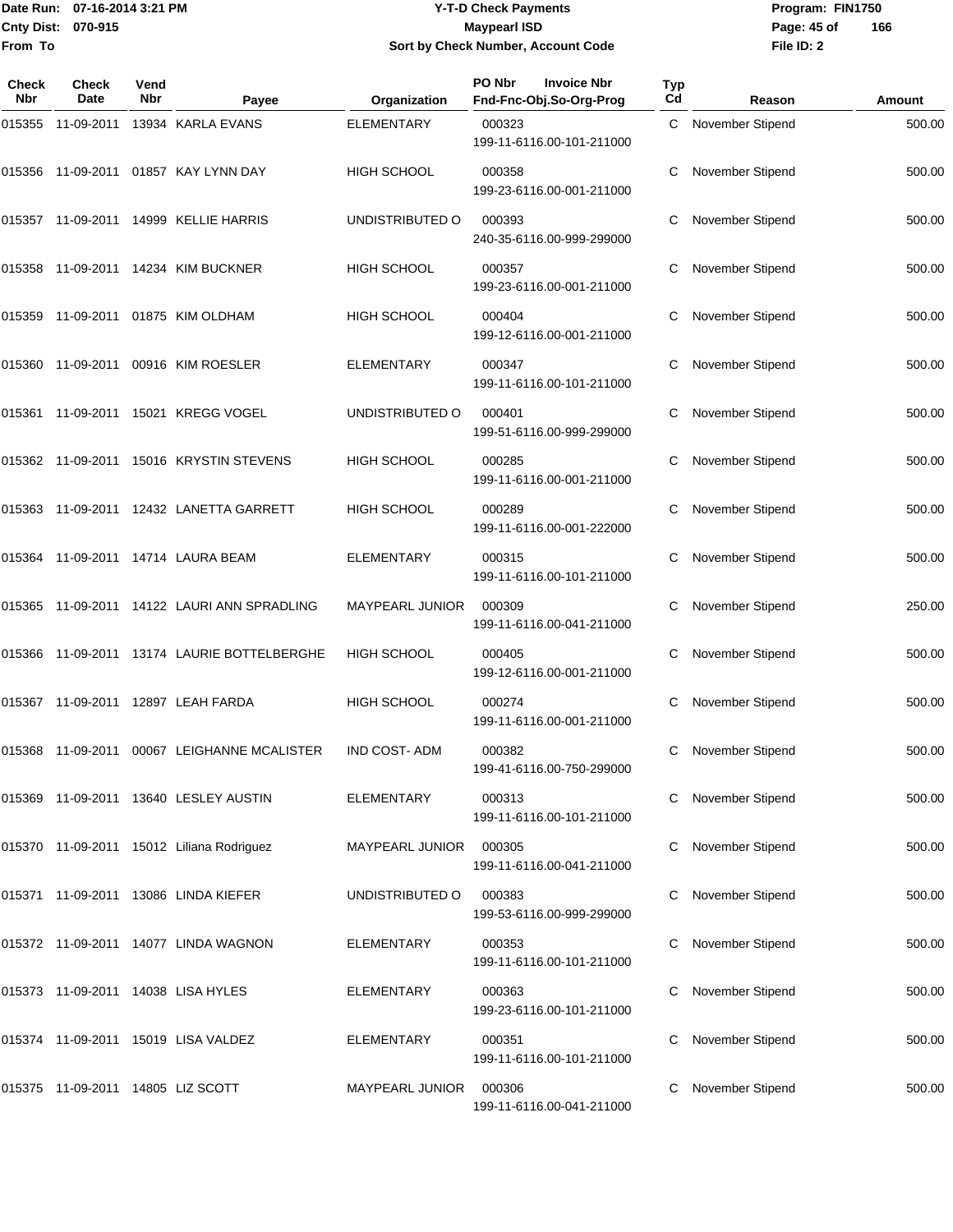## Date Run: 07-16-2014 3:21 PM **Program:** FIN1750 **Cnty Dist:** 070-915 **Page: 46 of MaypearI ISD Page: 46 of Y-T-D Check Payments 070-915 Maypearl ISD Sort by Check Number, Account Code**

| <b>Check</b><br>Nbr | <b>Check</b><br>Date | Vend<br><b>Nbr</b> | Payee                                              | Organization       | PO Nbr<br><b>Invoice Nbr</b><br>Fnd-Fnc-Obj.So-Org-Prog | Typ<br>Cd | Reason                  | Amount |
|---------------------|----------------------|--------------------|----------------------------------------------------|--------------------|---------------------------------------------------------|-----------|-------------------------|--------|
|                     | 015376 11-09-2011    |                    | 15005 LORETTA MARION                               | UNDISTRIBUTED O    | 000395<br>240-35-6116.00-999-299000                     |           | C November Stipend      | 500.00 |
|                     |                      |                    |                                                    | <b>ELEMENTARY</b>  | 000327<br>199-11-6116.00-101-211000                     | С         | November Stipend        | 500.00 |
|                     |                      |                    | 015378 11-09-2011 01050 LYNNE PIPES                | MAYPEARL JUNIOR    | 000304<br>199-11-6116.00-041-211000                     |           | November Stipend        | 500.00 |
|                     |                      |                    | 015379    11-09-2011    14262    MALLORY PETTY     | <b>HIGH SCHOOL</b> | 000281<br>199-11-6116.00-001-211000                     | С         | November Stipend        | 500.00 |
|                     |                      |                    |                                                    | UNDISTRIBUTED O    | 000391<br>240-35-6116.00-999-299000                     | С         | November Stipend        | 500.00 |
|                     |                      |                    | 015381  11-09-2011  14273  MARIA OROPEZA           | <b>ELEMENTARY</b>  | 000345<br>199-11-6116.00-101-211000                     |           | November Stipend        | 500.00 |
|                     |                      |                    | 015382 11-09-2011 13849 MARIO ARROYAVE             | <b>HIGH SCHOOL</b> | 000263<br>199-11-6116.00-001-211000                     | С         | November Stipend        | 500.00 |
|                     |                      |                    | 015383 11-09-2011 14089 MARLA GRAVENS              | <b>ELEMENTARY</b>  | 000328<br>199-11-6116.00-101-211000                     | С         | November Stipend        | 500.00 |
|                     |                      |                    | 015384    11-09-2011    00967    MARY    MALDONADO | <b>ELEMENTARY</b>  | 000366<br>199-23-6116.00-101-211000                     |           | November Stipend        | 500.00 |
|                     | 015385  11-09-2011   |                    | 15002 MEGAN HOLLEMAN                               | HIGH SCHOOL        | 000278<br>199-11-6116.00-001-211000                     | С         | November Stipend        | 500.00 |
|                     |                      |                    | 015386  11-09-2011  12108  MELANIE DILLON          | <b>ELEMENTARY</b>  | 000321<br>199-11-6116.00-101-211000                     | С         | November Stipend        | 500.00 |
|                     |                      |                    |                                                    | <b>HIGH SCHOOL</b> | 000268<br>199-11-6116.00-001-211000                     |           | November Stipend        | 500.00 |
|                     | 015388 11-09-2011    |                    | 13525 MEMORY LAWSON                                | <b>ELEMENTARY</b>  | 000338<br>199-11-6116.00-101-211000                     | С         | November Stipend        | 500.00 |
|                     |                      |                    | 015389 11-09-2011 14985 Micaela Cabuto             | UNDISTRIBUTED O    | 000376<br>199-34-6116.00-999-299000                     | С         | November Stipend        | 250.00 |
|                     |                      |                    | 015390 11-09-2011 13184 MICHAEL FARDA              | HIGH SCHOOL        | 000275<br>199-11-6116.00-001-211000                     |           | November Stipend        | 500.00 |
|                     |                      |                    | 015391 11-09-2011 01484 MICHELLE FOWLER            | <b>ELEMENTARY</b>  | 000324<br>199-11-6116.00-101-211000                     |           | November Stipend        | 500.00 |
|                     |                      |                    | 015392 11-09-2011 14989 Nancy Cortez               | UNDISTRIBUTED O    | 000390<br>240-35-6116.00-999-299000                     |           | <b>November Stipend</b> | 500.00 |
|                     |                      |                    | 015393 11-09-2011 12436 PAM WILSON                 | UNDISTRIBUTED O    | 000388<br>199-53-6116.00-999-299000                     |           | November Stipend        | 500.00 |
|                     |                      |                    | 015394 11-09-2011 12111 PATRICE GILSDORF           | <b>ELEMENTARY</b>  | 000326<br>199-11-6116.00-101-211000                     |           | November Stipend        | 500.00 |
|                     |                      |                    | 015395 11-09-2011 12917 PATTY DROLLINGER           | <b>ELEMENTARY</b>  | 000322<br>199-11-6116.00-101-211000                     |           | November Stipend        | 500.00 |
|                     |                      |                    | 015396 11-09-2011 15014 PENNY SMITH                | <b>HIGH SCHOOL</b> | 000284<br>199-11-6116.00-001-211000                     |           | November Stipend        | 500.00 |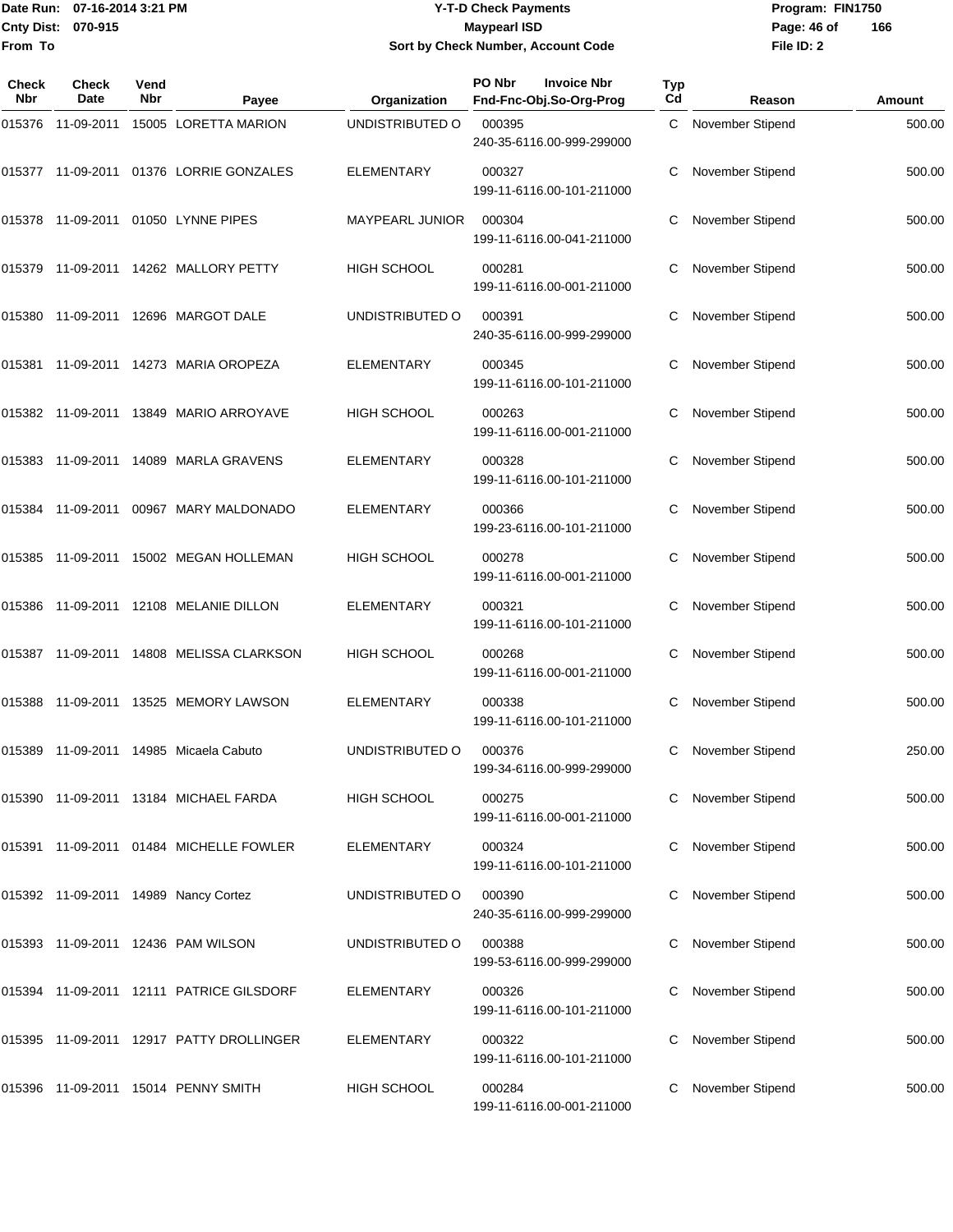## Date Run: 07-16-2014 3:21 PM **Program:** FIN1750 **Cnty Dist:** 070-915 **Page: 47 of MaypearI ISD Page: 47 of Y-T-D Check Payments 070-915 Maypearl ISD Sort by Check Number, Account Code**

| Check<br><b>Nbr</b> | Check<br>Date     | Vend<br><b>Nbr</b> | Payee                                                     | Organization           | PO Nbr<br><b>Invoice Nbr</b><br>Fnd-Fnc-Obj.So-Org-Prog | Typ<br>C <sub>d</sub> | Reason                  | Amount |
|---------------------|-------------------|--------------------|-----------------------------------------------------------|------------------------|---------------------------------------------------------|-----------------------|-------------------------|--------|
| 015397              | 11-09-2011        |                    | 00273 PRESTON HASTINGS                                    | <b>HIGH SCHOOL</b>     | 000277<br>199-11-6116.00-001-211000                     | C                     | November Stipend        | 500.00 |
|                     |                   |                    | 015398 11-09-2011 12826 RACHEL BROWN                      | <b>HIGH SCHOOL</b>     | 000267<br>199-11-6116.00-001-211000                     | C                     | <b>November Stipend</b> | 500.00 |
| 015399              | 11-09-2011        |                    | 12704 REBEKAH HYATT                                       | HIGH SCHOOL            | 000290<br>199-11-6116.00-001-222000                     |                       | November Stipend        | 500.00 |
| 015400              | 11-09-2011        |                    | 15015 RHONDA STANFORD                                     | <b>ELEMENTARY</b>      | 000349<br>199-11-6116.00-101-211000                     | C                     | November Stipend        | 500.00 |
| 015401              | 11-09-2011        |                    | 14004 ROBBIN WAGNON                                       | <b>ELEMENTARY</b>      | 000354<br>199-11-6116.00-101-211000                     | С                     | November Stipend        | 500.00 |
|                     | 015402 11-09-2011 |                    | 14940 ROBERT GARCIA                                       | UNDISTRIBUTED O        | 000399<br>199-51-6116.00-999-299000                     |                       | <b>November Stipend</b> | 500.00 |
| 015403              | 11-09-2011        |                    | 12925 ROBERT MERRITT                                      | HIGH SCHOOL            | 000280<br>199-11-6116.00-001-211000                     | C                     | November Stipend        | 500.00 |
|                     |                   |                    | 015404 11-09-2011 12364 ROBIN LEAL                        | UNDISTRIBUTED O        | 000394<br>240-35-6116.00-999-299000                     | С                     | <b>November Stipend</b> | 500.00 |
|                     | 015405 11-09-2011 |                    | 00331 RONNIE NEILL                                        | <b>IND COST-ADM</b>    | 000381<br>199-41-6116.00-750-299000                     |                       | <b>November Stipend</b> | 500.00 |
| 015406              | 11-09-2011        |                    | 00918 ROSANNA SIMPSON                                     | HIGH SCHOOL            | 000283<br>199-11-6116.00-001-211000                     | C                     | November Stipend        | 500.00 |
|                     |                   |                    | 015407 11-09-2011 13339 ROWDY MYERS                       | <b>HIGH SCHOOL</b>     | 000291<br>199-11-6116.00-001-222000                     | С                     | November Stipend        | 500.00 |
|                     | 015408 11-09-2011 |                    | 14261 RYAN VINES                                          | HIGH SCHOOL            | 000293<br>199-11-6116.00-001-222000                     |                       | November Stipend        | 500.00 |
| 015409              | 11-09-2011        |                    | 13099 SANDRA BOBO                                         | HIGH SCHOOL            | 000266<br>199-11-6116.00-001-211000                     | С                     | November Stipend        | 500.00 |
|                     |                   |                    | 015410 11-09-2011 14784 SANDRA MERENDA                    | <b>ELEMENTARY</b>      | 000342<br>199-11-6116.00-101-211000                     | C                     | November Stipend        | 500.00 |
|                     |                   |                    | 015411 11-09-2011 14220 SARA JO MORRIS                    | <b>MAYPEARL JUNIOR</b> | 000303<br>199-11-6116.00-041-211000                     |                       | November Stipend        | 500.00 |
|                     |                   |                    | 015412 11-09-2011 14988 Sarah Colson                      | HIGH SCHOOL            | 000271<br>199-11-6116.00-001-211000                     |                       | November Stipend        | 500.00 |
|                     |                   |                    | 015413 11-09-2011 14497 SEDRICK LOVE                      | MAYPEARL JUNIOR 000301 | 199-11-6116.00-041-211000                               |                       | November Stipend        | 500.00 |
|                     |                   |                    | 015414 11-09-2011 01441 SERAFIN TORRES                    | UNDISTRIBUTED O        | 000400<br>199-51-6116.00-999-299000                     |                       | November Stipend        | 500.00 |
|                     |                   |                    | 015415 11-09-2011 15000 SHANNON HENDERSON                 | ELEMENTARY             | 000331<br>199-11-6116.00-101-211000                     |                       | November Stipend        | 500.00 |
|                     |                   |                    | 015416 11-09-2011 15018 STACEY TIGUE                      | <b>HIGH SCHOOL</b>     | 000286<br>199-11-6116.00-001-211000                     |                       | November Stipend        | 500.00 |
|                     |                   |                    | 015417 11-09-2011 14505 STEPHANIE WASHBURN-WI HIGH SCHOOL |                        | 000294<br>199-11-6116.00-001-222000                     |                       | November Stipend        | 500.00 |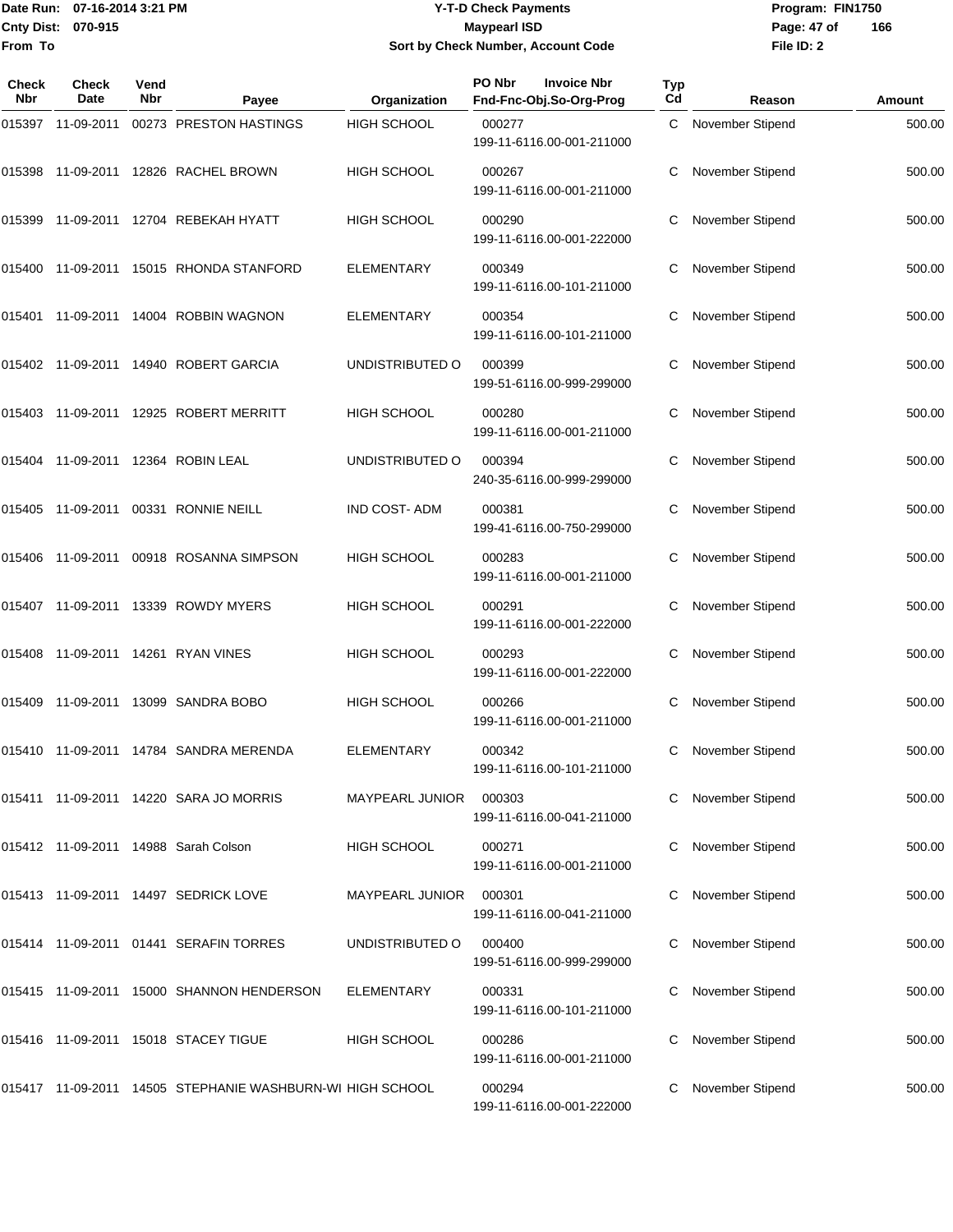## Date Run: 07-16-2014 3:21 PM **Program:** FIN1750 **Cnty Dist:** 070-915 **Page: 48 of MaypearI ISD Page: 48 of Y-T-D Check Payments 070-915 Maypearl ISD Sort by Check Number, Account Code**

| Check<br><b>Nbr</b> | <b>Check</b><br>Date               | Vend<br>Nbr | Payee                                         | Organization      | PO Nbr<br><b>Invoice Nbr</b><br>Fnd-Fnc-Obj.So-Org-Prog | Typ<br>Cd | Reason                  | Amount |
|---------------------|------------------------------------|-------------|-----------------------------------------------|-------------------|---------------------------------------------------------|-----------|-------------------------|--------|
|                     |                                    |             | 015418 11-09-2011 15023 STEPHEN WILSON        | UNDISTRIBUTED O   | 000402<br>199-51-6116.00-999-299000                     |           | C November Stipend      | 500.00 |
|                     |                                    |             | 015419 11-09-2011 14127 SUSAN JONES           | ELEMENTARY        | 000335<br>199-11-6116.00-101-211000                     |           | November Stipend        | 500.00 |
|                     |                                    |             | 015420 11-09-2011 00909 SUSAN KEARBEY         | <b>ELEMENTARY</b> | 000337<br>199-11-6116.00-101-211000                     | С         | November Stipend        | 500.00 |
|                     |                                    |             | 015421 11-09-2011 14578 TABITHA WILLBORN      | <b>ELEMENTARY</b> | 000355<br>199-11-6116.00-101-211000                     |           | November Stipend        | 500.00 |
|                     |                                    |             | 015422 11-09-2011 14997 TAMMY FROST           | UNDISTRIBUTED O   | 000392<br>240-35-6116.00-999-299000                     |           | November Stipend        | 500.00 |
|                     |                                    |             | 015423 11-09-2011 00997 TAMMY ODGERS          | <b>ELEMENTARY</b> | 000344<br>199-11-6116.00-101-211000                     |           | November Stipend        | 500.00 |
|                     |                                    |             | 015424 11-09-2011 13854 TERI CRABTREE         | <b>ELEMENTARY</b> | 000318<br>199-11-6116.00-101-211000                     |           | November Stipend        | 500.00 |
|                     |                                    |             | 015425 11-09-2011 12843 TINA MCCANN           | <b>ELEMENTARY</b> | 000341<br>199-11-6116.00-101-211000                     |           | <b>November Stipend</b> | 500.00 |
|                     |                                    |             | 015426 11-09-2011 01105 TODD WATTS            | HIGH SCHOOL       | 000288<br>199-11-6116.00-001-211000                     |           | November Stipend        | 500.00 |
|                     | 015427 11-09-2011 14986 Tomas Ruiz |             |                                               | UNDISTRIBUTED O   | 000398<br>199-51-6116.00-999-299000                     | С         | November Stipend        | 500.00 |
|                     |                                    |             | 015428 11-09-2011 01237 TONI LEMUS            | UNDISTRIBUTED O   | 000379<br>199-34-6116.00-999-299000                     |           | November Stipend        | 125.00 |
|                     |                                    |             | 015429 11-09-2011 14987 Tonya Colman          | HIGH SCHOOL       | 000269<br>199-11-6116.00-001-211000                     |           | November Stipend        | 500.00 |
|                     |                                    |             | 015430 11-09-2011 13035 TRACY SHEFFER         | MAYPEARL JUNIOR   | 000307<br>199-11-6116.00-041-211000                     | С         | November Stipend        | 500.00 |
|                     |                                    |             | 015431 11-09-2011 14289 TRUDIE HEAD           | ELEMENTARY        | 000330<br>199-11-6116.00-101-211000                     |           | C November Stipend      | 500.00 |
|                     |                                    |             | 015432  11-09-2011  12852  VICKY WILLIAMS     | HIGH SCHOOL       | 000360<br>199-23-6116.00-001-211000                     |           | C November Stipend      | 500.00 |
|                     |                                    |             | 015433 11-09-2011 01616 VONA HOPKINS          | <b>ELEMENTARY</b> | 000334<br>199-11-6116.00-101-211000                     |           | November Stipend        | 500.00 |
|                     |                                    |             | 015434    11-09-2011    00908    WANDA JORDAN | <b>ELEMENTARY</b> | 000336<br>199-11-6116.00-101-211000                     |           | November Stipend        | 500.00 |
|                     |                                    |             | 015435 11-09-2011 12713 YOLA STUBBLEFIELD     | UNDISTRIBUTED O   | 000397<br>240-35-6116.00-999-299000                     |           | November Stipend        | 500.00 |
|                     |                                    |             | 015436  11-10-2011  00642  AIRGAS-SOUTHWEST   | UNDISTRIBUTED O   | 000407<br>107083314<br>199-51-6319.02-999-299000        |           | Tank Rentals            | 29.59  |
|                     |                                    |             |                                               | UNDISTRIBUTED O   | 000407 107083313<br>199-51-6319.02-999-299000           |           | Tank Rentals            | 29.91  |
|                     |                                    |             |                                               |                   |                                                         |           | Check 015436 Total:     | 59.50  |
|                     |                                    |             |                                               |                   | 000408                                                  |           |                         |        |
|                     |                                    |             | 015437 11-10-2011 00004 ALERT SERVICES        | UNDISTRIBUTED O   | 455103<br>199-36-6399.05-999-299000                     |           | C Supplies Freight      | 70.30  |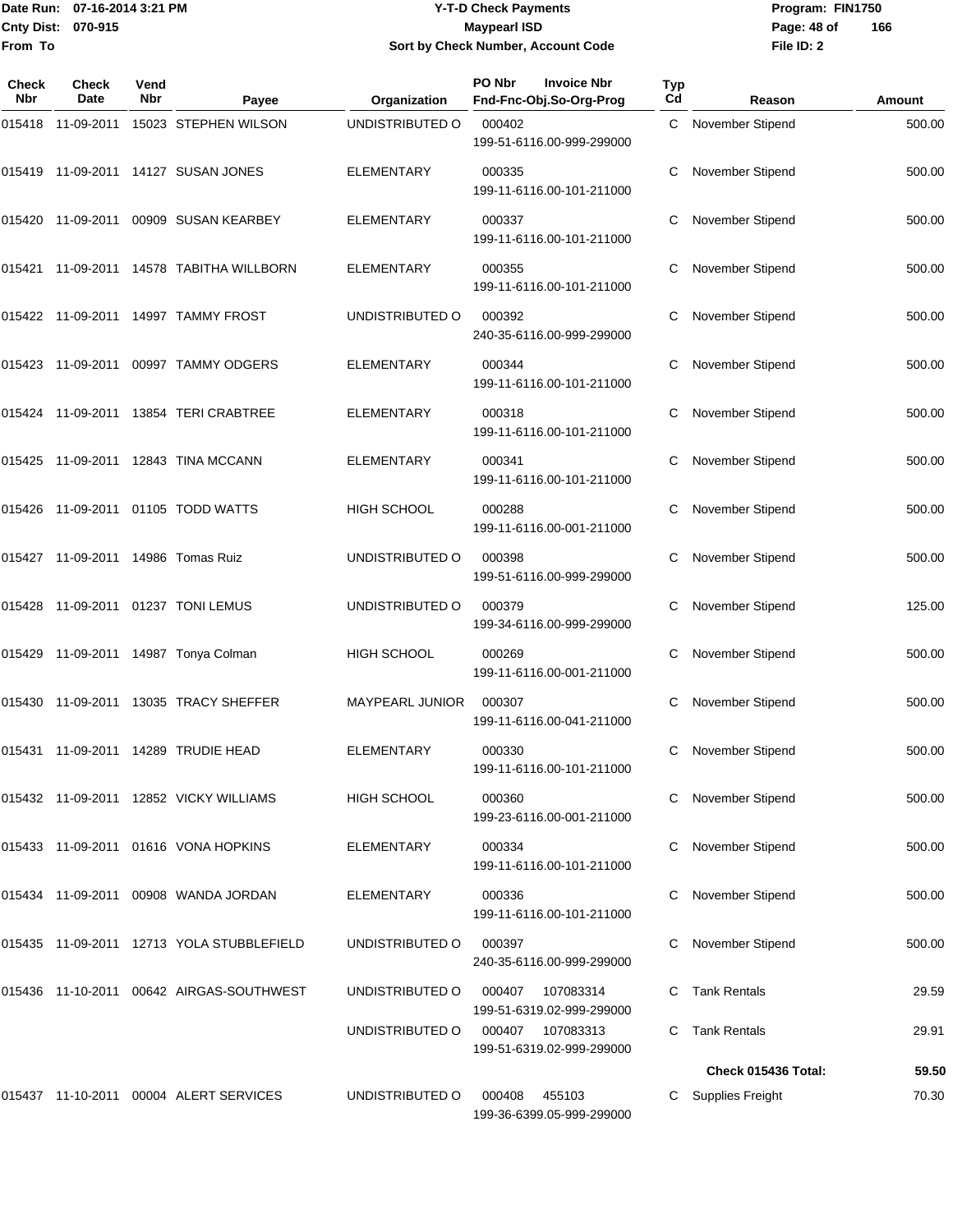| From To             | Cnty Dist: 070-915 | Date Run: 07-16-2014 3:21 PM |                                                           |                         | <b>Y-T-D Check Payments</b><br><b>Maypearl ISD</b><br>Sort by Check Number, Account Code |                                                    |                  | Program: FIN1750<br>Page: 49 of<br>File ID: 2 | 166      |
|---------------------|--------------------|------------------------------|-----------------------------------------------------------|-------------------------|------------------------------------------------------------------------------------------|----------------------------------------------------|------------------|-----------------------------------------------|----------|
| <b>Check</b><br>Nbr | Check<br>Date      | Vend<br>Nbr                  | Payee                                                     | Organization            | PO Nbr                                                                                   | <b>Invoice Nbr</b><br>Fnd-Fnc-Obj.So-Org-Prog      | <b>Typ</b><br>Cd | Reason                                        | Amount   |
| 015438              | 11-10-2011         |                              | 14927 ALLIED WASTE                                        | UNDISTRIBUTED O         | 000409                                                                                   | 0794006730035<br>199-51-6259.03-999-299000         | C.               | <b>Basic Garbage Service Nove</b>             | 509.45   |
|                     |                    |                              |                                                           | UNDISTRIBUTED O         | 000409                                                                                   | 0794006698267<br>199-51-6259.03-999-299000         | С                | Disposal/Recycling Roll Off                   | 548.50   |
|                     |                    |                              |                                                           | UNDISTRIBUTED O         | 000409                                                                                   | 0794006677636<br>199-51-6259.03-999-299000         |                  | Basic Garbage Service Octo                    | 501.92   |
|                     |                    |                              |                                                           |                         |                                                                                          |                                                    |                  | Check 015438 Total:                           | 1,559.87 |
|                     |                    |                              | 015439 11-10-2011 13759 AMERICAN LEGACY PUBLIS ELEMENTARY |                         | 120149                                                                                   | 90483<br>199-11-6399.03-101-211000                 | С                | Supplies                                      | 466.57   |
| 015440              |                    |                              | 11-10-2011  14197  ANNA FUCHS                             | UNDISTRIBUTED O         | 000410                                                                                   | 199-36-6219.00-999-299000                          | С                | Offt'd F/JV/V VB Gms                          | 125.80   |
|                     | 015441 11-10-2011  |                              | 00069 ATMOS ENERGY                                        | UNDISTRIBUTED O         | 000411                                                                                   | 145352<br>199-51-6259.00-999-299000                | С                | Gas Service @ MS Bldg                         | 79.22    |
|                     |                    |                              |                                                           | UNDISTRIBUTED O         | 000411                                                                                   | 1760358<br>199-51-6259.00-999-299000               |                  | Gas Service @ WPA Bldg                        | 17.47    |
|                     |                    |                              |                                                           | UNDISTRIBUTED O         | 000411                                                                                   | 622831<br>199-51-6259.00-999-299000                |                  | Gas Service @ LSK Elem                        | 242.07   |
|                     |                    |                              |                                                           | UNDISTRIBUTED O         | 000411                                                                                   | 925333<br>199-51-6259.00-999-299000                | С                | Gas Service @ HS Bldg                         | 197.85   |
|                     |                    |                              |                                                           |                         |                                                                                          |                                                    |                  | Check 015441 Total:                           | 536.61   |
|                     |                    |                              | 015442 11-10-2011 12521 BAND SHOPPE                       | <b>HIGH SCHOOL</b>      | 120117                                                                                   | 51781601<br>199-11-6399.29-001-211000              | С                | Emblems                                       | 990.45   |
|                     |                    |                              | 015443 11-10-2011 15043 BLACKBOARD CONNECT                | UNDISTRIBUTED O         | 120295                                                                                   | 1082901<br>199-11-6399.45-999-299000               |                  | <b>Subscription Renewal</b>                   | 2,830.50 |
|                     | 015444 11-10-2011  |                              | 00956 BORDENS, INC.                                       | <b>INTERMEDIATE SCH</b> | 000413                                                                                   | 81447<br>240-35-6399.00-042-299000                 | С                | Supplies                                      | 882.00   |
|                     |                    |                              |                                                           | <b>ELEMENTARY</b>       | 000413                                                                                   | 81447<br>240-35-6399.00-101-299000                 | С                | Supplies                                      | 1,631.70 |
|                     |                    |                              |                                                           | HIGH SCHOOL             | 000413 81447                                                                             | 240-35-6399.01-001-299000                          |                  | C Supplies                                    | 543.90   |
|                     |                    |                              |                                                           |                         |                                                                                          |                                                    |                  | Check 015444 Total:                           | 3,057.60 |
|                     |                    |                              | 015445 11-10-2011 13289 BRITTANY M. MILLER                | UNDISTRIBUTED O         | 000414                                                                                   | 199-36-6219.00-999-299000                          |                  | C Offt'd F/JV/V Rio Vista VB G                | 95.00    |
|                     |                    |                              | 015446 11-10-2011 00017 C A WILSON COMPANY                | UNDISTRIBUTED O         | 000416 38762                                                                             | 199-51-6319.02-999-299000                          |                  | C Switch                                      | 45.95    |
|                     |                    |                              | 015447 11-10-2011 00871 CARD SERVICE CENTER               | DIR COST-ADMINIS        | 000415                                                                                   | 24418008G7XD7X<br>199-41-6411.01-720-299000        |                  | C Auditors Lunch                              | 60.28    |
|                     |                    |                              |                                                           | DIR COST-ADMINIS        |                                                                                          | 000415 24445008P2XFQQ<br>199-41-6411.01-720-299000 |                  | C Admin Meeting/Luncheon                      | 134.71   |
|                     |                    |                              |                                                           |                         |                                                                                          |                                                    |                  | Check 015447 Total:                           | 194.99   |
|                     |                    |                              | 015448 11-10-2011 01106 CAROLE UPCHURCH                   | UNDISTRIBUTED O         | 120296                                                                                   | 199-53-6411.00-999-299000                          |                  | C Travel to Dallas for DCS Me                 | 37.15    |
|                     |                    |                              | 015449 11-10-2011 00527 CDWG INC.                         | UNDISTRIBUTED O         | 120049                                                                                   | ZTL1300<br>199-11-6399.45-999-299000               |                  | C Software Renewal                            | 441.72   |
|                     |                    |                              | 015450 11-10-2011 00501 CHANNING BETE COMPANY HIGH SCHOOL |                         | 120226                                                                                   | 52395101<br>199-33-6399.00-001-299000              |                  | C CPR Cards                                   | 83.95    |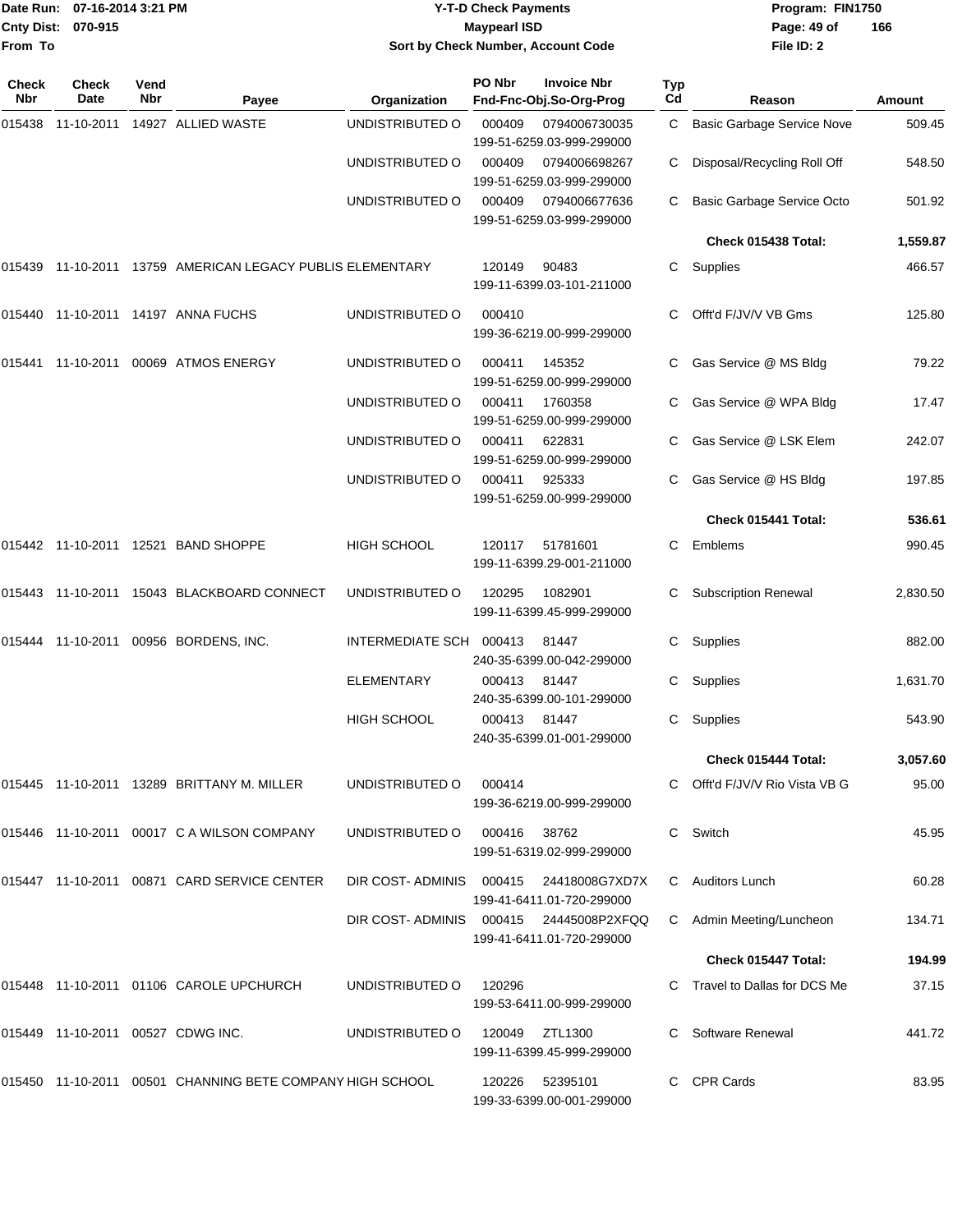|                    | Date Run: 07-16-2014 3:21 PM |
|--------------------|------------------------------|
| Cnty Dist: 070-915 |                              |
| <b>From To</b>     |                              |

## **Date Run: Program: FIN1750 07-16-2014 3:21 PM Y-T-D Check Payments Cnty Dist: Page: 50 of 070-915 Maypearl ISD Sort by Check Number, Account Code**

| Check<br>Nbr | <b>Check</b><br>Date | Vend<br>Nbr | Payee                                                         | Organization       | PO Nbr       | <b>Invoice Nbr</b><br>Fnd-Fnc-Obj.So-Org-Prog | <b>Typ</b><br>Cd | Reason                            | Amount    |
|--------------|----------------------|-------------|---------------------------------------------------------------|--------------------|--------------|-----------------------------------------------|------------------|-----------------------------------|-----------|
|              |                      |             | 015451 11-10-2011 15033 CHARLES BROWN                         | UNDISTRIBUTED O    | 000417       | 199-36-6219.00-999-299000                     | C                | Offt'd JV Sunnyvale Gm            | 62.00     |
|              |                      |             | 00217 CITY OF MAYPEARL                                        | UNDISTRIBUTED O    | 000418       | 199-52-6259.01-999-299000                     |                  | Security @ FB Gm 10/28            | 100.00    |
|              |                      |             | 015453 11-10-2011 00217 CITY OF MAYPEARL                      | UNDISTRIBUTED O    | 000419       | 199-51-6259.04-999-299000                     |                  | Elec Serv @ City SportsCom        | 100.73    |
| 015454       |                      |             | 11-10-2011  00200  CLAIMS ADMINISTRATIVE S HIGH SCHOOL        |                    | 000420       | 94277<br>199-11-6143.00-001-211000            |                  | Wrkrs Comp Fixed Cost 2nd         | 1,481.00  |
|              |                      |             |                                                               | <b>HIGH SCHOOL</b> | 000421       | 94741<br>199-11-6143.00-001-211000            |                  | <b>CAS Fixed Cost Final Audit</b> | 1,486.34  |
|              |                      |             |                                                               | MAYPEARL JUNIOR    | 000420       | 94277<br>199-11-6143.00-041-211000            | С                | Wrkrs Comp Fixed Cost 2nd         | 1,481.00  |
|              |                      |             |                                                               | MAYPEARL JUNIOR    | 000421       | 94741<br>199-11-6143.00-041-211000            | C                | <b>CAS Fixed Cost Final Audit</b> | 1,486.33  |
|              |                      |             |                                                               | <b>ELEMENTARY</b>  | 000420       | 94277<br>199-11-6143.00-101-211000            |                  | Wrkrs Comp Fixed Cost 2nd         | 1,481.00  |
|              |                      |             |                                                               | <b>ELEMENTARY</b>  | 000421       | 94741<br>199-11-6143.00-101-211000            |                  | <b>CAS Fixed Cost Final Audit</b> | 1,486.33  |
|              |                      |             |                                                               |                    |              |                                               |                  | Check 015454 Total:               | 8,902.00  |
| 015455       |                      |             | 11-10-2011  00847  CLIFTON ISD                                | HIGH SCHOOL        | 120282       | 199-36-6499.01-001-299000                     |                  | VB tournament 11/03/11            | 150.00    |
|              |                      |             | 00981 COMMERCIAL BUILDING MA UNDISTRIBUTED O                  |                    | 000422       | 6726<br>199-51-6290.00-999-299000             | С                | <b>Custodial Services</b>         | 24,129.50 |
|              |                      |             | 015457  11-10-2011  14605  COVER ONE                          | <b>ELEMENTARY</b>  | 120235       | 7116<br>199-12-6399.00-101-299000             | С                | <b>Book Binding Machine</b>       | 1,033.56  |
|              |                      |             |                                                               | <b>HIGH SCHOOL</b> | 120241       | 7111<br>199-12-6399.04-001-299000             | С                | <b>Book Binding Machine</b>       | 1,183.05  |
|              |                      |             |                                                               |                    |              |                                               |                  | Check 015457 Total:               | 2,216.61  |
| 015458       |                      |             | 11-10-2011 13279 CROSS COUNTRY PEST CO UNDISTRIBUTED O        |                    | 120307       | 199-51-6319.02-999-299000                     | C                | HS & District Pest Control        | 730.00    |
|              |                      |             | 015459 11-10-2011 14624 DAVID L. MCDANIEL, JR                 | UNDISTRIBUTED O    | 000423       | 199-36-6219.00-999-299000                     |                  | C Offt'd JH Eustace FB Gms        | 90.00     |
|              |                      |             | 015460 11-10-2011 15029 DECKER EQUIPMENT                      | UNDISTRIBUTED O    | 120316       | 10641A<br>199-51-6319.02-999-299000           |                  | C AED 2 Way Sign                  | 15.00     |
|              |                      |             |                                                               | UNDISTRIBUTED O    |              | 000457 10641A<br>199-51-6319.02-999-299000    |                  | C AED 2 Way Sign Shipping         | 17.37     |
|              |                      |             |                                                               | UNDISTRIBUTED O    | 120316       | 10641A<br>199-51-6319.02-999-299000           |                  | C AED 2 Way Sign                  | 105.00    |
|              |                      |             |                                                               |                    |              |                                               |                  | Check 015460 Total:               | 137.37    |
|              |                      |             | 015461  11-10-2011  12536  DESOTO JANITORIAL                  | ELEMENTARY         | 000424       | 113218-00<br>240-35-6399.00-101-299000        | C                | Supplies                          | 50.68     |
|              |                      |             | 015462 11-10-2011 14884 DIRECT SERVICE COMPAN UNDISTRIBUTED O |                    | 000425       | 51193<br>199-51-6249.00-999-299000            |                  | C Service Call on Boiler          | 79.95     |
|              |                      |             |                                                               | UNDISTRIBUTED O    | 000425 44828 | 199-51-6249.00-999-299000                     |                  | Repair to Girls Locker Rm         | 1,050.00  |
|              |                      |             |                                                               |                    |              |                                               |                  | Check 015462 Total:               | 1,129.95  |
|              |                      |             | 015463 11-10-2011 13782 DORIAN BUSINESS SYSTEM HIGH SCHOOL    |                    | 120286 7290  | 199-11-6499.01-001-211000                     |                  | <b>Charms Renewal</b>             | 200.00    |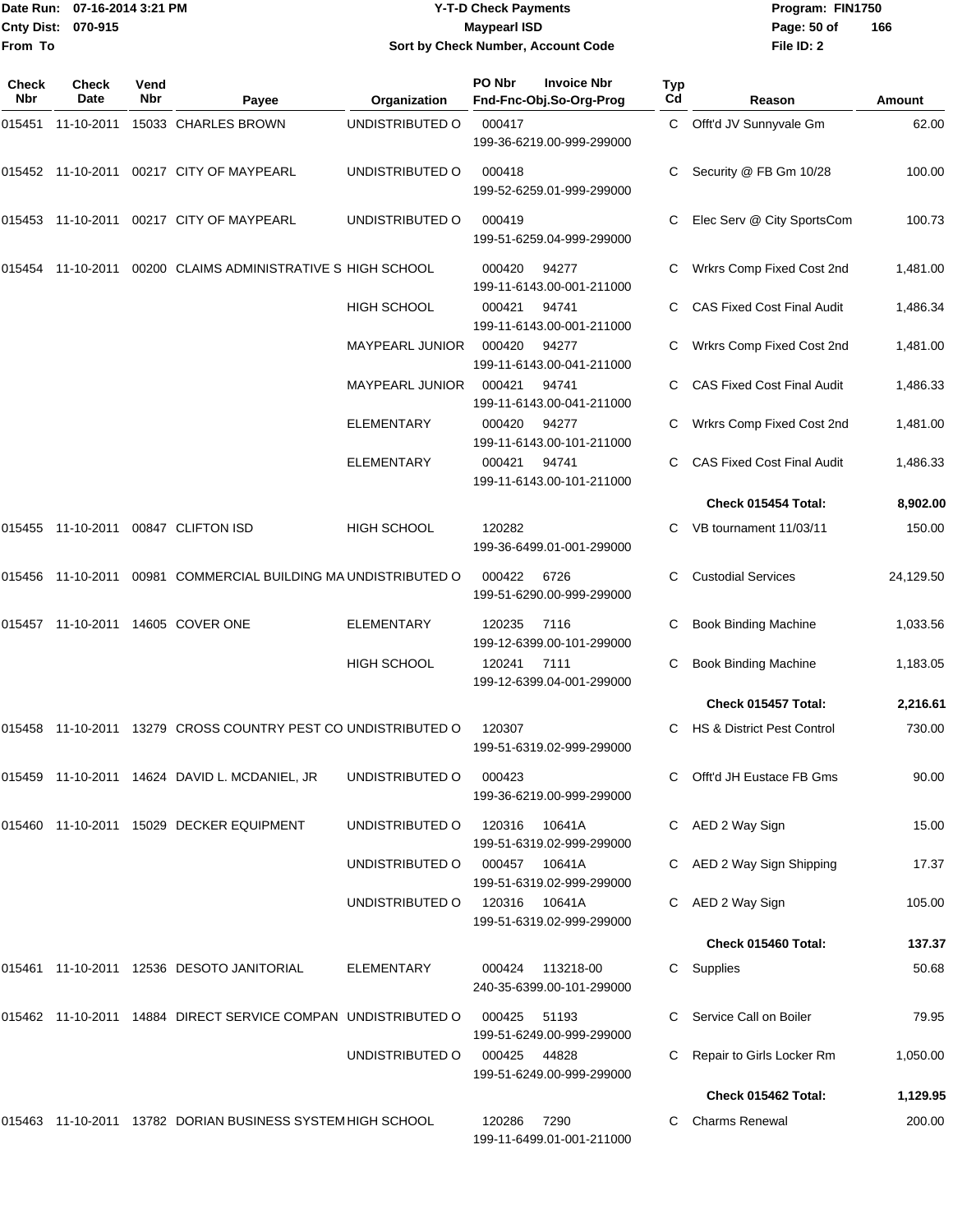|                    | Date Run: 07-16-2014 3:21 PM |
|--------------------|------------------------------|
| Cnty Dist: 070-915 |                              |
| From To            |                              |

## **Date Run: Program: FIN1750 07-16-2014 3:21 PM Y-T-D Check Payments Cnty Dist: Page: 51 of 070-915 Maypearl ISD Sort by Check Number, Account Code**

| Check<br>Nbr | <b>Check</b><br>Date | Vend<br>Nbr | Payee                                                           | Organization      | PO Nbr | <b>Invoice Nbr</b><br>Fnd-Fnc-Obj.So-Org-Prog  | Typ<br>Cd | Reason                          | Amount    |
|--------------|----------------------|-------------|-----------------------------------------------------------------|-------------------|--------|------------------------------------------------|-----------|---------------------------------|-----------|
| 015464       | 11-10-2011           |             | 14526 EDUCATION CITY, INC                                       | UNDISTRIBUTED O   | 120177 | 36587<br>199-11-6399.45-999-299000             | C         | Software Subscription           | 469.00    |
| 015465       | 11-10-2011           |             | 00099 EDUCATION SERVICE CENT UNDISTRIBUTED O                    |                   | 120294 | 106813<br>199-11-6399.45-999-299000            | C         | Web Site Renewal                | 3,000.00  |
|              |                      |             |                                                                 | UNDISTRIBUTED O   | 120293 | 107063<br>199-11-6399.45-999-299000            |           | Software Renewal                | 1,965.00  |
|              |                      |             |                                                                 | UNDISTRIBUTED O   | 120293 | 107263<br>199-11-6399.45-999-299000            | С         | Software Renewal                | 2,985.00  |
|              |                      |             |                                                                 |                   |        |                                                |           | Check 015465 Total:             | 7,950.00  |
| 015466       | 11-10-2011           |             | 12186 ELLIOTT ELECTRIC                                          | UNDISTRIBUTED O   | 000428 | 09-19381-01<br>199-51-6319.02-999-299000       | C         | Low Profile Battery Pack        | 73.84     |
|              |                      |             | 015467 11-10-2011 00192 ELLIS COUNTY SPECIAL ED SHARED SER ARRA |                   | 000427 | 915<br>199-93-6492.00-751-223000               |           | <b>Shared Service Agreement</b> | 35,765.00 |
| 015468       |                      |             | 11-10-2011 00040 FLATT STATIONERS, INC.                         | <b>ELEMENTARY</b> | 120243 | 180918-00<br>199-11-6399.11-101-211000         | С         | office Supplies                 | 161.00    |
|              |                      |             |                                                                 | <b>ELEMENTARY</b> | 120243 | 280028-00<br>199-11-6399.11-101-211000         | С         | <b>Office Supplies</b>          | 482.54    |
|              |                      |             |                                                                 |                   |        |                                                |           | Check 015468 Total:             | 643.54    |
| 015469       |                      |             | 11-10-2011  13147  FLOWERSFOOD                                  | INTERMEDIATE SCH  | 000429 | FB40247776<br>240-35-6399.00-042-299000        | С         | supplies                        | 196.88    |
|              |                      |             |                                                                 | <b>ELEMENTARY</b> | 000429 | FB40247778<br>240-35-6399.00-101-299000        | С         | supplies                        | 396.56    |
|              |                      |             |                                                                 | HIGH SCHOOL       | 000429 | FB40247775<br>240-35-6399.01-001-299000        | С         | supplies                        | 484.44    |
|              |                      |             |                                                                 |                   |        |                                                |           | Check 015469 Total:             | 1,077.88  |
| 015470       | 11-10-2011           |             | 13039 FREDERICK TAYLOR                                          | UNDISTRIBUTED O   | 000430 | 199-36-6219.00-999-299000                      |           | JH FB Eustace Gms               | 129.20    |
| 015471       | 11-10-2011           |             | 13020 G&K SERVICES                                              | UNDISTRIBUTED O   | 000431 | 1159331000-1004<br>199-51-6319.02-999-299000   | C         | <b>Mat Services</b>             | 217.06    |
|              |                      |             | 015472 11-10-2011 00375 GTM SPORTSWEAR                          | UNDISTRIBUTED O   | 120132 | 0006609310<br>199-36-6399.01-999-299BHS        | С         | Uniforms                        | 782.00    |
|              |                      |             | 015473 11-10-2011 14120 HARRIS COMPUTER SYSTE DISTRICT WIDE     |                   |        | 000432 XT00062210<br>240-00-5749.00-000-200000 |           | C EZ School Pay Fees            | 71.25     |
|              |                      |             | 015474 11-10-2011 12487 HOLIDAY INN EXPRESS & S HIGH SCHOOL     |                   | 120298 | 199-36-6499.01-001-299000                      | C         | Cross country meet              | 192.60    |
|              |                      |             | 015475 11-10-2011 14644 HOLIDAY INN EXPRESS-CHI HIGH SCHOOL     |                   | 120288 | 199-11-6411.01-001-211000                      | C         | Pig Sale                        | 179.98    |
|              |                      |             | 015476 11-10-2011 14797 HUCKABEE & ASSOCIATES UNDISTRIBUTED O   |                   | 000433 | 164401P2<br>600-81-6629.00-999-299MTN          |           | <b>Architecture Services</b>    | 3,629.04  |
|              |                      |             | 015477 11-10-2011 14961 IMAGE MAKER 4 U, INC.                   | UNDISTRIBUTED O   | 120156 | 72208<br>199-36-6399.01-999-299BHS             | C         | Signs                           | 831.00    |
|              |                      |             |                                                                 | UNDISTRIBUTED O   | 120199 | 72222<br>199-36-6399.01-999-299GHS             |           | C Signs                         | 257.00    |
|              |                      |             |                                                                 |                   |        |                                                |           | Check 015477 Total:             | 1,088.00  |
|              |                      |             | 015478 11-10-2011 12551 INTERQUEST DETECTION C UNDISTRIBUTED O  |                   | 000434 | 107092<br>199-11-6219.01-999-224000            |           | Half Day Service                | 220.00    |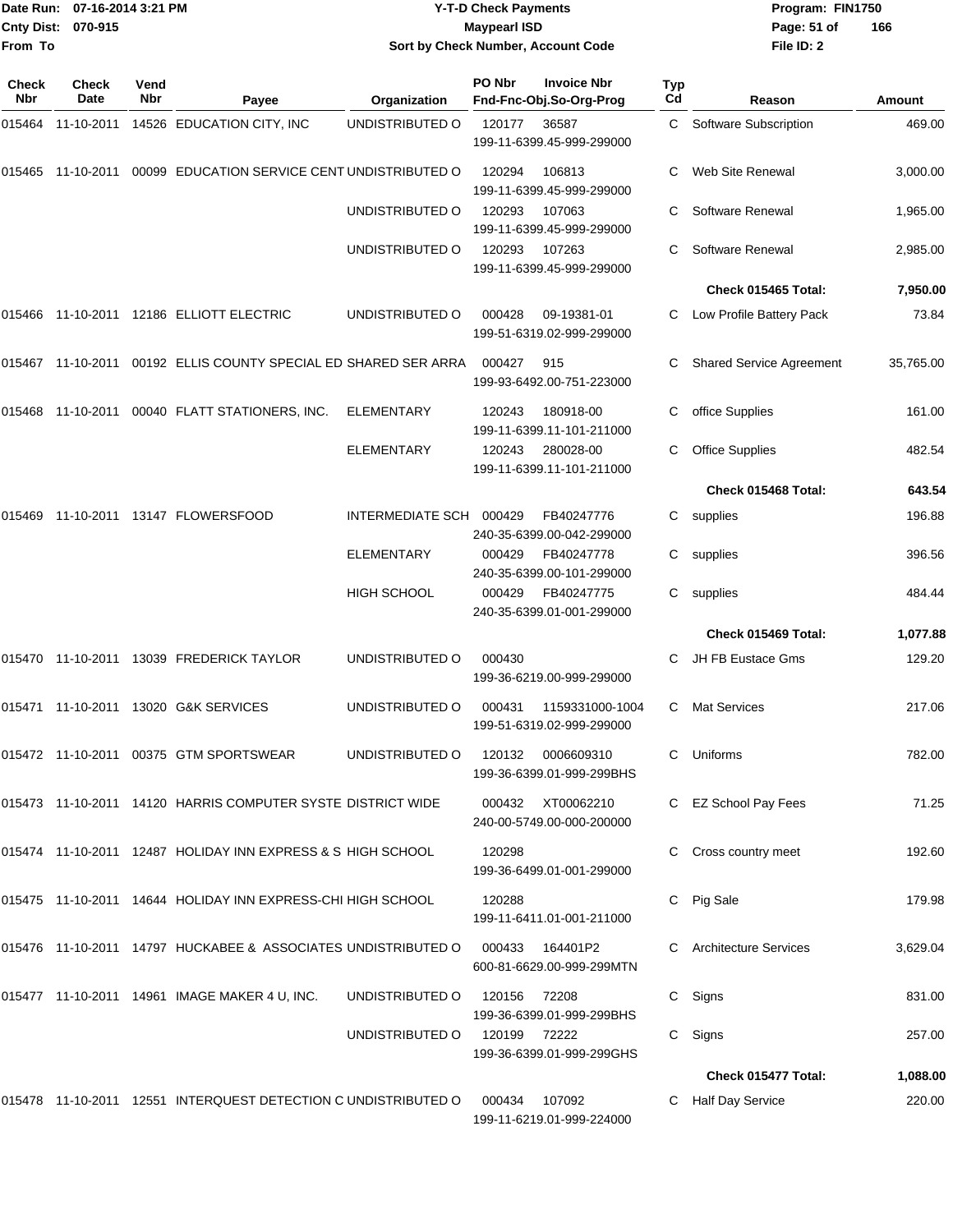|                    | Date Run: 07-16-2014 3:21 PM |
|--------------------|------------------------------|
| Cnty Dist: 070-915 |                              |
| From To            |                              |

## **Date Run: Program: FIN1750 07-16-2014 3:21 PM Y-T-D Check Payments Cnty Dist: Page: 52 of 070-915 Maypearl ISD Sort by Check Number, Account Code**

| Check<br><b>Nbr</b> | <b>Check</b><br>Date | Vend<br>Nbr | Payee                                                       | Organization                    | PO Nbr | <b>Invoice Nbr</b><br>Fnd-Fnc-Obj.So-Org-Prog     | <b>Typ</b><br>Cd | Reason                   | Amount    |
|---------------------|----------------------|-------------|-------------------------------------------------------------|---------------------------------|--------|---------------------------------------------------|------------------|--------------------------|-----------|
|                     |                      |             | 015479 11-10-2011 12632 J.T.M. PROVISIONS CO.               | INTERMEDIATE SCH 000435         |        | 327220<br>240-35-6399.00-042-299000               |                  | C Supplies               | 84.00     |
|                     |                      |             |                                                             | <b>ELEMENTARY</b>               | 000435 | 327220<br>240-35-6399.00-101-299000               |                  | Supplies                 | 84.00     |
|                     |                      |             |                                                             | <b>HIGH SCHOOL</b>              | 000435 | 327220<br>240-35-6399.01-001-299000               | C.               | Supplies                 | 84.00     |
|                     |                      |             |                                                             |                                 |        |                                                   |                  | Check 015479 Total:      | 252.00    |
| 015480              |                      |             | 11-10-2011 01229 JENIFER ZIPP                               | <b>HIGH SCHOOL</b>              | 120290 | 199-11-6399.27-001-211000                         |                  | C UIL books              | 40.80     |
| 015481              |                      |             | 11-10-2011 01048 LABATT FOOD SERVICE                        | INTERMEDIATE SCH                | 000436 | 387495<br>240-35-6399.00-042-299000               | C.               | Supplies                 | 3,820.52  |
|                     |                      |             |                                                             | <b>ELEMENTARY</b>               | 000436 | 387487<br>240-35-6399.00-101-299000               | C.               | Supplies                 | 4,549.33  |
|                     |                      |             |                                                             | HIGH SCHOOL                     | 000436 | 387460<br>240-35-6399.01-001-299000               | C.               | Supplies                 | 5,689.87  |
|                     |                      |             |                                                             |                                 |        |                                                   |                  | Check 015481 Total:      | 14,059.72 |
|                     |                      |             | 015482 11-10-2011 14969 LORENZO LEAKE                       | UNDISTRIBUTED O                 | 000437 | 199-36-6219.00-999-299000                         | C.               | Offt'd JH Eustace FB Gms | 116.90    |
|                     |                      |             | 015483 11-10-2011 01099 MACKIN LIBRARY MEDIA                | MAYPEARL JUNIOR                 | 120084 | 305172<br>199-12-6399.05-041-299000               | C.               | <b>Books</b>             | 410.79    |
|                     |                      |             | 015484 11-10-2011 13157 MARTIN TOWING INC.                  | UNDISTRIBUTED O                 | 000438 | 15599<br>199-34-6219.00-999-299000                |                  | Wrecker Fee              | 250.00    |
|                     |                      |             | 015485 11-10-2011 12505 MAYPEARL FEED STORE                 | UNDISTRIBUTED O                 | 000439 | 528<br>199-51-6319.02-999-299000                  | C.               | Supplies                 | 74.85     |
|                     |                      |             | 015486 11-10-2011 00297 NARDONE BROS. BAKING C HIGH SCHOOL  |                                 | 000440 | 64113<br>240-35-6399.01-001-299000                | C.               | Supplies                 | 205.10    |
|                     |                      |             | 015487  11-10-2011  13325  NATIONAL GEOGRAPHIC S ELEMENTARY |                                 | 000441 | 01003102011TWIL<br>199-11-6399.11-101-211000      | C.               | Subscription             | 11.71     |
| 015488              |                      |             | 11-10-2011 12087 OAK CLIFF OFFICE SUPPLY MAYPEARL JUNIOR    |                                 | 120093 | 299837-0<br>199-11-6399.07-041-211000             | C.               | Supplies                 | 5.05      |
|                     |                      |             |                                                             | MAYPEARL JUNIOR 120093 297859-0 |        | 199-11-6399.07-041-211000                         |                  | C Supplies               | 686.79    |
|                     |                      |             |                                                             |                                 |        |                                                   |                  | Check 015488 Total:      | 691.84    |
|                     |                      |             | 015489  11-10-2011  00287  OFFICE DEPOT                     | HIGH SCHOOL                     | 120228 | 584307472001<br>199-11-6399.01-001-221000         |                  | C Supplies               | 100.00    |
|                     |                      |             |                                                             | <b>HIGH SCHOOL</b>              | 120228 | 584307472001<br>199-11-6399.12-001-211000         |                  | C Supplies               | 514.66    |
|                     |                      |             |                                                             | HIGH SCHOOL                     | 120228 | 584307472001<br>199-11-6399.19-001-211000         |                  | C supplies               | 80.00     |
|                     |                      |             |                                                             | <b>HIGH SCHOOL</b>              | 120228 | 584307472001<br>199-11-6399.23-001-225000         |                  | C supplies               | 400.00    |
|                     |                      |             |                                                             | <b>HIGH SCHOOL</b>              | 120225 | 584306749001<br>199-11-6399.30-001-211000         |                  | C Yearbook Supplies      | 68.81     |
|                     |                      |             |                                                             | <b>HIGH SCHOOL</b>              | 120228 | 584307472001<br>199-11-6399.31-001-211000         |                  | C supplies               | 100.00    |
|                     |                      |             |                                                             | <b>HIGH SCHOOL</b>              | 120228 | 584307472001<br>199-11-6399.33-001-211000         |                  | C supplies               | 50.00     |
|                     |                      |             |                                                             | <b>HIGH SCHOOL</b>              |        | 120247  584451518001<br>199-11-6399.39-001-211000 |                  | C Toner                  | 929.12    |
|                     |                      |             |                                                             | <b>HIGH SCHOOL</b>              | 120246 | 584450993001<br>199-11-6399.39-001-211000         |                  | C Supplies               | 132.82    |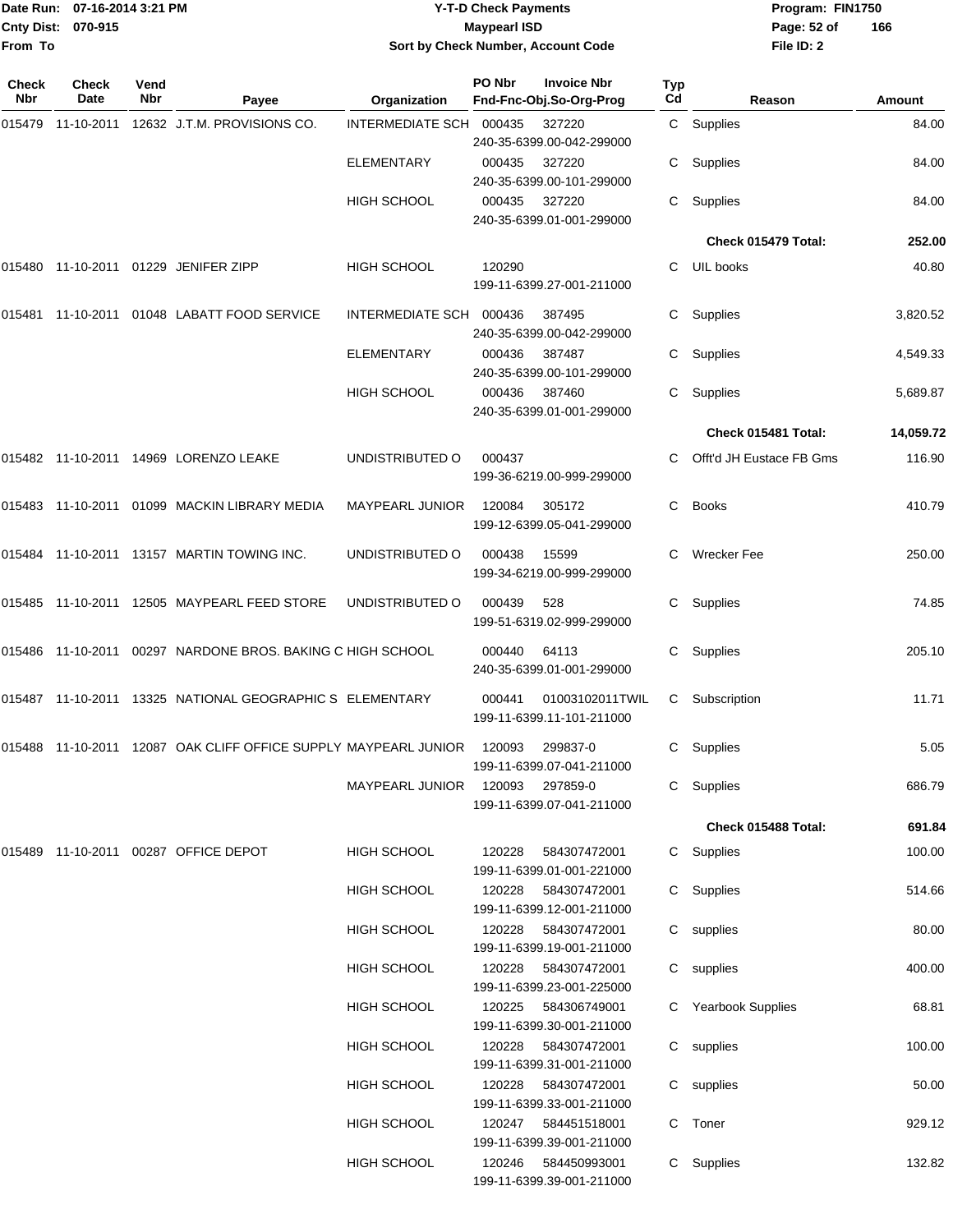|                              | Date Run: 07-16-2014 3:21 PM |             |                                                                                  |                                 | <b>Y-T-D Check Payments</b> |                                               |           | Program: FIN1750               |          |  |
|------------------------------|------------------------------|-------------|----------------------------------------------------------------------------------|---------------------------------|-----------------------------|-----------------------------------------------|-----------|--------------------------------|----------|--|
| <b>Cnty Dist:</b><br>From To | 070-915                      |             |                                                                                  |                                 | <b>Maypearl ISD</b>         | Sort by Check Number, Account Code            |           | Page: 53 of<br>File ID: 2      | 166      |  |
| Check<br>Nbr                 | <b>Check</b><br>Date         | Vend<br>Nbr | Payee                                                                            | Organization                    | PO Nbr                      | <b>Invoice Nbr</b><br>Fnd-Fnc-Obj.So-Org-Prog | Typ<br>Cd | Reason                         | Amount   |  |
|                              |                              |             |                                                                                  | <b>HIGH SCHOOL</b>              | 120225                      | 584306749001<br>199-11-6399.40-001-211000     |           | C Yearbook Supplies            | 410.00   |  |
|                              |                              |             |                                                                                  | UNDISTRIBUTED O                 | 120263                      | 1405295358<br>199-11-6399.46-999-211000       | C.        | Supplies                       | 101.88   |  |
|                              |                              |             |                                                                                  | ADMINISTRATIVE                  | 120195                      | 583471742001<br>199-41-6399.01-701-299000     | С         | <b>Clip Binders and Labels</b> | 9.75     |  |
|                              |                              |             |                                                                                  | ADMINISTRATIVE                  | 120216                      | 583868226001<br>199-41-6399.01-701-299000     | С         | Envelopes                      | 23.92    |  |
|                              |                              |             |                                                                                  | UNDISTRIBUTED O                 | 120196                      | 583473282001<br>199-53-6399.05-999-299000     | С         | Labels                         | 130.09   |  |
|                              |                              |             |                                                                                  |                                 |                             |                                               |           | Check 015489 Total:            | 3,051.05 |  |
|                              |                              |             |                                                                                  | UNDISTRIBUTED O                 | 000443                      | 199-36-6219.00-999-299000                     | С         | Offt'd F/JV/V Clifton VB Gms   | 115.54   |  |
|                              |                              |             | 015491 11-10-2011 14093   PC & MACEXCHANGE                                       | UNDISTRIBUTED O                 | 000458                      | 59669<br>199-11-6399.46-999-211000            | С         | Freight                        | 8.00     |  |
|                              |                              |             |                                                                                  | UNDISTRIBUTED O                 | 120025                      | 59669<br>199-11-6399.46-999-211000            |           | Epson ELPLP42                  | 358.00   |  |
|                              |                              |             |                                                                                  | HIGH SCHOOL                     | 120213                      | 60678<br>199-11-6639.48-001-211000            | С         | Supplies                       | 156.00   |  |
|                              |                              |             |                                                                                  | <b>ADMINISTRATIVE</b>           | 120255                      | 60873<br>199-41-6399.01-701-299000            | С         | <b>Ricoh Laser</b>             | 206.15   |  |
|                              |                              |             |                                                                                  | <b>ELEMENTARY</b>               | 120232                      | 60775<br>199-53-6249.00-101-299000            |           | Western Digital                | 462.00   |  |
|                              |                              |             |                                                                                  | <b>ADMINISTRATIVE</b>           | 120260                      | 60898<br>199-53-6399.00-701-299000            | С         | Disk Reader                    | 37.55    |  |
|                              |                              |             |                                                                                  |                                 |                             |                                               |           | Check 015491 Total:            | 1,227.70 |  |
|                              |                              |             |                                                                                  | ELEMENTARY                      | 120110                      | 1447466-00<br>199-12-6399.06-101-299000       | С         | Library                        | 6,579.57 |  |
|                              |                              |             | 015493  11-10-2011  14948  PETROLEUM TRADERS CO    UNDISTRIBUTED   000444        |                                 |                             | 502907<br>199-34-6311.01-999-299000           |           | C Fuel Services                | 3,415.85 |  |
|                              |                              |             |                                                                                  | UNDISTRIBUTED O 000444 990887/1 |                             | 199-34-6311.01-999-299000                     |           | C Fuel Services                | 2,918.95 |  |
|                              |                              |             |                                                                                  |                                 |                             |                                               |           | Check 015493 Total:            | 6,334.80 |  |
|                              |                              |             | 015494 11-10-2011 13117 PIEPER ENTERPRISES, INC. UNDISTRIBUTED O 120223 29231    |                                 |                             | 199-51-6319.03-999-299000                     |           | C Grass Seed                   | 2,013.45 |  |
|                              |                              |             | 015495 11-10-2011 12349 PILGRIMS PRIDE CORPORA INTERMEDIATE SCH 000445 914544540 |                                 |                             | 240-35-6399.00-042-299000                     |           | C Supplies                     | 119.79   |  |
|                              |                              |             |                                                                                  | ELEMENTARY                      |                             | 000445 914544540<br>240-35-6399.00-101-299000 |           | C Supplies                     | 119.79   |  |
|                              |                              |             |                                                                                  | HIGH SCHOOL                     |                             | 000445 914544540<br>240-35-6399.01-001-299000 |           | C Supplies                     | 119.80   |  |
|                              |                              |             |                                                                                  |                                 |                             |                                               |           | Check 015495 Total:            | 359.38   |  |
|                              |                              |             | 015496  11-10-2011  15049  PLAINSMAN TIRE                                        | UNDISTRIBUTED 0 120317 70289    |                             | 199-34-6311.00-999-299000                     |           | C Bus Tires                    | 2,407.02 |  |
|                              |                              |             | 015497  11-10-2011  00401  POSITIVE PROMOTIONS                                   | ELEMENTARY                      | 120203                      | 04265975<br>199-12-6399.00-101-299000         |           | C Tags                         | 539.52   |  |

199-11-6399.45-999-299000

015498 11-10-2011 14314 RAPTOR UNDISTRIBUTED O 120292 27866RN C Software Renewal 1,296.00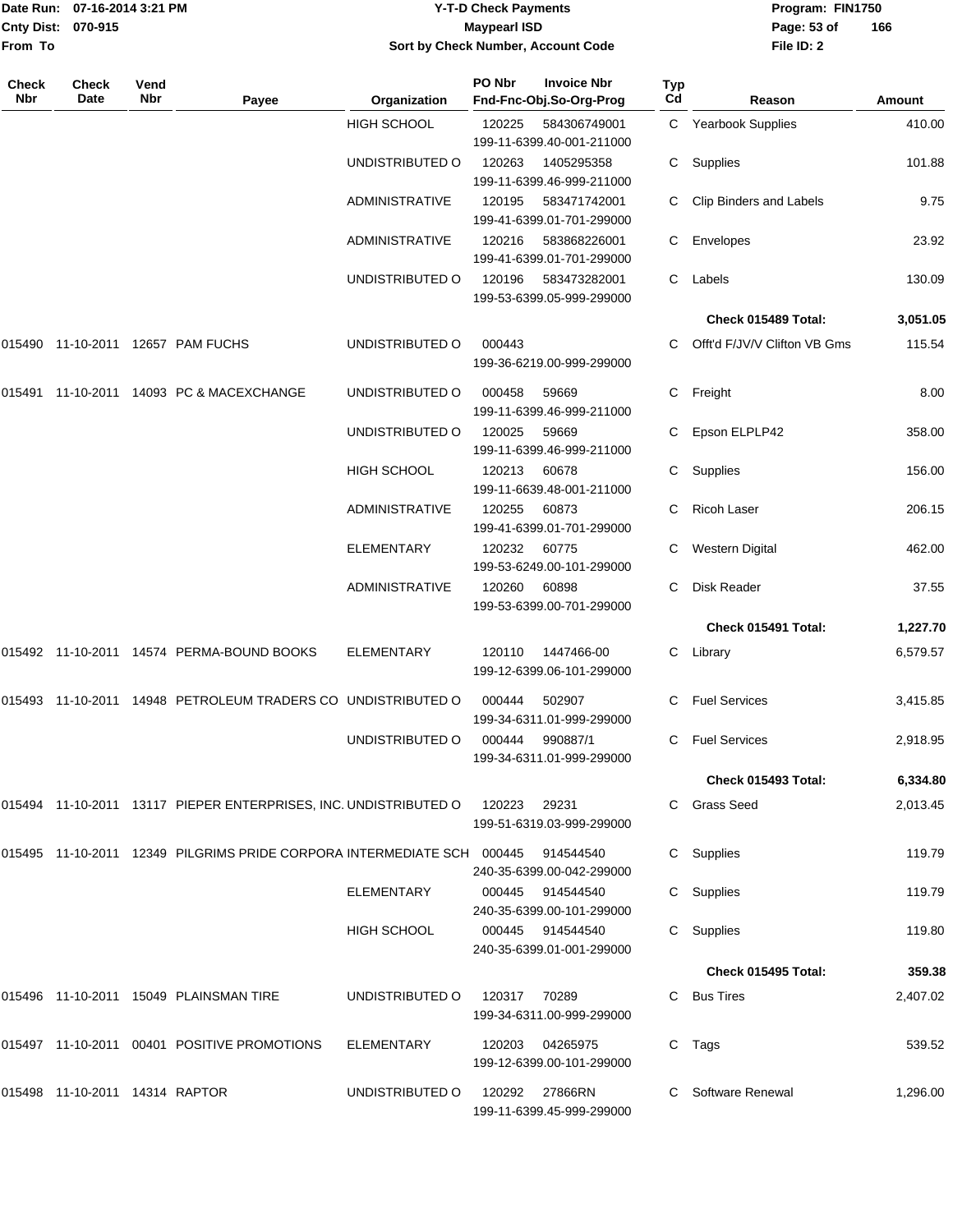|              | Date Run: 07-16-2014 3:21 PM      |             |                                                                 |                 | <b>Y-T-D Check Payments</b>                                    |                       | Program: FIN1750             |          |  |
|--------------|-----------------------------------|-------------|-----------------------------------------------------------------|-----------------|----------------------------------------------------------------|-----------------------|------------------------------|----------|--|
|              | Cnty Dist: 070-915                |             |                                                                 |                 | <b>Maypearl ISD</b>                                            |                       | Page: 54 of                  | 166      |  |
| From To      |                                   |             |                                                                 |                 | Sort by Check Number, Account Code                             |                       | File ID: 2                   |          |  |
| Check<br>Nbr | <b>Check</b><br>Date              | Vend<br>Nbr | Payee                                                           | Organization    | PO Nbr<br><b>Invoice Nbr</b><br>Fnd-Fnc-Obj.So-Org-Prog        | Typ<br>C <sub>d</sub> | Reason                       | Amount   |  |
| 015499       | 11-10-2011                        |             | 00372 RENAISSANCE AUSTIN HOT SCHOOL BOARD                       |                 | 120308                                                         | C.                    | <b>Elections Seminar</b>     | 552.63   |  |
|              |                                   |             |                                                                 |                 | 199-41-6439.00-702-299000                                      |                       |                              |          |  |
|              | 015500 11-10-2011 00720 RISO, INC |             |                                                                 | UNDISTRIBUTED O | 5224386<br>000446<br>199-41-6219.07-999-299000                 | C                     | Riso Lease Agreement         | 33.95    |  |
|              |                                   |             | 015501 11-10-2011 14940 ROBERT GARCIA                           | UNDISTRIBUTED O | 120304<br>199-51-6411.00-999-299000                            | C                     | <b>Hotel Room Reimbrsmnt</b> | 127.70   |  |
|              |                                   |             | 015502 11-10-2011 12984 ROGER GRANTHAM                          | UNDISTRIBUTED O | 000447<br>199-36-6219.00-999-299000                            | С                     | Offt'd JH Gms                | 73.31    |  |
|              |                                   |             |                                                                 | UNDISTRIBUTED O | 000447<br>199-36-6219.00-999-299000                            | C                     | Offt'd F/JV/V Clifton VB Gms | 118.31   |  |
|              |                                   |             |                                                                 |                 |                                                                |                       | Check 015502 Total:          | 191.62   |  |
|              |                                   |             | 015503 11-10-2011 00706 SCANTRON                                | HIGH SCHOOL     | 120222<br>3046117<br>199-31-6399.03-001-299000                 | C                     | Testing                      | 261.90   |  |
|              |                                   |             | 015504 11-10-2011 00357 SCHOOL HEALTH CORP.                     | UNDISTRIBUTED O | 000448<br>1949197-00<br>199-36-6399.05-999-299000              | C                     | Electrode Pad                | 105.02   |  |
|              |                                   |             | 015505 11-10-2011 00252 SCHOOL SPECIALTY                        | ELEMENTARY      | 120172<br>208107276501<br>199-11-6399.00-101-223000            | C                     | Supplies                     | 54.45    |  |
|              |                                   |             |                                                                 | ELEMENTARY      | 208107303341<br>120238<br>199-33-6399.00-101-299000            | C                     | Supplies                     | 43.80    |  |
|              |                                   |             |                                                                 |                 |                                                                |                       | Check 015505 Total:          | 98.25    |  |
|              |                                   |             | 015506 11-10-2011 01547 SCHWARTZ & EICHELBAUM DIR COST- ADMINIS |                 | 39865<br>000449<br>199-41-6211.00-720-299000                   | С                     | <b>Legal Services</b>        | 80.64    |  |
|              |                                   |             | 015507 11-10-2011 13820 SIMSON C. GREEN                         | UNDISTRIBUTED O | 000455<br>199-36-6219.00-999-299000                            | С                     | Offt'd JV FB Sunnyvale       | 50.00    |  |
|              |                                   |             | 015508 11-10-2011 14918 SPORTS CENTER MESQUIT UNDISTRIBUTED O   |                 | 120181<br>MB00000182<br>199-36-6399.01-999-299BMS              | C                     | Basketball Shoes (6) Boys    | 372.70   |  |
|              |                                   |             |                                                                 |                 | UNDISTRIBUTED O 120144 MB00000184<br>199-36-6399.01-999-299GHS |                       | C Supplies                   | 244.25   |  |
|              |                                   |             |                                                                 |                 | UNDISTRIBUTED O 120144 MB00000184<br>199-36-6399.01-999-299GMS |                       | C Supplies                   | 937.50   |  |
|              |                                   |             |                                                                 | UNDISTRIBUTED O | 120206<br>MB00000183<br>199-36-6399.05-999-299000              |                       | C Mini Basketballs           | 160.00   |  |
|              |                                   |             |                                                                 | UNDISTRIBUTED O | 120250 MB00000187<br>199-36-6399.06-999-299HS0                 |                       | C Track Uniforms             | 342.00   |  |
|              |                                   |             |                                                                 |                 |                                                                |                       | Check 015508 Total:          | 2,056.45 |  |
|              |                                   |             | 015509 11-10-2011 00119 STROOPE PEST CONTROL UNDISTRIBUTED O    |                 | 000450<br>318<br>199-51-6319.02-999-299000                     |                       | C Pest control services      | 520.00   |  |
|              |                                   |             | 015510 11-10-2011 12951 STUDY ISLAND                            | ELEMENTARY      | 120252<br>0044948<br>199-11-6399.30-101-211000                 |                       | C Supplies                   | 3,896.10 |  |
|              |                                   |             | 015511 11-10-2011 00973 TARVER TROPHIES                         | UNDISTRIBUTED O | 120281 5281<br>199-36-6399.05-999-299000                       |                       | C Plaque                     | 18.00    |  |
|              |                                   |             | 015512 11-10-2011 00218 THE COWBOY BANK OF TE UNDISTRIBUTED O   |                 | 120312<br>199-34-6311.01-999-299000                            |                       | C Fuel for OK Pig Sale       | 300.00   |  |
|              |                                   |             |                                                                 | HIGH SCHOOL     | 120311<br>199-36-6499.01-001-299000                            |                       | C State CC Meals             | 400.00   |  |

**Check 015512 Total: 700.00**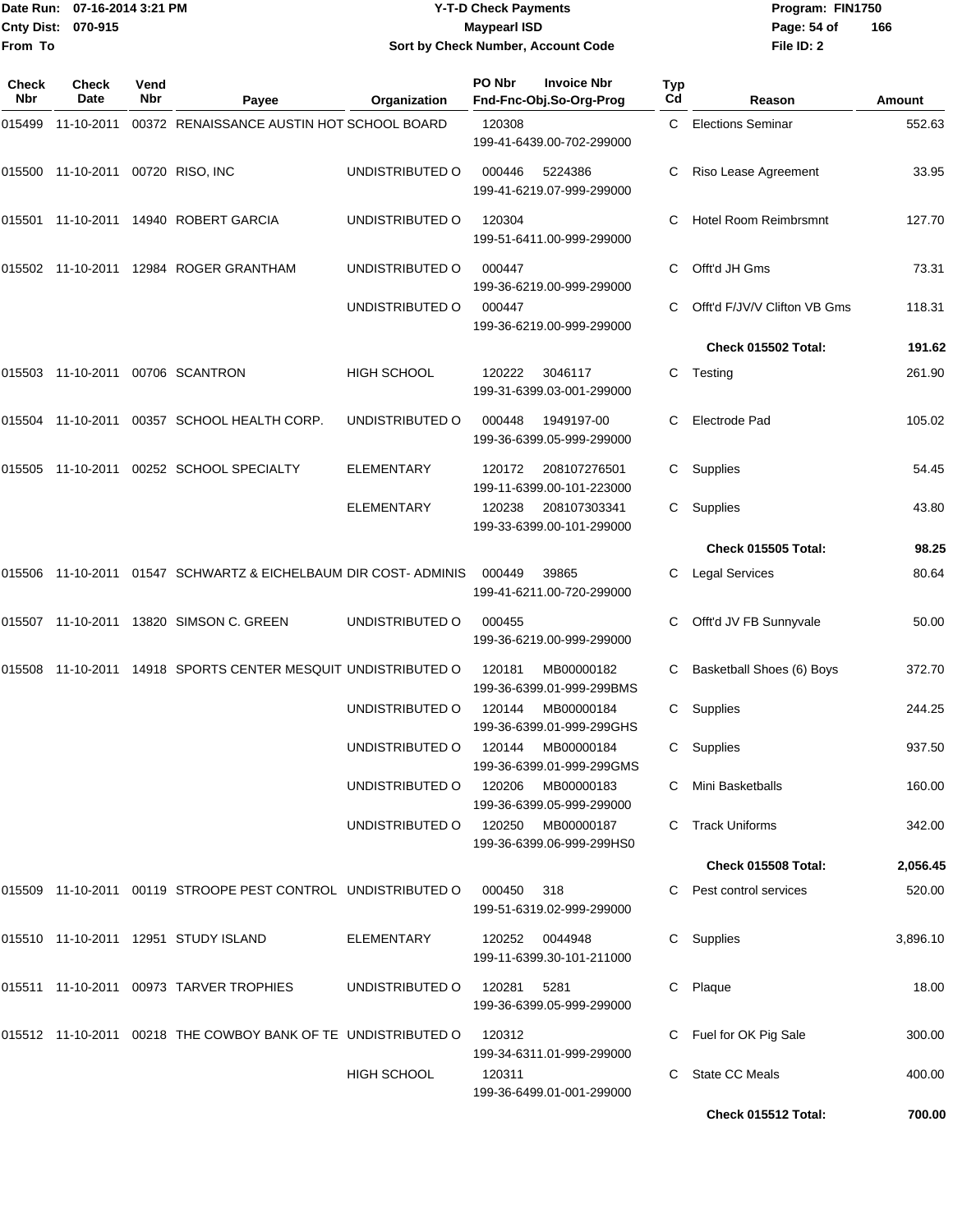|              | Date Run: 07-16-2014 3:21 PM<br>Cnty Dist: 070-915 |                    |                                                                | <b>Y-T-D Check Payments</b><br><b>Maypearl ISD</b> |        |                                               |                  | Program: FIN1750<br>Page: 55 of<br>166 |               |  |
|--------------|----------------------------------------------------|--------------------|----------------------------------------------------------------|----------------------------------------------------|--------|-----------------------------------------------|------------------|----------------------------------------|---------------|--|
| From To      |                                                    |                    |                                                                |                                                    |        | Sort by Check Number, Account Code            |                  | File ID: 2                             |               |  |
| Check<br>Nbr | Check<br>Date                                      | Vend<br><b>Nbr</b> | Payee                                                          | Organization                                       | PO Nbr | <b>Invoice Nbr</b><br>Fnd-Fnc-Obj.So-Org-Prog | <b>Typ</b><br>Cd | Reason                                 | <b>Amount</b> |  |
|              |                                                    |                    | 15045 THE WESTIN AUSTIN AT TH HIGH SCHOOL                      |                                                    | 120305 | 255-11-6419.00-001-224000                     | C.               | <b>NELI Conference</b>                 | 510.12        |  |
|              |                                                    |                    |                                                                | <b>MAYPEARL JUNIOR</b>                             | 120305 | 255-11-6419.00-041-224000                     | С                | <b>NELI</b> conference                 | 255.06        |  |
|              |                                                    |                    |                                                                | <b>ELEMENTARY</b>                                  | 120305 | 255-11-6419.00-101-224000                     | С                | <b>NELI Conference</b>                 | 255.06        |  |
|              |                                                    |                    |                                                                |                                                    |        |                                               |                  | Check 015513 Total:                    | 1,020.24      |  |
|              |                                                    |                    | 015514 11-10-2011 14199 THOMAS BUFORD                          | UNDISTRIBUTED O                                    | 000456 | 199-36-6219.00-999-299000                     | С                | Offft'd Sunnyvale FB JH Gm             | 10.00         |  |
|              |                                                    |                    |                                                                | UNDISTRIBUTED O                                    | 000456 | 199-36-6219.00-999-299000                     | С                | Offt'd Sunnyvale FB JH Gm              | 40.00         |  |
|              |                                                    |                    |                                                                |                                                    |        |                                               |                  | Check 015514 Total:                    | 50.00         |  |
|              |                                                    |                    | 015515 11-10-2011 01049 THYSSENKRUPP ELEVATO UNDISTRIBUTED O   |                                                    | 000451 | 21563<br>199-51-6319.02-999-299000            | С                | Elevator Maintenance Agree             | 268.06        |  |
|              |                                                    |                    |                                                                | UNDISTRIBUTED O                                    | 000451 | 21564<br>199-51-6319.02-999-299000            | С                | Elevator Maintenance Agree             | 268.06        |  |
|              |                                                    |                    |                                                                |                                                    |        |                                               |                  | Check 015515 Total:                    | 536.12        |  |
|              | 015516  11-10-2011  13882  TRANE                   |                    |                                                                | UNDISTRIBUTED O                                    | 000452 | 21169549<br>199-51-6249.01-999-299000         | С                | Repair to AC                           | 1,382.00      |  |
|              |                                                    |                    | 015517 11-10-2011 00253 VERIZON SOUTHWEST                      | UNDISTRIBUTED O                                    | 000453 | 416580379500217<br>199-51-6259.02-999-299000  | C.               | <b>Telephone Service</b>               | 47.82         |  |
|              |                                                    |                    |                                                                | UNDISTRIBUTED O                                    | 000453 | 416580372500039<br>199-51-6259.02-999-299000  | C.               | <b>Telephone Service</b>               | 819.24        |  |
|              |                                                    |                    |                                                                |                                                    |        |                                               |                  | Check 015517 Total:                    | 867.06        |  |
|              |                                                    |                    | 015518 11-10-2011 00460 VINEYARD'S AUTO SUPPLY UNDISTRIBUTED O |                                                    | 000454 | 2435<br>199-34-6311.00-999-299000             | C                | Parts                                  | 108.75        |  |
|              |                                                    |                    | 015519  11-16-2011  01256  AT&T MOBILITY                       | <b>DISTRICT WIDE</b>                               | 000459 | 824711164X11102<br>199-52-6259.00-999-299000  | Y.               | <b>Cellular Service for Buses</b>      | 123.85        |  |
|              |                                                    |                    | 015520 11-16-2011 12519 B & H PHOTO                            | <b>DISTRICT WIDE</b>                               | 120244 | 54367802<br>199-11-6399.39-001-211000         |                  | Case Sling Logic                       | 50.78         |  |
|              |                                                    |                    | 015521 11-16-2011 14487 BLOOMS & MORE                          | <b>DISTRICT WIDE</b>                               | 120248 | 001908<br>199-36-6399.10-001-299000           | Y.               | <b>MSG</b> induction                   | 60.00         |  |
|              |                                                    |                    | 015522 11-16-2011 15051 BOB CLARKE                             | <b>DISTRICT WIDE</b>                               | 000471 | 199-36-6219.00-999-299000                     |                  | Y Offt'd V Eustace FB Gm               | 70.00         |  |
|              |                                                    |                    | 015523 11-16-2011 15050 BRIAN BUDGE                            | <b>DISTRICT WIDE</b>                               | 000472 | 199-36-6219.00-999-299000                     |                  | Y Offt'd V Eustace FB Gms              | 70.00         |  |
|              |                                                    |                    | 015524  11-16-2011  00524  BUREAU OF EDUCATION & DISTRICT WIDE |                                                    | 120259 | 4284595<br>255-11-6419.00-101-224000          |                  | <b>Instructional DVDs</b>              | 208.23        |  |
|              |                                                    |                    |                                                                | <b>DISTRICT WIDE</b>                               | 120259 | 4284595<br>255-11-6419.00-001-224000          |                  | <b>Instructional DVDs</b>              | 208.26        |  |
|              |                                                    |                    |                                                                | <b>DISTRICT WIDE</b>                               | 120259 | 4284595<br>255-11-6419.00-041-224000          |                  | <b>Instructional DVDs</b>              | 208.26        |  |
|              |                                                    |                    |                                                                |                                                    |        |                                               |                  | <b>Check 015524 Total:</b>             | 624.75        |  |
|              |                                                    |                    | 015525 11-16-2011 01106 CAROLE UPCHURCH                        | <b>DISTRICT WIDE</b>                               | 120337 | 199-53-6399.00-701-299000                     |                  | Supplies/Reimbrsmnt                    | 69.34         |  |
|              |                                                    |                    | 015526 11-16-2011 00527 CDWG INC.                              | <b>DISTRICT WIDE</b>                               | 120268 | 1743533<br>199-11-6639.45-101-211000          |                  | <b>Printer Hardware</b>                | 641.50        |  |
|              |                                                    |                    |                                                                | <b>DISTRICT WIDE</b>                               | 120268 | 1842666<br>199-11-6639.45-101-211000          | Y                | <b>Printer Hardware</b>                | 270.63        |  |
|              |                                                    |                    |                                                                |                                                    |        |                                               |                  | Check 015526 Total:                    | 912.13        |  |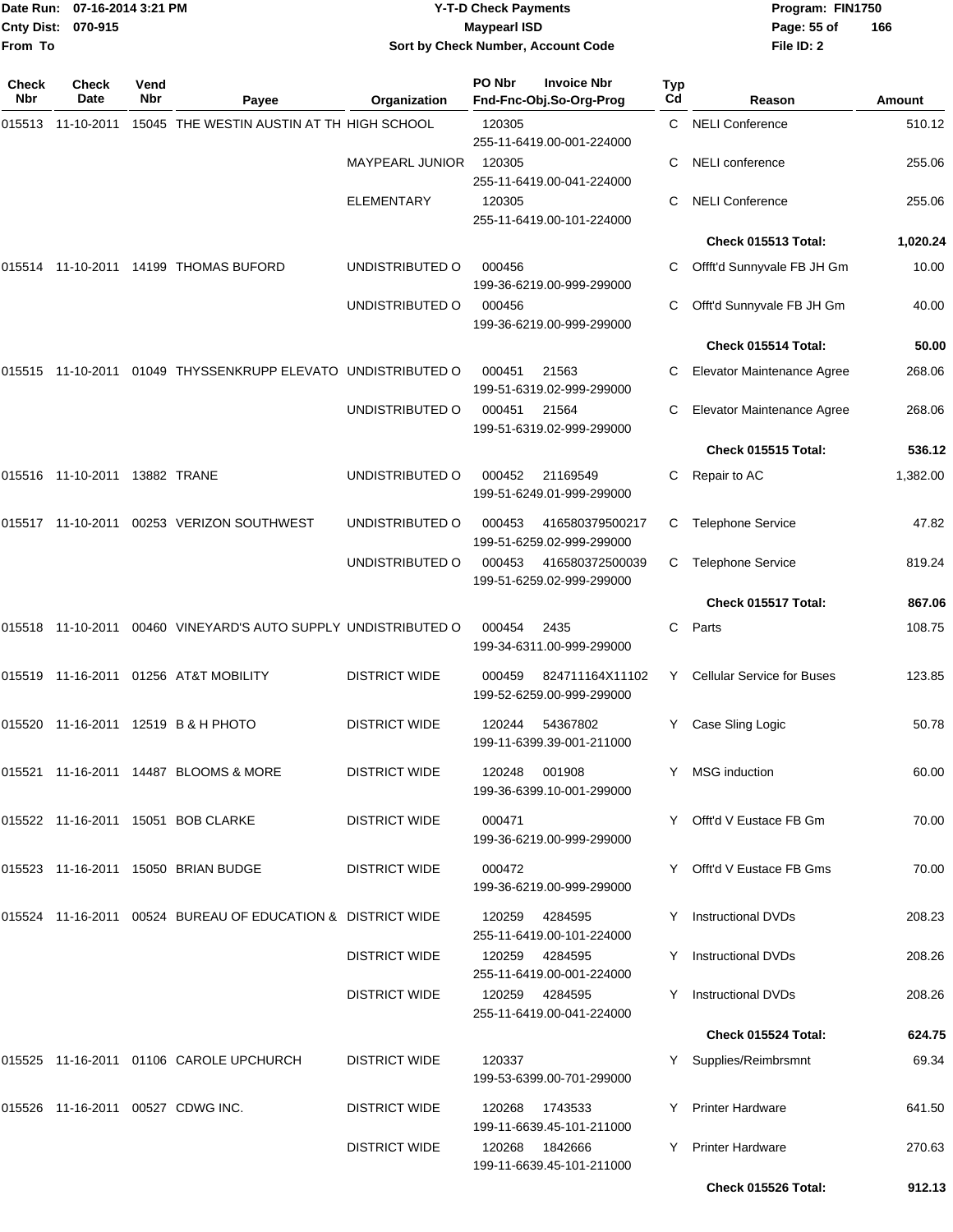## Date Run: 07-16-2014 3:21 PM **Program:** FIN1750 **Cnty Dist:** 070-915 **Page: 56 of MaypearI ISD Page: 56 of Y-T-D Check Payments 070-915 Maypearl ISD Sort by Check Number, Account Code**

| Check<br><b>Nbr</b> | Check<br>Date                    | Vend<br>Nbr | Payee                                                        | Organization         | PO Nbr | <b>Invoice Nbr</b><br>Fnd-Fnc-Obj.So-Org-Prog  | Typ<br>Cd | Reason                                            | Amount           |
|---------------------|----------------------------------|-------------|--------------------------------------------------------------|----------------------|--------|------------------------------------------------|-----------|---------------------------------------------------|------------------|
| 015527              | 11-16-2011                       |             | 00031 DE SOTO JANITORIAL SUPP DISTRICT WIDE                  |                      | 120283 | 113358-00<br>199-36-6399.05-999-299000         | Y         | Laundry Detergent                                 | 420.24           |
| 015528              |                                  |             | 11-16-2011  00242  DEMCO, INC.                               | <b>DISTRICT WIDE</b> | 120279 | 4408553<br>199-11-6399.46-999-211000           | Y         | <b>Protector Sheets</b>                           | 81.15            |
| 015529              |                                  |             | 11-16-2011 01580 DICK BLICK COMPANY                          | <b>DISTRICT WIDE</b> | 120249 | 9974961<br>199-11-6399.39-001-211000           | Y.        | <b>Art Supplies</b>                               | 19.00            |
|                     |                                  |             |                                                              | <b>DISTRICT WIDE</b> | 120249 | 9944598<br>199-11-6399.39-001-211000           | Y.        | <b>Art Supplies</b>                               | 670.84           |
|                     |                                  |             |                                                              |                      |        |                                                |           | Check 015529 Total:                               | 689.84           |
| 015530              |                                  |             | 11-16-2011  12662  E INSTRUCTION                             | <b>DISTRICT WIDE</b> | 120278 | 604662<br>199-11-6639.48-041-211000            | Y         | <b>Replacement Parts</b>                          | 263.00           |
| 015531              | 11-16-2011                       |             | 00099 EDUCATION SERVICE CENT UNDISTRIBUTED O                 |                      | 000475 | 107394<br>199-53-6239.00-999-299000            | С         | 2011-2012 TXEIS Software                          | 18,240.00        |
| 015532              | 11-16-2011                       |             | 13336 ELLIS COUNTY MUSIC CEN DISTRICT WIDE                   |                      | 120233 | 10182011-3<br>199-11-6249.01-001-211000        |           | Repairs to Instruments                            | 345.00           |
|                     |                                  |             |                                                              | <b>DISTRICT WIDE</b> | 120239 | 10182011-2<br>199-11-6249.01-001-211000        | Y         | Repair of Instruments                             | 176.00           |
|                     |                                  |             |                                                              | <b>DISTRICT WIDE</b> | 120184 | 10182011<br>199-11-6399.29-001-211000          | Y         | <b>Band Supplies</b>                              | 310.30           |
|                     |                                  |             |                                                              |                      |        |                                                |           | Check 015532 Total:                               | 831.30           |
| 015533              |                                  |             | 11-16-2011  00454  FOLLETT LIBRARY RESOUR DISTRICT WIDE      |                      | 120251 | 475351F-0<br>199-12-6399.04-001-299000         | Y         | <b>Books</b>                                      | 1,285.50         |
|                     |                                  |             | 015534 11-16-2011 14295 FRONTLINE PLACEMENT TE DISTRICT WIDE |                      | 000461 | 10956<br>199-11-6399.45-999-299000             | Y         | Veritime Usage                                    | 209.25           |
| 015535              |                                  |             | 11-16-2011 01052 FUGRO CONSULTANTS, INC DISTRICT WIDE        |                      | 000462 | 0351321<br>600-81-6629.00-999-299MTN           |           | <b>Testing of Construction Mate</b>               | 2,867.75         |
|                     |                                  |             | 015536 11-16-2011 14957 GEORGE B. ALDEN, JR.                 | <b>DISTRICT WIDE</b> | 000463 | 199-36-6219.00-999-299000                      | Y         | Offt'd V Eustace Gm                               | 115.50           |
|                     | 015537  11-16-2011  00243  HILCO |             |                                                              | <b>DISTRICT WIDE</b> | 000464 | 4706839800<br>199-51-6259.04-999-299000        | Y.        | Electric Service @ Marquee                        | 47.30            |
|                     |                                  |             |                                                              | <b>DISTRICT WIDE</b> | 000464 | 4705171500<br>199-51-6259.04-999-299000        | Y         | Electric Serv - Security Light                    | 11.63            |
|                     |                                  |             |                                                              | <b>DISTRICT WIDE</b> | 000464 | 4705273700<br>199-51-6259.04-999-299000        | Y.        | Electric Serv - Fuel Tanks                        | 28.80            |
|                     |                                  |             |                                                              | <b>DISTRICT WIDE</b> |        | 000464 4706783900<br>199-51-6259.78-999-222000 | Y         | Electric Service @ Ag Facilit                     | 543.12           |
|                     |                                  |             |                                                              | <b>DISTRICT WIDE</b> | 000464 | 4705335301<br>199-51-6259.04-999-299000        | Y.        | Electric Service @ MS Bldg                        | 3,640.23         |
|                     |                                  |             |                                                              | <b>DISTRICT WIDE</b> | 000464 | 4602266500<br>199-51-6259.04-999-299000        | Y.        | Electric Serv @ Athletic Facil                    | 868.50           |
|                     |                                  |             |                                                              | <b>DISTRICT WIDE</b> | 000464 | 4706312901<br>199-51-6259.04-999-299000        | Y         | Electric Service @ LSK Ele                        | 4,306.69         |
|                     |                                  |             |                                                              | <b>DISTRICT WIDE</b> | 000464 | 4602563301<br>199-51-6259.04-999-299000        | Y.        | Electric Serv @ HS Bldg                           | 2,820.76         |
|                     |                                  |             |                                                              |                      |        |                                                |           | Check 015537 Total:                               | 12,267.03        |
| 015538              |                                  |             | 11-16-2011 13896 JOE NIMOCK                                  | <b>DISTRICT WIDE</b> | 000465 | 199-36-6219.00-999-299000                      |           | Y Offt'd 2 JH FB Dallas Life G                    | 80.00            |
|                     |                                  |             |                                                              | <b>DISTRICT WIDE</b> | 000465 | 199-36-6219.00-999-299000                      | Y.        | Offt'd JH Rio Vista BB Gms<br>Check 015538 Total: | 144.60<br>224.60 |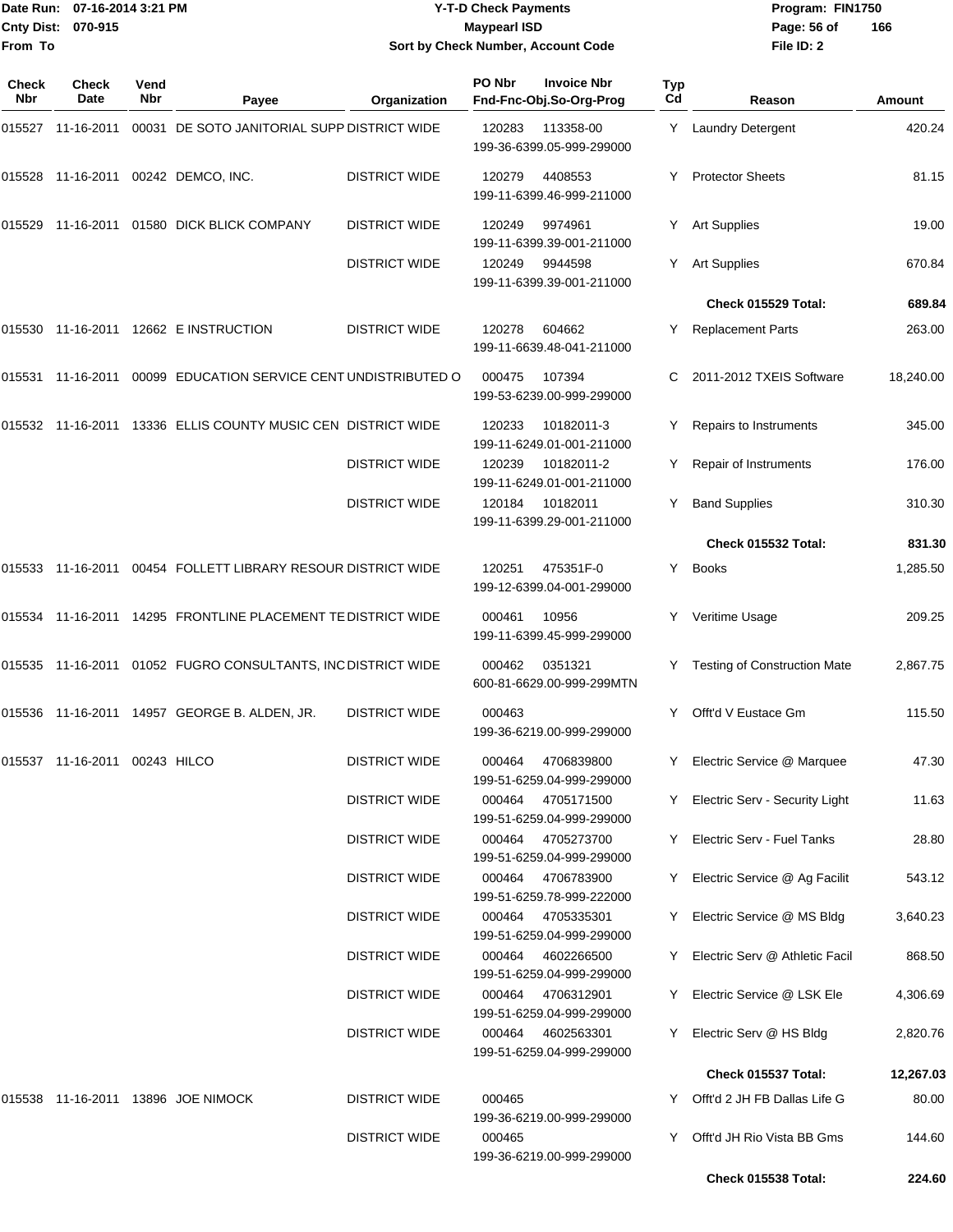| From To      | Date Run: 07-16-2014 3:21 PM<br>Cnty Dist: 070-915 |      |                                                                |                      | <b>Y-T-D Check Payments</b><br><b>Maypearl ISD</b> | Sort by Check Number, Account Code                     |     | Program: FIN1750<br>Page: 57 of<br>File ID: 2 | 166           |
|--------------|----------------------------------------------------|------|----------------------------------------------------------------|----------------------|----------------------------------------------------|--------------------------------------------------------|-----|-----------------------------------------------|---------------|
| <b>Check</b> | Check                                              | Vend |                                                                |                      | PO Nbr                                             | <b>Invoice Nbr</b>                                     | Typ |                                               |               |
| Nbr          | Date                                               | Nbr  | Payee                                                          | Organization         |                                                    | Fnd-Fnc-Obj.So-Org-Prog                                | Cd  | Reason                                        | <b>Amount</b> |
| 015539       | 11-16-2011                                         |      | 13516 K.C. BERNARD                                             | <b>DISTRICT WIDE</b> | 000466                                             | 199-36-6219.00-999-299000                              | Y.  | Offt'd JH BB Gms (4) Rio Vis                  | 132.30        |
| 015540       |                                                    |      | 11-16-2011 15039 MATTHEWS INTERNATIONA DISTRICT WIDE           |                      | 000467                                             | 1800966177-178<br>199-36-6399.05-999-299000            | Y.  | <b>Memorial Plaque</b>                        | 2,000.62      |
|              |                                                    |      |                                                                | UNDISTRIBUTED O      | 000467                                             | 1800966177-178<br>199-36-6399.05-999-299000            | D   | <b>WRONG VENDOR</b>                           | $-2,000.62$   |
|              |                                                    |      |                                                                |                      |                                                    |                                                        |     | Check 015540 Total:                           | .00           |
|              |                                                    |      | 015541 11-16-2011 15048 NBI TRUCK TIRE & SERVICE DISTRICT WIDE |                      | 120333                                             | 5828<br>199-34-6311.00-999-299000                      | Y.  | Recaps                                        | 1,144.00      |
|              |                                                    |      |                                                                | <b>DISTRICT WIDE</b> | 120326                                             | 5701<br>199-34-6311.00-999-299000                      | Y.  | Tires                                         | 958.00        |
|              |                                                    |      |                                                                | <b>DISTRICT WIDE</b> | 120326                                             | 5701<br>199-51-6249.00-999-299000                      | Y.  | Tires                                         | 494.00        |
|              |                                                    |      |                                                                | <b>DISTRICT WIDE</b> | 120323                                             | 5713<br>199-34-6311.00-999-299000                      | Y   | Tires                                         | 953.05        |
|              |                                                    |      |                                                                | <b>DISTRICT WIDE</b> | 120324                                             | 5723<br>199-34-6311.00-999-299000                      | Y.  | Tires                                         | 694.54        |
|              |                                                    |      |                                                                | <b>DISTRICT WIDE</b> | 120323                                             | 5713<br>199-51-6249.00-999-299000                      | Y.  | Tires                                         | 312.99        |
|              |                                                    |      |                                                                | <b>DISTRICT WIDE</b> | 120324                                             | 5723<br>199-51-6249.00-999-299000                      | Y.  | Tires                                         | 280.99        |
|              |                                                    |      |                                                                |                      |                                                    |                                                        |     | Check 015541 Total:                           | 4,837.57      |
|              |                                                    |      | 015542 11-16-2011 00854 PITNEY BOWES INC                       | <b>DISTRICT WIDE</b> | 120256                                             | 15614051884<br>199-41-6399.02-999-299000               | Y.  | Postage                                       | 999.56        |
|              |                                                    |      | 015543 11-16-2011 15052 RANDY WILLIS                           | <b>DISTRICT WIDE</b> | 000473                                             | 199-36-6219.00-999-299000                              |     | Offt'd V Eustace FB Gm                        | 70.00         |
|              |                                                    |      | 015544 11-16-2011 13486 RED OAK BASEBALL/SOFTB HIGH SCHOOL     |                      | 120344                                             | 199-36-6499.01-001-299000                              | С   | Softball Tournament                           | 525.00        |
|              |                                                    |      | 015545 11-16-2011 14399 ROBERT HODGE JR.                       | <b>DISTRICT WIDE</b> | 000468                                             | 199-36-6219.00-999-299000                              |     | Y Offt'd V Eustace FB Gm                      | 70.00         |
|              |                                                    |      | 015546 11-16-2011 00316 SCHOOL SPECIALTY INC. DISTRICT WIDE    |                      | 120277                                             | 208107348085<br>199-11-6399.07-041-223000              |     | Y Paper for SPED                              | 26.97         |
|              |                                                    |      | 015547 11-16-2011 00178 SCIENCE KIT & BOREAL LA DISTRICT WIDE  |                      | 120108                                             | 389919700<br>199-11-6399.13-001-211000                 |     | Y Science Supplies                            | 202.78        |
|              |                                                    |      | 015548 11-16-2011 14340 SHANNON BACHMAN                        | <b>DISTRICT WIDE</b> | 000469                                             | 199-52-6259.01-999-299000                              |     | Y Security @ FB Eustace Gm                    | 100.00        |
|              | 015549  11-16-2011  00552  TASB                    |      |                                                                | <b>DISTRICT WIDE</b> | 000470                                             | 419484<br>199-41-6219.02-720-299000                    |     | Y Local District Update                       | 197.44        |
|              | 015550 11-16-2011 00174 THSBCA                     |      |                                                                | <b>DISTRICT WIDE</b> | 120335                                             | 199-36-6499.01-001-299000                              | Y   | Registration                                  | 240.00        |
|              | 015551 11-16-2011 14795 THSCA                      |      |                                                                | <b>DISTRICT WIDE</b> | 120330                                             | 199-36-6499.01-001-299000                              |     | Membership Dues                               | 40.00         |
|              | 015552 11-16-2011 00475 THSPA                      |      |                                                                | <b>DISTRICT WIDE</b> | 120332                                             |                                                        |     | Y Membership Fee                              | 75.00         |
|              | 015553 11-16-2011 00474 THSWPA                     |      |                                                                | <b>DISTRICT WIDE</b> | 120331                                             | 199-36-6499.01-001-299000<br>199-36-6499.01-001-299000 |     | Y Membership Fee                              | 75.00         |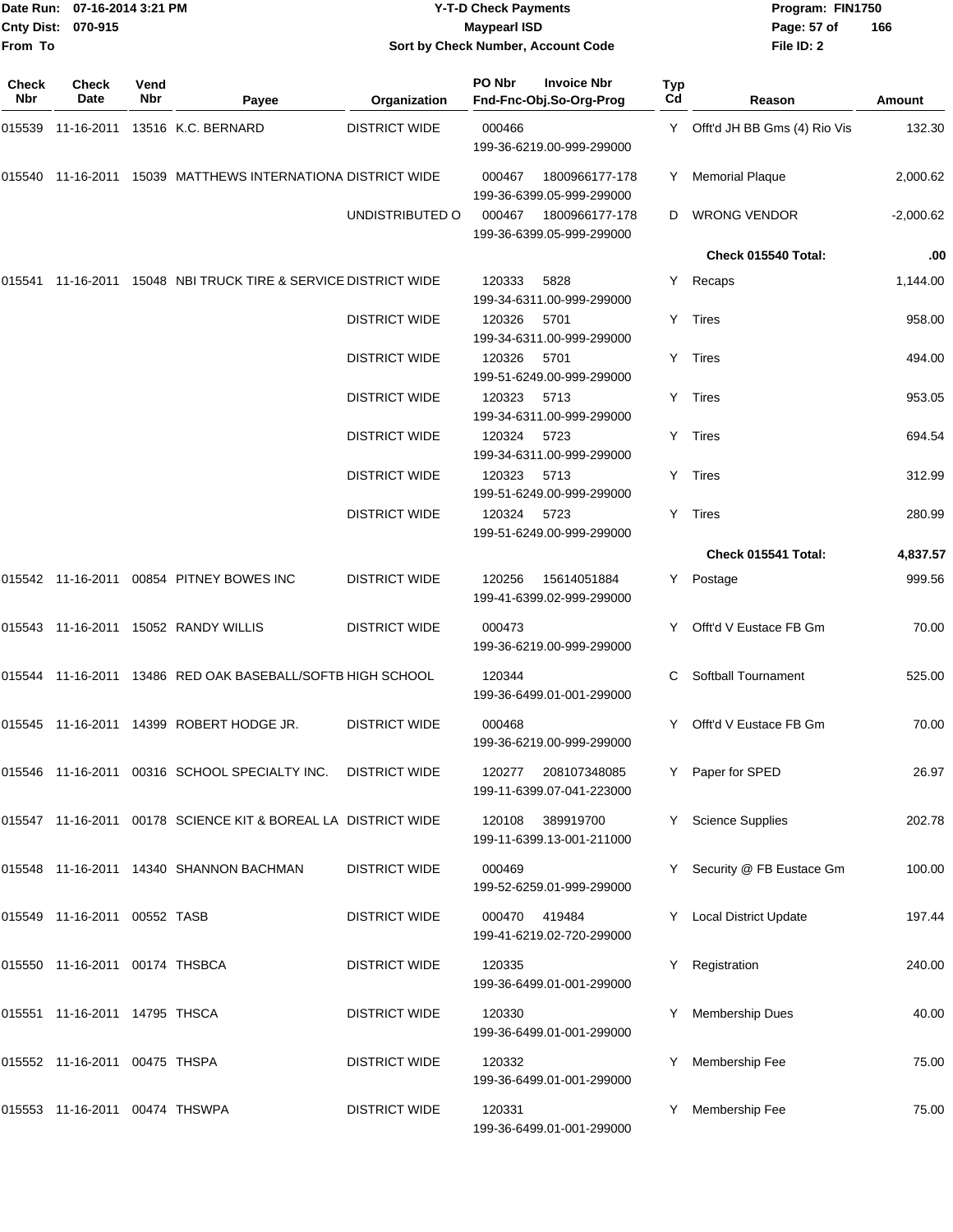| From To             | Date Run: 07-16-2014 3:21 PM<br>Cnty Dist: 070-915 |             |                                                              |                                              | <b>Y-T-D Check Payments</b><br><b>Maypearl ISD</b> | Sort by Check Number, Account Code                       |                       | Program: FIN1750<br>Page: 58 of<br>File ID: 2 | 166              |
|---------------------|----------------------------------------------------|-------------|--------------------------------------------------------------|----------------------------------------------|----------------------------------------------------|----------------------------------------------------------|-----------------------|-----------------------------------------------|------------------|
| <b>Check</b><br>Nbr | Check<br>Date                                      | Vend<br>Nbr | Payee                                                        | Organization                                 | PO Nbr                                             | <b>Invoice Nbr</b><br>Fnd-Fnc-Obj.So-Org-Prog            | Typ<br>C <sub>d</sub> | Reason                                        | Amount           |
|                     |                                                    |             | 015554    11-17-2011    14122    LAURI ANN SPRADLING         | <b>MAYPEARL JUNIOR</b>                       | 000476                                             | 199-11-6116.00-041-211000                                | C.                    | <b>November Stipend</b>                       | 250.00           |
|                     |                                                    |             | 015555 11-17-2011 01458 THE GREENERY                         | UNDISTRIBUTED O                              | 120303                                             | 199-51-6319.03-999-299000                                |                       | <b>Plants and Trees</b>                       | 1,325.00         |
|                     |                                                    |             |                                                              | UNDISTRIBUTED O                              | 120328                                             | 199-51-6319.03-999-299000                                | C                     | <b>Bushes</b>                                 | 150.00           |
|                     |                                                    |             |                                                              |                                              |                                                    |                                                          |                       | Check 015555 Total:                           | 1,475.00         |
|                     |                                                    |             | 015556 12-01-2011 00259 AMERICAN LIBRARY ASSOC HIGH SCHOOL   |                                              | 120363                                             | 255-11-6419.00-001-224000                                |                       | Registration and Membershi                    | 175.00           |
|                     |                                                    |             | 01604 BILL'S LAWN MOWERS                                     | UNDISTRIBUTED O                              | 120354                                             | 6435<br>199-51-6249.00-999-299000                        |                       | Repair to Lawnmower                           | 50.00            |
|                     |                                                    |             |                                                              | UNDISTRIBUTED O                              | 120354                                             | 6435<br>199-51-6319.03-999-299000                        |                       | Parts for Lawnmower                           | 43.97            |
|                     |                                                    |             |                                                              |                                              |                                                    |                                                          |                       | Check 015557 Total:                           | 93.97            |
|                     |                                                    |             | 015558 12-01-2011 00887 BSN SPORTS                           | UNDISTRIBUTED O                              | 120280                                             | 94305328<br>199-36-6399.01-999-299BMS                    | С                     | <b>Basketball Supplies</b>                    | 653.27           |
| 015559              | 12-01-2011                                         |             | 00524 BUREAU OF EDUCATION & MAYPEARL JUNIOR                  |                                              | 120351                                             | 4292015<br>199-11-6399.01-041-221000                     | С                     | Workshop                                      | 229.00           |
|                     |                                                    |             |                                                              | <b>MAYPEARL JUNIOR</b>                       | 120351                                             | 4292015<br>199-11-6399.06-041-224000                     | C                     | Workshop                                      | 229.00           |
|                     |                                                    |             |                                                              | <b>MAYPEARL JUNIOR</b>                       | 120351                                             | 4292015<br>199-11-6399.23-041-225000                     | С                     | Workshop                                      | 229.00           |
|                     |                                                    |             |                                                              |                                              |                                                    |                                                          |                       | Check 015559 Total:                           | 687.00           |
| 015560              |                                                    |             | 12-01-2011 13576 CANNON FINANCIAL SERVI HIGH SCHOOL          |                                              | 000487                                             | 11431168<br>199-11-6269.00-001-211000                    | С                     | Copy Lease                                    | 590.00           |
|                     |                                                    |             |                                                              | <b>MAYPEARL JUNIOR</b><br><b>FI FMFNTARY</b> | 000487                                             | 11431168<br>199-11-6269.00-041-211000<br>000487 11431168 |                       | Copy Lease                                    | 295.00<br>295.00 |
|                     |                                                    |             |                                                              | ELEMENTARY                                   |                                                    | 199-11-6269.00-101-211000<br>000487 11431168             |                       | C Copy Lease<br>C Copy Lease                  | 295.00           |
|                     |                                                    |             |                                                              |                                              |                                                    | 199-11-6269.00-101-299000                                |                       |                                               |                  |
|                     |                                                    |             |                                                              | HIGH SCHOOL                                  |                                                    | 000487 11431168<br>199-11-6269.01-001-211000             |                       | C Copy Lease                                  | 885.00           |
|                     |                                                    |             |                                                              | MAYPEARL JUNIOR  000487  11431168            |                                                    | 199-11-6269.01-041-211000                                |                       | C Copy Lease                                  | 295.00           |
|                     |                                                    |             |                                                              | DIR COST-ADMINIS 000487 11431168             |                                                    | 199-41-6249.00-720-299000                                |                       | C Copy Lease                                  | 295.00           |
|                     |                                                    |             |                                                              |                                              |                                                    |                                                          |                       | Check 015560 Total:                           | 2,950.00         |
|                     |                                                    |             | 015561  12-01-2011  15058  CASTLEBERRY HIGH SCHO HIGH SCHOOL |                                              | 120391                                             | 199-36-6499.01-001-299000                                |                       | C basketball tourn.11/17-19                   | 175.00           |
|                     |                                                    |             | 015562 12-01-2011 00897 CATHY BATES                          | HIGH SCHOOL                                  | 120364                                             | 255-11-6419.00-001-224000                                |                       | C 504 conference 11/14-15                     | 34.14            |
|                     |                                                    |             | 015563 12-01-2011 01411 CHARLES CATE                         | HIGH SCHOOL                                  | 120371                                             | 199-36-6499.01-001-299000                                |                       | C State CC Meet Meal                          | 31.55            |
|                     |                                                    |             | 015564 12-01-2011 13254 CLAY EWELL EDUCATIONA HIGH SCHOOL    |                                              |                                                    | 120368 TX517-7539<br>199-11-6399.38-001-211000           |                       | C Agriculture Record Books                    | 330.00           |
|                     |                                                    |             | 015565  12-01-2011  01083  CREATIVE WALLS                    | HIGH SCHOOL                                  |                                                    | 120356 492927<br>199-11-6399.12-001-211000               |                       | C Frames                                      | 169.60           |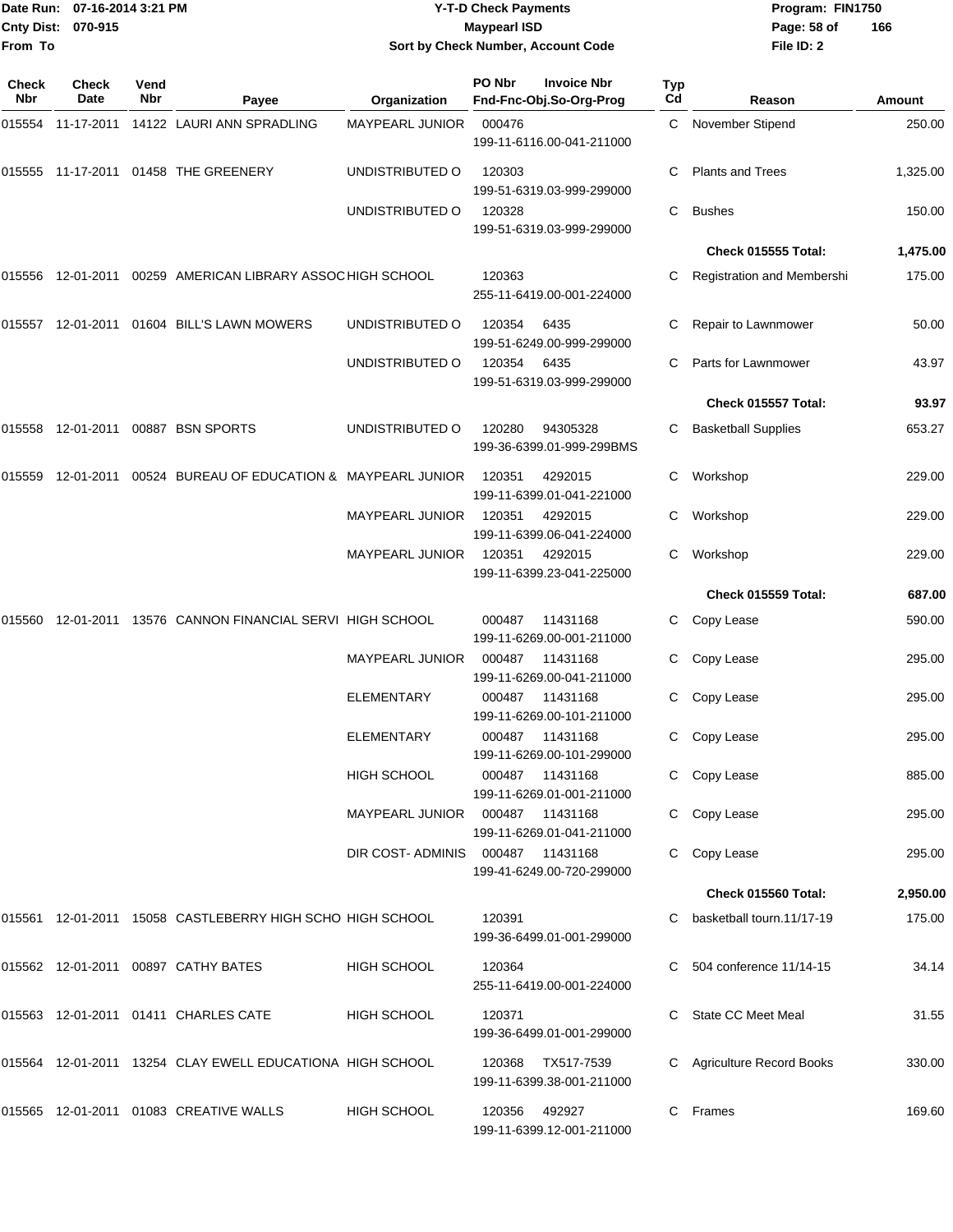|                           | Date Run: 07-16-2014 3:21 PM | Y-T-D Check Payments               | Program: I  |
|---------------------------|------------------------------|------------------------------------|-------------|
| <b>Cnty Dist: 070-915</b> |                              | <b>Maypearl ISD</b>                | Page: 59 of |
| From To                   |                              | Sort by Check Number, Account Code | File ID: 2  |

**Date Run: Program: FIN1750 File ID: 2 166**

| Check<br>Nbr | Check<br>Date | Vend<br>Nbr | Payee                                                          | Organization            | PO Nbr | <b>Invoice Nbr</b><br>Fnd-Fnc-Obj.So-Org-Prog | Typ<br>Cd | Reason                       | Amount   |
|--------------|---------------|-------------|----------------------------------------------------------------|-------------------------|--------|-----------------------------------------------|-----------|------------------------------|----------|
| 015566       | 12-01-2011    |             | 13421 DFOA                                                     | <b>HIGH SCHOOL</b>      | 120386 | 199-36-6499.01-001-299000                     | C         | UIL scrimmage                | 100.00   |
| 015567       | 12-01-2011    |             | 12885 DIRECT ENERGY                                            | UNDISTRIBUTED O         | 000489 | 113210013753645<br>199-51-6259.04-999-299000  | C         | Electric Service @ Old Elem  | 24.47    |
|              |               |             |                                                                | UNDISTRIBUTED O         | 000489 | 113210013753645<br>199-51-6259.04-999-299000  | C         | Electric Service @ CN Stora  | 29.74    |
|              |               |             |                                                                | UNDISTRIBUTED O         | 000489 | 113210013753645<br>199-51-6259.04-999-299000  | C         | Electric Service @ MISD Bal  | 280.01   |
|              |               |             |                                                                | UNDISTRIBUTED O         | 000489 | 113210013753645<br>199-51-6259.04-999-299000  | C         | Electric Service @ Bus Barn  | 180.44   |
|              |               |             |                                                                | UNDISTRIBUTED O         | 000489 | 113210013753645<br>199-51-6259.04-999-299000  | C         | Electric Service @ HS Port   | 239.53   |
|              |               |             |                                                                | UNDISTRIBUTED O         | 000489 | 113210013753645<br>199-51-6259.04-999-299000  | C         | Electric Service @ Old HS BI | 4,048.77 |
|              |               |             |                                                                | UNDISTRIBUTED O         | 000489 | 113210013753645<br>199-51-6259.04-999-299000  | C         | Electric Service @ Old Elem  | 208.82   |
|              |               |             |                                                                | UNDISTRIBUTED O         | 000489 | 113210013753645<br>199-51-6259.04-999-299000  | C         | Electric Service @ WPA Bld   | 1,536.96 |
|              |               |             |                                                                | UNDISTRIBUTED O         | 000489 | 113210013753645<br>199-51-6259.04-999-299000  | C.        | Electric Service @ Old E Por | 217.97   |
|              |               |             |                                                                |                         |        |                                               |           | Check 015567 Total:          | 6,766.71 |
| 015568       |               |             | 12-01-2011  12885  DIRECT ENERGY                               | UNDISTRIBUTED O         | 000488 | 113220013754934<br>199-51-6259.04-999-299000  | C.        | Electric Service @ Downtwn   | 364.17   |
| 015569       |               |             | 12-01-2011 13639 EAST TEXAS COPY SYSTE HIGH SCHOOL             |                         | 000490 | 103796<br>199-11-6269.00-001-211000           | C         | Copy Charges                 | 37.53    |
|              |               |             |                                                                | <b>HIGH SCHOOL</b>      | 000490 | 103796<br>199-11-6269.00-001-211000           | C         | Copy charges                 | 23.80    |
|              |               |             |                                                                | MAYPEARL JUNIOR         | 000490 | 103796<br>199-11-6269.00-041-211000           | С         | Copy Charges                 | 33.42    |
|              |               |             |                                                                | <b>ELEMENTARY</b>       | 000490 | 103796<br>199-11-6269.00-101-211000           | С         | Copy Charges                 | 880.97   |
|              |               |             |                                                                | <b>ELEMENTARY</b>       | 000490 | 103796<br>199-11-6269.00-101-299000           | C         | Copy Charges                 | 75.90    |
|              |               |             |                                                                | <b>HIGH SCHOOL</b>      | 000490 | 103796<br>199-11-6269.01-001-211000           |           | C Copy Charges               | 23.87    |
|              |               |             |                                                                | <b>HIGH SCHOOL</b>      | 000490 | 103796<br>199-11-6269.01-001-211000           | C         | Copy Charges                 | 182.00   |
|              |               |             |                                                                | <b>HIGH SCHOOL</b>      | 000490 | 103796<br>199-11-6269.01-001-211000           | C         | Copy Charges                 | 270.24   |
|              |               |             |                                                                | MAYPEARL JUNIOR         | 000490 | 103796<br>199-11-6269.01-041-211000           | C         | Copy Charges                 | 632.64   |
|              |               |             |                                                                | DIR COST-ADMINIS 000490 |        | 103796<br>199-41-6249.00-720-299000           | С         | Copy charges                 | 46.79    |
|              |               |             |                                                                | DIR COST-ADMINIS        | 000490 | 103796<br>199-41-6249.00-720-299000           |           | <b>Color Copy Charges</b>    | 161.10   |
|              |               |             |                                                                |                         |        |                                               |           | Check 015569 Total:          | 2,368.26 |
|              |               |             | 015570 12-01-2011 00099 EDUCATION SERVICE CENT UNDISTRIBUTED O |                         | 000491 | 107548<br>199-34-6219.01-999-299000           | C.        | <b>Bus Driver School</b>     | 420.00   |
|              |               |             | 015571 12-01-2011 12186 ELLIOTT ELECTRIC                       | UNDISTRIBUTED O         | 120353 | 092048601<br>600-81-6629.00-999-299MTN        | C         | Supplies for MS Band Fiber   | 21.47    |
|              |               |             |                                                                | UNDISTRIBUTED O         | 120353 | 092048501<br>600-81-6629.00-999-299MTN        | С         | Supplies for MS Band Fiber   | 658.97   |
|              |               |             |                                                                |                         |        |                                               |           | Check 015571 Total:          | 680.44   |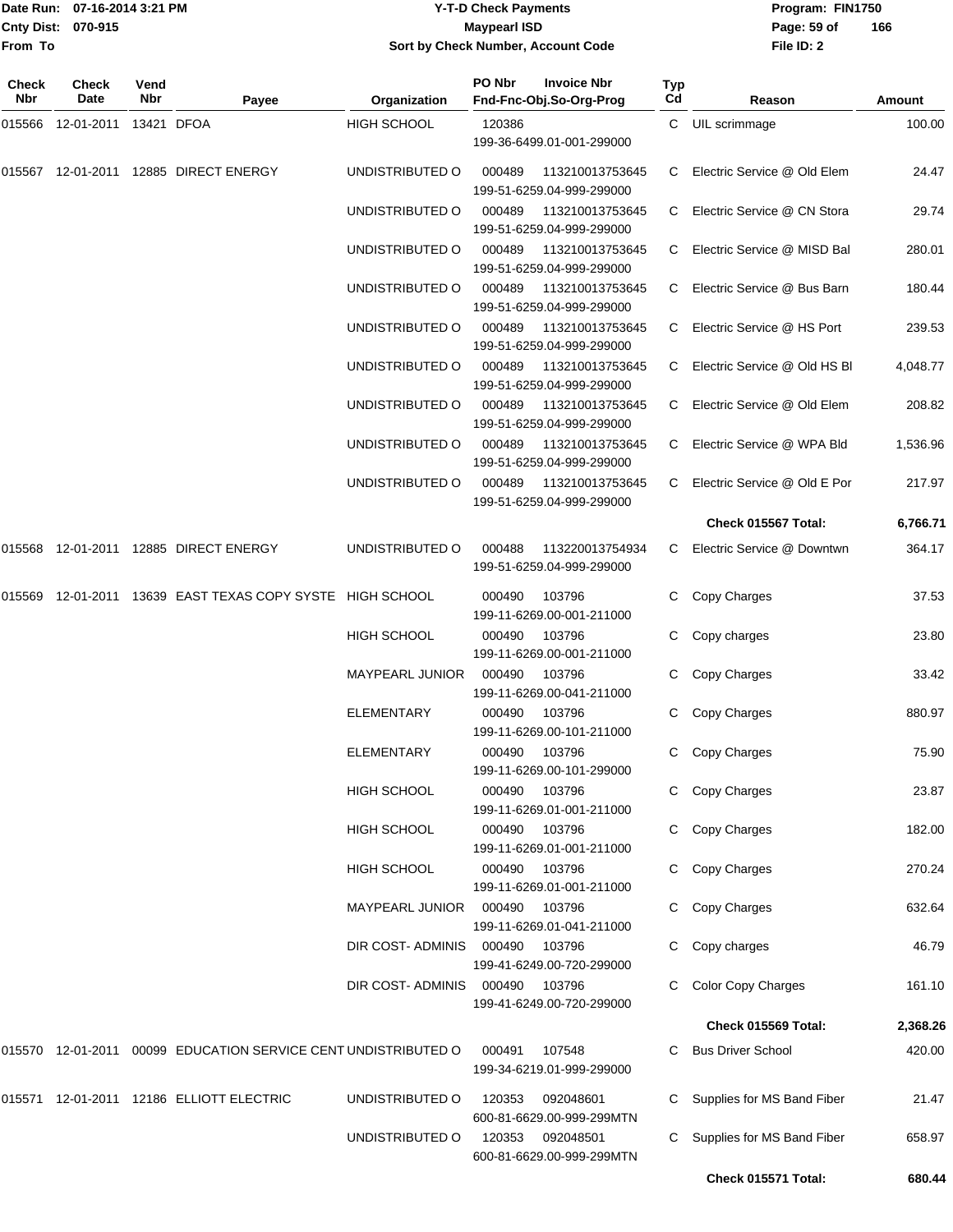## Date Run: 07-16-2014 3:21 PM **Program:** FIN1750 **Cnty Dist:** 070-915 **Page: 60 of MaypearI ISD Page: 60 of Y-T-D Check Payments 070-915 Maypearl ISD Sort by Check Number, Account Code**

| Check<br><b>Nbr</b> | Check<br>Date                  | Vend<br>Nbr | Payee                                                             | Organization           | PO Nbr | <b>Invoice Nbr</b><br>Fnd-Fnc-Obj.So-Org-Prog | Typ<br>Cd | Reason                            | Amount    |
|---------------------|--------------------------------|-------------|-------------------------------------------------------------------|------------------------|--------|-----------------------------------------------|-----------|-----------------------------------|-----------|
|                     |                                |             | 13336 ELLIS COUNTY MUSIC CEN HIGH SCHOOL                          |                        | 120274 | 30602<br>199-11-6399.29-001-211BAN            |           | C Supplies                        | 97.75     |
|                     |                                |             | 015573 12-01-2011 00580 ELLIS COUNTY YOUTH EXP HIGH SCHOOL        |                        | 120366 | 199-11-6499.00-001-211000                     | C         | <b>Steer Tags</b>                 | 56.00     |
|                     |                                |             | 015574 12-01-2011 14428 EMBASSY SUITES SAN MAR HIGH SCHOOL        |                        | 120346 | 255-11-6419.00-001-224000                     | C         | Conference                        | 267.00    |
|                     |                                |             |                                                                   | HIGH SCHOOL            | 120346 | 255-11-6419.00-001-224000                     |           | TEACHER DID NOT ATTEN             | $-267.00$ |
|                     |                                |             |                                                                   |                        |        |                                               |           | Check 015574 Total:               | .00       |
|                     | 015575 12-01-2011 12474 ENVIVA |             |                                                                   | UNDISTRIBUTED O        | 000492 | 21089<br>199-34-6219.01-999-299000            | C         | <b>DOT Tests</b>                  | 82.00     |
|                     |                                |             | 015576 12-01-2011 00699 FERRIS ISD                                | <b>HIGH SCHOOL</b>     | 120388 | 199-36-6499.01-001-299000                     |           | JV Tournament Fee                 | 175.00    |
|                     |                                |             | 015577 12-01-2011 01044 FOLLETT EDUCATIONAL SE HIGH SCHOOL        |                        | 120221 | 1213696B<br>199-12-6399.04-001-299000         | C.        | <b>Study Guide</b>                | 13.96     |
|                     |                                |             |                                                                   | HIGH SCHOOL            | 120221 | 1213696A<br>199-12-6399.04-001-299000         | C         | <b>Library Books</b>              | 211.75    |
|                     |                                |             |                                                                   |                        |        |                                               |           | Check 015577 Total:               | 225.71    |
|                     |                                |             | 015578 12-01-2011 00309 HEATH SCIENTIFIC                          | <b>HIGH SCHOOL</b>     | 120107 | 3643<br>199-11-6399.14-001-211000             |           | <b>Science Supplies</b>           | 141.60    |
| 015579              |                                |             | 12-01-2011  00612  HOME DEPOT/GECF                                | UNDISTRIBUTED O        | 120264 | 8152537<br>199-36-6399.02-999-299000          | C         | <b>Football Field Paint</b>       | 76.00     |
|                     |                                |             |                                                                   | UNDISTRIBUTED O        | 120170 | 5144309<br>199-36-6399.05-999-299000          |           | Paint for Field                   | 76.00     |
|                     |                                |             |                                                                   | UNDISTRIBUTED O        | 120169 | 3024550<br>199-51-6319.06-999-299000          |           | <b>Roofing Supplies</b>           | 60.48     |
|                     |                                |             |                                                                   | UNDISTRIBUTED O        | 120169 | 7974966<br>199-51-6319.06-999-299000          | C         | <b>Roofing Supplies</b>           | 1,366.00  |
|                     |                                |             |                                                                   | UNDISTRIBUTED O        | 120169 | 9023474<br>199-51-6319.06-999-299000          |           | <b>Roofing Supplies</b>           | 222.51    |
|                     |                                |             |                                                                   |                        |        |                                               |           | Check 015579 Total:               | 1,800.99  |
|                     |                                |             | 015580 12-01-2011 01229 JENIFER ZIPP                              | <b>HIGH SCHOOL</b>     | 120367 | 199-33-6399.00-001-299000                     |           | <b>CPR</b> supplies               | 141.24    |
|                     |                                |             | 015581 12-01-2011 12110 MESQUITE ISD                              | HIGH SCHOOL            | 120347 | 255-11-6419.00-001-224000                     |           | <b>Registration - Gov Wrkshop</b> | 300.00    |
|                     |                                |             | 015582  12-01-2011  12087  OAK CLIFF OFFICE SUPPLY ADMINISTRATIVE |                        | 120322 | 300368-0<br>199-41-6399.01-701-299000         |           | Storage Boxes and Hanging         | 33.97     |
|                     |                                |             | 015583 12-01-2011 15059 PEASTER HIGH SCHOOL                       | <b>HIGH SCHOOL</b>     | 120392 | 199-36-6499.01-001-299000                     |           | basketball tourn.12/8-10          | 185.00    |
|                     |                                |             | 015584 12-01-2011 14948 PETROLEUM TRADERS CO UNDISTRIBUTED O      |                        | 000494 | 516222<br>199-34-6311.01-999-299000           | C.        | <b>Fuel for Buses</b>             | 4,950.71  |
|                     |                                |             | 015585 12-01-2011 14919 POSSIBILITIES CONSULTIN HIGH SCHOOL       |                        | 000495 | 11182011<br>199-21-6219.00-001-211000         |           | <b>Consultant Services - Nove</b> | 1,080.20  |
|                     |                                |             |                                                                   | <b>MAYPEARL JUNIOR</b> | 000495 | 11182011<br>199-21-6219.00-041-211000         |           | <b>Consultant Services - Nove</b> | 1,080.20  |
|                     |                                |             |                                                                   | <b>ELEMENTARY</b>      | 000495 | 11182011<br>199-21-6219.00-101-211000         |           | <b>Consultant Services - Nove</b> | 1,080.20  |
|                     |                                |             |                                                                   |                        |        |                                               |           | Check 015585 Total:               | 3,240.60  |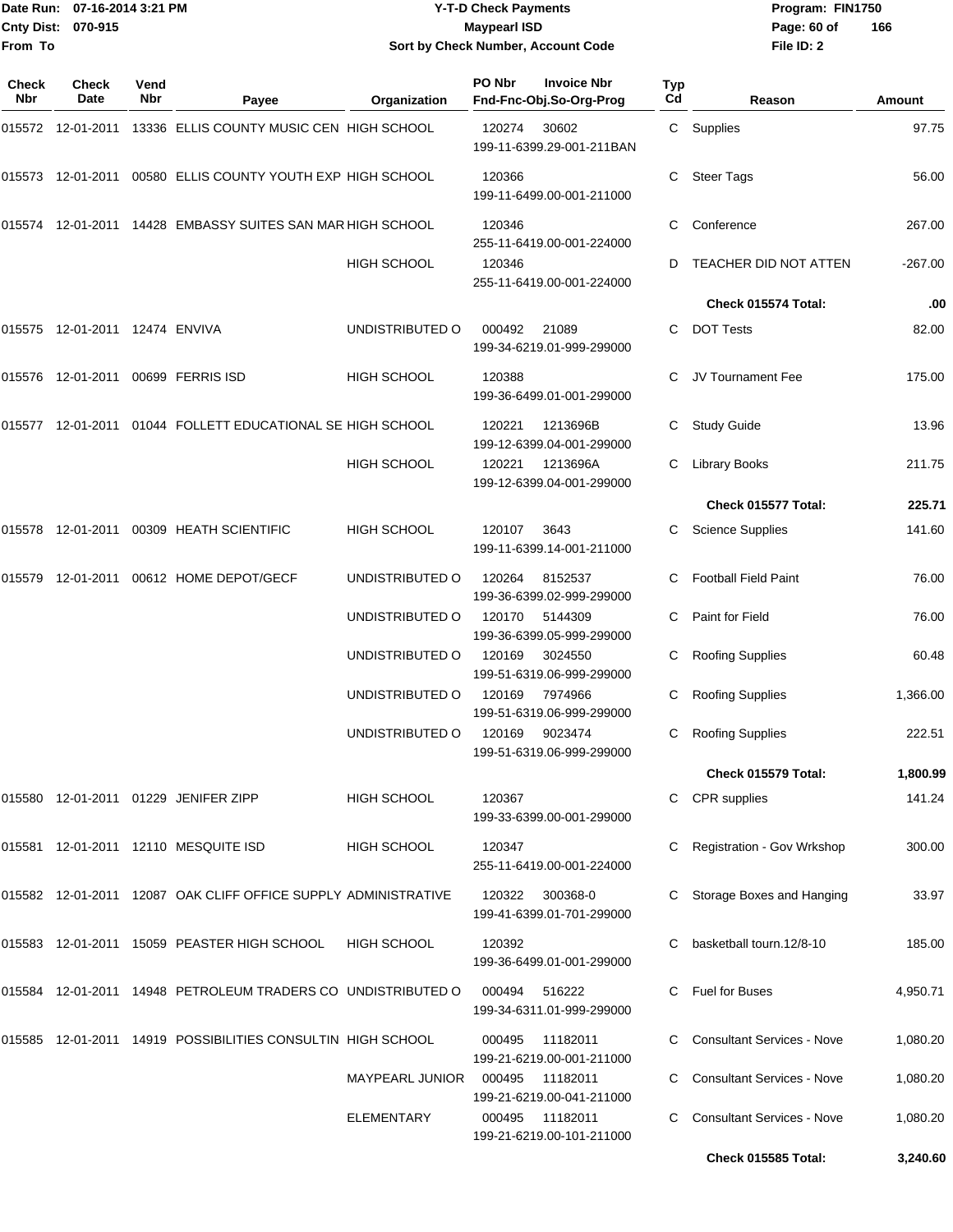| Date Run: 07-16-2014 3:21 PM<br>Cnty Dist: 070-915<br>From To |                                     |             |                                                                   |                     | <b>Y-T-D Check Payments</b><br><b>Maypearl ISD</b><br>Sort by Check Number, Account Code |                                               |                  | Program: FIN1750<br>Page: 61 of<br>166<br>File ID: 2 |        |  |
|---------------------------------------------------------------|-------------------------------------|-------------|-------------------------------------------------------------------|---------------------|------------------------------------------------------------------------------------------|-----------------------------------------------|------------------|------------------------------------------------------|--------|--|
| Check<br>Nbr                                                  | Check<br>Date                       | Vend<br>Nbr | Payee                                                             | Organization        | PO Nbr                                                                                   | <b>Invoice Nbr</b><br>Fnd-Fnc-Obj.So-Org-Prog | <b>Typ</b><br>Cd | Reason                                               | Amount |  |
|                                                               |                                     |             | 015586 12-01-2011 14543 RENAISSANCE LEARNING, I UNDISTRIBUTED O   |                     | 120334                                                                                   | 3860255<br>199-11-6399.45-999-299000          |                  | C AR License                                         | 296.22 |  |
|                                                               |                                     |             |                                                                   | UNDISTRIBUTED O     | 120334                                                                                   | 3860256<br>199-11-6399.45-999-299000          |                  | AR License                                           | 191.67 |  |
|                                                               |                                     |             |                                                                   |                     |                                                                                          |                                               |                  | Check 015586 Total:                                  | 487.89 |  |
|                                                               | 015587  12-01-2011  00573  RSC      |             |                                                                   | UNDISTRIBUTED O     | 120329                                                                                   | 49997553-001<br>199-51-6319.03-999-299000     | C.               | <b>Wood Chipper</b>                                  | 200.50 |  |
|                                                               |                                     |             | 015588 12-01-2011 14261 RYAN VINES                                | HIGH SCHOOL         | 120359                                                                                   | 199-11-6399.09-001-211000                     | C.               | <b>Flowers</b>                                       | 141.74 |  |
|                                                               |                                     |             | 015589 12-01-2011 01547 SCHWARTZ & EICHELBAUM DIR COST- ADMINIS   |                     | 000501                                                                                   | 40076<br>199-41-6211.00-720-299000            |                  | <b>Legal Services</b>                                | 616.50 |  |
|                                                               |                                     |             | 015590 12-01-2011 14918 SPORTS CENTER MESQUIT UNDISTRIBUTED O     |                     | 120128                                                                                   | MB00000198<br>199-36-6399.06-999-299HS0       |                  | <b>CC Shoes</b>                                      | 511.00 |  |
|                                                               |                                     |             | 015591 12-01-2011 15018 STACEY TIGUE                              | HIGH SCHOOL         | 120377                                                                                   | 255-11-6419.00-001-224000                     |                  | Wrkshop - Suburban                                   | 64.00  |  |
|                                                               |                                     |             | 015592 12-01-2011 14505 STEPHANIE WASHBURN-WI HIGH SCHOOL         |                     | 120358                                                                                   | 199-11-6399.11-001-211000                     | C                | Supplies                                             | 13.88  |  |
|                                                               | 015593  12-01-2011  00784  TASBO    |             |                                                                   | IND COST-ADM        | 120105                                                                                   | 19986<br>199-41-6499.00-750-299000            |                  | <b>Membership Dues</b>                               | 85.00  |  |
|                                                               |                                     |             |                                                                   | IND COST-ADM        | 120215                                                                                   | 224290<br>199-41-6499.00-750-299000           | C                | <b>Budget Academy</b>                                | 260.00 |  |
|                                                               |                                     |             |                                                                   | <b>IND COST-ADM</b> | 120214                                                                                   | 224289<br>199-41-6499.00-750-299000           |                  | <b>Business Managers Academ</b>                      | 260.00 |  |
|                                                               |                                     |             |                                                                   | UNDISTRIBUTED O     | 000497                                                                                   | 20874<br>240-35-6411.00-999-299000            | C                | <b>Membership Dues</b>                               | 105.00 |  |
|                                                               |                                     |             |                                                                   |                     |                                                                                          |                                               |                  | Check 015593 Total:                                  | 710.00 |  |
|                                                               |                                     |             |                                                                   |                     | 120396                                                                                   | 255-11-6419.00-001-224000                     |                  | C Membership & Conv Fee                              | 175.00 |  |
|                                                               |                                     |             | 015595 12-01-2011 01295 TEXAS LIBRARY ASSOCIATI HIGH SCHOOL       |                     | 120393                                                                                   | 199-12-6411.01-001-299000                     | C                | Dues                                                 | 125.00 |  |
|                                                               |                                     |             |                                                                   | <b>HIGH SCHOOL</b>  | 120348                                                                                   | 255-11-6419.00-001-224000                     |                  | <b>Conference Registration</b>                       | 246.00 |  |
|                                                               |                                     |             |                                                                   |                     |                                                                                          |                                               |                  | Check 015595 Total:                                  | 371.00 |  |
|                                                               |                                     |             | 015596 12-01-2011 14799 TEXAS TOLLWAYS                            | UNDISTRIBUTED O     | 000496                                                                                   | 25630330<br>199-51-6411.00-999-299000         |                  | C Toll for Suburban                                  | 2.80   |  |
|                                                               |                                     |             | 015597 12-01-2011 14469 TEXASISD.COM                              | ADMINISTRATIVE      | 120355                                                                                   | 8188<br>199-41-6399.01-701-299000             |                  | C Budget Management Notebo                           | 150.00 |  |
|                                                               |                                     |             | 015598 12-01-2011 13497 THE LINCOLN NAT. LIFE INS UNDISTRIBUTED O |                     | 000498                                                                                   | 595575<br>199-41-6429.01-999-299000           |                  | C Life Insurance Premiums                            | 483.25 |  |
|                                                               |                                     |             | 015599 12-01-2011 15028 THOMAS LYNN KRAMER                        | MAYPEARL JUNIOR     | 120399                                                                                   | Invoice#1<br>199-11-6399.41-041-211000        |                  | C Painted the Gym                                    | 300.00 |  |
|                                                               |                                     |             | 015600 12-01-2011 00134 TXU ENERGY                                | UNDISTRIBUTED O     | 000499                                                                                   | 054825726939<br>199-51-6259.04-999-299000     |                  | C Security Light                                     | 397.19 |  |
|                                                               | 015601  12-01-2011  00141  WAL MART |             |                                                                   | <b>ELEMENTARY</b>   | 120237                                                                                   | P9273009F01KB98<br>199-11-6399.06-101-224000  |                  | C Supplies                                           | 100.00 |  |
|                                                               |                                     |             |                                                                   | <b>HIGH SCHOOL</b>  | 120231                                                                                   | P9273009F01KDF<br>199-11-6399.11-001-211000   |                  | C Culinary Supplies                                  | 139.64 |  |
|                                                               |                                     |             |                                                                   | <b>ELEMENTARY</b>   | 120201                                                                                   | P9273009801EE4Z<br>199-11-6399.24-101-224000  |                  | C CD Player W/Headphones                             | 49.40  |  |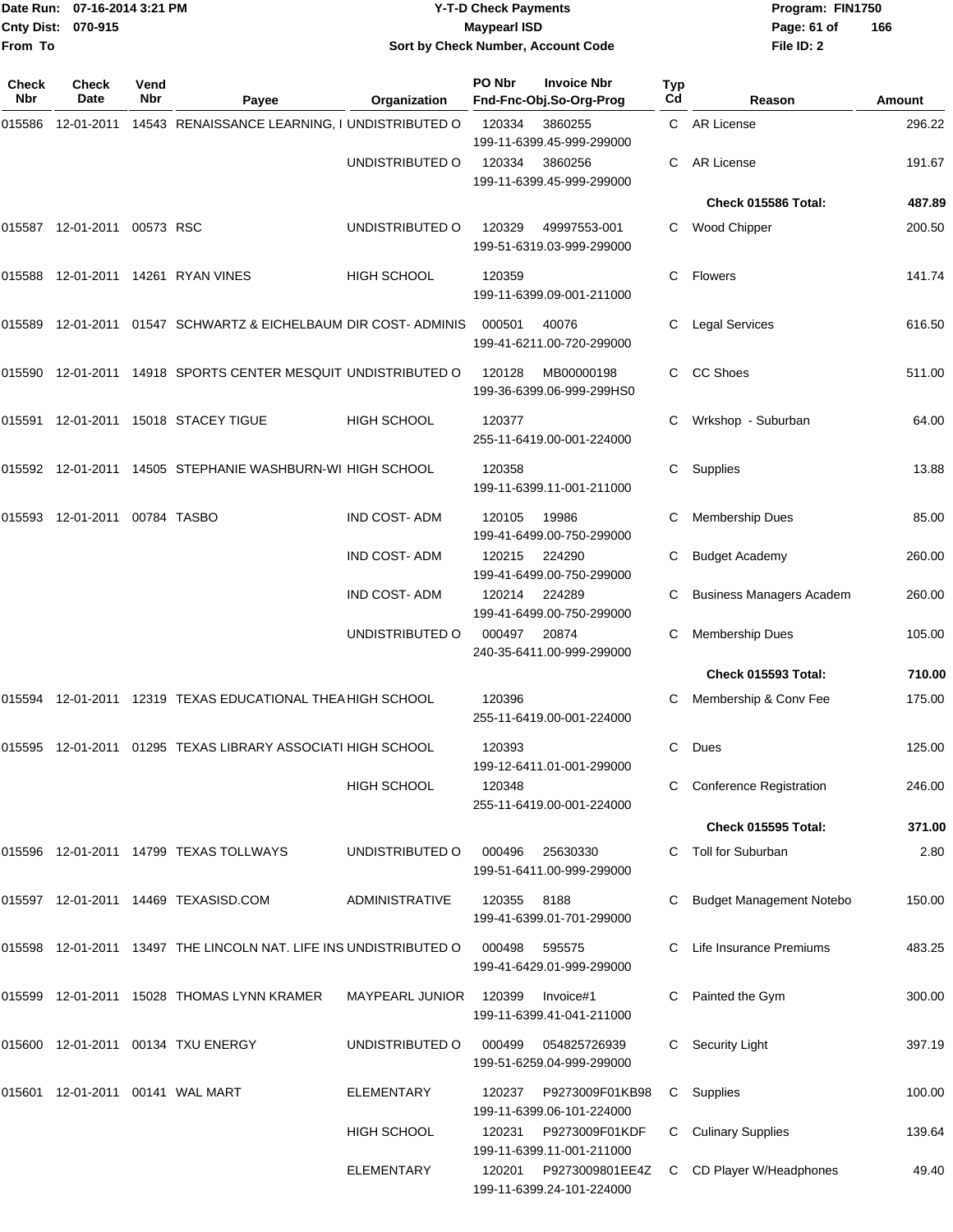|                    | Date Run: 07-16-2014 3:21 PM | <b>Y-T-D Check Payments</b>        | Program: FIN1750 |                |
|--------------------|------------------------------|------------------------------------|------------------|----------------|
| Cnty Dist: 070-915 |                              | <b>Maypearl ISD</b>                | Page: 62 of      | $\overline{1}$ |
| From To            |                              | Sort by Check Number, Account Code | File ID: 2       |                |

# **Sort by Check Number, Account Code**

| Check<br>Nbr | <b>Check</b><br>Date | Vend<br>Nbr | Payee                                                           | Organization       | PO Nbr         | <b>Invoice Nbr</b><br>Fnd-Fnc-Obj.So-Org-Prog      | <b>Typ</b><br>Cd | Reason                            | Amount   |
|--------------|----------------------|-------------|-----------------------------------------------------------------|--------------------|----------------|----------------------------------------------------|------------------|-----------------------------------|----------|
|              |                      |             |                                                                 | UNDISTRIBUTED O    | 120162         | P9273009801F5AG<br>199-36-6399.02-999-299000       | C                | Supplies                          | 229.04   |
|              |                      |             |                                                                 | <b>HIGH SCHOOL</b> | 120229         | P9273009Q01J1KT<br>199-36-6399.10-001-299000       | C                | <b>MASG Ceremony Supplies</b>     | 8.28     |
|              |                      |             |                                                                 | <b>HIGH SCHOOL</b> | 120229         | P9273009B01HQ3<br>199-36-6399.10-001-299000        | C                | <b>MASG Ceremony Supplies</b>     | 54.73    |
|              |                      |             |                                                                 |                    |                |                                                    |                  | Check 015601 Total:               | 581.09   |
| 015602       |                      |             | 12-01-2011 01145 WELDERS WAREHOUSE CO HIGH SCHOOL               |                    | 000500         | 15739<br>199-11-6399.09-001-222000                 | C                | <b>Tank Rentals</b>               | 72.00    |
|              |                      |             | 015603 12-08-2011 00005 A & D MECHANICAL SERVIC UNDISTRIBUTED O |                    | 000534         | 199-51-6249.00-999-299000                          | С                | Repair to heat unit at WPA B      | 129.95   |
|              |                      |             | 015604 12-08-2011 13880 A.M. SOLUTIONS INC.                     | UNDISTRIBUTED O    | 000535         | 4609<br>199-51-6249.00-999-299000                  |                  | Repair to Oven                    | 150.00   |
|              |                      |             |                                                                 | UNDISTRIBUTED O    | 000535         | 4609<br>199-51-6319.02-999-299000                  | С                | Parts for Oven                    | 170.08   |
|              |                      |             |                                                                 |                    |                |                                                    |                  | Check 015604 Total:               | 320.08   |
| 015605       |                      |             | 12-08-2011  14927  ALLIED WASTE                                 | UNDISTRIBUTED O    | 000503         | 0794006782942<br>199-51-6259.03-999-299000         |                  | Garbage Service December          | 501.92   |
|              |                      |             | 015606 12-08-2011 14594 ANN KIEFER                              | DIR COST- ADMINIS  | 120410         | 199-41-6411.01-720-299000                          | C.               | <b>Meal Reimbrmsnt Election S</b> | 41.82    |
| 015607       | 12-08-2011           |             | 00069 ATMOS ENERGY                                              | UNDISTRIBUTED O    | 000537         | 1760358<br>199-51-6259.00-999-299000               |                  | Gas Service @ HS                  | 548.14   |
|              |                      |             |                                                                 | UNDISTRIBUTED O    | 000537         | 1441805<br>199-51-6259.00-999-299000               |                  | Gas Service @ LSK Elem            | 547.50   |
|              |                      |             |                                                                 | UNDISTRIBUTED O    | 000537         | 1441805<br>199-51-6259.00-999-299000               | C                | Gas Service @ MS                  | 256.58   |
|              |                      |             |                                                                 |                    |                |                                                    |                  | Check 015607 Total:               | 1,352.22 |
| 015608       |                      |             | 12-08-2011  00871  CARD SERVICE CENTER                          | INTERMEDIATE SCH   | 000515         | 24071059RWPBL6<br>240-35-6399.00-042-299000        | С                | Supplies                          | 246.40   |
|              |                      |             |                                                                 | <b>ELEMENTARY</b>  | 000515         | 24071059RWPBL6<br>240-35-6399.00-101-299000        | C                | Supplies                          | 246.40   |
|              |                      |             |                                                                 | <b>HIGH SCHOOL</b> |                | 000515 24071059RWPBL6<br>240-35-6399.01-001-299000 |                  | C Supplies                        | 246.40   |
|              |                      |             |                                                                 |                    |                |                                                    |                  | Check 015608 Total:               | 739.20   |
|              |                      |             | 015609  12-08-2011  15061  CARL W. JESSIE                       | UNDISTRIBUTED O    | 000506         | 199-36-6219.00-999-299000                          |                  | C Offt'd JV/V Ovilla Girl BB Gm   | 109.60   |
|              |                      |             |                                                                 | UNDISTRIBUTED O    | 000506         | 199-36-6219.00-999-299000                          | C.               | Offt'd JH Keene BB Gms            | 114.60   |
|              |                      |             |                                                                 |                    |                |                                                    |                  | Check 015609 Total:               | 224.20   |
|              |                      |             | 015610  12-08-2011  00527  CDWG INC.                            | MAYPEARL JUNIOR    | 120306 B213008 | 199-53-6249.00-041-299000                          |                  | C LED Light Mod (2)               | 149.00   |
|              |                      |             | 015611  12-08-2011  01411  CHARLES CATE                         | HIGH SCHOOL        | 120408         | 199-36-6499.01-001-299000                          |                  | <b>District Track Meet</b>        | 242.63   |
|              |                      |             | 015612 12-08-2011 12887 CHELSEA FORNER                          | HIGH SCHOOL        | 120407         | 199-36-6499.01-001-299000                          |                  | VB Playoffs Scouting Travel       | 257.90   |
|              |                      |             | 015613 12-08-2011 13109 CHRISTINE BAKER                         | UNDISTRIBUTED O    | 000504         | 199-36-6219.00-999-299000                          | C                | Offt'd JH BB Gms (4)              | 141.32   |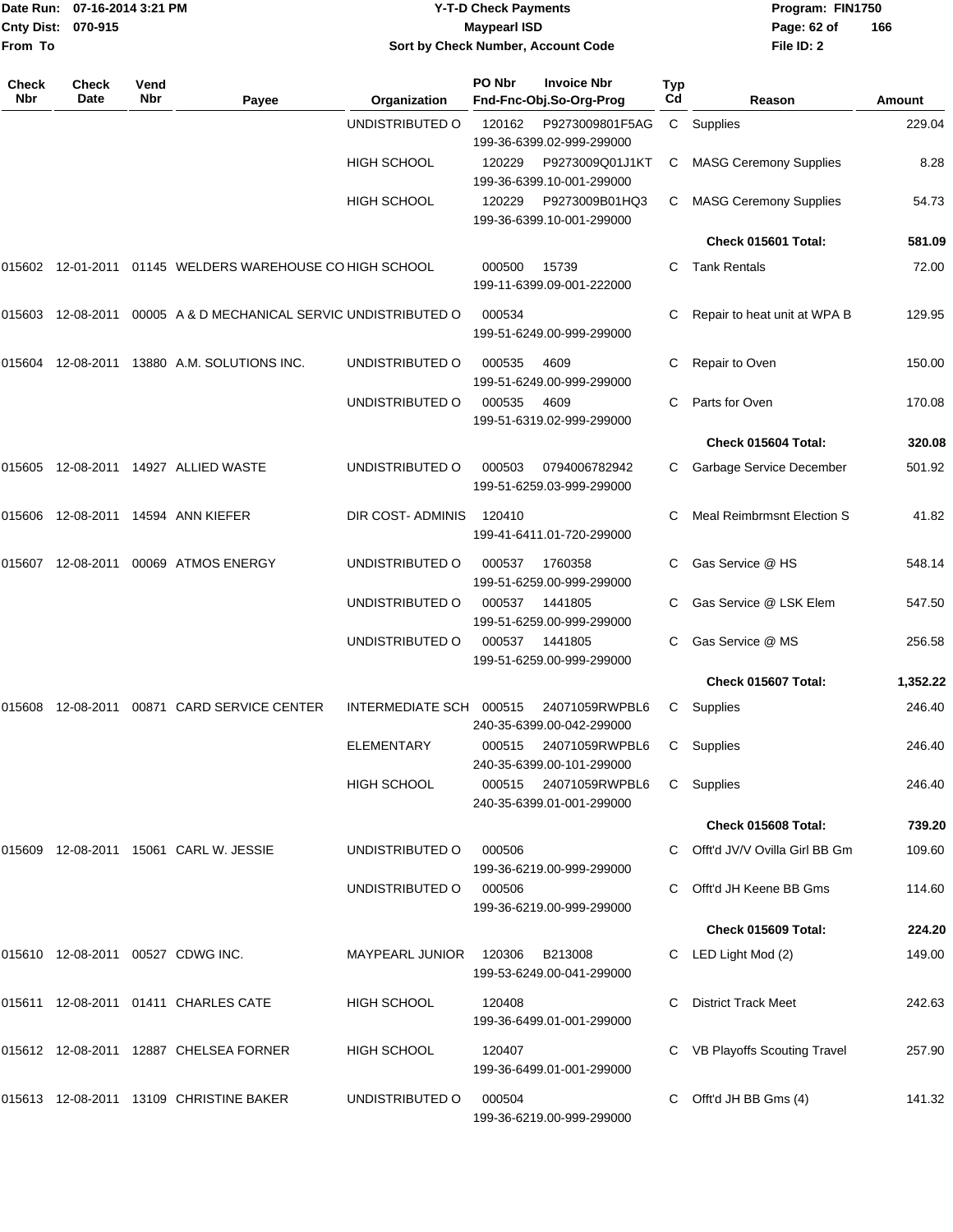## Date Run: 07-16-2014 3:21 PM **Program:** FIN1750 **Cnty Dist:** 070-915 **Page: 63 of MaypearI ISD Page: 63 of Y-T-D Check Payments 070-915 Maypearl ISD Sort by Check Number, Account Code**

| Check<br>Nbr | <b>Check</b><br>Date           | Vend<br><b>Nbr</b> | Payee                                                          | Organization           | PO Nbr | <b>Invoice Nbr</b><br>Fnd-Fnc-Obj.So-Org-Prog | Typ<br>Cd | Reason                            | Amount    |
|--------------|--------------------------------|--------------------|----------------------------------------------------------------|------------------------|--------|-----------------------------------------------|-----------|-----------------------------------|-----------|
|              | 015614 12-08-2011              |                    | 01203 CINDY SHAW                                               | DIR COST-ADMINIS       | 120411 | 199-41-6411.01-720-299000                     |           | C Meals Election Seminar          | 41.49     |
|              |                                |                    | 015615 12-08-2011 00217 CITY OF MAYPEARL                       | UNDISTRIBUTED O        | 000505 | 1081<br>199-51-6259.01-999-299000             |           | Water Service @ LSK Elem          | 21.00     |
|              |                                |                    |                                                                | UNDISTRIBUTED O        | 000505 | 80<br>199-51-6259.01-999-299000               |           | Water Service @ MISD Ballfi       | 21.00     |
|              |                                |                    |                                                                | UNDISTRIBUTED O        | 000505 | 1394<br>199-51-6259.01-999-299000             |           | Water Service @ HS Conc &         | 41.00     |
|              |                                |                    |                                                                | UNDISTRIBUTED O        | 000505 | 574<br>199-51-6259.01-999-299000              |           | Water Service @ Old JH            | 60.60     |
|              |                                |                    |                                                                | UNDISTRIBUTED O        | 000505 | 82<br>199-51-6259.01-999-299000               |           | Water Service @ WPA Bldg          | 68.60     |
|              |                                |                    |                                                                | UNDISTRIBUTED O        | 000505 | 1080<br>199-51-6259.01-999-299000             |           | Water Service @ LSK Elem          | 176.00    |
|              |                                |                    |                                                                | UNDISTRIBUTED O        | 000505 | 595<br>199-51-6259.01-999-299000              |           | Water Service @ MS                | 130.40    |
|              |                                |                    |                                                                | UNDISTRIBUTED O        | 000505 | 383<br>199-51-6259.01-999-299000              |           | Water Service @ HS                | 575.60    |
|              |                                |                    |                                                                |                        |        |                                               |           | Check 015615 Total:               | 1,094.20  |
|              |                                |                    |                                                                | <b>HIGH SCHOOL</b>     | 120362 | 208107399090<br>199-11-6399.23-001-225000     | C         | Supplies                          | 22.35     |
|              |                                |                    | 015617 12-08-2011 00981 COMMERCIAL BUILDING MA UNDISTRIBUTED O |                        | 000507 | 6758<br>199-51-6290.00-999-299000             |           | <b>Custodial Service December</b> | 24,129.50 |
|              |                                |                    | 015618 12-08-2011 13566 CONNIE D. HAGEN, INC.                  | UNDISTRIBUTED O        | 000508 | 77137<br>199-34-6219.01-999-299000            | C         | <b>DOT Test</b>                   | 57.50     |
|              |                                |                    | 015619  12-08-2011  00242  DEMCO, INC.                         | ELEMENTARY             | 120385 | 4433179<br>199-12-6399.00-101-299000          | C         | Library                           | 25.95     |
|              |                                |                    | 015620 12-08-2011 14884 DIRECT SERVICE COMPAN UNDISTRIBUTED O  |                        | 000509 | 44914<br>199-51-6249.00-999-299000            |           | Repair to HS pumps in Mech        | 393.45    |
|              |                                |                    |                                                                | UNDISTRIBUTED O        | 000509 | 51058<br>199-51-6249.00-999-299000            | C         | Repair to Water Heaters HS        | 159.90    |
|              |                                |                    |                                                                | UNDISTRIBUTED O        | 000509 | 44914<br>199-51-6319.02-999-299000            |           | Parts for Repair to HS Pump       | 939.31    |
|              |                                |                    |                                                                |                        |        |                                               |           | Check 015620 Total:               | 1,492.66  |
| 015621       |                                |                    | 12-08-2011 00099 EDUCATION SERVICE CENT UNDISTRIBUTED O        |                        | 000530 | 107596<br>199-11-6399.45-999-299000           | C         | Video Conference Agreeme          | 4,500.00  |
|              |                                |                    |                                                                | UNDISTRIBUTED O        | 000530 | 107720<br>199-13-6230.00-999-211000           | С         | Cooperative 2nd Qtr               | 526.00    |
|              |                                |                    |                                                                |                        |        |                                               |           | Check 015621 Total:               | 5,026.00  |
|              |                                |                    | 015622 12-08-2011 00038 ELLIS CENTRAL APPRAISAL TAX COLLECTION |                        | 000510 | 2012-1-13<br>199-41-6213.00-703-299000        | C         | 1st Qtr EAD Budgt Allocation      | 3,354.58  |
|              |                                |                    | 015623 12-08-2011 00337 ELLIS COUNTY TAX A/C                   | <b>TAX COLLECTION</b>  | 000513 | 165132<br>199-41-6219.04-703-299000           | C         | Taxes on MISD Downtown B          | 3,299.82  |
|              | 015624 12-08-2011 12474 ENVIVA |                    |                                                                | UNDISTRIBUTED O        | 000511 | 21177<br>199-34-6219.01-999-299000            | C.        | <b>DOT Tests</b>                  | 82.00     |
| 015625       |                                |                    | 12-08-2011  12180 IE CLARK, INC.                               | <b>MAYPEARL JUNIOR</b> | 120320 | 1229033<br>199-11-6499.03-041-211000          |           | UIL One Act Play                  | 210.85    |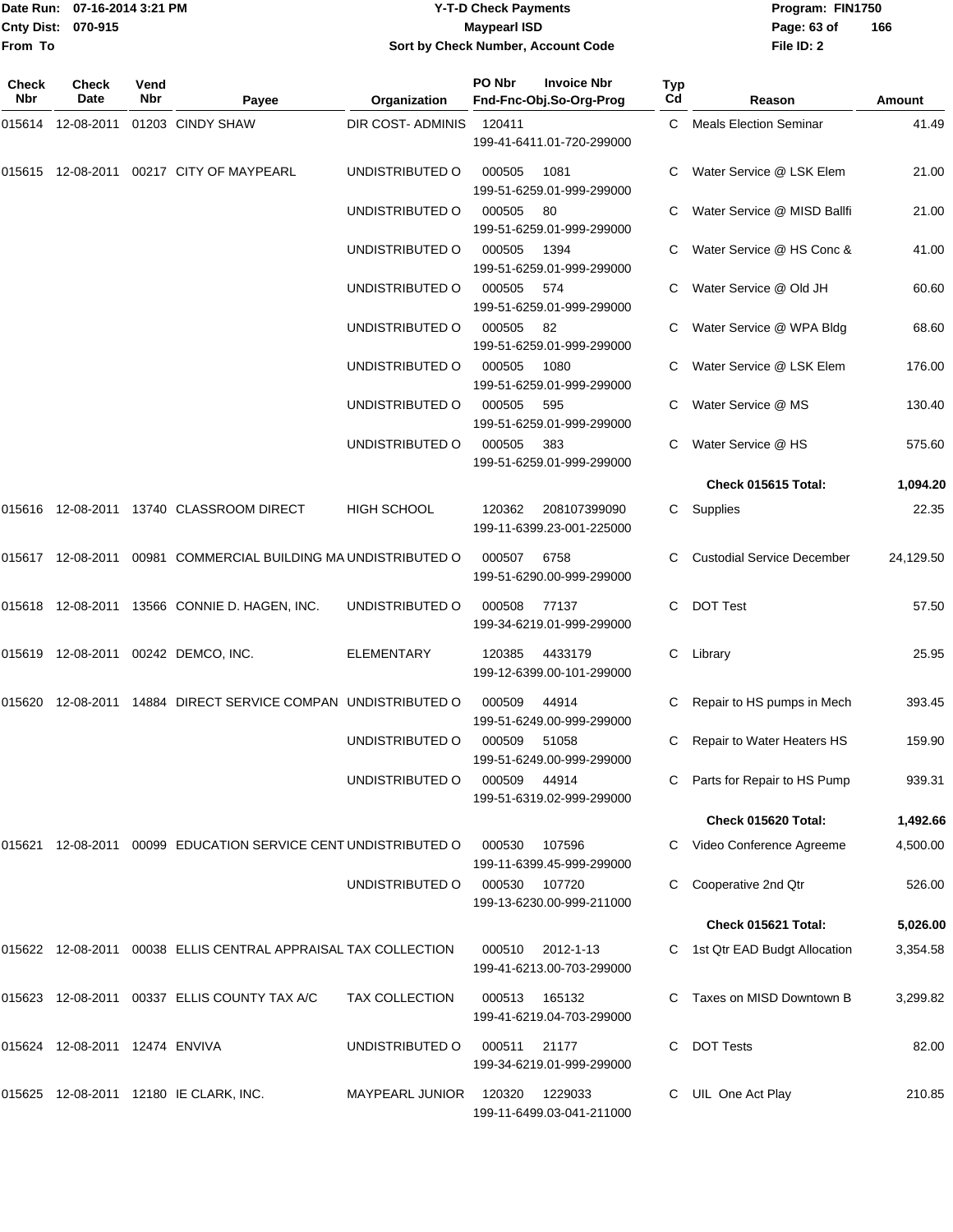## Date Run: 07-16-2014 3:21 PM **Program:** FIN1750 **Cnty Dist:** 070-915 **Page: 64 of MaypearI ISD Page: 64 of 07-16-2014 3:21 PM Y-T-D Check Payments 070-915 Maypearl ISD Sort by Check Number, Account Code**

| Check<br><b>Nbr</b> | Check<br>Date               | Vend<br><b>Nbr</b> | Payee                                                         | Organization          | PO Nbr | <b>Invoice Nbr</b><br>Fnd-Fnc-Obj.So-Org-Prog  | Typ<br>Cd | Reason                       | Amount   |
|---------------------|-----------------------------|--------------------|---------------------------------------------------------------|-----------------------|--------|------------------------------------------------|-----------|------------------------------|----------|
| 015626              |                             |                    | 12-08-2011  15062  JASON GANN                                 | <b>DISTRICT WIDE</b>  | 000512 | 199-00-5749.05-000-200000                      |           | C Library Book Found Refund  | 53.25    |
|                     |                             |                    | 015627 12-08-2011 15063 JEFF WAGNON                           | <b>DISTRICT WIDE</b>  | 000523 | 199-00-5749.00-000-200000                      |           | Gym Key Deposit Refund       | 50.00    |
| 015628              |                             |                    | 12-08-2011  13904  JERRY D. DAVIS                             | UNDISTRIBUTED O       | 000522 | 199-36-6219.00-999-299000                      | C         | Offt'd JH Gms                | 109.68   |
| 015629              |                             |                    | 12-08-2011  14309  JOSH LOGAN MORGAN                          | UNDISTRIBUTED O       | 000514 | 199-36-6219.00-999-299000                      | C.        | Offt'd JV/V Girls Alv BB Gms | 86.48    |
| 015630              |                             |                    | 12-08-2011  01857  KAY LYNN DAY                               | HIGH SCHOOL           | 120401 | 199-11-6399.12-001-211000                      | С         | <b>Staff Meeting</b>         | 27.13    |
|                     |                             |                    |                                                               | <b>HIGH SCHOOL</b>    | 120401 | 199-11-6399.14-001-211000                      | С         | <b>Staff Meeting</b>         | 26.74    |
|                     |                             |                    |                                                               |                       |        |                                                |           | Check 015630 Total:          | 53.87    |
|                     |                             |                    | 015631 12-08-2011 13498 KENNETH WILLIAMS                      | UNDISTRIBUTED O       | 000516 | 199-36-6219.00-999-299000                      | C         | Offt'd JV/V Alvarado G BB G  | 107.80   |
|                     |                             |                    | 015632 12-08-2011 14468 LEGO EDUCATION                        | <b>HIGH SCHOOL</b>    | 120365 | 367997-1<br>199-11-6399.01-001-211MEF          | С         | Supplies                     | 399.80   |
|                     |                             |                    |                                                               | <b>HIGH SCHOOL</b>    | 000517 | 367997-1<br>199-11-6399.14-001-211000          |           | Lego Shipping                | 27.99    |
|                     |                             |                    |                                                               |                       |        |                                                |           | Check 015632 Total:          | 427.79   |
|                     |                             |                    | 015633 12-08-2011 12505 MAYPEARL FEED STORE                   | UNDISTRIBUTED O       | 000518 | 533<br>199-51-6319.02-999-299000               | C.        | Supplies                     | 52.89    |
|                     | 015634 12-08-2011 00631 MCI |                    |                                                               | UNDISTRIBUTED O       | 000519 | 08638700105<br>199-51-6259.02-999-299000       |           | <b>Long Distance Service</b> | 255.71   |
| 015635              |                             |                    | 12-08-2011  14906  MORRISON SUPPLY                            | UNDISTRIBUTED O       | 000520 | 63032715<br>199-51-6319.02-999-299000          | С         | Couplings                    | 39.49    |
| 015636              |                             |                    | 12-08-2011 13306 MOUNTAIN PEAK SPECIAL UNDISTRIBUTED O        |                       | 000521 | 11078800<br>199-51-6259.79-999-222000          | С         | Water Service @ Ag Facility  | 63.38    |
|                     |                             |                    | 015637 12-08-2011 00433 NATIONAL SCHOOL FORMS UNDISTRIBUTED O |                       |        | 120352 5193962719<br>199-34-6311.00-999-299000 |           | C Bus Conduct Reports        | 152.85   |
| 015638              |                             |                    | 12-08-2011 15048 NBI TRUCK TIRE & SERVICE UNDISTRIBUTED O     |                       | 000524 | 5768<br>199-34-6219.00-999-299000              | C         | Repair to Bus #11            | 305.00   |
|                     |                             |                    |                                                               | UNDISTRIBUTED O       | 000524 | 5731<br>199-34-6311.00-999-299000              |           | <b>Recaps for Stock</b>      | 1,287.00 |
|                     |                             |                    |                                                               |                       |        |                                                |           | Check 015638 Total:          | 1,592.00 |
|                     |                             |                    | 015639 12-08-2011 15054 O'REILLY AUTO PARTS                   | UNDISTRIBUTED O       | 120350 | 204966<br>199-51-6639.00-999-299000            |           | Parts for Shop Pick Ups      | 630.13   |
|                     |                             |                    | 015640 12-08-2011 14093 PC & MACEXCHANGE                      | <b>ELEMENTARY</b>     | 120398 | 199-11-6639.45-101-211000                      |           | <b>Replacement Cameras</b>   | 2,845.00 |
|                     |                             |                    |                                                               | <b>HIGH SCHOOL</b>    | 120315 | 61629<br>199-53-6249.00-001-299000             | С         | Parts                        | 248.00   |
|                     |                             |                    |                                                               | <b>ADMINISTRATIVE</b> | 120167 | 60400<br>199-53-6399.00-701-299000             | С         | ipad cases                   | 235.00   |
|                     |                             |                    |                                                               |                       |        |                                                |           | Check 015640 Total:          | 3,328.00 |
| 015641              |                             |                    | 12-08-2011 00010 PRESTWICK HOUSE                              | HIGH SCHOOL           | 120360 | 189190<br>199-11-6399.04-001-211000            | C         | Bean Tree Bundle             | 207.97   |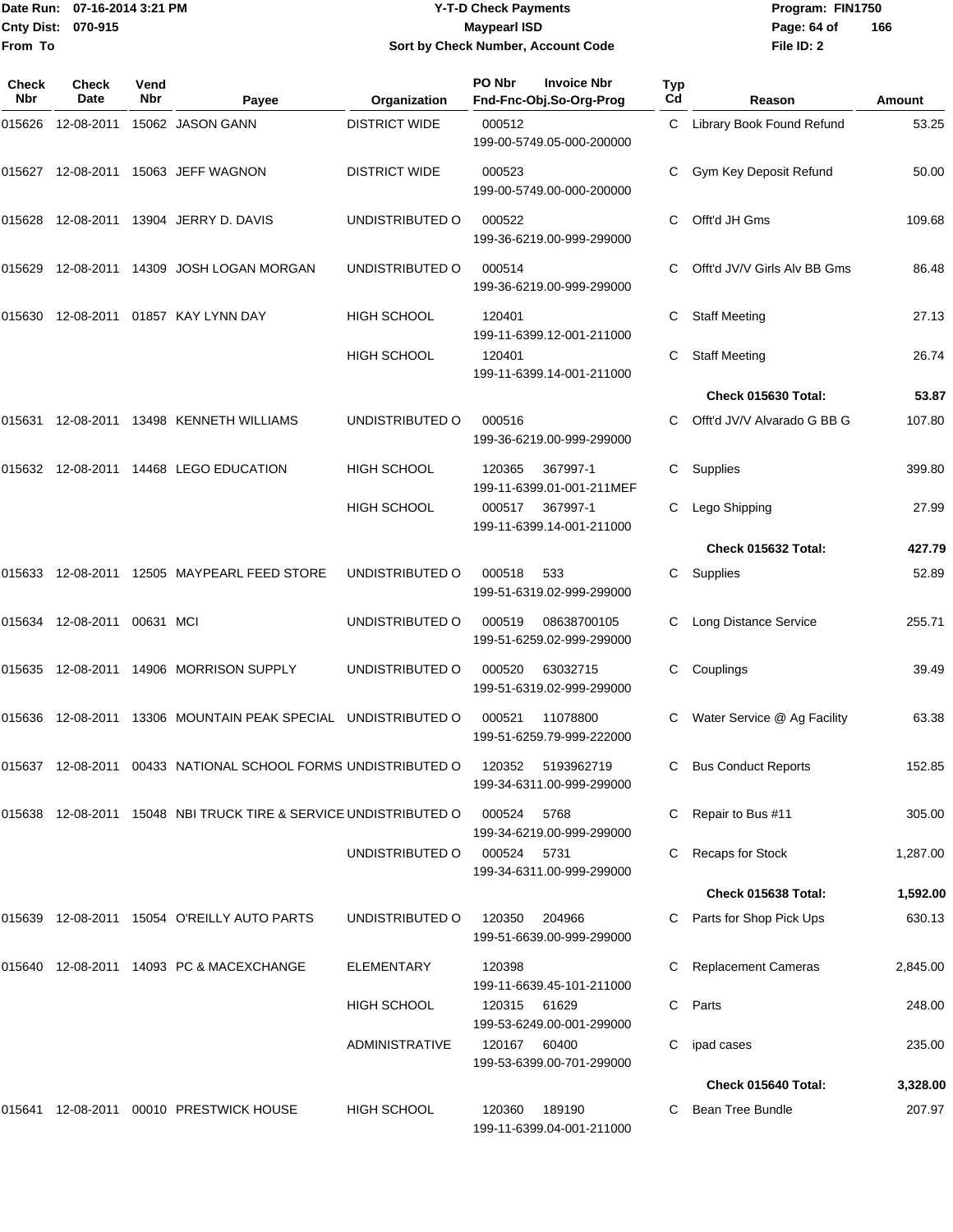## Date Run: 07-16-2014 3:21 PM **Program:** FIN1750 **Cnty Dist:** 070-915 **Page: 65 of MaypearI ISD Page: 65 of Y-T-D Check Payments 070-915 Maypearl ISD Sort by Check Number, Account Code**

| Check<br><b>Nbr</b> | Check<br><b>Date</b>              | Vend<br><b>Nbr</b> | Payee                                                                           | Organization          | PO Nbr | <b>Invoice Nbr</b><br>Fnd-Fnc-Obj.So-Org-Prog       | Typ<br>Cd | Reason                       | Amount     |
|---------------------|-----------------------------------|--------------------|---------------------------------------------------------------------------------|-----------------------|--------|-----------------------------------------------------|-----------|------------------------------|------------|
| 015642              | 12-08-2011                        |                    | 14543 RENAISSANCE LEARNING, I ELEMENTARY                                        |                       | 120383 | 3864275<br>199-12-6399.00-101-299000                |           | C AR Star Trophy             | 63.05      |
|                     | 015643 12-08-2011 00720 RISO, INC |                    |                                                                                 | UNDISTRIBUTED O       | 000525 | 5226192<br>199-41-6219.07-999-299000                | C         | Lease Agreement              | 31.82      |
| 015644              |                                   |                    | 12-08-2011  14926  S & R CONTROLS, LP.                                          | UNDISTRIBUTED O       | 120004 | 5302<br>199-51-6319.03-999-299000                   | C         | Duplex Booster System        | 1,930.00   |
| 015645              |                                   |                    | 12-08-2011  00109  SCHOLASTIC INC                                               | MAYPEARL JUNIOR       | 120275 | 31299121<br>199-11-6399.02-041-211000               | C         | The Hunger Games             | 188.70     |
| 015646              |                                   |                    | 12-08-2011  00252  SCHOOL SPECIALTY                                             | <b>ELEMENTARY</b>     | 120338 | 208107383480<br>199-11-6399.08-101-223000           | C.        | Supplies                     | 202.13     |
| 015647              |                                   |                    | 12-08-2011  01441  SERAFIN TORRES                                               | UNDISTRIBUTED O       | 120409 | 199-34-6311.00-999-299000                           | C         | <b>Reimbrsmnt for Diesel</b> | 30.00      |
| 015648              | 12-08-2011                        |                    | 13383 SKYBEAM TEXAS                                                             | UNDISTRIBUTED O       | 000526 | 813710001004619<br>199-53-6249.04-999-299000        | C         | Internet                     | 800.00     |
| 015649              | 12-08-2011                        | 00552 TASB         |                                                                                 | <b>SCHOOL BOARD</b>   | 000527 | 417474<br>199-41-6419.00-702-299000                 | C         | Legal Assistance Fund        | 200.00     |
|                     |                                   |                    |                                                                                 | <b>SCHOOL BOARD</b>   | 000527 | 418312<br>199-41-6419.00-702-299000                 | C         | <b>Membership Dues</b>       | 1,850.91   |
|                     |                                   |                    |                                                                                 |                       |        |                                                     |           | Check 015649 Total:          | 2,050.91   |
|                     |                                   |                    | 015650 12-08-2011 15057 TEXAS ASCD                                              | HIGH SCHOOL           | 120374 | 46041<br>255-11-6419.00-001-224000                  | C         | Workshop 11/29/2011          | 175.00     |
| 015651              | 12-08-2011                        |                    | 14469 TEXASISD.COM                                                              | <b>ADMINISTRATIVE</b> | 000536 | 8490<br>199-41-6399.01-701-299000                   | С         | <b>Budget Notebook</b>       | 150.00     |
| 015652              | 12-08-2011                        |                    | 01049 THYSSENKRUPP ELEVATO UNDISTRIBUTED O                                      |                       | 000528 | 111408<br>199-51-6319.02-999-299000                 | С         | Maintenance Agreement        | 268.06     |
|                     |                                   |                    |                                                                                 | UNDISTRIBUTED O       | 000528 | 111409<br>199-51-6319.02-999-299000                 | С         | Maintenance Agreement        | 268.06     |
|                     |                                   |                    |                                                                                 |                       |        |                                                     |           | Check 015652 Total:          | 536.12     |
|                     |                                   |                    | 015653 12-08-2011 14962 TOM WRIGHT CONSTRUCTI UNDISTRIBUTED O 000532 PaymentNo3 |                       |        | 600-81-6629.00-999-299MTN                           |           | C MS Band Hall Addition      | 114,133.07 |
|                     |                                   |                    | 015654 12-08-2011 00479 TRACTOR SUPPLY CO.                                      | UNDISTRIBUTED O       | 120171 | 603530120260202<br>199-51-6319.05-999-299000        |           | C Ag Facility Supplies       | 3,012.63   |
|                     |                                   |                    | 015655 12-08-2011 00091 VENUS ISD                                               | HIGH SCHOOL           | 120406 | 199-36-6499.01-001-299000                           |           | Girls Basketball 12/8-10     | 175.00     |
|                     |                                   |                    | 015656  12-08-2011  00253  VERIZON SOUTHWEST                                    | UNDISTRIBUTED O       |        | 000529 416580379500217<br>199-51-6259.02-999-299000 | C         | <b>Telephone Service</b>     | 47.82      |
|                     |                                   |                    | 015657 12-08-2011 00460 VINEYARD'S AUTO SUPPLY UNDISTRIBUTED O                  |                       | 000531 | 330276<br>199-34-6311.00-999-299000                 | C         | Parts                        | 102.65     |
|                     |                                   |                    | 015658  12-08-2011  15053  VISUAL CANDY RESOURCE UNDISTRIBUTED O                |                       |        | 120412 VCR#047<br>199-11-6639.47-999-211000         |           | C USB Booster, Ethernet Cabl | 1,250.00   |
|                     |                                   |                    |                                                                                 | UNDISTRIBUTED O       |        | 120349 VCR#046<br>199-11-6639.47-999-211000         | C         | av/ elect. installs          | 1,555.00   |
|                     |                                   |                    |                                                                                 |                       |        |                                                     |           | Check 015658 Total:          | 2,805.00   |
|                     |                                   |                    | 015659 12-08-2011 01616 VONA HOPKINS                                            | ELEMENTARY            | 120416 | 255-11-6419.00-101-224000                           | C.        | Reimbrsmnt                   | 45.38      |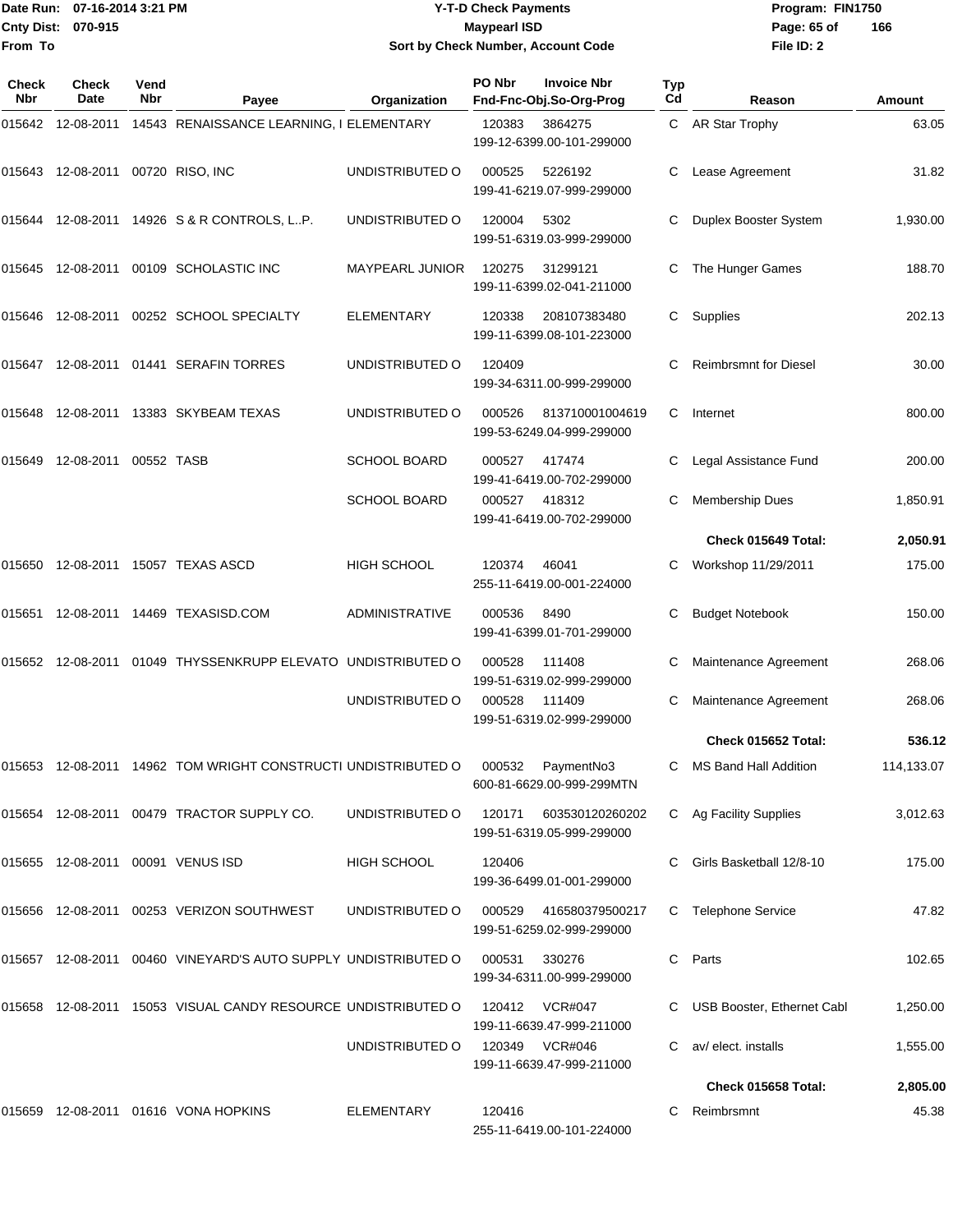|                     | Date Run: 07-16-2014 3:21 PM |             |                                                                             | <b>Y-T-D Check Payments</b> |                     |                                                     |           | Program: FIN1750              |          |
|---------------------|------------------------------|-------------|-----------------------------------------------------------------------------|-----------------------------|---------------------|-----------------------------------------------------|-----------|-------------------------------|----------|
| From To             | Cnty Dist: 070-915           |             |                                                                             |                             | <b>Maypearl ISD</b> | Sort by Check Number, Account Code                  |           | Page: 66 of<br>File ID: 2     | 166      |
| <b>Check</b><br>Nbr | Check<br>Date                | Vend<br>Nbr | Payee                                                                       | Organization                | PO Nbr              | <b>Invoice Nbr</b><br>Fnd-Fnc-Obj.So-Org-Prog       | Typ<br>Cd | Reason                        | Amount   |
| 015660              | 12-08-2011                   |             | 00571 WALSH, ANDERSON, BROWN UNDISTRIBUTED O                                |                             | 120343              | 387887<br>199-11-6399.00-999-223000                 | C.        | <b>DVD</b>                    | 175.00   |
|                     |                              |             | 015661 12-08-2011 13677 BARBARA ELLISON                                     | <b>ELEMENTARY</b>           | 000538              | 199-11-6219.00-101-223000                           | C         | <b>Diagnostician Services</b> | 6,146.87 |
|                     |                              |             | 00642 AIRGAS-SOUTHWEST                                                      | UNDISTRIBUTED O             | 000539              | 107217583<br>199-51-6319.02-999-299000              | C         | <b>Tank Rentals</b>           | 31.10    |
|                     |                              |             |                                                                             | UNDISTRIBUTED O             | 000539              | 107217584<br>199-51-6319.02-999-299000              | C         | <b>Tank Rentals</b>           | 30.80    |
|                     |                              |             |                                                                             |                             |                     |                                                     |           | Check 015663 Total:           | 61.90    |
|                     |                              |             | 015664    12-14-2011    01256    AT&T MOBILITY                              | UNDISTRIBUTED O             | 000540              | 824711164X12102<br>199-52-6259.00-999-299000        | C.        | Cellular Service - Buses      | 123.45   |
|                     |                              |             | 015665  12-14-2011  00069  ATMOS ENERGY                                     | UNDISTRIBUTED O             | 000541              | 006205453<br>199-51-6259.00-999-299000              | C.        | <b>Gas Service</b>            | 21.30    |
|                     |                              |             | 00593 BLUE BELL CREAMERIES                                                  | INTERMEDIATE SCH            | 000542              | 43083081615<br>240-35-6399.00-042-299000            | C         | Supplies                      | 73.44    |
|                     |                              |             |                                                                             | <b>INTERMEDIATE SCH</b>     | 000542              | 43083221722<br>240-35-6399.00-042-299000            | C         | Supplies                      | 102.48   |
|                     |                              |             |                                                                             |                             |                     |                                                     |           | Check 015666 Total:           | 175.92   |
|                     |                              |             | 015667 12-14-2011 00956 BORDENS, INC.                                       | INTERMEDIATE SCH            | 000543              | 111077<br>240-35-6399.00-042-299000                 | C         | Supplies                      | 676.20   |
|                     |                              |             |                                                                             | <b>ELEMENTARY</b>           | 000543              | 111077<br>240-35-6399.00-101-299000                 | C         | Supplies                      | 1,396.50 |
|                     |                              |             |                                                                             | <b>HIGH SCHOOL</b>          | 000543              | 111077<br>240-35-6399.01-001-299000                 | C         | Supplies                      | 426.30   |
|                     |                              |             |                                                                             |                             |                     |                                                     |           | Check 015667 Total:           | 2,499.00 |
| 015668              | 12-14-2011                   |             | 00524 BUREAU OF EDUCATION & HIGH SCHOOL                                     |                             | 120442              | 255-11-6419.00-001-224000                           | C.        | Foreign Language Instructio   | 225.00   |
|                     |                              |             | 015669 12-14-2011 00871 CARD SERVICE CENTER                                 | HIGH SCHOOL                 | 120273              | 24692169L0000ZQ<br>199-11-6399.39-001-211000        | C.        | Bamboo Pen by Wacom           | 28.42    |
|                     |                              |             |                                                                             | UNDISTRIBUTED O             | 120122              | 24692169Y00FSR2<br>199-11-6399.46-999-211000        | С         | Kindle Testing                | 49.97    |
|                     |                              |             |                                                                             | UNDISTRIBUTED O             |                     | 120122 24692169Z00N0SS<br>199-11-6399.46-999-211000 | C         | Kindle Testing                | 203.99   |
|                     |                              |             |                                                                             | <b>HIGH SCHOOL</b>          | 120313              | 24692169S00J14D<br>199-12-6399.04-001-299000        |           | C Library Book                | 16.90    |
|                     |                              |             |                                                                             | <b>HIGH SCHOOL</b>          | 120380              | 2469216AF00SXD<br>199-31-6399.00-001-299000         | C         | Bamboo Tablet Pen Black       | 29.84    |
|                     |                              |             |                                                                             |                             |                     |                                                     |           | Check 015669 Total:           | 329.12   |
|                     |                              |             | 015670  12-14-2011  13765  CARGILL KITCHEN SOLUTIO INTERMEDIATE SCH  000568 |                             |                     | 2900260985<br>240-35-6399.00-042-299000             |           | C Supplies                    | 40.62    |
|                     |                              |             |                                                                             | ELEMENTARY                  | 000568              | 2900260985<br>240-35-6399.00-101-299000             |           | C Supplies                    | 40.62    |
|                     |                              |             |                                                                             | HIGH SCHOOL                 | 000568              | 2900260985<br>240-35-6399.01-001-299000             |           | C Supplies                    | 40.64    |
|                     |                              |             |                                                                             |                             |                     |                                                     |           | Check 015670 Total:           | 121.88   |
|                     |                              |             | 015671  12-14-2011  00897  CATHY BATES                                      | HIGH SCHOOL                 | 120434              | 255-11-6419.00-001-224000                           | C         | Meals & Fuel for Training     | 250.73   |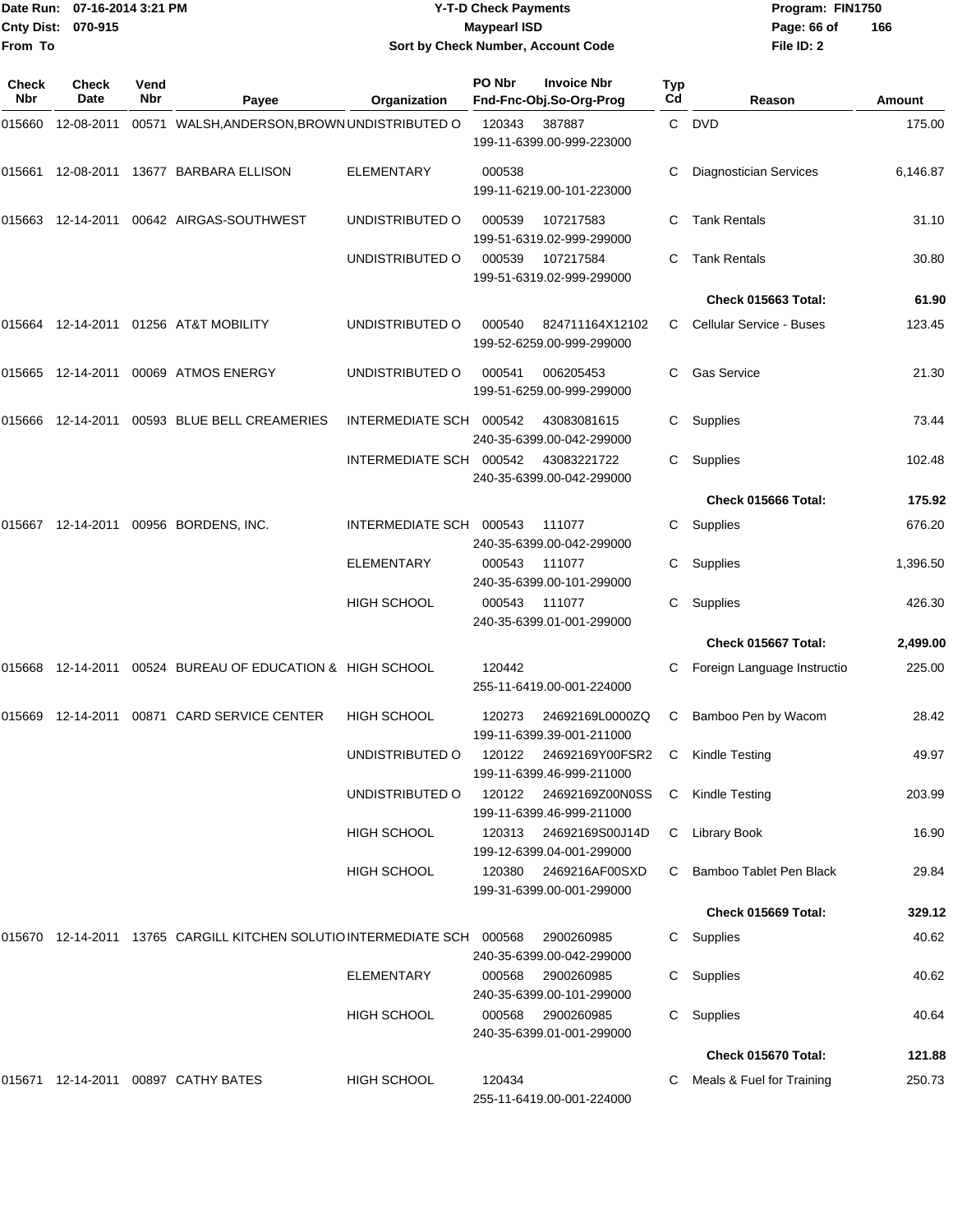| From To                    | Date Run: 07-16-2014 3:21 PM<br>Cnty Dist: 070-915 |             |                                                                           | <b>Y-T-D Check Payments</b><br><b>Maypearl ISD</b><br>Sort by Check Number, Account Code |        |                                                                   |           | Program: FIN1750<br>Page: 67 of<br>File ID: 2 | 166       |
|----------------------------|----------------------------------------------------|-------------|---------------------------------------------------------------------------|------------------------------------------------------------------------------------------|--------|-------------------------------------------------------------------|-----------|-----------------------------------------------|-----------|
| <b>Check</b><br><b>Nbr</b> | Check<br>Date                                      | Vend<br>Nbr | Payee                                                                     | Organization                                                                             | PO Nbr | <b>Invoice Nbr</b><br>Fnd-Fnc-Obj.So-Org-Prog                     | Typ<br>Cd | Reason                                        | Amount    |
|                            |                                                    |             | 00527 CDWG INC.                                                           | UNDISTRIBUTED O                                                                          | 120413 | C022255                                                           | C.        | Hardware                                      | 376.30    |
|                            |                                                    |             |                                                                           | UNDISTRIBUTED O                                                                          | 120400 | 199-11-6399.46-999-211000<br>B860052<br>199-11-6639.50-999-299000 |           | Infrastructure Upgrade                        | 1,538.13  |
|                            |                                                    |             |                                                                           |                                                                                          |        |                                                                   |           | Check 015672 Total:                           | 1,914.43  |
|                            |                                                    |             | 015673  12-14-2011  01279  CLAUDIO CORONADO                               | UNDISTRIBUTED O                                                                          | 000544 | 199-36-6219.00-999-299000                                         | C         | Offt'd JH Grandview Gms                       | 116.50    |
|                            |                                                    |             | 015674 12-14-2011 00947 DONALD GANT                                       | UNDISTRIBUTED O                                                                          | 000545 | 199-36-6219.00-999-299000                                         |           | Offt'd JV/V Hillsboro Gms                     | 113.30    |
|                            |                                                    |             | 015675  12-14-2011  00099  EDUCATION SERVICE CENT UNDISTRIBUTED O         |                                                                                          | 000546 | 109663<br>199-41-6239.02-999-299000                               |           | Administrative Services Pac                   | 6,350.00  |
|                            |                                                    |             | 015676 12-14-2011 00192   ELLIS COUNTY SPECIAL ED SHARED SER ARRA         |                                                                                          | 000570 | 199-93-6492.00-751-223000                                         | C         | Shared Serv Agreement                         | 35,765.00 |
|                            |                                                    |             |                                                                           | UNDISTRIBUTED O                                                                          | 000547 | 21218<br>199-34-6219.01-999-299000                                | С         | <b>DOT Tests</b>                              | 82.00     |
|                            |                                                    |             |                                                                           | UNDISTRIBUTED O                                                                          | 000547 | 21245<br>199-34-6219.01-999-299000                                | С         | <b>DOT Tests</b>                              | 82.00     |
|                            |                                                    |             |                                                                           |                                                                                          |        |                                                                   |           | Check 015677 Total:                           | 164.00    |
|                            |                                                    |             |                                                                           | INTERMEDIATE SCH                                                                         | 000548 | 40247769<br>240-35-6399.00-042-299000                             | C         | Supplies                                      | 147.90    |
|                            |                                                    |             |                                                                           | ELEMENTARY                                                                               | 000548 | 40247769<br>240-35-6399.00-101-299000                             | С         | Supplies                                      | 242.52    |
|                            |                                                    |             |                                                                           | <b>HIGH SCHOOL</b>                                                                       | 000548 | 40247769<br>240-35-6399.01-001-299000                             | С         | Supplies                                      | 253.14    |
|                            |                                                    |             |                                                                           |                                                                                          |        |                                                                   |           | Check 015678 Total:                           | 643.56    |
| 015679                     |                                                    |             | 12-14-2011  14661  FRANKIE JOE GARCIA                                     | UNDISTRIBUTED O                                                                          | 000549 | 199-36-6219.00-999-299000                                         | С         | Offt'd JH Keene Gms                           | 85.00     |
|                            |                                                    |             | 015680 12-14-2011 14295 FRONTLINE PLACEMENT TE UNDISTRIBUTED O            |                                                                                          | 000550 | 11126<br>199-11-6399.45-999-299000                                |           | C Veritime User Charge                        | 209.25    |
|                            |                                                    |             | 015681  12-14-2011  13020  G&K SERVICES                                   | UNDISTRIBUTED O                                                                          | 000551 | 1159355454-58<br>199-51-6319.02-999-299000                        | C.        | <b>Mat Services</b>                           | 217.06    |
|                            |                                                    |             | 015682 12-14-2011 00626 GALE GROUP                                        | <b>HIGH SCHOOL</b>                                                                       | 120445 | 17399580<br>199-12-6329.00-001-299000                             | C.        | <b>Database Subscription</b>                  | 717.01    |
|                            |                                                    |             | 015683  12-14-2011  13327  GREG ARTKOP                                    | <b>HIGH SCHOOL</b>                                                                       | 120425 | 255-11-6419.00-001-224000                                         |           | Law Conference                                | 66.00     |
|                            |                                                    |             | 015684  12-14-2011  14120  HARRIS COMPUTER SYSTE DISTRICT WIDE            |                                                                                          |        | 000552 XT00063140<br>240-00-5749.00-000-200000                    |           | C EZ School Pay Transaction                   | 53.75     |
|                            |                                                    |             | 015685  12-14-2011  14935  HEART OF TEXAS PRODUC INTERMEDIATE SCH  000553 |                                                                                          |        | 12012011<br>240-35-6399.00-042-299000                             |           | C Supplies                                    | 739.25    |
|                            |                                                    |             |                                                                           | <b>ELEMENTARY</b>                                                                        | 000553 | 12012011<br>240-35-6399.00-101-299000                             |           | C Supplies                                    | 2,123.35  |
|                            |                                                    |             |                                                                           | HIGH SCHOOL                                                                              | 000553 | 12012011<br>240-35-6399.01-001-299000                             |           | C Supplies                                    | 923.15    |
|                            |                                                    |             |                                                                           |                                                                                          |        |                                                                   |           | Check 015685 Total:                           | 3,785.75  |
|                            | 015686  12-14-2011  00243  HILCO                   |             |                                                                           | UNDISTRIBUTED O                                                                          | 000571 | 4706839800<br>199-51-6259.04-999-299000                           |           | C Electric Service @ Marquee                  | 66.20     |
|                            |                                                    |             |                                                                           | UNDISTRIBUTED O                                                                          | 000571 | 4705171500<br>199-51-6259.04-999-299000                           |           | C Electric Service @ SecurityL                | 11.50     |
|                            |                                                    |             |                                                                           | UNDISTRIBUTED O                                                                          | 000571 | 47054273700<br>199-51-6259.04-999-299000                          |           | C Electric Service @ Fuel Tan                 | 28.70     |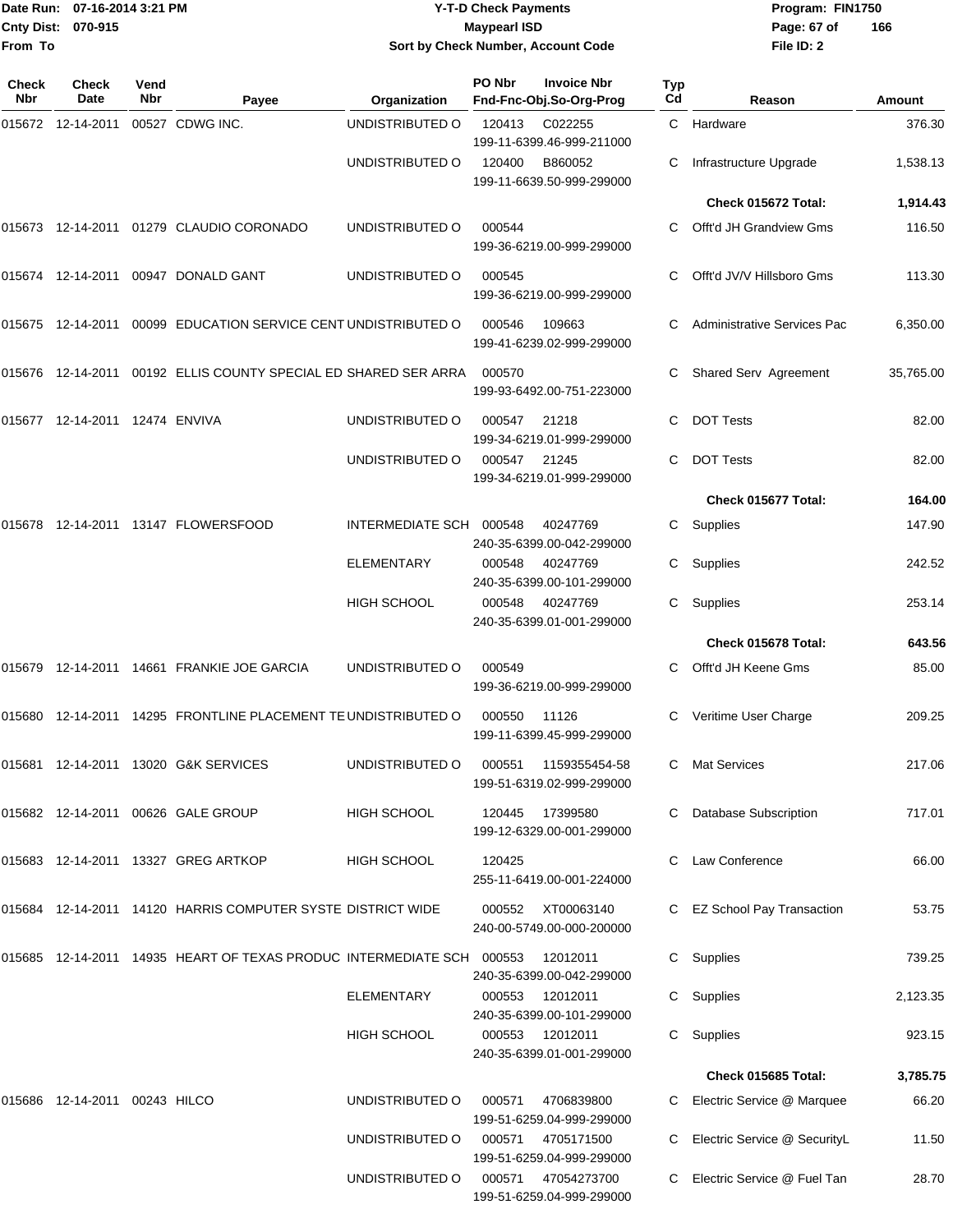| From To      | Date Run: 07-16-2014 3:21 PM<br><b>Cnty Dist:</b><br>070-915 |             |                                                               | <b>Y-T-D Check Payments</b><br><b>Maypearl ISD</b><br>Sort by Check Number, Account Code |               |                                               |           | Program: FIN1750<br>Page: 68 of<br>File ID: 2 | 166       |  |
|--------------|--------------------------------------------------------------|-------------|---------------------------------------------------------------|------------------------------------------------------------------------------------------|---------------|-----------------------------------------------|-----------|-----------------------------------------------|-----------|--|
| Check<br>Nbr | <b>Check</b><br>Date                                         | Vend<br>Nbr | Payee                                                         | Organization                                                                             | PO Nbr        | <b>Invoice Nbr</b><br>Fnd-Fnc-Obj.So-Org-Prog | Typ<br>Cd | Reason                                        | Amount    |  |
|              |                                                              |             |                                                               | UNDISTRIBUTED O                                                                          | 000571        | 4602266500<br>199-51-6259.04-999-299000       | C.        | Electric Service @ Ath Facilit                | 578.04    |  |
|              |                                                              |             |                                                               | UNDISTRIBUTED O                                                                          | 000571        | 4705335301<br>199-51-6259.04-999-299000       | C         | Electric Service @ MS                         | 3,302.18  |  |
|              |                                                              |             |                                                               | UNDISTRIBUTED O                                                                          | 000571        | 4602563301<br>199-51-6259.04-999-299000       | C         | Electric Service @ HS                         | 2,292.37  |  |
|              |                                                              |             |                                                               | UNDISTRIBUTED O                                                                          | 000571        | 4706312901<br>199-51-6259.04-999-299000       | C         | Electric Service @ LSK                        | 3,664.79  |  |
|              |                                                              |             |                                                               | UNDISTRIBUTED O                                                                          | 000571        | 4706783900<br>199-51-6259.78-999-222000       | C         | Electric Service @ Ag Facilit                 | 562.38    |  |
|              |                                                              |             |                                                               |                                                                                          |               |                                               |           | Check 015686 Total:                           | 10,506.16 |  |
| 015687       |                                                              |             | 12-14-2011  12349  JBS TRADING INTERNATIO INTERMEDIATE SCH    |                                                                                          | 000554        | 914734037<br>240-35-6399.00-042-299000        | C.        | Supplies                                      | .71       |  |
|              |                                                              |             |                                                               | INTERMEDIATE SCH 000554                                                                  |               | 914734037<br>240-35-6399.00-042-299000        | C.        | Supplies                                      | 75.00     |  |
|              |                                                              |             |                                                               | <b>ELEMENTARY</b>                                                                        | 000554        | 914734037<br>240-35-6399.00-101-299000        | C.        | Supplies                                      | 75.71     |  |
|              |                                                              |             |                                                               | HIGH SCHOOL                                                                              | 000554        | 914734037<br>240-35-6399.01-001-299000        | C.        | Supplies                                      | 75.71     |  |
|              |                                                              |             |                                                               |                                                                                          |               |                                               |           | Check 015687 Total:                           | 227.13    |  |
| 015688       | 12-14-2011                                                   |             | 12728 JENNIE-O TURKEY STORE INTERMEDIATE SCH                  |                                                                                          | 000555        | 1288108<br>240-35-6399.00-042-299000          | C         | Supplies                                      | 296.42    |  |
|              |                                                              |             |                                                               | ELEMENTARY                                                                               | 000555        | 1288108<br>240-35-6399.00-101-299000          | C.        | Supplies                                      | 296.42    |  |
|              |                                                              |             |                                                               | <b>HIGH SCHOOL</b>                                                                       | 000555        | 1288108<br>240-35-6399.01-001-299000          | C         | Supplies                                      | 296.42    |  |
|              |                                                              |             |                                                               |                                                                                          |               |                                               |           | Check 015688 Total:                           | 889.26    |  |
|              |                                                              |             | 015689 12-14-2011 13777 KAREN JAMES                           | HIGH SCHOOL                                                                              | 120455        | 199-11-6399.01-001-221000                     | C         | Supplies for Photo Lab                        | 69.87     |  |
|              |                                                              |             |                                                               | HIGH SCHOOL                                                                              | 120453        | 255-11-6419.00-001-224000                     |           | C Training                                    | 257.00    |  |
|              |                                                              |             |                                                               |                                                                                          |               |                                               |           | Check 015689 Total:                           | 326.87    |  |
|              |                                                              |             | 015690  12-14-2011  01048  LABATT FOOD SERVICE                | INTERMEDIATE SCH 000558 11133791                                                         |               | 240-35-6399.00-042-299000                     |           | C Supplies                                    | 567.07    |  |
|              |                                                              |             |                                                               | INTERMEDIATE SCH 000558 11069297                                                         |               | 240-35-6399.00-042-299000                     |           | C Supplies                                    | 984.77    |  |
|              |                                                              |             |                                                               | ELEMENTARY                                                                               |               | 000557 11069296<br>240-35-6399.00-101-299000  |           | C Supplies                                    | 920.58    |  |
|              |                                                              |             |                                                               | ELEMENTARY                                                                               |               | 240-35-6399.00-101-299000                     |           | C Supplies                                    | 1,216.96  |  |
|              |                                                              |             |                                                               | HIGH SCHOOL                                                                              |               | 000556 11276657<br>240-35-6399.01-001-299000  |           | C Supplies                                    | 662.14    |  |
|              |                                                              |             |                                                               | HIGH SCHOOL                                                                              |               | 000556 11069298<br>240-35-6399.01-001-299000  |           | C Supplies                                    | 367.16    |  |
|              |                                                              |             |                                                               | HIGH SCHOOL                                                                              |               | 000556 11133792<br>240-35-6399.01-001-299000  |           | C Supplies                                    | 591.96    |  |
|              |                                                              |             |                                                               |                                                                                          |               |                                               |           | Check 015690 Total:                           | 5,310.64  |  |
|              |                                                              |             | 015691 12-14-2011 01113 LAKEVIEW CAMP AND CON HIGH SCHOOL     |                                                                                          |               | 120436  12122011<br>199-31-6399.01-001-299000 |           | C testing                                     | 180.00    |  |
|              |                                                              |             | 015692 12-14-2011 14204 LANDMARK EQUIPMENT RE UNDISTRIBUTED O |                                                                                          | 120325 RW6828 | 600-81-6629.00-999-299MTN                     |           | C Lease on Excavator                          | 272.40    |  |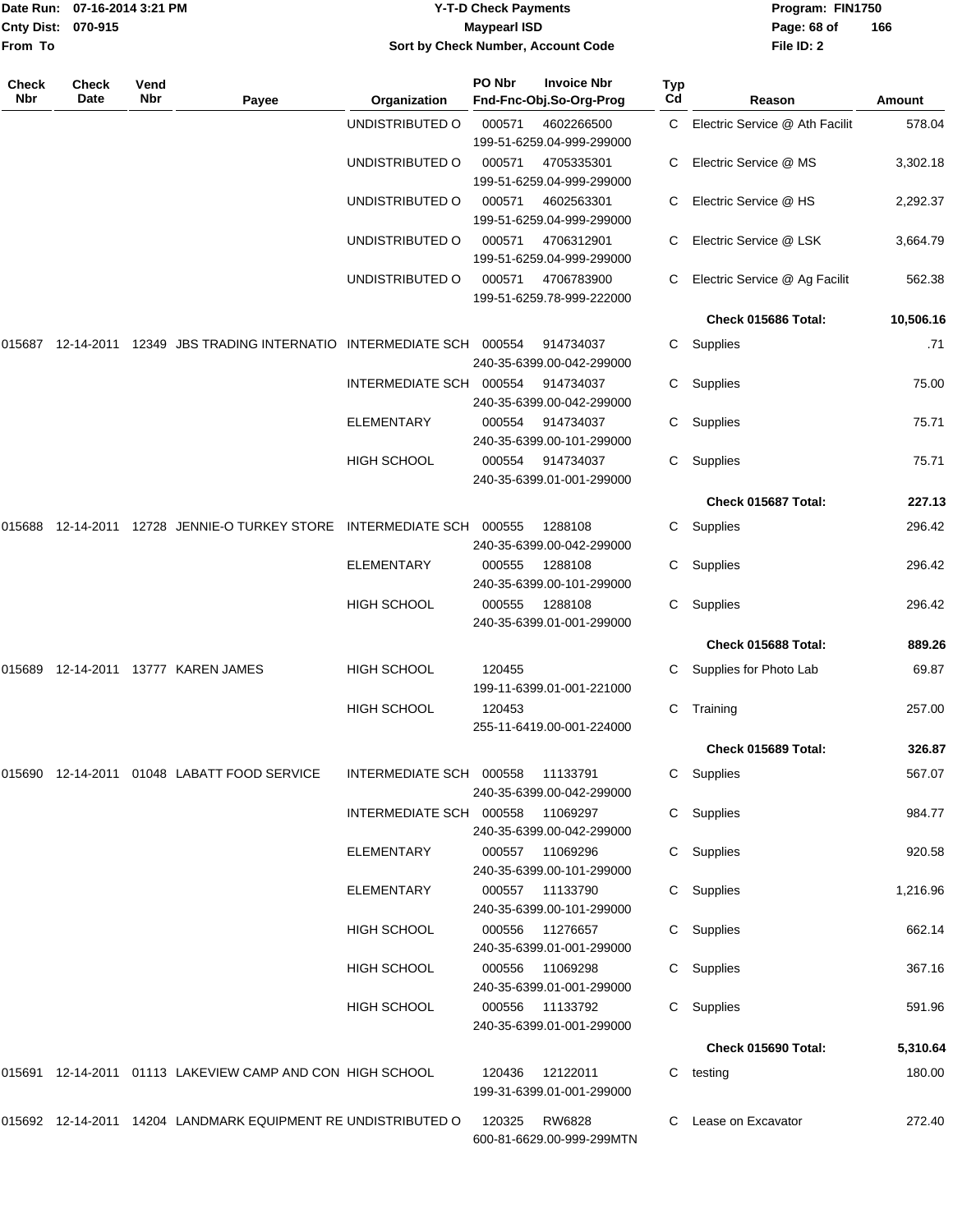| Date Run: 07-16-2014 3:21 PM<br>Cnty Dist: 070-915<br>From To |               |             |                                                                     | <b>Y-T-D Check Payments</b><br><b>Maypearl ISD</b><br>Sort by Check Number, Account Code |        |                                               |                       | Program: FIN1750<br>Page: 69 of<br>File ID: 2 | 166    |
|---------------------------------------------------------------|---------------|-------------|---------------------------------------------------------------------|------------------------------------------------------------------------------------------|--------|-----------------------------------------------|-----------------------|-----------------------------------------------|--------|
| <b>Check</b><br>Nbr                                           | Check<br>Date | Vend<br>Nbr | Payee                                                               | Organization                                                                             | PO Nbr | <b>Invoice Nbr</b><br>Fnd-Fnc-Obj.So-Org-Prog | Typ<br>C <sub>d</sub> | Reason                                        | Amount |
| 015693                                                        |               |             | 12-14-2011  12994  MASTER SOUND                                     | UNDISTRIBUTED O                                                                          | 000560 | 37138<br>199-51-6249.00-999-299000            | C                     | Repair to Fire Alarm System                   | 255.00 |
|                                                               |               |             |                                                                     | UNDISTRIBUTED O                                                                          | 000560 | 37138<br>199-51-6319.02-999-299000            | С                     | <b>Battery</b>                                | 46.00  |
|                                                               |               |             |                                                                     |                                                                                          |        |                                               |                       | Check 015693 Total:                           | 301.00 |
| 015694                                                        |               |             | 12-14-2011  00297  NARDONE BROS. BAKING C INTERMEDIATE SCH          |                                                                                          | 000561 | 64407/64711<br>240-35-6399.00-042-299000      | C.                    | Supplies                                      | 136.74 |
|                                                               |               |             |                                                                     | ELEMENTARY                                                                               | 000561 | 64407/64711<br>240-35-6399.00-101-299000      | C                     | Supplies                                      | 136.74 |
|                                                               |               |             |                                                                     | HIGH SCHOOL                                                                              | 000561 | 64407/64711<br>240-35-6399.01-001-299000      | C                     | Supplies                                      | 136.72 |
|                                                               |               |             |                                                                     |                                                                                          |        |                                               |                       | Check 015694 Total:                           | 410.20 |
|                                                               |               |             | 015695  12-14-2011  15048  NBI TRUCK TIRE & SERVICE UNDISTRIBUTED O |                                                                                          | 000562 | 5866<br>199-34-6219.00-999-299000             |                       | Repair to Bus                                 | 280.00 |
|                                                               |               |             |                                                                     | UNDISTRIBUTED O                                                                          | 000562 | 5866<br>199-34-6311.00-999-299000             | С                     | Supplies                                      | 48.00  |
|                                                               |               |             |                                                                     |                                                                                          |        |                                               |                       | Check 015695 Total:                           | 328.00 |
|                                                               |               |             | 015696  12-14-2011  00287  OFFICE DEPOT                             | <b>HIGH SCHOOL</b>                                                                       | 120361 | 588263851001<br>199-11-6399.23-001-225000     | C                     | Headphones                                    | 167.96 |
|                                                               |               |             | 015697  12-14-2011  00590  ORIENTAL TRADING COMP  ELEMENTARY        |                                                                                          | 120387 | 648319596-01<br>199-12-6399.00-101-299000     | С                     | <b>Library Books</b>                          | 68.99  |
| 015698                                                        | 12-14-2011    |             | 00148 PRECISION BUSINESS MAC HIGH SCHOOL                            |                                                                                          | 120394 | 65247<br>199-11-6399.01-001-221000            | C                     | Supplies                                      | 200.00 |
|                                                               |               |             |                                                                     | HIGH SCHOOL                                                                              | 120394 | 65247<br>199-11-6399.12-001-211000            | C.                    | Supplies                                      | 334.28 |
|                                                               |               |             |                                                                     | <b>HIGH SCHOOL</b>                                                                       | 120394 | 65247<br>199-11-6399.23-001-225000            | C                     | Supplies                                      | 200.00 |
|                                                               |               |             |                                                                     | <b>HIGH SCHOOL</b>                                                                       | 120394 | 65247<br>199-11-6399.27-001-211000            | C                     | Supplies                                      | 100.00 |
|                                                               |               |             |                                                                     |                                                                                          |        |                                               |                       | Check 015698 Total:                           | 834.28 |
|                                                               |               |             | 015699  12-14-2011  15037  PREFERRED PACKAGING                      | INTERMEDIATE SCH 000563                                                                  |        | 0080199<br>240-35-6399.00-042-299000          |                       | C Supplies                                    | 22.30  |
|                                                               |               |             |                                                                     | <b>ELEMENTARY</b>                                                                        | 000563 | 0080199<br>240-35-6399.00-101-299000          |                       | C Supplies                                    | 22.30  |
|                                                               |               |             |                                                                     | HIGH SCHOOL                                                                              |        | 000563 0080199<br>240-35-6399.01-001-299000   |                       | C Supplies                                    | 22.30  |
|                                                               |               |             |                                                                     |                                                                                          |        |                                               |                       | Check 015699 Total:                           | 66.90  |
|                                                               |               |             | 015700 12-14-2011 12125 REGION IV ESC                               | ADMINISTRATIVE                                                                           | 120376 | 8263000078<br>199-41-6399.01-701-299000       |                       | C Fast Track to Peims Manual                  | 71.40  |
|                                                               |               |             | 015701 12-14-2011 15065 SOUTH HILLS HIGH SCHOO HIGH SCHOOL          |                                                                                          |        | 120430  12082011<br>199-36-6499.01-001-299000 |                       | C JV Tourney fee                              | 125.00 |
|                                                               |               |             | 015702 12-14-2011 00997 TAMMY ODGERS                                | ELEMENTARY                                                                               | 120447 | 199-11-6399.13-101-211000                     |                       | C UIL                                         | 102.60 |
|                                                               |               |             | 015703 12-14-2011 12774 TARLETON STATE UNIVERS HIGH SCHOOL          |                                                                                          | 120449 | 12132011<br>199-11-6499.01-001-211000         |                       | C Pre-UIL clinic                              | 250.00 |
|                                                               |               |             |                                                                     | DIR COST-ADMINIS                                                                         | 000564 | 420684<br>199-41-6219.02-720-299000           |                       | C Local District Update                       | 56.48  |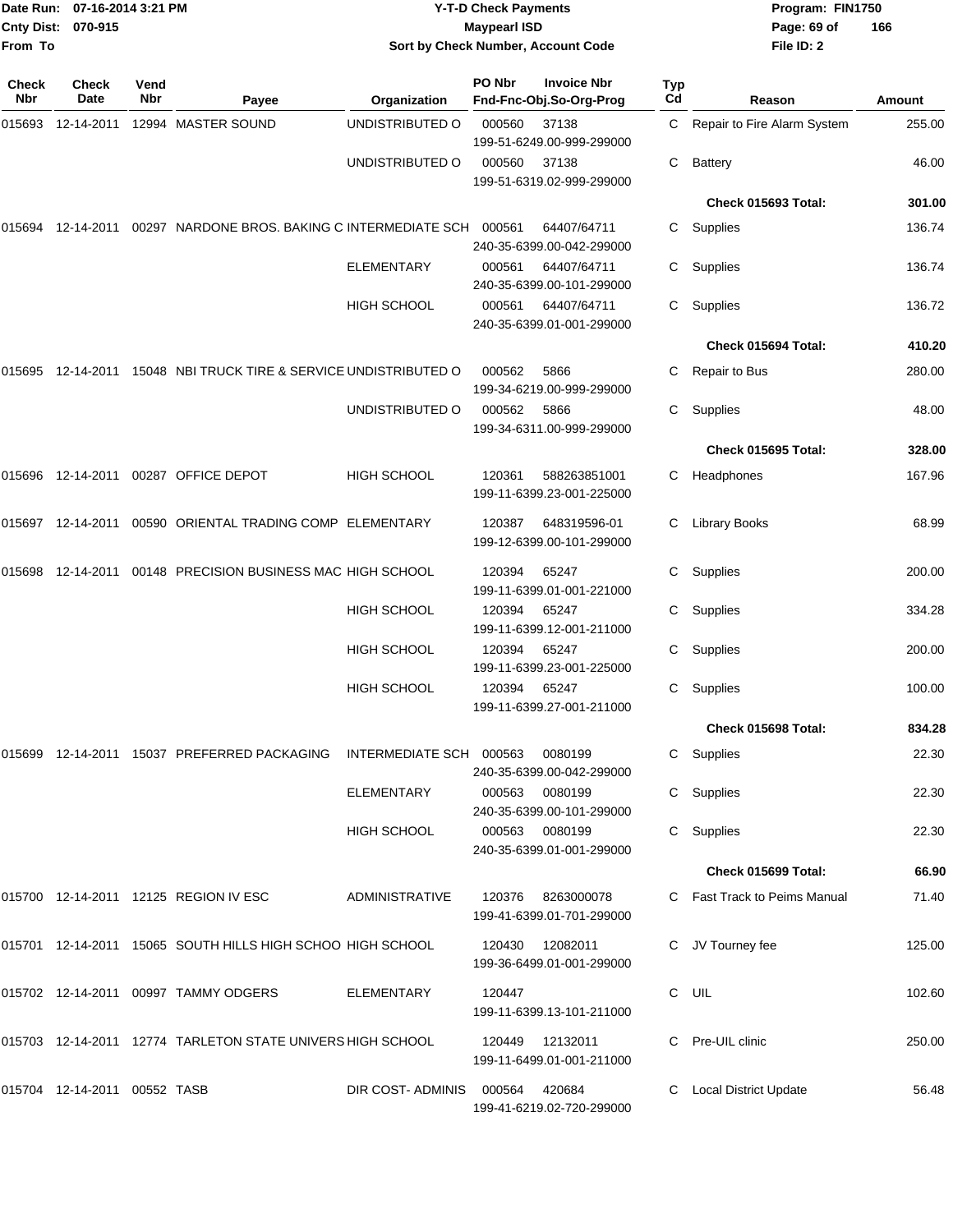## Date Run: 07-16-2014 3:21 PM **Program:** FIN1750 **Cnty Dist:** 070-915 **Page: 70 of** Maypearl ISD Maypearl ISD **Y-T-D Check Payments 070-915 Maypearl ISD Sort by Check Number, Account Code**

| Check<br><b>Nbr</b> | <b>Check</b><br>Date | Vend<br>Nbr | Payee                                                          | Organization           | PO Nbr | <b>Invoice Nbr</b><br>Fnd-Fnc-Obj.So-Org-Prog | Typ<br>Cd | Reason                            | Amount   |
|---------------------|----------------------|-------------|----------------------------------------------------------------|------------------------|--------|-----------------------------------------------|-----------|-----------------------------------|----------|
| 015705              | 12-14-2011           |             | 15067 TERENCE A. WILLIAMS                                      | UNDISTRIBUTED O        | 000566 | 199-36-6219.00-999-299000                     |           | C Offt'd JV/V Hillsboro Gms       | 90.00    |
| 015706              |                      |             | 12-14-2011 12471 TEXAS DEPARTMENT OF P ADMINISTRATIVE          |                        | 000567 | cr111100873<br>199-41-6219.10-701-299000      | C         | <b>Background Checks</b>          | 2.00     |
|                     |                      |             | 015707 12-14-2011 00781 TYSON FOOD, INC                        | INTERMEDIATE SCH       | 000565 | 08470808<br>240-35-6399.00-042-299000         | C         | Supplies                          | 161.38   |
|                     |                      |             |                                                                | ELEMENTARY             | 000565 | 08470808<br>240-35-6399.00-101-299000         | C         | Supplies                          | 161.38   |
|                     |                      |             |                                                                | <b>HIGH SCHOOL</b>     | 000565 | 08470808<br>240-35-6399.01-001-299000         | C         | Supplies                          | 161.39   |
|                     |                      |             |                                                                |                        |        |                                               |           | Check 015707 Total:               | 484.15   |
|                     |                      |             | 015708  12-14-2011  00253  VERIZON SOUTHWEST                   | UNDISTRIBUTED O        | 000559 | 12122011<br>199-51-6259.02-999-299000         |           | C Telephone                       | 819.77   |
| 015709              |                      |             | 12-14-2011 15053 VISUAL CANDY RESOURCE ELEMENTARY              |                        | 120378 | <b>VCR#052</b><br>199-11-6399.11-101-211000   | C         | Fender Passport 300 Pro, S        | 953.00   |
|                     |                      |             | 015710 12-20-2011 14693 AGILE SPORTS TECHNOLO UNDISTRIBUTED O  |                        | 120457 | 44316Z2M9<br>199-36-6399.01-999-299GHS        |           | Silver Service (Basketball)       | 800.00   |
| 015711              |                      |             | 12-20-2011  12783  AMANDA STINSON                              | ELEMENTARY             | 120465 | 255-11-6419.00-101-224000                     | C.        | <b>Reimbrsmnt for Texas Asses</b> | 68.53    |
|                     |                      |             | 015712 12-20-2011 00906 BEKI FOWLER                            | ELEMENTARY             | 120464 | 255-11-6419.00-101-224000                     | C         | <b>Texas Assessment Conf</b>      | 48.73    |
|                     | 015713 12-20-2011    |             | 13576 CANNON FINANCIAL SERVI HIGH SCHOOL                       |                        | 000580 | 11502444<br>199-11-6269.00-001-211000         | C         | Copier Leases (Principals)        | 590.00   |
|                     |                      |             |                                                                | <b>MAYPEARL JUNIOR</b> | 000580 | 11502444<br>199-11-6269.00-041-211000         | C.        | Copier Lease (Principals)         | 295.00   |
|                     |                      |             |                                                                | ELEMENTARY             | 000580 | 11502444<br>199-11-6269.00-101-211000         | C         | Copier Lease (Teacher)            | 295.00   |
|                     |                      |             |                                                                | ELEMENTARY             | 000580 | 11502444<br>199-11-6269.00-101-299000         | C         | Copier Lease (Principal)          | 295.00   |
|                     |                      |             |                                                                | <b>HIGH SCHOOL</b>     | 000580 | 11502444<br>199-11-6269.01-001-211000         | C         | Copier Leases (Teacher Cop        | 885.00   |
|                     |                      |             |                                                                | <b>MAYPEARL JUNIOR</b> | 000580 | 11502444<br>199-11-6269.01-041-211000         |           | C Copier Leases (Teachers)        | 295.00   |
|                     |                      |             |                                                                | DIR COST-ADMINIS       | 000580 | 11502444<br>199-41-6249.00-720-299000         |           | Copier Lease (Admin)              | 295.00   |
|                     |                      |             |                                                                |                        |        |                                               |           | Check 015713 Total:               | 2,950.00 |
|                     |                      |             | 015714 12-20-2011 00897 CATHY BATES                            | <b>HIGH SCHOOL</b>     | 120459 | 255-11-6419.00-001-224000                     |           | C meals 11/30-12/2conference      | 49.60    |
|                     |                      |             | 015715 12-20-2011 12472 CHRIS GLOVER                           | UNDISTRIBUTED O        | 000574 | 199-36-6219.00-999-299000                     | C         | Offt'd JV/V Itlay Gms             | 109.53   |
|                     |                      |             | 015716 12-20-2011 13566 CONNIE D. HAGEN, INC.                  | UNDISTRIBUTED O        | 000581 | 77646<br>199-34-6219.01-999-299000            | C.        | <b>DOT Test</b>                   | 57.50    |
|                     |                      |             | 015717  12-20-2011  12952  D & H EDUCATIONAL SALES HIGH SCHOOL |                        | 120446 | 40592733<br>199-11-6399.42-001-211000         | C.        | Calculators                       | 953.80   |
|                     |                      |             | 015718 12-20-2011 14884 DIRECT SERVICE COMPAN UNDISTRIBUTED O  |                        | 000590 | 46652<br>199-51-6249.01-999-299000            | C.        | Repair to AC @ HS                 | 850.00   |
|                     |                      |             |                                                                | UNDISTRIBUTED O        | 000590 | 46652<br>199-51-6399.05-999-299000            | C         | Parts for AC Repair @ HS          | 5,225.62 |
|                     |                      |             |                                                                |                        |        |                                               |           | Check 015718 Total:               | 6,075.62 |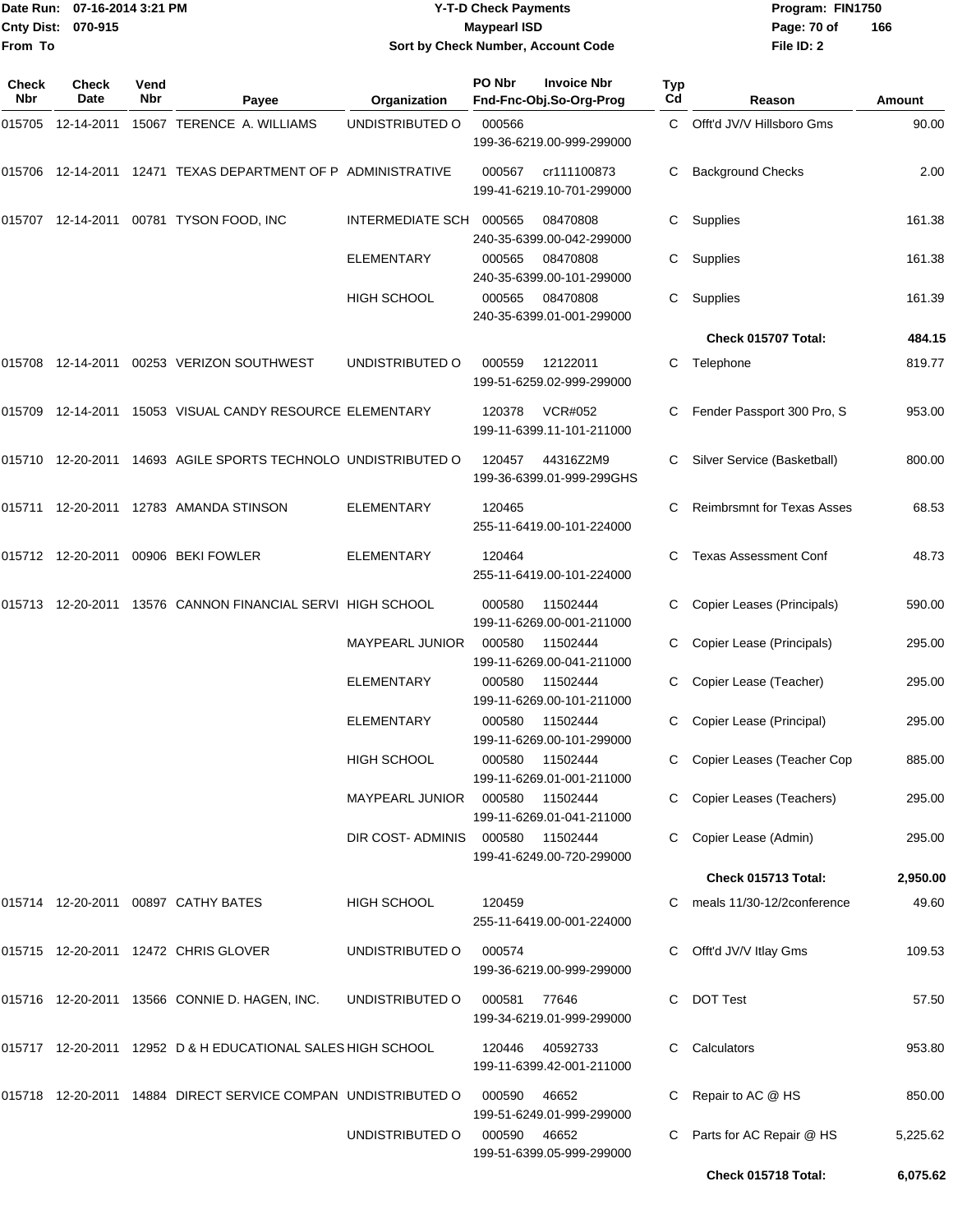|                    | Date Run: 07-16-2014 3:21 PM |
|--------------------|------------------------------|
| Cnty Dist: 070-915 |                              |
| <b>From To</b>     |                              |

## **Date Run: Program: FIN1750 07-16-2014 3:21 PM Y-T-D Check Payments Cnty Dist: Page: 71 of 070-915 Maypearl ISD Sort by Check Number, Account Code**

| Check<br>Nbr | <b>Check</b><br>Date          | Vend<br>Nbr | Payee                                                           | Organization           | PO Nbr | <b>Invoice Nbr</b><br>Fnd-Fnc-Obj.So-Org-Prog          | Typ<br>$_{\rm Cd}$ | Reason                               | Amount           |
|--------------|-------------------------------|-------------|-----------------------------------------------------------------|------------------------|--------|--------------------------------------------------------|--------------------|--------------------------------------|------------------|
| 015719       | 12-20-2011                    |             | 13639 EAST TEXAS COPY SYSTE HIGH SCHOOL                         |                        | 000586 | 107653<br>199-11-6269.00-001-211000                    |                    | C Copy Charges                       | 10.11            |
|              |                               |             |                                                                 | <b>HIGH SCHOOL</b>     | 000586 | 107653<br>199-11-6269.00-001-211000                    | C                  | Copy Charges                         | 18.37            |
|              |                               |             |                                                                 | MAYPEARL JUNIOR        | 000586 | 107653<br>199-11-6269.00-041-211000                    |                    | Copy Charges                         | 29.10            |
|              |                               |             |                                                                 | <b>ELEMENTARY</b>      | 000586 | 107653<br>199-11-6269.00-101-211000                    | C                  | Copy Charges                         | 550.95           |
|              |                               |             |                                                                 | <b>ELEMENTARY</b>      | 000586 | 107653<br>199-11-6269.00-101-299000                    | C                  | Copy Charges                         | 25.92            |
|              |                               |             |                                                                 | <b>HIGH SCHOOL</b>     | 000586 | 107653<br>199-11-6269.01-001-211000                    | C                  | Copy Charges                         | 18.88            |
|              |                               |             |                                                                 | HIGH SCHOOL            | 000586 | 107653<br>199-11-6269.01-001-211000                    | C                  | Copy Charges                         | 105.92           |
|              |                               |             |                                                                 | MAYPEARL JUNIOR        | 000586 | 107653<br>199-11-6269.01-041-211000                    | C                  | Copy Charges                         | 381.02           |
|              |                               |             |                                                                 | <b>MAYPEARL JUNIOR</b> | 000586 | 107653<br>199-11-6269.01-041-211000                    |                    | Copy Charges                         | 184.06           |
|              |                               |             |                                                                 | DIR COST-ADMINIS       | 000586 | 107653<br>199-41-6249.00-720-299000                    |                    | Copy Charges                         | 39.35            |
|              |                               |             |                                                                 | DIR COST-ADMINIS       | 000586 | 107653<br>199-41-6249.00-720-299000                    | C                  | Copy Charges                         | 54.98            |
|              |                               |             |                                                                 |                        |        |                                                        |                    | Check 015719 Total:                  | 1,418.66         |
|              |                               |             | 015720 12-20-2011 15071 EDGAR JOHNSON                           | UNDISTRIBUTED O        | 000575 | 199-36-6219.00-999-299000                              | C.                 | Offt'd JH BB Gms                     | 102.75           |
|              |                               |             |                                                                 | UNDISTRIBUTED O        | 000575 | 199-36-6219.00-999-299000                              |                    | Offt'd JH BB Gms                     | 102.75           |
|              |                               |             |                                                                 |                        |        |                                                        |                    | Check 015720 Total:                  | 205.50           |
|              |                               |             | 015721 12-20-2011 00337 ELLIS COUNTY TAX A/C                    | <b>TAX COLLECTION</b>  | 000577 | 199-41-6219.04-703-299000                              |                    | Ad Valorem 2011 Tax                  | 2,846.00         |
|              |                               |             | 015722 12-20-2011 14070 FAYE WHITLOW                            | <b>HIGH SCHOOL</b>     | 120454 |                                                        | C                  | Curriculum                           | 300.00           |
|              |                               |             |                                                                 | HIGH SCHOOL            | 120454 | 199-11-6399.06-001-224000<br>199-11-6399.23-001-225000 |                    | C Curriculum                         | 475.00           |
|              |                               |             |                                                                 |                        |        |                                                        |                    | Check 015722 Total:                  | 775.00           |
|              | 015723 12-20-2011 01899 FEDEX |             |                                                                 | <b>HIGH SCHOOL</b>     |        | 000582 772673004<br>199-11-6399.29-001-211BAN          | C                  | <b>Instrument Shipping</b>           | 15.78            |
|              |                               |             | 015724 12-20-2011 12216 GOPHER SPORT                            | ELEMENTARY             |        | 120422 8417139                                         |                    | C LSK Elem PE Supplies               | 13.96            |
|              |                               |             |                                                                 | <b>ELEMENTARY</b>      |        | 199-11-6399.12-101-211000<br>120424 8417123            |                    | <b>LSK Elem PE Supplies</b>          | 667.45           |
|              |                               |             |                                                                 |                        |        | 199-11-6399.12-101-211000                              |                    |                                      |                  |
|              |                               |             | 015725 12-20-2011 15069 INTERSTATE BILLING SERVIUNDISTRIBUTED O |                        | 000576 | 117910241<br>199-34-6219.00-999-299000                 |                    | Check 015724 Total:<br>Repair to Bus | 681.41<br>485.15 |
|              |                               |             | 015726 12-20-2011 13045 KEN SILVIA                              | UNDISTRIBUTED O        | 000578 | 199-36-6219.00-999-299000                              | C.                 | Offt'd JH Rio Vista Gms              | 95.50            |
|              |                               |             | 015727 12-20-2011 00442 MOVIE LICENSING USA                     | ELEMENTARY             | 120456 | 1639954<br>199-12-6411.01-101-211000                   |                    | Performance Site License             | 375.00           |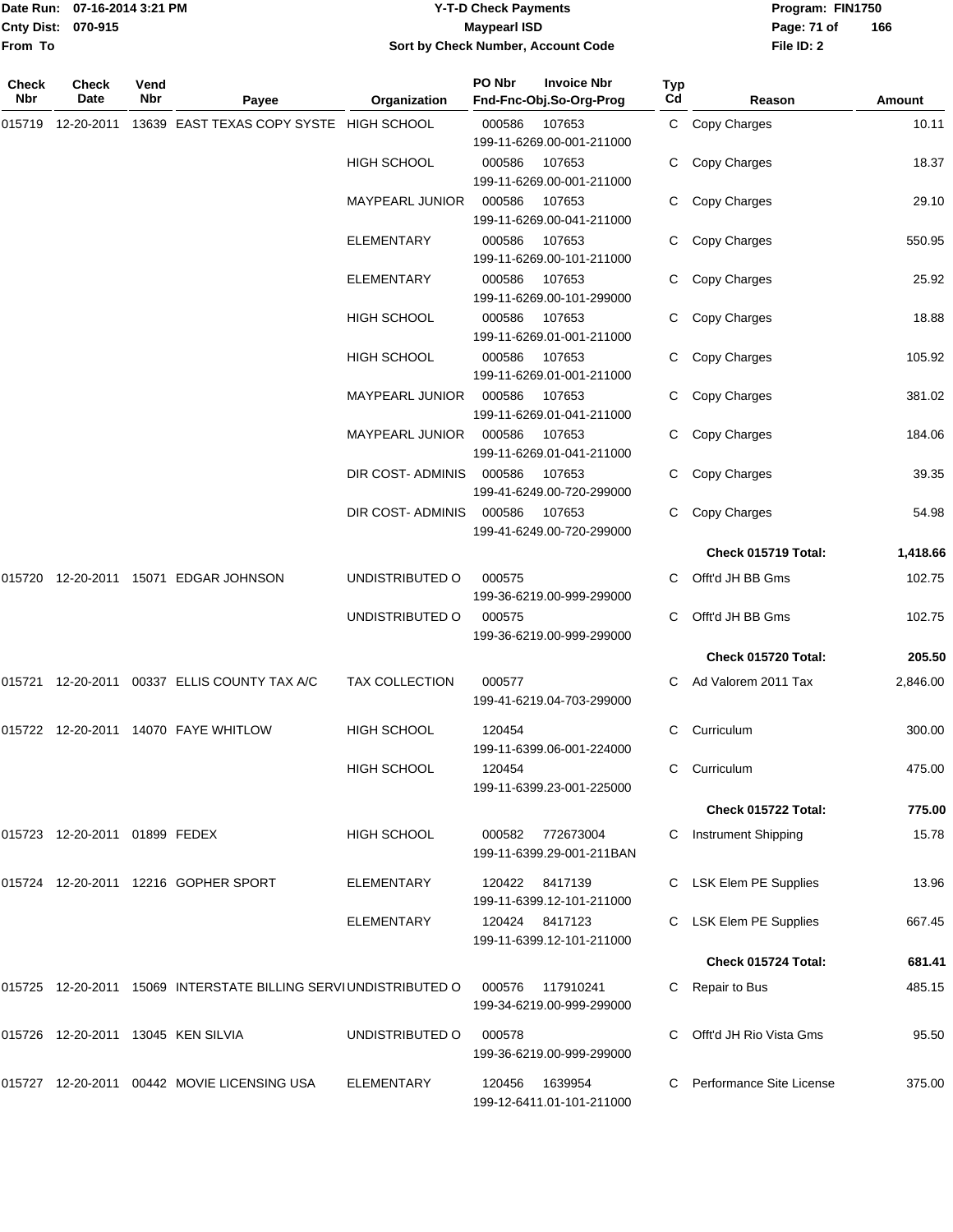|                    | Date Run: 07-16-2014 3:21 PM |
|--------------------|------------------------------|
| Cnty Dist: 070-915 |                              |
| From To            |                              |

## **Date Run: Program: FIN1750 07-16-2014 3:21 PM Y-T-D Check Payments Cnty Dist: Page: 72 of 070-915 Maypearl ISD Sort by Check Number, Account Code**

| Check<br><b>Nbr</b> | Check<br>Date | Vend<br>Nbr | Payee                                                              | Organization           | PO Nbr | <b>Invoice Nbr</b><br>Fnd-Fnc-Obj.So-Org-Prog | <b>Typ</b><br>Cd | Reason                             | Amount     |
|---------------------|---------------|-------------|--------------------------------------------------------------------|------------------------|--------|-----------------------------------------------|------------------|------------------------------------|------------|
| 015728              | 12-20-2011    | 13608 NELI  |                                                                    | <b>HIGH SCHOOL</b>     | 120301 | 3149<br>255-11-6419.00-001-224000             | C.               | Conference                         | 620.00     |
|                     |               |             |                                                                    | <b>MAYPEARL JUNIOR</b> | 120301 | 3149<br>255-11-6419.00-041-224000             |                  | Conference                         | 310.00     |
|                     |               |             |                                                                    | <b>ELEMENTARY</b>      | 120301 | 3149<br>255-11-6419.00-101-224000             | С                | Conference                         | 310.00     |
|                     |               |             |                                                                    |                        |        |                                               |                  | Check 015728 Total:                | 1,240.00   |
| 015729              | 12-20-2011    |             | 00287 OFFICE DEPOT                                                 | <b>HIGH SCHOOL</b>     | 120428 | 589951743001<br>199-11-6399.01-001-221000     | C.               | <b>Art Supplies</b>                | 30.18      |
|                     |               |             |                                                                    | <b>HIGH SCHOOL</b>     | 120428 | 589951619001<br>199-11-6399.01-001-221000     | С                | <b>Art Supplies</b>                | 192.35     |
|                     |               |             |                                                                    |                        |        |                                               |                  | Check 015729 Total:                | 222.53     |
| 015730              |               |             | 12-20-2011 14948 PETROLEUM TRADERS CO UNDISTRIBUTED O              |                        | 000583 | 521062<br>199-34-6311.01-999-299000           | C.               | <b>Fuel For Buses</b>              | 3,406.81   |
| 015731              |               |             | 12-20-2011 14919 POSSIBILITIES CONSULTIN HIGH SCHOOL               |                        | 000588 | 199-21-6219.00-001-211000                     |                  | Curriculum Consultant Servi        | 1,080.20   |
|                     |               |             |                                                                    | MAYPEARL JUNIOR        | 000588 | 199-21-6219.00-041-211000                     |                  | <b>Curriculum Consultant Servi</b> | 1,080.20   |
|                     |               |             |                                                                    | ELEMENTARY             | 000588 | 199-21-6219.00-101-211000                     | С                | <b>Curriculum Consultant Servi</b> | 1,080.20   |
|                     |               |             |                                                                    |                        |        |                                               |                  | Check 015731 Total:                | 3,240.60   |
|                     |               |             | 015732 12-20-2011 00879 READ NATURALLY, INC.                       | UNDISTRIBUTED O        | 120470 | Q104119<br>199-11-6399.45-999-299000          | С                | support renewal                    | 349.00     |
| 015733              | 12-20-2011    |             | 01071 RICK'S WORLD OF SPORTS UNDISTRIBUTED O                       |                        | 120404 | 2716<br>199-36-6399.05-999-299000             | C                | Shirts                             | 300.00     |
|                     |               |             |                                                                    | HIGH SCHOOL            | 120404 | 2716<br>199-36-6499.01-001-299000             | С                | Shirts                             | 516.00     |
|                     |               |             |                                                                    |                        |        |                                               |                  | Check 015733 Total:                | 816.00     |
| 015734              | 12-20-2011    | 00131 TASA  |                                                                    | <b>ELEMENTARY</b>      | 120403 | 14414<br>255-11-6419.00-101-224000            | С                | <b>TASA Conference</b>             | 195.00     |
| 015735              | 12-20-2011    | 00552 TASB  |                                                                    | DIR COST- ADMINIS      | 000579 | 421023<br>199-41-6219.02-720-299000           | С                | Local Update                       | 729.88     |
|                     |               |             | 015736  12-20-2011  01714  TEXAS DEPT OF LICENSING UNDISTRIBUTED O |                        | 000587 | 199-51-6319.02-999-299000                     |                  | <b>Inspection Fees</b>             | 20.00      |
|                     |               |             |                                                                    | UNDISTRIBUTED O        | 000587 | 199-51-6319.02-999-299000                     | С                | <b>Inspection Fees</b>             | 20.00      |
|                     |               |             |                                                                    |                        |        |                                               |                  | Check 015736 Total:                | 40.00      |
|                     |               |             | 015737 12-20-2011 13497 THE LINCOLN NAT. LIFE INS UNDISTRIBUTED O  |                        | 000585 | 595575<br>199-41-6429.01-999-299000           | C                | Life Insurance Premiums            | 492.45     |
|                     |               |             | 015738 12-20-2011 14962 TOM WRIGHT CONSTRUCTI UNDISTRIBUTED O      |                        | 000589 | 1644-01<br>600-81-6629.00-999-299MTN          |                  | Constr Middle School Band          | 173,215.81 |
|                     |               |             | 015739  12-20-2011  00134  TXU ENERGY                              | UNDISTRIBUTED O        | 000584 | 054325799006<br>199-51-6259.04-999-299000     |                  | Electric Service @ Security        | 397.19     |
| 015740              |               |             | 01-05-2012 14927 ALLIED WASTE                                      | UNDISTRIBUTED O        | 000596 | 0794006838333<br>199-51-6259.03-999-299000    | С                | <b>Basic Garbage Service</b>       | 501.92     |
| 015741              |               |             | 01-05-2012 13576 CANNON FINANCIAL SERVI HIGH SCHOOL                |                        | 120466 | 0010526126002<br>199-11-6269.00-001-211000    |                  | POby120479/Canon Serv. F           | 2,495.00   |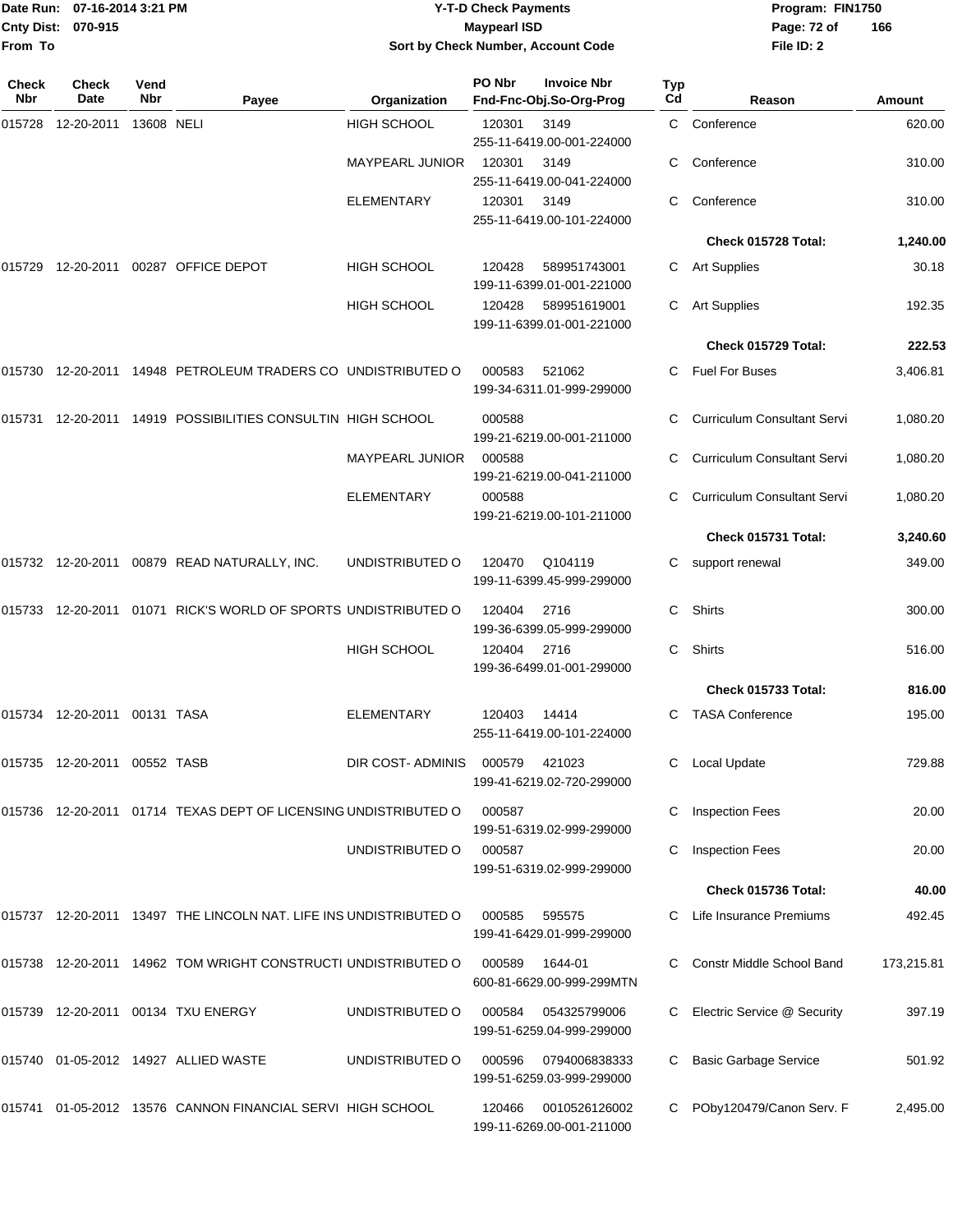|                    | Date Run: 07-16-2014 3:21 PM |
|--------------------|------------------------------|
| Cnty Dist: 070-915 |                              |
| <b>From To</b>     |                              |

## **Date Run: Program: FIN1750 07-16-2014 3:21 PM Y-T-D Check Payments Cnty Dist: Page: 73 of 070-915 Maypearl ISD Sort by Check Number, Account Code**

| <b>Check</b><br><b>Nbr</b> | Check<br><b>Date</b> | Vend<br><b>Nbr</b> | Payee                                                         | Organization       | PO Nbr                                       | <b>Invoice Nbr</b><br>Fnd-Fnc-Obj.So-Org-Prog       | <b>Typ</b><br>Cd | Reason                       | Amount   |
|----------------------------|----------------------|--------------------|---------------------------------------------------------------|--------------------|----------------------------------------------|-----------------------------------------------------|------------------|------------------------------|----------|
|                            |                      |                    | 015742 01-05-2012 00217 CITY OF MAYPEARL                      | UNDISTRIBUTED O    | 000597                                       | 199-51-6259.01-999-299000                           |                  | C Water @ Ballfield          | 21.00    |
|                            |                      |                    |                                                               | UNDISTRIBUTED O    | 000597                                       | 199-51-6259.01-999-299000                           |                  | C Water @ LSK Elem Yard Mt   | 21.00    |
|                            |                      |                    |                                                               | UNDISTRIBUTED O    | 000597                                       | 199-51-6259.01-999-299000                           |                  | C Water @ HS Concessions     | 41.00    |
|                            |                      |                    |                                                               | UNDISTRIBUTED O    | 000597                                       | 199-51-6259.01-999-299000                           |                  | C Water @ Old JH             | 33.10    |
|                            |                      |                    |                                                               | UNDISTRIBUTED O    | 000597                                       | 199-51-6259.01-999-299000                           | C.               | Water @ HS                   | 94.40    |
|                            |                      |                    |                                                               | UNDISTRIBUTED O    | 000597                                       | 199-51-6259.01-999-299000                           |                  | C Water @ Admin Bldg         | 358.40   |
|                            |                      |                    |                                                               | UNDISTRIBUTED O    | 000597                                       | 199-51-6259.01-999-299000                           |                  | Water @ MS                   | 252.80   |
|                            |                      |                    |                                                               | UNDISTRIBUTED O    | 000597                                       | 199-51-6259.01-999-299000                           |                  | C Water @ LSK Elem           | 171.80   |
|                            |                      |                    |                                                               |                    |                                              |                                                     |                  | Check 015742 Total:          | 993.50   |
|                            |                      |                    | 015743 01-05-2012 13566 CONNIE D. HAGEN, INC.                 | UNDISTRIBUTED O    | 000617                                       | 78160T<br>199-34-6219.01-999-299000                 | C.               | <b>DOT Tests</b>             | 98.74    |
|                            |                      |                    |                                                               | UNDISTRIBUTED O    | 000618                                       | 77947<br>199-34-6219.01-999-299000                  |                  | C Annual Random DOT 94       | 5,405.00 |
|                            |                      |                    |                                                               | UNDISTRIBUTED O    | 000617<br>77824<br>199-34-6219.01-999-299000 |                                                     | C.               | <b>DOT Tests</b>             | 115.00   |
|                            |                      |                    |                                                               |                    |                                              |                                                     |                  | Check 015743 Total:          | 5,618.74 |
|                            |                      |                    | 015744   01-05-2012   15068   CROCKETT HOTEL                  | <b>HIGH SCHOOL</b> | 120452                                       | 255-11-6419.00-001-224000                           |                  | C TxMusiEdConvention         | 255.00   |
|                            |                      |                    | 015745 01-05-2012 13279 CROSS COUNTRY PEST CO UNDISTRIBUTED O |                    | 000598                                       | 11752<br>199-51-6319.02-999-299000                  | C.               | Dist. Pest Control/Glue boar | 250.00   |
|                            |                      |                    | 015746 01-05-2012 13531 DEBBIE GRIFFIN                        | <b>HIGH SCHOOL</b> | 120492                                       | 255-11-6419.00-001-224000                           | C.               | conference12/5-7/2011        | 401.65   |
|                            |                      |                    | 015747  01-05-2012  12885  DIRECT ENERGY                      | UNDISTRIBUTED O    |                                              | 000600 113550013966400<br>199-51-6259.04-999-299000 |                  | C Electric @ CN Storage      | 13.52    |
|                            |                      |                    |                                                               | UNDISTRIBUTED O    | 000599                                       | 113550013967275<br>199-51-6259.04-999-299000        |                  | C Electric @ DwnTwn Bldg     | 423.32   |
|                            |                      |                    |                                                               | UNDISTRIBUTED O    | 000600                                       | 113550013966400<br>199-51-6259.04-999-299000        |                  | C Electric @ HS Ballpark     | 187.51   |
|                            |                      |                    |                                                               | UNDISTRIBUTED O    | 000600                                       | 113550013966400<br>199-51-6259.04-999-299000        |                  | C Electric @ Bus Barn        | 178.56   |
|                            |                      |                    |                                                               | UNDISTRIBUTED O    | 000600                                       | 113550013966400<br>199-51-6259.04-999-299000        | C.               | Electric @ HS Port           | 277.57   |
|                            |                      |                    |                                                               | UNDISTRIBUTED O    | 000600                                       | 113550013966400<br>199-51-6259.04-999-299000        | C.               | Electric @ Old Elem Port     | 488.71   |
|                            |                      |                    |                                                               | UNDISTRIBUTED O    | 000600                                       | 113550013966400<br>199-51-6259.04-999-299000        |                  | C Electric @ Old HS Bldg     | 4,250.75 |
|                            |                      |                    |                                                               | UNDISTRIBUTED O    | 000600                                       | 113550013966400<br>199-51-6259.04-999-299000        |                  | C Electric @ WPA Bldg        | 2,717.77 |
|                            |                      |                    |                                                               | UNDISTRIBUTED O    | 000600                                       | 113550013966400<br>199-51-6259.04-999-299000        | C.               | Electric @ Old Elem Cafe     | 218.80   |
|                            |                      |                    |                                                               | UNDISTRIBUTED O    | 000600                                       | 113550013966400<br>199-51-6259.04-999-299000        | C.               | Electric @ Old Elem          | 208.83   |
|                            |                      |                    |                                                               |                    |                                              |                                                     |                  | Check 015747 Total:          | 8,965.34 |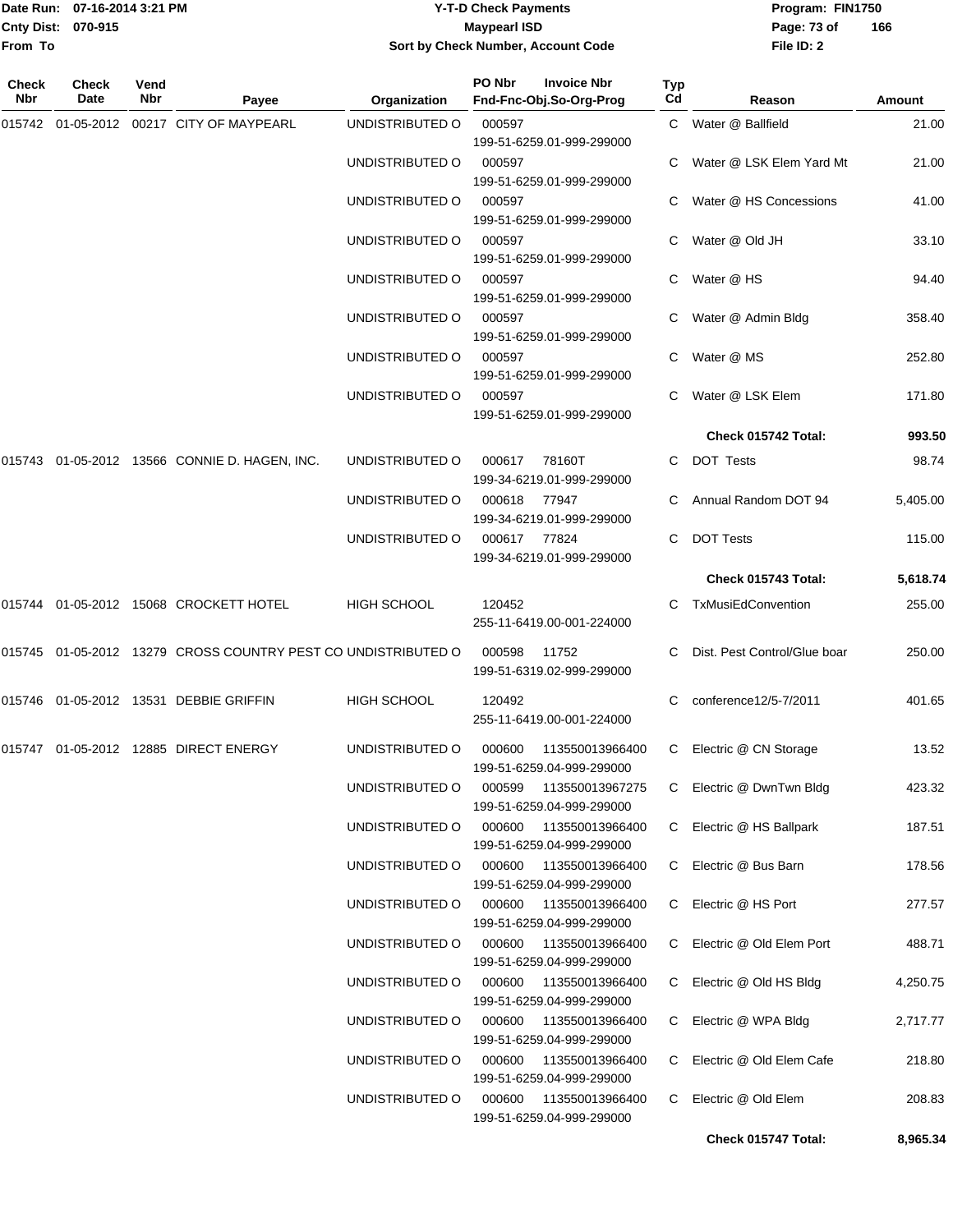|              |                                | Date Run: 07-16-2014 3:21 PM<br><b>Y-T-D Check Payments</b> |                                                                     | Program: FIN1750                   |                     |                                                 |                  |                                     |               |
|--------------|--------------------------------|-------------------------------------------------------------|---------------------------------------------------------------------|------------------------------------|---------------------|-------------------------------------------------|------------------|-------------------------------------|---------------|
| From To      | Cnty Dist: 070-915             |                                                             |                                                                     | Sort by Check Number, Account Code | <b>Maypearl ISD</b> |                                                 |                  | Page: 74 of<br>File ID: 2           | 166           |
| Check<br>Nbr | Check<br>Date                  | Vend<br>Nbr                                                 | Payee                                                               | Organization                       | PO Nbr              | <b>Invoice Nbr</b><br>Fnd-Fnc-Obj.So-Org-Prog   | <b>Typ</b><br>Cd | Reason                              | <b>Amount</b> |
| 015748       |                                |                                                             | 01-05-2012 01547 EICHELBAUM WARDELL HA DIR COST- ADMINIS            |                                    | 000612              | 40324<br>199-41-6211.00-720-299000              | C                | Legal Service Fees                  | 180.00        |
|              |                                |                                                             | 015749  01-05-2012  00192  ELLIS COUNTY SPECIAL ED SHARED SER ARRA  |                                    | 000601              | 199-93-6492.00-751-223000                       | C                | <b>Shared Service Agreement</b>     | 35,765.00     |
|              |                                |                                                             | 015750 01-05-2012 00838 EMBASSY SUITES                              | ADMINISTRATIVE                     | 120319              | 199-53-6399.00-701-299000                       |                  | convention/travel                   | 89.25         |
|              |                                |                                                             |                                                                     | UNDISTRIBUTED O                    | 120319              | 199-53-6411.00-999-299000                       | С                | convention/travel                   | 1,205.75      |
|              |                                |                                                             |                                                                     |                                    |                     |                                                 |                  | Check 015750 Total:                 | 1,295.00      |
|              | 015751 01-05-2012 12474 ENVIVA |                                                             |                                                                     | UNDISTRIBUTED O                    | 000602              | 21386<br>199-34-6219.01-999-299000              |                  | C DOT Test                          | 63.00         |
|              |                                |                                                             |                                                                     | UNDISTRIBUTED O                    | 000602              | 21313<br>199-34-6219.01-999-299000              | C.               | <b>DOT Test</b>                     | 82.00         |
|              |                                |                                                             |                                                                     |                                    |                     |                                                 |                  | Check 015751 Total:                 | 145.00        |
|              |                                |                                                             | 015752 01-05-2012 01052 FUGRO CONSULTANTS, INC UNDISTRIBUTED O      |                                    | 000603              | 0351351<br>600-81-6629.00-999-299MTN            |                  | <b>Construction Materials Testi</b> | 1,157.00      |
|              |                                |                                                             | 015753  01-05-2012  13020  G&K SERVICES                             | UNDISTRIBUTED O                    | 000604              | 1159379815<br>199-51-6319.02-999-299000         |                  | Gym & Ag Location                   | 35.00         |
|              |                                |                                                             |                                                                     | UNDISTRIBUTED O                    | 000604              | 1159379813<br>199-51-6319.02-999-299000         | C                | MS                                  | 41.16         |
|              |                                |                                                             |                                                                     | UNDISTRIBUTED O                    | 000604              | 1159379817<br>199-51-6319.02-999-299000         | C                | Old JH                              | 34.44         |
|              |                                |                                                             |                                                                     | UNDISTRIBUTED O                    | 000604              | 1159379814<br>199-51-6319.02-999-299000         | C                | Elem School                         | 69.72         |
|              |                                |                                                             |                                                                     | UNDISTRIBUTED O                    | 000604              | 1159379816<br>199-51-6319.02-999-299000         | C                | HS                                  | 36.74         |
|              |                                |                                                             |                                                                     |                                    |                     |                                                 |                  | Check 015753 Total:                 | 217.06        |
|              |                                |                                                             | 015754 01-05-2012 14797 HUCKABEE & ASSOCIATES UNDISTRIBUTED O       |                                    | 000605              | 164401P3<br>600-81-6629.00-999-299MTN           |                  | C Architecture Services             | 1,875.40      |
|              |                                |                                                             | 015755 01-05-2012 01857 KAY LYNN DAY                                | <b>HIGH SCHOOL</b>                 | 120483              | 199-11-6399.12-001-211000                       |                  | office supplies                     | 20.80         |
|              |                                |                                                             | 015756  01-05-2012  00060  LUCKIES AUTO AND TRUCK UNDISTRIBUTED O   |                                    | 000606              | 000075793<br>199-34-6219.00-999-299000          |                  | C Annual Com Vehicle Insp           | 62.00         |
|              |                                |                                                             | 015757 01-05-2012 12994 MASTER SOUND                                | UNDISTRIBUTED O                    | 000607              | 37401<br>199-51-6319.02-999-299000              |                  | Repl of 30 Smoke Det/Alarm          | 3,500.00      |
|              |                                |                                                             | 015758  01-05-2012  15038  MCADAMS INSTRUMENTS  HIGH SCHOOL         |                                    | 120270              | 7598<br>199-11-6249.01-001-211000               |                  | C repair                            | 121.86        |
|              | 015759 01-05-2012 00631 MCI    |                                                             |                                                                     | UNDISTRIBUTED O                    |                     | 000609 08638700105<br>199-51-6259.02-999-299000 |                  | C Phone Services for Decemb         | 211.16        |
|              |                                |                                                             | 015760  01-05-2012  13306  MOUNTAIN PEAK SPECIAL  UNDISTRIBUTED O   |                                    | 000608              | 11078800<br>199-51-6259.79-999-222000           |                  | C Water @ Ag Facility               | 37.23         |
|              |                                |                                                             | 015761  01-05-2012  15048  NBI TRUCK TIRE & SERVICE UNDISTRIBUTED O |                                    | 000610              | 5898<br>199-34-6311.00-999-299000               |                  | C Bus Supplies for Repair           | 1,159.00      |
|              |                                |                                                             | 015762  01-05-2012  13117  PIEPER ENTERPRISES, INC. UNDISTRIBUTED O |                                    | 000611              | 29311<br>199-51-6319.03-999-299000              |                  | C 1 Load of Washed Sand             | 355.00        |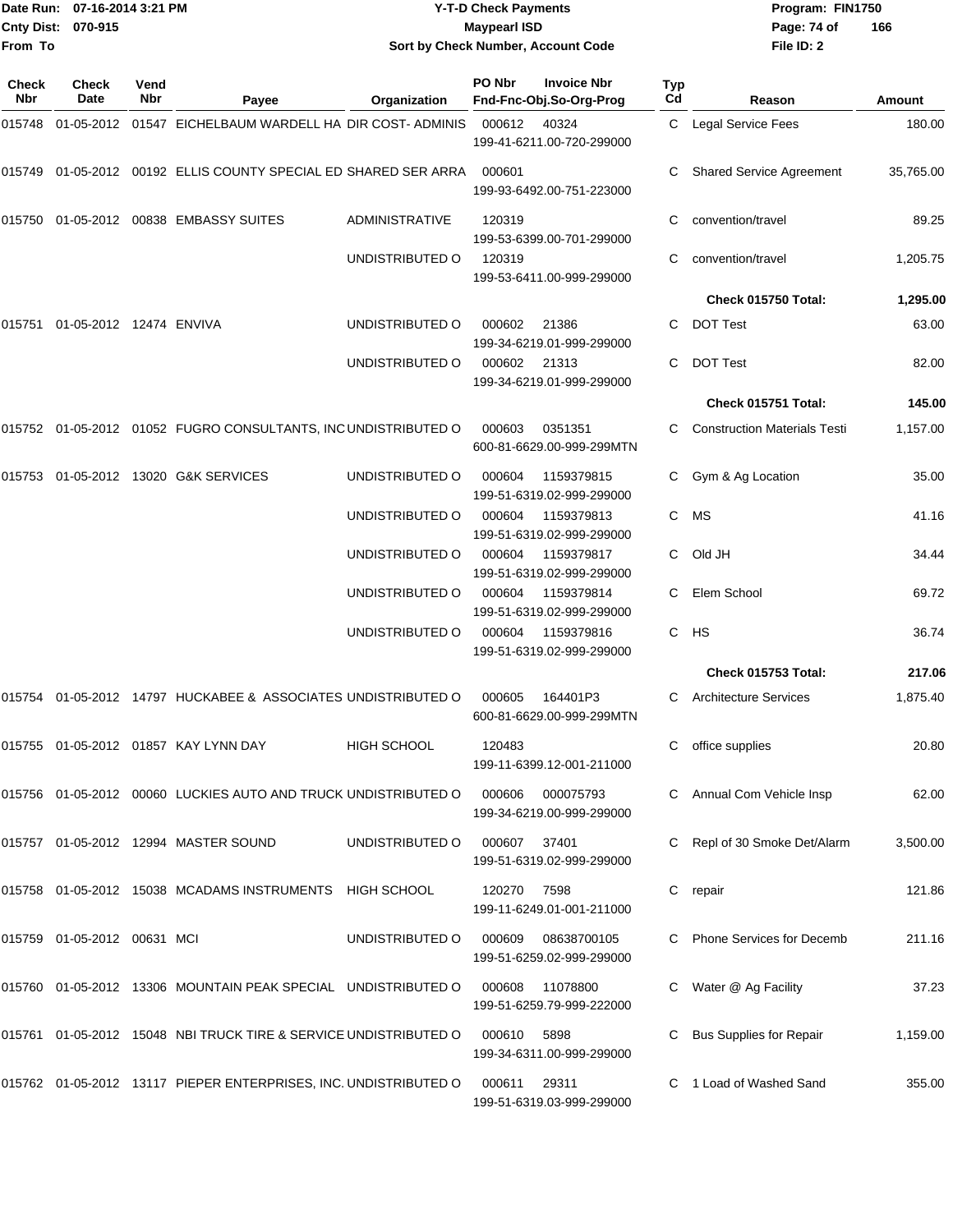|                     |               | Date Run: 07-16-2014 3:21 PM<br><b>Y-T-D Check Payments</b> |                     |                     |                                    |                    |           |        | Program: I |  |
|---------------------|---------------|-------------------------------------------------------------|---------------------|---------------------|------------------------------------|--------------------|-----------|--------|------------|--|
| <b>Cnty Dist:</b>   | 070-915       |                                                             |                     | <b>Maypearl ISD</b> |                                    |                    |           |        |            |  |
| <b>From To</b>      |               |                                                             |                     |                     | Sort by Check Number, Account Code |                    |           |        | File ID: 2 |  |
| <b>Check</b><br>Nbr | Check<br>Date | Vend<br>Nbr                                                 | Pavee               | Organization        | PO Nbr<br>Fnd-Fnc-Obj.So-Org-Prog  | <b>Invoice Nbr</b> | Typ<br>Cd |        | Reason     |  |
| 015763              | 01-05-2012    |                                                             | 12704 REBEKAH HYATT | HIGH SCHOOL         | 120468                             |                    |           | camera |            |  |

**Date Run: Program: FIN1750 File ID: 2 166**

| Check<br>Nbr | <b>Check</b><br><b>Date</b>         | Vend<br>Nbr | Payee                                                            | Organization           | PO Nbr | <b>Invoice Nbr</b><br>Fnd-Fnc-Obj.So-Org-Prog | Typ<br>Cd | Reason                        | Amount   |
|--------------|-------------------------------------|-------------|------------------------------------------------------------------|------------------------|--------|-----------------------------------------------|-----------|-------------------------------|----------|
| 015763       |                                     |             | 01-05-2012 12704 REBEKAH HYATT                                   | <b>HIGH SCHOOL</b>     | 120468 | 199-11-6399.01-001-221000                     | C         | camera                        | 64.99    |
| 015764       |                                     |             | 01-05-2012 14940 ROBERT GARCIA                                   | UNDISTRIBUTED O        | 120485 | 34647<br>199-34-6311.00-999-299000            |           | PO Created by Req: 120498     | 76.83    |
| 015765       |                                     |             | 01-05-2012 13383 SKYBEAM TEXAS                                   | UNDISTRIBUTED O        | 000613 | 813710001004619<br>199-53-6249.04-999-299000  | С         | Internet                      | 800.00   |
| 015766       |                                     |             | 01-05-2012  00234  SOUTHWEST INTERNATION UNDISTRIBUTED O         |                        | 000614 | 300017<br>199-34-6219.00-999-299000           |           | <b>Bus Repair parts</b>       | 652.36   |
|              |                                     |             |                                                                  | UNDISTRIBUTED O        | 000614 | 300017<br>199-34-6311.00-999-299000           | С         | Bus Repair labor              | 695.40   |
|              |                                     |             |                                                                  |                        |        |                                               |           | Check 015766 Total:           | 1,347.76 |
| 015767       |                                     |             | 01-05-2012 14918 SPORTS CENTER MESQUIT UNDISTRIBUTED O           |                        | 120339 | MB00000212<br>199-36-6399.04-999-299000       | С         | baseball (part pay for rec'd) | 795.00   |
| 015768       | 01-05-2012 00784 TASBO              |             |                                                                  | <b>ADMINISTRATIVE</b>  | 120494 | 199-41-6499.00-701-299000                     | С         | PO Created by Req: 120510     | 300.00   |
| 015769       |                                     |             | 01-05-2012 00218 THE COWBOY BANK OF TE UNDISTRIBUTED O           |                        | 120481 | 199-34-6311.01-999-299000                     | С         | Debit card for gas            | 250.00   |
| 015770       |                                     |             | 01-05-2012 01049 THYSSENKRUPP ELEVATO UNDISTRIBUTED O            |                        | 120302 | 199-51-6249.00-999-299000                     | С         | PO Created by Req: 120311     | 850.00   |
|              |                                     |             |                                                                  | UNDISTRIBUTED O        | 000615 | 136470<br>199-51-6319.02-999-299000           | С         | Elevator maint HS             | 268.06   |
|              |                                     |             |                                                                  | UNDISTRIBUTED O        | 000615 | 136471<br>199-51-6319.02-999-299000           | С         | <b>Elevator Maint Elem</b>    | 268.06   |
|              |                                     |             |                                                                  |                        |        |                                               |           | Check 015770 Total:           | 1,386.12 |
| 015771       | 01-05-2012 13063 US BANK            |             |                                                                  | UNDISTRIBUTED O        | 000616 | 3023684<br>599-71-6511.02-999-299000          |           | Administrative fees           | 323.25   |
|              | 015772 01-05-2012 15072 WACO ISD    |             |                                                                  | <b>HIGH SCHOOL</b>     | 120486 | 11142011<br>199-36-6499.01-001-299000         | С         | volleyball playoff fees       | 209.84   |
|              | 015773  01-05-2012  00141  WAL MART |             |                                                                  | <b>ELEMENTARY</b>      | 120420 | 199-11-6399.06-101-224000                     | С         | <b>Bloomfield</b>             | 100.00   |
|              |                                     |             |                                                                  | <b>HIGH SCHOOL</b>     | 120357 | 199-11-6399.11-001-211000                     |           | C culinary lab                | 231.22   |
|              |                                     |             |                                                                  | <b>MAYPEARL JUNIOR</b> | 120379 | 199-36-6399.09-041-299000                     | C         | <b>MMS Dance</b>              | 107.22   |
|              |                                     |             |                                                                  |                        |        |                                               |           | Check 015773 Total:           | 438.44   |
|              |                                     |             | 015774 01-05-2012 01145 WELDERS WAREHOUSE CO HIGH SCHOOL         |                        | 120448 | 544550<br>199-11-6399.09-001-211000           |           | C supplies                    | 470.00   |
|              |                                     |             | 015775  01-11-2012  12211  ADVANCE PIERRE FOODS  ELEMENTARY      |                        | 000635 | 1012147<br>240-35-6399.00-101-299000          |           | C Supplies                    | 114.80   |
|              |                                     |             | 015776 01-11-2012 01869 ALL SPORTS TROPHIES                      | ELEMENTARY             | 120472 | 5586<br>199-11-6399.01-101-221000             |           | PO Created by Req: 120485     | 73.50    |
|              |                                     |             |                                                                  | ELEMENTARY             | 120471 | 5585<br>199-11-6399.01-101-221000             |           | PO Created by Req: 120484     | 127.00   |
|              |                                     |             |                                                                  |                        |        |                                               |           | Check 015776 Total:           | 200.50   |
|              |                                     |             | 015777 01-11-2012 01530 ANDERSON, MARX & BOHL, DIR COST- ADMINIS |                        | 000631 | 26907<br>199-41-6212.00-720-299000            |           | C Aug 31, 2011 Clearinghouse  | 350.00   |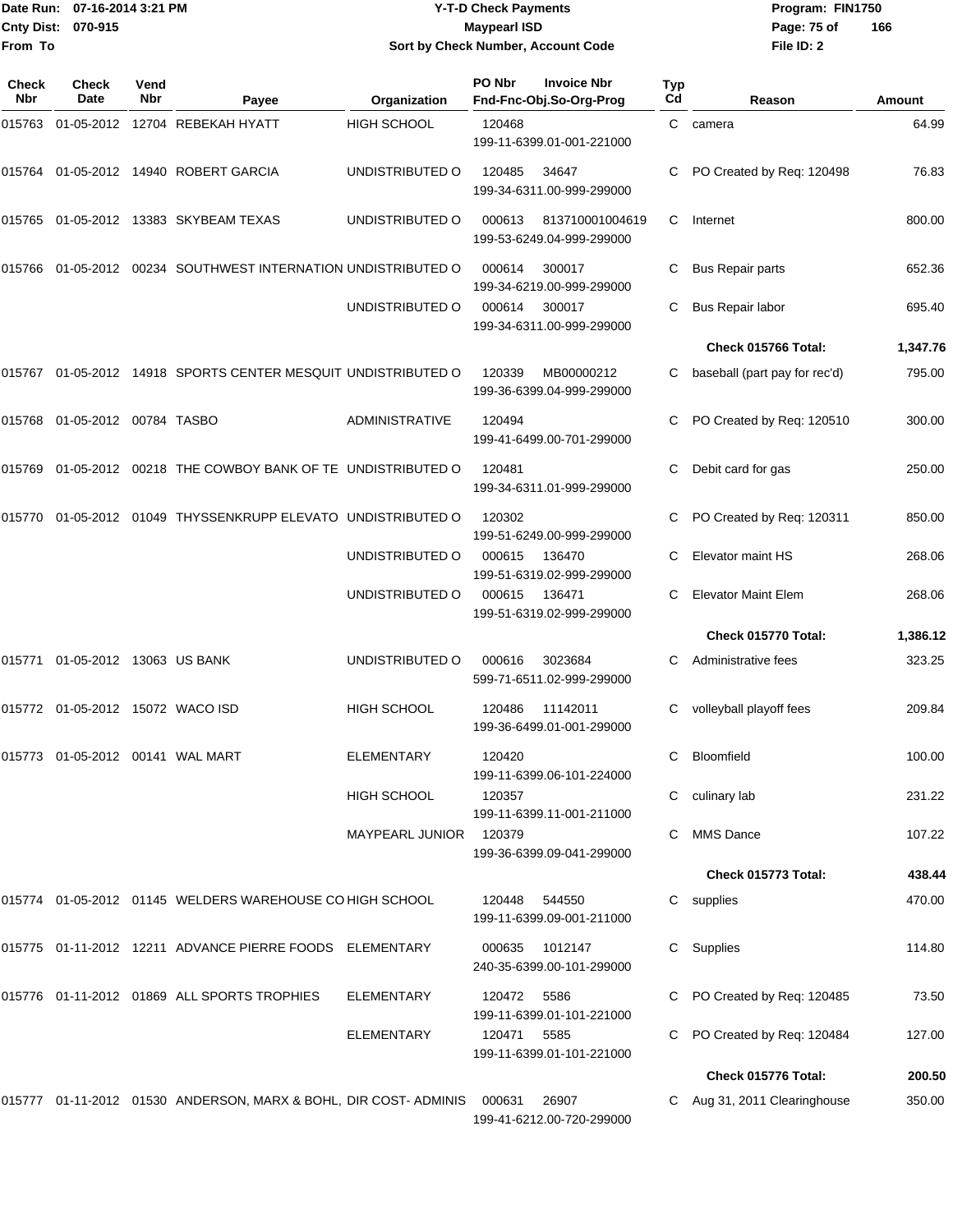| From To             | Date Run: 07-16-2014 3:21 PM<br><b>Cnty Dist:</b><br>070-915 |             |                                               | Sort by Check Number, Account Code | <b>Y-T-D Check Payments</b><br><b>Maypearl ISD</b> | Program: FIN1750<br>Page: 76 of<br>File ID: 2                       | 166       |                                 |          |
|---------------------|--------------------------------------------------------------|-------------|-----------------------------------------------|------------------------------------|----------------------------------------------------|---------------------------------------------------------------------|-----------|---------------------------------|----------|
| <b>Check</b><br>Nbr | <b>Check</b><br>Date                                         | Vend<br>Nbr | Payee                                         | Organization                       | PO Nbr                                             | <b>Invoice Nbr</b><br>Fnd-Fnc-Obj.So-Org-Prog                       | Typ<br>Cd | Reason                          | Amount   |
| 015778              | 01-11-2012                                                   |             | 00069 ATMOS ENERGY                            | UNDISTRIBUTED O                    | 000619                                             | 001760358                                                           |           | C HS Bldg                       | 1,531.02 |
|                     |                                                              |             |                                               | UNDISTRIBUTED O                    | 000619                                             | 199-51-6259.00-999-299000<br>001441805<br>199-51-6259.00-999-299000 | С         | MS Bldg                         | 1,827.47 |
|                     |                                                              |             |                                               | UNDISTRIBUTED O                    | 000619                                             | 001441805<br>199-51-6259.00-999-299000                              | С         | Elem Bldg                       | 641.66   |
|                     |                                                              |             |                                               | UNDISTRIBUTED O                    | 000619                                             | 001760358<br>199-51-6259.00-999-299000                              | С         | <b>WPA Bldg</b>                 | 293.84   |
|                     |                                                              |             |                                               |                                    |                                                    |                                                                     |           | Check 015778 Total:             | 4,293.99 |
| 015779              |                                                              |             | 01-11-2012 00956 BORDENS, INC.                | <b>INTERMEDIATE SCH</b>            | 000636                                             | 145551<br>240-35-6399.00-042-299000                                 | С         | <b>MS Supplies</b>              | 617.40   |
|                     |                                                              |             |                                               | <b>ELEMENTARY</b>                  | 000636                                             | 145551<br>240-35-6399.00-101-299000                                 | С         | Elem Supplies                   | 1,161.30 |
|                     |                                                              |             |                                               | <b>HIGH SCHOOL</b>                 | 000636                                             | 145551<br>240-35-6399.01-001-299000                                 | С         | <b>HS Supplies</b>              | 294.00   |
|                     |                                                              |             |                                               |                                    |                                                    |                                                                     |           | Check 015779 Total:             | 2,072.70 |
| 015780              |                                                              |             | 01-11-2012 00871 CARD SERVICE CENTER          | <b>HIGH SCHOOL</b>                 | 120431                                             | Reg 120442<br>199-11-6399.31-001-211000                             |           | Lapel Microphones/Amazon        | 29.70    |
|                     |                                                              |             |                                               | UNDISTRIBUTED O                    | 120473                                             | Reg120486<br>199-51-6319.01-999-299000                              | С         | <b>Custodial Fingerprinting</b> | 257.95   |
|                     |                                                              |             |                                               |                                    |                                                    |                                                                     |           | Check 015780 Total:             | 287.65   |
| 015781              | 01-11-2012 00527 CDWG INC.                                   |             |                                               | <b>ELEMENTARY</b>                  | 120480                                             | C877800<br>199-11-6639.48-101-211000                                | С         | headphones                      | 89.40    |
|                     |                                                              |             |                                               | <b>HIGH SCHOOL</b>                 | 120467                                             | C823900<br>199-53-6249.00-001-299000                                | С         | parts                           | 104.10   |
|                     |                                                              |             |                                               |                                    |                                                    |                                                                     |           | Check 015781 Total:             | 193.50   |
|                     |                                                              |             | 015782 01-11-2012 13566 CONNIE D. HAGEN, INC. | UNDISTRIBUTED O                    | 000620                                             | 78812<br>199-34-6219.01-999-299000                                  | С         | <b>DOT Tests</b>                | 57.50    |
|                     |                                                              |             | 015783 01-11-2012 15029 DECKER EQUIPMENT      | HIGH SCHOOL                        | 120484                                             | 14562A<br>199-11-6399.04-001-211000                                 |           | C Tack strips                   | 81.04    |
|                     |                                                              |             | 015784 01-11-2012 13874 DEMARRIO STEWARD      | UNDISTRIBUTED O                    | 000641                                             | Axtell<br>199-36-6219.00-999-299000                                 |           | Varsity Basketball Official     | 103.32   |
|                     |                                                              |             | 015785 01-11-2012 12536 DESOTO JANITORIAL     | INTERMEDIATE SCH 000637            |                                                    | 113923-00<br>240-35-6399.00-042-299000                              | C         | <b>MS Supplies</b>              | 59.33    |
|                     |                                                              |             |                                               | ELEMENTARY                         |                                                    | 000637 113921-00<br>240-35-6399.00-101-299000                       |           | <b>Elem Supplies</b>            | 52.38    |
|                     |                                                              |             |                                               | <b>HIGH SCHOOL</b>                 | 000637                                             | 113922-00<br>240-35-6399.01-001-299000                              |           | <b>HS Supplies</b>              | 59.46    |
|                     |                                                              |             |                                               |                                    |                                                    |                                                                     |           | Check 015785 Total:             | 171.17   |
|                     |                                                              |             | 015786 01-11-2012 01580 DICK BLICK COMPANY    | HIGH SCHOOL                        | 120426                                             | 295377<br>199-11-6399.06-001-224000                                 |           | C Art                           | 146.32   |
|                     |                                                              |             |                                               | <b>HIGH SCHOOL</b>                 | 120249                                             | 9995820<br>199-11-6399.39-001-211000                                |           | C art supplies                  | 15.00    |
|                     |                                                              |             |                                               | <b>HIGH SCHOOL</b>                 | 120426                                             | 295377<br>199-11-6399.39-001-211000                                 |           | C Art                           | 77.14    |
|                     |                                                              |             |                                               |                                    |                                                    |                                                                     |           | Check 015786 Total:             | 238.46   |
|                     |                                                              |             | 015787 01-11-2012 01015 DONALD GARRISON       | UNDISTRIBUTED O                    | 000644                                             | Axtell<br>199-36-6219.00-999-299000                                 |           | C JV Boys Basketball Official   | 40.00    |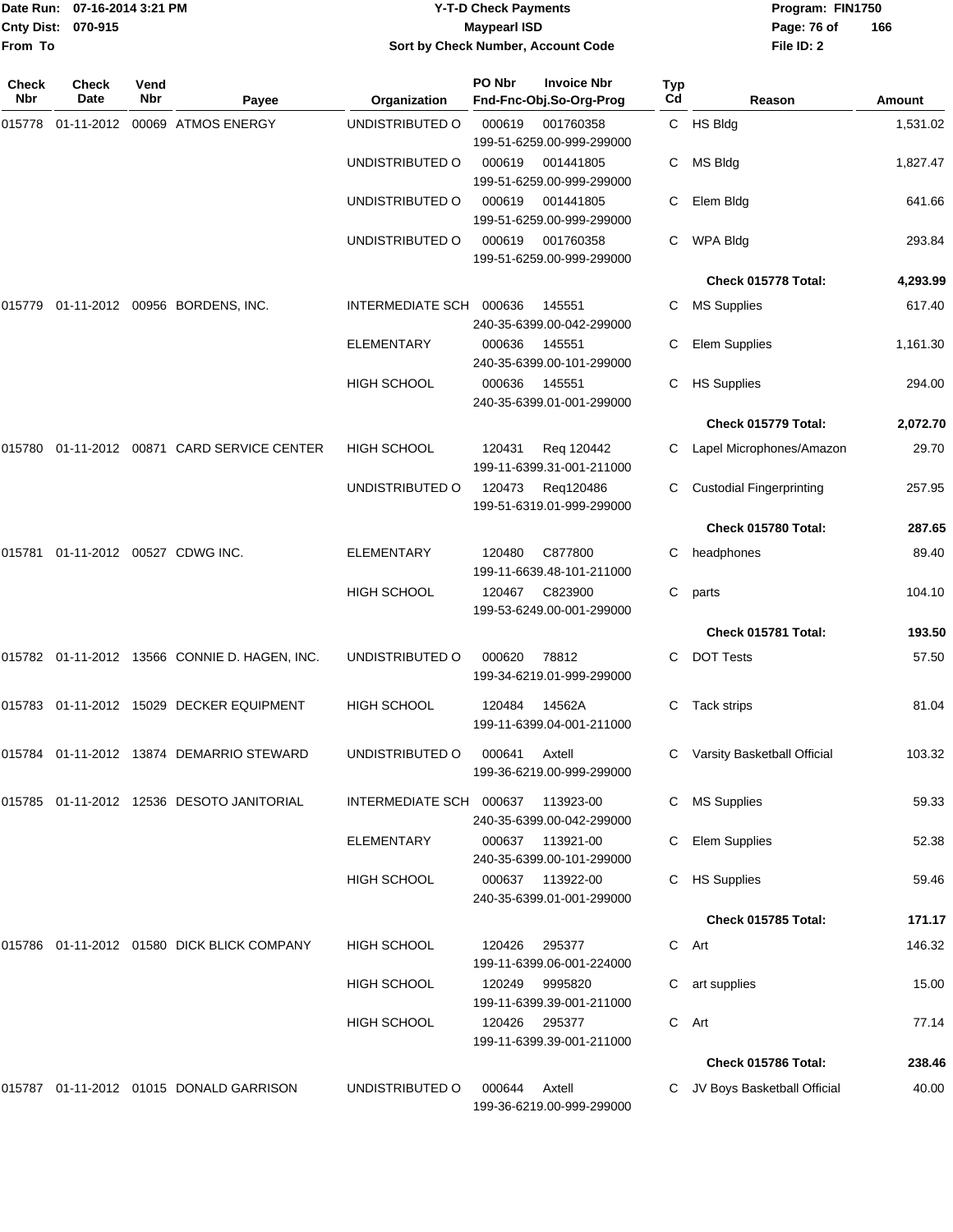|                    | Date Run: 07-16-2014 3:21 PM |
|--------------------|------------------------------|
| Cnty Dist: 070-915 |                              |
| <b>From To</b>     |                              |

#### **Date Run: Program: FIN1750 07-16-2014 3:21 PM Y-T-D Check Payments Cnty Dist: Page: 77 of 070-915 Maypearl ISD Sort by Check Number, Account Code**

| Check<br>Nbr | <b>Check</b><br>Date           | Vend<br>Nbr | Payee                                                                            | Organization                         | PO Nbr | <b>Invoice Nbr</b><br>Fnd-Fnc-Obj.So-Org-Prog  | Typ<br>Cd | Reason                    | <b>Amount</b> |
|--------------|--------------------------------|-------------|----------------------------------------------------------------------------------|--------------------------------------|--------|------------------------------------------------|-----------|---------------------------|---------------|
| 015788       | 01-11-2012                     |             | 13639 EAST TEXAS COPY SYSTE HIGH SCHOOL                                          |                                      | 000621 | 110505<br>199-11-6269.00-001-211000            |           | C Copy Charges            | 3.48          |
|              |                                |             |                                                                                  | <b>HIGH SCHOOL</b>                   | 000621 | 110505<br>199-11-6269.00-001-211000            | C         | Copy Charges              | 226.63        |
|              |                                |             |                                                                                  | <b>MAYPEARL JUNIOR</b>               | 000621 | 110505<br>199-11-6269.00-041-211000            |           | Copy Charges              | 15.86         |
|              |                                |             |                                                                                  | ELEMENTARY                           | 000621 | 110505<br>199-11-6269.00-101-211000            | C         | Copy Charges              | 118.85        |
|              |                                |             |                                                                                  | ELEMENTARY                           | 000621 | 110505<br>199-11-6269.00-101-299000            |           | C Copy Charges            | 157.38        |
|              |                                |             |                                                                                  | <b>HIGH SCHOOL</b>                   | 000621 | 110505<br>199-11-6269.01-001-211000            | C         | Copy Charges              | 26.33         |
|              |                                |             |                                                                                  | HIGH SCHOOL                          | 000621 | 110505<br>199-11-6269.01-001-211000            | C         | Copy Charges              | 171.14        |
|              |                                |             |                                                                                  | <b>MAYPEARL JUNIOR</b>               | 000621 | 110505<br>199-11-6269.01-041-211000            |           | C Copy Charges            | 8.21          |
|              |                                |             |                                                                                  | MAYPEARL JUNIOR                      | 000621 | 110505<br>199-11-6269.01-041-211000            |           | Copy Charges              | 11.21         |
|              |                                |             |                                                                                  | DIR COST- ADMINIS                    | 000621 | 110505<br>199-41-6249.00-720-299000            |           | Copy Charges              | 33.68         |
|              |                                |             |                                                                                  | DIR COST-ADMINIS                     | 000621 | 110505<br>199-41-6249.00-720-299000            | C.        | Copy Charges              | 13.93         |
|              |                                |             |                                                                                  |                                      |        |                                                |           | Check 015788 Total:       | 786.70        |
|              | 015789 01-11-2012 12474 ENVIVA |             |                                                                                  | UNDISTRIBUTED O                      | 000622 | 21403<br>199-34-6219.01-999-299000             | C.        | <b>DOT Tests</b>          | 19.00         |
|              |                                |             | 015790  01-11-2012  13147  FLOWERSFOOD                                           | ELEMENTARY                           | 000638 | 40247769<br>240-35-6399.00-101-299000          | C.        | <b>Elem Supplies</b>      | 190.96        |
|              |                                |             |                                                                                  | <b>HIGH SCHOOL</b>                   | 000638 | 40247769<br>240-35-6399.01-001-299000          | C         | <b>MS Supplies</b>        | 88.20         |
|              |                                |             |                                                                                  | HIGH SCHOOL                          | 000638 | 40247769<br>240-35-6399.01-001-299000          |           | C HS Supplies             | 275.97        |
|              |                                |             |                                                                                  |                                      |        |                                                |           | Check 015790 Total:       | 555.13        |
|              |                                |             | 015791 01-11-2012 00454 FOLLETT LIBRARY RESOUR HIGH SCHOOL                       |                                      |        | 120461 509886F-4<br>199-12-6399.04-001-299000  |           | C books                   | 77.79         |
|              |                                |             | 015792 01-11-2012 15078 FOOTBALL COACHES PROF HIGH SCHOOL                        |                                      | 120515 | 199-36-6499.01-001-299000                      |           | C membership fee          | 199.00        |
|              |                                |             | 015793 01-11-2012 14295 FRONTLINE PLACEMENT TE UNDISTRIBUTED O 000634 INVUS11277 |                                      |        | 199-11-6399.45-999-299000                      |           | C December Veritime Usage | 207.75        |
|              |                                |             | 015794 01-11-2012 13020 G&K SERVICES                                             | UNDISTRIBUTED O                      |        | 000627 1159404199<br>199-51-6319.02-999-299000 |           | C Mat Services            | 35.00         |
|              |                                |             |                                                                                  | UNDISTRIBUTED O                      | 000626 | 199-51-6319.02-999-299000                      |           | C Mat Services            | 41.00         |
|              |                                |             |                                                                                  | UNDISTRIBUTED O 000627 1159404197    |        | 199-51-6319.02-999-299000                      |           | C Mat Services            | 41.16         |
|              |                                |             |                                                                                  | UNDISTRIBUTED 0 000627 1159404201    |        | 199-51-6319.02-999-299000                      |           | C Mat Services            | 34.44         |
|              |                                |             |                                                                                  | UNDISTRIBUTED O 000627 1159404198    |        | 199-51-6319.02-999-299000                      |           | C Mat Services            | 69.72         |
|              |                                |             |                                                                                  | UNDISTRIBUTED O   000627  1159404200 |        | 199-51-6319.02-999-299000                      | C.        | <b>Mat Services</b>       | 36.74         |
|              |                                |             |                                                                                  |                                      |        |                                                |           | Check 015794 Total:       | 258.06        |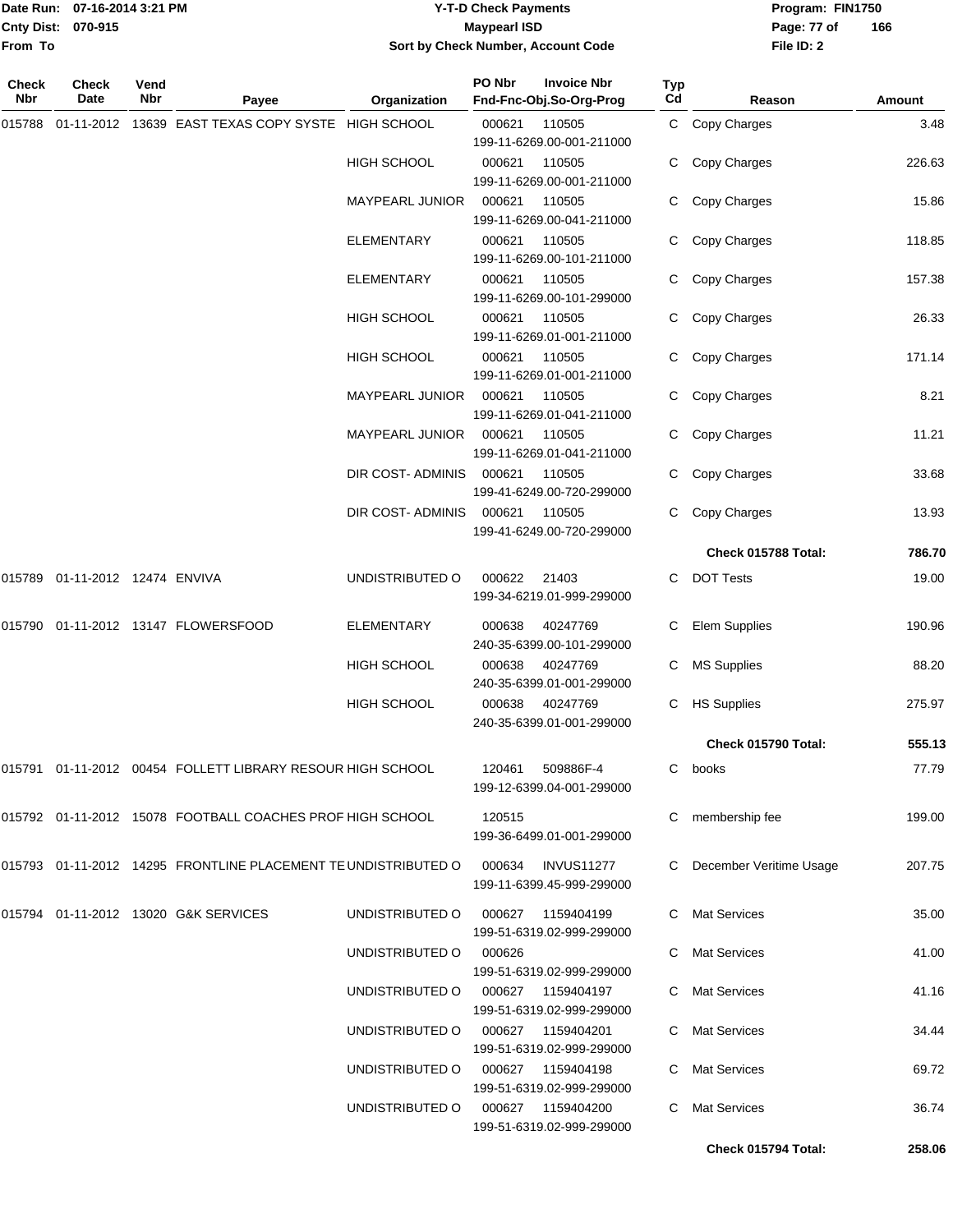|                     | Date Run: 07-16-2014 3:21 PM         |             |                                                                | <b>Y-T-D Check Payments</b>        |                     |                                               | Program: FIN1750 |                                   |           |
|---------------------|--------------------------------------|-------------|----------------------------------------------------------------|------------------------------------|---------------------|-----------------------------------------------|------------------|-----------------------------------|-----------|
| From To             | Cnty Dist: 070-915                   |             |                                                                | Sort by Check Number, Account Code | <b>Maypearl ISD</b> |                                               |                  | Page: 78 of<br>File ID: 2         | 166       |
| <b>Check</b><br>Nbr | Check<br>Date                        | Vend<br>Nbr | Payee                                                          | Organization                       | PO Nbr              | <b>Invoice Nbr</b><br>Fnd-Fnc-Obj.So-Org-Prog | Typ<br>Cd        | Reason                            | Amount    |
|                     |                                      |             | 015795 01-11-2012 12551 INTERQUEST DETECTION C UNDISTRIBUTED O |                                    | 000629              | 107240<br>199-11-6219.01-999-224000           | C                | <b>Half Day Detection Service</b> | 220.00    |
|                     |                                      |             | 015796 01-11-2012 13981 JARRETT PUBLISHING COM HIGH SCHOOL     |                                    | 120460              | 03-42102<br>199-11-6399.38-001-211000         | С                | curriculum                        | 569.80    |
|                     |                                      |             | 015797  01-11-2012  15080  JOE T. RAMIREZ                      | UNDISTRIBUTED O                    | 000646              | Axtell<br>199-36-6219.00-999-299000           |                  | JV Basketball Official            | 40.00     |
| 015798              |                                      |             | 01-11-2012 01048 LABATT FOOD SERVICE                           | INTERMEDIATE SCH                   | 000639              | 387495<br>240-35-6399.00-042-299000           | С                | Supplies                          | 2,036.27  |
|                     |                                      |             |                                                                | <b>ELEMENTARY</b>                  | 000639              | 387387<br>240-35-6399.00-101-299000           | С                | Supplies                          | 8,140.42  |
|                     |                                      |             |                                                                | HIGH SCHOOL                        | 000639              | 387460<br>240-35-6399.01-001-299000           | С                | Supplies                          | 3,041.93  |
|                     |                                      |             |                                                                |                                    |                     |                                               |                  | Check 015798 Total:               | 13,218.62 |
| 015799              |                                      |             | 01-11-2012    15025    LAURI SPRADLING                         | <b>MAYPEARL JUNIOR</b>             | 120497              | 255-11-6419.00-041-224000                     |                  | travel/lunch reimbursement        | 27.35     |
|                     |                                      |             |                                                                | MAYPEARL JUNIOR                    | 120499              | 255-11-6419.00-041-224000                     | С                | <b>Food Reimbursment</b>          | 54.85     |
|                     |                                      |             |                                                                |                                    |                     |                                               |                  | Check 015799 Total:               | 82.20     |
|                     |                                      |             | 015800  01-11-2012  12505  MAYPEARL FEED STORE                 | UNDISTRIBUTED O                    | 000628              | 534<br>199-51-6319.02-999-299000              | С                | Supplies                          | 10.52     |
| 015801              |                                      |             | 01-11-2012 15076 METROPLEX CHRISTIAN COUNDISTRIBUTED O         |                                    | 120517              | 199-36-6399.02-999-299000                     | C                | clinic                            | 175.00    |
|                     |                                      |             | 015802  01-11-2012  00562  MILDRED ISD                         | <b>HIGH SCHOOL</b>                 | 120498              | 199-36-6499.01-001-299000                     |                  | power lifting meet                | 300.00    |
| 015803              |                                      |             | 01-11-2012 14698 NATHAN KIRKPATRICK                            | UNDISTRIBUTED O                    | 000643              | Axtell<br>199-36-6219.00-999-299000           | С                | <b>JV/V Basketball Official</b>   | 105.00    |
|                     |                                      |             | 015804 01-11-2012 14695 RAY MCKINNEY                           | UNDISTRIBUTED O                    | 000642              | Axtell<br>199-36-6219.00-999-299000           |                  | C JV/V Basketball Official        | 105.00    |
|                     | 015805 01-11-2012 00561 RICE ISD     |             |                                                                | <b>HIGH SCHOOL</b>                 | 120523              | 199-36-6499.01-001-299000                     |                  | Powerlifting meet 1-14-2012       | 300.00    |
|                     |                                      |             | 015806 01-11-2012 01071 RICK'S WORLD OF SPORTS HIGH SCHOOL     |                                    | 120477              | 2731<br>199-36-6399.13-001-299000             |                  | C Softball                        | 186.00    |
|                     |                                      |             |                                                                | <b>HIGH SCHOOL</b>                 | 120342 2691         | 199-36-6399.13-001-299000                     |                  | C SoftBall                        | 878.50    |
|                     |                                      |             |                                                                |                                    |                     |                                               |                  | Check 015806 Total:               | 1,064.50  |
|                     | 015807  01-11-2012  00720  RISO, INC |             |                                                                | UNDISTRIBUTED O                    | 000623 5227771      | 199-41-6219.07-999-299000                     |                  | C Copy Charges                    | 14.00     |
|                     |                                      |             | 015808  01-11-2012  13510  ROBERT WHITE                        | UNDISTRIBUTED O                    | 000645              | Italy<br>199-36-6219.00-999-299000            |                  | C JV/V Basketball Official        | 90.00     |
|                     | 015809  01-11-2012  00552  TASB      |             |                                                                | DIR COST-ADMINIS 000624            |                     | 421849<br>199-41-6219.02-720-299000           |                  | C Local District Update           | 56.48     |
|                     |                                      |             | 015810  01-11-2012  15081  TCU BASEBALL COACHES  HIGH SCHOOL   |                                    | 120524              | 199-36-6499.01-001-299000                     |                  | C clinic fee Jan. 12              | 90.00     |
|                     |                                      |             | 015811 01-11-2012 00781 TYSON FOOD, INC                        | INTERMEDIATE SCH 000640            |                     | 08543162<br>240-35-6399.00-042-299000         |                  | C Supplies                        | 138.26    |
|                     |                                      |             |                                                                | <b>ELEMENTARY</b>                  |                     | 000640 08543162                               |                  | C Supplies                        | 138.26    |

240-35-6399.00-101-299000

240-35-6399.01-001-299000

HIGH SCHOOL 000640 08543162 C Supplies 138.26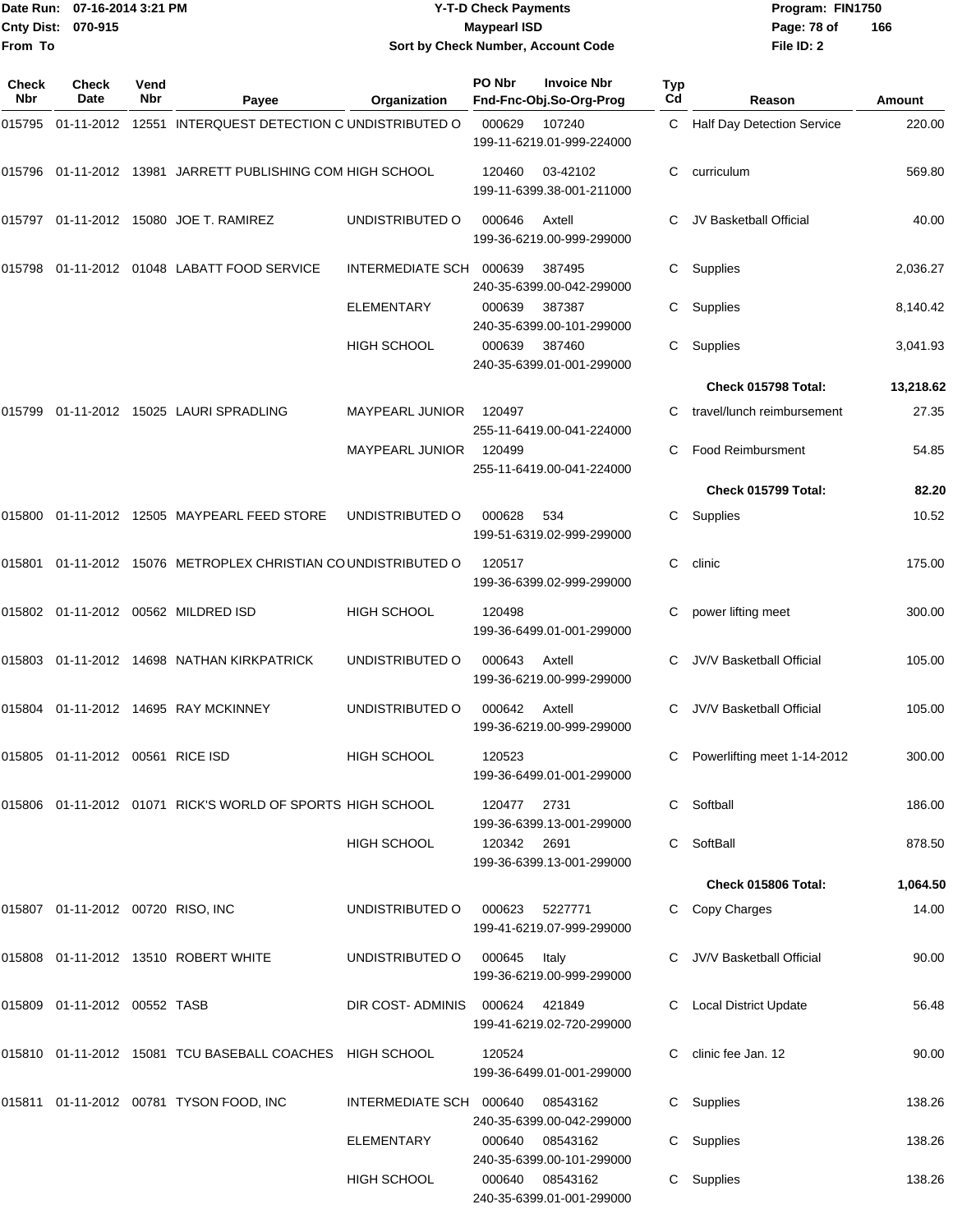|              | Date Run: 07-16-2014 3:21 PM |                    |                                                                 | <b>Y-T-D Check Payments</b>                               | Program: FIN1750 |                                               |           |                                 |               |
|--------------|------------------------------|--------------------|-----------------------------------------------------------------|-----------------------------------------------------------|------------------|-----------------------------------------------|-----------|---------------------------------|---------------|
| From To      | Cnty Dist: 070-915           |                    |                                                                 | <b>Maypearl ISD</b><br>Sort by Check Number, Account Code |                  |                                               |           | Page: 79 of<br>File ID: 2       | 166           |
| Check<br>Nbr | Check<br>Date                | Vend<br><b>Nbr</b> | Payee                                                           | Organization                                              | PO Nbr           | <b>Invoice Nbr</b><br>Fnd-Fnc-Obj.So-Org-Prog | Typ<br>Cd | Reason                          | <b>Amount</b> |
|              |                              |                    |                                                                 |                                                           |                  |                                               |           | Check 015811 Total:             | 414.78        |
|              |                              |                    | 015812 01-11-2012 13677 BARBARA ELLISON                         | ELEMENTARY                                                | 000633           | 199-11-6219.00-101-223000                     | С         | Ellis Shared Serv. Fee          | 5,315.62      |
|              |                              |                    | 015813  01-11-2012  00253  VERIZON SOUTHWEST                    | UNDISTRIBUTED O                                           | 000625           | 379500217703<br>199-51-6259.02-999-299000     | С         | <b>Telephone Services</b>       | 47.82         |
|              |                              |                    |                                                                 | UNDISTRIBUTED O                                           | 000625           | 372500039609<br>199-51-6259.02-999-299000     | С         | <b>Telephone Services</b>       | 817.07        |
|              |                              |                    |                                                                 |                                                           |                  |                                               |           | Check 015813 Total:             | 864.89        |
|              |                              |                    | 015814 01-18-2012 00005 A & D MECHANICAL SERVIC UNDISTRIBUTED O |                                                           | 000650           | 199-51-6249.00-999-299000                     | C         | HS Heat/Gym Repair              | 129.95        |
|              |                              |                    | 015815 01-18-2012 00011 PATRICK DADE                            | UNDISTRIBUTED O                                           | 000663           | Grandview<br>199-36-6219.00-999-299000        |           | JH Boys basketball Grandvie     | 101.08        |
|              |                              |                    | 015816  01-18-2012  00040  FLATT STATIONERS, INC.               | ELEMENTARY                                                | 120488           | 28551200<br>199-11-6399.11-101-211000         | C         | Supplies                        | 214.48        |
|              |                              |                    | 015817 01-18-2012 00067 LEIGHANNE MCALISTER                     | DIR COST- ADMINIS                                         | 120542           | POby120559<br>199-41-6411.01-720-299000       | С         | Mileage Reimbursement           | 53.43         |
|              |                              |                    | 015818  01-18-2012  00402  JUNIOR LIBRARY GUILD                 | <b>HIGH SCHOOL</b>                                        | 120415           | 199-12-6329.00-001-299000                     | С         | subscription                    | 72.00         |
| 015819       |                              |                    | 01-18-2012 00460 VINEYARD'S AUTO SUPPLY UNDISTRIBUTED O         |                                                           | 000648           | D331636<br>199-34-6311.00-999-299000          | С         | Supplies for Buses              | 67.41         |
|              |                              |                    |                                                                 | UNDISTRIBUTED O                                           | 000648           | D331602<br>199-34-6311.00-999-299000          | С         | Oil and Oil Filter              | 128.24        |
|              |                              |                    |                                                                 |                                                           |                  |                                               |           | Check 015819 Total:             | 195.65        |
| 015820       |                              |                    | 01-18-2012 00642 AIRGAS-SOUTHWEST                               | UNDISTRIBUTED O                                           | 000647           | E7574<br>199-51-6319.02-999-299000            | C         | <b>Tank Rental AG</b>           | 32.07         |
|              |                              |                    |                                                                 | UNDISTRIBUTED O                                           | 000647           | E7576<br>199-51-6319.02-999-299000            | C         | <b>Tank Rental Maint</b>        | 31.76         |
|              |                              |                    |                                                                 |                                                           |                  |                                               |           | Check 015820 Total:             | 63.83         |
|              |                              |                    | 015821 01-18-2012 00829 REGION 12 ESC                           | MAYPEARL JUNIOR                                           | 120501           | Session 37625<br>255-11-6419.00-041-224000    |           | C workshop                      | 70.00         |
|              |                              |                    | 015822 01-18-2012 01106 CAROLE UPCHURCH                         | UNDISTRIBUTED O                                           | 120553           | 1212011-1122012<br>199-53-6411.00-999-299000  |           | mileage reimbursement           | 76.35         |
|              |                              |                    | 015823 01-18-2012 01145 WELDERS WAREHOUSE CO HIGH SCHOOL        |                                                           | 000654           | 16214<br>199-11-6399.09-001-211000            |           | C Tank Rentals                  | 72.00         |
|              |                              |                    | 015824 01-18-2012 01241 EVAN HECKMANN                           | UNDISTRIBUTED O                                           | 000657           | Keene<br>199-36-6219.00-999-299000            |           | C Varsity B/G Basketball Keen   | 148.83        |
|              |                              |                    | 015825 01-18-2012 01256 AT&T MOBILITY                           | UNDISTRIBUTED O                                           | 000651           | 64X01102012<br>199-52-6259.00-999-299000      |           | C Service for 12/3/11 to 1/2/12 | 124.30        |
|              |                              |                    | 015826 01-18-2012 01291 REGION 7 UIL MUSIC                      | HIGH SCHOOL                                               |                  | 120535 Entry Fee<br>199-11-6499.01-001-211000 | C         | UIL entry fee                   | 280.00        |
|              |                              |                    | 015827 01-18-2012 01810 JUDY MARION                             | UNDISTRIBUTED O                                           | 120551           | Retirement<br>199-13-6299.00-999-299000       |           | C POby120569-Cake/Retireme      | 30.00         |
|              |                              |                    | 015828 01-18-2012 12477 BIRD'S RADIATOR                         | UNDISTRIBUTED O                                           | 000649           | 28414<br>199-34-6311.00-999-299000            | C         | Parts for Bus                   | 107.83        |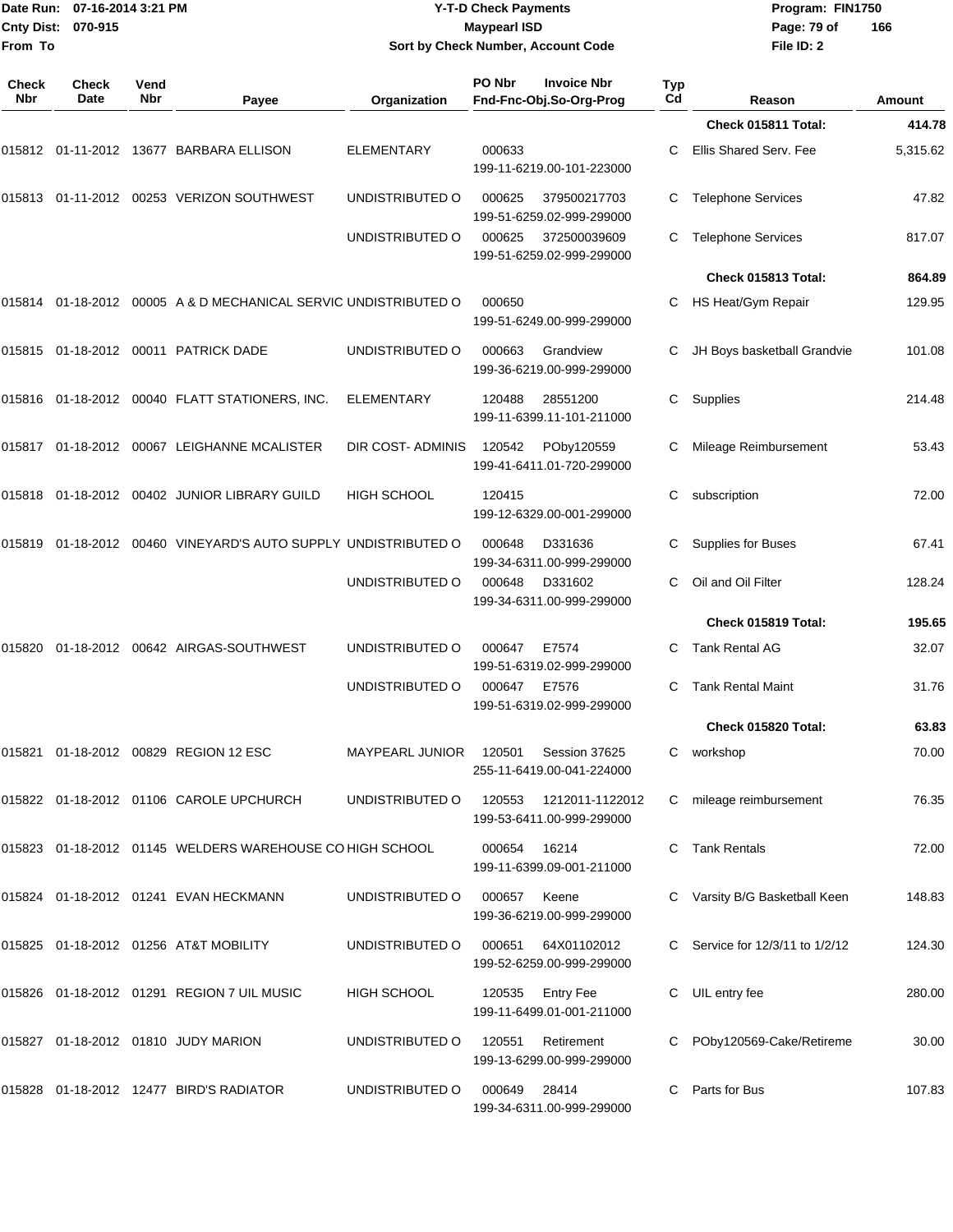|                    | Date Run: 07-16-2014 3:21 PM |
|--------------------|------------------------------|
| Cnty Dist: 070-915 |                              |
| From To            |                              |

## **Date Run: Program: FIN1750 07-16-2014 3:21 PM Y-T-D Check Payments Cnty Dist: Page: 80 of 070-915 Maypearl ISD Sort by Check Number, Account Code**

| Check<br><b>Nbr</b> | <b>Check</b><br>Date | Vend<br><b>Nbr</b> | Payee                                                         | Organization           | PO Nbr | <b>Invoice Nbr</b><br>Fnd-Fnc-Obj.So-Org-Prog | Typ<br>Cd | Reason                         | Amount    |
|---------------------|----------------------|--------------------|---------------------------------------------------------------|------------------------|--------|-----------------------------------------------|-----------|--------------------------------|-----------|
| 015829              |                      |                    | 01-18-2012 12732 SCOTTISH RITE HOSPITAL MAYPEARL JUNIOR       |                        | 120372 | 11301100351<br>199-11-6399.23-041-225000      |           | C Dyslexia Materials           | 45.00     |
| 015830              |                      |                    | 01-18-2012 13117 PIEPER ENTERPRISES, INC. UNDISTRIBUTED O     |                        | 120418 | 29311<br>199-51-6319.03-999-299000            |           | PO Created by Req: 120430      | 355.00    |
|                     |                      |                    |                                                               | UNDISTRIBUTED O        | 120418 | 29311<br>199-51-6319.03-999-299000            | D         | <b>DUPLICATE PAYMENT</b>       | $-355.00$ |
|                     |                      |                    |                                                               |                        |        |                                               |           | Check 015830 Total:            | .00       |
|                     |                      |                    | 015831  01-18-2012  13336  ELLIS COUNTY MUSIC CEN HIGH SCHOOL |                        | 120537 | 12318/337/14080<br>199-11-6249.01-001-211000  | С         | repair                         | 99.10     |
|                     |                      |                    | 015832  01-18-2012  13498  KENNETH WILLIAMS                   | UNDISTRIBUTED O        | 000658 | Keene<br>199-36-6219.00-999-299000            | C         | <b>B/G JV Basketball Keene</b> | 134.40    |
| 015833              |                      |                    | 01-18-2012 13620 JOHNNY CARINOS                               | UNDISTRIBUTED O        | 120550 | Retirement<br>199-13-6299.00-999-299000       | C         | POby120568 Food/ Retirem       | 227.37    |
|                     |                      |                    | 015834   01-18-2012   13874   DEMARRIO   STEWARD              | UNDISTRIBUTED O        | 000659 | Keene<br>199-36-6219.00-999-299000            |           | JV Boys Basketball Keene       | 75.00     |
| 015835              |                      |                    | 01-18-2012 13943 MBM ROOFING AND SHEET UNDISTRIBUTED O        |                        | 120502 | 67-POby120519<br>199-51-6319.02-999-299000    |           | Roof /Windows@ LSK/MS/J        | 2,175.00  |
| 015836              | 01-18-2012 14076 CDI |                    |                                                               | <b>MAYPEARL JUNIOR</b> | 120219 | 308586<br>199-11-6639.45-041-211000           | C         | PO Created by Req: 120225      | 75.00     |
|                     |                      |                    |                                                               | <b>MAYPEARL JUNIOR</b> | 120211 | 308586<br>199-11-6639.45-041-211000           | C         | laptop cart                    | 1,358.69  |
|                     |                      |                    |                                                               |                        |        |                                               |           | Check 015836 Total:            | 1,433.69  |
| 015837              |                      |                    | 01-18-2012 14093 PC & MACEXCHANGE                             | <b>ELEMENTARY</b>      | 120527 | 62642/62667<br>199-11-6639.45-101-211000      | С         | parts                          | 1,011.00  |
|                     |                      |                    |                                                               | UNDISTRIBUTED O        | 120520 | 62691<br>199-11-6639.50-999-299000            | C         | hardware                       | 724.00    |
|                     |                      |                    |                                                               |                        |        |                                               |           | Check 015837 Total:            | 1,735.00  |
| 015838              |                      |                    | 01-18-2012 14120 HARRIS COMPUTER SYSTE DISTRICT WIDE          |                        | 000652 | XT00064295<br>240-00-5749.00-000-200000       | С         | EZSchoolPay fees12/1/-12/3     | 55.00     |
|                     |                      |                    | 015839 01-18-2012 14220 SARA JO MORRIS                        | <b>HIGH SCHOOL</b>     | 120534 | <b>TMEA94577</b><br>199-11-6499.01-001-211000 | C         | convention fee/membership      | 100.00    |
|                     |                      |                    | 015840 01-18-2012 14399 ROBERT HODGE JR.                      | UNDISTRIBUTED O        | 000661 | Keene<br>199-36-6219.00-999-299000            |           | Varsity B/G Basketball Keen    | 100.00    |
| 015841              |                      |                    | 01-18-2012  14524  DALLAS FREIGHTLINER-WE UNDISTRIBUTED O     |                        | 120508 | 751274619<br>199-34-6311.00-999-299000        |           | PO Created by Req: 120525      | 15.16     |
|                     |                      |                    | 015842 01-18-2012 14661 FRANKIE JOE GARCIA                    | UNDISTRIBUTED O        | 000660 | Keene<br>199-36-6219.00-999-299000            |           | JV Girls basketball Keene      | 75.00     |
|                     |                      |                    | 015843 01-18-2012 14884 DIRECT SERVICE COMPAN UNDISTRIBUTED O |                        | 000653 | 51636<br>199-51-6249.00-999-299000            |           | Labor for Repair on HS Free    | 244.37    |
|                     |                      |                    |                                                               | UNDISTRIBUTED O        | 000653 | 51636<br>199-51-6319.02-999-299000            | С         | Parts for HS Freezer           | 86.64     |
|                     |                      |                    |                                                               |                        |        |                                               |           | Check 015843 Total:            | 331.01    |
| 015844              |                      |                    | 01-18-2012 15074 ABIBOW RECYCLING LLC                         | UNDISTRIBUTED O        | 000664 | 1111-1074819<br>199-51-6259.03-999-299000     |           | <b>Recycling Dumpster Fees</b> | 119.37    |
|                     |                      |                    | 015845   01-18-2012   15079   JEREMY   MORGAN                 | UNDISTRIBUTED O        | 000662 | Grandview<br>199-36-6219.00-999-299000        | C         | JH Boys Basketball Grandvi     | 80.00     |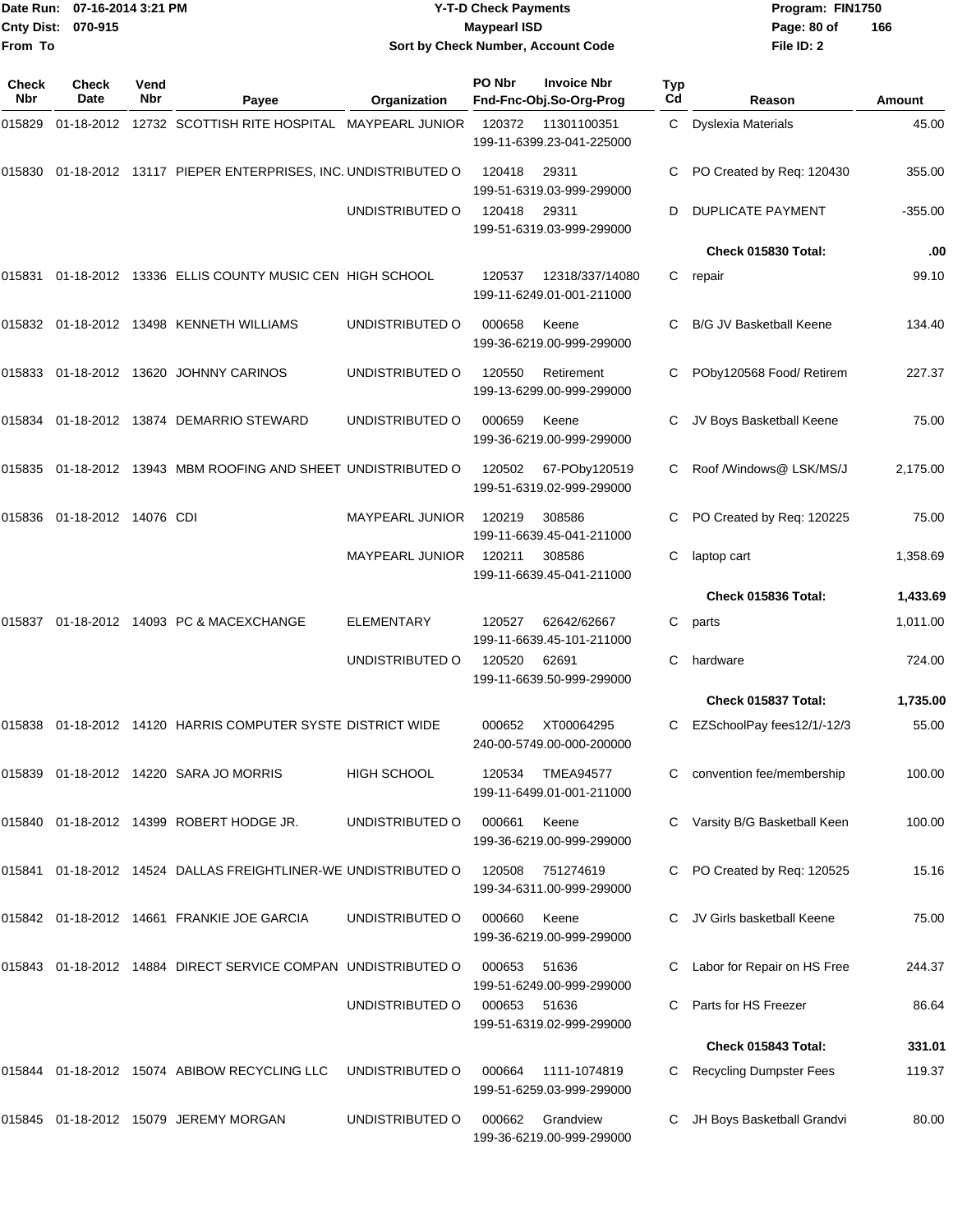|                    | Date Run: 07-16-2014 3:21 PM | <b>Y-T-D Check Payments</b>        | Program: FIN1750 |                |
|--------------------|------------------------------|------------------------------------|------------------|----------------|
| Cnty Dist: 070-915 |                              | <b>Mavpearl ISD</b>                | Page: 81 of      | $\overline{1}$ |
| From To            |                              | Sort by Check Number, Account Code | File ID: 2       |                |

# **Sort by Check Number, Account Code**

| Check<br><b>Nbr</b> | Check<br>Date                 | Vend<br>Nbr | Payee                                                 | Organization       | PO Nbr | <b>Invoice Nbr</b><br>Fnd-Fnc-Obj.So-Org-Prog | Typ<br>C <sub>d</sub> | Reason                        | Amount    |
|---------------------|-------------------------------|-------------|-------------------------------------------------------|--------------------|--------|-----------------------------------------------|-----------------------|-------------------------------|-----------|
| 015846              |                               |             | 01-18-2012 15082 CEDAR HILL HS ATHLETICS HIGH SCHOOL  |                    | 120525 | 199-36-6499.01-001-299000                     |                       | C powerlifting meet 2-11-2012 | 325.00    |
| 015847              |                               |             | 01-18-2012 15085 SPRING HILL SUITES SAN A HIGH SCHOOL |                    | 120541 | Res # 80332160<br>255-11-6419.00-001-224000   | C.                    | Convention housing            | 224.91    |
| 015848              |                               |             | 01-26-2012 00011 PATRICK DADE                         | UNDISTRIBUTED O    | 000674 | Axtell(3games)<br>199-36-6219.00-999-299000   |                       | JrH Boys Basketball Axtell    | 100.00    |
|                     |                               |             |                                                       | UNDISTRIBUTED O    | 000690 | Whitney<br>199-36-6219.00-999-299000          | C.                    | Jv/V B/G Basketball           | 110.00    |
|                     |                               |             |                                                       |                    |        |                                               |                       | Check 015848 Total:           | 210.00    |
| 015849              |                               |             | 01-26-2012 00067 LEIGHANNE MCALISTER                  | DIR COST- ADMINIS  | 120546 | Mileage Reimb.<br>199-41-6411.01-720-299000   | C                     | Budget Academy 1/18-1/20/     | 239.63    |
| 015850              |                               |             |                                                       | <b>HIGH SCHOOL</b> | 120414 | P927300B2010KYT<br>199-11-6399.30-001-211000  | $\mathsf{C}^-$        | yearbook                      | 50.50     |
| 015851              |                               |             | 01-26-2012 00242 DEMCO, INC.                          | MAYPEARL JUNIOR    | 120437 | 4466831<br>199-12-6399.00-041-299000          | С                     | MS Library supplies           | 112.38    |
|                     | 015852 01-26-2012 00243 HILCO |             |                                                       | UNDISTRIBUTED O    | 000670 | 4706839800<br>199-51-6259.04-999-299000       | С                     | Marquee                       | 70.27     |
|                     |                               |             |                                                       | UNDISTRIBUTED O    | 000670 | 4705171500<br>199-51-6259.04-999-299000       |                       | <b>Security Lock</b>          | 11.44     |
|                     |                               |             |                                                       | UNDISTRIBUTED O    | 000670 | 4705273700<br>199-51-6259.04-999-299000       | C.                    | <b>Fuel Tanks</b>             | 29.73     |
|                     |                               |             |                                                       | UNDISTRIBUTED O    | 000670 | 4602563301<br>199-51-6259.04-999-299000       | C                     | <b>High School</b>            | 2,270.04  |
|                     |                               |             |                                                       | UNDISTRIBUTED O    | 000670 | 4705335301<br>199-51-6259.04-999-299000       |                       | Middle School                 | 4,245.17  |
|                     |                               |             |                                                       | UNDISTRIBUTED O    | 000670 | 4706783900<br>199-51-6259.04-999-299000       | С                     | <b>AG Facility</b>            | 1,108.20  |
|                     |                               |             |                                                       | UNDISTRIBUTED O    | 000670 | 4602266500<br>199-51-6259.04-999-299000       |                       | <b>Athletic Facility</b>      | 492.42    |
|                     |                               |             |                                                       | UNDISTRIBUTED O    | 000670 | 4706312901<br>199-51-6259.04-999-299000       | C                     | LSK Elem.                     | 3,533.51  |
|                     |                               |             |                                                       |                    |        |                                               |                       | Check 015852 Total:           | 11,760.78 |
|                     |                               |             | 015853 01-26-2012 00252 SCHOOL SPECIALTY              | <b>ELEMENTARY</b>  | 120512 | 208107604341<br>199-11-6239.04-101-221000     |                       | C Colored Copy Paper          | 22.54     |
| 015854              |                               |             | 01-26-2012 00440 CONNIE GRANT                         | UNDISTRIBUTED O    | 000683 | Clifton<br>199-36-6219.00-999-299000          |                       | JV/V G/B Basketball           | 105.00    |
| 015855              |                               |             | 01-26-2012 00510 CEE DEE'S LOCKS AND                  | UNDISTRIBUTED O    | 120559 | 15961(26 Keys)<br>199-51-6319.02-999-299000   | C                     | POby120577/Service Call-K     | 100.00    |
|                     |                               |             |                                                       | UNDISTRIBUTED O    | 120562 | 15961(34 Keys)<br>199-51-6319.02-999-299000   | С                     | POby120580/Specialty Keys     | 173.00    |
|                     |                               |             |                                                       |                    |        |                                               |                       | Check 015855 Total:           | 273.00    |
|                     |                               |             |                                                       | <b>ELEMENTARY</b>  | 120495 | 120495<br>199-11-6399.06-101-224000           |                       | Roesler/Prof /Exam Rec For    | 184.80    |
| 015857              |                               |             | 01-26-2012 00854 PITNEY BOWES INC                     | DIR COST- ADMINIS  | 000675 | 9619198-JA12<br>199-41-6269.00-720-299000     | C                     | Postage Machine Lease Cha     | 447.00    |
| 015858              |                               |             | 01-26-2012 00887 BSN SPORTS                           | <b>HIGH SCHOOL</b> | 120341 | 94388330<br>199-36-6399.01-001-299000         |                       | uniforms/Red/Wh Prospect      | 681.00    |
|                     |                               |             |                                                       | <b>HIGH SCHOOL</b> | 120341 | 94388330<br>199-36-6399.13-001-299000         | С                     | uniforms/Red/Wh Prospect      | 44.00     |
|                     |                               |             |                                                       |                    |        |                                               |                       | Check 015858 Total:           | 725.00    |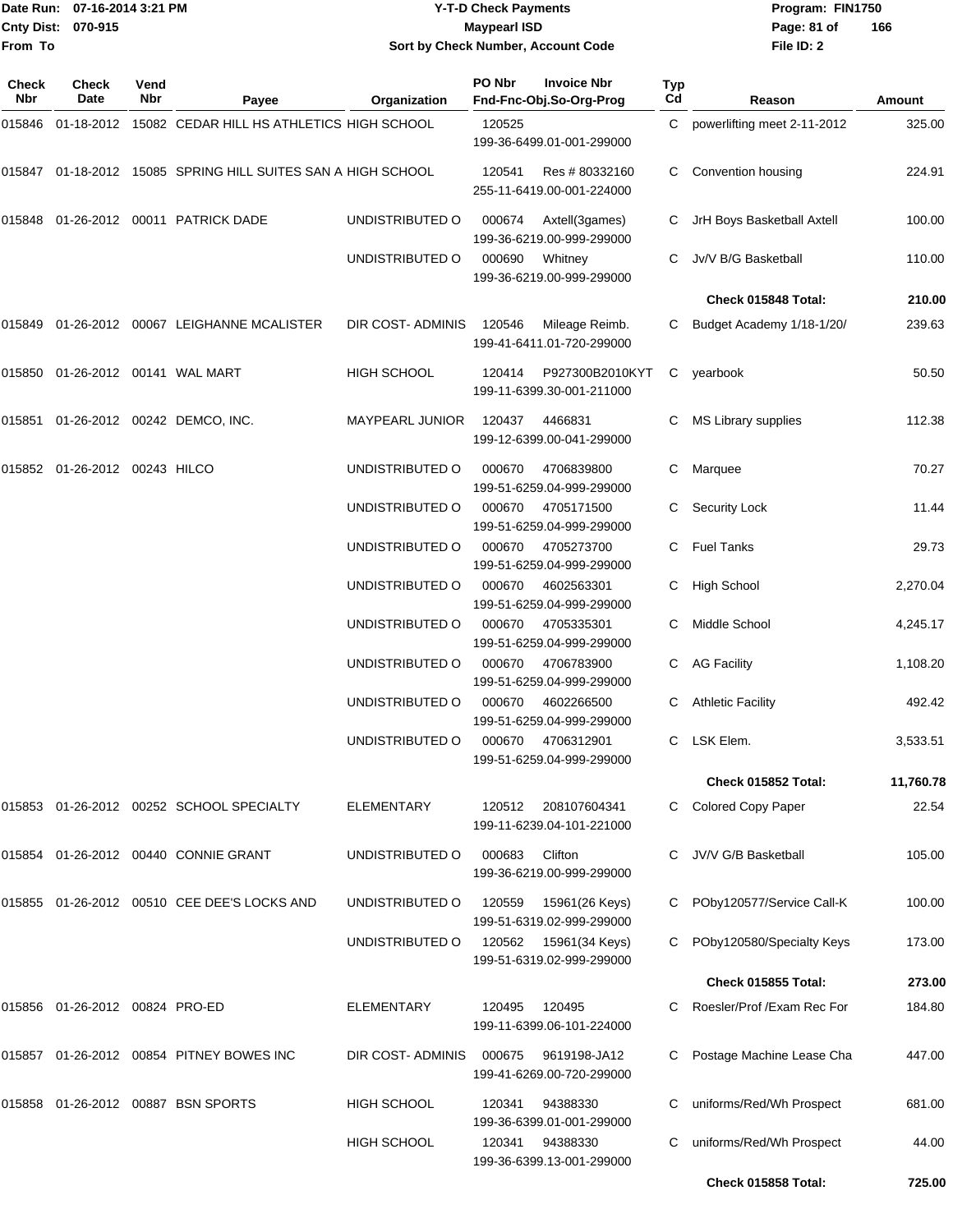#### Date Run: 07-16-2014 3:21 PM **Program:** FIN1750 **Cnty Dist:** 070-915 **Page: 82 of MaypearI ISD Page: 82 of Y-T-D Check Payments 070-915 Maypearl ISD Sort by Check Number, Account Code**

| Check<br>Nbr | <b>Check</b><br><b>Date</b>        | Vend<br>Nbr | Payee                                                             | Organization           | PO Nbr | <b>Invoice Nbr</b><br>Fnd-Fnc-Obj.So-Org-Prog  | Typ<br>Cd | Reason                           | Amount |
|--------------|------------------------------------|-------------|-------------------------------------------------------------------|------------------------|--------|------------------------------------------------|-----------|----------------------------------|--------|
| 015859       |                                    |             | 01-26-2012 00947 DONALD GANT                                      | UNDISTRIBUTED O        | 000689 | Whitney<br>199-36-6219.00-999-299000           | C         | Varsity B/G Basketball           | 121.86 |
| 015860       |                                    |             | 01-26-2012 01050 LYNNE PIPES                                      | <b>MAYPEARL JUNIOR</b> | 120569 | 37712<br>255-11-6419.00-041-224000             | C         | Wkshop Reimb/Graph Paper         | 70.00  |
| 015861       |                                    |             | 01-26-2012 01078 WILLIAM V. MACGILL & CO. ELEMENTARY              |                        | 120506 | IN0389606<br>199-11-6399.11-101-211000         |           | Mathers/Hand Sanitizer Sup       | 49.58  |
|              |                                    |             | 015862 01-26-2012 01291 REGION 7 UIL MUSIC                        | HIGH SCHOOL            | 120579 | UIL Solo Regist<br>199-11-6499.01-001-211000   | C.        | UIL solo/ensemble                | 8.00   |
| 015863       |                                    |             | 01-26-2012 01875 KIM OLDHAM                                       | <b>MAYPEARL JUNIOR</b> | 120503 | <b>BooksForMS</b><br>199-12-6399.05-041-299000 |           | <b>Books from Holocaust Muse</b> | 31.35  |
|              |                                    |             | 015864 01-26-2012 12072 THE WOODWIND & BRASS HIGH SCHOOL          |                        | 120073 | ARINV10138052<br>199-11-6399.29-001-211000     | C         | band                             | 26.99  |
| 015865       |                                    |             | 01-26-2012 12087 OAK CLIFF OFFICE SUPPLY ADMINISTRATIVE           |                        | 120543 | 303097-0<br>199-41-6399.01-701-299000          | С         | POby120560/Office Supplies       | 96.19  |
| 015866       |                                    |             | 01-26-2012 12406 ITASCA ISD                                       | <b>MAYPEARL JUNIOR</b> | 120596 | 199-36-6499.00-041-299000                      | С         | tournament/JH Girls              | 250.00 |
| 015867       | 01-26-2012 12474 ENVIVA            |             |                                                                   | UNDISTRIBUTED O        | 000679 | 21493<br>199-34-6219.01-999-299000             | С         | <b>DOT Tests</b>                 | 82.00  |
| 015868       |                                    |             | 01-26-2012 12704 REBEKAH HYATT                                    | <b>HIGH SCHOOL</b>     | 120566 | 044548<br>199-11-6412.00-001-211000            | C         | Fuel costs for NASA trip         | 65.56  |
|              |                                    |             |                                                                   | <b>HIGH SCHOOL</b>     | 120566 | 212434753<br>199-11-6412.00-001-211000         | C         | Hotel costs NASA trip            | 132.58 |
|              |                                    |             |                                                                   |                        |        |                                                |           | Check 015868 Total:              | 198.14 |
| 015869       |                                    |             | 01-26-2012 12813 STORM LAWN AND GARDE UNDISTRIBUTED O             |                        | 000676 | 116343<br>199-51-6319.03-999-299000            | С         | Parts for Equipment/Filters      | 27.22  |
|              |                                    |             |                                                                   | UNDISTRIBUTED O        | 000676 | 116185<br>199-51-6319.03-999-299000            |           | Parts for Equipment/ Filters     | 167.10 |
|              |                                    |             |                                                                   |                        |        |                                                |           | Check 015869 Total:              | 194.32 |
|              | 015870 01-26-2012 13045 KEN SILVIA |             |                                                                   | UNDISTRIBUTED O        | 000684 | Clifton<br>199-36-6219.00-999-299000           |           | JV/V G/B Basketball              | 100.00 |
|              |                                    |             | 015871 01-26-2012 13051 MECA SPORTSWEAR                           | HIGH SCHOOL            | 120522 | SIP29050525497<br>199-36-6499.01-001-299000    | C         | 16 letter jackets                | 960.00 |
|              |                                    |             | 015872 01-26-2012 13251 HILTON GARDEN AUSTIN                      | DIR COST-ADMINIS       | 120548 | MidWinterConf<br>199-41-6411.01-720-299000     |           | POby120566/Rm&Park               | 674.11 |
|              |                                    |             | 015873 01-26-2012 13279 CROSS COUNTRY PEST CO UNDISTRIBUTED O     |                        | 000667 | 10978<br>199-51-6319.02-999-299000             |           | Monthly Dist. Pest Control       | 250.00 |
|              |                                    |             | 015874 01-26-2012 13497 THE LINCOLN NAT. LIFE INS UNDISTRIBUTED O |                        | 000681 | Ref2186788660<br>199-41-6429.01-999-299000     |           | Employee Life Ins. Premium       | 492.45 |
|              |                                    |             | 015875 01-26-2012 13498 KENNETH WILLIAMS                          | UNDISTRIBUTED O        | 000682 | Clifton<br>199-36-6219.00-999-299000           | C         | JV/V Boys Basketball             | 138.51 |
|              |                                    |             | 015876  01-26-2012  13500  JONATHAN REAGOR                        | UNDISTRIBUTED O        | 000686 | Clifton<br>199-36-6219.00-999-299000           |           | Jv Boys Basketball               | 40.00  |
|              |                                    |             | 015877 01-26-2012 13516 K.C. BERNARD                              | UNDISTRIBUTED O        | 000691 | Whitney<br>199-36-6219.00-999-299000           | C         | Jv/V B/G Basketball              | 110.00 |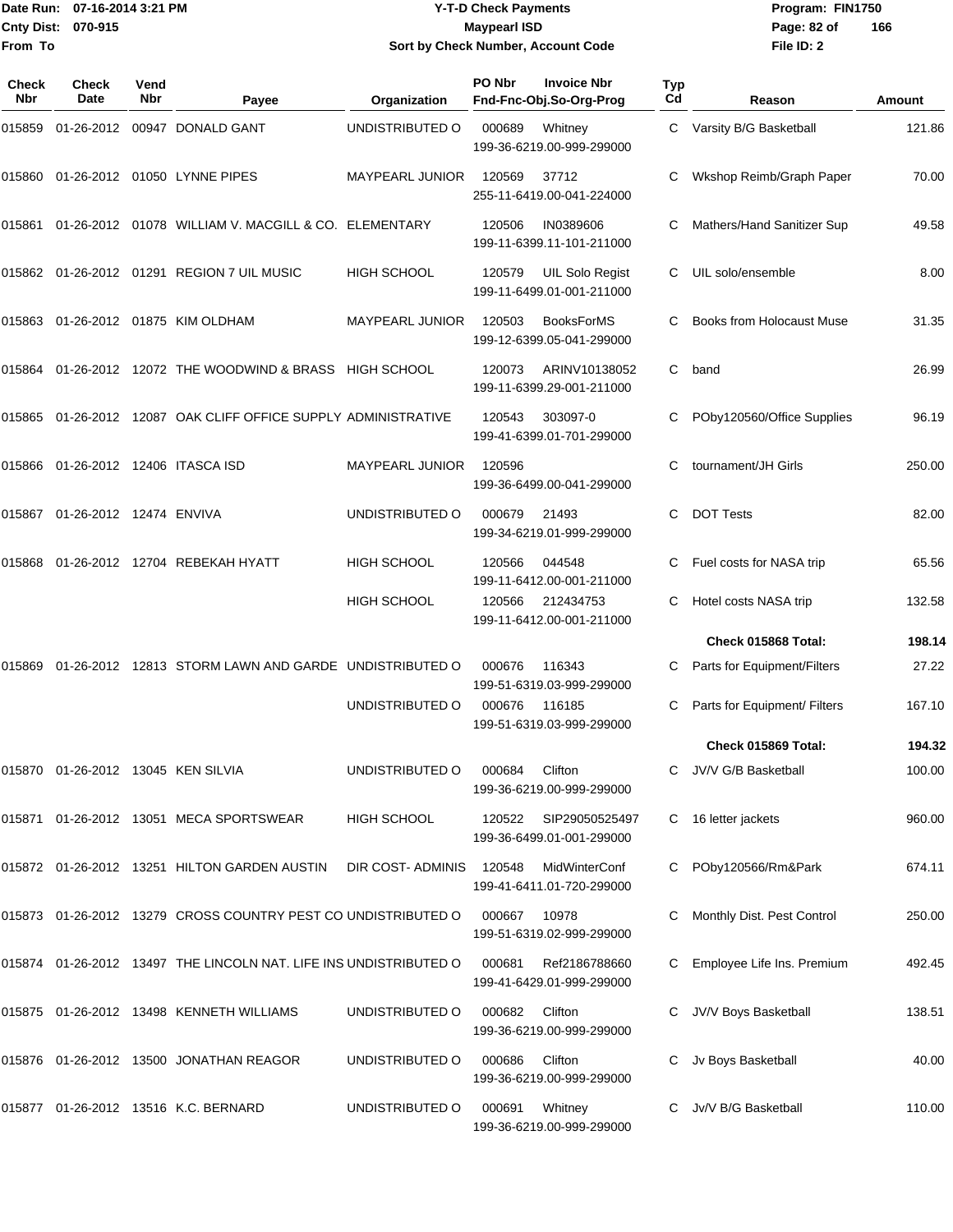|                    | Date Run: 07-16-2014 3:21 PM |
|--------------------|------------------------------|
| Cnty Dist: 070-915 |                              |
| From To            |                              |

## **Date Run: Program: FIN1750 07-16-2014 3:21 PM Y-T-D Check Payments Cnty Dist: Page: 83 of 070-915 Maypearl ISD Sort by Check Number, Account Code**

| Check<br><b>Nbr</b> | <b>Check</b><br>Date     | Vend<br>Nbr | Payee                                                    | Organization           | PO Nbr | <b>Invoice Nbr</b><br>Fnd-Fnc-Obj.So-Org-Prog | <b>Typ</b><br>Cd | Reason                           | Amount   |
|---------------------|--------------------------|-------------|----------------------------------------------------------|------------------------|--------|-----------------------------------------------|------------------|----------------------------------|----------|
| 015878              |                          |             | 01-26-2012 13517 ALAN TITTLE                             | UNDISTRIBUTED O        | 000692 | Whitney<br>199-36-6219.00-999-299000          |                  | C 4 JH Basketball Games          | 130.00   |
| 015879              |                          |             | 01-26-2012 13576 CANNON FINANCIAL SERVI HIGH SCHOOL      |                        | 120466 | 11574343<br>199-11-6269.00-001-211000         | C.               | POby120479/Canon Serv. F         | 2,495.00 |
|                     |                          |             |                                                          | MAYPEARL JUNIOR        | 120466 | 11574343<br>199-11-6269.00-041-211000         |                  | POby120479/Canon Doc Fe          | 65.00    |
|                     |                          |             |                                                          |                        |        |                                               |                  | Check 015879 Total:              | 2,560.00 |
| 015880              |                          |             | 01-26-2012 13904 JERRY D. DAVIS                          | UNDISTRIBUTED O        | 000687 | Whitney<br>199-36-6219.00-999-299000          | C.               | JV Basketball                    | 45.00    |
| 015881              |                          |             | 01-26-2012 14093 PC & MACEXCHANGE                        | <b>ELEMENTARY</b>      | 120507 | 626186259866902<br>199-53-6249.00-101-299000  | С                | parts/adapters                   | 603.75   |
|                     |                          |             | 015882 01-26-2012 14650 MISTY MAYSE                      | UNDISTRIBUTED O        | 000685 | Clifton<br>199-36-6219.00-999-299000          |                  | JV Girls Basketball              | 40.00    |
|                     |                          |             | 015883 01-26-2012 14661 FRANKIE JOE GARCIA               | UNDISTRIBUTED O        | 000688 | Whitney<br>199-36-6219.00-999-299000          | С                | JV Basketball                    | 45.00    |
| 015884              | 01-26-2012 14717 VOYAGER |             |                                                          | <b>ELEMENTARY</b>      | 120496 | RI882268<br>199-11-6399.06-101-224000         | C                | Roesler/Hopkins/LSK SpEd         | 704.00   |
| 015885              |                          |             | 01-26-2012 14797 HUCKABEE & ASSOCIATES UNDISTRIBUTED O   |                        | 000671 | 1644-01-P4<br>600-81-6629.00-999-299MTN       |                  | Middle School Addition           | 2,854.52 |
| 015886              |                          |             | 01-26-2012 14884 DIRECT SERVICE COMPAN UNDISTRIBUTED O   |                        | 000678 | 51783<br>199-51-6249.00-999-299000            |                  | Labor for LSK Freezer Repai      | 84.95    |
|                     |                          |             |                                                          | UNDISTRIBUTED O        | 000678 | 51786<br>199-51-6249.00-999-299000            |                  | Labor for LSK Ice Box Freez      | 84.95    |
|                     |                          |             |                                                          | UNDISTRIBUTED O        | 000668 | 51779<br>199-51-6249.00-999-299000            |                  | Labor for LSK Cooler/Leak T      | 127.43   |
|                     |                          |             |                                                          | UNDISTRIBUTED O        | 000668 | 51781<br>199-51-6249.00-999-299000            |                  | Labor for LSK Freezer/Leak       | 169.90   |
|                     |                          |             |                                                          | UNDISTRIBUTED O        | 000668 | 51779<br>199-51-6319.02-999-299000            | С                | Materials for LSK Cooler Re      | 97.90    |
|                     |                          |             |                                                          | UNDISTRIBUTED O        | 000678 | 51783<br>199-51-6319.02-999-299000            | C.               | Parts for LSK Freezer            | 124.95   |
|                     |                          |             |                                                          |                        |        |                                               |                  | Check 015886 Total:              | 690.08   |
| 015887              |                          |             | 01-26-2012 14885 MCDOWELL COMPANY                        | UNDISTRIBUTED O        | 000672 | 2671<br>199-51-6249.00-999-299000             | C                | LSK Ice Machine Labor            | 420.00   |
|                     |                          |             |                                                          | UNDISTRIBUTED O        | 000672 | 2671<br>199-51-6319.02-999-299000             | C                | <b>LSK Ice Machine Materials</b> | 146.00   |
|                     |                          |             |                                                          |                        |        |                                               |                  | Check 015887 Total:              | 566.00   |
| 015888              |                          |             | 01-26-2012 14919 POSSIBILITIES CONSULTIN HIGH SCHOOL     |                        | 000694 | January<br>199-21-6219.00-001-211000          | С                | Consulting for January           | 1,080.20 |
|                     |                          |             |                                                          | <b>MAYPEARL JUNIOR</b> | 000694 | January<br>199-21-6219.00-041-211000          | С                | Consulting for January           | 1,080.20 |
|                     |                          |             |                                                          | ELEMENTARY             | 000694 | January<br>199-21-6219.00-101-211000          | С                | Consulting for January           | 1,080.20 |
|                     |                          |             |                                                          |                        |        |                                               |                  | Check 015888 Total:              | 3,240.60 |
| 015889              |                          |             | 01-26-2012 14948 PETROLEUM TRADERS CO UNDISTRIBUTED O    |                        | 000680 | 527687<br>199-34-6311.01-999-299000           | C                | Fuel for Buses                   | 5,136.14 |
| 015890              |                          |             | 01-26-2012 14964 Worth Ave Group&Student Ins HIGH SCHOOL |                        | 120584 | 4lpad 6Ereader<br>199-11-6399.23-001-225000   | С                | Ipad/Ereader insurance           | 266.00   |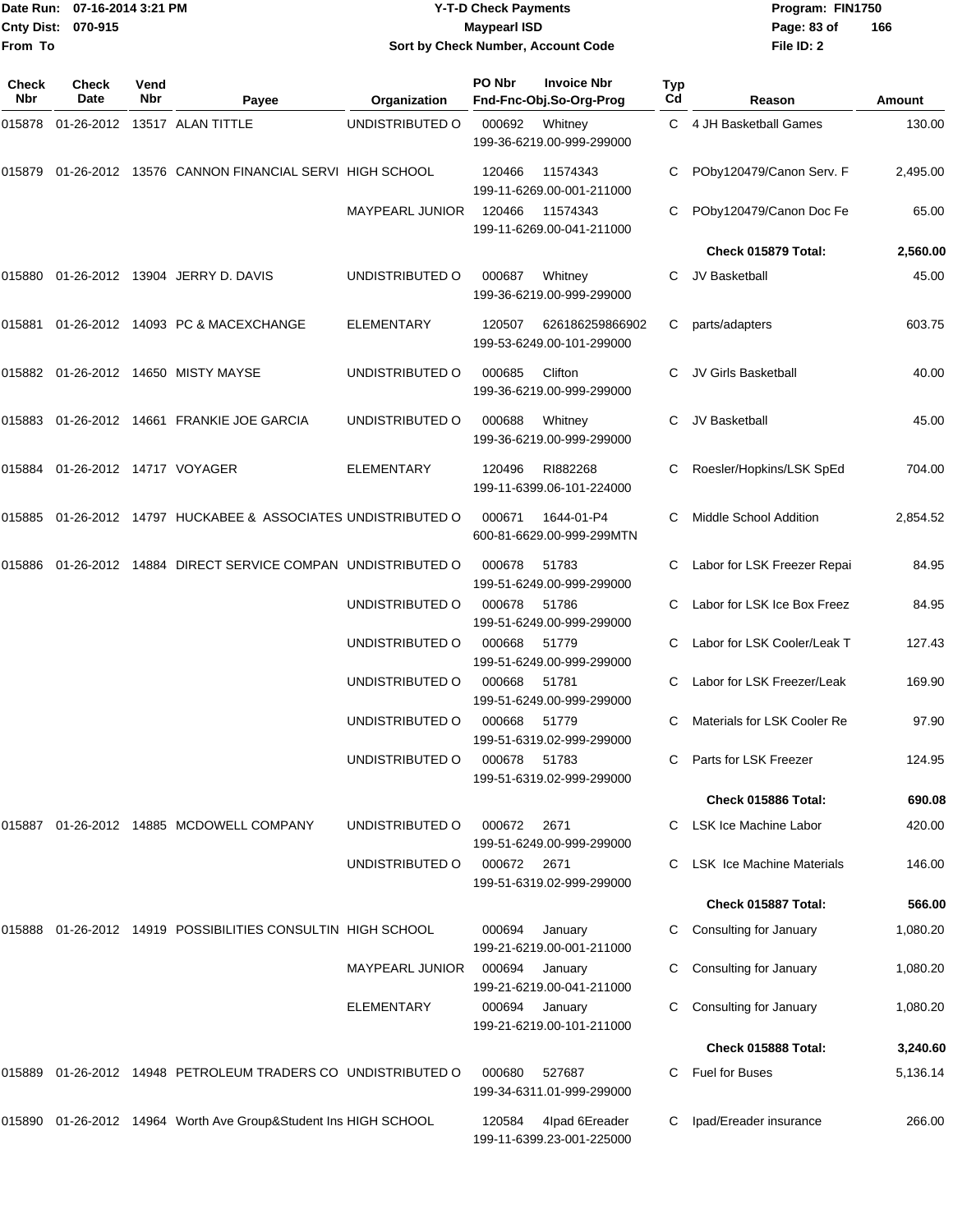|                    | Date Run: 07-16-2014 3:21 PM |
|--------------------|------------------------------|
| Cnty Dist: 070-915 |                              |
| From To            |                              |

## **Date Run: Program: FIN1750 07-16-2014 3:21 PM Y-T-D Check Payments Cnty Dist: Page: 84 of 070-915 Maypearl ISD Sort by Check Number, Account Code**

| Check<br>Nbr | Check<br>Date                           | Vend<br>Nbr | Payee                                                  | Organization           | PO Nbr | <b>Invoice Nbr</b><br>Fnd-Fnc-Obj.So-Org-Prog    | <b>Typ</b><br>C <sub>d</sub> | Reason                         | <b>Amount</b> |
|--------------|-----------------------------------------|-------------|--------------------------------------------------------|------------------------|--------|--------------------------------------------------|------------------------------|--------------------------------|---------------|
| 015891       | 01-26-2012                              |             | 15032 LIFE TRACK SERVICES                              | <b>HIGH SCHOOL</b>     | 120489 | 23727<br>199-31-6399.01-001-299000               | C.                           | surveys/Program B              | 180.00        |
|              |                                         |             |                                                        | <b>HIGH SCHOOL</b>     | 120489 | 23727<br>199-31-6399.03-001-299000               | C                            | surveys/Program B              | 630.00        |
|              |                                         |             |                                                        |                        |        |                                                  |                              | Check 015891 Total:            | 810.00        |
| 015892       |                                         |             | 01-26-2012 15073 PEAK PERFORMANCE OPTI MAYPEARL JUNIOR |                        | 120500 | 12128<br>199-11-6399.29-041-211000               | С                            | Music Festival                 | 750.00        |
|              |                                         |             |                                                        | <b>MAYPEARL JUNIOR</b> | 120500 | 12128<br>199-11-6499.01-041-211000               | С                            | <b>Music Festival</b>          | 50.00         |
|              |                                         |             |                                                        |                        |        |                                                  |                              | Check 015892 Total:            | 800.00        |
| 015893       |                                         |             | 01-26-2012 15074 ABIBOW RECYCLING LLC                  | UNDISTRIBUTED O        | 000695 | 1211-1074819<br>199-51-6259.03-999-299000        |                              | <b>Recycling Dumpster Fees</b> | 123.61        |
| 015894       |                                         |             | 01-26-2012 15077 2012 GLAZIER CLINICS                  | <b>HIGH SCHOOL</b>     | 120516 | 1122083-IN<br>199-36-6499.01-001-299000          | С                            | Coaches Clinic 2012 Fee        | 329.00        |
| 015895       |                                         |             | 01-26-2012 15083 OLMSTED-KIRK PAPER CO                 | UNDISTRIBUTED O        | 000673 | 2805659<br>199-51-6319.01-999-299000             | С                            | Janitorial Supplies/Sensor V   | 336.25        |
|              |                                         |             |                                                        | UNDISTRIBUTED O        | 000673 | 2805660<br>199-51-6319.01-999-299000             |                              | Janitorial Supplies/Vac & Ba   | 1,748.57      |
|              |                                         |             |                                                        | UNDISTRIBUTED O        | 000673 | 2803914<br>199-51-6319.01-999-299000             | С                            | Janitorial Supplies/Flr Shine  | 241.68        |
|              |                                         |             |                                                        | UNDISTRIBUTED O        | 120582 | 5 Inv.Combined<br>199-51-6319.01-999-299000      | C                            | POby120602/Janitorial Supp     | 3,067.77      |
|              |                                         |             |                                                        |                        |        |                                                  |                              | Check 015895 Total:            | 5,394.27      |
| 015896       |                                         |             | 01-26-2012 15090 DOUGLAS DANIELS                       | UNDISTRIBUTED O        | 000669 | Axtell(3games)<br>199-36-6219.00-999-299000      | C                            | JrH Boys Basketball Axtell     | 116.47        |
| 015897       |                                         |             | 01-26-2012 15095 TIMOTHY WALLACE                       | UNDISTRIBUTED O        | 000693 | Whitney<br>199-36-6219.00-999-299000             |                              | MS Basketball-4 games          | 135.54        |
| 015898       |                                         |             | 02-02-2012 00962 BILLIE WIGGINS                        | <b>IND COST-ADM</b>    | 000706 | <b>RetStateDays</b><br>199-53-6129.00-750-299000 | С                            | Ret./State Days                | 3,103.50      |
| 015899       |                                         |             | 02-02-2012 00887 BSN SPORTS                            | <b>HIGH SCHOOL</b>     | 120340 | 94388332<br>199-36-6399.01-001-299000            | С                            | uniforms/softball              | 2,818.75      |
|              | 015900   02-02-2012   00527   CDWG INC. |             |                                                        | UNDISTRIBUTED O        | 120528 | D479206<br>199-11-6399.46-999-211000             |                              | C supplies/Electronic Labels   | 23.21         |
|              |                                         |             | 015901 02-02-2012 00217 CITY OF MAYPEARL               | UNDISTRIBUTED O        | 000707 | 4th-Phillips<br>199-51-6259.01-999-299000        |                              | C Water Service @ Ballfield    | 21.00         |
|              |                                         |             |                                                        | UNDISTRIBUTED O        | 000707 | 1024W4thSt<br>199-51-6259.01-999-299000          |                              | C Water Service @ Elem Yard    | 21.00         |
|              |                                         |             |                                                        | UNDISTRIBUTED O        | 000707 | NewConcession<br>199-51-6259.01-999-299000       |                              | C Water Service @ HS           | 41.00         |
|              |                                         |             |                                                        | UNDISTRIBUTED O        | 000707 | 600Phillips<br>199-51-6259.01-999-299000         | C.                           | Water Service @ HS             | 80.00         |
|              |                                         |             |                                                        | UNDISTRIBUTED O        | 000707 | 4th&Phillips<br>199-51-6259.01-999-299000        | C.                           | Water Service @ Old JH         | 36.40         |
|              |                                         |             |                                                        | UNDISTRIBUTED O        | 000707 | 400PantherLane<br>199-51-6259.01-999-299000      |                              | C Water Service @ Admin Bld    | 359.00        |
|              |                                         |             |                                                        | UNDISTRIBUTED O        | 000707 | 10254thStreet<br>199-51-6259.01-999-299000       | C.                           | Water Service @ MS             | 290.00        |
|              |                                         |             |                                                        | UNDISTRIBUTED O        | 000707 | 1024W4th<br>199-51-6259.01-999-299000            | C                            | Water Service @ LSK Elem       | 191.00        |
|              |                                         |             |                                                        |                        |        |                                                  |                              | Check 015901 Total:            | 1,039.40      |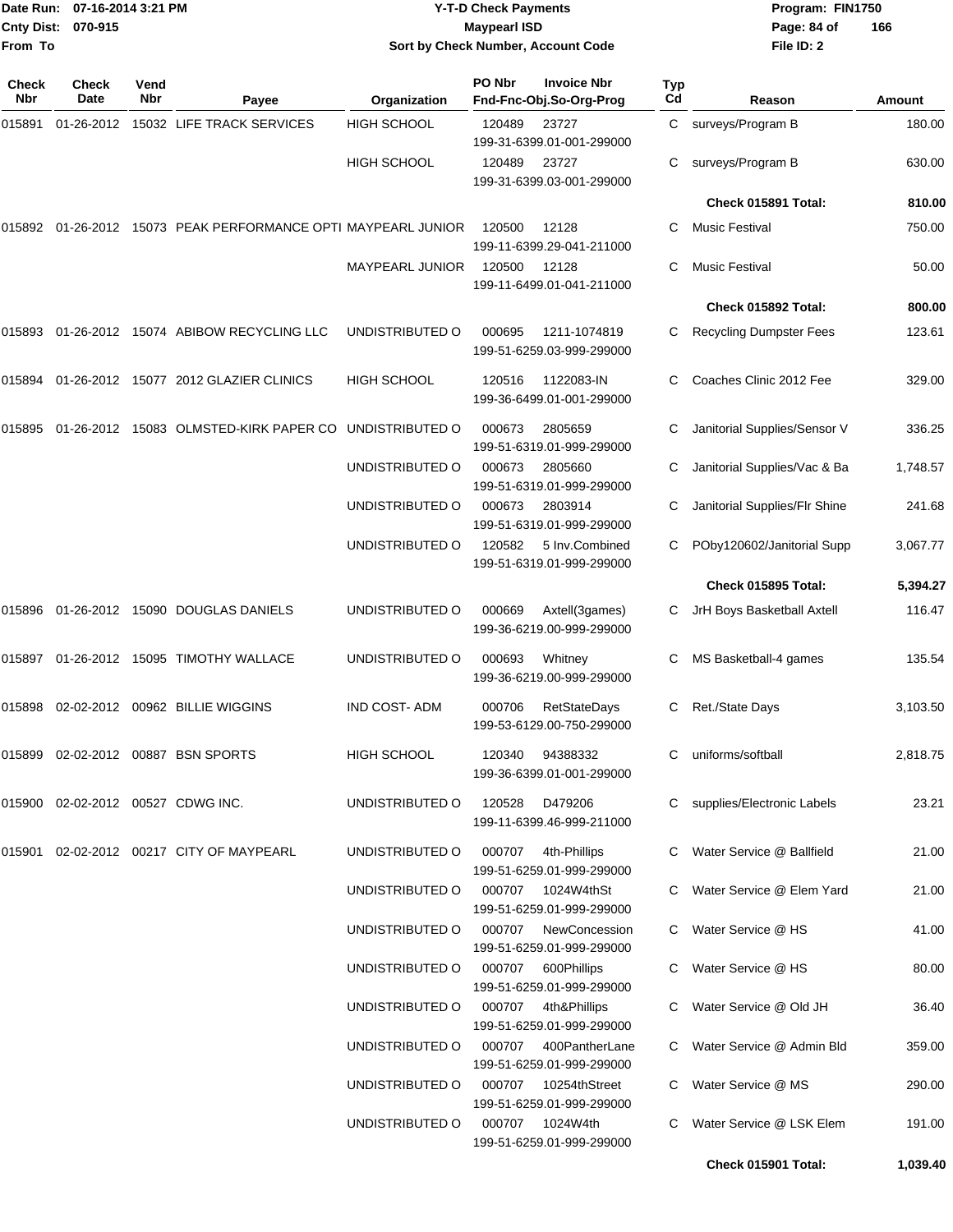#### Date Run: 07-16-2014 3:21 PM **Program:** FIN1750 **Cnty Dist:** 070-915 **Page: 85 of Y-T-D Check Payments 070-915 Maypearl ISD Sort by Check Number, Account Code**

**File ID: 2 166**

| Check<br>Nbr | Check<br>Date | Vend<br>Nbr | Payee                                                           | Organization           | PO Nbr      | <b>Invoice Nbr</b><br>Fnd-Fnc-Obj.So-Org-Prog | Typ<br>Cd | Reason                         | Amount   |
|--------------|---------------|-------------|-----------------------------------------------------------------|------------------------|-------------|-----------------------------------------------|-----------|--------------------------------|----------|
| 015902       |               |             | 02-02-2012 13740 CLASSROOM DIRECT                               | <b>HIGH SCHOOL</b>     | 120538      | 208107615720<br>199-12-6399.00-001-299000     | C         | supplies/Card Stock/Record     | 87.76    |
| 015903       |               |             | 02-02-2012 13566 CONNIE D. HAGEN, INC.                          | UNDISTRIBUTED O        | 000709      | 79334<br>199-34-6219.01-999-299000            | С         | <b>DOT Tests</b>               | 57.50    |
| 015904       |               |             | 02-02-2012 15099 DELTON BROWN                                   | UNDISTRIBUTED O        | 000722      | Grandview<br>199-36-6219.00-999-299000        | С         | Varsity Basketball             | 100.00   |
| 015905       |               |             | 02-02-2012 01580 DICK BLICK COMPANY                             | <b>HIGH SCHOOL</b>     | 120426      | 425139<br>199-11-6399.39-001-211000           | С         | Art                            | 23.32    |
| 015906       |               |             | 02-02-2012 00947 DONALD GANT                                    | UNDISTRIBUTED O        | 000721      | Clifton<br>199-36-6219.00-999-299000          | С         | MS Basketball (3games)         | 100.00   |
| 015907       |               |             | 02-02-2012 01547 EICHELBAUM WARDELL HA DIR COST-ADMINIS         |                        | 000710      | 40606<br>199-41-6211.00-720-299000            |           | <b>Legal Services</b>          | 2,032.97 |
| 015908       |               |             | 02-02-2012 14934 HEATHER SNIDER                                 | <b>MAYPEARL JUNIOR</b> | 120612      | SuburbanUnavail<br>255-11-6419.00-041-224000  | С         | Reimbursement for travel       | 25.75    |
| 015909       |               |             | 02-02-2012  00612  HOME DEPOT/GECF                              | UNDISTRIBUTED O        | 120601      | 013070<br>199-51-6319.02-999-299000           | С         | POby120619/HS Kitch Rem        | 380.62   |
|              |               |             |                                                                 | UNDISTRIBUTED O        | 120602      | 013935<br>199-51-6319.03-999-299000           |           | POby120620/CityBallparkMa      | 150.00   |
|              |               |             |                                                                 |                        |             |                                               |           | Check 015909 Total:            | 530.62   |
| 015910       |               |             | 02-02-2012 13498 KENNETH WILLIAMS                               | UNDISTRIBUTED O        | 000720      | Clifton<br>199-36-6219.00-999-299000          | С         | MS Basketball (3games)         | 133.51   |
|              |               |             | 015911 02-02-2012 13110 LEGRANT CLARK                           | UNDISTRIBUTED O        | 000719      | Grandview<br>199-36-6219.00-999-299000        | С         | JV Basketball                  | 40.00    |
|              |               |             | 015912 02-02-2012 13306 MOUNTAIN PEAK SPECIAL UNDISTRIBUTED O   |                        | 000711      | 11-0788-00<br>199-51-6259.79-999-222000       | С         | Water Service @ Ag Facility    | 33.61    |
| 015913       |               |             | 02-02-2012 14705 POW WOW PLAYERS BOOS HIGH SCHOOL               |                        | 120592      | OneActPlay<br>199-11-6399.07-001-211000       | С         | clinic for OneActPlay          | 200.00   |
| 015914       |               |             | 02-02-2012 14399 ROBERT HODGE JR.                               | UNDISTRIBUTED O        | 000718      | Grandview<br>199-36-6219.00-999-299000        | С         | JV Basketball                  | 70.00    |
|              |               |             | 015915 02-02-2012 00109 SCHOLASTIC INC                          | HIGH SCHOOL            | 120462      | M4657904<br>199-12-6329.00-001-299000         |           | C subscriptionScholastic Choic | 147.40   |
|              |               |             | 015916 02-02-2012 00252 SCHOOL SPECIALTY                        | HIGH SCHOOL            | 120532      | 208107615719<br>199-11-6399.10-001-211000     |           | C supplies/CD Sleeves          | 26.98    |
|              |               |             | 015917 02-02-2012 13383 SKYBEAM TEXAS                           | UNDISTRIBUTED O        | 000712      | 813710001004619<br>199-53-6249.04-999-299000  | C.        | Internet                       | 800.00   |
|              |               |             | 015918 02-02-2012 15067 TERENCE A. WILLIAMS                     | UNDISTRIBUTED O        |             | 000717 Grandview<br>199-36-6219.00-999-299000 |           | Varsity basketball             | 105.00   |
|              |               |             | 015919  02-02-2012  12471  TEXAS DEPARTMENT OF P ADMINISTRATIVE |                        | 000713      | CR-11112-0764<br>199-41-6219.10-701-299000    |           | <b>Criminal History Checks</b> | 4.00     |
|              |               |             | 015920 02-02-2012 00132 TEXAS EDUCATIONAL CON ELEMENTARY        |                        | 000714 2384 | 211-21-6219.00-101-224000                     |           | C Title I Part A               | 1,550.00 |
|              |               |             |                                                                 | <b>ELEMENTARY</b>      | 000714 2384 | 255-21-6219.00-101-224000                     |           | C Title II Part A              | 512.00   |

**Check 015920 Total: 2,062.00**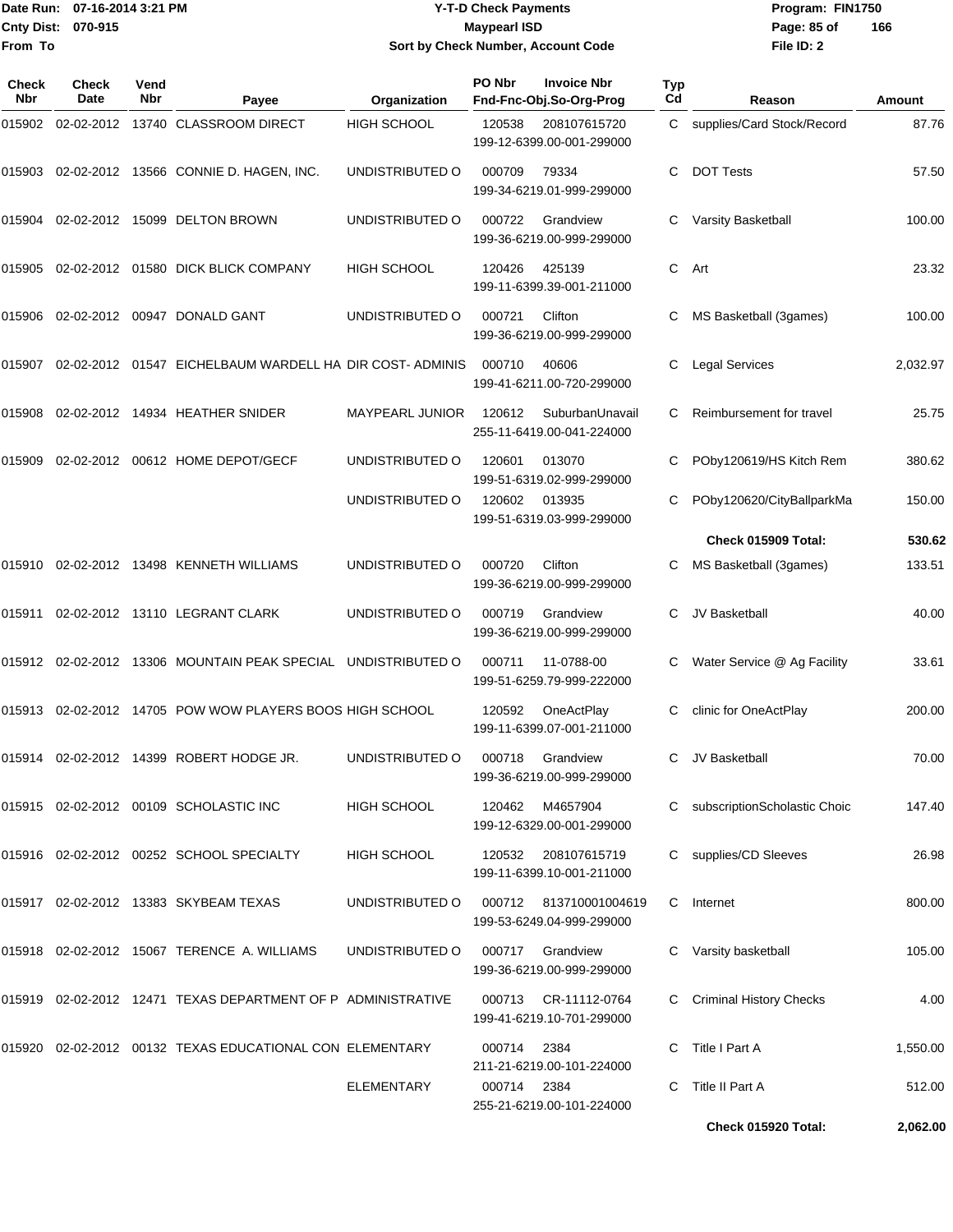|                     | Date Run: 07-16-2014 3:21 PM<br>Cnty Dist: 070-915 |             |                                                              | <b>Y-T-D Check Payments</b> |                     |                                               | Program: FIN1750 |                            |           |
|---------------------|----------------------------------------------------|-------------|--------------------------------------------------------------|-----------------------------|---------------------|-----------------------------------------------|------------------|----------------------------|-----------|
| From To             |                                                    |             |                                                              |                             | <b>Maypearl ISD</b> | Sort by Check Number, Account Code            |                  | Page: 86 of<br>File ID: 2  | 166       |
| <b>Check</b><br>Nbr | Check<br>Date                                      | Vend<br>Nbr | Payee                                                        | Organization                | PO Nbr              | <b>Invoice Nbr</b><br>Fnd-Fnc-Obj.So-Org-Prog | Typ<br>Cd        | Reason                     | Amount    |
| 015921              | 02-02-2012                                         |             | 01049 THYSSENKRUPP ELEVATO UNDISTRIBUTED O                   |                             | 000715              | 160816                                        |                  | C HS Elevator              | 268.06    |
|                     |                                                    |             |                                                              |                             |                     | 199-51-6319.02-999-299000                     |                  |                            |           |
|                     |                                                    |             |                                                              | UNDISTRIBUTED O             | 000715              | 160817<br>199-51-6319.02-999-299000           | C.               | <b>LSK Elevator</b>        | 268.06    |
|                     |                                                    |             |                                                              |                             |                     |                                               |                  | Check 015921 Total:        | 536.12    |
|                     |                                                    |             | 015922 02-02-2012 13677 BARBARA ELLISON                      | ELEMENTARY                  | 000716              | Diagnost.Duties<br>199-11-6219.00-101-223000  | C                | <b>Consulting Services</b> | 5,403.12  |
| 015923              |                                                    |             | 02-02-2012 15053 VISUAL CANDY RESOURCE UNDISTRIBUTED O       |                             | 120599              | VCR075076077<br>600-81-6629.00-999-299MTN     |                  | POby120599/MS Band Editi   | 9,466.64  |
| 015924              | 02-09-2012                                         |             | 00069 ATMOS ENERGY                                           | UNDISTRIBUTED O             | 000737              | 006205453<br>199-51-6259.00-999-299000        | С                | Service @ WPA Bldg         | 389.71    |
|                     |                                                    |             |                                                              | UNDISTRIBUTED O             | 000737              | 000622831<br>199-51-6259.00-999-299000        | С                | Service @ LSK Bldg         | 1,029.80  |
|                     |                                                    |             |                                                              | UNDISTRIBUTED O             | 000737              | 000925333<br>199-51-6259.00-999-299000        |                  | Service @ HS Bldg          | 977.88    |
|                     |                                                    |             |                                                              | UNDISTRIBUTED O             | 000737              | 000145352<br>199-51-6259.00-999-299000        | C.               | Service @ MS Bldg          | 391.90    |
|                     |                                                    |             |                                                              |                             |                     |                                               |                  | Check 015924 Total:        | 2,789.29  |
| 015925              |                                                    |             | 02-09-2012 00527 CDWG INC.                                   | HIGH SCHOOL                 | 120571              | D938646<br>199-11-6639.48-001-211000          | C                | hardware                   | 319.30    |
| 015926              |                                                    |             | 02-09-2012 14669 CHADWICK O. BOYD                            | UNDISTRIBUTED O             | 000724              | Grandview<br>199-36-6219.00-999-299000        | C                | JV Basketball/Grandview    | 79.06     |
| 015927              |                                                    |             | 02-09-2012  13740  CLASSROOM DIRECT                          | <b>HIGH SCHOOL</b>          | 120564              | 208104658234<br>199-11-6399.05-001-211000     | С                | DryEraseMarkers/EraseSpra  | 100.00    |
|                     |                                                    |             |                                                              | <b>HIGH SCHOOL</b>          | 120564              | 208104658234<br>199-11-6399.16-001-211000     | С                | Envelopes/File Folders     | 151.84    |
|                     |                                                    |             |                                                              |                             |                     |                                               |                  | Check 015927 Total:        | 251.84    |
|                     |                                                    |             | 015928 02-09-2012 15102 DARRON O. RICHARDSON UNDISTRIBUTED O |                             | 000745              | Rio Vista<br>199-36-6219.00-999-299000        |                  | C Varsity Basketball       | 117.08    |
|                     |                                                    |             | 015929 02-09-2012 12776 DEVELOPMENTAL RESOUR ELEMENTARY      |                             | 120593              | Seminar<br>199-31-6499.00-101-299000          | C                | Stinson/"mean Boys" Semin  | 129.00    |
|                     |                                                    |             | 015930 02-09-2012 12885 DIRECT ENERGY                        | UNDISTRIBUTED O             | 000726              | 120220014171038<br>199-51-6259.04-999-299000  | C.               | Electric@CN Storage        | 13.20     |
|                     |                                                    |             |                                                              | UNDISTRIBUTED O             | 000726              | 120220014171038<br>199-51-6259.04-999-299000  | C.               | Electric@Old Elem.         | 66.42     |
|                     |                                                    |             |                                                              | UNDISTRIBUTED O             | 000726              | 120220014171038<br>199-51-6259.04-999-299000  | C                | Electirc@HS Ballpark       | 54.48     |
|                     |                                                    |             |                                                              | UNDISTRIBUTED O             | 000726              | 120220014171038<br>199-51-6259.04-999-299000  | C.               | Electric@Old Elem. Cafe    | 13.80     |
|                     |                                                    |             |                                                              | UNDISTRIBUTED O             | 000726              | 120220014171038<br>199-51-6259.04-999-299000  | C                | Electric@WPA Bldg          | 3,304.19  |
|                     |                                                    |             |                                                              | UNDISTRIBUTED O             | 000726              | 120220014171038<br>199-51-6259.04-999-299000  | C.               | Electric@Old Elem Port     | 557.32    |
|                     |                                                    |             |                                                              | UNDISTRIBUTED O             | 000726              | 120220014171038<br>199-51-6259.04-999-299000  | C.               | Electric@Old HS Bdlg       | 5,103.36  |
|                     |                                                    |             |                                                              | UNDISTRIBUTED O             | 000726              | 120220014171038<br>199-51-6259.04-999-299000  | C.               | Electric@HS Portable       | 342.40    |
|                     |                                                    |             |                                                              | UNDISTRIBUTED O             | 000726              | 120220014171038<br>199-51-6259.04-999-299000  | C.               | Electric@Bus Barn          | 152.57    |
|                     |                                                    |             |                                                              | UNDISTRIBUTED O             | 000725              | 120220014171251<br>199-51-6259.04-999-299000  | C                | Electric/ DownTown Bldg    | 475.57    |
|                     |                                                    |             |                                                              |                             |                     |                                               |                  | Check 015930 Total:        | 10,083.31 |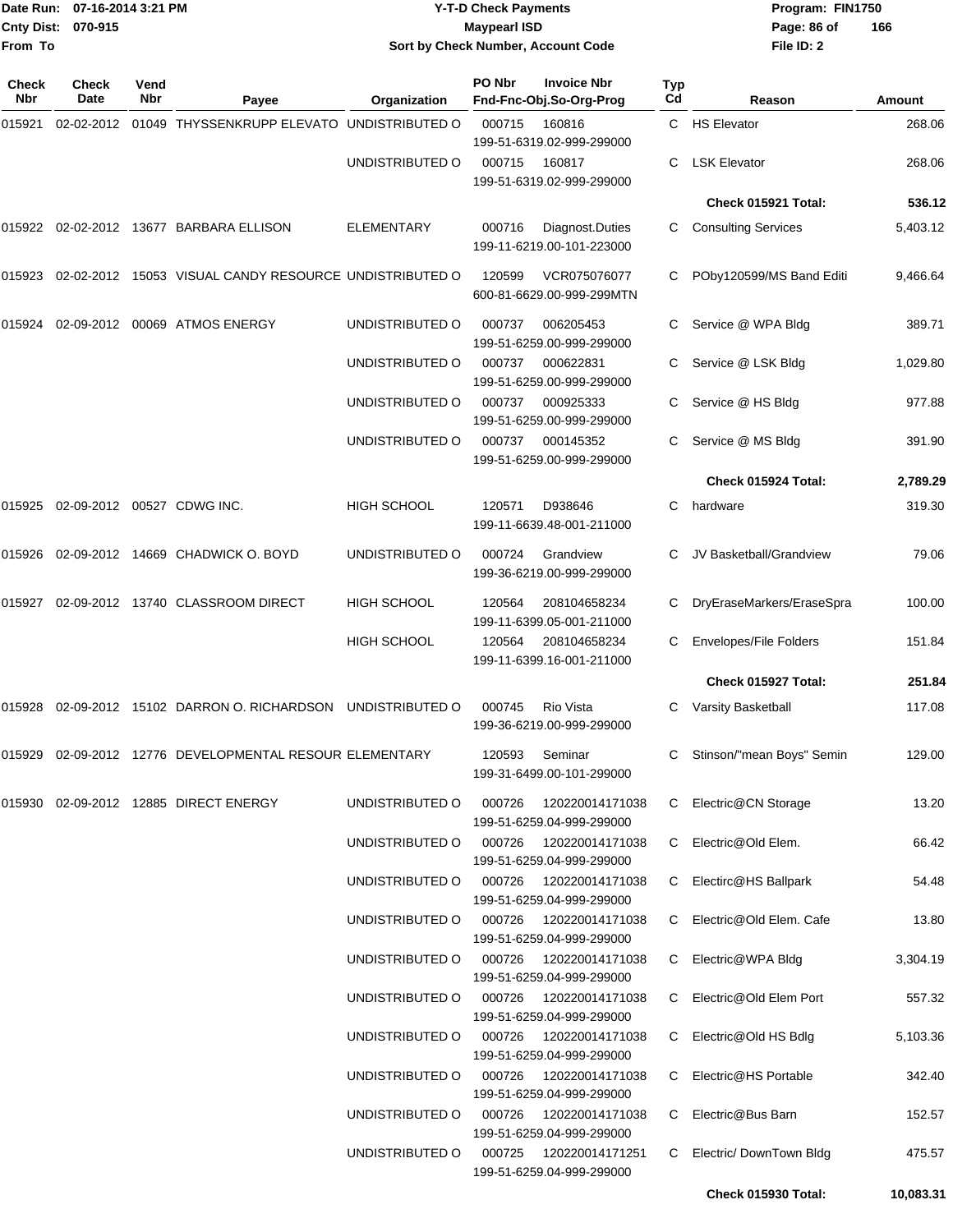#### Date Run: 07-16-2014 3:21 PM **Program:** FIN1750 **Cnty Dist:** 070-915 **Page: 87 of Maypearl ISD Cnty Dist:** 070-915 **Y-T-D Check Payments 070-915 Maypearl ISD Sort by Check Number, Account Code**

| <b>Check</b><br>Nbr | <b>Check</b><br>Date | Vend<br>Nbr | Payee                                                   | Organization       | PO Nbr | <b>Invoice Nbr</b><br>Fnd-Fnc-Obj.So-Org-Prog  | Typ<br>Cd | Reason                         | Amount |
|---------------------|----------------------|-------------|---------------------------------------------------------|--------------------|--------|------------------------------------------------|-----------|--------------------------------|--------|
| 015931              |                      |             | 02-09-2012 14884 DIRECT SERVICE COMPAN UNDISTRIBUTED O  |                    | 000727 | 51855<br>199-51-6249.00-999-299000             | C.        | Labor for Elem. Freezer Rep    | 84.95  |
|                     |                      |             |                                                         | UNDISTRIBUTED O    | 000727 | 51855<br>199-51-6319.02-999-299000             | C         | Parts for Elem. Freezer Rep    | 144.00 |
|                     |                      |             |                                                         |                    |        |                                                |           | Check 015931 Total:            | 228.95 |
| 015932              |                      |             | 02-09-2012 14789 DOLLAR GENERAL                         | <b>HIGH SCHOOL</b> | 120633 | 199-11-6399.23-001-225000                      | C.        | gift card/itunes for ipods(HS) | 30.00  |
| 015933              |                      |             | 02-09-2012 15090 DOUGLAS DANIELS                        | UNDISTRIBUTED O    | 000747 | Italy<br>199-36-6219.00-999-299000             | C         | MS Basketball (3games)         | 116.47 |
| 015934              |                      |             | 02-09-2012 15071 EDGAR JOHNSON                          | UNDISTRIBUTED O    | 000742 | <b>Rio Vista</b><br>199-36-6219.00-999-299000  | C         | JV Basketball                  | 45.10  |
| 015935              |                      |             | 02-09-2012  00040  FLATT STATIONERS, INC.               | <b>HIGH SCHOOL</b> | 120585 | 287859-00<br>199-11-6399.01-001-221000         | С         | copy paper                     | 170.00 |
|                     |                      |             |                                                         | <b>HIGH SCHOOL</b> | 120567 | 199-11-6399.04-001-211000                      | С         | stapler/staples/pens           | 66.27  |
|                     |                      |             |                                                         | <b>ELEMENTARY</b>  | 120580 | 287860-00<br>199-11-6399.11-101-211000         |           | FileFolders/CopyPaper/Tape     | 105.41 |
|                     |                      |             |                                                         | <b>HIGH SCHOOL</b> | 120585 | 287859-00<br>199-11-6399.17-001-211000         | С         | copy paper                     | 75.00  |
|                     |                      |             |                                                         | <b>HIGH SCHOOL</b> | 120585 | 287859-00<br>199-11-6399.18-001-211000         | С         | copy paper                     | 38.00  |
|                     |                      |             |                                                         | UNDISTRIBUTED O    | 120578 | 287858-00<br>199-51-6319.02-999-299000         |           | POby120597/Pencil Sharpe       | 123.00 |
|                     |                      |             |                                                         |                    |        |                                                |           | Check 015935 Total:            | 577.68 |
| 015936              |                      |             | 02-09-2012 00454 FOLLETT LIBRARY RESOUR HIGH SCHOOL     |                    | 120444 | 505933F-6<br>199-12-6399.04-001-299000         |           | audio book/AbsoluteValueOf     | 54.80  |
|                     |                      |             |                                                         | <b>HIGH SCHOOL</b> | 120443 | 506342F-3<br>199-12-6399.04-001-299000         | С         | Books for HS Library           | 334.03 |
|                     |                      |             |                                                         |                    |        |                                                |           | Check 015936 Total:            | 388.83 |
| 015937              |                      |             | 02-09-2012 13020 G&K SERVICES                           | UNDISTRIBUTED O    | 000728 | 1159428602<br>199-51-6319.02-999-299000        | C.        | <b>MS Mat Services</b>         | 41.16  |
|                     |                      |             |                                                         | UNDISTRIBUTED O    |        | 000728 1159428603<br>199-51-6319.02-999-299000 | C.        | Elem Mat Services              | 69.72  |
|                     |                      |             |                                                         |                    |        |                                                |           | Check 015937 Total:            | 110.88 |
| 015938              |                      |             | 02-09-2012 14120 HARRIS COMPUTER SYSTE DISTRICT WIDE    |                    | 000736 | XT00065342<br>240-00-5749.00-000-200000        |           | EZSchoolPay fees 1/1-1/31/     | 72.50  |
| 015939              |                      |             | 02-09-2012  00612  HOME DEPOT/GECF                      | UNDISTRIBUTED O    |        | 120405 7971306<br>199-51-6319.02-999-299000    |           | POby120417/Part of Bill        | 300.00 |
| 015940              |                      |             | 02-09-2012 12551 INTERQUEST DETECTION C UNDISTRIBUTED O |                    | 000729 | 107316<br>199-11-6219.01-999-224000            |           | Half Day Service/HS/Locker     | 220.00 |
| 015941              |                      |             | 02-09-2012 15079 JEREMY MORGAN                          | UNDISTRIBUTED O    | 000746 | Italy<br>199-36-6219.00-999-299000             | C         | MS Basketball (3Games)         | 100.00 |
|                     |                      |             | 015942 02-09-2012 15080 JOE T. RAMIREZ                  | UNDISTRIBUTED O    | 000741 | Rio Vista<br>199-36-6219.00-999-299000         |           | JV Basketball                  | 40.00  |
|                     |                      |             | 015943 02-09-2012 14309 JOSH LOGAN MORGAN               | UNDISTRIBUTED O    | 000744 | Rio Vista<br>199-36-6219.00-999-299000         | C         | JV/V Basketball                | 105.00 |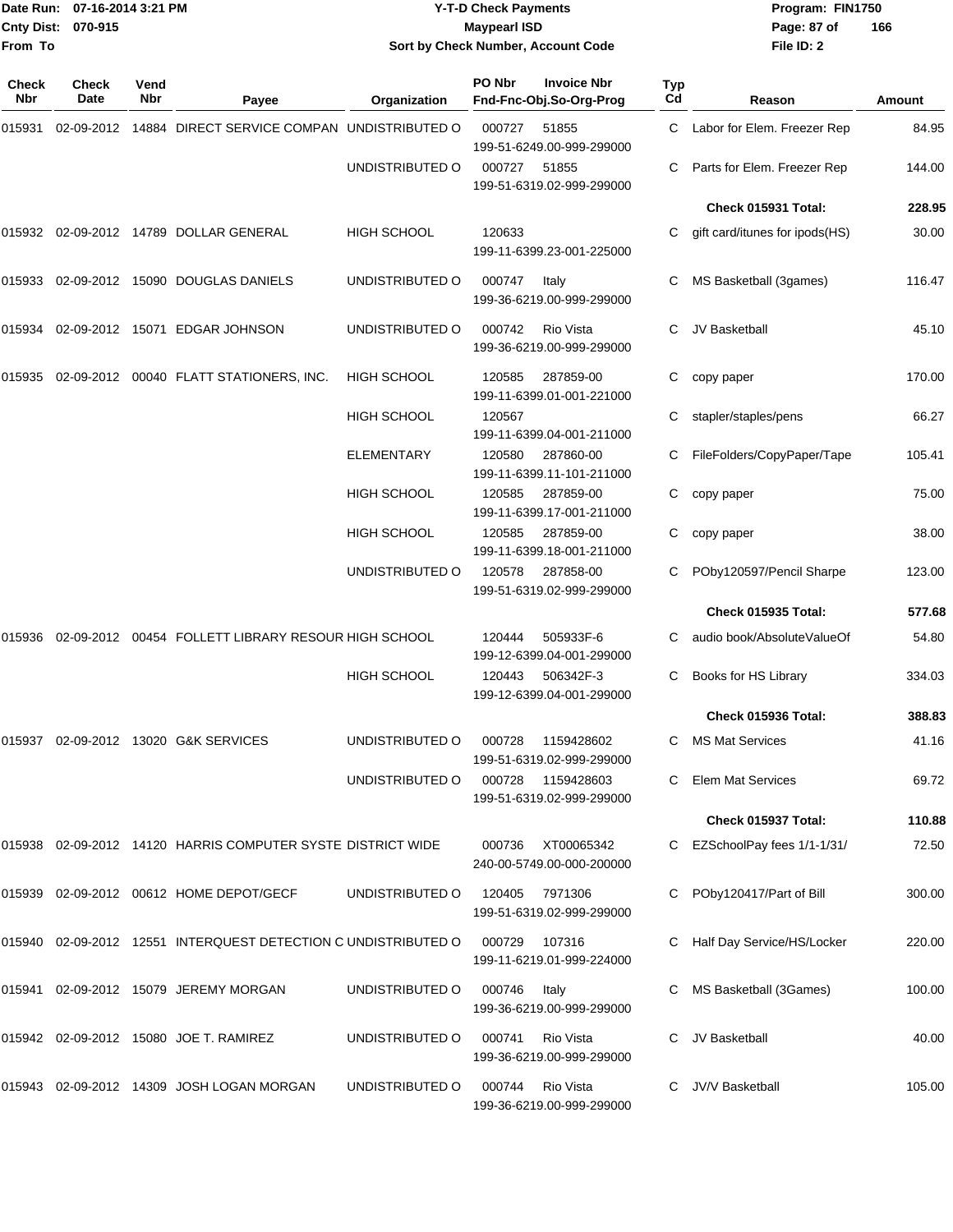|                    | Date Run: 07-16-2014 3:21 PM |
|--------------------|------------------------------|
| Cnty Dist: 070-915 |                              |
| From To            |                              |

## **Date Run: Program: FIN1750 07-16-2014 3:21 PM Y-T-D Check Payments Cnty Dist: Page: 88 of 070-915 Maypearl ISD Sort by Check Number, Account Code**

| <b>Check</b><br>Nbr | Check<br>Date           | Vend<br><b>Nbr</b> | Payee                                                    | Organization          | PO Nbr | <b>Invoice Nbr</b><br>Fnd-Fnc-Obj.So-Org-Prog | Typ<br>Cd | Reason                            | Amount   |
|---------------------|-------------------------|--------------------|----------------------------------------------------------|-----------------------|--------|-----------------------------------------------|-----------|-----------------------------------|----------|
| 015944              | 02-09-2012              |                    | 00402 JUNIOR LIBRARY GUILD                               | <b>ELEMENTARY</b>     | 120432 | 1127800075453<br>199-12-6329.00-101-299000    |           | C Library                         | 124.00   |
| 015945              |                         |                    | 02-09-2012  01857  KAY LYNN DAY                          | <b>HIGH SCHOOL</b>    | 120554 | OF44053594<br>199-11-6399.01-001-221000       | С         | supplies/Classroom Online         | 601.00   |
|                     |                         |                    |                                                          | <b>HIGH SCHOOL</b>    | 120554 | OF44053594<br>199-11-6399.05-001-211000       |           | supplies-Sub:12/22/11-12/22       | 230.00   |
|                     |                         |                    |                                                          |                       |        |                                               |           | Check 015945 Total:               | 831.00   |
| 015946              |                         |                    | 02-09-2012 15086 KIMBALL MIDWEST                         | UNDISTRIBUTED O       | 120552 | 2276294<br>199-51-6319.02-999-299000          | С         | POby120570/Shop Supplies          | 914.71   |
| 015947              |                         |                    | 02-09-2012 14468 LEGO EDUCATION                          | HIGH SCHOOL           | 120581 | 375280-1<br>199-11-6399.01-001-211MEF         | С         | Lego Interactive Motor            | 19.00    |
|                     |                         |                    |                                                          | <b>HIGH SCHOOL</b>    | 120581 | 199-11-6399.14-001-211000                     | С         | Lego Interactive Motor            | 68.80    |
|                     |                         |                    |                                                          |                       |        |                                               |           | Check 015947 Total:               | 87.80    |
| 015948              | 02-09-2012 15098 LOWE'S |                    |                                                          | UNDISTRIBUTED O       | 120640 | 88313793/22941<br>199-51-6319.02-999-299000   | С         | POby120663/Bldg Maint.            | 652.52   |
|                     |                         |                    |                                                          | UNDISTRIBUTED O       | 120641 | 88232745<br>199-51-6630.00-999-299000         | С         | POby120664/Shop Tools             | 211.85   |
|                     |                         |                    |                                                          |                       |        |                                               |           | Check 015948 Total:               | 864.37   |
| 015949              |                         |                    | 02-09-2012 12994 MASTER SOUND                            | UNDISTRIBUTED O       | 120620 | 37543/POby12063<br>199-51-6249.00-999-299000  | C         | Service on LSKFireAlarm           | 170.00   |
| 015950              |                         |                    | 02-09-2012 12506 MAYPEARL CHAMBER OF C ADMINISTRATIVE    |                       | 000734 | Memb.Dues<br>199-41-6499.00-701-299000        | С         | C of C Membership Dues            | 240.00   |
| 015951              | 02-09-2012 00631 MCI    |                    |                                                          | UNDISTRIBUTED O       | 000730 | 08638700105<br>199-51-6259.02-999-299000      | С         | Long Distance Service             | 157.07   |
| 015952              |                         |                    | 02-09-2012 00287 OFFICE DEPOT                            | <b>HIGH SCHOOL</b>    | 120568 | 595315822001<br>199-11-6399.01-001-221000     | С         | Art supp./Tape,Charger,Cabl       | 138.44   |
|                     |                         |                    |                                                          | HIGH SCHOOL           | 120568 | 24001/25001<br>199-11-6399.39-001-211000      | С         | GlueSticks, USBCardReader         | 110.01   |
|                     |                         |                    |                                                          | <b>ADMINISTRATIVE</b> | 120529 | 1435168562<br>199-41-6399.01-701-299000       | С         | POby120546/Index Cards&F          | 30.64    |
|                     |                         |                    |                                                          |                       |        |                                               |           | Check 015952 Total:               | 279.09   |
| 015953              |                         |                    | 02-09-2012 15083 OLMSTED-KIRK PAPER CO UNDISTRIBUTED O   |                       | 120619 | 2820088<br>199-51-6319.01-999-299000          |           | POby120638/Trach Can Lin          | 52.56    |
|                     |                         |                    |                                                          | UNDISTRIBUTED O       | 120604 | 2817430<br>199-51-6319.01-999-299000          | С         | POby120621/Liquid Soap            | 251.05   |
|                     |                         |                    |                                                          |                       |        |                                               |           | Check 015953 Total:               | 303.61   |
| 015954              |                         |                    | 02-09-2012 14093 PC & MACEXCHANGE                        | UNDISTRIBUTED O       | 120557 | 62814<br>199-11-6639.50-999-299000            |           | infrastructure                    | 832.85   |
| 015955              |                         |                    | 02-09-2012 14346 PRIDE OF TEXAS MUSIC FE MAYPEARL JUNIOR |                       | 120591 | PrideOfTexas<br>199-11-6499.01-041-211000     |           | <b>Festival Registration/Band</b> | 145.00   |
| 015956              |                         |                    | 02-09-2012 00974 PSAT/NMSQT                              | HIGH SCHOOL           | 120245 | 382003962<br>199-11-6399.00-001-221000        |           | Soph/JR PSAT Testing              | 1,333.00 |
| 015957              |                         |                    | 02-09-2012 12569 REALITYWORKS                            | HIGH SCHOOL           | 120563 | 0000032006<br>199-11-6399.11-001-211000       |           | RealcareBaby Diapers/Bottle       | 120.00   |
| 015958              |                         |                    | 02-09-2012 14399 ROBERT HODGE JR.                        | UNDISTRIBUTED O       | 000743 | Rio Vista<br>199-36-6219.00-999-299000        | С         | JV/V Basketball                   | 105.00   |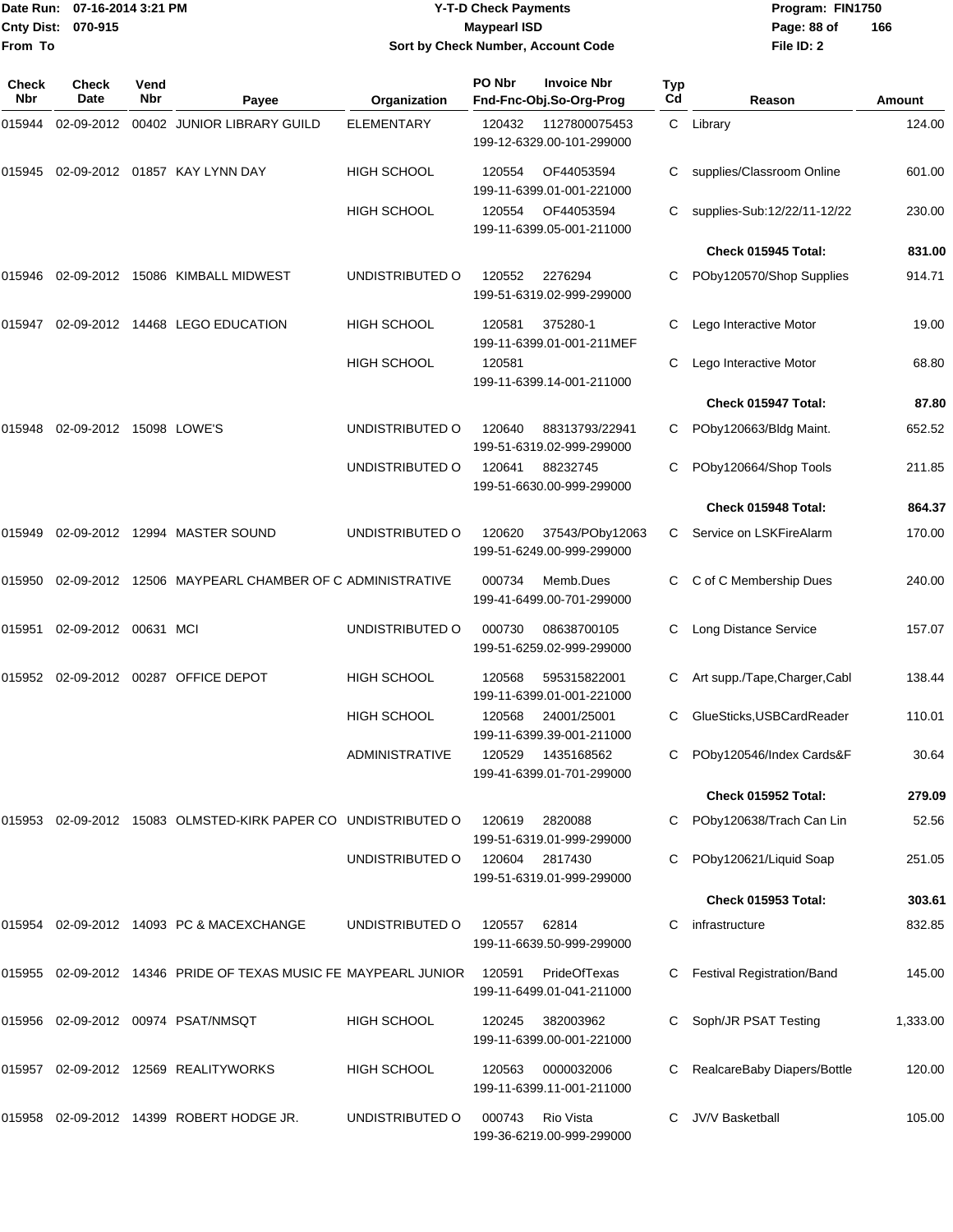#### Date Run: 07-16-2014 3:21 PM **Program:** FIN1750 **Cnty Dist:** 070-915 **Page: 89 of MaypearI ISD Page: 89 of Y-T-D Check Payments 070-915 Maypearl ISD Sort by Check Number, Account Code**

| <b>Check</b><br>Nbr | <b>Check</b><br>Date  | Vend<br>Nbr | Payee                                                   | Organization         | PO Nbr | <b>Invoice Nbr</b><br>Fnd-Fnc-Obj.So-Org-Prog      | Typ<br>Cd | Reason                       | Amount   |
|---------------------|-----------------------|-------------|---------------------------------------------------------|----------------------|--------|----------------------------------------------------|-----------|------------------------------|----------|
| 015959              |                       |             | 02-09-2012 00109 SCHOLASTIC INC                         | <b>ELEMENTARY</b>    | 120521 | 4480750<br>199-11-6399.23-101-225000               | C         | Everyday Literacy Grade 2&   | 2,089.50 |
| 015960              |                       |             | 02-09-2012 00252 SCHOOL SPECIALTY                       | MAYPEARL JUNIOR      | 120556 | 208107645463<br>199-11-6399.07-041-211000          | С         | UndatedPlanners/Sharpener    | 118.54   |
| 015961              |                       |             | 02-09-2012 12642 SCURRY-ROSSER ISD                      | <b>HIGH SCHOOL</b>   | 120631 | <b>Entry Fee</b><br>199-36-6499.01-001-299000      | С         | basketball tournament        | 225.00   |
|                     |                       |             | 015962 02-09-2012 15064 SPEAK EASIES                    | <b>HIGH SCHOOL</b>   | 120421 | 897<br>199-11-6399.01-001-221000                   | С         | science kits                 | 263.00   |
| 015963              | 02-09-2012 14206 STAT |             |                                                         | <b>ELEMENTARY</b>    | 000740 | ElemStaffFees<br>255-11-6419.00-101-224000         | С         | CAST 2011 Registration Fee   | 290.00   |
| 015964              |                       |             | 02-09-2012 15097 SUPER TEACHER WORKSH UNDISTRIBUTED O   |                      | 120617 | POby120635<br>263-11-6399.00-999-211000            |           | SuperTeacherWkshts Memb      | 19.95    |
| 015965              |                       |             | 02-09-2012 14127 SUSAN JONES                            | <b>DISTRICT WIDE</b> | 000731 | <b>SeeNotes</b><br>199-00-5749.05-000-200000       |           | Refund on Found Textbook/    | 104.41   |
| 015966              |                       |             | 02-09-2012 00134 TXU ENERGY                             | UNDISTRIBUTED O      | 000732 | 900012111737<br>199-51-6259.04-999-299000          | С         | Sec.LightsElectric@31024     | 69.30    |
|                     |                       |             |                                                         | UNDISTRIBUTED O      | 000732 | 900012111737<br>199-51-6259.04-999-299000          | С         | Sec.LightsElectric@HS Ballp  | 69.30    |
|                     |                       |             |                                                         | UNDISTRIBUTED O      | 000732 | 900012111737<br>199-51-6259.04-999-299000          | С         | Sec.LightsElectric@Old Ele   | 63.60    |
|                     |                       |             |                                                         | UNDISTRIBUTED O      | 000732 | 900012111737<br>199-51-6259.04-999-299000          | С         | Electric@Bus Barn            | 27.74    |
|                     |                       |             |                                                         | UNDISTRIBUTED O      | 000732 | 900012111737<br>199-51-6259.04-999-299000          | С         | Sec.LightsElectric@HS Ag1    | 31.76    |
|                     |                       |             |                                                         | UNDISTRIBUTED O      | 000732 | 900012111737<br>199-51-6259.04-999-299000          |           | Sec.LightsElectric@HS Ag2    | 141.67   |
|                     |                       |             |                                                         |                      |        |                                                    |           | Check 015966 Total:          | 403.37   |
| 015967              |                       |             | 02-09-2012  00253  VERIZON SOUTHWEST                    | UNDISTRIBUTED O      | 000735 | 416580379521773<br>199-51-6259.02-999-299000       | C         | <b>Telephone Services</b>    | 48.36    |
|                     |                       |             |                                                         | UNDISTRIBUTED O      |        | 000735 41658037253969<br>199-51-6259.02-999-299000 |           | C Telephone Services(Landlin | 784.57   |
|                     |                       |             |                                                         |                      |        |                                                    |           | Check 015967 Total:          | 832.93   |
| 015968              |                       |             | 02-09-2012 00460 VINEYARD'S AUTO SUPPLY UNDISTRIBUTED O |                      | 000733 | D-333429<br>199-34-6311.00-999-299000              | С         | <b>Supplies for Buses</b>    | 58.39    |
| 015969              |                       |             | 02-09-2012 15053 VISUAL CANDY RESOURCE UNDISTRIBUTED O  |                      | 120519 | <b>VCR#087</b><br>199-11-6639.47-999-211000        | С         | network services             | 2,200.00 |
|                     |                       |             |                                                         | UNDISTRIBUTED O      | 120475 | POby120487#107<br>199-51-6639.01-999-299000        | С         | Supplies for Install @MS Ba  | 4,163.00 |
|                     |                       |             |                                                         |                      |        |                                                    |           | Check 015969 Total:          | 6,363.00 |
| 015970              |                       |             | 02-09-2012 15055 WEST MUSIC                             | <b>ELEMENTARY</b>    | 000749 | SI664649<br>199-11-6399.10-101-211000              | С         | B/O item on PO#120570        | 3.60     |
|                     |                       |             |                                                         | <b>ELEMENTARY</b>    | 120570 | SI662154<br>199-11-6399.10-101-211000              | С         | Music-Activities&Supplies    | 342.65   |
|                     |                       |             |                                                         |                      |        |                                                    |           | Check 015970 Total:          | 346.25   |
|                     |                       |             | 015972 02-16-2012 15074 ABIBOW RECYCLING LLC            | UNDISTRIBUTED O      | 000762 | 1121074819<br>199-51-6259.03-999-299000            |           | Recycling Dumpster @ Admi    | 33.23    |
|                     |                       |             |                                                         | UNDISTRIBUTED O      | 000762 | 1121074819<br>199-51-6259.03-999-299000            | С         | Recycling Dumpster @ Ag F    | 27.26    |
|                     |                       |             |                                                         | UNDISTRIBUTED O      | 000762 | 1121074819<br>199-51-6259.03-999-299000            |           | Recycling Dumpster@LSK       | 67.39    |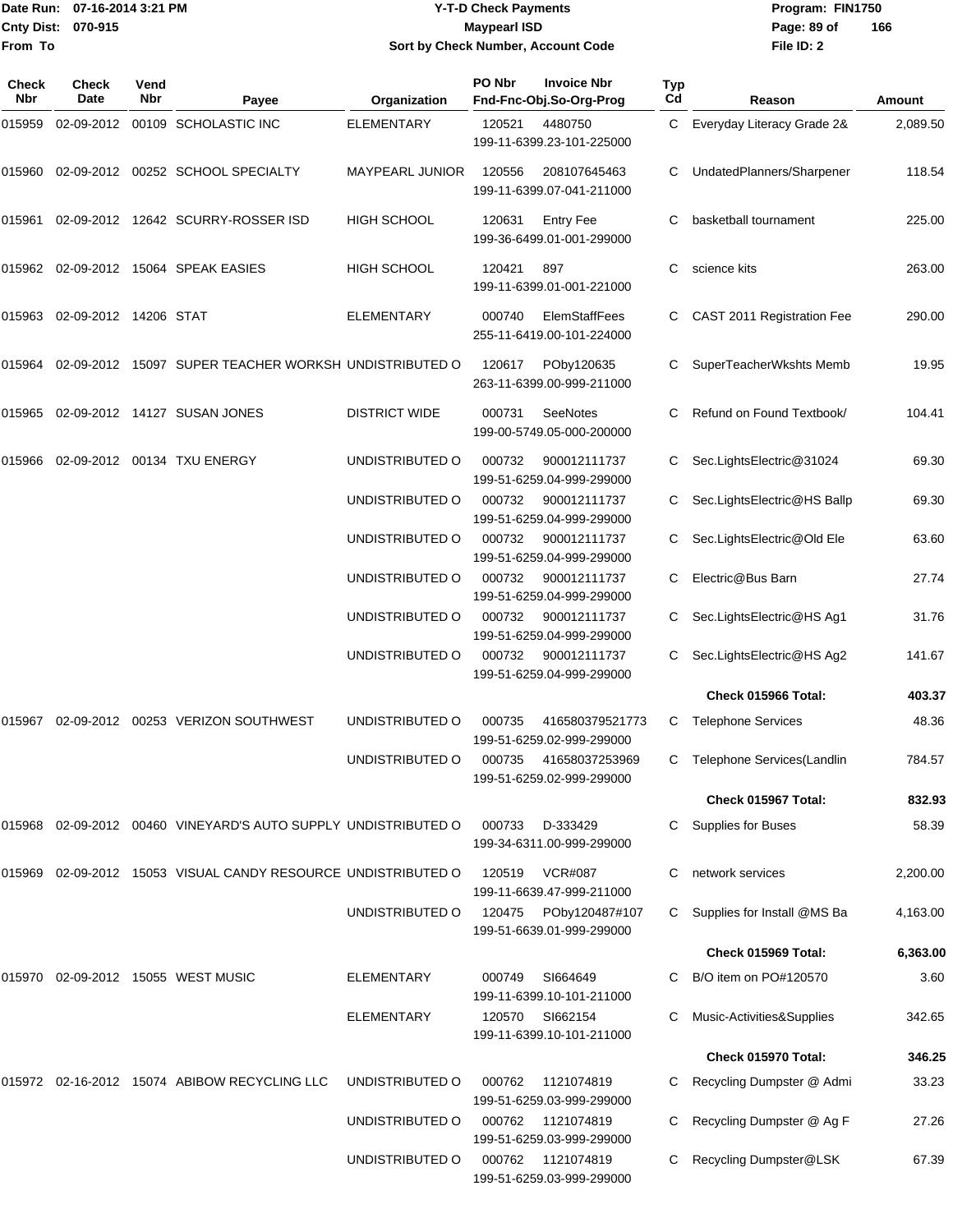|                     | Date Run: 07-16-2014 3:21 PM |             |                                              | <b>Y-T-D Check Payments</b>        |                     |                                                                      |                  | Program: FIN1750<br>Page: 90 of<br>166 |          |  |
|---------------------|------------------------------|-------------|----------------------------------------------|------------------------------------|---------------------|----------------------------------------------------------------------|------------------|----------------------------------------|----------|--|
| From To             | <b>Cnty Dist:</b><br>070-915 |             |                                              | Sort by Check Number, Account Code | <b>Maypearl ISD</b> |                                                                      |                  | File ID: 2                             |          |  |
| <b>Check</b><br>Nbr | Check<br>Date                | Vend<br>Nbr | Payee                                        | Organization                       | PO Nbr              | <b>Invoice Nbr</b><br>Fnd-Fnc-Obj.So-Org-Prog                        | <b>Typ</b><br>Cd | Reason                                 | Amount   |  |
|                     |                              |             |                                              | UNDISTRIBUTED O                    | 000762              | 1121074819                                                           | C                | Recycling Dumpster @ HS                | 21.67    |  |
|                     |                              |             |                                              | UNDISTRIBUTED O                    | 000762              | 199-51-6259.03-999-299000<br>1121074819<br>199-51-6259.03-999-299000 | C                | Recycling Dumpster @ MS                | 24.75    |  |
|                     |                              |             |                                              |                                    |                     |                                                                      |                  | Check 015972 Total:                    | 174.30   |  |
|                     |                              |             | 015973 02-16-2012 12211 ADVANCE PIERRE FOODS | ELEMENTARY                         | 000771              | 1020166<br>240-35-6399.00-101-299000                                 | C                | Beef Food Item Supplies                | 114.60   |  |
| 015974              |                              |             | 02-16-2012 00642 AIRGAS-SOUTHWEST            | UNDISTRIBUTED O                    | 000753              | 107491432<br>199-51-6319.02-999-299000                               | C                | Tank Rental Ag.                        | 32.07    |  |
|                     |                              |             |                                              | UNDISTRIBUTED O                    | 000753              | 107491433<br>199-51-6319.02-999-299000                               |                  | Tank Rental Maint.                     | 31.76    |  |
|                     |                              |             |                                              |                                    |                     |                                                                      |                  | Check 015974 Total:                    | 63.83    |  |
|                     |                              |             | 015975 02-16-2012 12783 AMANDA STINSON       | <b>ELEMENTARY</b>                  | 120653              | 66257631<br>199-11-6399.11-101-211000                                |                  | POby120674/STAARTestTr                 | 32.00    |  |
|                     |                              |             | 015976 02-16-2012 01256 AT&T MOBILITY        | UNDISTRIBUTED O                    | 000761              | 711164X02102012<br>199-52-6259.00-999-299000                         | C.               | <b>Cellular Service for Buses</b>      | 318.06   |  |
|                     |                              |             | 015977 02-16-2012 00593 BLUE BELL CREAMERIES | INTERMEDIATE SCH 000772            |                     | 043080132218<br>240-35-6399.00-042-299000                            | C                | Ice Cream Supplies                     | 74.14    |  |
|                     |                              |             | 015978 02-16-2012 00956 BORDENS, INC.        | <b>INTERMEDIATE SCH</b>            | 000773              | 30501540<br>240-35-6399.00-042-299000                                |                  | MS Milk Supplies/Aug                   | 235.20   |  |
|                     |                              |             |                                              | INTERMEDIATE SCH                   | 000774              | 173823                                                               | C                | MS Milk Supplies/Jan                   | 999.60   |  |
|                     |                              |             |                                              | <b>ELEMENTARY</b>                  | 000773              | 240-35-6399.00-042-299000<br>30748250<br>240-35-6399.00-101-299000   | C                | <b>LSK Milk Supplies/Aug</b>           | 147.00   |  |
|                     |                              |             |                                              | <b>ELEMENTARY</b>                  | 000773              | 30984511<br>240-35-6399.00-101-299000                                |                  | LSk Milk Supplies/Aug                  | 235.20   |  |
|                     |                              |             |                                              | <b>ELEMENTARY</b>                  | 000773              | 30660540<br>240-35-6399.00-101-299000                                | C                | <b>LSK Milk Supllies/Aug</b>           | 176.40   |  |
|                     |                              |             |                                              | <b>ELEMENTARY</b>                  | 000773              | 30672519<br>240-35-6399.00-101-299000                                |                  | C LSK Milk Supplies/Aug                | 176.40   |  |
|                     |                              |             |                                              | <b>ELEMENTARY</b>                  | 000773              | 30501539<br>240-35-6399.00-101-299000                                |                  | LSK Milk Supplies/Aug                  | 411.60   |  |
|                     |                              |             |                                              | <b>ELEMENTARY</b>                  | 000774 173823       | 240-35-6399.00-101-299000                                            | C.               | LSK Milk Supplies/Jan                  | 1,969.80 |  |
|                     |                              |             |                                              | HIGH SCHOOL                        | 000773              | 30748251<br>240-35-6399.01-001-299000                                |                  | C HS milk Supplies/Aug                 | 8.70     |  |
|                     |                              |             |                                              | <b>HIGH SCHOOL</b>                 | 000774              | 173823<br>240-35-6399.01-001-299000                                  |                  | C HS Milk Supplies/Jan                 | 617.40   |  |
|                     |                              |             |                                              | HIGH SCHOOL                        | 000773              | 30501538<br>240-35-6399.01-001-299000                                | C                | <b>HSMilk Supplies/Aug</b>             | 352.80   |  |
|                     |                              |             |                                              |                                    |                     |                                                                      |                  | Check 015978 Total:                    | 5,330.10 |  |
|                     |                              |             | 015979 02-16-2012 14287 BOWMAN H2O L.L.C.    | UNDISTRIBUTED O                    | 120657              | 2435<br>199-51-6259.79-999-222000                                    |                  | POby120678/Aerobic Syst. I             | 765.00   |  |
|                     |                              |             | 015980 02-16-2012 00887 BSN SPORTS           | HIGH SCHOOL                        | 120605              | 94470494<br>199-36-6399.13-001-299000                                | C                | softball/ACCUBAT                       | 143.98   |  |
|                     |                              |             | 015981 02-16-2012 00871 CARD SERVICE CENTER  | <b>ADMINISTRATIVE</b>              | 120595              | Mult. Receipts<br>199-41-6499.04-701-299000                          |                  | POby120616/TASBO Budge                 | 193.29   |  |
|                     |                              |             |                                              | UNDISTRIBUTED O                    | 120594              | 9372963<br>199-51-6319.01-999-299000                                 |                  | POby120614/fingerprinting              | 51.59    |  |
|                     |                              |             |                                              | UNDISTRIBUTED O                    | 120547              | 120113226520<br>199-51-6319.02-999-299000                            |                  | POby120565/Food Warmers                | 142.80   |  |
|                     |                              |             |                                              |                                    |                     |                                                                      |                  | Check 015981 Total:                    | 387.68   |  |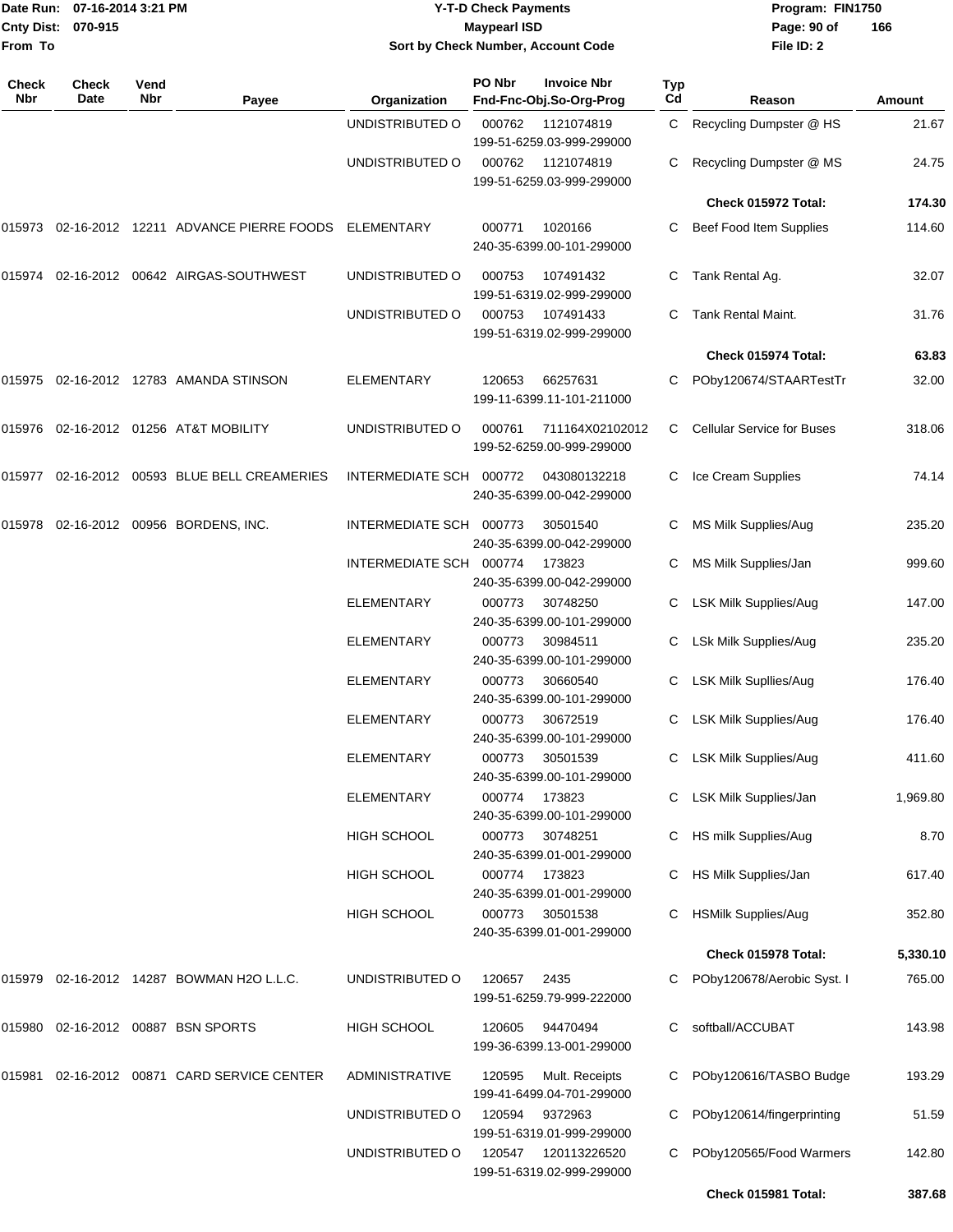|                    | Date Run: 07-16-2014 3:21 PM | <b>Y-T-D Check Payments</b>        | Program: FIN1750              |
|--------------------|------------------------------|------------------------------------|-------------------------------|
| Cnty Dist: 070-915 |                              | Maypearl ISD                       | $\overline{1}$<br>Page: 91 of |
| From To            |                              | Sort by Check Number, Account Code | File ID: 2                    |

## **Sort by Check Number, Account Code**

| <b>Check</b><br><b>Nbr</b> | Check<br>Date | Vend<br><b>Nbr</b> | Payee                                                     | Organization           | PO Nbr | <b>Invoice Nbr</b><br>Fnd-Fnc-Obj.So-Org-Prog | Typ<br>Cd | Reason                          | Amount    |
|----------------------------|---------------|--------------------|-----------------------------------------------------------|------------------------|--------|-----------------------------------------------|-----------|---------------------------------|-----------|
| 015982                     |               |                    | 02-16-2012 13765 CARGILL KITCHEN SOLUTIO INTERMEDIATE SCH |                        | 000775 | 2900382350<br>240-35-6399.00-042-299000       | C.        | MS Egg Supplies                 | 40.62     |
|                            |               |                    |                                                           | <b>ELEMENTARY</b>      | 000775 | 2900382350<br>240-35-6399.00-101-299000       | C.        | LSK Egg Supplies                | 40.62     |
|                            |               |                    |                                                           | HIGH SCHOOL            | 000775 | 2900382350<br>240-35-6399.01-001-299000       | C.        | Hs Egg Supplies                 | 40.64     |
|                            |               |                    |                                                           |                        |        |                                               |           | Check 015982 Total:             | 121.88    |
| 015983                     |               |                    | 02-16-2012 01106 CAROLE UPCHURCH                          | UNDISTRIBUTED O        | 120665 | 2/6-2/10/12<br>199-53-6411.00-999-299000      | С         | reimb. for meals&city tax       | 149.55    |
| 015984                     |               |                    | 02-16-2012 00510 CEE DEE'S LOCKS AND                      | UNDISTRIBUTED O        | 120648 | 16016<br>199-51-6319.02-999-299000            | С         | POby120670/Golf Area xtra       | 131.00    |
| 015985                     |               |                    | 02-16-2012 00501 CHANNING BETE COMPANY HIGH SCHOOL        |                        | 120609 | 52438768<br>199-33-6399.00-001-299000         | С         | cpr training & CPR/AED card     | 215.06    |
| 015986                     |               |                    | 02-16-2012 00200 CLAIMS ADMINISTRATIVE S HIGH SCHOOL      |                        | 000752 | 96731<br>199-11-6143.00-001-211000            | С         | Workers Comp/3rd Quarter I      | 1,481.00  |
|                            |               |                    |                                                           | <b>MAYPEARL JUNIOR</b> | 000752 | 96731<br>199-11-6143.00-041-211000            | С         | Workers Comp/3rd Quarter I      | 1,481.00  |
|                            |               |                    |                                                           | <b>ELEMENTARY</b>      | 000752 | 96731<br>199-11-6143.00-101-211000            | С         | Workers Comp/3rd Quarter I      | 1,481.00  |
|                            |               |                    |                                                           |                        |        |                                               |           | Check 015986 Total:             | 4,443.00  |
| 015987                     |               |                    | 02-16-2012 13279 CROSS COUNTRY PEST CO UNDISTRIBUTED O    |                        | 000764 | 11338<br>199-51-6319.02-999-299000            | С         | Monthly Dist. Pest Control      | 250.00    |
| 015988                     |               |                    | 02-16-2012 01580 DICK BLICK COMPANY                       | <b>HIGH SCHOOL</b>     | 120598 | 448447<br>199-11-6399.39-001-211000           | С         | art supplies for HS             | 224.11    |
| 015989                     |               |                    | 02-16-2012 13639 EAST TEXAS COPY SYSTE HIGH SCHOOL        |                        | 000766 | 116084<br>199-11-6269.00-001-211000           | С         | Old JH IR3225 Copy Charge       | 28.48     |
|                            |               |                    |                                                           | <b>HIGH SCHOOL</b>     | 000766 | 116084<br>199-11-6269.00-001-211000           | С         | HS IR3225 Copy Charges          | 48.92     |
|                            |               |                    |                                                           | <b>MAYPEARL JUNIOR</b> | 000766 | 116084<br>199-11-6269.00-041-211000           | С         | MS IR3225 Copy Charges          | 25.48     |
|                            |               |                    |                                                           | ELEMENTARY             | 000766 | 116084<br>199-11-6269.00-101-211000           |           | LSK Teacher IR5050 Copy         | 798.12    |
|                            |               |                    |                                                           | <b>ELEMENTARY</b>      | 000766 | 116084<br>199-11-6269.00-101-299000           |           | C LSK IR3225 Copy Charges       | 24.04     |
|                            |               |                    |                                                           | <b>HIGH SCHOOL</b>     | 000766 | 116084<br>199-11-6269.01-001-211000           |           | C HS Teacher IR5050 Copy C      | 170.54    |
|                            |               |                    |                                                           | HIGH SCHOOL            | 000766 | 116084<br>199-11-6269.01-001-211000           | С         | OLD JH Teach.IR5050 Copy        | 292.67    |
|                            |               |                    |                                                           | MAYPEARL JUNIOR        | 000766 | 116084<br>199-11-6269.01-041-211000           |           | MS Teacher IR5050 Copy C        | 430.64    |
|                            |               |                    |                                                           | DIR COST-ADMINIS       | 000766 | 116084<br>199-41-6249.00-720-299000           | С         | Ag Bldg IR3225 Copy Charg       | 9.60      |
|                            |               |                    |                                                           |                        |        |                                               |           | Check 015989 Total:             | 1,828.49  |
| 015990                     |               |                    | 02-16-2012 15096 EDUCATIONAL RESEARCH ELEMENTARY          |                        | 120610 | 4957<br>199-11-6399.04-101-211000             | С         | Hyles/K-8th math Strategies     | 204.50    |
| 015991                     |               |                    | 02-16-2012 00192 ELLIS COUNTY SPECIAL ED SHARED SER ARRA  |                        | 000754 | 915<br>199-93-6492.00-751-223000              |           | <b>Shared Service Agreement</b> | 35,765.00 |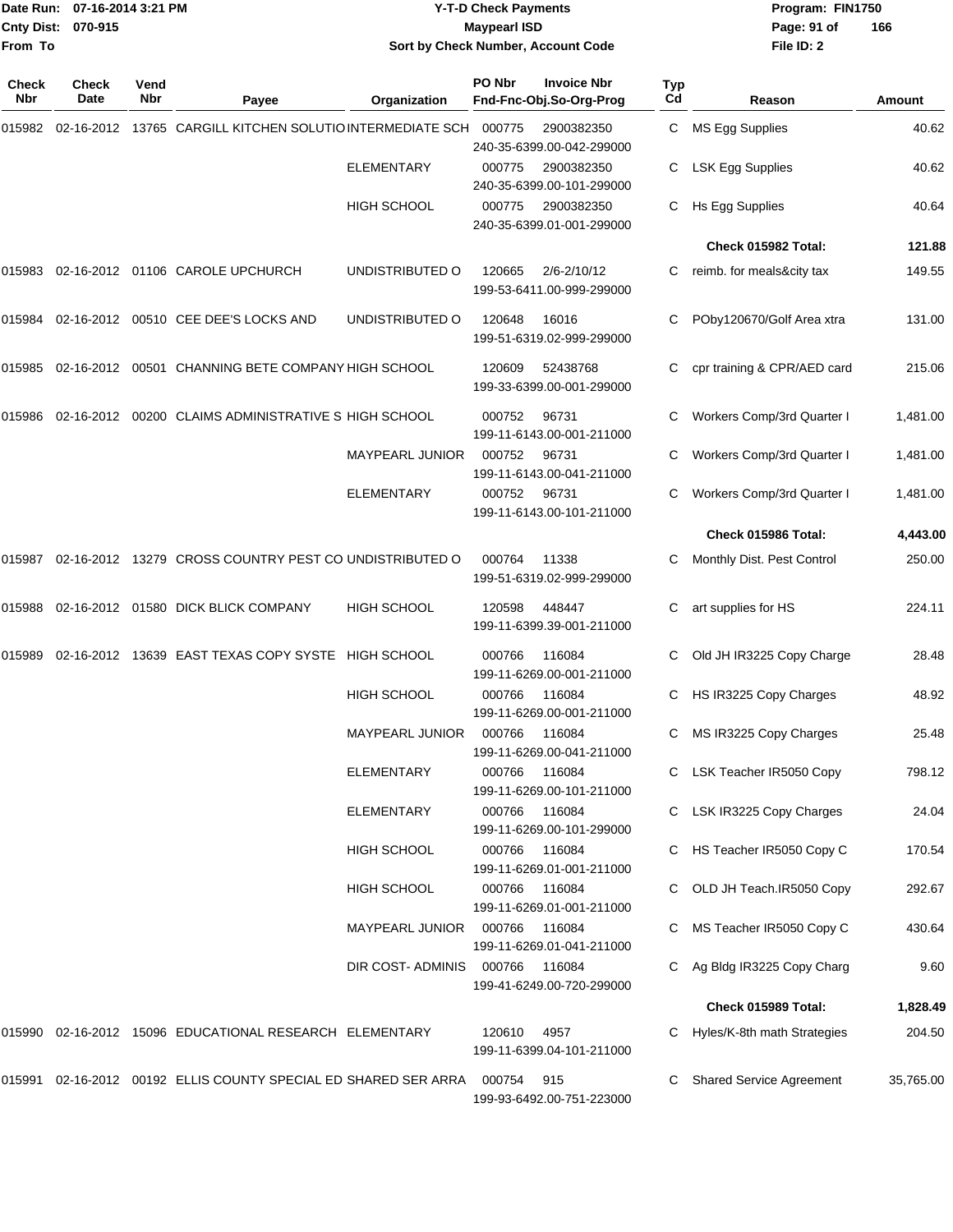|              | Date Run: 07-16-2014 3:21 PM<br>Cnty Dist: 070-915 |                    |                                                          |                         | <b>Y-T-D Check Payments</b><br><b>Maypearl ISD</b> |                                                |                  | Program: FIN1750<br>Page: 92 of<br>166 |          |
|--------------|----------------------------------------------------|--------------------|----------------------------------------------------------|-------------------------|----------------------------------------------------|------------------------------------------------|------------------|----------------------------------------|----------|
| From To      |                                                    |                    |                                                          |                         |                                                    | Sort by Check Number, Account Code             |                  | File ID: 2                             |          |
| Check<br>Nbr | Check<br>Date                                      | Vend<br><b>Nbr</b> | Payee                                                    | Organization            | PO Nbr                                             | <b>Invoice Nbr</b><br>Fnd-Fnc-Obj.So-Org-Prog  | <b>Typ</b><br>Cd | Reason                                 | Amount   |
|              |                                                    |                    | 015992 02-16-2012 15107 ENNIS ISD TENNIS TEAM            | <b>HIGH SCHOOL</b>      | 120669                                             | <b>Entry Fee</b><br>199-36-6499.01-001-299000  | C.               | Tennis tournament2/23                  | 150.00   |
| 015993       | 02-16-2012 12474 ENVIVA                            |                    |                                                          | UNDISTRIBUTED O         | 000763                                             | 21659<br>199-34-6219.01-999-299000             | C                | <b>DOT Tests</b>                       | 82.00    |
| 015994       |                                                    |                    | 02-16-2012  01241  EVAN HECKMANN                         | UNDISTRIBUTED O         | 000759                                             | Italy<br>199-36-6219.00-999-299000             | C                | JV/V Boys Basketball/Italy             | 139.94   |
| 015995       |                                                    |                    |                                                          | INTERMEDIATE SCH        | 000776                                             | 40247769<br>240-35-6399.00-042-299000          | С                | <b>MS Bakery Supplies</b>              | 374.06   |
|              |                                                    |                    |                                                          | <b>ELEMENTARY</b>       | 000776                                             | 40247769<br>240-35-6399.00-101-299000          | С                | <b>LSK Bakery Supplies</b>             | 374.06   |
|              |                                                    |                    |                                                          | <b>HIGH SCHOOL</b>      | 000776                                             | 40247769<br>240-35-6399.01-001-299000          | С                | <b>HS Bakery Supplies</b>              | 374.06   |
|              |                                                    |                    |                                                          |                         |                                                    |                                                |                  | Check 015995 Total:                    | 1,122.18 |
| 015996       |                                                    |                    | 02-16-2012 14295 FRONTLINE PLACEMENT TE UNDISTRIBUTED O  |                         | 000755                                             | <b>INVUS11468</b><br>199-11-6399.45-999-299000 | C                | January Veritime Usage                 | 219.00   |
| 015997       |                                                    |                    | 02-16-2012 13020 G&K SERVICES                            | UNDISTRIBUTED O         | 000789                                             | 71253-05/04/03<br>199-51-6319.02-999-299000    | C                | <b>Mat Services</b>                    | 65.18    |
| 015998       |                                                    |                    | 02-16-2012 14935 HEART OF TEXAS PRODUC INTERMEDIATE SCH  |                         | 000777                                             | 401770<br>240-35-6399.00-042-299000            | C                | <b>MS Produce Supplies</b>             | 279.50   |
|              |                                                    |                    |                                                          | <b>ELEMENTARY</b>       | 000777                                             | 401772<br>240-35-6399.00-101-299000            | C                | <b>LSK Produce Supplies</b>            | 2,809.85 |
|              |                                                    |                    |                                                          | HIGH SCHOOL             | 000777                                             | 401771<br>240-35-6399.01-001-299000            | C                | <b>HS Produce Supplies</b>             | 518.00   |
|              |                                                    |                    |                                                          |                         |                                                    |                                                |                  | Check 015998 Total:                    | 3,607.35 |
| 015999       |                                                    |                    | 02-16-2012 12349 JBS TRADING INTERNATIO INTERMEDIATE SCH |                         | 000779                                             | 915069954<br>240-35-6399.00-042-299000         | C.               | MS CommodityDelivery/Sup               | 155.03   |
|              |                                                    |                    |                                                          | ELEMENTARY              | 000779                                             | 915069954<br>240-35-6399.00-101-299000         |                  | LSK CommodityDelivery/Su               | 155.03   |
|              |                                                    |                    |                                                          | <b>HIGH SCHOOL</b>      | 000779                                             | 915069954<br>240-35-6399.01-001-299000         | C                | HS CommodityDelivery/Sup               | 155.02   |
|              |                                                    |                    |                                                          |                         |                                                    |                                                |                  | Check 015999 Total:                    | 465.08   |
| 016000       |                                                    |                    | 02-16-2012 12728 JENNIE-O TURKEY STORE INTERMEDIATE SCH  |                         | 000778                                             | 1314904<br>240-35-6399.00-042-299000           | C                | <b>MS Turkey Supplies</b>              | 296.42   |
|              |                                                    |                    |                                                          | ELEMENTARY              | 000778                                             | 1314904<br>240-35-6399.00-101-299000           |                  | <b>LSK Turkey Supplies</b>             | 296.42   |
|              |                                                    |                    |                                                          | <b>HIGH SCHOOL</b>      | 000778                                             | 1314904<br>240-35-6399.01-001-299000           | C                | <b>HS Turkey Supplies</b>              | 296.42   |
|              |                                                    |                    |                                                          |                         |                                                    |                                                |                  | Check 016000 Total:                    | 889.26   |
| 016001       |                                                    |                    | 02-16-2012 15108 JTM PROVISIONS CO. INC.                 | <b>INTERMEDIATE SCH</b> | 000785                                             | 334147<br>240-35-6399.00-042-299000            | C                | <b>MS Beef Supplies</b>                | 95.00    |
|              |                                                    |                    |                                                          | <b>ELEMENTARY</b>       | 000785                                             | 334147<br>240-35-6399.00-101-299000            | C                | <b>LSK Beef Supplies</b>               | 95.00    |
|              |                                                    |                    |                                                          | HIGH SCHOOL             | 000785                                             | 334147<br>240-35-6399.01-001-299000            | C.               | <b>HS Beef Supplies</b>                | 95.00    |
|              |                                                    |                    |                                                          |                         |                                                    |                                                |                  | Check 016001 Total:                    | 285.00   |
|              |                                                    |                    | 016002 02-16-2012 13777 KAREN JAMES                      | <b>HIGH SCHOOL</b>      | 120671                                             | 2/5-2/7/12Austi                                |                  | C Conf. food, lodging, parking         | 363.87   |

255-11-6419.00-001-224000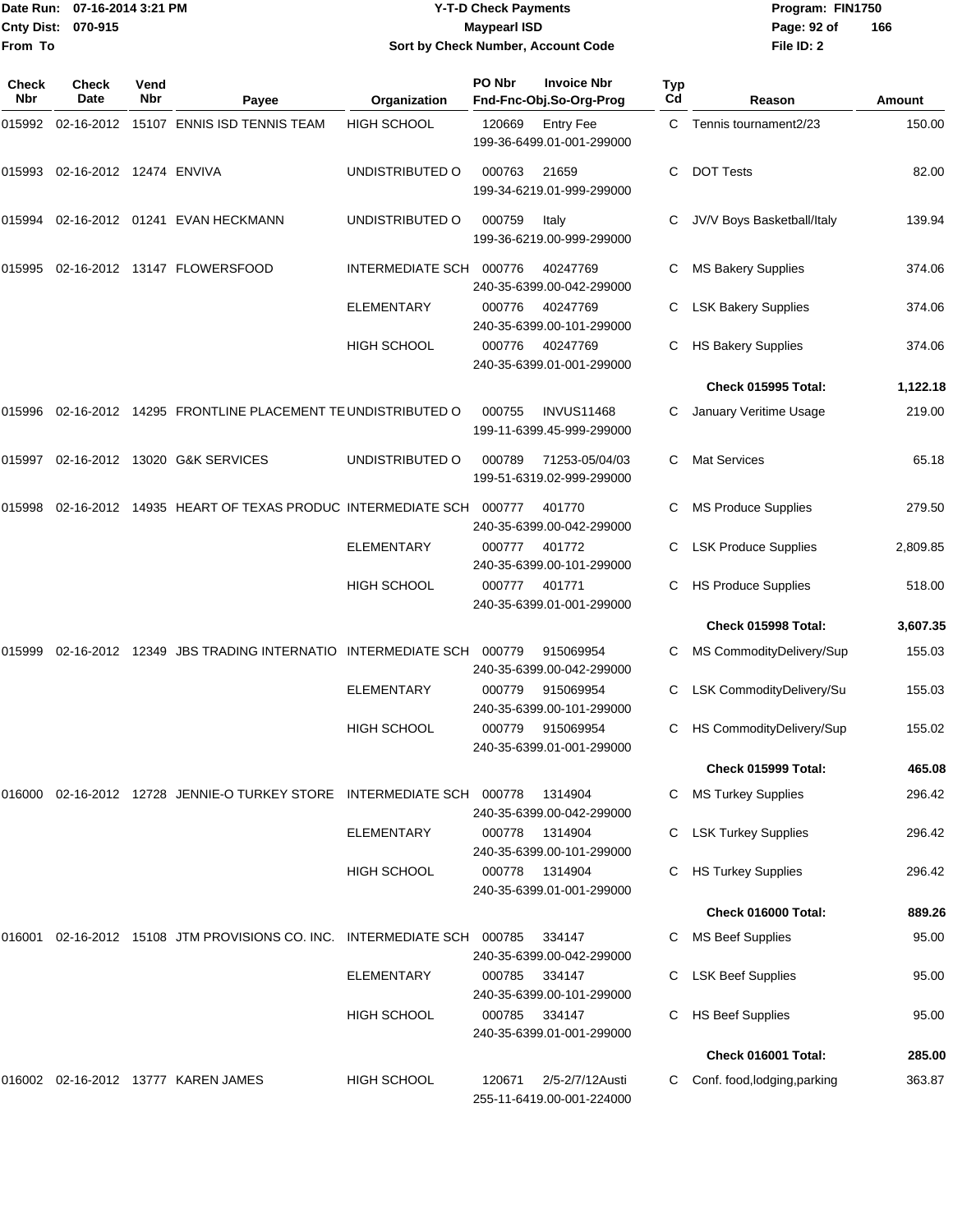|                    | Date Run: 07-16-2014 3:21 PM |
|--------------------|------------------------------|
| Cnty Dist: 070-915 |                              |
| lFrom To           |                              |

## **Date Run: Program: FIN1750 07-16-2014 3:21 PM Y-T-D Check Payments Cnty Dist: Page: 93 of 070-915 Maypearl ISD Sort by Check Number, Account Code**

| Check<br>Nbr | Check<br>Date                     | Vend<br><b>Nbr</b> | Payee                                                           | Organization      | PO Nbr | <b>Invoice Nbr</b><br>Fnd-Fnc-Obj.So-Org-Prog | Typ<br>Cd | Reason                            | Amount    |
|--------------|-----------------------------------|--------------------|-----------------------------------------------------------------|-------------------|--------|-----------------------------------------------|-----------|-----------------------------------|-----------|
| 016003       |                                   |                    | 02-16-2012 01857 KAY LYNN DAY                                   | HIGH SCHOOL       | 120644 | 02429C<br>199-11-6399.04-001-211MEF           | C.        | yearbook/Camera&Accessor          | 639.96    |
| 016004       |                                   |                    | 02-16-2012 14706 KEVIN KRUSE                                    | UNDISTRIBUTED O   | 000787 | Piester<br>199-36-6219.00-999-299000          |           | Varsity Softball-Piester          | 56.55     |
| 016005       |                                   |                    | 02-16-2012 01048 LABATT FOOD SERVICE                            | INTERMEDIATE SCH  | 000780 | 01296089<br>240-35-6399.00-042-299000         | С         | <b>MS Grocery Supplies</b>        | 1,521.02  |
|              |                                   |                    |                                                                 | <b>ELEMENTARY</b> | 000780 | 01296088<br>240-35-6399.00-101-299000         | С         | <b>LSK Grocery Supplies</b>       | 10,040.78 |
|              |                                   |                    |                                                                 | HIGH SCHOOL       | 000780 | 01296090<br>240-35-6399.01-001-299000         |           | <b>Hs Grocery Supplies</b>        | 1,821.66  |
|              |                                   |                    |                                                                 |                   |        |                                               |           | Check 016005 Total:               | 13,383.46 |
| 016006       |                                   |                    | 02-16-2012 15105 LANA ALLEN                                     | <b>ELEMENTARY</b> | 120664 | 2-20 to 4-16<br>199-11-6399.00-101-211MEF     | С         | <b>CPRT Training/Parenting CI</b> | 400.00    |
| 016007       |                                   |                    | 02-16-2012 00067 LEIGHANNE MCALISTER                            | DIR COST- ADMINIS | 120652 | Training<br>199-41-6411.01-720-299000         |           | Mile. Reimb./ SchoolFinance       | 53.43     |
| 016008       |                                   |                    | 02-16-2012 13086 LINDA KIEFER                                   | UNDISTRIBUTED O   | 120666 | $2/5 - 2/10/12$<br>199-53-6411.00-999-299000  | С         | meal reimbursement                | 57.34     |
| 016009       |                                   |                    | 02-16-2012 12505 MAYPEARL FEED STORE                            | UNDISTRIBUTED O   | 000786 | 537<br>199-51-6319.02-999-299000              |           | Supplies Maint. & Ag              | 96.84     |
| 016010       |                                   |                    | 02-16-2012 15092 MCLENNAN COMMUNITY C HIGH SCHOOL               |                   | 120573 | <b>Entry Fee</b><br>199-11-6399.07-001-211000 | С         | festival OAP/ Entry Fee           | 200.00    |
| 016011       |                                   |                    | 02-16-2012 01484 MICHELLE FOWLER                                | UNDISTRIBUTED O   | 120668 | $2/5 - 2/10/12$<br>199-53-6411.00-999-299000  | С         | meal reimbursement                | 68.83     |
|              |                                   |                    | 016012 02-16-2012 00297 NARDONE BROS. BAKING C INTERMEDIATE SCH |                   | 000781 | 70444<br>240-35-6399.00-042-299000            |           | <b>MS Pizza Supplies</b>          | 205.10    |
| 016013       |                                   |                    | 02-16-2012 14075 NATIONAL TELESYSTEMS, I UNDISTRIBUTED O        |                   | 000768 | 254670<br>199-51-6249.02-999-299000           | С         | Phone Repair/Labor                | 59.50     |
|              |                                   |                    |                                                                 | UNDISTRIBUTED O   | 120659 | 148609-12<br>199-51-6249.02-999-299000        | С         | POby120681/PhoneInstall&          | 612.00    |
|              |                                   |                    |                                                                 |                   |        |                                               |           | Check 016013 Total:               | 671.50    |
| 016014       |                                   |                    | 02-16-2012 14948 PETROLEUM TRADERS CO UNDISTRIBUTED O           |                   | 000765 | 532226<br>199-34-6311.01-999-299000           | С         | <b>Fuel for Buses</b>             | 3,356.81  |
|              |                                   |                    | 016015 02-16-2012 00854 PITNEY BOWES INC                        | UNDISTRIBUTED O   | 120600 | 17701053<br>199-41-6399.02-999-299000         |           | POby120617/Postage Refill         | 1,000.00  |
|              |                                   |                    | 016016 02-16-2012 12826 RACHEL BROWN                            | HIGH SCHOOL       | 120634 | 757574<br>199-11-6399.06-001-211000           |           | OAP/ShakespeareToMusic            | 40.00     |
|              |                                   |                    |                                                                 | HIGH SCHOOL       | 120637 | 1/27-1/29/12<br>199-11-6411.00-001-224000     |           | clinic/Staff Dev./Parking         | 45.00     |
|              |                                   |                    |                                                                 | HIGH SCHOOL       | 120637 | 1/27-1/29/12<br>255-11-6419.00-001-224000     |           | clinic/meals & gas                | 112.33    |
|              |                                   |                    |                                                                 |                   |        |                                               |           | Check 016016 Total:               | 197.33    |
|              |                                   |                    | 016017 02-16-2012 12704 REBEKAH HYATT                           | HIGH SCHOOL       | 120566 | 0112-01132012<br>199-11-6412.00-001-211000    | C         | Food for NASA trip                | 43.75     |
|              | 016018 02-16-2012 00720 RISO, INC |                    |                                                                 | UNDISTRIBUTED O   | 000756 | 5229138<br>199-41-6219.07-999-299000          |           | Riso Copy Charges                 | 4.96      |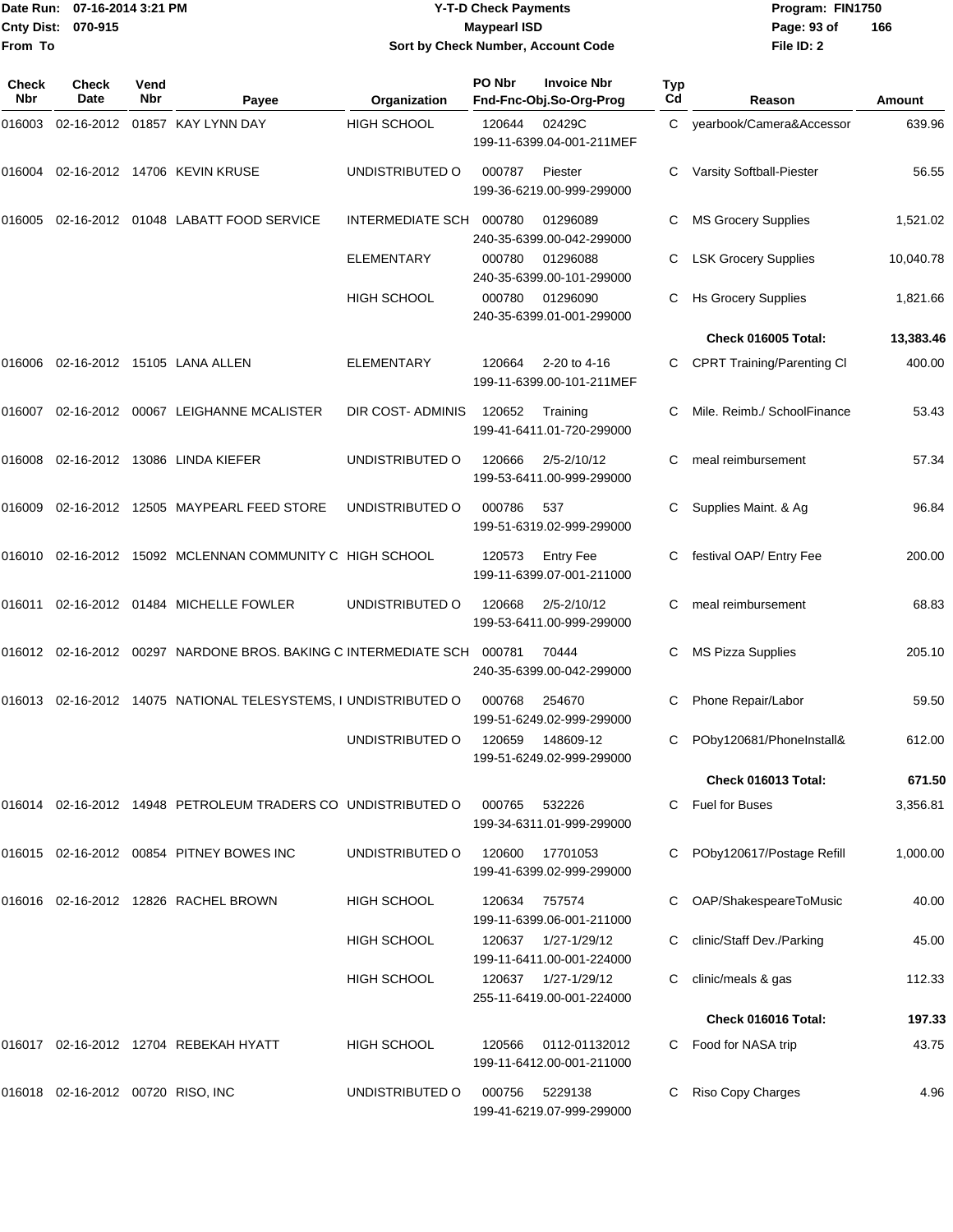| <b>Cnty Dist:</b><br>From To | Date Run: 07-16-2014 3:21 PM<br>070-915 |                    |                                                                | <b>Y-T-D Check Payments</b><br><b>Maypearl ISD</b><br>Sort by Check Number, Account Code |             |                                               |                  | Program: FIN1750<br>Page: 94 of<br>File ID: 2 | 166      |
|------------------------------|-----------------------------------------|--------------------|----------------------------------------------------------------|------------------------------------------------------------------------------------------|-------------|-----------------------------------------------|------------------|-----------------------------------------------|----------|
| <b>Check</b><br>Nbr          | Check<br>Date                           | Vend<br><b>Nbr</b> | Payee                                                          | Organization                                                                             | PO Nbr      | <b>Invoice Nbr</b><br>Fnd-Fnc-Obj.So-Org-Prog | <b>Typ</b><br>Cd | Reason                                        | Amount   |
| 016019                       |                                         |                    | 02-16-2012 14794 SCOTT AND WHITE HEALTH HIGH SCHOOL            |                                                                                          | 120632      | WellnessWkshop<br>255-11-6419.00-001-224000   | C                | Wellness/Health workshop3/                    | 390.00   |
| 016020                       |                                         |                    | 02-16-2012 14918 SPORTS CENTER MESQUIT UNDISTRIBUTED O         |                                                                                          | 120518      | MB00000250<br>199-36-6399.04-999-299000       | С                | baseball batting helmets/dec                  | 300.00   |
|                              |                                         |                    |                                                                | UNDISTRIBUTED O                                                                          | 120339      | MB00000212<br>199-36-6399.04-999-299000       | С                | baseball equipment(complet                    | 1,339.50 |
|                              |                                         |                    |                                                                |                                                                                          |             |                                               |                  | Check 016020 Total:                           | 1,639.50 |
| 016021                       |                                         |                    | 02-16-2012 15106 STEPHANIE MCCRARY                             | <b>DISTRICT WIDE</b>                                                                     | 000784      | ParentRefund<br>240-00-5751.00-000-200000     |                  | Refund on Student Lunch Ac                    | 90.32    |
| 016022                       |                                         |                    | 02-16-2012 00656 STEPHEN MOTT                                  | UNDISTRIBUTED O                                                                          | 000788      | Piester<br>199-36-6219.00-999-299000          |                  | Varsity Softball/Piester                      | 56.55    |
| 016023                       |                                         |                    | 02-16-2012 15023 STEPHEN WILSON                                | UNDISTRIBUTED O                                                                          | 120675      | POby120698<br>199-51-6639.00-999-299000       |                  | Purchase of 97 Ford F-150                     | 3,000.00 |
| 016024                       |                                         |                    | 02-16-2012 01235 SULLIVAN SUPPLY SOUTH, HIGH SCHOOL            |                                                                                          | 120540      | 0256228-IN<br>199-11-6399.09-001-211000       | С                | clippers w/blades/bag case                    | 289.95   |
| 016025                       |                                         |                    | 02-16-2012 00781 TYSON FOOD, INC                               | <b>INTERMEDIATE SCH</b>                                                                  | 000782      | 08599529<br>240-35-6399.00-042-299000         | С                | <b>MS Chicken Supplies</b>                    | 161.38   |
|                              |                                         |                    |                                                                | <b>ELEMENTARY</b>                                                                        | 000782      | 08599529<br>240-35-6399.00-101-299000         | С                | <b>LSK Chicken Supplies</b>                   | 161.38   |
|                              |                                         |                    |                                                                | <b>HIGH SCHOOL</b>                                                                       | 000782      | 08599529<br>240-35-6399.01-001-299000         | С                | <b>HS Chicken Supplies</b>                    | 161.39   |
|                              |                                         |                    |                                                                |                                                                                          |             |                                               |                  | Check 016025 Total:                           | 484.15   |
| 016026                       | 02-16-2012 13063 US BANK                |                    |                                                                | UNDISTRIBUTED O                                                                          | 000750      | 3048345<br>199-71-6599.00-999-299000          | С                | <b>Administration Fees</b>                    | 1,250.00 |
| 016027                       |                                         |                    | 02-16-2012  00441  VIRGIL MAJORS                               | UNDISTRIBUTED O                                                                          | 000760      | Italy<br>199-36-6219.00-999-299000            | С                | JV/V Boys Basketball/Italy                    | 90.00    |
|                              |                                         |                    | 016028 02-16-2012 00144 WAXAHACHIE DAILY LIGHT UNDISTRIBUTED O |                                                                                          | 000757      | e101270<br>199-41-6219.02-999-299000          |                  | C Maypearl ISD Ad 1/11-                       | 351.00   |
|                              |                                         |                    | 016029 02-23-2012 13880 A.M. SOLUTIONS INC.                    | UNDISTRIBUTED O                                                                          | 120707      | 4659<br>199-51-6249.00-999-299000             |                  | POby120731/Cafe Equip lab                     | 90.10    |
|                              |                                         |                    |                                                                | UNDISTRIBUTED O                                                                          | 120707 4659 | 199-51-6319.02-999-299000                     |                  | POby120731/parts                              | 294.82   |
|                              |                                         |                    |                                                                |                                                                                          |             |                                               |                  | Check 016029 Total:                           | 384.92   |
|                              |                                         |                    | 016030 02-23-2012 12338 ALVARADO ISD                           | <b>MAYPEARL JUNIOR</b>                                                                   | 120687      | TrackMeet 2/23<br>199-36-6499.00-041-299000   |                  | C Track meet 02/23/12                         | 300.00   |
|                              |                                         |                    | 016031 02-23-2012 13532 ANCHOR SPORTS                          | UNDISTRIBUTED O                                                                          | 120487      | 3061<br>199-51-6319.03-999-299000             |                  | grounds maint/field condition                 | 1,545.00 |
|                              |                                         |                    | 016032 02-23-2012 13258 ATHLETIC SUPPLY INC.                   | UNDISTRIBUTED O                                                                          | 120514      | 31785<br>199-36-6399.02-999-299000            |                  | C HS Helmet Reconditioning                    | 2,600.00 |
|                              |                                         |                    |                                                                | UNDISTRIBUTED O                                                                          | 120513      | 31784<br>199-36-6399.02-999-299000            |                  | JH Helmet Reconditioning                      | 1,395.00 |
|                              |                                         |                    |                                                                |                                                                                          |             |                                               |                  | Check 016032 Total:                           | 3,995.00 |
|                              |                                         |                    | 016033 02-23-2012 00887 BSN SPORTS                             | <b>HIGH SCHOOL</b>                                                                       | 120478      | 94486479<br>199-36-6399.13-001-299000         |                  | softball/Equipment                            | 1,970.93 |
|                              |                                         |                    | 016034 02-23-2012 00510 CEE DEE'S LOCKS AND                    | UNDISTRIBUTED O                                                                          | 120706      | 15972<br>199-51-6319.02-999-299000            |                  | POby120729/key services/H                     | 173.70   |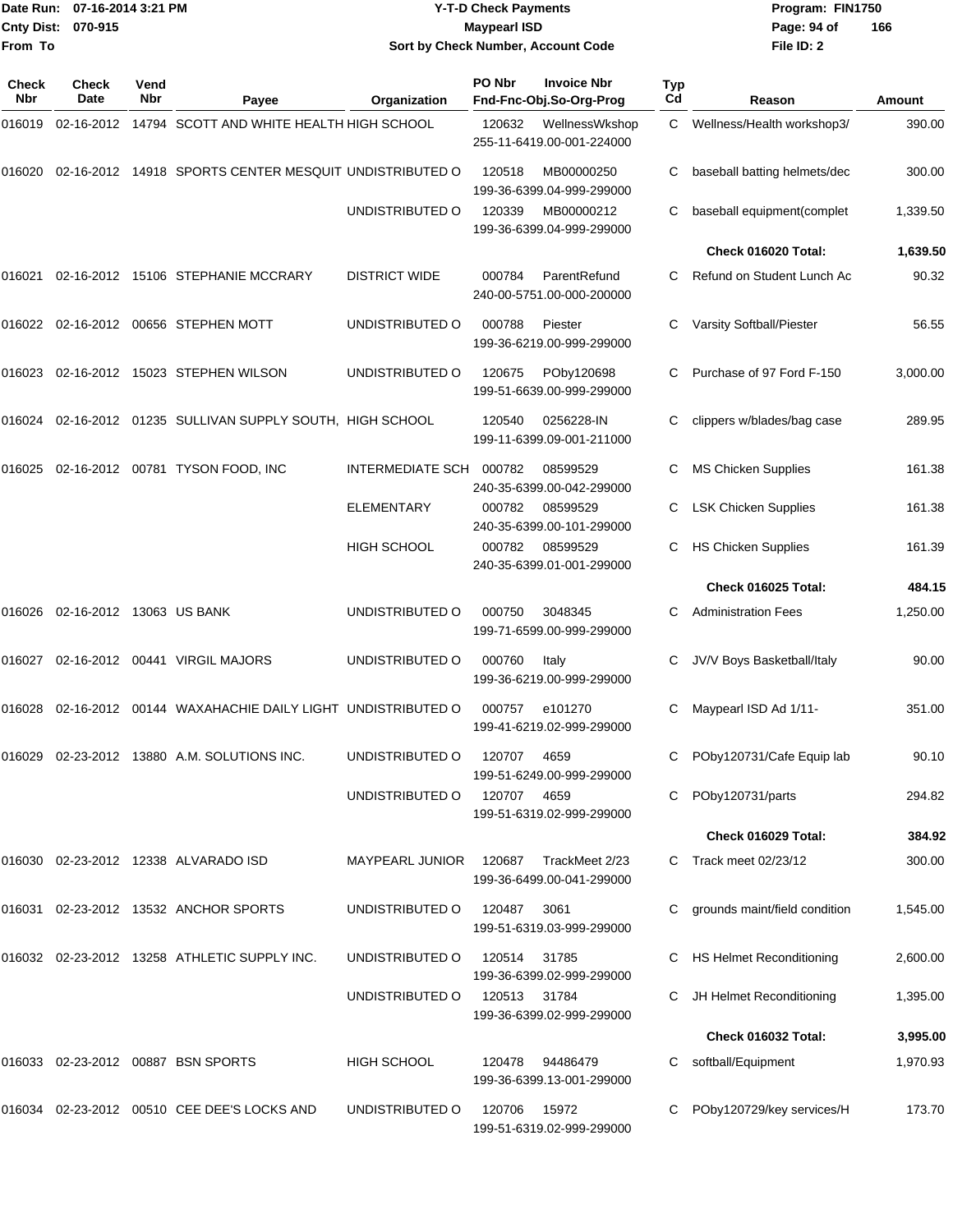#### Date Run: 07-16-2014 3:21 PM **Program:** FIN1750 **Cnty Dist:** 070-915 **Page: 95 of MaypearI ISD Page: 95 of Y-T-D Check Payments 070-915 Maypearl ISD Sort by Check Number, Account Code**

| Check<br>Nbr | Check<br>Date          | Vend<br><b>Nbr</b> | Payee                                                          | Organization                  | PO Nbr         | <b>Invoice Nbr</b><br>Fnd-Fnc-Obj.So-Org-Prog  | Typ<br>Cd | Reason                              | Amount    |
|--------------|------------------------|--------------------|----------------------------------------------------------------|-------------------------------|----------------|------------------------------------------------|-----------|-------------------------------------|-----------|
| 016035       |                        |                    | 02-23-2012 15103 COMMUNICAN & BAYLOR B HIGH SCHOOL             |                               | 120647         | CN1709<br>199-11-6399.27-001-211000            | C         | <b>UIL/Lincoln Douglas Series</b>   | 87.99     |
| 016036       |                        |                    | 02-23-2012 13566 CONNIE D. HAGEN, INC.                         | UNDISTRIBUTED O               | 000792         | 79623<br>199-34-6219.01-999-299000             | С         | <b>DOT Tests</b>                    | 57.50     |
| 016037       |                        |                    | 02-23-2012 15109 DESOTO BASEBALL BOOST HIGH SCHOOL             |                               | 120683         | 2 23 - 2 25 12<br>199-36-6499.01-001-299000    | С         | baseball tournament                 | 200.00    |
| 016038       |                        |                    | 02-23-2012 01009 DESOTO ISD                                    | <b>HIGH SCHOOL</b>            | 120686         | TrackTournament<br>199-36-6499.01-001-299000   | C         | track tournament2/23                | 100.00    |
| 016039       |                        |                    | 02-23-2012 12536 DESOTO JANITORIAL                             | UNDISTRIBUTED O               | 120656         | 115036/115097<br>199-51-6319.01-999-299000     | C         | POby120679/Cleaning Supp            | 321.70    |
| 016040       |                        |                    | 02-23-2012 00099 EDUCATION SERVICE CENT MAYPEARL JUNIOR        |                               | 120583         | 110404<br>199-11-6399.07-041-211000            | С         | POby120596/Discip&Nurse             | 32.50     |
|              |                        |                    |                                                                | <b>ELEMENTARY</b>             | 120583         | 110404<br>199-11-6399.11-101-211000            | C         | POby120596/Disip&Nurse R            | 35.00     |
|              |                        |                    |                                                                | HIGH SCHOOL                   | 120583         | 110404<br>199-11-6399.12-001-211000            | С         | POby120596/Disip&Nurse R            | 35.00     |
|              |                        |                    |                                                                | <b>HIGH SCHOOL</b>            | 120583         | 110404<br>199-33-6399.00-001-299000            | С         | POby120596/Disip&Nurse R            | 35.00     |
|              |                        |                    |                                                                | <b>MAYPEARL JUNIOR</b>        | 120583         | 110404<br>199-33-6399.00-041-299000            | С         | POby120596/Disip&Nurse R            | 32.50     |
|              |                        |                    |                                                                | <b>ELEMENTARY</b>             | 120583         | 110404<br>199-33-6399.00-101-299000            | C         | POby120596/Disip&Nurse R            | 35.00     |
|              |                        |                    |                                                                |                               |                |                                                |           | Check 016040 Total:                 | 205.00    |
| 016041       |                        |                    | 02-23-2012 12816 ELLIS COUNTY TREASURE SCHOOL BOARD            |                               | 120698         | April26-May14<br>199-41-6439.00-702-299000     |           | POby120723/VotingMachine            | 324.17    |
|              |                        |                    | 016042 02-23-2012 01052 FUGRO CONSULTANTS, INC UNDISTRIBUTED O |                               | 000793         | 0351401<br>600-81-6629.00-999-299MTN           | С         | <b>Construction Materials Testi</b> | 632.00    |
| 016043       | 02-23-2012 00243 HILCO |                    |                                                                | UNDISTRIBUTED O               | 000794         | 487-02<br>199-51-6259.04-999-299000            | С         | Electric @ Fuel Tanks               | 29.00     |
|              |                        |                    |                                                                | UNDISTRIBUTED O               | 000794         | 487-02<br>199-51-6259.04-999-299000            | C         | Electric @ Marquee                  | 62.20     |
|              |                        |                    |                                                                | UNDISTRIBUTED O               | 000794 487-02  | 199-51-6259.04-999-299000                      |           | C Electric @ Security lock          | 11.33     |
|              |                        |                    |                                                                | UNDISTRIBUTED O 000794 487-02 |                | 199-51-6259.04-999-299000                      |           | C Electric @ LSK                    | 3,668.09  |
|              |                        |                    |                                                                | UNDISTRIBUTED O 000794 487-02 |                | 199-51-6259.04-999-299000                      |           | Electric @ Ag Facility              | 972.48    |
|              |                        |                    |                                                                | UNDISTRIBUTED O 000794 487-02 |                | 199-51-6259.04-999-299000                      |           | C Electric @ Athletic facility      | 483.52    |
|              |                        |                    |                                                                | UNDISTRIBUTED O               | 000794  487-02 | 199-51-6259.04-999-299000                      |           | C Electric @ MS                     | 3,531.72  |
|              |                        |                    |                                                                | UNDISTRIBUTED O               | 000794 487-02  | 199-51-6259.04-999-299000                      |           | C Electric @ HS                     | 2,211.95  |
|              |                        |                    |                                                                |                               |                |                                                |           | Check 016043 Total:                 | 10,970.29 |
|              |                        |                    | 016044 02-23-2012 13904 JERRY D. DAVIS                         | UNDISTRIBUTED O               |                | 000799 VSB Itasca<br>199-36-6219.00-999-299000 |           | C V. Softball-Itasca                | 53.32     |
|              |                        |                    | 016045 02-23-2012 00456 JOE WINDHAM, JR.                       | UNDISTRIBUTED O               | 000798         | VSB Itasca<br>199-36-6219.00-999-299000        |           | C V. Softball-Itasca                | 53.32     |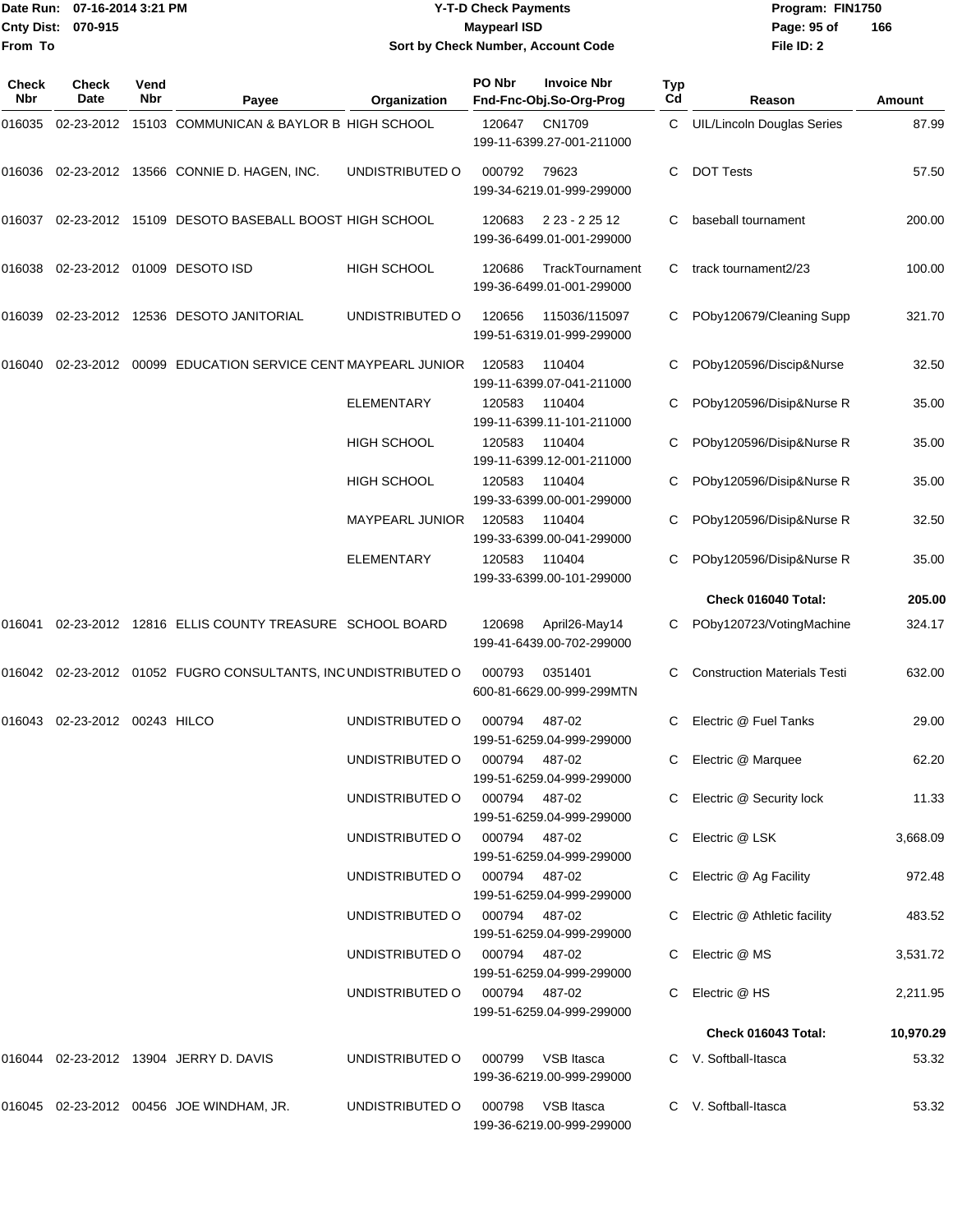|                    | Date Run: 07-16-2014 3:21 PM |
|--------------------|------------------------------|
| Cnty Dist: 070-915 |                              |
| From To            |                              |

### **Date Run: Program: FIN1750 07-16-2014 3:21 PM Y-T-D Check Payments Cnty Dist: Page: 96 of 070-915 Maypearl ISD Sort by Check Number, Account Code**

| Check<br>Nbr | Check<br>Date | Vend<br><b>Nbr</b> | Payee                                                      | Organization           | PO Nbr | <b>Invoice Nbr</b><br>Fnd-Fnc-Obj.So-Org-Prog  | Typ<br>Cd | Reason                       | Amount   |
|--------------|---------------|--------------------|------------------------------------------------------------|------------------------|--------|------------------------------------------------|-----------|------------------------------|----------|
| 016046       | 02-23-2012    |                    | 00511 SAFARI MONTAGE; SCHLES HIGH SCHOOL                   |                        | 120628 | R00584200001<br>199-12-6399.04-001-299000      | C         | Food, Inc. DVD               | 26.90    |
| 016047       |               |                    | 02-23-2012 14143 LONE STAR FURNISHINGS UNDISTRIBUTED O     |                        | 120510 | 2010404<br>199-51-6399.04-999-299000           |           | POby120527/100 Chairs-MS     | 3,207.00 |
| 016048       |               |                    | 02-23-2012 15083 OLMSTED-KIRK PAPER CO UNDISTRIBUTED O     |                        | 120661 | 2829438<br>199-51-6319.01-999-299000           | С         | POby120683/BathTissue/Ha     | 2,200.61 |
| 016049       |               |                    | 02-23-2012 15054 O'REILLY AUTO PARTS                       | UNDISTRIBUTED O        | 120654 | 0645-214333<br>199-51-6630.00-999-299000       | C         | POby120676/Equipment Re      | 159.98   |
| 016050       |               |                    | 02-23-2012 14093 PC & MACEXCHANGE                          | <b>ELEMENTARY</b>      | 000796 | 62568<br>199-53-6249.00-101-299000             | С         | Freight Charge from          | 36.00    |
| 016051       |               |                    | 02-23-2012 14604 PEARSON CLINICAL ASSES ELEMENTARY         |                        | 120618 | 73358894<br>199-11-6399.11-101-211000          |           | Teacher/Parent Conners3sh    | 116.00   |
| 016052       |               |                    | 02-23-2012  01291  REGION 7 UIL MUSIC                      | MAYPEARL JUNIOR        | 120684 | Region7UILMusic<br>199-11-6399.29-041-211000   | C         | UIL Band Concert/MS          | 50.00    |
|              |               |                    |                                                            | <b>MAYPEARL JUNIOR</b> | 120684 | Region7UILMusic<br>199-11-6499.01-041-211000   | C         | UIL Band Concert/MS          | 510.00   |
|              |               |                    |                                                            |                        |        |                                                |           | Check 016052 Total:          | 560.00   |
| 016053       |               |                    | 02-23-2012 01071 RICK'S WORLD OF SPORTS UNDISTRIBUTED O    |                        | 120676 | 2755<br>199-36-6399.04-999-299000              | С         | baseball caps/hoodies/shirts | 568.00   |
| 016054       |               |                    | 02-23-2012 00252 SCHOOL SPECIALTY                          | <b>ELEMENTARY</b>      | 120607 | 308101195240<br>199-11-6399.39-101-211000      |           | Art Supplies for LSK         | 415.51   |
| 016055       |               |                    | 02-23-2012 14918 SPORTS CENTER MESQUIT HIGH SCHOOL         |                        | 120441 | MB00000263<br>199-36-6399.02-001-299000        | С         | POby120452/Baseball Unifo    | 3,500.01 |
|              |               |                    |                                                            | UNDISTRIBUTED O        | 120441 | MB00000263<br>199-36-6399.04-999-299000        | С         | POby120452/Baseball Unifr    | 287.39   |
|              |               |                    |                                                            |                        |        |                                                |           | Check 016055 Total:          | 3,787.40 |
| 016056       |               |                    | 02-23-2012 13497 THE LINCOLN NAT. LIFE INS UNDISTRIBUTED O |                        | 000795 | 0301-03312012<br>199-41-6429.01-999-299000     | C         | Life Insurance Premiums      | 782.15   |
| 016057       |               |                    | 02-29-2012 12951 ARCHIPELAGO LEARNING MAYPEARL JUNIOR      |                        | 120677 | <b>INV0051544</b><br>199-11-6399.01-041-221000 |           | POby120692/MS Study Islan    | 988.00   |
|              |               |                    |                                                            | <b>MAYPEARL JUNIOR</b> | 120677 | INV0051544<br>199-11-6399.06-041-224000        | C.        | POby120692/MS Study Islan    | 1,691.00 |
|              |               |                    |                                                            | <b>MAYPEARL JUNIOR</b> | 120677 | INV0051544<br>199-11-6399.23-041-225000        | C.        | POby120692/MS Study Islan    | 1,360.40 |
|              |               |                    |                                                            |                        |        |                                                |           | Check 016057 Total:          | 4,039.40 |
|              |               |                    | 016058 02-29-2012 14221 BRIAN CUPP                         | <b>HIGH SCHOOL</b>     | 120717 | 2912-21112<br>255-11-6419.00-001-224000        | C.        | TMEA meals 2/9-11            | 58.00    |
|              |               |                    | 016059 02-29-2012 15110 CANTON ATHLETIC BOOST HIGH SCHOOL  |                        | 120736 | <b>Entry Fee</b><br>199-36-6499.01-001-299000  |           | POby120761/Powerlifting En   | 30.00    |
|              |               |                    | 016060 02-29-2012 00217 CITY OF MAYPEARL                   | UNDISTRIBUTED O        | 000813 | 4602105300<br>199-51-6259.04-999-299000        |           | ElecServSprtsCmplx Feb       | 243.12   |
|              |               |                    | 016061 02-29-2012 13566 CONNIE D. HAGEN, INC.              | UNDISTRIBUTED O        | 000809 | 80088<br>199-34-6219.01-999-299000             | C.        | <b>DOT Tests</b>             | 57.50    |
|              |               |                    | 016062 02-29-2012 00242 DEMCO, INC.                        | ELEMENTARY             | 120629 | 4506660<br>199-12-6399.00-101-299000           |           | Library/LSK Book Supplies    | 470.82   |
|              |               |                    |                                                            | <b>ELEMENTARY</b>      | 120626 | 4506658<br>199-12-6399.00-101-299000           | C.        | Library/LSK Book Supplies    | 107.96   |
|              |               |                    |                                                            |                        |        |                                                |           | Check 016062 Total:          | 578.78   |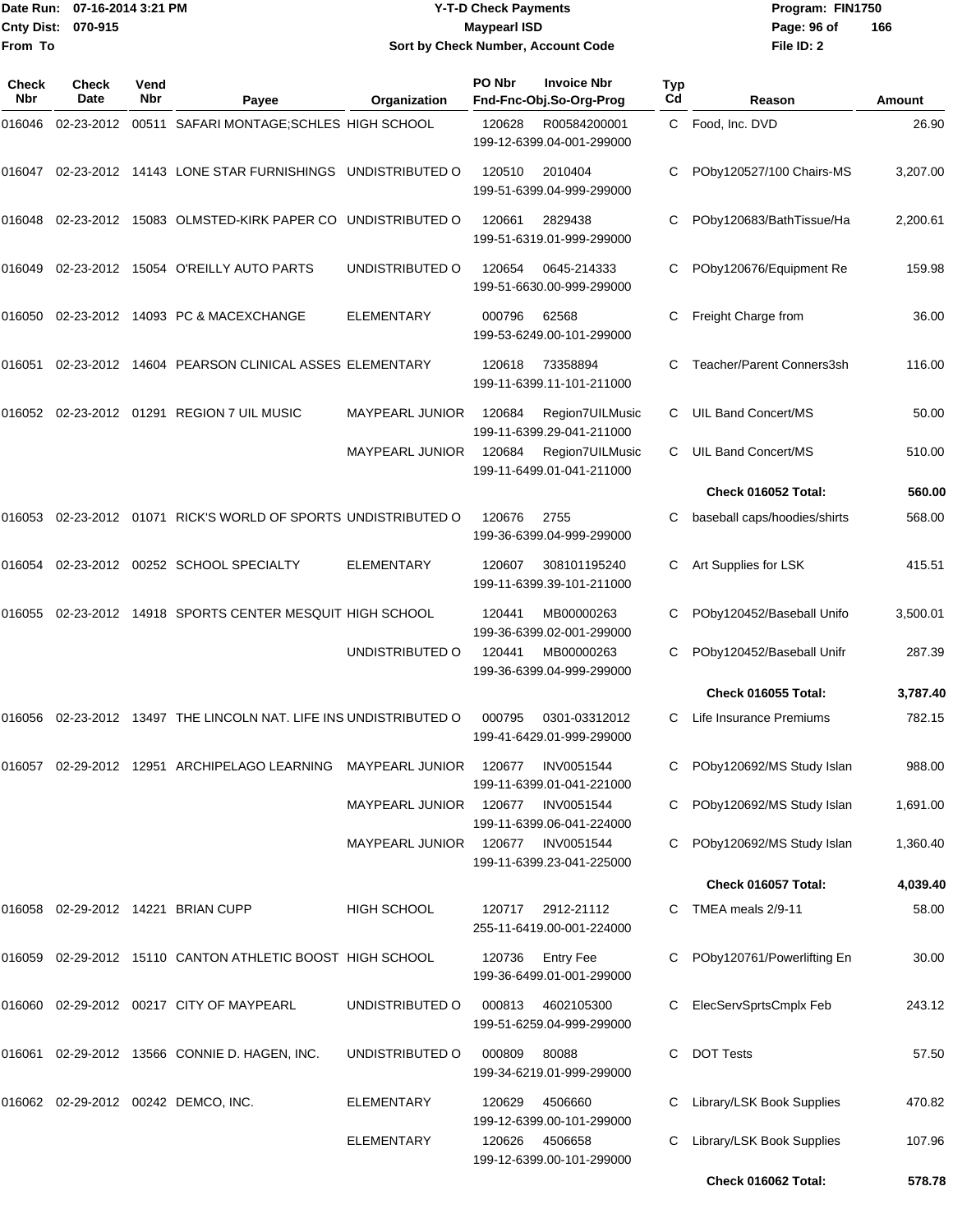|                               | Date Run: 07-16-2014 3:21 PM |             |                                                                   | <b>Y-T-D Check Payments</b> |        |                                                  | Program: FIN1750 |                                 |          |
|-------------------------------|------------------------------|-------------|-------------------------------------------------------------------|-----------------------------|--------|--------------------------------------------------|------------------|---------------------------------|----------|
| Cnty Dist: 070-915<br>From To |                              |             |                                                                   | <b>Maypearl ISD</b>         |        |                                                  | Page: 97 of      | 166                             |          |
|                               |                              |             |                                                                   |                             |        | Sort by Check Number, Account Code               |                  | File ID: 2                      |          |
| Check<br>Nbr                  | Check<br>Date                | Vend<br>Nbr | Payee                                                             | Organization                | PO Nbr | <b>Invoice Nbr</b><br>Fnd-Fnc-Obj.So-Org-Prog    | <b>Typ</b><br>Cd | Reason                          | Amount   |
| 016063                        | 02-29-2012                   |             | 00099 EDUCATION SERVICE CENT UNDISTRIBUTED O                      |                             | 000800 | 110518<br>199-13-6230.00-999-211000              | C                | COOP Services 3rd Quarter       | 526.00   |
|                               |                              |             |                                                                   | UNDISTRIBUTED O             | 120704 | 110595<br>199-34-6219.01-999-299000              | С                | POby120727/Bus Driving Cl       | 105.00   |
|                               |                              |             |                                                                   |                             |        |                                                  |                  | Check 016063 Total:             | 631.00   |
| 016064                        |                              |             | 02-29-2012 14747 EDUCATION WEEK                                   | MAYPEARL JUNIOR             | 120711 | Renewal<br>199-23-6499.00-041-299000             | C                | <b>Renewal/Education Week M</b> | 114.88   |
| 016065                        |                              |             | 02-29-2012  00038  ELLIS CENTRAL APPRAISAL TAX COLLECTION         |                             | 000801 | 2012-2-54<br>199-41-6213.00-703-299000           | C                | 2nd Qtr EADBudget Allocati      | 8,027.01 |
| 016066                        | 02-29-2012 12474 ENVIVA      |             |                                                                   | UNDISTRIBUTED O             | 000810 | 21770<br>199-34-6219.01-999-299000               | С                | <b>DOT Tests</b>                | 82.00    |
| 016067                        |                              |             | 02-29-2012 01973 GLENN KIEFER                                     | MAYPEARL JUNIOR             | 120722 | 844295<br>199-31-6411.01-041-299000              | С                | Reimb. Hotel stay/Conferenc     | 283.08   |
|                               |                              |             |                                                                   | <b>MAYPEARL JUNIOR</b>      | 120723 | EVN-69897<br>199-31-6499.00-041-299000           | С                | <b>Reimbursement Conference</b> | 150.00   |
|                               |                              |             |                                                                   |                             |        |                                                  |                  | Check 016067 Total:             | 433.08   |
| 016068                        |                              |             | 02-29-2012 00612 HOME DEPOT CREDIT SER UNDISTRIBUTED O            |                             | 000808 | 7971306<br>199-51-6319.02-999-299000             | C                | Balance from Invoice #7971      | 383.97   |
| 016069                        |                              |             | 02-29-2012 15112 MITCHELL C. PRINCE                               | UNDISTRIBUTED O             | 000816 | AvalonBaseball<br>199-36-6219.00-999-299000      |                  | JV Baseball-Avalon              | 173.80   |
| 016070                        |                              |             | 02-29-2012 15111 NAZARENE CHRISTIAN ACA HIGH SCHOOL               |                             | 120737 | 030112-030212<br>199-36-6499.01-001-299000       |                  | POby120762/Baseball Tourn       | 175.00   |
| 016071                        |                              |             | 02-29-2012 15048 NBI TRUCK TIRE & SERVICE UNDISTRIBUTED O         |                             | 120710 | 6212<br>199-51-6249.00-999-299000                |                  | POby120733/Tire & Disposa       | 199.98   |
|                               |                              |             |                                                                   | UNDISTRIBUTED O             | 120710 | 6220<br>199-51-6630.00-999-299000                |                  | POby120733/Tire & Disposa       | 1,773.40 |
|                               |                              |             |                                                                   |                             |        |                                                  |                  | Check 016071 Total:             | 1,973.38 |
|                               |                              |             | 016072  02-29-2012  15083  OLMSTED-KIRK PAPER CO  UNDISTRIBUTED O |                             | 120679 | 2831169<br>199-51-6319.01-999-299000             |                  | POby120703/HandSani-Disp        | 1,608.00 |
|                               |                              |             | 016073 02-29-2012 14948 PETROLEUM TRADERS CO UNDISTRIBUTED O      |                             | 000802 | 535944<br>199-34-6311.01-999-299000              | C.               | Fuel for Buses                  | 4,584.71 |
|                               |                              |             | 016074 02-29-2012 12704 REBEKAH HYATT                             | HIGH SCHOOL                 | 120731 | <b>StudentMeals</b><br>199-11-6412.00-001-211000 |                  | NASA trip/Student Meals         | 60.00    |
|                               |                              |             | 016075 02-29-2012 01071 RICK'S WORLD OF SPORTS MAYPEARL JUNIOR    |                             | 120682 | 2772<br>199-11-6399.32-041-211000                |                  | Tshirts for One Act Play        | 157.50   |
|                               |                              |             |                                                                   | <b>HIGH SCHOOL</b>          | 120670 | 2765<br>199-36-6399.14-001-299000                |                  | POwerlifting Tshirts&Hoodie     | 492.00   |
|                               |                              |             |                                                                   | UNDISTRIBUTED O             | 120690 | 2774<br>199-36-6399.16-999-299000                |                  | <b>Tennis Uniforms</b>          | 600.00   |
|                               |                              |             |                                                                   |                             |        |                                                  |                  | Check 016075 Total:             | 1,249.50 |
|                               |                              |             | 016076 02-29-2012 00331 RONNIE NEILL                              | UNDISTRIBUTED O             | 120714 | 1593<br>199-51-6639.00-999-299000                |                  | POby120739/Title Fee            | 33.00    |
|                               |                              |             | 016077 02-29-2012 15113 SANTOS RODRIGUEZ, JR.                     | UNDISTRIBUTED O             | 000815 | AvalonBaseball<br>199-36-6219.00-999-299000      |                  | JV Baseball-Avalon              | 100.00   |
|                               |                              |             | 016078 02-29-2012 14220 SARA JO MORRIS                            | <b>HIGH SCHOOL</b>          | 120533 | 2912-21012<br>255-11-6419.00-001-224000          |                  | conference meals2/9-2/10        | 49.84    |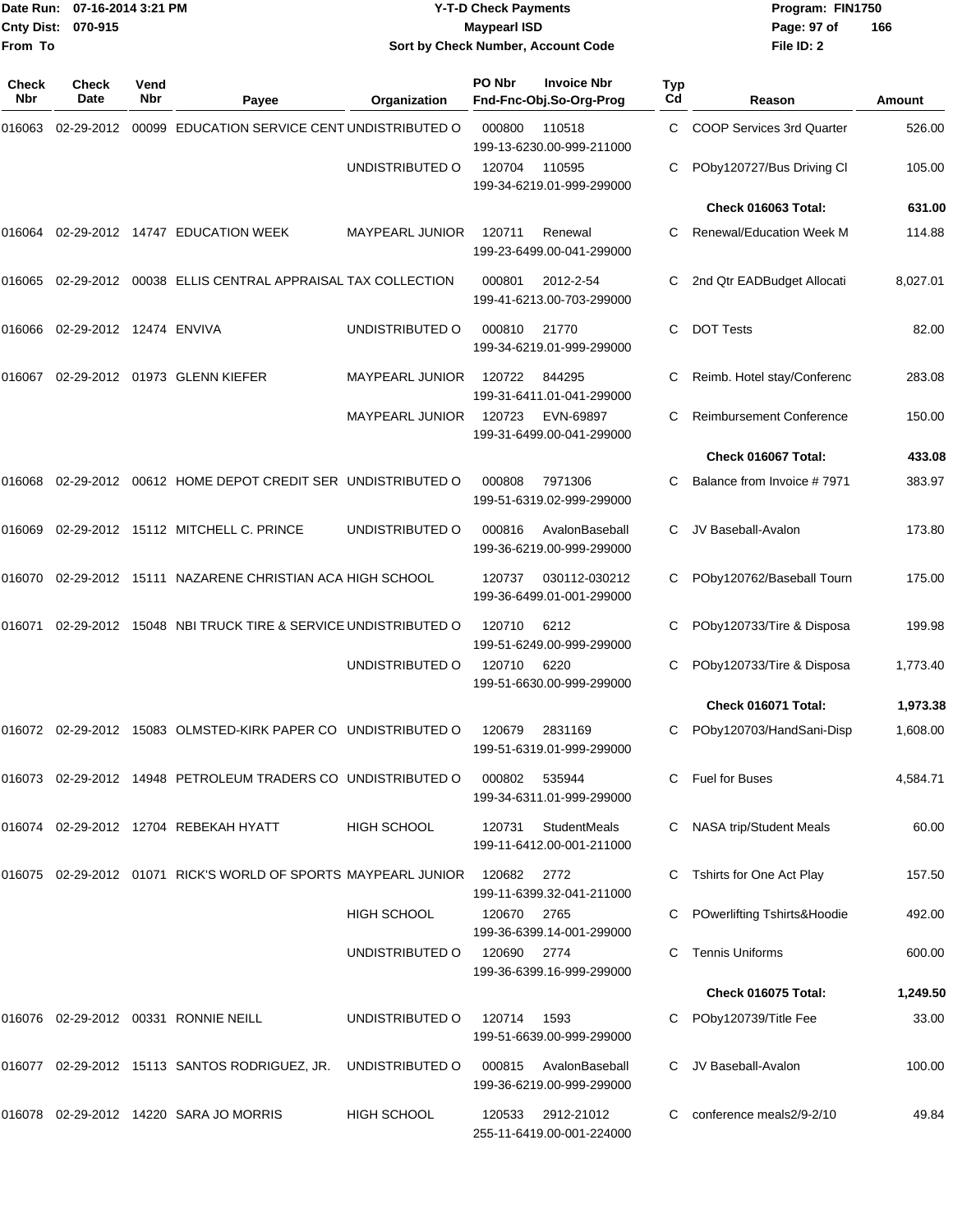#### Date Run: 07-16-2014 3:21 PM **Program:** FIN1750 **Cnty Dist:** 070-915 **Page: 98 of MaypearI ISD Page: 98 of Y-T-D Check Payments 070-915 Maypearl ISD Sort by Check Number, Account Code**

| Check<br>Nbr | <b>Check</b><br><b>Date</b> | Vend<br>Nbr | Payee                                                            | Organization           | PO Nbr | <b>Invoice Nbr</b><br>Fnd-Fnc-Obj.So-Org-Prog | <b>Typ</b><br>Cd | Reason                          | Amount   |
|--------------|-----------------------------|-------------|------------------------------------------------------------------|------------------------|--------|-----------------------------------------------|------------------|---------------------------------|----------|
| 016079       | 02-29-2012                  |             | 00109 SCHOLASTIC INC                                             | <b>ELEMENTARY</b>      | 120630 | 4535935<br>199-12-6399.06-101-299000          | C                | Library/LSK Books               | 88.75    |
| 016080       |                             |             | 02-29-2012 00316 SCHOOL SPECIALTY INC.                           | <b>MAYPEARL JUNIOR</b> | 120658 | 208107763459<br>199-11-6399.01-041-221000     | С                | Primary Calculator/Teach Ed     | 98.99    |
|              |                             |             |                                                                  | <b>MAYPEARL JUNIOR</b> | 120660 | 208107773470<br>199-11-6399.01-041-221000     | С                | Supplies/HS/College Diction     | 146.25   |
|              |                             |             |                                                                  | <b>MAYPEARL JUNIOR</b> | 120658 | 208107763459<br>199-11-6399.06-041-224000     | С                | Primary Calculator/Teach Ed     | 98.99    |
|              |                             |             |                                                                  | <b>MAYPEARL JUNIOR</b> | 120660 | 208107773470<br>199-11-6399.06-041-224000     | С                | Supplies/HS/College Diction     | 146.25   |
|              |                             |             |                                                                  | <b>MAYPEARL JUNIOR</b> | 120658 | 208107763459<br>199-11-6399.23-041-225000     | С                | Primary Calculator/Teach Ed     | 98.99    |
|              |                             |             |                                                                  | <b>MAYPEARL JUNIOR</b> | 120660 | 208107773470<br>199-11-6399.23-041-225000     |                  | Supplies/HS/College Diction     | 146.25   |
|              |                             |             |                                                                  |                        |        |                                               |                  | Check 016080 Total:             | 735.72   |
| 016081       |                             |             | 02-29-2012  01815  SPIRIT EVENTS COORD.                          | <b>HIGH SCHOOL</b>     | 120724 | 5117<br>199-36-6399.08-001-299000             |                  | cheer tryouts judges            | 100.00   |
|              |                             |             |                                                                  | <b>MAYPEARL JUNIOR</b> | 120724 | 5117<br>199-36-6399.09-041-299000             |                  | cheer tryouts judges            | 100.00   |
|              |                             |             |                                                                  |                        |        |                                               |                  | Check 016081 Total:             | 200.00   |
|              |                             |             | 016082  02-29-2012  14918  SPORTS CENTER MESQUIT UNDISTRIBUTED O |                        | 120667 | MB00000267<br>199-36-6399.04-999-299000       | С                | baseball/softball/dig out tool  | 32.00    |
| 016083       |                             |             | 02-29-2012 14505 STEPHANIE WASHBURN-WI HIGH SCHOOL               |                        | 120695 | 271182<br>199-11-6399.11-001-211000           | С                | supplies                        | 186.61   |
| 016084       |                             |             | 02-29-2012 00973 TARVER TROPHIES                                 | <b>HIGH SCHOOL</b>     | 120713 | 5393<br>199-36-6499.01-001-299000             | С                | KarlaFordMem.SoftballTourn      | 123.00   |
| 016085       |                             |             | 02-29-2012 12471 TEXAS DEPARTMENT OF P ADMINISTRATIVE            |                        | 000812 | CR-11201-0888<br>199-41-6219.10-701-299000    |                  | <b>Crime Records Service</b>    | 5.00     |
| 016086       |                             |             | 02-29-2012 01049 THYSSENKRUPP ELEVATO UNDISTRIBUTED O            |                        | 000817 | 182258<br>199-51-6319.02-999-299000           | С                | <b>HS Elevator Maintenance</b>  | 268.06   |
|              |                             |             |                                                                  | UNDISTRIBUTED O        | 000817 | 182259<br>199-51-6319.02-999-299000           | C.               | <b>LSK Elevator Maintenance</b> | 268.06   |
|              |                             |             |                                                                  |                        |        |                                               |                  | Check 016086 Total:             | 536.12   |
|              |                             |             | 016087 02-29-2012 00617 TOWNSEND PRESS                           | <b>MAYPEARL JUNIOR</b> | 120662 | 272331<br>199-31-6399.00-041-299000           | C                | MS books/Bullying               | 373.50   |
| 016088       |                             |             | 02-29-2012  00479  TRACTOR SUPPLY CO.                            | UNDISTRIBUTED O        | 120655 | 101033<br>199-51-6319.03-999-299000           |                  | POby120677/Maint. Supplie       | 87.95    |
| 016089       |                             |             | 02-29-2012 13677 BARBARA ELLISON                                 | <b>ELEMENTARY</b>      | 000814 | 13112-22612<br>199-11-6219.00-101-223000      | C                | <b>Diagnostician Services</b>   | 5,818.75 |
|              |                             |             |                                                                  | <b>HIGH SCHOOL</b>     | 120572 | 029993<br>199-11-6399.06-001-211000           |                  | One Act Play Supplies           | 387.84   |
|              |                             |             |                                                                  | <b>HIGH SCHOOL</b>     | 120606 | 001832<br>199-11-6399.11-001-211000           |                  | Feb culinary luncheon suppli    | 152.87   |
|              |                             |             |                                                                  | <b>HIGH SCHOOL</b>     | 120536 | 024857/018600<br>199-11-6399.11-001-211000    | C.               | Jan culinary luncheon suppli    | 270.97   |
|              |                             |             |                                                                  | MAYPEARL JUNIOR        | 120621 | 005103<br>199-11-6399.32-041-211000           |                  | Supplies for One Act Play/M     | 115.91   |
|              |                             |             |                                                                  | UNDISTRIBUTED O        | 120611 | 001184<br>199-36-6399.16-999-299000           | C                | tennis supplies                 | 114.27   |
|              |                             |             |                                                                  |                        |        |                                               |                  | Check 016090 Total:             | 1,041.86 |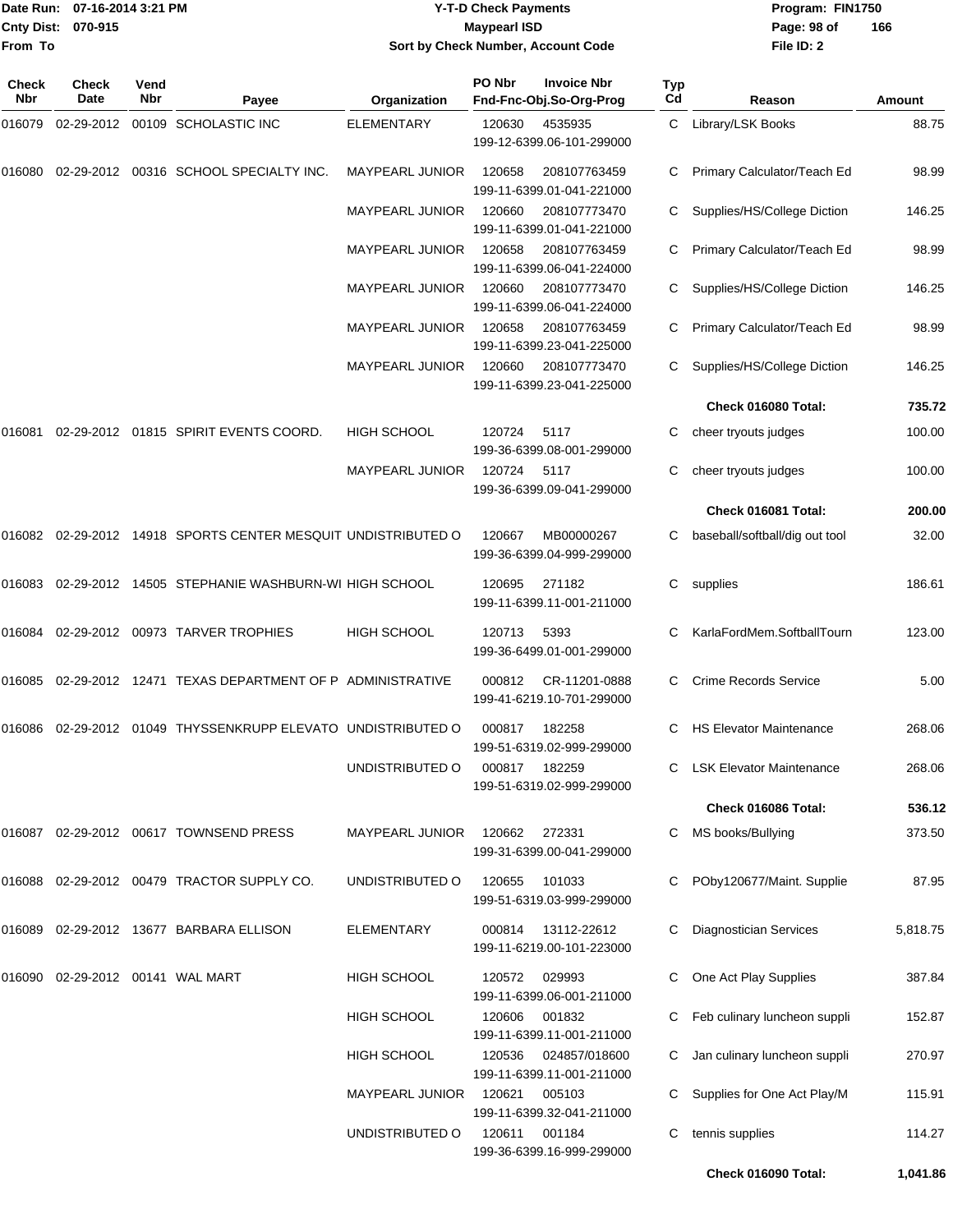|                    | Date Run: 07-16-2014 3:21 PM |
|--------------------|------------------------------|
| Cnty Dist: 070-915 |                              |
| From To            |                              |

## **Date Run: Program: FIN1750 07-16-2014 3:21 PM Y-T-D Check Payments Cnty Dist: Page: 99 of 070-915 Maypearl ISD Sort by Check Number, Account Code**

| Check<br>Nbr | Check<br>Date | Vend<br>Nbr | Payee                                                       | Organization            | PO Nbr | <b>Invoice Nbr</b><br>Fnd-Fnc-Obj.So-Org-Prog  | Typ<br>Cd | Reason                       | Amount   |
|--------------|---------------|-------------|-------------------------------------------------------------|-------------------------|--------|------------------------------------------------|-----------|------------------------------|----------|
| 016091       |               |             | 02-29-2012 00385 WAXAHACHIE ISD                             | HIGH SCHOOL             | 000805 | Began 12/2/2011<br>199-11-6219.00-001-224000   | C         | 2nd Quarter Payment          | 218.95   |
| 016092       |               |             | 02-29-2012 01145 WELDERS WAREHOUSE CO HIGH SCHOOL           |                         | 000803 | 15976/16448<br>199-11-6399.09-001-211000       | C.        | <b>Tank Rental</b>           | 144.00   |
| 016093       |               |             | 03-08-2012 12211 ADVANCE PIERRE FOODS                       | <b>INTERMEDIATE SCH</b> | 000843 | 1033348<br>240-35-6399.00-042-299000           | С         | Beef Items for MS            | 59.76    |
|              |               |             |                                                             | <b>ELEMENTARY</b>       | 000843 | 1033348<br>240-35-6399.00-101-299000           |           | Beef Items for LSK           | 59.76    |
|              |               |             |                                                             | <b>HIGH SCHOOL</b>      | 000843 | 1033348<br>240-35-6399.01-001-299000           | С         | Beef items for HS            | 59.76    |
|              |               |             |                                                             |                         |        |                                                |           | Check 016093 Total:          | 179.28   |
| 016094       |               |             | 03-08-2012    00642    AIRGAS-SOUTHWEST                     | UNDISTRIBUTED O         | 000854 | 107630366<br>199-51-6319.02-999-299000         | C         | Tank Rentals for Ag          | 30.13    |
|              |               |             |                                                             | UNDISTRIBUTED O         | 000854 | 107630367<br>199-51-6319.02-999-299000         | С         | tank rentals for Maintenance | 29.84    |
|              |               |             |                                                             |                         |        |                                                |           | Check 016094 Total:          | 59.97    |
| 016095       |               |             | 03-08-2012 00069 ATMOS ENERGY                               | UNDISTRIBUTED O         | 000855 | $2/1/12 - 3/1/12$<br>199-51-6259.00-999-299000 | C         | Service @ LSK Bldg           | 786.05   |
|              |               |             |                                                             | UNDISTRIBUTED O         | 000855 | $2/1/12 - 3/1/12$<br>199-51-6259.00-999-299000 |           | Service @ WPA Bldg           | 253.27   |
|              |               |             |                                                             | UNDISTRIBUTED O         | 000855 | $2/1/12 - 3/1/12$<br>199-51-6259.00-999-299000 | C         | Service @ MS Bldg            | 301.30   |
|              |               |             |                                                             | UNDISTRIBUTED O         | 000855 | $2/1/12 - 3/1/12$<br>199-51-6259.00-999-299000 | С         | Service @ HS Bldg            | 681.73   |
|              |               |             |                                                             |                         |        |                                                |           | Check 016095 Total:          | 2,022.35 |
| 016096       |               |             | 03-08-2012 00466 BARBARA PINSON                             | <b>HIGH SCHOOL</b>      | 120779 | 203400790202<br>199-11-6399.07-001-211000      | С         | supplies for Theater         | 115.00   |
|              |               |             |                                                             | <b>HIGH SCHOOL</b>      | 120779 | 20601848342<br>199-11-6399.23-001-225000       |           | fabrics and hooks            | 4.89     |
|              |               |             |                                                             |                         |        |                                                |           | Check 016096 Total:          | 119.89   |
|              |               |             | 016097  03-08-2012  12061  BLOOMING GROVE BOOST HIGH SCHOOL |                         | 120799 | entry fee<br>199-36-6499.01-001-299000         |           | C track meet @ Blooming Grov | 300.00   |
|              |               |             |                                                             | <b>HIGH SCHOOL</b>      | 120799 | entry fee<br>199-36-6499.01-001-299000         | D         | <b>EVENT CANCELLED</b>       | -300.00  |
|              |               |             |                                                             |                         |        |                                                |           | Check 016097 Total:          | .00      |
| 016098       |               |             | 03-08-2012 00593 BLUE BELL CREAMERIES                       | INTERMEDIATE SCH 000844 |        | 043080522093<br>240-00-5751.00-042-200000      | С         | Ice Cream for MS             | 74.56    |
| 016099       |               |             | 03-08-2012  00871  CARD SERVICE CENTER                      | UNDISTRIBUTED O         | 120614 | 105663327661906<br>199-11-6399.46-999-211000   | С         | POby120633/MCTS Training     | 158.83   |
|              |               |             |                                                             | HIGH SCHOOL             | 120663 | 204502047550<br>199-36-6499.01-001-299000      |           | POby120685/Meals for Vasit   | 108.69   |
|              |               |             |                                                             | <b>ADMINISTRATIVE</b>   | 120691 | 19775<br>199-41-6399.01-701-299000             |           | POby120714/Legacy Publis     | 139.00   |
|              |               |             |                                                             | <b>SCHOOL BOARD</b>     | 120762 | 042341<br>199-41-6419.00-702-299000            |           | POby120787/Breakfast for B   | 21.96    |
|              |               |             |                                                             |                         |        |                                                |           | Check 016099 Total:          | 428.48   |
| 016100       |               |             | 03-08-2012  00217  CITY OF MAYPEARL                         | UNDISTRIBUTED O         | 000838 | Acct 80<br>199-51-6259.01-999-299000           | С         | Water @ HS Ballfield         | 21.00    |
|              |               |             |                                                             | UNDISTRIBUTED O         | 000838 | <b>Acct 1081</b><br>199-51-6259.01-999-299000  |           | Water @ LSk Yd Meter         | 21.00    |
|              |               |             |                                                             | UNDISTRIBUTED O         | 000838 | Acct 1394<br>199-51-6259.01-999-299000         | C.        | Water @ HS Conc. & RR        | 41.00    |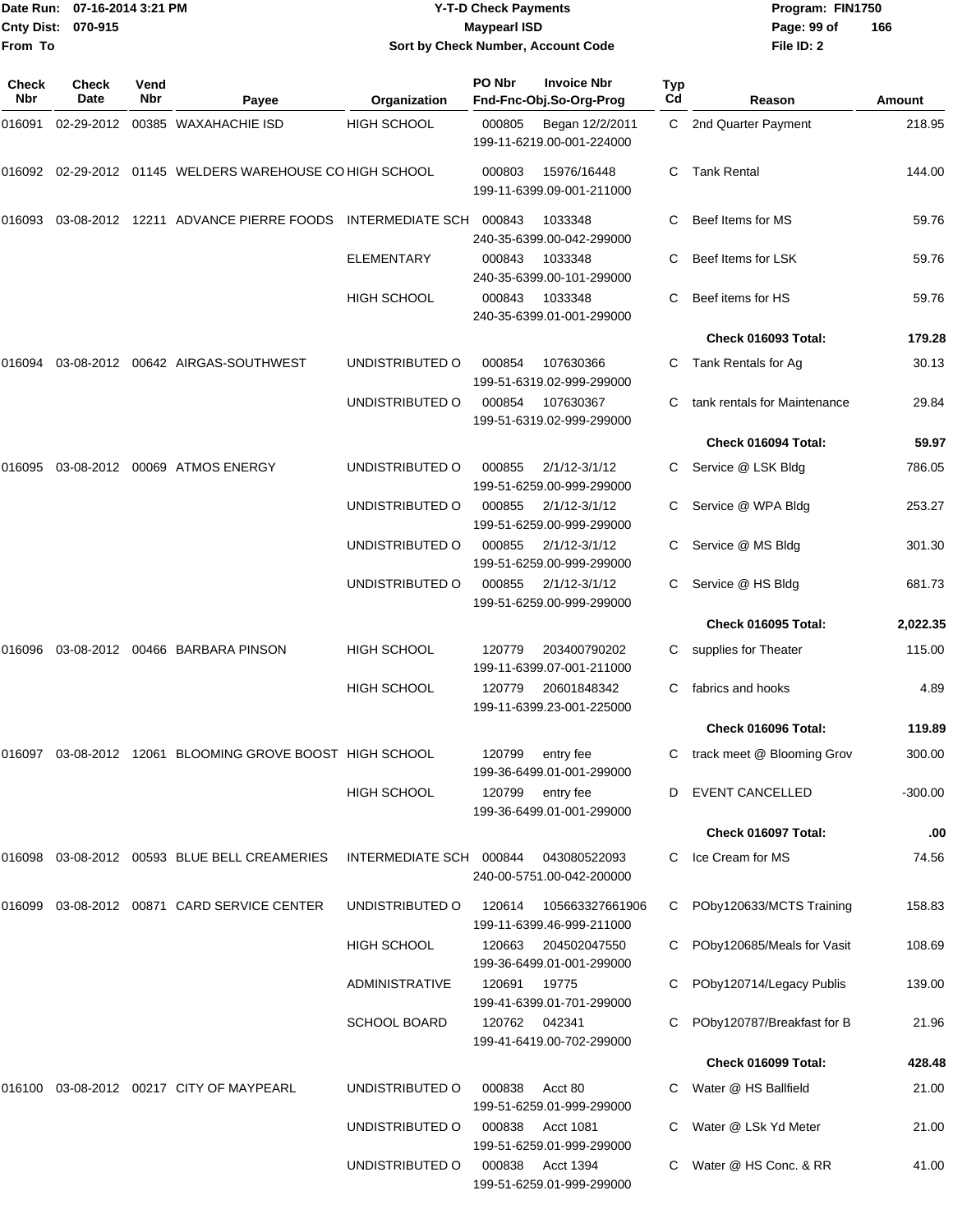| Date Run:<br><b>Cnty Dist:</b><br>From To | 07-16-2014 3:21 PM<br>070-915 |             | <b>Y-T-D Check Payments</b><br><b>Maypearl ISD</b><br>Sort by Check Number, Account Code |                      |        |                                               | Program: FIN1750<br>Page: 100 of<br>166<br>File ID: 2 |                                      |          |
|-------------------------------------------|-------------------------------|-------------|------------------------------------------------------------------------------------------|----------------------|--------|-----------------------------------------------|-------------------------------------------------------|--------------------------------------|----------|
| Check<br>Nbr                              | <b>Check</b><br>Date          | Vend<br>Nbr | Payee                                                                                    | Organization         | PO Nbr | <b>Invoice Nbr</b><br>Fnd-Fnc-Obj.So-Org-Prog | Typ<br>Cd                                             | Reason                               | Amount   |
|                                           |                               |             |                                                                                          | UNDISTRIBUTED O      | 000838 | Acct 574<br>199-51-6259.01-999-299000         | C                                                     | Water @ Old JH Campus                | 38.60    |
|                                           |                               |             |                                                                                          | UNDISTRIBUTED O      | 000838 | Acct 383<br>199-51-6259.01-999-299000         | С                                                     | Water @ HS Campus                    | 87.80    |
|                                           |                               |             |                                                                                          | UNDISTRIBUTED O      | 000838 | Acct 595<br>199-51-6259.01-999-299000         | С                                                     | Water @ MS Campus                    | 443.00   |
|                                           |                               |             |                                                                                          | UNDISTRIBUTED O      | 000838 | Acct 82<br>199-51-6259.01-999-299000          |                                                       | Water @ WPA Bldg(Admin)              | 272.00   |
|                                           |                               |             |                                                                                          | UNDISTRIBUTED O      | 000838 | Acct 1080<br>199-51-6259.01-999-299000        | С                                                     | Water @ LSK Campus                   | 192.80   |
|                                           |                               |             |                                                                                          |                      |        |                                               |                                                       | Check 016100 Total:                  | 1,117.20 |
| 016101                                    |                               |             | 03-08-2012  13740  CLASSROOM DIRECT                                                      | HIGH SCHOOL          | 120703 | 208107808465<br>199-11-6399.02-001-211000     | С                                                     | <b>HS Supplies</b>                   | 60.96    |
|                                           |                               |             |                                                                                          | HIGH SCHOOL          | 120703 | 208107808465<br>199-11-6399.12-001-211000     | С                                                     | <b>HS Supplies</b>                   | 244.41   |
|                                           |                               |             |                                                                                          | <b>HIGH SCHOOL</b>   | 120703 | 208107808465<br>199-11-6399.12-001-223000     | С                                                     | <b>HS Supplies</b>                   | 165.96   |
|                                           |                               |             |                                                                                          | HIGH SCHOOL          | 120703 | 208107808465<br>199-11-6399.19-001-211000     | С                                                     | <b>HS Supplies</b>                   | 95.96    |
|                                           |                               |             |                                                                                          | HIGH SCHOOL          | 120703 | 208107808465<br>199-11-6399.23-001-225000     | С                                                     | <b>HS Supplies</b>                   | 100.96   |
|                                           |                               |             |                                                                                          |                      |        |                                               |                                                       | Check 016101 Total:                  | 668.25   |
|                                           |                               |             | 016102 03-08-2012 15125 COMFORT INN                                                      | HIGH SCHOOL          | 120791 | HotelRooms<br>199-36-6499.01-001-299000       | С                                                     | powerlift meet hotel rooms           | 163.82   |
|                                           |                               |             |                                                                                          | UNDISTRIBUTED O      | 000841 | Clifton HS<br>199-36-6219.00-999-299000       | С                                                     | <b>JV/V Baseball</b>                 | 177.14   |
|                                           |                               |             | 016104 03-08-2012 13279 CROSS COUNTRY PEST CO UNDISTRIBUTED O                            |                      | 000837 | 12596<br>199-51-6319.02-999-299000            | С                                                     | <b>Monthly District Pest Control</b> | 250.00   |
|                                           |                               |             | 016105  03-08-2012  12952  D & H  EDUCATIONAL SALES HIGH SCHOOL                          |                      | 120742 | 41836486<br>199-11-6399.01-001-221000         |                                                       | C HS Calculator & Software           | 653.80   |
|                                           |                               |             |                                                                                          | <b>HIGH SCHOOL</b>   | 120742 | 41836486<br>199-11-6399.23-001-225000         |                                                       | C HS Calculator & Software           | 124.65   |
|                                           |                               |             |                                                                                          | <b>HIGH SCHOOL</b>   | 120742 | 41836486<br>199-11-6399.42-001-211000         | С                                                     | <b>HS Calculator &amp; Software</b>  | 300.00   |
|                                           |                               |             |                                                                                          |                      |        |                                               |                                                       | Check 016105 Total:                  | 1,078.45 |
|                                           |                               |             | 016106  03-08-2012  15118  DENISE LARUE                                                  | <b>DISTRICT WIDE</b> | 000836 | Reg120776<br>199-00-5749.00-000-200000        | С                                                     | Refund On CreditReCourse             | 50.00    |
|                                           |                               |             | 016107  03-08-2012  12536  DESOTO JANITORIAL                                             | UNDISTRIBUTED O      | 120709 | 115345-00<br>199-51-6319.01-999-299000        |                                                       | POby120730/Janitorial Supp           | 576.00   |
|                                           |                               |             |                                                                                          | UNDISTRIBUTED O      | 120771 | 115422-00<br>199-51-6319.01-999-299000        |                                                       | POby120796/Black Liners              | 188.45   |
|                                           |                               |             |                                                                                          |                      |        |                                               |                                                       | Check 016107 Total:                  | 764.45   |
|                                           |                               |             |                                                                                          | <b>HIGH SCHOOL</b>   | 120719 | 526568<br>199-11-6399.39-001-211000           | C.                                                    | Art Supplies for HS                  | 216.27   |
|                                           |                               |             | 016109  03-08-2012  12885  DIRECT ENERGY                                                 | UNDISTRIBUTED O      | 000835 | 150530014390077<br>199-51-6259.04-999-299000  | C.                                                    | Electric @ Old Elem. Port.           | .63      |
|                                           |                               |             |                                                                                          | UNDISTRIBUTED O      | 000835 | 150530014390077<br>199-51-6259.04-999-299000  | C.                                                    | Electric @ Old Elem                  | 70.27    |
|                                           |                               |             |                                                                                          | UNDISTRIBUTED O      | 000835 | 150530014390077<br>199-51-6259.04-999-299000  | C.                                                    | Electric @ HS Ballpark               | 54.47    |

UNDISTRIBUTED O 000835 150530014390077 C Electric @ CN Storage 12.67

199-51-6259.04-999-299000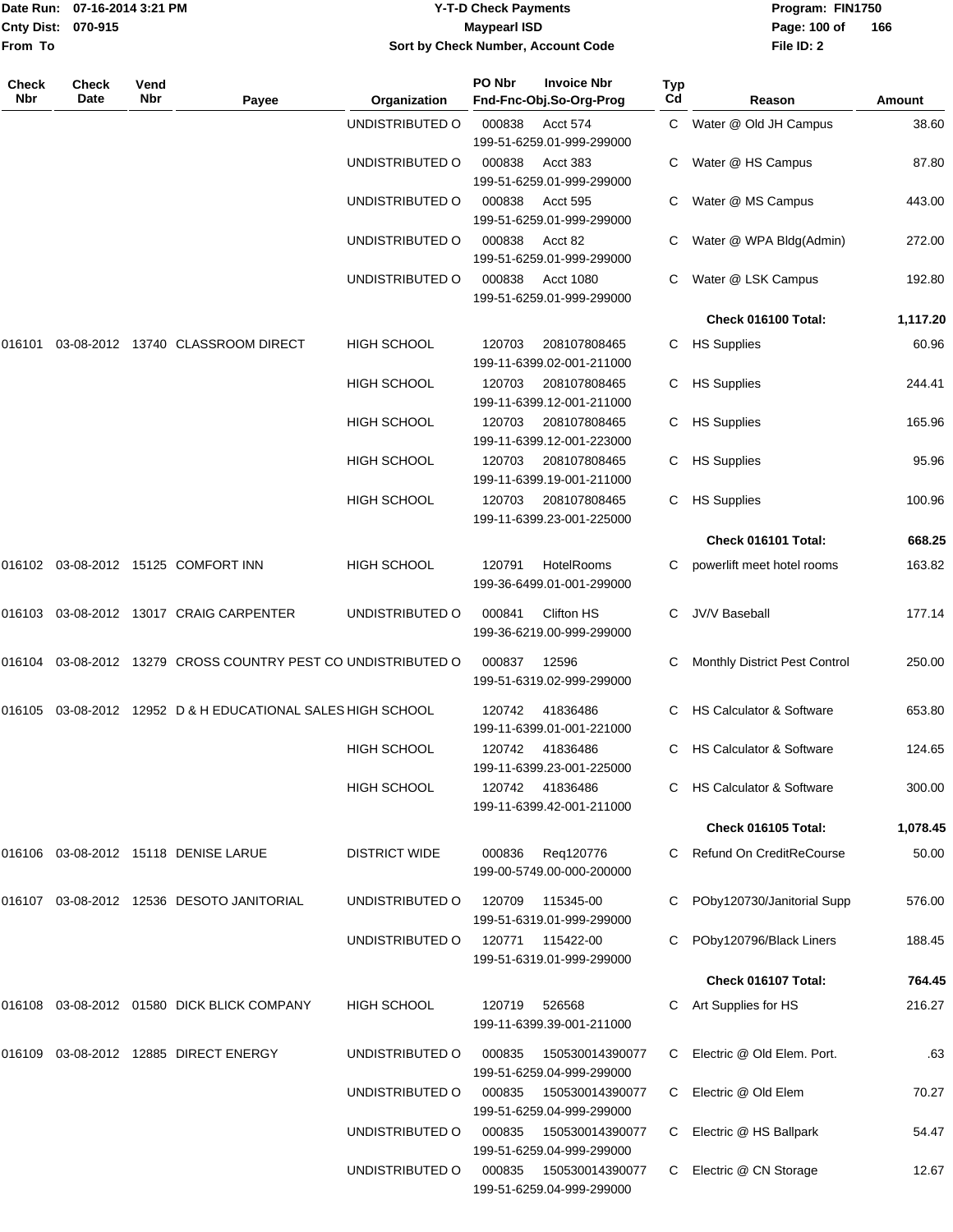|                     | Date Run: 07-16-2014 3:21 PM |                    |                                                                               |                        | <b>Y-T-D Check Payments</b> | Program: FIN1750                                                          |           |                             |               |
|---------------------|------------------------------|--------------------|-------------------------------------------------------------------------------|------------------------|-----------------------------|---------------------------------------------------------------------------|-----------|-----------------------------|---------------|
|                     | <b>Cnty Dist:</b><br>070-915 |                    |                                                                               |                        | <b>Maypearl ISD</b>         | Page: 101 of                                                              | 166       |                             |               |
| From To             |                              |                    |                                                                               | File ID: 2             |                             |                                                                           |           |                             |               |
| Check<br><b>Nbr</b> | Check<br>Date                | Vend<br><b>Nbr</b> | Payee                                                                         | Organization           | PO Nbr                      | <b>Invoice Nbr</b><br>Fnd-Fnc-Obj.So-Org-Prog                             | Typ<br>Cd | Reason                      | <b>Amount</b> |
|                     |                              |                    |                                                                               | UNDISTRIBUTED O        |                             |                                                                           |           | Electric @ Old Elem. Cafe.  |               |
|                     |                              |                    |                                                                               |                        | 000835                      | 150530014390077<br>199-51-6259.04-999-299000                              | C         |                             | 15.95         |
|                     |                              |                    |                                                                               | UNDISTRIBUTED O        | 000835                      | 150530014390077<br>199-51-6259.04-999-299000                              | C.        | Electric @ Old Elem. Port.  | 308.00        |
|                     |                              |                    |                                                                               | UNDISTRIBUTED O        | 000835                      | 150530014390077<br>199-51-6259.04-999-299000                              | C.        | Electric @ HS Portable      | 272.04        |
|                     |                              |                    |                                                                               | UNDISTRIBUTED O        | 000834                      | 120530014388071                                                           | C.        | Electric 2 Dwntwn bdlg      | 410.40        |
|                     |                              |                    |                                                                               | UNDISTRIBUTED O        | 000835                      | 199-51-6259.04-999-299000<br>150530014390077<br>199-51-6259.04-999-299000 | C         | Electric @ WPA Bldg.        | 2,614.56      |
|                     |                              |                    |                                                                               | UNDISTRIBUTED O        | 000835                      | 150530014390077<br>199-51-6259.04-999-299000                              | C         | Electric @ Bus Barn         | 131.86        |
|                     |                              |                    |                                                                               | UNDISTRIBUTED O        | 000835                      | 150530014390077<br>199-51-6259.04-999-299000                              | C.        | Electric @ Old HS Bldg      | 4,442.96      |
|                     |                              |                    |                                                                               |                        |                             |                                                                           |           | Check 016109 Total:         | 8,333.81      |
|                     |                              |                    | 016110  03-08-2012  14884  DIRECT SERVICE COMPAN  UNDISTRIBUTED O             |                        | 120773                      | 51969/51970<br>199-51-6319.02-999-299000                                  |           | POby120798/LSK Freezer R    | 424.75        |
| 016111              |                              |                    | 03-08-2012 13639 EAST TEXAS COPY SYSTE HIGH SCHOOL                            |                        | 000850                      | 119042<br>199-11-6269.00-001-211000                                       |           | Old JH Principal Copier     | 35.57         |
|                     |                              |                    |                                                                               | <b>HIGH SCHOOL</b>     | 000850                      | 119042<br>199-11-6269.00-001-211000                                       |           | HS Principal/Counsler Copie | 36.91         |
|                     |                              |                    |                                                                               | <b>MAYPEARL JUNIOR</b> | 000833                      | 118647<br>199-11-6269.00-041-211000                                       | С         | MS Principal Copier/Feb.    | .14           |
|                     |                              |                    |                                                                               | MAYPEARL JUNIOR        | 000850                      | 119042<br>199-11-6269.00-041-211000                                       | С         | <b>MS Principal Copier</b>  | 18.89         |
|                     |                              |                    |                                                                               | <b>ELEMENTARY</b>      | 000833                      | 118647<br>199-11-6269.00-101-211000                                       | С         | LSK Teacher Copier/Feb.     | 55.67         |
|                     |                              |                    |                                                                               | ELEMENTARY             | 000850                      | 119042<br>199-11-6269.00-101-211000                                       | C         | <b>LSK Teacher Copier</b>   | 589.48        |
|                     |                              |                    |                                                                               | <b>ELEMENTARY</b>      | 000833                      | 118647<br>199-11-6269.00-101-299000                                       |           | C LSK Principal Copier/Feb. | 7.92          |
|                     |                              |                    |                                                                               | <b>ELEMENTARY</b>      | 000850                      | 119042<br>199-11-6269.00-101-299000                                       |           | C LSK Principal Copier      | 44.94         |
|                     |                              |                    |                                                                               | HIGH SCHOOL            | 000850                      | 119042<br>199-11-6269.01-001-211000                                       |           | Old JH Teacher Copier       | 285.46        |
|                     |                              |                    |                                                                               | <b>HIGH SCHOOL</b>     | 000833 118647               | 199-11-6269.01-001-211000                                                 |           | HS Teacher Copier/Feb.      | 111.70        |
|                     |                              |                    |                                                                               | HIGH SCHOOL            | 000850 119042               | 199-11-6269.01-001-211000                                                 |           | C HS Teacher Copier         | 144.96        |
|                     |                              |                    |                                                                               | MAYPEARL JUNIOR        | 000833 118647               | 199-11-6269.01-041-211000                                                 |           | C MS Teacher Copier/Feb.    | 39.24         |
|                     |                              |                    |                                                                               | MAYPEARL JUNIOR        | 000850                      | 119042<br>199-11-6269.01-041-211000                                       |           | C MS Teacher Copier         | 321.58        |
|                     |                              |                    |                                                                               | DIR COST- ADMINIS      | 000850                      | 119042<br>199-41-6249.00-720-299000                                       |           | C Admin Copier              | 13.06         |
|                     |                              |                    |                                                                               | DIR COST-ADMINIS       | 000833                      | 118647<br>199-41-6249.00-720-299000                                       |           | C Admin Copiers             | 140.53        |
|                     |                              |                    |                                                                               |                        |                             |                                                                           |           | Check 016111 Total:         | 1,846.05      |
|                     |                              |                    | 016112 03-08-2012 00319 ECS LEARNING SYSTEMS, I MAYPEARL JUNIOR 120681 193511 |                        |                             |                                                                           |           | C STAAR Practice Test maker | 370.67        |

199-11-6399.03-041-211000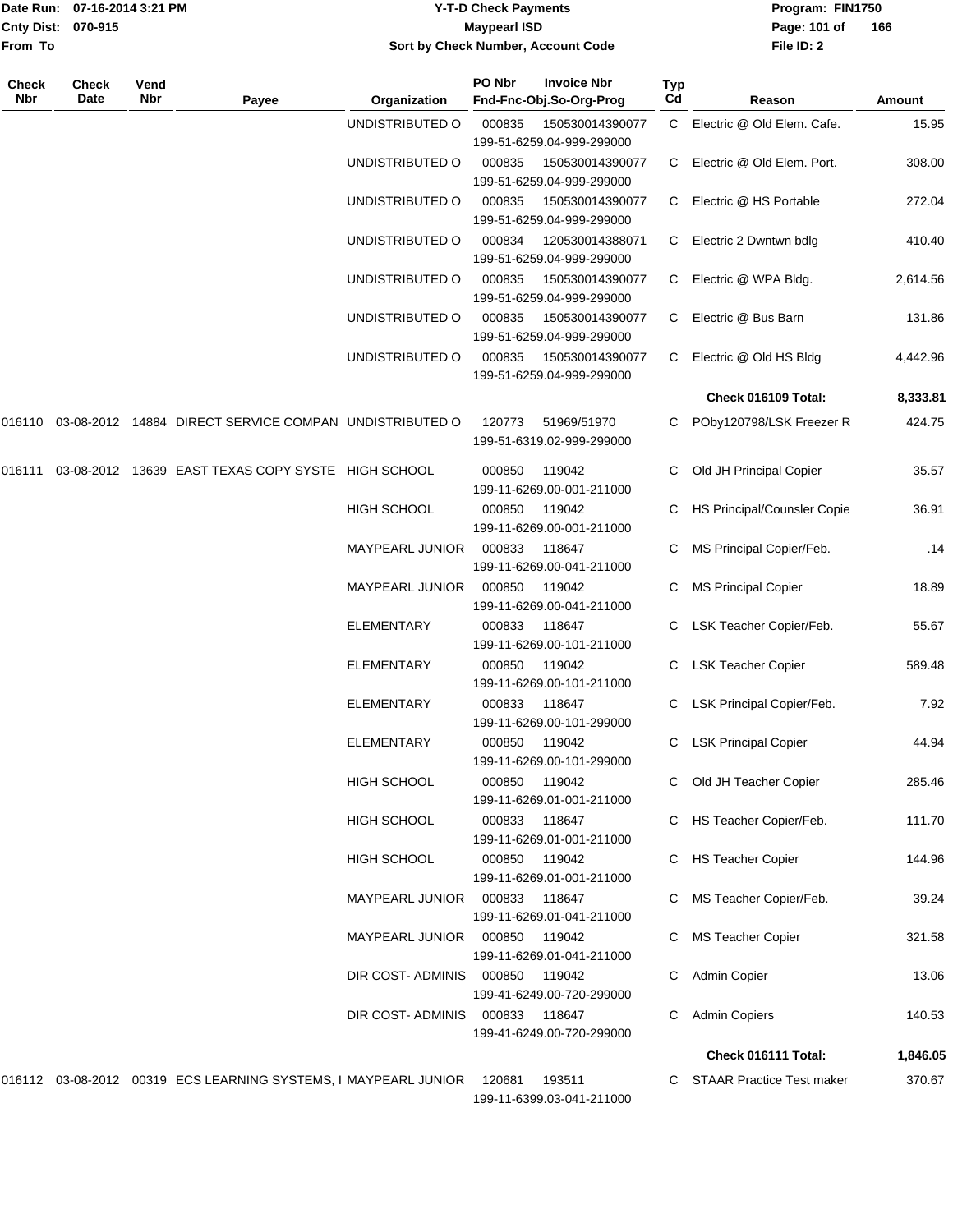|                           | Date Run: 07-16-2014 3:21 PM | Y-T-D Check Payments               | Program: Fl  |
|---------------------------|------------------------------|------------------------------------|--------------|
| <b>Cnty Dist: 070-915</b> |                              | <b>Mavpearl ISD</b>                | Page: 102 of |
| lFrom To                  |                              | Sort by Check Number, Account Code | File $ID: 2$ |

**Date Run: Program: FIN1750 File ID: 2** Page: 102 of 166

| <b>Check</b><br>Nbr | <b>Check</b><br>Date           | Vend<br>Nbr | Payee                                                            | Organization            | PO Nbr | <b>Invoice Nbr</b><br>Fnd-Fnc-Obj.So-Org-Prog | <b>Typ</b><br>Cd | Reason                          | <b>Amount</b> |
|---------------------|--------------------------------|-------------|------------------------------------------------------------------|-------------------------|--------|-----------------------------------------------|------------------|---------------------------------|---------------|
|                     |                                |             | 016113 03-08-2012 00099 EDUCATION SERVICE CENT ADMINISTRATIVE    |                         | 000858 | 110799<br>199-41-6399.01-701-299000           | C                | Envelopes/Forms for W2s         | 36.00         |
| 016114              |                                |             | 03-08-2012 01547 EICHELBAUM WARDELL HA DIR COST-ADMINIS          |                         | 000832 | 40916<br>199-41-6211.00-720-299000            | C                | <b>Legal Services</b>           | 379.60        |
|                     |                                |             | 016115 03-08-2012 00192 ELLIS COUNTY SPECIAL ED SHARED SER ARRA  |                         | 000831 | 915<br>199-93-6492.00-751-223000              | C                | <b>Shared Service Agreement</b> | 35,765.00     |
|                     |                                |             | 016116 03-08-2012 15107 ENNIS ISD TENNIS TEAM                    | <b>HIGH SCHOOL</b>      | 120766 | #15107<br>199-36-6499.01-001-299000           | C                | tournament 03/1/2012            | 150.00        |
|                     | 016117 03-08-2012 12474 ENVIVA |             |                                                                  | UNDISTRIBUTED O         | 000830 | 21793<br>199-34-6219.01-999-299000            | C                | <b>DOT Tests</b>                | 82.00         |
|                     |                                |             | 016118 03-08-2012 14495 ERNIE AMATON                             | <b>MAYPEARL JUNIOR</b>  | 120764 | 381883<br>199-11-6399.32-041-211000           | C                | Reimb.-OneActPlay refresh       | 61.71         |
|                     |                                |             | 016119  03-08-2012  13147  FLOWERSFOOD                           | <b>INTERMEDIATE SCH</b> | 000845 | 64914241440631<br>240-35-6399.00-042-299000   | C                | Bakery Items for MS             | 183.29        |
|                     |                                |             |                                                                  | <b>ELEMENTARY</b>       | 000845 | 64914241440631<br>240-35-6399.00-101-299000   | C                | Bakery Items for LSK            | 183.29        |
|                     |                                |             |                                                                  | <b>HIGH SCHOOL</b>      | 000845 | 64914241440631<br>240-35-6399.01-001-299000   | C                | Bakery Items for HS             | 138.32        |
|                     |                                |             |                                                                  |                         |        |                                               |                  | Check 016119 Total:             | 504.90        |
| 016120              |                                |             | 03-08-2012 14120 HARRIS COMPUTER SYSTE DISTRICT WIDE             |                         | 000856 | XT00066281<br>240-00-5749.00-000-200000       | C                | EZSchoolPayFees 2/1-2/29/       | 96.25         |
|                     |                                |             | 016121 03-08-2012 15124 HEAT (HOSPITALITY EDUCA HIGH SCHOOL      |                         | 120785 | membership fee<br>199-11-6411.03-001-211000   | C                | membership fee                  | 50.00         |
|                     |                                |             |                                                                  | <b>HIGH SCHOOL</b>      | 120785 | membership fee<br>199-11-6499.04-001-211000   | C                | membership fee                  | 10.00         |
|                     |                                |             |                                                                  |                         |        |                                               |                  | Check 016121 Total:             | 60.00         |
|                     |                                |             | 016122 03-08-2012 00362 INSTRUCTIONAL MATERIAL HIGH SCHOOL       |                         | 120729 | 3901<br>199-11-6399.09-001-211000             | C                | State Land CDE Reference        | 20.00         |
|                     |                                |             | 016123  03-08-2012  12551 INTERQUEST DETECTION C UNDISTRIBUTED O |                         | 000829 | 107394<br>199-11-6219.01-999-224000           | C                | <b>Half Day Service</b>         | 220.00        |
|                     |                                |             | 016124 03-08-2012 01591 J. BRANDT RECOGNITION UNDISTRIBUTED O    |                         | 120625 | 21694<br>199-13-6299.00-999-299000            |                  | POby120645/Employee Awa         | 538.65        |
| 016125              |                                |             | 03-08-2012  12728  JENNIE-O TURKEY STORE  INTERMEDIATE SCH       |                         | 000846 | 1337180<br>240-35-6399.00-042-299000          |                  | Turkey Products for MS          | 143.81        |
|                     |                                |             |                                                                  | <b>ELEMENTARY</b>       | 000846 | 1337180<br>240-35-6399.00-101-299000          |                  | Turkey Products for LSK         | 143.81        |
|                     |                                |             |                                                                  | HIGH SCHOOL             | 000846 | 1337180<br>240-35-6399.01-001-299000          |                  | Turkey Products for HS          | 143.82        |
|                     |                                |             |                                                                  |                         |        |                                               |                  | Check 016125 Total:             | 431.44        |
|                     |                                |             | 016126 03-08-2012 15122 JEREMEY JETT                             | UNDISTRIBUTED O         | 000842 | DeSotoScrimage<br>199-36-6219.00-999-299000   | C                | <b>Baseball Scrimage</b>        | 134.36        |
|                     |                                |             | 016127  03-08-2012  13958  JOE JIMENEZ                           | UNDISTRIBUTED O         | 000840 | <b>CliftonHS</b><br>199-36-6219.00-999-299000 |                  | JV/V Baseball                   | 105.00        |
|                     |                                |             | 016128 03-08-2012 01048 LABATT FOOD SERVICE                      | <b>INTERMEDIATE SCH</b> | 000848 | 02050251<br>240-35-6399.00-042-299000         | С                | Grocery items for MS            | 1,022.63      |
|                     |                                |             |                                                                  | ELEMENTARY              | 000848 | 02050250<br>240-35-6399.00-101-299000         | С                | Grocery items for LSK           | 6,887.44      |
|                     |                                |             |                                                                  | HIGH SCHOOL             | 000848 | 02050252<br>240-35-6399.01-001-299000         |                  | Grocery Items for HS            | 2,546.79      |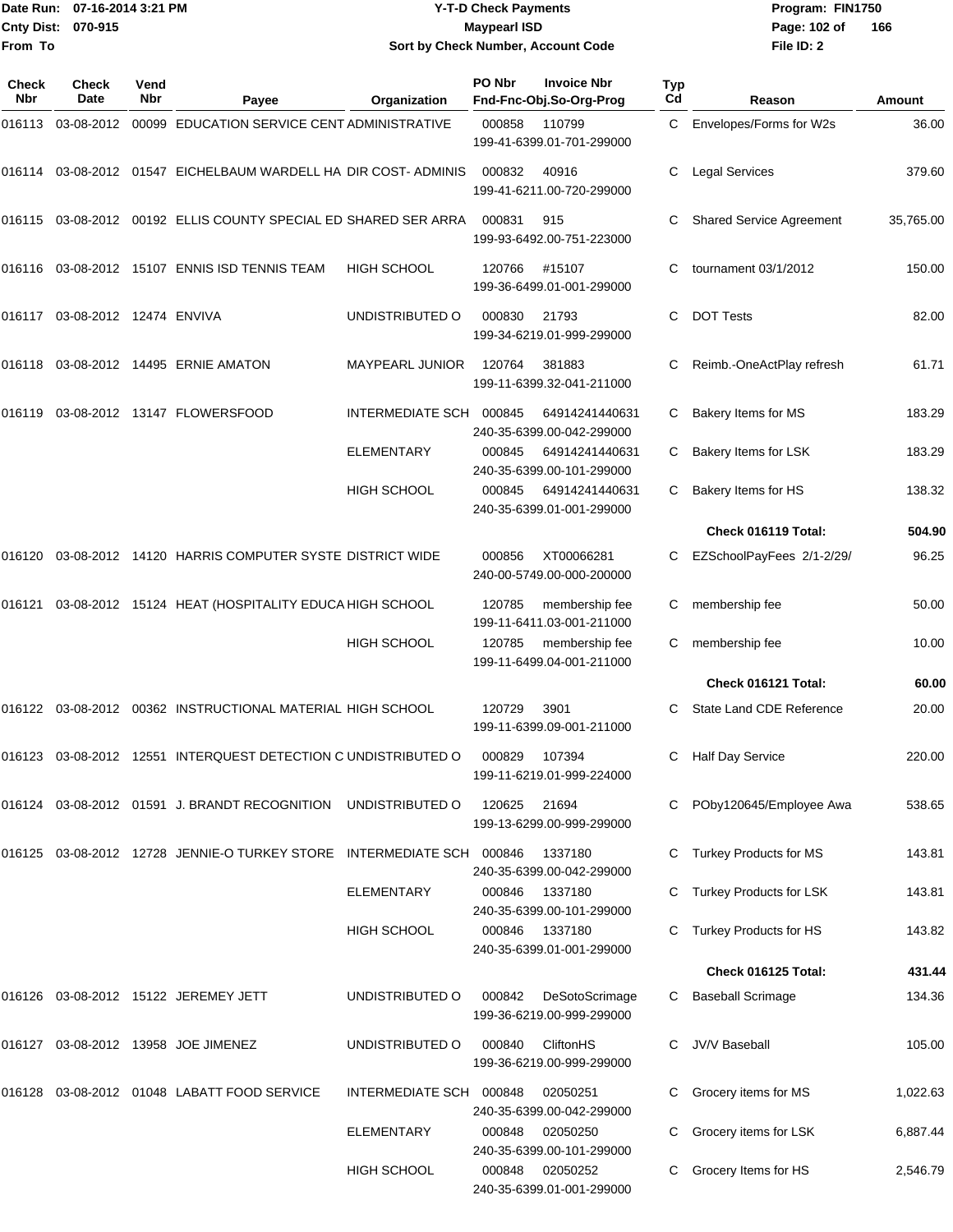| From To             | Date Run: 07-16-2014 3:21 PM<br>Cnty Dist: 070-915 |             |                                                                                  |                       | <b>Y-T-D Check Payments</b><br><b>Maypearl ISD</b><br>Sort by Check Number, Account Code | Program: FIN1750<br>Page: 103 of<br>File ID: 2 | 166                            |               |
|---------------------|----------------------------------------------------|-------------|----------------------------------------------------------------------------------|-----------------------|------------------------------------------------------------------------------------------|------------------------------------------------|--------------------------------|---------------|
| <b>Check</b><br>Nbr | <b>Check</b><br>Date                               | Vend<br>Nbr | Payee                                                                            | Organization          | PO Nbr<br><b>Invoice Nbr</b><br>Fnd-Fnc-Obj.So-Org-Prog                                  | Typ<br>Cd                                      | Reason                         | <b>Amount</b> |
|                     |                                                    |             |                                                                                  |                       |                                                                                          |                                                | Check 016128 Total:            | 10,456.86     |
| 016129              |                                                    |             | 03-08-2012 13247 LEGAL DIGEST                                                    | <b>HIGH SCHOOL</b>    | 120759<br>RegistrationFee<br>199-23-6499.00-001-299000                                   | C                                              | POby120784/SpEd Worksho        | 135.00        |
|                     |                                                    |             |                                                                                  | MAYPEARL JUNIOR       | 120759<br>RegistrationFee<br>199-23-6499.00-041-299000                                   | C                                              | POby120784/SpEd Worksho        | 135.00        |
|                     |                                                    |             |                                                                                  | <b>ELEMENTARY</b>     | 120759<br>RegistrationFee<br>199-23-6499.00-101-299000                                   | С                                              | POby120784/SpEd Worksho        | 135.00        |
|                     |                                                    |             |                                                                                  | <b>HIGH SCHOOL</b>    | 120759<br>RegistrationFee<br>199-31-6499.00-001-299000                                   | C                                              | POby120784/SpEd Worksho        | 135.00        |
|                     |                                                    |             |                                                                                  |                       |                                                                                          |                                                | Check 016129 Total:            | 540.00        |
|                     |                                                    |             |                                                                                  |                       | 120628<br>R00584200002<br>199-12-6399.04-001-299000                                      | C.                                             | Forks over knives DVD          | 24.95         |
|                     | 016131  03-08-2012  15117  LISA ELLIS              |             |                                                                                  | <b>DISTRICT WIDE</b>  | 000828<br>REQ120775<br>199-00-5749.00-000-200000                                         | C                                              | Refund for Course not taken    | 50.00         |
|                     |                                                    |             |                                                                                  | UNDISTRIBUTED O       | 37678<br>120774<br>199-51-6319.02-999-299000                                             |                                                | POby120799/HS FireAlarmS       | 318.75        |
|                     |                                                    |             |                                                                                  | UNDISTRIBUTED O       | 120794<br>233827<br>199-36-6399.03-999-299BHS                                            | C                                              | track-measuring tapes(2)       | 52.40         |
| 016134              | 03-08-2012 00631 MCI                               |             |                                                                                  | UNDISTRIBUTED O       | 000827<br>08638700105<br>199-51-6259.02-999-299000                                       | C                                              | Long Distance Service          | 262.24        |
|                     | 016135    03-08-2012    00457   MAFAC              |             |                                                                                  | UNDISTRIBUTED O       | 120712<br>1455673-00<br>199-36-6399.03-999-299GHS                                        | С                                              | girls track supplies           | 1,236.00      |
|                     |                                                    |             |                                                                                  | UNDISTRIBUTED O       | 1455673-00<br>120712<br>199-36-6399.03-999-299GMS                                        | С                                              | girls track supplies           | 409.20        |
|                     |                                                    |             |                                                                                  |                       |                                                                                          |                                                | Check 016135 Total:            | 1,645.20      |
|                     |                                                    |             | 016136 03-08-2012 13184 MICHAEL FARDA                                            | UNDISTRIBUTED O       | C0112<br>120792<br>199-36-6399.05-999-299000                                             | C                                              | track meet food                | 16.11         |
|                     |                                                    |             | 016137   03-08-2012   13306   MOUNTAIN PEAK SPECIAL   UNDISTRIBUTED   O          |                       | 000839<br>Acct 11-0788-00<br>199-51-6259.79-999-222000                                   |                                                | C Water @ Ag Facility          | 25.57         |
|                     | 016138  03-08-2012  12730  NAEIR                   |             |                                                                                  | <b>HIGH SCHOOL</b>    | 120732 H463614<br>199-11-6399.12-001-211000                                              |                                                | C Highlighters/Pens for HS     | 69.00         |
|                     |                                                    |             | 016139  03-08-2012  00297  NARDONE BROS. BAKING C ELEMENTARY                     |                       | 000847<br>70595<br>240-35-6399.00-101-299000                                             |                                                | C Pizza for LSK                | 205.10        |
|                     |                                                    |             | 016140  03-08-2012  12087  OAK CLIFF OFFICE SUPPLY HIGH SCHOOL                   |                       | 120730<br>305206-0<br>199-31-6399.00-001-299000                                          |                                                | folders, envelopes, & labels   | 189.54        |
|                     |                                                    |             |                                                                                  | <b>HIGH SCHOOL</b>    | 120730<br>305206-0<br>199-31-6399.01-001-221000                                          |                                                | C folders, envelopes, & labels | 189.53        |
|                     |                                                    |             |                                                                                  | UNDISTRIBUTED O       | 305170-0<br>120716<br>199-34-6311.00-999-299000                                          |                                                | C POby120738/Batteries, Mark   | 8.01          |
|                     |                                                    |             |                                                                                  | <b>ADMINISTRATIVE</b> | 120716<br>305170-0<br>199-41-6399.01-701-299000                                          |                                                | C Rubber bands, PopUps, tabs   | 97.75         |
|                     |                                                    |             |                                                                                  |                       |                                                                                          |                                                | Check 016140 Total:            | 484.83        |
|                     |                                                    |             | 016141  03-08-2012  00287  OFFICE DEPOT                                          | UNDISTRIBUTED O       | 120715<br>599844616001<br>199-34-6311.00-999-299000                                      |                                                | C POby120737/ClipboardsFor     | 16.44         |
|                     |                                                    |             | 016142  03-08-2012  15083  OLMSTED-KIRK PAPER CO  UNDISTRIBUTED                O |                       | 120643<br>2837113<br>199-51-6319.01-999-299000                                           |                                                | POby120666/Tilt Truck Cart     | 400.00        |
|                     |                                                    |             |                                                                                  | UNDISTRIBUTED O       | 120642<br>2837113<br>199-51-6319.01-999-299000                                           |                                                | POby120665/Tilt Truck Cart     | 1,200.00      |
|                     |                                                    |             |                                                                                  | UNDISTRIBUTED O       | 120772<br>2839290/2837440<br>199-51-6319.01-999-299000                                   |                                                | C POby120797/Can Liners/To     | 917.72        |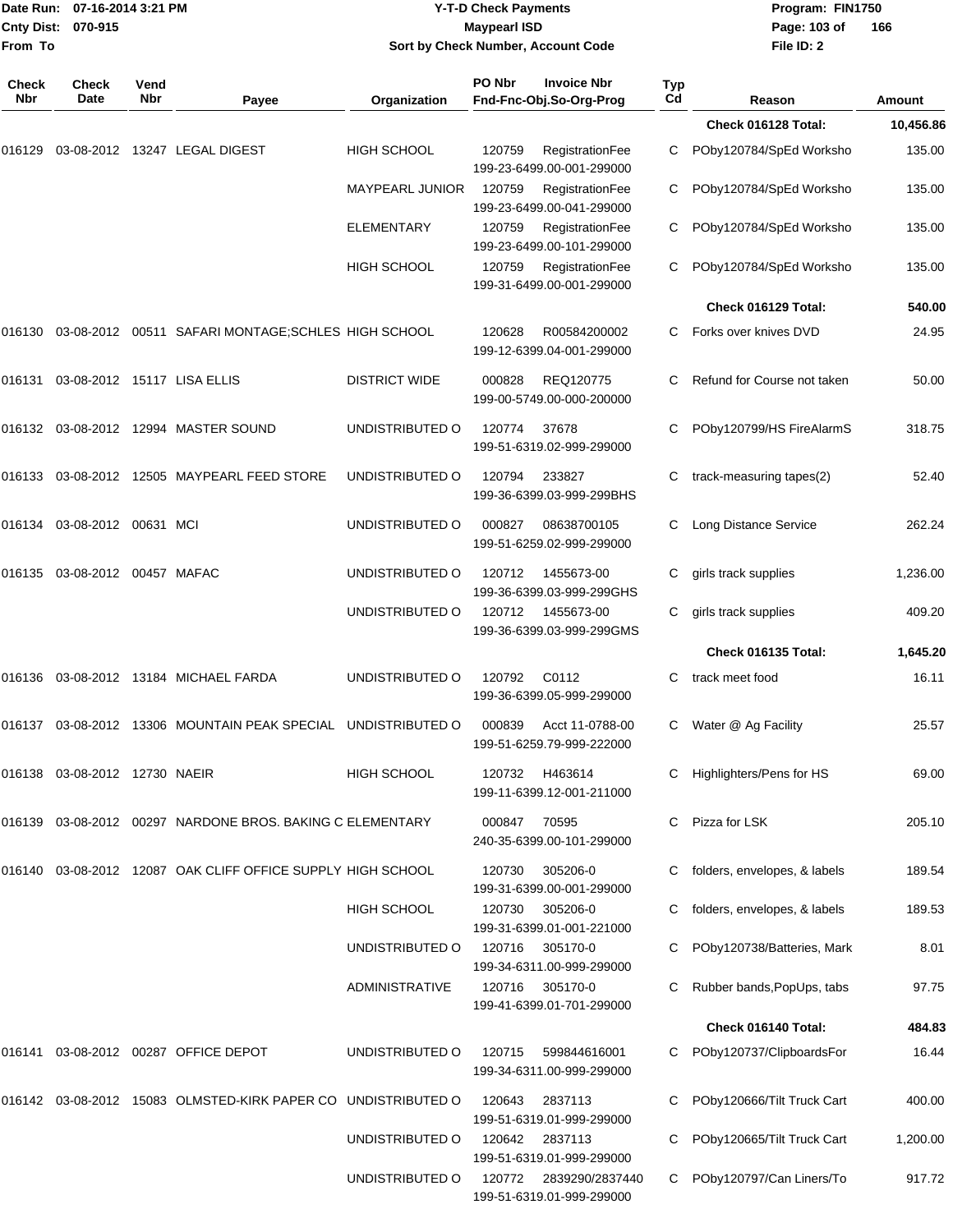| Date Run:<br><b>Cnty Dist:</b><br>From To | 07-16-2014 3:21 PM<br>070-915        |             |                                                                       | <b>Y-T-D Check Payments</b><br><b>Maypearl ISD</b><br>Sort by Check Number, Account Code |        |                                               |           | Program: FIN1750<br>Page: 104 of<br>File ID: 2 | 166      |
|-------------------------------------------|--------------------------------------|-------------|-----------------------------------------------------------------------|------------------------------------------------------------------------------------------|--------|-----------------------------------------------|-----------|------------------------------------------------|----------|
| Check<br>Nbr                              | Check<br>Date                        | Vend<br>Nbr | Payee                                                                 | Organization                                                                             | PO Nbr | <b>Invoice Nbr</b><br>Fnd-Fnc-Obj.So-Org-Prog | Typ<br>Cd | Reason                                         | Amount   |
|                                           |                                      |             |                                                                       |                                                                                          |        |                                               |           | Check 016142 Total:                            | 2,517.72 |
|                                           |                                      |             | 016143 03-08-2012 15054   O'REILLY AUTO PARTS                         | UNDISTRIBUTED O                                                                          | 120776 | 0645-220107<br>199-51-6639.00-999-299000      | С         | POby120801/Shop Truck Su                       | 35.04    |
|                                           |                                      |             | 016144  03-08-2012  14919  POSSIBILITIES CONSULTIN MAYPEARL JUNIOR    |                                                                                          | 000826 | February<br>199-21-6219.00-041-223000         | C         | Curriclulum Consultant for F                   | 1,080.20 |
|                                           |                                      |             |                                                                       | <b>ELEMENTARY</b>                                                                        | 000826 | February<br>199-21-6219.00-101-211000         | C         | Curriclulum Consultant for F                   | 1,080.20 |
|                                           |                                      |             |                                                                       | <b>ELEMENTARY</b>                                                                        | 000826 | February<br>199-21-6219.00-101-223000         | C         | Curriclulum Consultant for F                   | 1,080.20 |
|                                           |                                      |             |                                                                       |                                                                                          |        |                                               |           | Check 016144 Total:                            | 3,240.60 |
|                                           |                                      |             |                                                                       | <b>ELEMENTARY</b>                                                                        | 120697 | 30035<br>199-11-6639.45-101-211000            | C         | software/hardware-Qwizdom                      | 2,556.49 |
|                                           |                                      |             | 016146 03-08-2012 01291  REGION 7 UIL MUSIC                           | <b>HIGH SCHOOL</b>                                                                       | 120755 | <b>Entry Fee</b><br>199-11-6499.29-001-211000 | С         | UIL Region VII Music Contes                    | 280.00   |
|                                           | 016147  03-08-2012  00720  RISO, INC |             |                                                                       | UNDISTRIBUTED O                                                                          | 000853 | 5230585<br>199-41-6219.07-999-299000          | С         | Riso Copies for Feb                            | 60.64    |
|                                           |                                      |             | 016148 03-08-2012 14710   RUSK ATHLETICS BOOSTE   HIGH SCHOOL         |                                                                                          | 120789 | entry fee<br>199-36-6499.01-001-299000        | С         | powerlifting meet entry fee                    | 90.00    |
| 016149                                    |                                      |             | 03-08-2012 13034 SADDLEBACK ED. PUBLISHI HIGH SCHOOL                  |                                                                                          | 120699 | 0610735-IN<br>199-11-6399.04-001-211000       | C         | <b>HS Library supplies</b>                     | 231.71   |
|                                           |                                      |             |                                                                       | <b>HIGH SCHOOL</b>                                                                       | 120699 | 0610735-IN<br>199-11-6399.05-001-211000       | C         | HS Library supplies                            | 276.71   |
|                                           |                                      |             |                                                                       | <b>HIGH SCHOOL</b>                                                                       | 120699 | 0610735-IN<br>199-11-6399.06-001-224000       | С         | HS Library supplies                            | 492.59   |
|                                           |                                      |             |                                                                       | <b>HIGH SCHOOL</b>                                                                       | 120699 | 0610735-IN<br>199-11-6399.14-001-211000       | С         | HS Library supplies                            | 151.72   |
|                                           |                                      |             |                                                                       |                                                                                          |        |                                               |           | Check 016149 Total:                            | 1,152.73 |
|                                           |                                      |             | 016150 03-08-2012 00706  SCANTRON                                     | <b>HIGH SCHOOL</b>                                                                       | 120781 | 00017315<br>199-11-6399.00-001-211SUP         |           | renewal for scantron                           | 65.00    |
|                                           |                                      |             |                                                                       | <b>HIGH SCHOOL</b>                                                                       | 120781 | 00017315<br>199-11-6399.17-001-211000         | C         | renewal for scantron                           | 100.00   |
|                                           |                                      |             |                                                                       | <b>HIGH SCHOOL</b>                                                                       |        | 120781 00017315<br>199-11-6399.18-001-211000  | C.        | renewal for scantron                           | 49.00    |
|                                           |                                      |             |                                                                       |                                                                                          |        |                                               |           | Check 016150 Total:                            | 214.00   |
|                                           |                                      |             |                                                                       | <b>HIGH SCHOOL</b>                                                                       | 120720 | 208107816430<br>199-11-6399.01-001-221000     |           | C Mult. Size Binders                           | 97.78    |
|                                           |                                      |             | 016152 03-08-2012 14794 SCOTT AND WHITE HEALTH MAYPEARL JUNIOR 120760 |                                                                                          |        | RegistrationFee<br>255-11-6419.00-041-224000  |           | C Conference Adolescent Well                   | 410.00   |
|                                           |                                      |             |                                                                       | UNDISTRIBUTED O                                                                          | 000825 | 030812-040712<br>199-53-6249.04-999-299000    |           | C Internet                                     | 800.00   |
|                                           |                                      |             | 016154 03-08-2012 00641   SPRINTER RELAY FORMS C UNDISTRIBUTED O      |                                                                                          | 120688 | 12574<br>199-36-6399.03-999-299BHS            | C.        | Track Form kits                                | 190.00   |
|                                           |                                      |             | 016155 03-08-2012 00218   THE COWBOY BANK OF TE   HIGH SCHOOL         |                                                                                          | 120801 | gas<br>199-36-6499.01-001-299000              |           | reg.power meet/prepd visa/g                    | 103.00   |
|                                           |                                      |             |                                                                       | <b>HIGH SCHOOL</b>                                                                       | 120800 | Meals/Gas<br>199-36-6499.01-001-299000        | C         | powerlift-Prepd Visa-meals/g                   | 420.00   |
|                                           |                                      |             |                                                                       |                                                                                          |        |                                               |           | Check 016155 Total:                            | 523.00   |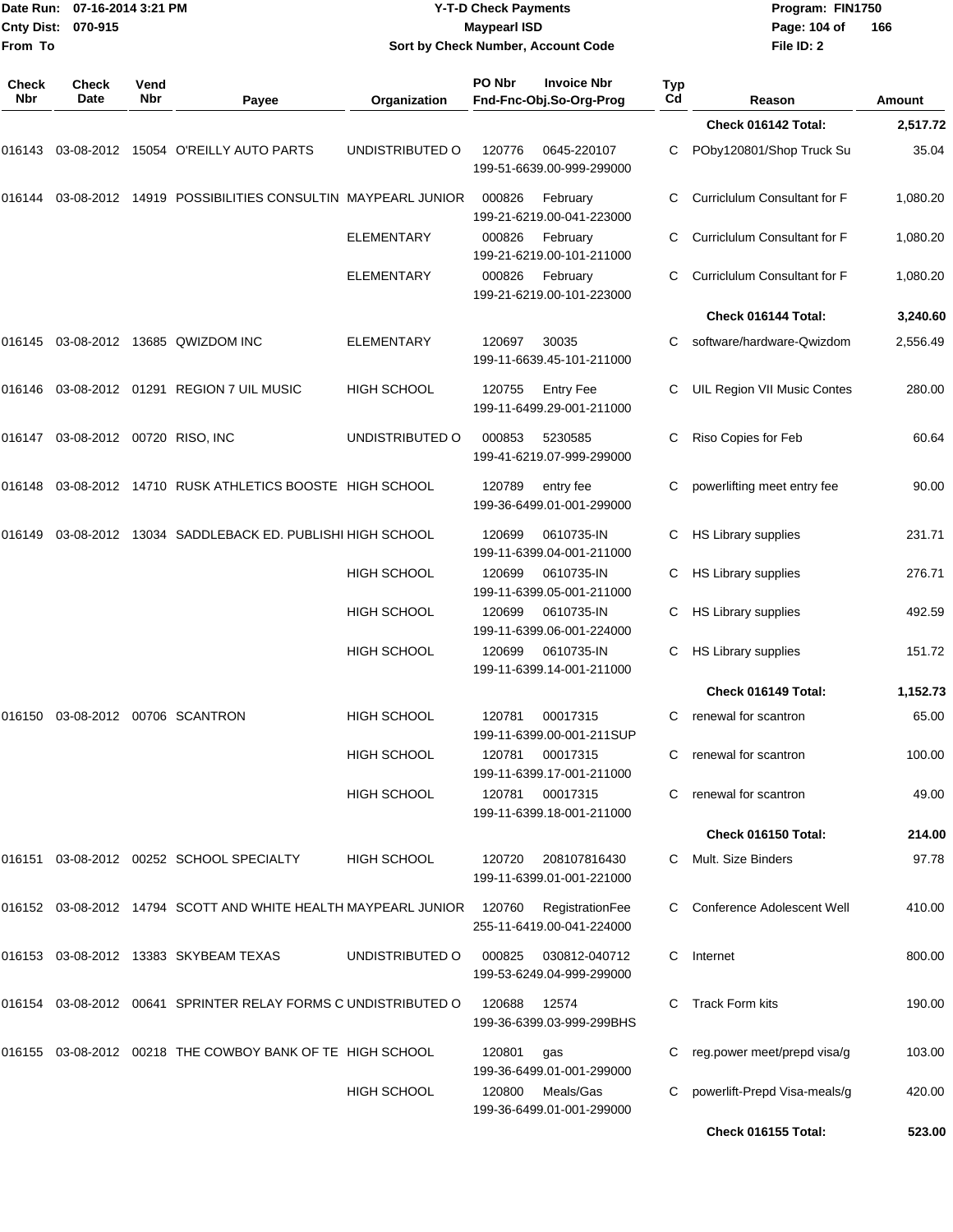|                           | Date Run: 07-16-2014 3:21 PM | <b>Y-T-D Check Payments</b>        | Program: Fl  |
|---------------------------|------------------------------|------------------------------------|--------------|
| <b>Cnty Dist: 070-915</b> |                              | <b>Mavpearl ISD</b>                | Page: 105 of |
| From To                   |                              | Sort by Check Number, Account Code | File ID: 2   |

**Date Run: Program: FIN1750 File ID: 2 166**

| Check<br>Nbr | <b>Check</b><br><b>Date</b> | Vend<br><b>Nbr</b> | Payee                                                             | Organization            | PO Nbr | <b>Invoice Nbr</b><br>Fnd-Fnc-Obj.So-Org-Prog | <b>Typ</b><br>Cd | Reason                           | Amount    |
|--------------|-----------------------------|--------------------|-------------------------------------------------------------------|-------------------------|--------|-----------------------------------------------|------------------|----------------------------------|-----------|
| 016156       | 03-08-2012 00474 THSWPA     |                    |                                                                   | <b>HIGH SCHOOL</b>      | 120790 | entry fee<br>199-36-6499.01-001-299000        | C.               | entry fee/dues for THSWPA        | 30.00     |
| 016157       |                             |                    | 03-08-2012 14962 TOM WRIGHT CONSTRUCTI UNDISTRIBUTED O            |                         | 000851 | Const 11-324<br>600-81-6629.00-999-299MTN     | C                | <b>MS Band Hall Construction</b> | 20,095.44 |
| 016158       |                             |                    | 03-08-2012 15126 TRAVELODGE CORPUS CH HIGH SCHOOL                 |                         | 120797 | PL Comp. Hotel<br>199-36-6499.01-001-299000   | C                | girls powerlift meet hotel       | 174.38    |
| 016159       |                             |                    | 03-08-2012 00134 TXU ENERGY                                       | UNDISTRIBUTED O         | 000824 | 054325837391<br>199-51-6259.04-999-299000     | C                | Security Lights @ HS Ballpa      | 69.30     |
|              |                             |                    |                                                                   | UNDISTRIBUTED O         | 000824 | 054325837391<br>199-51-6259.04-999-299000     | C                | Security Lights @ 31024 W.       | 69.30     |
|              |                             |                    |                                                                   | UNDISTRIBUTED O         | 000824 | 054325837391<br>199-51-6259.04-999-299000     | C.               | Security lights @ Old Elem       | 63.60     |
|              |                             |                    |                                                                   | UNDISTRIBUTED O         | 000824 | 054325837391<br>199-51-6259.04-999-299000     | C                | Security Lights @ Bus Barn       | 27.74     |
|              |                             |                    |                                                                   | UNDISTRIBUTED O         | 000824 | 054325837391<br>199-51-6259.04-999-299000     | C                | Security lights HS Ag 1          | 31.76     |
|              |                             |                    |                                                                   | UNDISTRIBUTED O         | 000824 | 054325837391<br>199-51-6259.04-999-299000     | C.               | Security Lights @ HS Ag 2        | 141.67    |
|              |                             |                    |                                                                   |                         |        |                                               |                  | Check 016159 Total:              | 403.37    |
| 016160       |                             |                    | 03-08-2012  00781  TYSON FOOD, INC                                | <b>INTERMEDIATE SCH</b> | 000849 | 08417346<br>240-35-6399.00-042-299000         |                  | Chicken Products for MS          | 161.38    |
|              |                             |                    |                                                                   | <b>ELEMENTARY</b>       | 000849 | 08417346<br>240-35-6399.00-101-299000         |                  | Chicken Products for LSK         | 161.38    |
|              |                             |                    |                                                                   | <b>HIGH SCHOOL</b>      | 000849 | 08417346<br>240-35-6399.01-001-299000         | C                | Chicken Products for HS          | 161.38    |
|              |                             |                    |                                                                   |                         |        |                                               |                  | Check 016160 Total:              | 484.14    |
| 016161       |                             |                    | 03-08-2012 00091 VENUS ISD                                        | <b>MAYPEARL JUNIOR</b>  | 120798 | entry fee<br>199-36-6499.00-041-299000        |                  | track meet @ Venus ISD           | 300.00    |
| 016162       |                             |                    | 03-08-2012  00253  VERIZON SOUTHWEST                              | UNDISTRIBUTED O         | 000823 | 070403<br>199-51-6259.02-999-299000           | С                | <b>Telephone Services</b>        | 48.36     |
|              |                             |                    | 016163  03-08-2012  00460  VINEYARD'S AUTO SUPPLY UNDISTRIBUTED O |                         | 120777 | D-333429/5733<br>199-51-6630.00-999-299000    |                  | POby120802/Equip. Maint.         | 32.25     |
|              |                             |                    | 016164 03-08-2012 00385 WAXAHACHIE ISD                            | <b>HIGH SCHOOL</b>      | 120802 | entry fee<br>199-36-6499.01-001-299000        |                  | baseball tournament3/8           | 150.00    |
|              |                             |                    |                                                                   | <b>HIGH SCHOOL</b>      | 120802 | entry fee<br>199-36-6499.01-001-299000        | D                | <b>EVENT CANCELLED</b>           | -150.00   |
|              |                             |                    |                                                                   |                         |        |                                               |                  | Check 016164 Total:              | .00       |
|              |                             |                    | 016165 03-22-2012 15074 ABIBOW RECYCLING LLC                      | UNDISTRIBUTED O         | 000866 | 22-1074819<br>199-51-6259.03-999-299000       |                  | C Recycling Dumpster Fees        | 151.44    |
|              |                             |                    | 016166 03-22-2012 12211 ADVANCE PIERRE FOODS                      | <b>INTERMEDIATE SCH</b> | 000885 | 1041336<br>240-35-6399.00-042-299000          |                  | MS Beef items                    | 59.76     |
|              |                             |                    |                                                                   | <b>ELEMENTARY</b>       | 000885 | 1041336<br>240-35-6399.00-101-299000          |                  | <b>LSK Beef items</b>            | 59.76     |
|              |                             |                    |                                                                   | <b>HIGH SCHOOL</b>      | 000885 | 1041336<br>240-35-6399.01-001-299000          | C.               | <b>HS Beef items</b>             | 59.76     |
|              |                             |                    |                                                                   |                         |        |                                               |                  | Check 016166 Total:              | 179.28    |
|              |                             |                    | 016167 03-22-2012 13962 APOGEE COMPONENTS                         | <b>HIGH SCHOOL</b>      | 120807 | 00044179<br>199-11-6399.14-001-211000         | C.               | rockets supplies                 | 206.33    |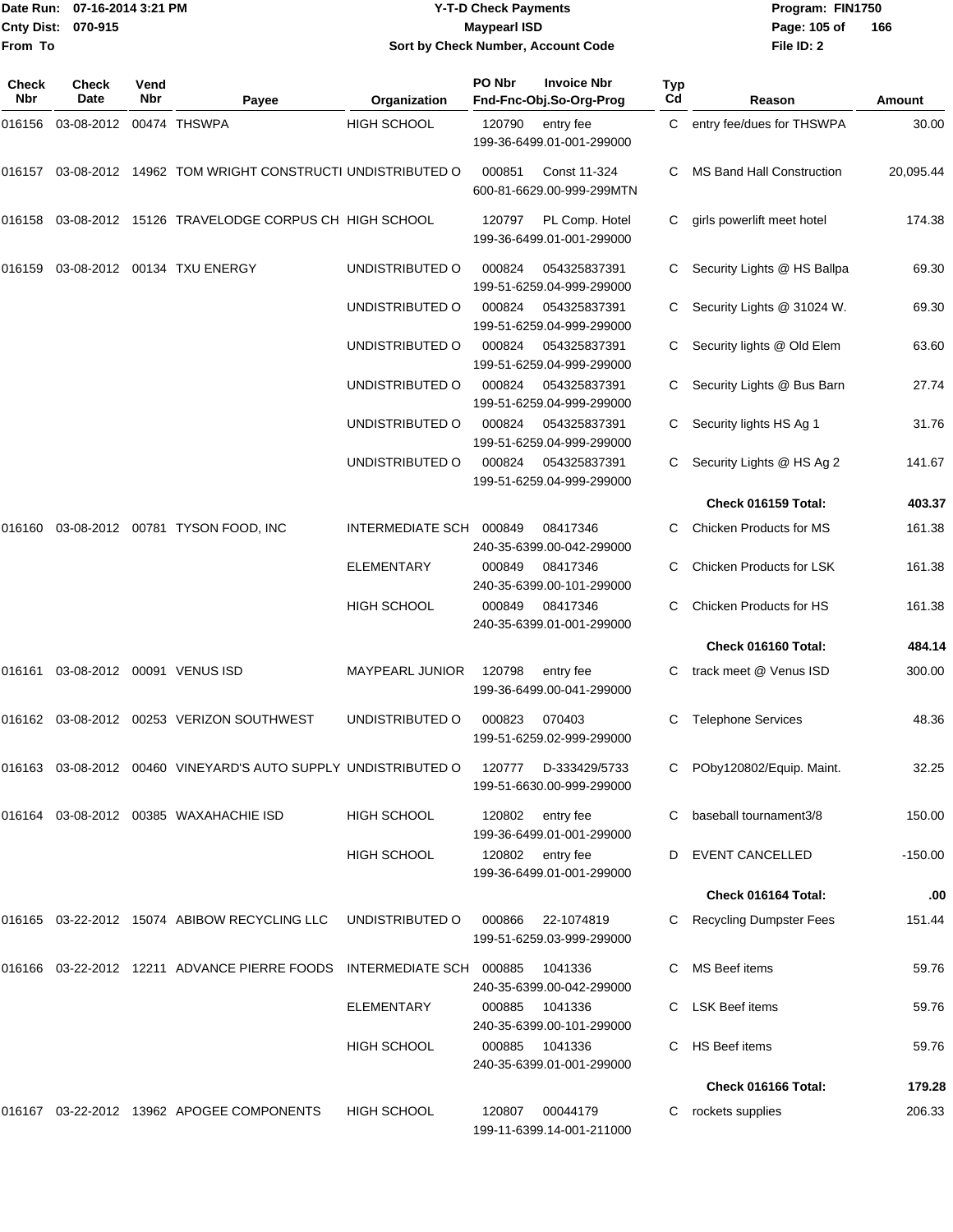|                    | Date Run: 07-16-2014 3:21 PM |
|--------------------|------------------------------|
| Cnty Dist: 070-915 |                              |
| From To            |                              |

#### **Date Run: Program: FIN1750 07-16-2014 3:21 PM Y-T-D Check Payments Cnty Dist: Page: 106 of 070-915 Maypearl ISD Sort by Check Number, Account Code**

**File ID: 2** Page: 106 of 166

| Check<br><b>Nbr</b> | <b>Check</b><br>Date | Vend<br>Nbr | Payee                                                               | Organization                | PO Nbr       | <b>Invoice Nbr</b><br>Fnd-Fnc-Obj.So-Org-Prog  | Typ<br>Cd | Reason                            | Amount   |
|---------------------|----------------------|-------------|---------------------------------------------------------------------|-----------------------------|--------------|------------------------------------------------|-----------|-----------------------------------|----------|
| 016168              |                      |             | 03-22-2012 01256 AT&T MOBILITY                                      | UNDISTRIBUTED O             | 000867       | 11164X03102012<br>199-52-6259.00-999-299000    | C         | <b>Cellular Service for Buses</b> | 216.37   |
| 016169              |                      |             | 03-22-2012 12519 B & H PHOTO                                        | <b>HIGH SCHOOL</b>          | 120753       | 58569912<br>244-11-6399.00-001-222000          | С         | photo equipment kits              | 739.90   |
| 016170              |                      |             | 03-22-2012 13185 BEST BUY GOV LLC                                   | HIGH SCHOOL                 | 120783       | 630341<br>244-11-6399.00-001-222000            |           | Cannon EOS Rebel T3 for P         | 499.99   |
| 016171              |                      |             | 03-22-2012 00956 BORDENS, INC.                                      | INTERMEDIATE SCH            | 000886       | 986407<br>240-35-6399.00-042-299000            | С         | MS Milk items                     | 779.10   |
|                     |                      |             |                                                                     | <b>ELEMENTARY</b>           | 000886       | 982370<br>240-35-6399.00-101-299000            |           | <b>LSK Milk items</b>             | 1,484.70 |
|                     |                      |             |                                                                     | <b>HIGH SCHOOL</b>          | 000886       | 984807<br>240-35-6399.01-001-299000            | С         | HS Milk items                     | 441.00   |
|                     |                      |             |                                                                     |                             |              |                                                |           | Check 016171 Total:               | 2,704.80 |
|                     |                      |             | 016172  03-22-2012  13576  CANNON FINANCIAL SERVI DIR COST- ADMINIS |                             | 120466       | 11717895<br>199-41-6249.00-720-299000          |           | POby120479/Cannon Serv.           | 2,184.61 |
| 016173              |                      |             | 03-22-2012  00217  CITY OF MAYPEARL                                 | UNDISTRIBUTED O             | 000868       | 0119to2142012<br>199-51-6259.01-999-299000     |           | Water @ Sports Complex            | 106.16   |
|                     |                      |             |                                                                     | UNDISTRIBUTED O             | 000877       | 020212to030212<br>199-51-6259.04-999-299000    | C.        | Electric @ Sports Complex         | 367.28   |
|                     |                      |             |                                                                     |                             |              |                                                |           | Check 016173 Total:               | 473.44   |
| 016174              |                      |             | 03-22-2012 13254 CLAY EWELL EDUCATIONA HIGH SCHOOL                  |                             | 120830       | 1822312<br>199-11-6399.09-001-211000           |           | C CDE scantrons for AG Judgi      | 58.00    |
|                     |                      |             |                                                                     | <b>HIGH SCHOOL</b>          | 120831       | RegistrationFee<br>199-11-6499.00-001-211000   | C         | clinics@McClennan/Tarleton        | 416.00   |
|                     |                      |             |                                                                     |                             |              |                                                |           | Check 016174 Total:               | 474.00   |
| 016175              |                      |             | 03-22-2012 14523 CLEANER AIR SERVICES                               | UNDISTRIBUTED O             | 120674       | 29cases<br>199-51-6319.02-999-299000           |           | POby120697/Air Filters            | 800.00   |
|                     |                      |             | 016176 03-22-2012 13566 CONNIE D. HAGEN, INC.                       | UNDISTRIBUTED O             | 000869       | 80439<br>199-34-6219.01-999-299000             | С         | <b>DOT Tests</b>                  | 69.85    |
|                     |                      |             | 016177 03-22-2012 00235 CORSICANA ISD                               | HIGH SCHOOL                 | 120824       | <b>Entry Fee</b><br>199-36-6499.01-001-299000  |           | C JV tennis tournament            | 250.00   |
|                     |                      |             | 016178 03-22-2012 15137 COUNTRY HEARTH INN AN HIGH SCHOOL           |                             | 120851       | HotelRooms<br>199-36-6499.01-001-299000        |           | C powerlift meet/hotel rooms      | 150.42   |
|                     |                      |             | 016179 03-22-2012 14605 COVER ONE                                   | MAYPEARL JUNIOR 120751 7355 |              | 199-12-6399.08-041-299000                      |           | C book repair supplies            | 112.90   |
|                     |                      |             | 016180 03-22-2012 13207 DALLAS MISENHIMER                           | UNDISTRIBUTED O             | 000884       | Axtell<br>199-36-6219.00-999-299000            |           | C Varsity Softball                | 50.00    |
|                     |                      |             | 016181 03-22-2012 15132 DANIEL GUERRA                               | UNDISTRIBUTED O             | 000880       | Axtell<br>199-36-6219.00-999-299000            |           | C JV/V Baseball                   | 131.03   |
|                     |                      |             | 016182 03-22-2012 12536 DESOTO JANITORIAL                           | UNDISTRIBUTED O             |              | 120847  115557-00<br>199-51-6319.01-999-299000 |           | C POby120874/Janitorial Supp      | 275.00   |
|                     |                      |             | 016183 03-22-2012 14884 DIRECT SERVICE COMPAN UNDISTRIBUTED O       |                             | 120842       | 45278<br>199-51-6249.00-999-299000             |           | C POby120868/Parts                | 79.95    |
|                     |                      |             |                                                                     | UNDISTRIBUTED O             | 120842 52651 | 199-51-6319.02-999-299000                      |           | POby120868/Labor                  | 277.95   |
|                     |                      |             |                                                                     |                             |              |                                                |           | Check 016183 Total:               | 357.90   |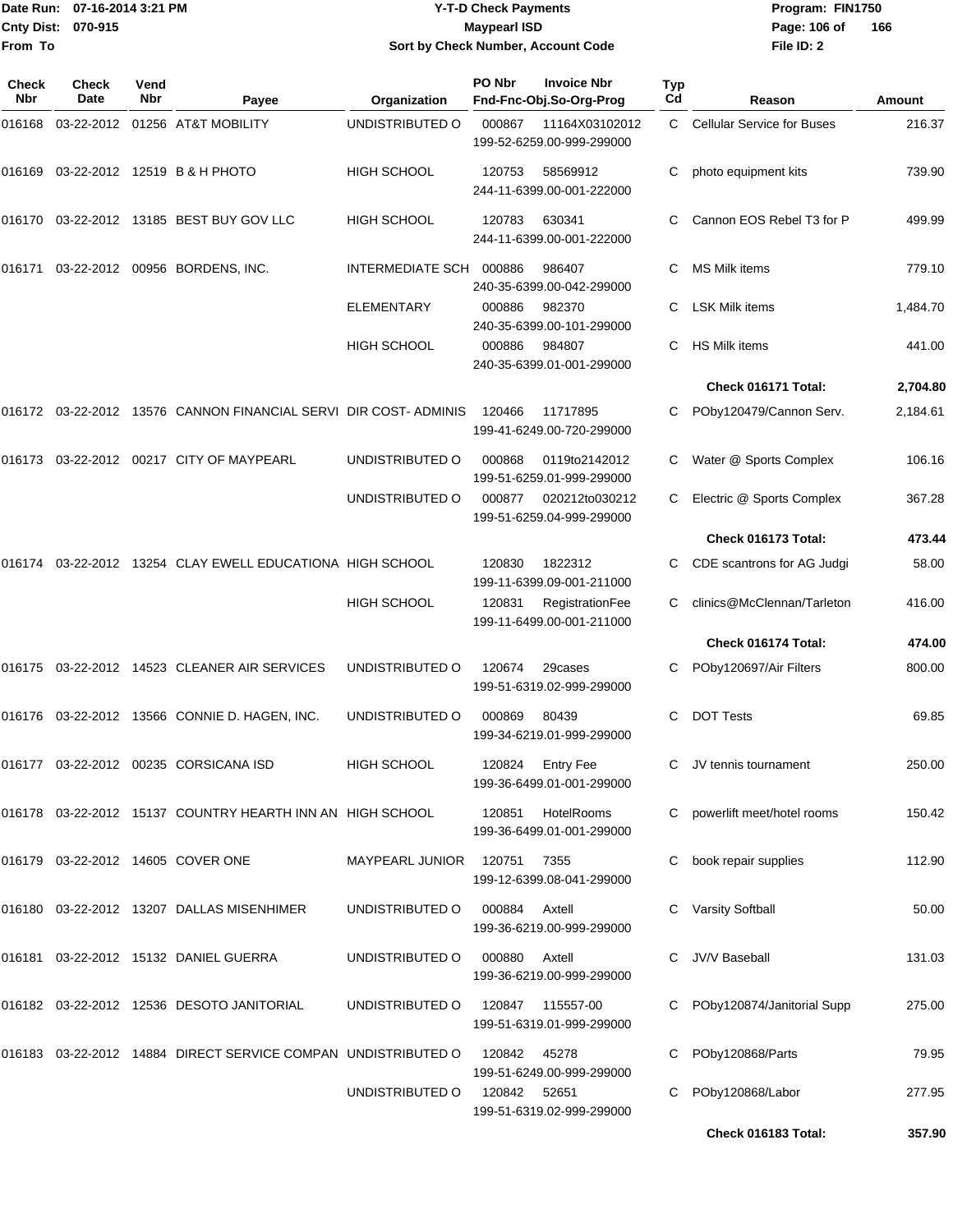| From To      | Date Run: 07-16-2014 3:21 PM<br>Cnty Dist: 070-915 |             |                                                         | <b>Y-T-D Check Payments</b><br><b>Maypearl ISD</b><br>Sort by Check Number, Account Code |        |                                                     |           | Program: FIN1750<br>Page: 107 of<br>File ID: 2 | 166         |
|--------------|----------------------------------------------------|-------------|---------------------------------------------------------|------------------------------------------------------------------------------------------|--------|-----------------------------------------------------|-----------|------------------------------------------------|-------------|
| Check<br>Nbr | Check<br>Date                                      | Vend<br>Nbr | Payee                                                   | Organization                                                                             | PO Nbr | <b>Invoice Nbr</b><br>Fnd-Fnc-Obj.So-Org-Prog       | Typ<br>Cd | Reason                                         | Amount      |
| 016184       | 03-22-2012                                         |             | 00099 EDUCATION SERVICE CENT HIGH SCHOOL                |                                                                                          | 120829 | <b>Registration Fe</b><br>255-11-6419.00-001-224000 |           | C POby120856/GAP Institute                     | 747.00      |
|              |                                                    |             |                                                         | <b>MAYPEARL JUNIOR</b>                                                                   | 120829 | <b>Registration Fe</b><br>255-11-6419.00-041-224000 |           | POby120856/GAP Institute                       | 498.00      |
|              |                                                    |             |                                                         | ELEMENTARY                                                                               | 120829 | <b>Registration Fe</b><br>255-11-6419.00-101-224000 |           | POby120856/GAP Institute                       | 996.00      |
|              |                                                    |             |                                                         |                                                                                          |        |                                                     |           | Check 016184 Total:                            | 2,241.00    |
| 016185       | 03-22-2012 12474 ENVIVA                            |             |                                                         | UNDISTRIBUTED O                                                                          | 000870 | 21872<br>199-34-6219.01-999-299000                  | C         | <b>DOT Tests</b>                               | 82.00       |
|              |                                                    |             | 016186 03-22-2012 00040 FLATT STATIONERS, INC.          | <b>ELEMENTARY</b>                                                                        | 120750 | 291612-00<br>199-11-6399.11-101-211000              | С         | File Folders/Tape/Ink/Pens                     | 103.58      |
| 016187       |                                                    |             | 03-22-2012  13147  FLOWERSFOOD                          | <b>INTERMEDIATE SCH</b>                                                                  | 000887 | 64914823<br>240-35-6399.00-042-299000               | С         | <b>MS Bakery Items</b>                         | 93.17       |
|              |                                                    |             |                                                         | <b>ELEMENTARY</b>                                                                        | 000887 | 64914823<br>240-35-6399.00-101-299000               |           | <b>LSK Bakery items</b>                        | 93.17       |
|              |                                                    |             |                                                         | <b>HIGH SCHOOL</b>                                                                       | 000887 | 64914823<br>240-35-6399.01-001-299000               | C.        | <b>HS Bakery items</b>                         | 93.16       |
|              |                                                    |             |                                                         |                                                                                          |        |                                                     |           | Check 016187 Total:                            | 279.50      |
| 016188       |                                                    |             | 03-22-2012 14295 FRONTLINE PLACEMENT TE UNDISTRIBUTED O |                                                                                          | 000871 | <b>INVUS11809</b><br>199-11-6399.45-999-299000      | C         | Veritime Monthly Fees                          | 216.75      |
| 016189       |                                                    |             | 03-22-2012 13020 G&K SERVICES                           | UNDISTRIBUTED O                                                                          | 000872 | 1159453107-11<br>199-51-6319.02-999-299000          | C         | <b>Mat Services</b>                            | 217.06      |
| 016190       |                                                    |             | 03-22-2012 15127 GLEN ROSE HS                           | <b>HIGH SCHOOL</b>                                                                       | 120810 | entry fee<br>199-36-6499.01-001-299000              | С         | baseball tournament                            | 200.00      |
| 016191       |                                                    |             | 03-22-2012 14935 HEART OF TEXAS PRODUC INTERMEDIATE SCH |                                                                                          | 000888 | 402031<br>240-35-6399.00-042-299000                 | С         | MS Produce items                               | 1,202.45    |
|              |                                                    |             |                                                         | INTERMEDIATE SCH                                                                         | 000888 | 402031<br>240-35-6399.00-042-299000                 | D         | CHECK FOR WRONG AMO                            | $-1,202.45$ |
|              |                                                    |             |                                                         | <b>ELEMENTARY</b>                                                                        | 000888 | 402032<br>240-35-6399.00-101-299000                 |           | C LSK Produce items                            | 1,202.45    |
|              |                                                    |             |                                                         | <b>ELEMENTARY</b>                                                                        | 000888 | 402032<br>240-35-6399.00-101-299000                 |           | D CHECK FOR WRONG AMO                          | $-1,202.45$ |
|              |                                                    |             |                                                         | <b>HIGH SCHOOL</b>                                                                       | 000888 | 402030<br>240-35-6399.01-001-299000                 |           | C HS Produce items                             | 1,202.45    |
|              |                                                    |             |                                                         | HIGH SCHOOL                                                                              | 000888 | 402030<br>240-35-6399.01-001-299000                 |           | D CHECK FOR WRONG AMO                          | $-1,202.45$ |
|              |                                                    |             |                                                         |                                                                                          |        |                                                     |           | Check 016191 Total:                            | .00         |
|              |                                                    |             | 016192 03-22-2012 14934 HEATHER SNIDER                  | <b>MAYPEARL JUNIOR</b>                                                                   | 120825 | Mult. Receipts<br>199-11-6399.32-041-211000         |           | C One Act Play Supplies                        | 82.13       |
|              | 016193  03-22-2012  00243  HILCO                   |             |                                                         | UNDISTRIBUTED O                                                                          | 000873 | 487-9800<br>199-51-6259.04-999-299000               |           | Electric @ Marquee                             | 60.06       |
|              |                                                    |             |                                                         | UNDISTRIBUTED O                                                                          | 000873 | 487-1500<br>199-51-6259.04-999-299000               |           | C Electric @ Security lock                     | 11.33       |
|              |                                                    |             |                                                         | UNDISTRIBUTED O                                                                          | 000873 | 487-3700<br>199-51-6259.04-999-299000               |           | C Electric @ Fuel Tanks                        | 29.62       |
|              |                                                    |             |                                                         | UNDISTRIBUTED O                                                                          | 000873 | 487-3900<br>199-51-6259.04-999-299000               |           | C Electric @ Ag Facility                       | 942.16      |
|              |                                                    |             |                                                         | UNDISTRIBUTED O                                                                          | 000873 | 487-6500<br>199-51-6259.04-999-299000               |           | C Electric @ Athletic facility                 | 415.30      |
|              |                                                    |             |                                                         | UNDISTRIBUTED O                                                                          | 000873 | 487-3301<br>199-51-6259.04-999-299000               |           | C Electric @ HS                                | 2,166.46    |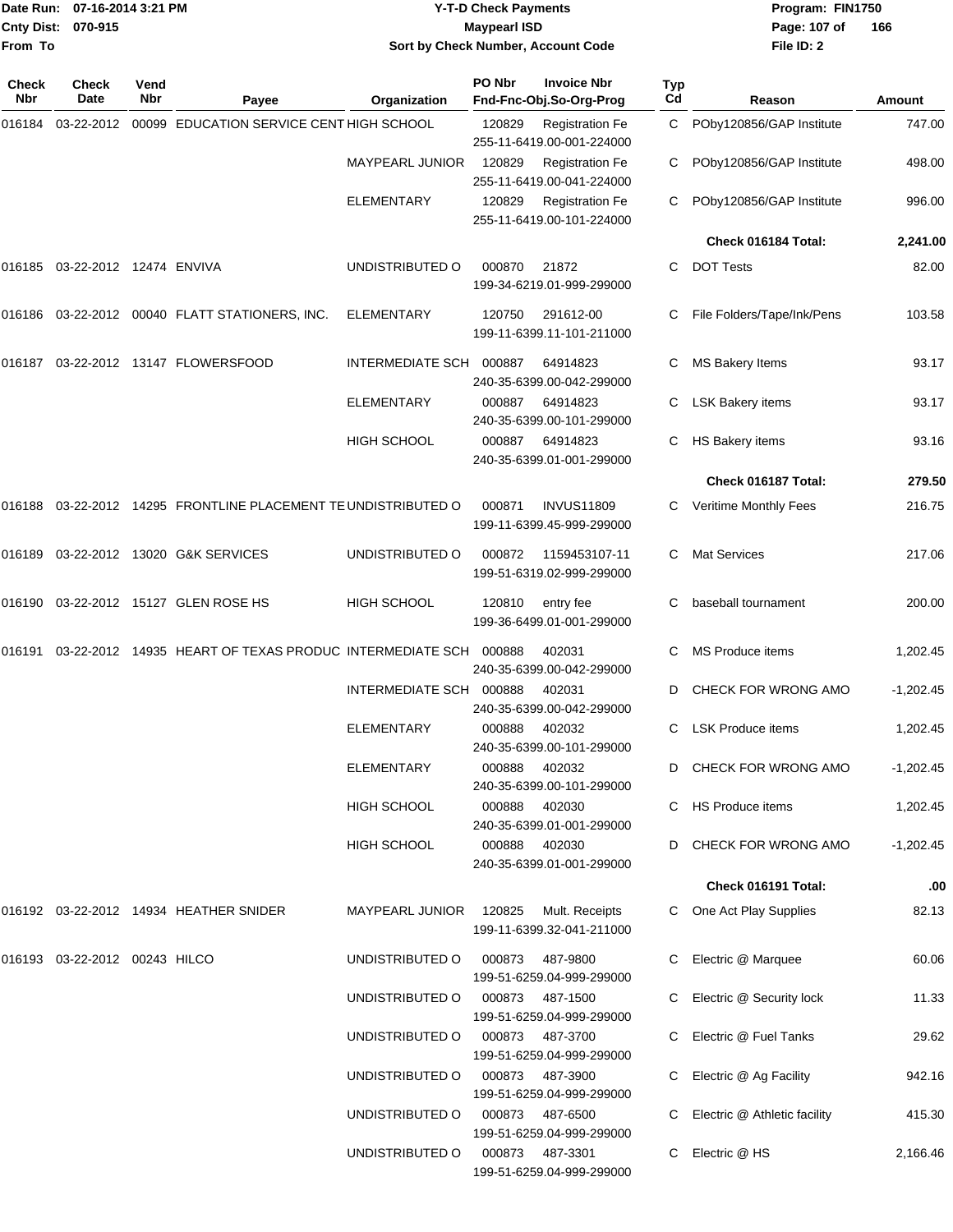| Date Run: 07-16-2014 3:21 PM<br><b>Cnty Dist:</b><br>070-915<br>From To |                                      |             | <b>Y-T-D Check Payments</b><br><b>Maypearl ISD</b><br>Sort by Check Number, Account Code |                    |              |                                                      |           | Program: FIN1750<br>Page: 108 of<br>166<br>File ID: 2 |               |  |
|-------------------------------------------------------------------------|--------------------------------------|-------------|------------------------------------------------------------------------------------------|--------------------|--------------|------------------------------------------------------|-----------|-------------------------------------------------------|---------------|--|
| Check<br>Nbr                                                            | <b>Check</b><br>Date                 | Vend<br>Nbr | Payee                                                                                    | Organization       | PO Nbr       | <b>Invoice Nbr</b><br>Fnd-Fnc-Obj.So-Org-Prog        | Typ<br>Cd | Reason                                                | <b>Amount</b> |  |
|                                                                         |                                      |             |                                                                                          | UNDISTRIBUTED O    | 000873       | 487-2901<br>199-51-6259.04-999-299000                | C.        | Electric @ LSK                                        | 3,621.84      |  |
|                                                                         |                                      |             |                                                                                          | UNDISTRIBUTED O    | 000873       | 487-5301<br>199-51-6259.04-999-299000                | С         | Electric @ MS                                         | 3,098.90      |  |
|                                                                         |                                      |             |                                                                                          |                    |              |                                                      |           | Check 016193 Total:                                   | 10,345.67     |  |
|                                                                         |                                      |             | 016194 03-22-2012 14782   INSTANT ASSESSMENT LEA HIGH SCHOOL                             |                    | 120786       | IAL-1027<br>199-11-6399.13-001-211000                | С         | Hovercam T-3                                          | 232.00        |  |
|                                                                         |                                      |             | 016195  03-22-2012  15116  JAMIE NASH TXT L8R FOUN HIGH SCHOOL                           |                    | 120828       | 101<br>199-11-6399.01-001-211000                     |           | speaker fee-TXT While Drivi                           | 400.00        |  |
|                                                                         |                                      |             | 016196  03-22-2012  15134  JAYNES MEMORIAL CHAPE UNDISTRIBUTED O                         |                    | 000892       | 1800966178/177<br>199-36-6399.05-999-299000          |           | <b>Bronze Plaques for Fieldhou</b>                    | 2,000.62      |  |
|                                                                         |                                      |             | 016197 03-22-2012 15108   JTM PROVISIONS CO. INC.    INTERMEDIATE SCH                    |                    | 000889       | 338485<br>240-35-6399.00-042-299000                  |           | MS Beef items                                         | 75.50         |  |
|                                                                         |                                      |             |                                                                                          | <b>ELEMENTARY</b>  | 000889       | 338485<br>240-35-6399.00-101-299000                  | С         | <b>LSK Beef items</b>                                 | 75.50         |  |
|                                                                         |                                      |             |                                                                                          | <b>HIGH SCHOOL</b> | 000889       | 338485<br>240-35-6399.01-001-299000                  | С         | HS Beef items                                         | 75.50         |  |
|                                                                         |                                      |             |                                                                                          |                    |              |                                                      |           | Check 016197 Total:                                   | 226.50        |  |
|                                                                         | 016198 03-22-2012 15098 LOWE'S       |             |                                                                                          | UNDISTRIBUTED O    | 120705       | S2601MA1<br>199-51-6319.02-999-299000                |           | POby120728/CastleStone/6                              | 15.02         |  |
| 016199                                                                  |                                      |             | 03-22-2012 12959 MAVERICK METAL TRADING UNDISTRIBUTED O                                  |                    | 120813       | 71706<br>199-51-6319.04-999-299000                   |           | POby120840/Ag Supplies/M                              | 2,505.60      |  |
| 016200                                                                  |                                      |             | 03-22-2012 13943 MBM ROOFING AND SHEET UNDISTRIBUTED O                                   |                    | 120708       | 515<br>199-51-6319.02-999-299000                     |           | POby120732/HS Repairs                                 | 625.00        |  |
| 016201                                                                  |                                      |             | 03-22-2012  00297  NARDONE BROS. BAKING C INTERMEDIATE SCH                               |                    | 000890       | 82393<br>240-35-6399.00-042-299000                   | С         | MS Pizza items                                        | 68.37         |  |
|                                                                         |                                      |             |                                                                                          | <b>ELEMENTARY</b>  | 000890       | 82393<br>240-35-6399.00-101-299000                   |           | C LSK Pizza items                                     | 68.37         |  |
|                                                                         |                                      |             |                                                                                          | <b>HIGH SCHOOL</b> | 000890 82393 | 240-35-6399.01-001-299000                            |           | C HS Pizza items                                      | 68.36         |  |
|                                                                         |                                      |             |                                                                                          |                    |              |                                                      |           | Check 016201 Total:                                   | 205.10        |  |
|                                                                         | 016202  03-22-2012  00079  NASCO     |             |                                                                                          | <b>HIGH SCHOOL</b> | 120748       | 687256/687255<br>199-11-6399.14-001-211000           |           | C Diabetes/Heart Disease Kits                         | 153.19        |  |
|                                                                         |                                      |             | 016203 03-22-2012 00287 OFFICE DEPOT                                                     | HIGH SCHOOL        |              | 120775  8926001/8807001<br>199-11-6399.01-001-221000 |           | C tape/SD card&reader/glue/e                          | 258.84        |  |
|                                                                         |                                      |             | 016204 03-22-2012 15083 OLMSTED-KIRK PAPER CO UNDISTRIBUTED O                            |                    | 120815       | 2843945<br>199-51-6319.01-999-299000                 |           | C POby120841/Janitorial Supp                          | 1,001.20      |  |
|                                                                         |                                      |             | 016205  03-22-2012  14093  PC & MACEXCHANGE                                              | ELEMENTARY         | 120734 64027 | 199-11-6639.48-101-211000                            |           | C RAM upgrade                                         | 2,648.00      |  |
|                                                                         |                                      |             | 016206  03-22-2012  12775  PENDERS MUSIC CO.                                             | <b>HIGH SCHOOL</b> | 120784       | 0002985813<br>199-11-6399.22-001-211000              |           | C concert music                                       | 79.83         |  |
|                                                                         | 016207  03-22-2012  00763  PHIL SIMS |             |                                                                                          | UNDISTRIBUTED O    | 000879       | Axtell<br>199-36-6219.00-999-299000                  |           | C JV/V Baseball                                       | 131.03        |  |
|                                                                         |                                      |             | 016208  03-22-2012  00154  QUILL CORPORATION                                             | <b>HIGH SCHOOL</b> | 120821       | 1747508<br>199-11-6399.10-001-211000                 |           | C coffee/ticket holders/USBDri                        | 23.00         |  |
|                                                                         |                                      |             |                                                                                          | HIGH SCHOOL        | 120821       | 1747508<br>199-23-6399.04-001-299000                 |           | C supplies                                            | 29.38         |  |
|                                                                         |                                      |             |                                                                                          | <b>HIGH SCHOOL</b> | 120821       | 1755839<br>199-31-6399.01-001-221000                 |           | C supplies                                            | 271.00        |  |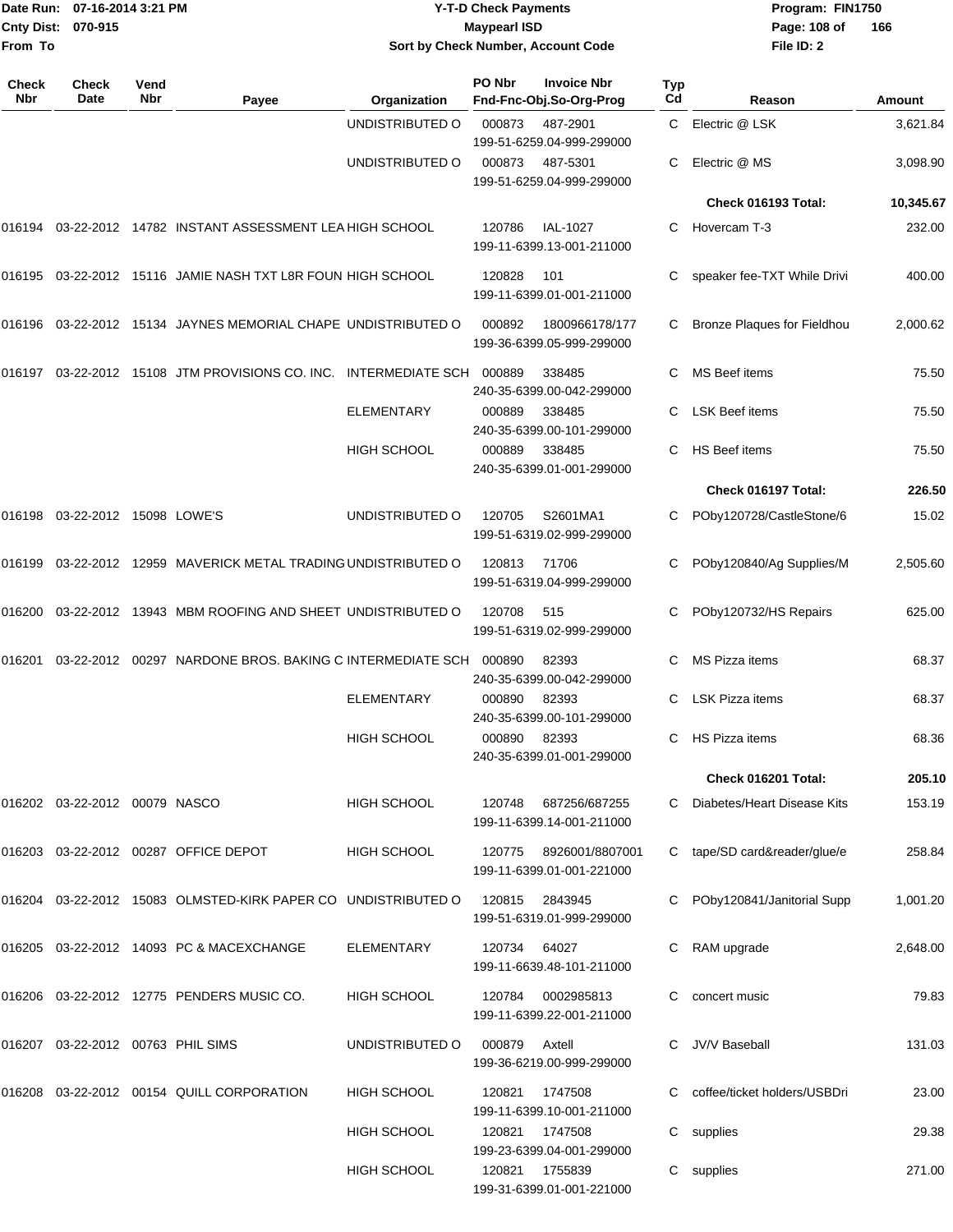|                     | Date Run: 07-16-2014 3:21 PM<br>Cnty Dist:<br>070-915 |             |                                                                      | <b>Y-T-D Check Payments</b><br><b>Maypearl ISD</b> |        |                                               | Program: FIN1750<br>Page: 109 of | 166                                |               |
|---------------------|-------------------------------------------------------|-------------|----------------------------------------------------------------------|----------------------------------------------------|--------|-----------------------------------------------|----------------------------------|------------------------------------|---------------|
| From To             |                                                       |             |                                                                      |                                                    |        | Sort by Check Number, Account Code            |                                  | File ID: 2                         |               |
| <b>Check</b><br>Nbr | <b>Check</b><br>Date                                  | Vend<br>Nbr | Payee                                                                | Organization                                       | PO Nbr | <b>Invoice Nbr</b><br>Fnd-Fnc-Obj.So-Org-Prog | Typ<br>Cd                        | Reason                             | <b>Amount</b> |
|                     |                                                       |             |                                                                      |                                                    |        |                                               |                                  | Check 016208 Total:                | 323.38        |
| 016209              |                                                       |             | 03-22-2012 12125 REGION IV ESC                                       | MAYPEARL JUNIOR                                    | 120733 | 4073003888<br>199-11-6399.03-041-211000       | C                                | STAAR Math Supplies6-8 gr          | 173.40        |
|                     |                                                       |             | 016210  03-22-2012  01071  RICK'S WORLD OF SPORTS MAYPEARL JUNIOR    |                                                    | 120752 | 2794<br>199-12-6399.08-041-299000             | С                                | <b>AR TShirts</b>                  | 150.00        |
| 016211              |                                                       |             | 03-22-2012  14743  ROBERT E. BROOKS                                  | UNDISTRIBUTED O                                    | 000883 | Axtell<br>199-36-6219.00-999-299000           | С                                | Varsity Softball                   | 57.38         |
|                     |                                                       |             | 016212 03-22-2012 14794   SCOTT AND WHITE HEALTH HIGH SCHOOL         |                                                    | 120818 | conference fee<br>199-33-6411.00-001-299000   | С                                | nursing conference-zipp            | 80.00         |
|                     |                                                       |             |                                                                      | <b>ELEMENTARY</b>                                  | 120816 | 2day conference<br>199-33-6411.00-101-299000  | С                                | nursing conference-fortiz          | 140.00        |
|                     |                                                       |             |                                                                      |                                                    |        |                                               |                                  | Check 016212 Total:                | 220.00        |
|                     |                                                       |             |                                                                      | UNDISTRIBUTED O                                    | 000882 | Clifton<br>199-36-6219.00-999-299000          | С                                | <b>Varsity Softball</b>            | 67.50         |
|                     |                                                       |             | 016214  03-22-2012  00218  THE COWBOY BANK OF TE HIGH SCHOOL         |                                                    | 120849 | Meals/Gas<br>199-36-6499.01-001-299000        |                                  | powerlift meet/meals&qas           | 359.00        |
|                     |                                                       |             | 016215  03-22-2012  13497  THE LINCOLN NAT. LIFE INS UNDISTRIBUTED O |                                                    | 000875 | 040112-043012<br>199-41-6429.01-999-299000    | С                                | Emp. Life Ins.                     | 621.75        |
|                     |                                                       |             | 016216  03-22-2012  12072  THE WOODWIND & BRASS  HIGH SCHOOL         |                                                    | 120073 | ARINV1663388<br>199-11-6399.29-001-211000     | С                                | band awards set                    | 27.95         |
|                     | 016217 03-22-2012 00475  THSPA                        |             |                                                                      | <b>HIGH SCHOOL</b>                                 | 120850 | entry fee<br>199-36-6499.01-001-299000        | С                                | powerlifting meet entry fee        | 30.00         |
|                     |                                                       |             | 016218 03-22-2012 15129  TOLAR HIGH SCHOOL                           | <b>HIGH SCHOOL</b>                                 | 120836 | <b>Entry Fee</b><br>199-36-6499.01-001-299000 | С                                | track tournament                   | 300.00        |
|                     |                                                       |             | 016219 03-22-2012 12322   TREVOR MCDONALD                            | UNDISTRIBUTED O                                    | 000881 | Clifton<br>199-36-6219.00-999-299000          | С                                | <b>Varsity Softball</b>            | 50.00         |
|                     |                                                       |             |                                                                      | <b>ELEMENTARY</b>                                  | 120770 | IV871569<br>199-11-6399.04-101-211000         |                                  | C STAAR Coach Math for:            | 445.54        |
|                     |                                                       |             |                                                                      | ELEMENTARY                                         | 120770 | IV871569<br>199-11-6399.23-101-225000         | C.                               | 3rd, 4th, 5th Grades/Roesler       | 188.79        |
|                     |                                                       |             |                                                                      |                                                    |        |                                               |                                  | Check 016220 Total:                | 634.33        |
|                     |                                                       |             |                                                                      | INTERMEDIATE SCH 000891                            |        | 08674291<br>240-35-6399.00-042-299000         |                                  | MS Chicken items                   | 161.38        |
|                     |                                                       |             |                                                                      | ELEMENTARY                                         | 000891 | 08674291<br>240-35-6399.00-101-299000         |                                  | <b>LSK Chicken items</b>           | 161.38        |
|                     |                                                       |             |                                                                      | <b>HIGH SCHOOL</b>                                 | 000891 | 08674291<br>240-35-6399.01-001-299000         |                                  | <b>HS Chicken items</b>            | 161.38        |
|                     |                                                       |             |                                                                      |                                                    |        |                                               |                                  | Check 016221 Total:                | 484.14        |
|                     |                                                       |             |                                                                      | UNDISTRIBUTED O                                    | 000874 | 022812<br>199-51-6259.02-999-299000           |                                  | <b>District Telephone Services</b> | 817.40        |
|                     |                                                       |             | 016223 03-22-2012 01560   WARDS NATURAL SCIENCE HIGH SCHOOL          |                                                    | 120745 | 129585800/01<br>199-11-6399.14-001-211000     | C                                | squid/ethyl alcohol                | 171.32        |
|                     |                                                       |             | 016224    03-28-2012    15143   ALAN ANTHONY                         | UNDISTRIBUTED O                                    | 000910 | FT Driver Fees<br>199-34-6129.00-999-299000   |                                  | C Field Trip Driver Fee (3trips)   | 145.00        |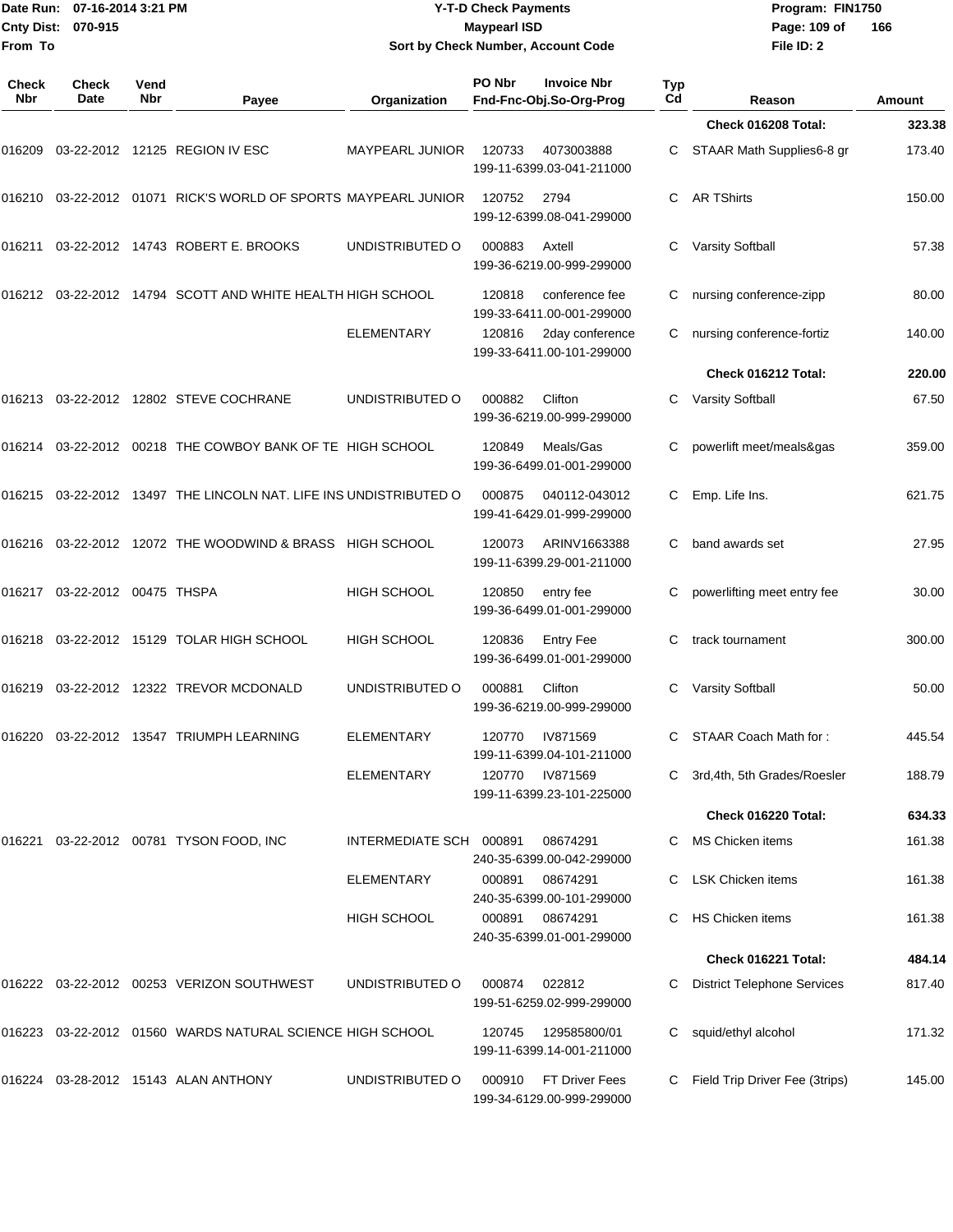| Date Run: 07-16-2014 3:21 PM |                         |             |                                                                | <b>Y-T-D Check Payments</b> | Program: FIN1750    |                                               |                  |                                 |          |
|------------------------------|-------------------------|-------------|----------------------------------------------------------------|-----------------------------|---------------------|-----------------------------------------------|------------------|---------------------------------|----------|
| <b>Cnty Dist:</b>            | 070-915                 |             |                                                                |                             | <b>Maypearl ISD</b> |                                               |                  | Page: 110 of                    | 166      |
| From To                      |                         |             |                                                                |                             |                     | Sort by Check Number, Account Code            |                  | File ID: 2                      |          |
|                              |                         |             |                                                                |                             |                     |                                               |                  |                                 |          |
| Check<br>Nbr                 | Check<br>Date           | Vend<br>Nbr | Payee                                                          | Organization                | PO Nbr              | <b>Invoice Nbr</b><br>Fnd-Fnc-Obj.So-Org-Prog | <b>Typ</b><br>Cd | Reason                          | Amount   |
| 016225                       |                         |             | 03-28-2012 15144 ANGELA MARTINEZ                               | UNDISTRIBUTED O             | 000909              | GateServices                                  | C                | Gate Services for KFM Tour      | 144.00   |
|                              |                         |             |                                                                |                             |                     | 199-36-6219.00-999-299000                     |                  |                                 |          |
| 016226                       |                         |             | 03-28-2012 00527 CDWG INC.                                     | HIGH SCHOOL                 | 120820              | G965583                                       | C                | computers                       | 1,100.00 |
|                              |                         |             |                                                                |                             |                     | 199-11-6399.14-001-211000                     |                  |                                 |          |
|                              |                         |             |                                                                | HIGH SCHOOL                 | 120820              | G965583                                       | С                | computers                       | 497.98   |
|                              |                         |             |                                                                |                             |                     | 199-11-6639.48-001-211000                     |                  |                                 |          |
|                              |                         |             |                                                                |                             |                     |                                               |                  | Check 016226 Total:             | 1,597.98 |
|                              |                         |             | 016227 03-28-2012 12536 DESOTO JANITORIAL                      | UNDISTRIBUTED O             | 120869              | 115781-00<br>199-51-6319.01-999-299000        |                  | POby120895/Envirox              | 637.95   |
|                              |                         |             |                                                                |                             |                     |                                               |                  |                                 |          |
| 016228                       |                         |             | 03-28-2012 14884 DIRECT SERVICE COMPAN UNDISTRIBUTED O         |                             | 120868              | 52096                                         | C                | POby120894/heat strip freez     | 339.80   |
|                              |                         |             |                                                                | UNDISTRIBUTED O             | 120868              | 199-51-6249.00-999-299000<br>52096            | С                | POby120894/labor                | 160.65   |
|                              |                         |             |                                                                |                             |                     | 199-51-6319.02-999-299000                     |                  |                                 |          |
|                              |                         |             |                                                                |                             |                     |                                               |                  | Check 016228 Total:             | 500.45   |
| 016229                       |                         |             | 03-28-2012 13336 ELLIS COUNTY MUSIC CEN HIGH SCHOOL            |                             | 120558              | 14030/14348                                   | C                | repairs for baritone            | 32.00    |
|                              |                         |             |                                                                |                             |                     | 199-11-6249.01-001-211000                     |                  |                                 |          |
|                              |                         |             | 016230 03-28-2012 12805 ELLIS COUNTY UMPIRES A UNDISTRIBUTED O |                             | 000904              | <b>Umpire Fees</b>                            |                  | <b>KFM Tournament Officials</b> | 2,666.00 |
|                              |                         |             |                                                                |                             |                     | 199-36-6219.00-999-299000                     |                  |                                 |          |
| 016231                       | 03-28-2012 12474 ENVIVA |             |                                                                | UNDISTRIBUTED O             | 000902              | 21928                                         | C                | <b>DOT Tests</b>                | 82.00    |
|                              |                         |             |                                                                |                             |                     | 199-34-6219.01-999-299000                     |                  |                                 |          |
|                              |                         |             | 016232 03-28-2012 00040 FLATT STATIONERS, INC.                 | UNDISTRIBUTED O             | 120758              | 291670-00/01                                  | C                | POby120783/SpEd Supplies        | 1,135.15 |
|                              |                         |             |                                                                |                             |                     | 199-11-6399.00-999-223000                     |                  |                                 |          |
|                              |                         |             | 016233 03-28-2012 00612 HOME DEPOT CREDIT SER HIGH SCHOOL      |                             | 120746              | 1049973/4307816                               | C                | supplies for Science/Hyatt      | 108.42   |
|                              |                         |             |                                                                |                             |                     | 199-11-6399.03-001-211MEF                     |                  |                                 |          |
|                              |                         |             |                                                                | UNDISTRIBUTED O             | 120867              | 5443170                                       | С                | POby120893/carpet cleaner       | 130.26   |
|                              |                         |             |                                                                |                             |                     | 199-51-6319.01-999-299000                     |                  |                                 |          |
|                              |                         |             |                                                                | UNDISTRIBUTED O             | 120865              | 8431631                                       |                  | POby12089/couplers/cemen        | 16.04    |
|                              |                         |             |                                                                | UNDISTRIBUTED O             | 120866              | 199-51-6319.02-999-299000<br>8014025          |                  | POby120892/slate                | 1,125.62 |
|                              |                         |             |                                                                |                             |                     | 199-51-6319.02-999-299000                     |                  |                                 |          |
|                              |                         |             |                                                                |                             |                     |                                               |                  | Check 016233 Total:             | 1,380.34 |
|                              |                         |             | 016234 03-28-2012 01857 KAY LYNN DAY                           | HIGH SCHOOL                 | 120780              | 259746                                        |                  | awards/tableclothes             | 219.62   |
|                              |                         |             |                                                                |                             |                     | 199-11-6399.26-001-211000                     |                  |                                 |          |
|                              |                         |             | 016235 03-28-2012 01078 WILLIAM V. MACGILL & CO. HIGH SCHOOL   |                             | 120817              | IN0396609                                     | C                | HS nurse supplies               | 69.29    |
|                              |                         |             |                                                                |                             |                     | 199-33-6399.00-001-299000                     |                  |                                 |          |
|                              |                         |             | 016236 03-28-2012 15119 MARAKBIZ, LLC                          | UNDISTRIBUTED O             | 120763              | SpEdSupplies                                  | C.               | POby120788/SpEd Supplies        | 1,020.00 |
|                              |                         |             |                                                                |                             |                     | 199-11-6399.00-999-223000                     |                  |                                 |          |
|                              |                         |             | 016237 03-28-2012 13941 MICKEY COCHRAN                         | UNDISTRIBUTED O             | 000906              | Palmer-Ump. Fee                               |                  | Baseball/Softball-Palmer        | 55.00    |
|                              |                         |             |                                                                |                             |                     | 199-36-6219.00-999-299000                     |                  |                                 |          |
|                              |                         |             |                                                                | UNDISTRIBUTED O             | 000905              | Palmer-Ump.Fee                                | C.               | Baseball/Softball- Palmer       | 132.14   |
|                              |                         |             |                                                                |                             |                     | 199-36-6219.00-999-299000                     |                  |                                 |          |
|                              |                         |             |                                                                |                             |                     |                                               |                  | Check 016237 Total:             | 187.14   |
|                              |                         |             | 016238 03-28-2012 14093 PC & MACEXCHANGE                       | UNDISTRIBUTED O             | 120693              | 63751/64190                                   | C.               | hardware                        | 72.12    |
|                              |                         |             |                                                                |                             |                     | 199-11-6399.46-999-211000                     |                  |                                 |          |
|                              |                         |             | 016239 03-28-2012 14948 PETROLEUM TRADERS CO UNDISTRIBUTED O   |                             | 000895              | 542652                                        |                  | C Fuel for Buses                | 3,143.53 |

199-34-6311.01-999-299000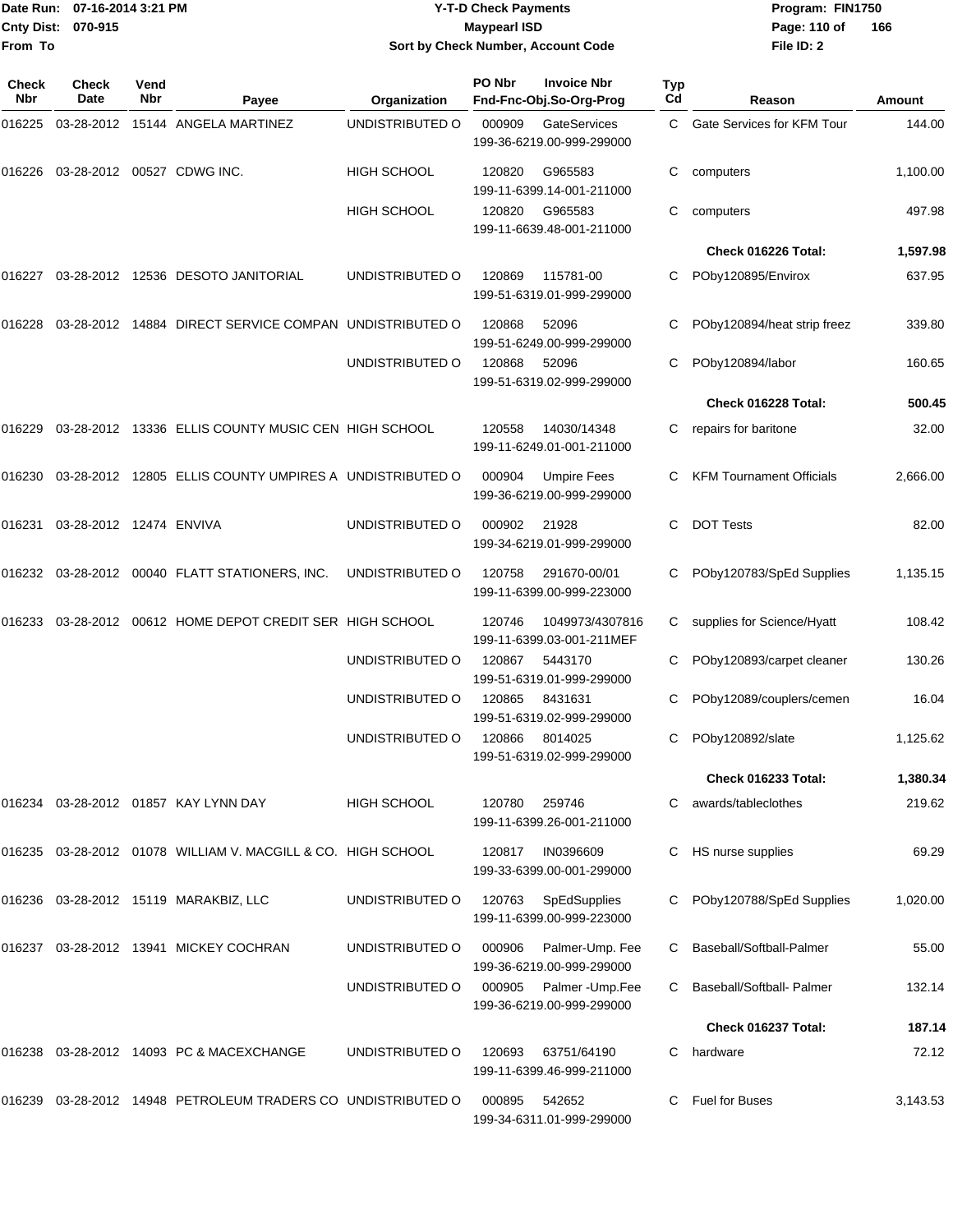| Date Run:<br>From To | 07-16-2014 3:21 PM<br><b>Cnty Dist:</b><br>070-915 |             |                                                       | <b>Y-T-D Check Payments</b><br><b>Maypearl ISD</b><br>Sort by Check Number, Account Code |               |                                                     |           | Program: FIN1750<br>Page: 111 of<br>166<br>File ID: 2 |          |  |
|----------------------|----------------------------------------------------|-------------|-------------------------------------------------------|------------------------------------------------------------------------------------------|---------------|-----------------------------------------------------|-----------|-------------------------------------------------------|----------|--|
| <b>Check</b><br>Nbr  | Check<br>Date                                      | Vend<br>Nbr | Payee                                                 | <b>Organization</b>                                                                      | PO Nbr        | <b>Invoice Nbr</b><br>Fnd-Fnc-Obj.So-Org-Prog       | Typ<br>Cd | Reason                                                | Amount   |  |
| 016240               | 03-28-2012 00763 PHIL SIMS                         |             |                                                       | UNDISTRIBUTED O                                                                          | 000908        | Palmer-Ump.Fee<br>199-36-6219.00-999-299000         | C         | Baseball/Softball- Palmer                             | 55.00    |  |
|                      |                                                    |             |                                                       | UNDISTRIBUTED O                                                                          | 000907        | Palmer-Ump.Fee<br>199-36-6219.00-999-299000         | C.        | Baseball/Softball- Palmer                             | 97.73    |  |
|                      |                                                    |             |                                                       |                                                                                          |               |                                                     |           | Check 016240 Total:                                   | 152.73   |  |
| 016241               |                                                    |             | 03-28-2012 14919 POSSIBILITIES CONSULTIN ELEMENTARY   |                                                                                          | 000896        | <b>Consulting Fees</b><br>199-21-6219.00-101-211000 | C.        | <b>Consulting Fees</b>                                | 3,240.60 |  |
| 016242               |                                                    |             | 03-28-2012 15139 SUNNYVALE ISD                        | <b>HIGH SCHOOL</b>                                                                       | 120873        | <b>Entry Fee</b><br>199-36-6499.01-001-299000       | C         | track meet 03/29/2012                                 | 700.00   |  |
| 016243               |                                                    |             | 03-28-2012 00909 SUSAN KEARBEY                        | ELEMENTARY                                                                               | 120879        | 180114<br>199-11-6399.21-101-211000                 | С         | Kearbey/Award reimb.                                  | 26.95    |  |
|                      |                                                    |             |                                                       | <b>ELEMENTARY</b>                                                                        | 120880        | 180880<br>199-11-6399.21-101-211000                 | С         | Kearbey/Award reimb.                                  | 113.19   |  |
|                      |                                                    |             |                                                       |                                                                                          |               |                                                     |           | Check 016243 Total:                                   | 140.14   |  |
|                      |                                                    |             | 016244 03-28-2012 00973 TARVER TROPHIES               | UNDISTRIBUTED O                                                                          | 120673        | 5336<br>199-13-6299.00-999-299000                   | С         | POby120696/Service award                              | 88.00    |  |
|                      | 016245  03-28-2012  00552  TASB                    |             |                                                       | DIR COST- ADMINIS                                                                        | 000897        | 424266<br>199-41-6219.02-720-299000                 | С         | <b>Local District Updates</b>                         | 274.44   |  |
| 016246               |                                                    |             | 03-28-2012 12471 TEXAS DEPARTMENT OF P ADMINISTRATIVE |                                                                                          | 000898        | CR-11202-0853<br>199-41-6219.10-701-299000          | С         | <b>Background Checks</b>                              | 1.00     |  |
| 016247               |                                                    |             | 03-28-2012 00134 TXU ENERGY                           | UNDISTRIBUTED O                                                                          | 000899        | 055675761305<br>199-51-6259.04-999-299000           | С         | Electric @ HS Ballpark                                | 69.30    |  |
|                      |                                                    |             |                                                       | UNDISTRIBUTED O                                                                          | 000899        | 055675761305<br>199-51-6259.04-999-299000           | C         | Electric @ 31024 w. 4th St                            | 38.35    |  |
|                      |                                                    |             |                                                       | UNDISTRIBUTED O                                                                          | 000899        | 055675761305<br>199-51-6259.04-999-299000           | С         | Electric @ 300 Panther Lane                           | 63.60    |  |
|                      |                                                    |             |                                                       | UNDISTRIBUTED O                                                                          | 000899        | 055675761305<br>199-51-6259.04-999-299000           | С         | Electric @ Bus barn                                   | 27.74    |  |
|                      |                                                    |             |                                                       | UNDISTRIBUTED O                                                                          | 000899        | 055675761305<br>199-51-6259.04-999-299000           |           | C Electric @ HS Ag GRDL 1                             | 31.76    |  |
|                      |                                                    |             |                                                       | UNDISTRIBUTED O                                                                          | 000899        | 055675761305<br>199-51-6259.04-999-299000           | C.        | Electric @ HS Ag GRDL 2                               | 141.67   |  |
|                      |                                                    |             |                                                       |                                                                                          |               |                                                     |           | Check 016247 Total:                                   | 372.42   |  |
|                      |                                                    |             | 016248 03-28-2012 13677 BARBARA ELLISON               | <b>ELEMENTARY</b>                                                                        | 000901        | <b>MarchServices</b><br>199-11-6219.00-101-223000   | C.        | <b>Diagnostician Services</b>                         | 5,775.00 |  |
|                      | 016249 03-28-2012 00091 VENUS ISD                  |             |                                                       | <b>HIGH SCHOOL</b>                                                                       | 120870        | <b>Entry Fee</b><br>199-36-6499.01-001-299000       | C.        | track meet 3/29 entry fee                             | 375.00   |  |
|                      |                                                    |             | 016250 03-28-2012 13975 WACO CHAPTER-TASO             | UNDISTRIBUTED O                                                                          | 000903        | 2600ScrimageFee<br>199-36-6219.00-999-299000        | C.        | <b>Baseball Scrimage-DeSoto</b>                       | 75.00    |  |
|                      | 016251  03-28-2012  00141  WAL MART                |             |                                                       | <b>ELEMENTARY</b>                                                                        | 120649        | 002784<br>199-11-6399.00-101-211MEF                 | С         | <b>Parenting Class Kits</b>                           | 373.35   |  |
|                      |                                                    |             |                                                       | HIGH SCHOOL                                                                              | 120725        | 005125<br>199-11-6399.11-001-211000                 | С         | nutrition lab supplies                                | 59.24    |  |
|                      |                                                    |             |                                                       | HIGH SCHOOL                                                                              | 120743        | 007329<br>199-11-6399.23-001-225000                 | С         | baggies/tape/pipecleaners/b                           | 73.29    |  |
|                      |                                                    |             |                                                       | HIGH SCHOOL                                                                              | 120756 007198 | 199-31-6339.00-001-299000                           | С         | Taks week food                                        | 143.85   |  |
|                      |                                                    |             |                                                       |                                                                                          |               |                                                     |           | Check 016251 Total:                                   | 649.73   |  |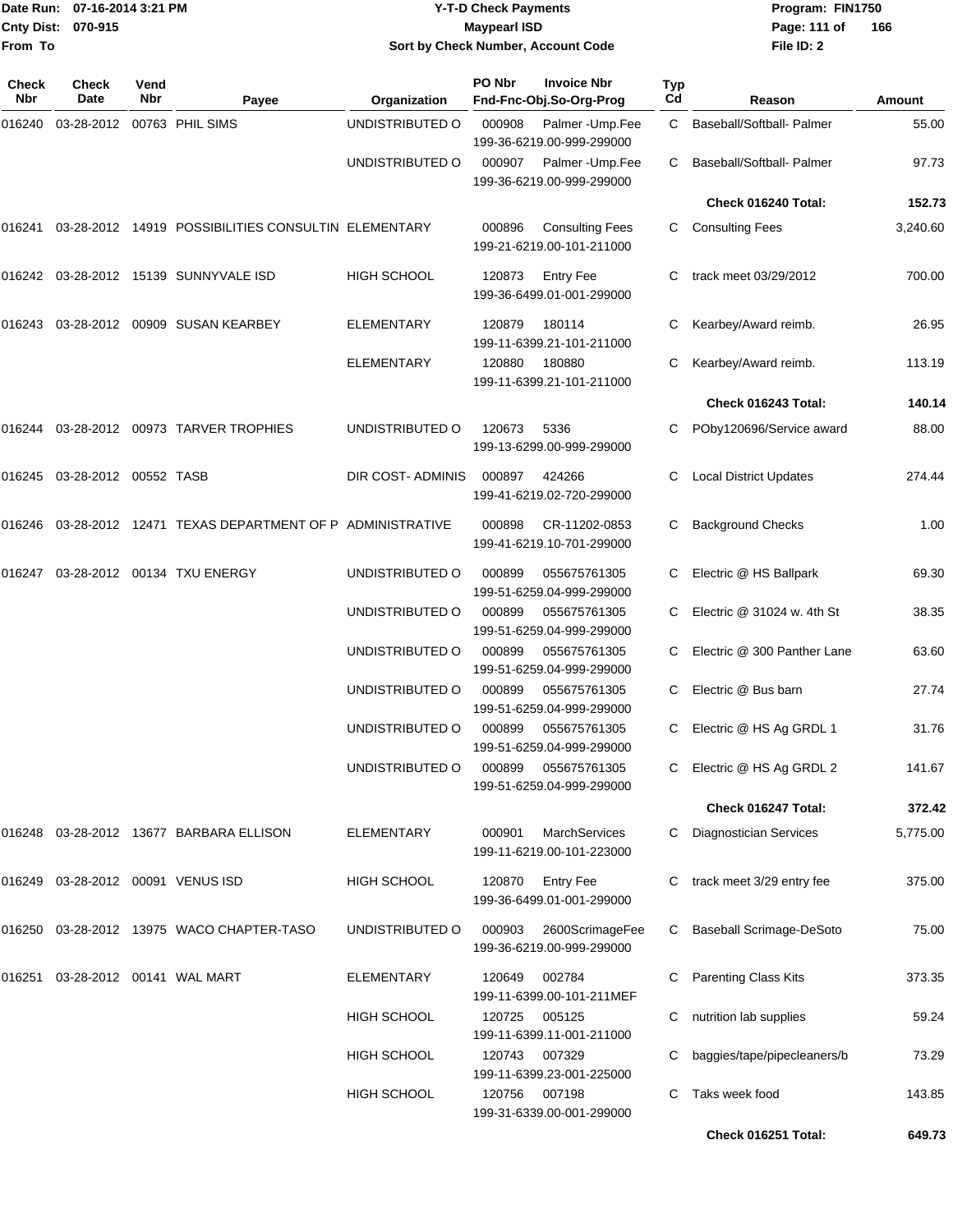|                    | Date Run: 07-16-2014 3:21 PM |
|--------------------|------------------------------|
| Cnty Dist: 070-915 |                              |
| lFrom To           |                              |

# **Date Run: Program: FIN1750 07-16-2014 3:21 PM Y-T-D Check Payments Cnty Dist: Page: 112 of 070-915 Maypearl ISD Sort by Check Number, Account Code**

| Check<br><b>Nbr</b> | <b>Check</b><br>Date | Vend<br>Nbr | Payee                                                         | Organization         | PO Nbr | <b>Invoice Nbr</b><br>Fnd-Fnc-Obj.So-Org-Prog        | <b>Typ</b><br>Cd | Reason                        | Amount   |
|---------------------|----------------------|-------------|---------------------------------------------------------------|----------------------|--------|------------------------------------------------------|------------------|-------------------------------|----------|
|                     |                      |             | 016252   04-04-2012   01604   BILL'S LAWN MOWERS              | UNDISTRIBUTED O      | 120923 | 7753<br>199-51-6319.03-999-299000                    |                  | $C = 1 lb. 105$               | 16.99    |
| 016253              |                      |             | 04-04-2012  00510  CEE DEE'S LOCKS AND                        | UNDISTRIBUTED O      | 120925 | 16100<br>199-51-6249.00-999-299000                   | C                | Service Call                  | 55.00    |
|                     |                      |             |                                                               | UNDISTRIBUTED O      | 120925 | 16100<br>199-51-6319.02-999-299000                   | C                | Lock & Keys                   | 462.00   |
|                     |                      |             |                                                               |                      |        |                                                      |                  | Check 016253 Total:           | 517.00   |
|                     |                      |             | 016254 04-04-2012 00217 CITY OF MAYPEARL                      | <b>DISTRICT WIDE</b> | 000876 | 101711to111611<br>199-51-6259.01-999-299000          |                  | Y Water @ Sports Complex/N    | 68.81    |
|                     |                      |             |                                                               | UNDISTRIBUTED O      | 000915 | -80<br>199-51-6259.01-999-299000                     |                  | C Water Service @ Ballfield   | 21.00    |
|                     |                      |             |                                                               | UNDISTRIBUTED O      | 000915 | 1081<br>199-51-6259.01-999-299000                    |                  | Water Service @ LSK Yard      | 21.00    |
|                     |                      |             |                                                               | UNDISTRIBUTED O      | 000915 | 383<br>199-51-6259.01-999-299000                     | C                | Water Service @ MHS           | 86.00    |
|                     |                      |             |                                                               | UNDISTRIBUTED O      | 000915 | 574<br>199-51-6259.01-999-299000                     |                  | Water Service @ Old JH Buil   | 26.50    |
|                     |                      |             |                                                               | UNDISTRIBUTED O      | 000915 | 595<br>199-51-6259.01-999-299000                     |                  | Water Service @ MMS           | 278.00   |
|                     |                      |             |                                                               | UNDISTRIBUTED O      | 000915 | 1081<br>199-51-6259.01-999-299000                    | C.               | Water Service @ LSK           | 180.20   |
|                     |                      |             |                                                               | UNDISTRIBUTED O      | 000915 | 82<br>199-51-6259.01-999-299000                      |                  | Water Service @ WPA Buildi    | 166.40   |
|                     |                      |             |                                                               | UNDISTRIBUTED O      | 000915 | 1394<br>199-51-6259.01-999-299000                    |                  | Water Service @ MHS Conc      | 467.60   |
|                     |                      |             |                                                               |                      |        |                                                      |                  | Check 016254 Total:           | 1,315.51 |
|                     |                      |             | 016255 04-04-2012 13566 CONNIE D. HAGEN, INC.                 | UNDISTRIBUTED O      | 000916 | 81399<br>199-34-6219.01-999-299000                   | C                | <b>DOT Test</b>               | 57.50    |
|                     |                      |             |                                                               | UNDISTRIBUTED O      | 000916 | 81130<br>199-34-6219.01-999-299000                   | C                | <b>DOT Test</b>               | 115.00   |
|                     |                      |             |                                                               |                      |        |                                                      |                  | Check 016255 Total:           | 172.50   |
|                     |                      |             | 016256  04-04-2012  13571  COOK CHILDREN'S MEDICA HIGH SCHOOL |                      | 120905 | 120905<br>199-33-6411.00-001-299000                  | C                | workshop07/20/2012            | 80.00    |
|                     |                      |             | 016257  04-04-2012  13531  DEBBIE GRIFFIN                     | <b>HIGH SCHOOL</b>   | 120926 | 120926<br>199-31-6411.01-001-299000                  |                  | C Travel - Sex Ed Conference  | 93.00    |
| 016258              |                      |             | 04-04-2012  12536  DESOTO JANITORIAL                          | UNDISTRIBUTED O      | 120929 | 115941-00<br>199-51-6319.01-999-299000               | C                | <b>Trash Can Liners</b>       | 254.00   |
|                     |                      |             | 016259 04-04-2012 12885 DIRECT ENERGY                         | UNDISTRIBUTED O      | 000918 | 120820014608815<br>199-51-6259.04-999-299000         | C.               | Electric Service @ Old Elem   | 62.03    |
|                     |                      |             |                                                               | UNDISTRIBUTED O      | 000918 | 120820014608815<br>199-51-6259.04-999-299000         |                  | C Electric Service @ Old Elem | 11.18    |
|                     |                      |             |                                                               | UNDISTRIBUTED O      | 000918 | 120820014608815<br>199-51-6259.04-999-299000         | C.               | Electric Service @ Ball Field | 54.26    |
|                     |                      |             |                                                               | UNDISTRIBUTED O      | 000918 | 120820014608815<br>199-51-6259.04-999-299000         | C                | Electric Service @ CN Stora   | 12.60    |
|                     |                      |             |                                                               | UNDISTRIBUTED O      | 000918 | 120820014608815<br>199-51-6259.04-999-299000         | C                | Electric Service @ Old HS BI  | 3,646.07 |
|                     |                      |             |                                                               | UNDISTRIBUTED O      |        | 000918  120820014608815<br>199-51-6259.04-999-299000 | C                | Electric Serv @ HS Portable   | 184.48   |
|                     |                      |             |                                                               | UNDISTRIBUTED O      | 000918 | 120820014608815<br>199-51-6259.04-999-299000         | C                | Electric Serv @ WPA Buildin   | 1,979.56 |
|                     |                      |             |                                                               | UNDISTRIBUTED O      | 000918 | 120820014608815<br>199-51-6259.04-999-299000         | C.               | Electric Serv @ Bus Barn      | 124.73   |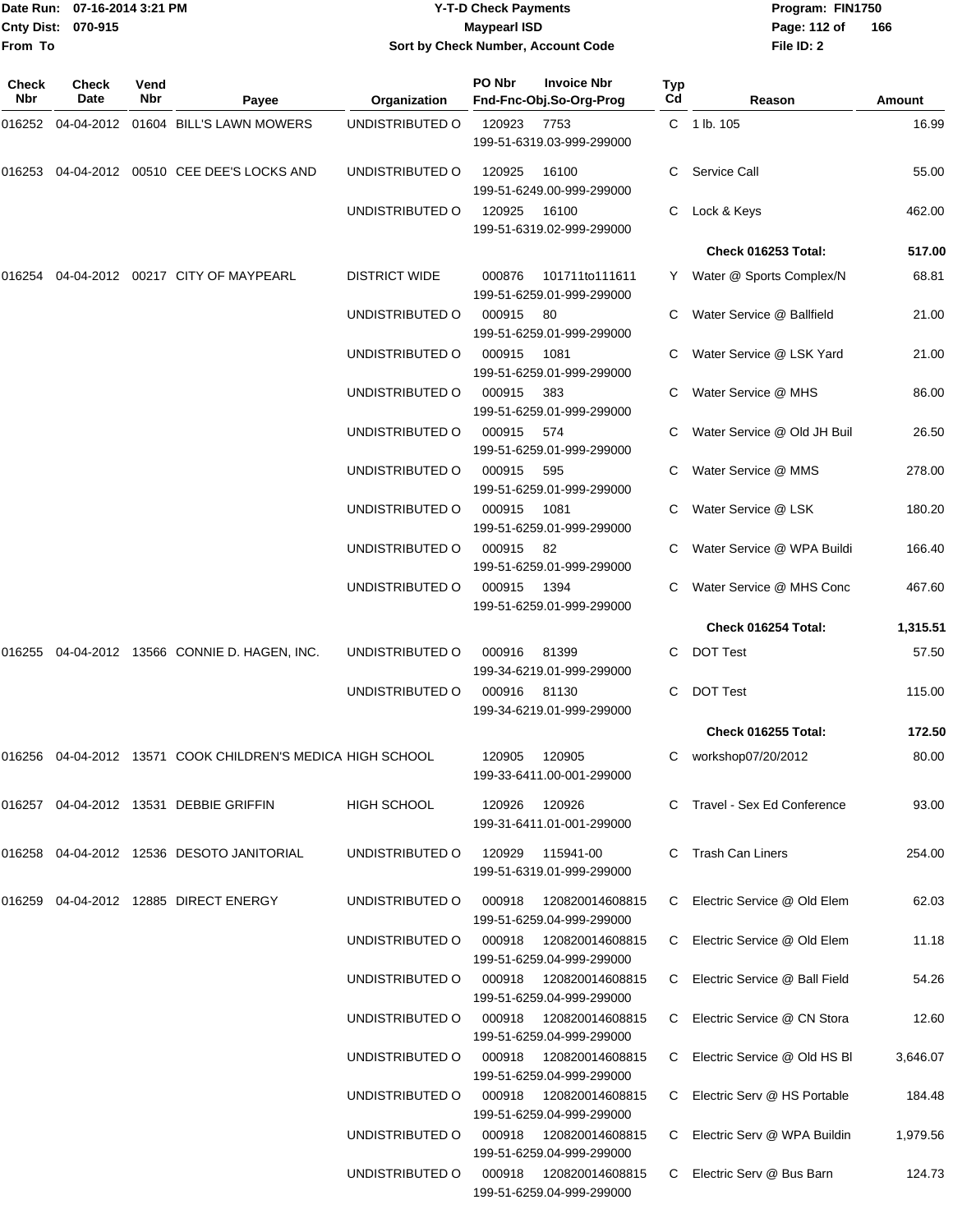|                           | Date Run: 07-16-2014 3:21 PM |
|---------------------------|------------------------------|
| <b>Cnty Dist: 070-915</b> |                              |
| lFrom To                  |                              |

#### **Date Run: Program: FIN1750 07-16-2014 3:21 PM Y-T-D Check Payments Cnty Dist: Page: 113 of 070-915 Maypearl ISD Sort by Check Number, Account Code**

| <b>Check</b><br><b>Nbr</b> | Check<br>Date                    | Vend<br><b>Nbr</b> | Payee                                                           | Organization           | PO Nbr        | <b>Invoice Nbr</b><br>Fnd-Fnc-Obj.So-Org-Prog | Typ<br>Cd    | Reason                        | <b>Amount</b> |
|----------------------------|----------------------------------|--------------------|-----------------------------------------------------------------|------------------------|---------------|-----------------------------------------------|--------------|-------------------------------|---------------|
|                            |                                  |                    |                                                                 | UNDISTRIBUTED O        | 000918        | 120820014608815<br>199-51-6259.04-999-299000  | $\mathbf{C}$ | Electric Serv @ Old Elem Po   | 148.95        |
|                            |                                  |                    |                                                                 |                        |               |                                               |              | Check 016259 Total:           | 6,223.86      |
| 016260                     |                                  |                    | 04-04-2012 12885 DIRECT ENERGY                                  | UNDISTRIBUTED O        | 000917        | 120810014601630<br>199-51-6259.04-999-299000  | C.           | Electric Service @ Downtow    | 371.45        |
| 016261                     |                                  |                    | 04-04-2012 00950 DRAMATIC PUBLISHING                            | <b>MAYPEARL JUNIOR</b> | 120739        | 5160253<br>199-11-6399.32-041-211000          | C.           | Play & Royality Fees          | 228.10        |
| 016262                     |                                  |                    | 04-04-2012  12186  ELLIOTT ELECTRIC                             | UNDISTRIBUTED O        | 120887        | 09-25374-01<br>199-51-6319.02-999-299000      |              | Battery for fire alarm        | 71.28         |
| 016263                     |                                  |                    | 04-04-2012 15107 ENNIS ISD TENNIS TEAM                          | <b>HIGH SCHOOL</b>     | 120893        | 03292012<br>199-36-6499.01-001-299000         | С            | tennis tournament             | 150.00        |
| 016264                     | 04-04-2012 12474 ENVIVA          |                    |                                                                 | UNDISTRIBUTED O        | 000919        | 22009<br>199-34-6219.01-999-299000            | C            | <b>DOT Test</b>               | 82.00         |
| 016265                     |                                  |                    | 04-04-2012  00362 INSTRUCTIONAL MATERIAL MAYPEARL JUNIOR        |                        | 120826        | 3977<br>199-11-6399.01-041-211000             |              | <b>Outdoor Ed Suplies</b>     | 112.69        |
| 016266                     |                                  |                    | 04-04-2012  01857  KAY LYNN DAY                                 | <b>HIGH SCHOOL</b>     | 120891        | 120891<br>199-11-6399.12-001-211000           | C            | Reimburse-Office Depot Sup    | 72.48         |
| 016267                     |                                  |                    | 04-04-2012 00067 LEIGHANNE MCALISTER                            | DIR COST-ADMINIS       | 120927        | 120927<br>199-41-6411.01-720-299000           | C.           | <b>Travel Reimbursement</b>   | 134.50        |
| 016268                     |                                  |                    | 04-04-2012 15150 MARK HOUDMANN                                  | <b>DISTRICT WIDE</b>   | 000926        | EmailByCShaw<br>199-00-5749.00-000-200000     | C            | Deposit Rtrn on 7 WPA Gym     | 350.00        |
| 016269                     |                                  |                    | 04-04-2012 12505 MAYPEARL FEED STORE                            | <b>HIGH SCHOOL</b>     | 120918        | 233829<br>199-11-6399.09-001-211000           | C.           | J Bolts for AG                | 44.80         |
|                            |                                  |                    |                                                                 | UNDISTRIBUTED O        | 120922        | 233840<br>199-51-6630.00-999-299000           | C            | Tire Plugs & Kit - Maint Truc | 7.40          |
|                            |                                  |                    |                                                                 |                        |               |                                               |              | Check 016269 Total:           | 52.20         |
| 016270                     | 04-04-2012 00631 MCI             |                    |                                                                 | UNDISTRIBUTED O        | 000921        | 08638700105<br>199-51-6259.02-999-299000      | C            | <b>Long Distance Service</b>  | 187.22        |
| 016271                     |                                  |                    | 04-04-2012 13306 MOUNTAIN PEAK SPECIAL UNDISTRIBUTED O          |                        | 000920        | 11-0788-00<br>199-51-6259.79-999-222000       |              | C Water Serv @ Ag Building    | 40.05         |
|                            |                                  |                    | 016272 04-04-2012 12087 OAK CLIFF OFFICE SUPPLY MAYPEARL JUNIOR |                        | 120809        | 305810-0<br>199-31-6339.00-041-299000         |              | Supplies - Middle School      | 133.18        |
|                            |                                  |                    | 016273 04-04-2012 15083 OLMSTED-KIRK PAPER CO UNDISTRIBUTED O   |                        | 120928        | 2859397/2859398<br>199-51-6319.01-999-299000  | C            | Paper Towels                  | 725.00        |
|                            |                                  |                    | 016274 04-04-2012 13383 SKYBEAM TEXAS                           | UNDISTRIBUTED O        | 000923        | 813710001004619<br>199-53-6249.04-999-299000  | C.           | Internet                      | 800.00        |
|                            |                                  |                    | 016275  04-04-2012  15128  STUDICA, INC.                        | HIGH SCHOOL            | 000925        | 058513<br>244-11-6399.00-001-222000           |              | C 1 - Infinity Technology Kit | 199.00        |
|                            |                                  |                    |                                                                 | <b>HIGH SCHOOL</b>     | 000925 058514 | 244-11-6399.00-001-222000                     | C.           | 3 - Infinity Technology Kits  | 617.97        |
|                            |                                  |                    |                                                                 |                        |               |                                               |              | Check 016275 Total:           | 816.97        |
|                            | 016276  04-04-2012  00421  VATAT |                    |                                                                 | <b>HIGH SCHOOL</b>     | 120907        | 13463780<br>255-11-6419.00-001-224000         | C            | fees, conference              | 165.00        |
| 016277                     |                                  |                    | 04-04-2012  00253  VERIZON SOUTHWEST                            | UNDISTRIBUTED O        | 000924        | 416580379500217<br>199-51-6259.02-999-299000  |              | C Marquee                     | 48.42         |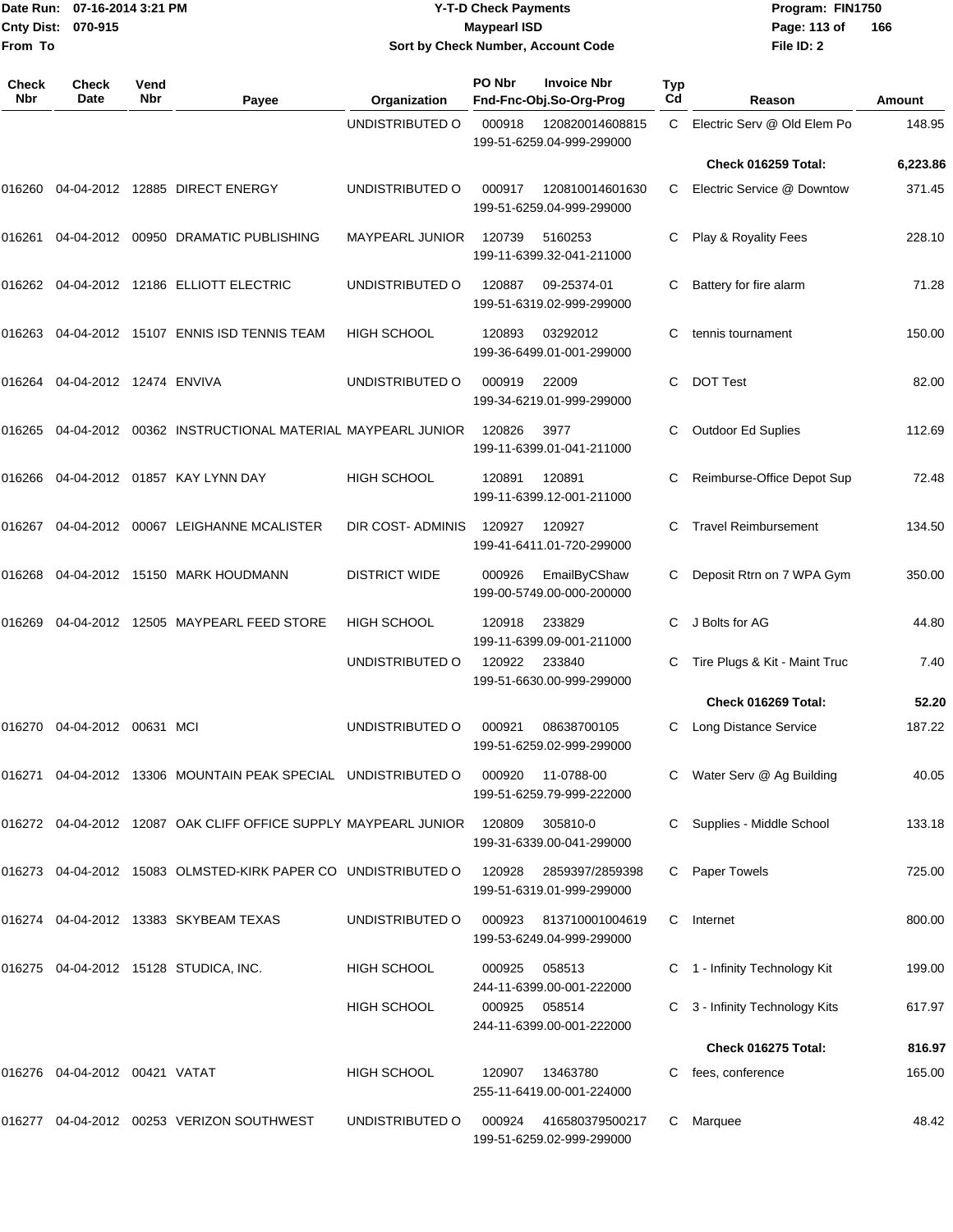|                    | Date Run: 07-16-2014 3:21 PM |
|--------------------|------------------------------|
| Cnty Dist: 070-915 |                              |
| From To            |                              |

# **Date Run: Program: FIN1750 07-16-2014 3:21 PM Y-T-D Check Payments Cnty Dist: Page: 114 of 070-915 Maypearl ISD Sort by Check Number, Account Code**

| Check<br>Nbr | <b>Check</b><br>Date              | Vend<br><b>Nbr</b> | Payee                                                         | Organization           | PO Nbr        | <b>Invoice Nbr</b><br>Fnd-Fnc-Obj.So-Org-Prog | Typ<br>Cd | Reason                               | <b>Amount</b> |
|--------------|-----------------------------------|--------------------|---------------------------------------------------------------|------------------------|---------------|-----------------------------------------------|-----------|--------------------------------------|---------------|
| 016278       |                                   |                    | 04-04-2012 00144 WAXAHACHIE DAILY LIGHT UNDISTRIBUTED O       |                        | 120761        | C1534650<br>199-34-6219.01-999-299000         |           | C Ad for Bus Driver                  | 240.00        |
| 016279       |                                   |                    | 04-06-2012 12704 REBEKAH HYATT                                | <b>HIGH SCHOOL</b>     | 120819        | 120819<br>199-11-6399.14-001-211000           | C         | rocket supplies                      | 517.43        |
|              |                                   |                    | 016280  04-12-2012  14096  ABILITATIONS                       | <b>ELEMENTARY</b>      | 120883        | 208107969117<br>199-11-6399.00-101-211PTO     | C.        | VOID-PRINT CHKS 45.91                | .00           |
| 016281       |                                   |                    | 04-12-2012 00259 AMERICAN LIBRARY ASSOCHIGH SCHOOL            |                        | 120903        | 25405134<br>199-12-6399.04-001-299000         | C         | VOID-PRINT CHKS 104.5                | .00           |
|              |                                   |                    | 016282 04-12-2012 00069 ATMOS ENERGY                          | UNDISTRIBUTED O        | 000940        | 03/01-03/30<br>199-51-6259.00-999-299000      | C         | VOID-PRINT CHKS 128.8                | .00           |
|              |                                   |                    |                                                               | UNDISTRIBUTED O        | 000940        | 03/01-03/30<br>199-51-6259.00-999-299000      | C         | VOID-PRINT CHKS 135.2                | .00           |
|              |                                   |                    |                                                               | UNDISTRIBUTED O        | 000940        | 03/01-03/30<br>199-51-6259.00-999-299000      | C         | VOID-PRINT CHKS 244.41               | .00           |
|              |                                   |                    |                                                               | UNDISTRIBUTED O        | 000940        | 03/01-03/30<br>199-51-6259.00-999-299000      | C         | VOID-PRINT CHKS 309.23               | .00           |
|              |                                   |                    |                                                               |                        |               |                                               |           | Check 016282 Total:                  | .00           |
|              | 016283 04-12-2012 00527 CDWG INC. |                    |                                                               | <b>MAYPEARL JUNIOR</b> | 120863        | H515702<br>199-53-6249.00-041-299000          | C.        | VOID-PRINT CHKS 1244.1               | .00           |
|              |                                   |                    | 016284 04-12-2012 00217 CITY OF MAYPEARL                      | UNDISTRIBUTED O        | 000941        | 02/14-03/16<br>199-51-6259.01-999-299000      | C         | VOID-PRINT CHKS 138.49               | .00           |
| 016285       |                                   |                    | 04-12-2012 13740 CLASSROOM DIRECT                             | HIGH SCHOOL            | 120838        | 208107921466<br>199-11-6399.14-001-211000     | С         | Supplies - High School               | 180.82        |
|              |                                   |                    |                                                               | HIGH SCHOOL            | 120901        | 208107977738<br>199-12-6399.00-001-299000     |           | Library weather tight file box       | 176.41        |
|              |                                   |                    |                                                               |                        |               |                                               |           | Check 016285 Total:                  | 357.23        |
|              |                                   |                    | 016286  04-12-2012  13566  CONNIE D. HAGEN, INC.              | UNDISTRIBUTED O        | 000932        | 82163<br>199-34-6219.01-999-299000            | C         | <b>DOT Test</b>                      | 115.00        |
|              |                                   |                    | 016287 04-12-2012 00817 CONVENTION HOUSING MA SCHOOL BOARD    |                        | 120957        | 120957<br>199-41-6419.00-702-299000           | C         | Deposit 8 rooms for SLI              | 1,196.16      |
|              |                                   |                    | 016288 04-12-2012 13279 CROSS COUNTRY PEST CO UNDISTRIBUTED O |                        | 000928        | 13266<br>199-51-6319.02-999-299000            |           | <b>Motnthly District Pest Contro</b> | 250.00        |
|              |                                   |                    | 016289  04-12-2012  12536  DESOTO JANITORIAL                  | UNDISTRIBUTED O        | 120898        | 115941-00<br>199-51-6319.01-999-299000        |           | <b>Trash Can Liners</b>              | 254.00        |
|              |                                   |                    |                                                               | UNDISTRIBUTED O        | 120898        | 115941-00<br>199-51-6319.01-999-299000        |           | <b>INVOICE WAS PAID TWICE</b>        | $-254.00$     |
|              |                                   |                    |                                                               |                        |               |                                               |           | Check 016289 Total:                  | .00           |
|              |                                   |                    | 016290 04-12-2012 13639 EAST TEXAS COPY SYSTE HIGH SCHOOL     |                        | 000942        | 123676<br>199-11-6269.00-001-211000           | C         | <b>Printer Charges</b>               | 18.54         |
|              |                                   |                    |                                                               | MAYPEARL JUNIOR        | 000942        | 123676<br>199-11-6269.00-041-211000           |           | <b>Printer Charges</b>               | 3.85          |
|              |                                   |                    |                                                               | ELEMENTARY             | 000942        | 123676<br>199-11-6269.00-101-211000           |           | <b>Printer Charges</b>               | 81.85         |
|              |                                   |                    |                                                               | ELEMENTARY             | 000942        | 123676<br>199-11-6269.00-101-299000           |           | <b>Printer Charges</b>               | 18.99         |
|              |                                   |                    |                                                               | HIGH SCHOOL            | 000942 123676 | 199-11-6269.01-001-211000                     |           | <b>Printer Charges</b>               | 101.93        |
|              |                                   |                    |                                                               | MAYPEARL JUNIOR        | 000942 123676 | 199-11-6269.01-041-211000                     |           | <b>Printer Charges</b>               | 56.92         |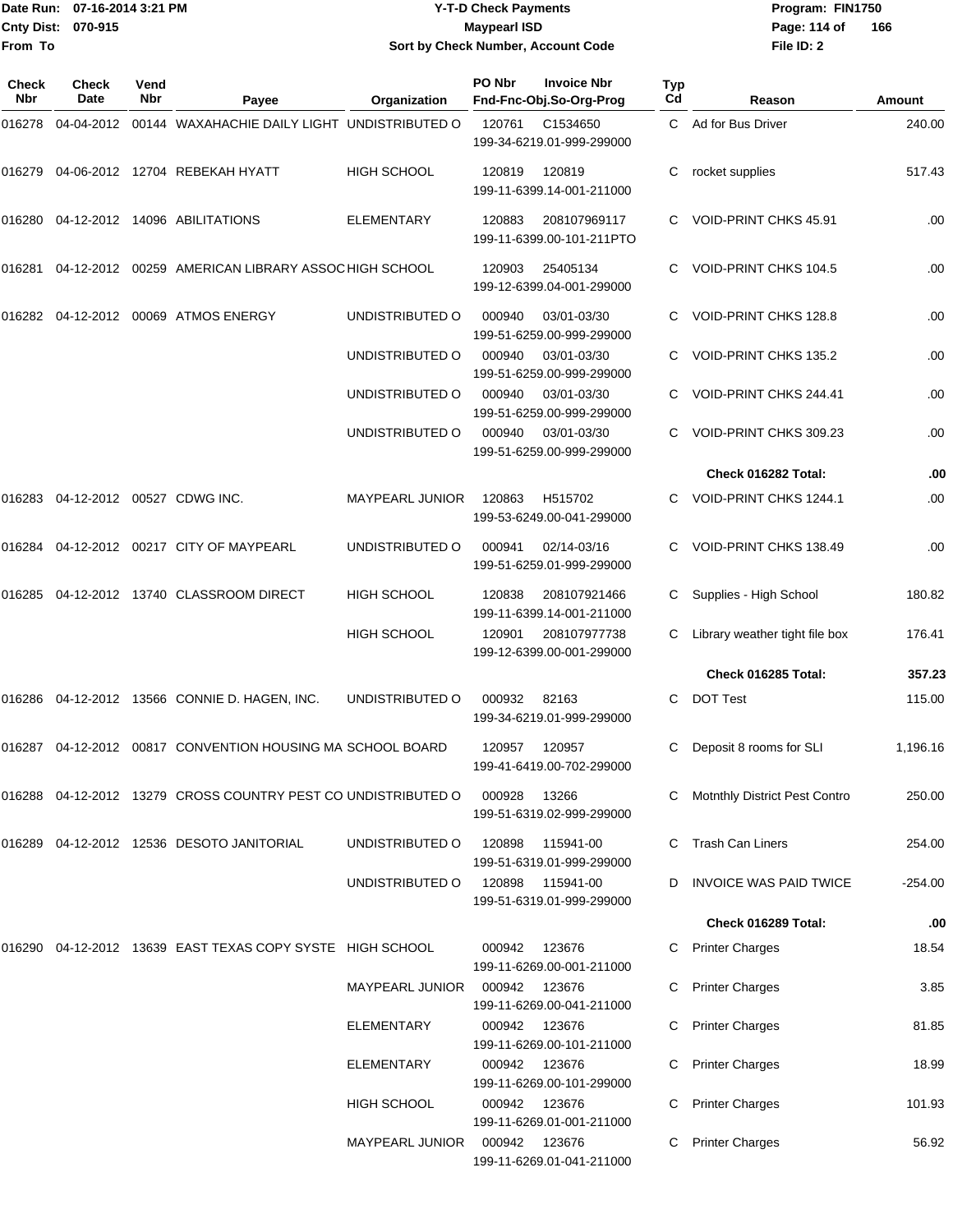|                    | Date Run: 07-16-2014 3:21 PM |
|--------------------|------------------------------|
| Cnty Dist: 070-915 |                              |
| lFrom To           |                              |

# **Date Run: Program: FIN1750 07-16-2014 3:21 PM Y-T-D Check Payments Cnty Dist: Page: 115 of 070-915 Maypearl ISD Sort by Check Number, Account Code**

| <b>Check</b><br><b>Nbr</b> | Check<br>Date           | Vend<br><b>Nbr</b> | Payee                                                         | Organization       | PO Nbr | <b>Invoice Nbr</b><br>Fnd-Fnc-Obj.So-Org-Prog  | Typ<br>Cd | Reason                         | Amount             |
|----------------------------|-------------------------|--------------------|---------------------------------------------------------------|--------------------|--------|------------------------------------------------|-----------|--------------------------------|--------------------|
|                            |                         |                    |                                                               | DIR COST- ADMINIS  | 000942 | 123676<br>199-41-6249.00-720-299000            | C.        | <b>Printer Charges</b>         | 61.99              |
|                            |                         |                    |                                                               |                    |        |                                                |           | Check 016290 Total:            | 344.07             |
| 016291                     |                         |                    | 04-12-2012 01547 EICHELBAUM WARDELL HA DIR COST-ADMINIS       |                    | 000930 | 41230<br>199-41-6211.00-720-299000             |           | Legal services - Phone         | 780.00             |
| 016292                     |                         |                    | 04-12-2012 12817 ELECTION SYSTEMS & SOF SCHOOL BOARD          |                    | 120936 | 803527<br>199-41-6439.00-702-299000            | С         | <b>Election Supplies</b>       | 653.16             |
| 016293                     | 04-12-2012 12474 ENVIVA |                    |                                                               | UNDISTRIBUTED O    | 000933 | 22101<br>199-34-6219.01-999-299000             | C.        | <b>DOT Test</b>                | 82.00              |
| 016294                     | 04-12-2012 00315 EPS    |                    |                                                               | ELEMENTARY         | 120837 | 10640551<br>199-11-6399.11-101-211000          |           | Supplies - LSK - Scroggins     | 100.10             |
| 016295                     |                         |                    | 04-12-2012 14295 FRONTLINE PLACEMENT TE UNDISTRIBUTED O       |                    | 000931 | <b>INVUS11983</b><br>199-11-6399.45-999-299000 | C         | Veritime Monthly Fee           | 218.25             |
| 016296                     |                         |                    | 04-12-2012 13020 G&K SERVICES                                 | UNDISTRIBUTED O    | 000938 | 0001563965<br>199-51-6319.02-999-299000        | C         | <b>Mat Services</b>            | 217.06             |
| 016297                     |                         |                    | 04-12-2012 01367 HILTON AMERICAS                              | <b>HIGH SCHOOL</b> | 120964 | 120964<br>199-12-6411.00-001-299000            |           | TLA Conference Hotel 2         | 170.00             |
| 016298                     |                         |                    | 04-12-2012 14405 HOLIDAY INN EXPRESS                          | UNDISTRIBUTED O    | 120944 | 120944<br>199-36-6399.07-999-299000            | C         | HS Golf - Regionals - 2 Roo    | 620.60             |
| 016299                     | 04-12-2012 15135 ISTE   |                    |                                                               | <b>HIGH SCHOOL</b> | 120839 | 266482<br>199-11-6499.04-001-211000            | C         | membership                     | 219.00             |
|                            |                         |                    |                                                               | <b>HIGH SCHOOL</b> | 120839 | 266482<br>199-12-6399.04-001-299000            | C         | <b>Books</b>                   | 190.51             |
|                            |                         |                    |                                                               |                    |        |                                                |           | Check 016299 Total:            | 409.51             |
| 016300                     |                         |                    | 04-12-2012 00063 LAKESHORE EQUIPMENT C ELEMENTARY             |                    | 120857 | 5207630312<br>199-11-6399.00-101-211PTO        | C         | Kindergarten Supplies          | 56.18              |
| 016301                     |                         |                    | 04-12-2012 14006 LAQUINTA INN & SUITES/ST HIGH SCHOOL         |                    | 120953 | 120953<br>199-36-6499.05-001-299000            | C         | HS - Tennis Regionals-3 Ro     | 307.31             |
|                            |                         |                    | 016302 04-12-2012 01790 LEGENDS COUNTRY CLUB UNDISTRIBUTED O  |                    | 120952 | 120952<br>199-36-6399.07-999-299000            |           | HS Golf - Regionals - Practic  | 132.50             |
|                            |                         |                    | 016303  04-12-2012  14468  LEGO EDUCATION                     | <b>HIGH SCHOOL</b> | 120921 | 383238-1<br>244-11-6399.00-001-222000          |           | <b>LEGO Education Supplies</b> | 1,165.85           |
| 016304                     |                         |                    | 04-12-2012 01078 WILLIAM V. MACGILL & CO. MAYPEARL JUNIOR     |                    | 120855 | IN0398350<br>199-33-6399.00-041-299000         |           | MS - Supplies for nurse offic  | 332.95             |
| 016305                     |                         |                    | 04-12-2012 12505 MAYPEARL FEED STORE                          | UNDISTRIBUTED O    | 000939 | 544<br>199-51-6319.02-999-299000               | C         | Maintenance Supplies           | 44.20              |
|                            |                         |                    | 016306  04-12-2012  01593  NATIONAL READING STYLE HIGH SCHOOL |                    | 120859 | <b>INV335149</b><br>199-11-6399.06-001-224000  |           | Supplies - High School         | 300.00             |
|                            |                         |                    |                                                               | HIGH SCHOOL        | 120859 | INV335149<br>199-11-6399.23-001-225000         | C.        | Supplies - High School         | 115.80             |
|                            |                         |                    |                                                               |                    |        |                                                |           | Check 016306 Total:            | 415.80             |
| 016307                     |                         |                    | 04-12-2012 15083 OLMSTED-KIRK PAPER CO UNDISTRIBUTED O        |                    | 120961 | 2863025<br>199-51-6319.01-999-299000           | C         | Paper Towels                   | 725.00             |
|                            |                         |                    |                                                               | UNDISTRIBUTED O    | 120897 | 2857459<br>199-51-6319.01-999-299000           | C         | <b>Bath Tissue</b>             | 887.60<br>1,612.60 |
|                            |                         |                    |                                                               |                    |        |                                                |           | Check 016307 Total:            |                    |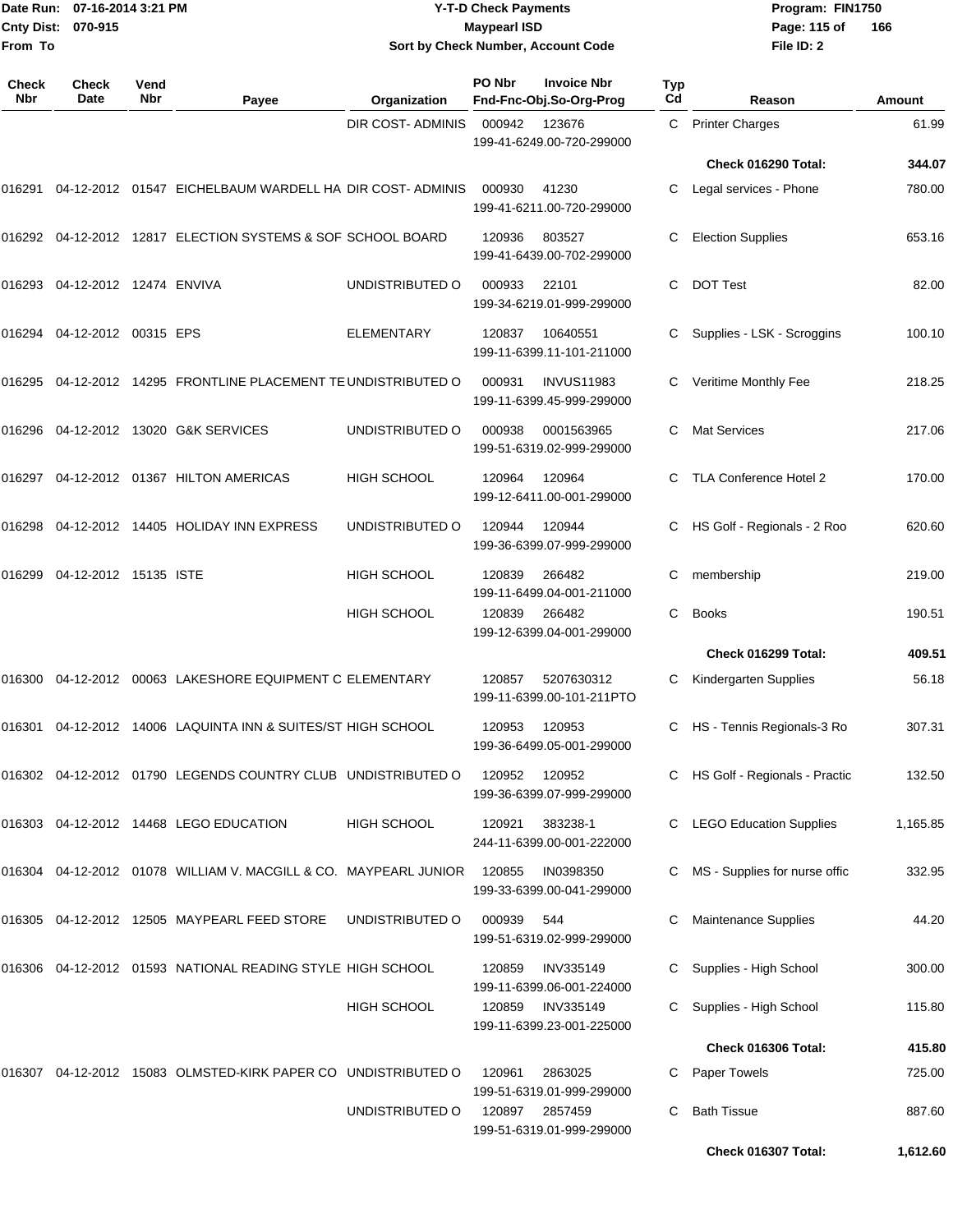**From To**

#### Date Run: 07-16-2014 3:21 PM **Program:** FIN1750 **Cnty Dist:** 070-915 **Page: 116 of MaypearI ISD Page: 116 of Y-T-D Check Payments 070-915 Maypearl ISD Sort by Check Number, Account Code**

| Check<br>Nbr | Check<br><b>Date</b>              | Vend<br>Nbr | Payee                                                         | Organization         | PO Nbr | <b>Invoice Nbr</b><br>Fnd-Fnc-Obj.So-Org-Prog | Typ<br>Cd | Reason                            | Amount |
|--------------|-----------------------------------|-------------|---------------------------------------------------------------|----------------------|--------|-----------------------------------------------|-----------|-----------------------------------|--------|
| 016308       |                                   |             | 04-12-2012 00590 ORIENTAL TRADING COMP ELEMENTARY             |                      | 120854 | 650150165-01<br>199-11-6399.00-101-211PTO     |           | C Kindergarten - Supplies         | 200.00 |
| 016309       |                                   |             | 04-12-2012 14093 PC & MACEXCHANGE                             | <b>ELEMENTARY</b>    | 120864 | 645866459364609<br>199-11-6639.45-101-211000  | C         | hardware                          | 672.20 |
| 016310       |                                   |             | 04-12-2012 12704 REBEKAH HYATT                                | <b>HIGH SCHOOL</b>   | 120848 | 120848<br>199-11-6399.01-001-221000           | C         | Reimbursement Science Su          | 31.06  |
| 016311       |                                   |             | 04-12-2012 15115 REGION XIII                                  | <b>HIGH SCHOOL</b>   | 120744 | 170331<br>199-11-6399.06-001-224000           | C         | Curriculum-HS STARR Bund          | 540.00 |
|              | 016312 04-12-2012 00720 RISO, INC |             |                                                               | UNDISTRIBUTED O      | 000937 | 5232353<br>199-41-6219.07-999-299000          | С         | RISO Copy Charges                 | 94.54  |
|              |                                   |             |                                                               | UNDISTRIBUTED O      | 120955 | 120955<br>199-51-6319.03-999-299000           |           | Reimburse - 1 gal Graxon          | 79.00  |
|              |                                   |             | 016314 04-12-2012 14786 SARAH GRACE LAWSON                    | <b>DISTRICT WIDE</b> | 000927 | EmailByCShaw<br>199-00-5749.00-000-200000     |           | Deposit Rtrn on 1 WPA Gym         | 50.00  |
| 016315       |                                   |             | 04-12-2012 00316 SCHOOL SPECIALTY INC.                        | <b>ELEMENTARY</b>    | 120858 | 208107944811<br>199-11-6399.00-101-211PTO     | C         | Kindergarten Supplies             | 118.71 |
|              |                                   |             | 016316  04-12-2012  14794  SCOTT AND WHITE HEALTH HIGH SCHOOL |                      | 120900 | 1632<br>199-11-6399.06-001-224000             |           | Curriculum-Wellness&Sexua         | 375.00 |
| 016317       |                                   |             | 04-12-2012 15141 SUMMIT LEARNING MATH                         | ELEMENTARY           | 120885 | 827740<br>199-11-6399.00-101-211PTO           | C         | Supplies - LSK - Susan Jone       | 31.45  |
| 016318       |                                   |             | 04-12-2012 00909 SUSAN KEARBEY                                | <b>ELEMENTARY</b>    | 120950 | 120950<br>199-11-6399.21-101-211000           |           | Reimburse - Kinder Certificat     | 16.17  |
|              |                                   |             |                                                               | <b>ELEMENTARY</b>    | 120946 | 120946<br>199-11-6399.21-101-211000           |           | Reimburse - Kinder Certificat     | 10.78  |
|              |                                   |             |                                                               |                      |        |                                               |           | Check 016318 Total:               | 26.95  |
| 016319       | 04-12-2012 00552 TASB             |             |                                                               | DIR COST-ADMINIS     | 000934 | 424594<br>199-41-6219.02-720-299000           |           | <b>Local District Update</b>      | 56.48  |
| 016320       |                                   |             | 04-12-2012 13854 TERI CRABTREE                                | UNDISTRIBUTED O      | 120948 | 120948<br>199-36-6399.16-999-299000           | C         | Reimburse - Tennis Balls          | 21.80  |
|              |                                   |             | 016321 04-12-2012 00218 THE COWBOY BANK OF TE HIGH SCHOOL     |                      | 120954 | 120954<br>199-36-6499.05-001-299000           |           | C HS - Tennis Regionals           | 680.00 |
|              |                                   |             | 016322 04-12-2012 01049 THYSSENKRUPP ELEVATO UNDISTRIBUTED O  |                      | 000936 | 204836/204837<br>199-51-6319.02-999-299000    |           | C LSK/HS Elevator Maintenan       | 536.12 |
|              |                                   |             | 016323 04-12-2012 00253 VERIZON SOUTHWEST                     | UNDISTRIBUTED O      | 000935 | 416580372500039<br>199-51-6259.02-999-299000  | C.        | <b>District Telephone Service</b> | 849.67 |
|              |                                   |             | 016324 04-12-2012 14096 ABILITATIONS                          | <b>ELEMENTARY</b>    | 120883 | 208107969117<br>199-11-6399.00-101-211PTO     | C         | Susan Jones                       | 45.91  |
|              |                                   |             | 016325 04-12-2012 00259 AMERICAN LIBRARY ASSOC HIGH SCHOOL    |                      | 120903 | 25405134<br>199-12-6399.04-001-299000         |           | <b>Library Supplies</b>           | 104.50 |
|              |                                   |             | 016326 04-12-2012 00069 ATMOS ENERGY                          | UNDISTRIBUTED O      | 000940 | 03/01-03/30<br>199-51-6259.00-999-299000      |           | Gas Service - WPA Building        | 135.20 |
|              |                                   |             |                                                               | UNDISTRIBUTED O      | 000940 | 03/01-03/30<br>199-51-6259.00-999-299000      |           | Gas Service - LSK Building        | 309.23 |
|              |                                   |             |                                                               | UNDISTRIBUTED O      | 000940 | 03/01-03/30<br>199-51-6259.00-999-299000      |           | Gas Service - HS Building         | 244.41 |
|              |                                   |             |                                                               | UNDISTRIBUTED O      | 000940 | 03/01-03/30<br>199-51-6259.00-999-299000      |           | Gas Service - MS Building         | 128.80 |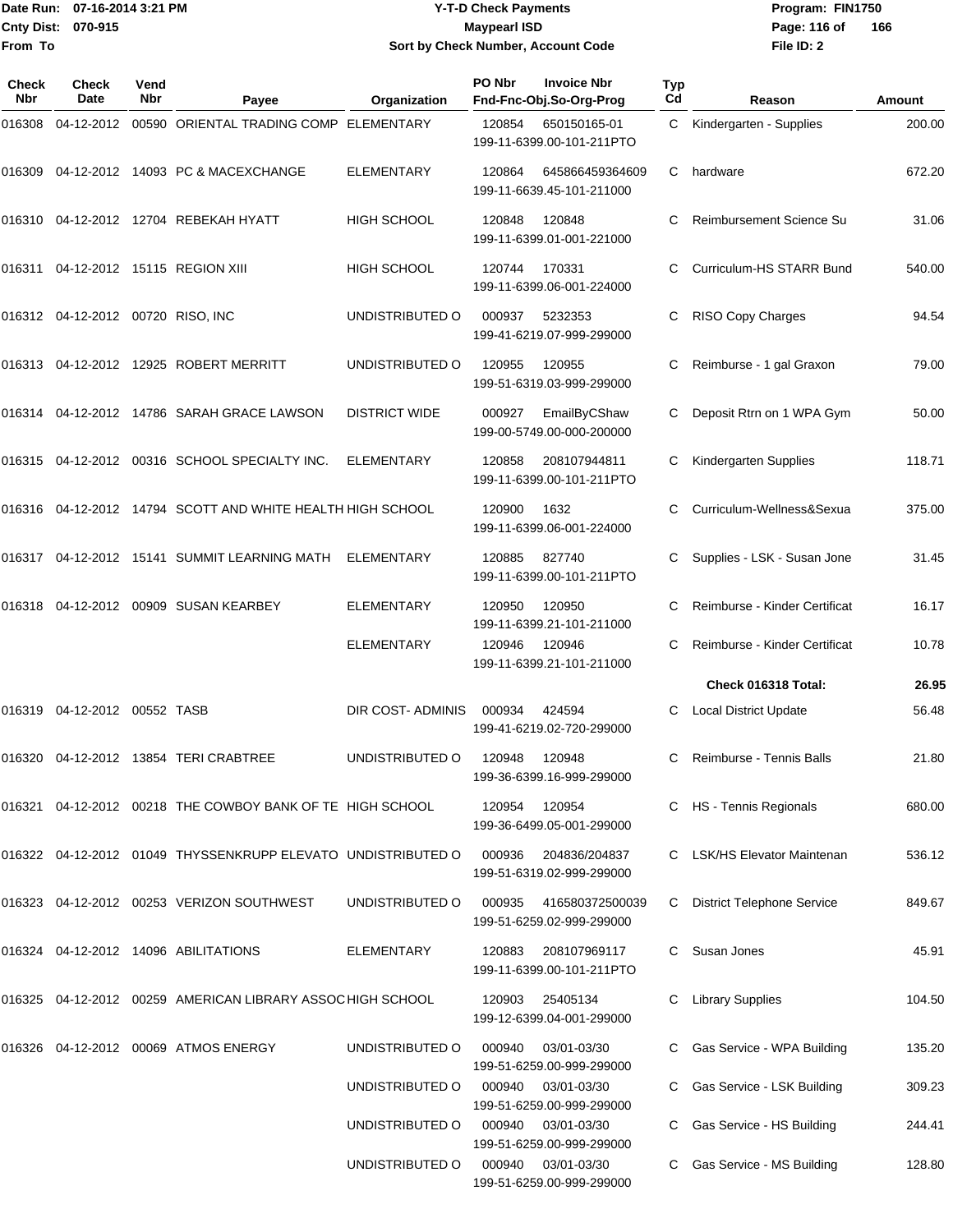| <b>Cnty Dist:</b><br>From To | Date Run: 07-16-2014 3:21 PM<br>070-915 |             |                                                                        |                                    | <b>Y-T-D Check Payments</b><br><b>Maypearl ISD</b><br>Sort by Check Number, Account Code |                   | Program: FIN1750<br>Page: 117 of<br>File ID: 2 | 166               |
|------------------------------|-----------------------------------------|-------------|------------------------------------------------------------------------|------------------------------------|------------------------------------------------------------------------------------------|-------------------|------------------------------------------------|-------------------|
| <b>Check</b><br>Nbr          | <b>Check</b><br>Date                    | Vend<br>Nbr | Payee                                                                  | Organization                       | PO Nbr<br><b>Invoice Nbr</b><br>Fnd-Fnc-Obj.So-Org-Prog                                  | Typ<br>Cd         | Reason                                         | <b>Amount</b>     |
|                              |                                         |             |                                                                        |                                    |                                                                                          |                   | Check 016326 Total:                            | 817.64            |
|                              | 016327 04-12-2012 00527 CDWG INC.       |             |                                                                        | MAYPEARL JUNIOR                    | 120863<br>H515702<br>199-53-6249.00-041-299000                                           | C                 | Hardware                                       | 1,244.10          |
|                              |                                         |             | 016328 04-12-2012 00217  CITY OF MAYPEARL                              | UNDISTRIBUTED O                    | 000941<br>02/14-03/16<br>199-51-6259.01-999-299000                                       |                   | Water Service @ Sports Co                      | 138.49            |
|                              |                                         |             | 016329   04-19-2012   12211   ADVANCE PIERRE FOODS                     | <b>INTERMEDIATE SCH</b>            | 000976<br>1054059<br>240-35-6399.00-042-299000                                           |                   | Misc. Beef Food Items                          | 59.76             |
|                              |                                         |             |                                                                        | <b>ELEMENTARY</b>                  | 000976<br>1054059<br>240-35-6399.00-101-299000                                           | C                 | Misc. Beef Food Items                          | 59.76             |
|                              |                                         |             |                                                                        | <b>HIGH SCHOOL</b>                 | 000976<br>1054059<br>240-35-6399.01-001-299000                                           |                   | Misc. Beef Food Items                          | 59.76             |
|                              |                                         |             |                                                                        |                                    |                                                                                          |                   | Check 016329 Total:                            | 179.28            |
|                              |                                         |             | 016330 04-19-2012 14693  AGILE SPORTS TECHNOLO  HIGH SCHOOL            |                                    | Rec'd Online<br>120911<br>199-36-6399.11-001-299000                                      |                   | Volleyball Online Video/Anl                    | 400.00            |
| 016331                       |                                         |             | 04-19-2012    00642    AIRGAS-SOUTHWEST                                | UNDISTRIBUTED O                    | 000966<br>107773324<br>199-51-6319.02-999-299000                                         | С                 | Tank Rental for Ag                             | 32.07             |
|                              |                                         |             |                                                                        | UNDISTRIBUTED O                    | 000966<br>107773325<br>199-51-6319.02-999-299000                                         | C                 | <b>Tank Rentals for Maintenanc</b>             | 31.76             |
|                              |                                         |             |                                                                        |                                    |                                                                                          |                   | Check 016331 Total:                            | 63.83             |
|                              |                                         |             |                                                                        | <b>HIGH SCHOOL</b>                 | 120904<br>5581473<br>199-36-6399.10-001-299000                                           | C                 | <b>Homecoming Supplies</b>                     | 174.33            |
|                              |                                         |             |                                                                        | <b>HIGH SCHOOL</b>                 | 120904<br>5581473<br>199-36-6399.12-001-299000                                           | C                 | <b>Homecoming Supplies</b>                     | 100.00            |
|                              |                                         |             |                                                                        |                                    |                                                                                          |                   | Check 016332 Total:                            | 274.33            |
|                              |                                         |             | 016333 04-19-2012 14657 APPLE, INC.                                    | <b>HIGH SCHOOL</b>                 | 120956<br>9991960469<br>199-11-6399.39-001-211000                                        | C                 | Software                                       | 97.86             |
|                              |                                         |             |                                                                        | <b>HIGH SCHOOL</b>                 | 120956<br>9991960469<br>199-11-6639.48-001-211000                                        | C.                | Software                                       | 252.12            |
|                              |                                         |             |                                                                        |                                    |                                                                                          |                   | <b>Check 016333 Total:</b>                     | 349.98            |
|                              |                                         |             | 016334    04-19-2012    01256   AT&T MOBILITY                          | UNDISTRIBUTED O                    | 000961<br>824711164<br>199-52-6259.00-999-299000                                         |                   | C Cell Service for Buses                       | 126.16            |
|                              |                                         |             | 016335  04-19-2012  01604  BILL'S LAWN MOWERS                          | UNDISTRIBUTED O                    | 000971<br>7757<br>199-51-6630.00-999-299000                                              |                   | C 71766 Belt                                   | 49.99             |
|                              |                                         |             |                                                                        | UNDISTRIBUTED O                    | 000971<br>7809<br>199-51-6630.00-999-299000                                              |                   | C Equipment Repair                             | 391.95            |
|                              |                                         |             |                                                                        |                                    |                                                                                          |                   | Check 016335 Total:                            | 441.94            |
|                              |                                         |             | 016336   04-19-2012   00593   BLUE   BELL   CREAMERIES   HIGH   SCHOOL |                                    | 000977<br>043080902395<br>240-35-6399.01-001-299000                                      |                   | C Ice Cream                                    | 91.00             |
|                              |                                         |             | 016337  04-19-2012  00956  BORDENS, INC.                               | INTERMEDIATE SCH 000978            | 236601<br>240-35-6399.00-042-299000                                                      | C                 | <b>Milk Products</b>                           | 690.90            |
|                              |                                         |             |                                                                        | ELEMENTARY                         | 000978<br>236601<br>240-35-6399.00-101-299000                                            | C                 | <b>Milk Products</b>                           | 1,675.80          |
|                              |                                         |             |                                                                        | HIGH SCHOOL                        | 000978 236601<br>240-35-6399.01-001-299000                                               | C                 | <b>Milk Products</b>                           | 264.60            |
|                              |                                         |             |                                                                        |                                    |                                                                                          |                   | Check 016337 Total:                            | 2,631.30          |
|                              |                                         |             | 016338  04-19-2012  00035  BUCK'S WHEEL & EQUIPME  UNDISTRIBUTED  O    |                                    | 000969<br>21211<br>199-34-6219.00-999-299000                                             |                   | Bus Repair Kit and Freight                     | 55.90             |
|                              |                                         |             |                                                                        | UNDISTRIBUTED O<br>UNDISTRIBUTED O | 000969<br>21211<br>199-34-6219.00-999-299000<br>120959<br>21211                          | D<br>$\mathbf{C}$ | WRONG AMOUNT ON CHE<br>Part for Bus #21        | $-55.90$<br>55.90 |
|                              |                                         |             |                                                                        |                                    | 199-34-6311.00-999-299000                                                                |                   |                                                |                   |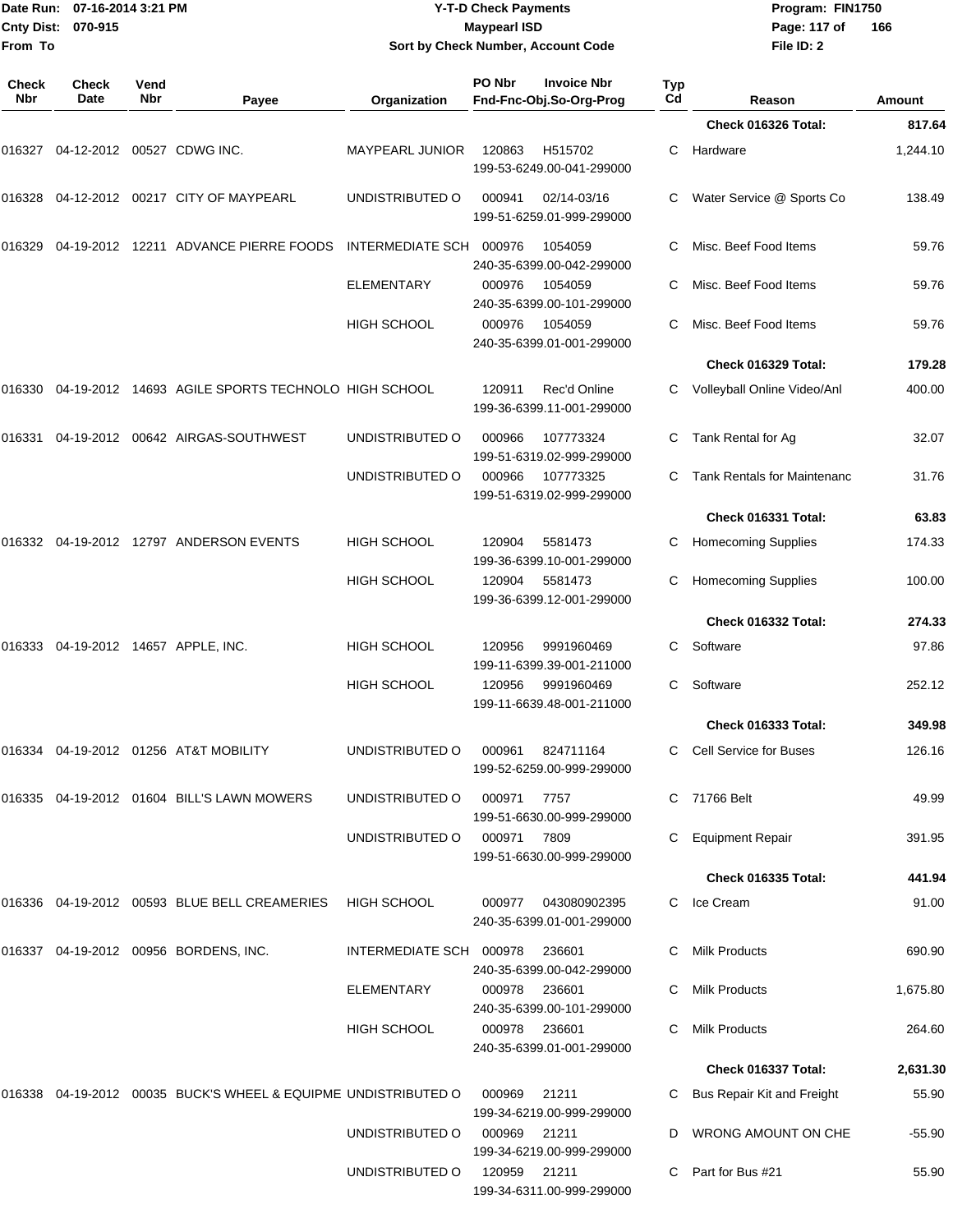|                    | Date Run: 07-16-2014 3:21 PM |
|--------------------|------------------------------|
| Cnty Dist: 070-915 |                              |
| lFrom To           |                              |

# **Date Run: Program: FIN1750 07-16-2014 3:21 PM Y-T-D Check Payments Cnty Dist: Page: 118 of 070-915 Maypearl ISD Sort by Check Number, Account Code**

**File ID: 2** Page: 118 of 166

| Check<br>Nbr | <b>Check</b><br>Date           | Vend<br>Nbr | Payee                                                              | Organization            | PO Nbr | <b>Invoice Nbr</b><br>Fnd-Fnc-Obj.So-Org-Prog | Typ<br>Cd | Reason                          | <b>Amount</b> |
|--------------|--------------------------------|-------------|--------------------------------------------------------------------|-------------------------|--------|-----------------------------------------------|-----------|---------------------------------|---------------|
|              |                                |             |                                                                    | UNDISTRIBUTED O         | 120959 | 21211                                         | D         | <b>WRONG AMOUNT ON CHE</b>      | $-55.90$      |
|              |                                |             |                                                                    |                         |        | 199-34-6311.00-999-299000                     |           |                                 |               |
|              |                                |             |                                                                    |                         |        |                                               |           | Check 016338 Total:             | .00           |
| 016339       |                                |             | 04-19-2012 15154 CALEB OVERSTREET                                  | UNDISTRIBUTED O         | 000949 | 04062012<br>199-36-6219.00-999-299000         | C         | Baseball vs Rio Vista 04/06/    | 130.08        |
| 016340       |                                |             | 04-19-2012 01106 CAROLE UPCHURCH                                   | UNDISTRIBUTED O         | 120972 | 120972<br>199-11-6399.46-999-211000           | С         | mileage reimbursement           | 96.90         |
| 016341       |                                |             | 04-19-2012 00527 CDWG INC.                                         | <b>HIGH SCHOOL</b>      | 120931 | J017325<br>199-53-6249.00-001-299000          | С         | upgrade/RAM                     | 54.66         |
| 016342       |                                |             | 04-19-2012 15132 DANIEL GUERRA                                     | UNDISTRIBUTED O         | 000945 | 03302012<br>199-36-6219.00-999-299000         | С         | Baseball vs Whitney 03/30/2     | 105.00        |
| 016343       |                                |             | 04-19-2012 00031 DE SOTO JANITORIAL SUPP UNDISTRIBUTED O           |                         | 120960 | 116200-00<br>199-51-6319.01-999-299000        | С         | Supplies                        | 424.75        |
|              |                                |             |                                                                    | UNDISTRIBUTED O         | 000967 | 115940-00<br>199-51-6319.01-999-299000        | С         | <b>Black Liners</b>             | 186.80        |
|              |                                |             |                                                                    |                         |        |                                               |           | Check 016343 Total:             | 611.55        |
| 016344       |                                |             | 04-19-2012 13016 DENNIS CROCKER                                    | UNDISTRIBUTED O         | 000948 | 03312012<br>199-36-6219.00-999-299000         |           | Baseball vs Dawson 03/31/2      | 178.25        |
| 016345       |                                |             | 04-19-2012 12536 DESOTO JANITORIAL                                 | <b>INTERMEDIATE SCH</b> | 000979 | 115916-00<br>240-35-6399.00-042-299000        | С         | Mop Heads                       | 31.47         |
|              |                                |             |                                                                    | <b>ELEMENTARY</b>       | 000979 | 115916-00<br>240-35-6399.00-101-299000        | С         | Mop Heads                       | 31.47         |
|              |                                |             |                                                                    | HIGH SCHOOL             | 000979 | 115916-00<br>240-35-6399.01-001-299000        | C         | Mop Heads                       | 31.47         |
|              |                                |             |                                                                    |                         |        |                                               |           | Check 016345 Total:             | 94.41         |
| 016346       |                                |             | 04-19-2012 14884 DIRECT SERVICE COMPAN UNDISTRIBUTED O             |                         | 000970 | 52734<br>199-51-6249.00-999-299000            |           | Labor for Invoice 52734         | 200.00        |
|              |                                |             |                                                                    | UNDISTRIBUTED O         | 000970 | 52804<br>199-51-6249.00-999-299000            | С         | Labor for Invoice 52804         | 250.00        |
|              |                                |             |                                                                    | UNDISTRIBUTED O         | 000970 | 52804<br>199-51-6319.02-999-299000            | С         | Parts and Service Call          | 89.95         |
|              |                                |             |                                                                    | UNDISTRIBUTED O         | 000970 | 52734<br>199-51-6319.02-999-299000            |           | Parts and Service Call          | 149.95        |
|              |                                |             |                                                                    |                         |        |                                               |           | Check 016346 Total:             | 689.90        |
|              |                                |             | 016347  04-19-2012  13639  EAST TEXAS COPY SYSTE  ELEMENTARY       |                         | 000986 | 199-11-6269.00-101-211000                     |           | Copy Charges                    | 650.60        |
| 016348       |                                |             | 04-19-2012  00099  EDUCATION SERVICE CENT INTERMEDIATE SCH  000985 |                         |        | 111320<br>240-35-6399.00-042-299000           | C         | Annual CN Co-Op Fee             | 83.33         |
|              |                                |             |                                                                    | <b>ELEMENTARY</b>       | 000985 | 111320<br>240-35-6399.00-101-299000           | С         | Annual CN Co-Op Fee             | 83.33         |
|              |                                |             |                                                                    | <b>HIGH SCHOOL</b>      | 000985 | 111320<br>240-35-6399.01-001-299000           |           | Annual CN Co-Op Fee             | 83.34         |
|              |                                |             |                                                                    |                         |        |                                               |           | Check 016348 Total:             | 250.00        |
| 016349       |                                |             | 04-19-2012  00192  ELLIS COUNTY SPECIAL ED SHARED SER ARRA         |                         | 000964 | March 2012<br>199-93-6492.00-751-223000       |           | <b>Shared Service Agreement</b> | 35,765.00     |
|              | 016350 04-19-2012 12474 ENVIVA |             |                                                                    | UNDISTRIBUTED O         | 000960 | 22142<br>199-34-6219.01-999-299000            | C         | <b>DOT Test</b>                 | 82.00         |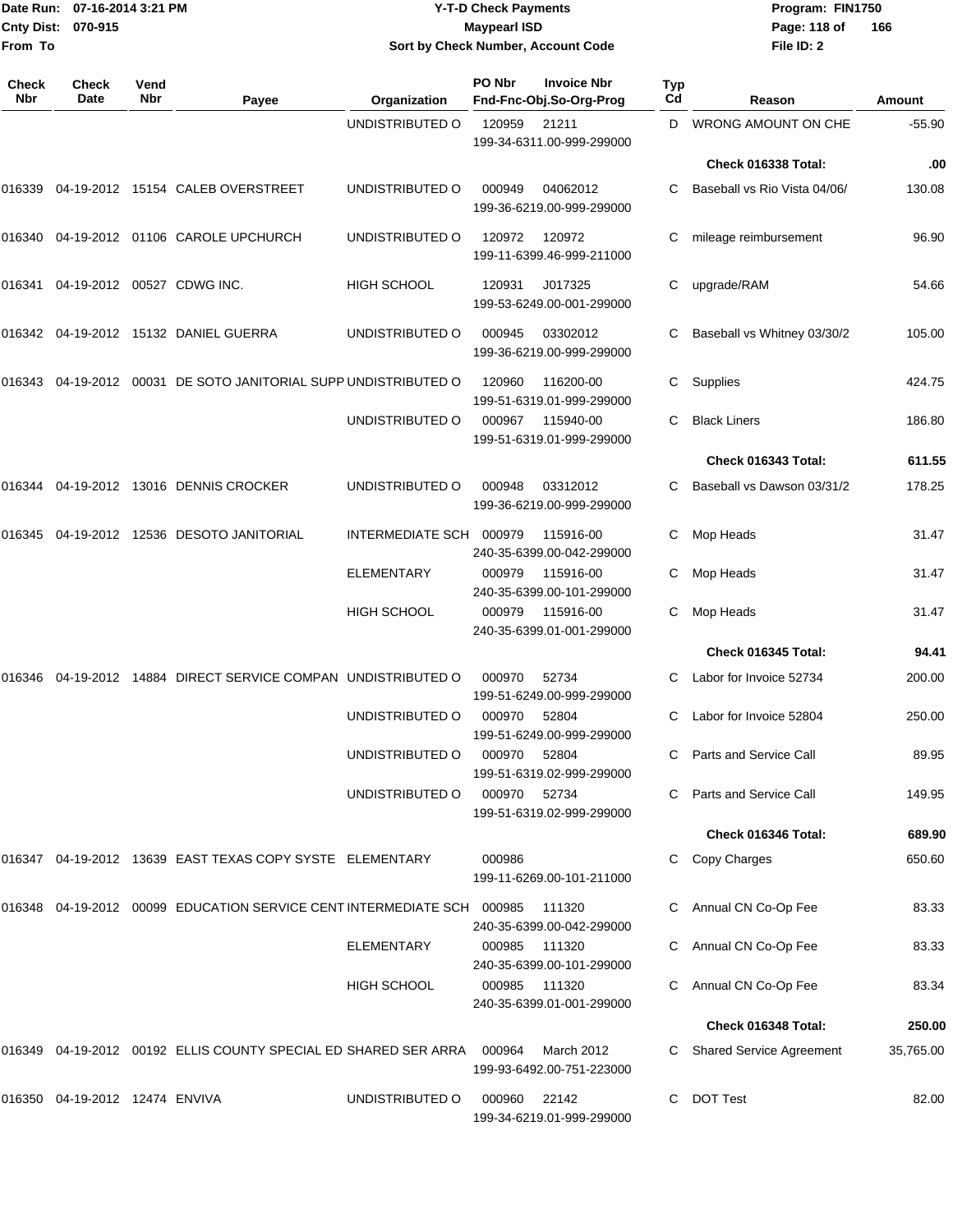|                     | Date Run: 07-16-2014 3:21 PM  |             |                                                            |                                    | <b>Y-T-D Check Payments</b> |                                               |                  | Program: FIN1750                 |          |
|---------------------|-------------------------------|-------------|------------------------------------------------------------|------------------------------------|-----------------------------|-----------------------------------------------|------------------|----------------------------------|----------|
| <b>Cnty Dist:</b>   | 070-915                       |             |                                                            |                                    | <b>Maypearl ISD</b>         |                                               |                  | Page: 119 of                     | 166      |
| From To             |                               |             |                                                            | Sort by Check Number, Account Code |                             |                                               |                  | File ID: 2                       |          |
| <b>Check</b><br>Nbr | <b>Check</b><br>Date          | Vend<br>Nbr | Payee                                                      | Organization                       | PO Nbr                      | <b>Invoice Nbr</b><br>Fnd-Fnc-Obj.So-Org-Prog | <b>Typ</b><br>Cd | Reason                           | Amount   |
| 016351              |                               |             | 04-19-2012 00040 FLATT STATIONERS, INC.                    | UNDISTRIBUTED O                    | 120940                      | 295020-00                                     | C.               | <b>Pencil Sharpeners</b>         | 120.00   |
|                     |                               |             |                                                            |                                    |                             | 199-51-6319.02-999-299000                     |                  |                                  |          |
| 016352              |                               |             | 04-19-2012 13147 FLOWERSFOOD                               | INTERMEDIATE SCH                   | 000980                      | Misc. Invoices<br>240-35-6399.00-042-299000   | C                | <b>Bakery Items</b>              | 151.08   |
|                     |                               |             |                                                            | ELEMENTARY                         | 000980                      | Misc. Invoices<br>240-35-6399.00-101-299000   | C                | <b>Bakery Items</b>              | 175.00   |
|                     |                               |             |                                                            | <b>HIGH SCHOOL</b>                 | 000980                      | Misc. Invoices<br>240-35-6399.01-001-299000   |                  | <b>Bakery Items</b>              | 175.00   |
|                     |                               |             |                                                            |                                    |                             |                                               |                  | Check 016352 Total:              | 501.08   |
| 016353              |                               |             | 04-19-2012 13944 GARY B. GOLDMAN                           | UNDISTRIBUTED O                    | 000957                      | 04132012<br>199-36-6219.00-999-299000         |                  | Baseball vs Italy 04/13/2012     | 105.00   |
|                     |                               |             | 016354 04-19-2012 15127 GLEN ROSE HS                       | <b>HIGH SCHOOL</b>                 | 120971                      | 120971<br>199-36-6499.01-001-299000           |                  | regional track qualifying mt     | 190.00   |
| 016355              |                               |             | 04-19-2012 14120 HARRIS COMPUTER SYSTE DISTRICT WIDE       |                                    | 000974                      | XT00067179<br>240-00-5749.00-000-200000       | C                | <b>EZSchoolPay Transaction F</b> | 67.50    |
|                     |                               |             |                                                            | INTERMEDIATE SCH                   | 000974                      | MN00054581<br>240-35-6399.00-042-299000       |                  | AnnualMaintSuprt-June12-M        | 750.00   |
|                     |                               |             |                                                            | ELEMENTARY                         | 000974                      | MN00054581<br>240-35-6399.00-101-299000       |                  | AnnualMaintSuprt-June12-M        | 750.00   |
|                     |                               |             |                                                            | <b>HIGH SCHOOL</b>                 | 000974                      | MN00054581<br>240-35-6399.01-001-299000       | C.               | AnnualMaintSuprt-June12-M        | 750.00   |
|                     |                               |             |                                                            |                                    |                             |                                               |                  | <b>Check 016355 Total:</b>       | 2,317.50 |
| 016356              |                               |             | 04-19-2012 14935 HEART OF TEXAS PRODUC INTERMEDIATE SCH    |                                    | 000984                      | Misc. Invoices<br>240-35-6399.00-042-299000   | C                | Produce                          | 750.75   |
|                     |                               |             |                                                            | <b>ELEMENTARY</b>                  | 000984                      | Misc. Invoices<br>240-35-6399.00-101-299000   | С                | Produce                          | 806.50   |
|                     |                               |             |                                                            | <b>HIGH SCHOOL</b>                 | 000984                      | Misc. Invoices<br>240-35-6399.01-001-299000   | C                | Produce                          | 806.50   |
|                     |                               |             |                                                            |                                    |                             |                                               |                  | Check 016356 Total:              | 2,363.75 |
|                     | 016357 04-19-2012 00243 HILCO |             |                                                            | UNDISTRIBUTED O                    | 000963                      | 4602266500<br>199-51-6259.04-999-299000       |                  | C Electric Service @ Marquee     | 61.06    |
|                     |                               |             |                                                            | UNDISTRIBUTED O                    | 000963                      | 4602266500<br>199-51-6259.04-999-299000       |                  | C Electric Service @ Security    | 11.30    |
|                     |                               |             |                                                            | UNDISTRIBUTED O                    | 000963                      | 4602266500<br>199-51-6259.04-999-299000       |                  | C Electric Service @ Fuel Tan    | 29.53    |
|                     |                               |             |                                                            | UNDISTRIBUTED O                    | 000963                      | 4602266500<br>199-51-6259.04-999-299000       |                  | C Electric Service @MiddleSch    | 2,709.25 |
|                     |                               |             |                                                            | UNDISTRIBUTED O                    | 000963                      | 4602266500<br>199-51-6259.04-999-299000       |                  | C Electric Service @ High Sch    | 2,109.85 |
|                     |                               |             |                                                            | UNDISTRIBUTED O                    | 000963                      | 4602266500<br>199-51-6259.04-999-299000       |                  | Electric Service @ LSK           | 3,341.86 |
|                     |                               |             |                                                            | UNDISTRIBUTED O                    | 000963                      | 4602266500<br>199-51-6259.04-999-299000       |                  | Electric Service @ Athletic F    | 503.92   |
|                     |                               |             |                                                            | UNDISTRIBUTED O                    | 000963                      | 4602266500<br>199-51-6259.78-999-222000       |                  | Electric Service @ Ag Facilit    | 579.31   |
|                     |                               |             |                                                            |                                    |                             |                                               |                  | <b>Check 016357 Total:</b>       | 9,346.08 |
|                     |                               |             | 016358 04-19-2012 14782 INSTANT ASSESSMENT LEA HIGH SCHOOL |                                    | 120902                      | IAL-1030<br>199-12-6399.02-001-299000         |                  | 2-HoverCam+S/H                   | 528.00   |

016359 04-19-2012 14424 JACKIE CURETON UNDISTRIBUTED O 000951 04072012 C BaseballvsNazChristian0407 105.00 199-36-6219.00-999-299000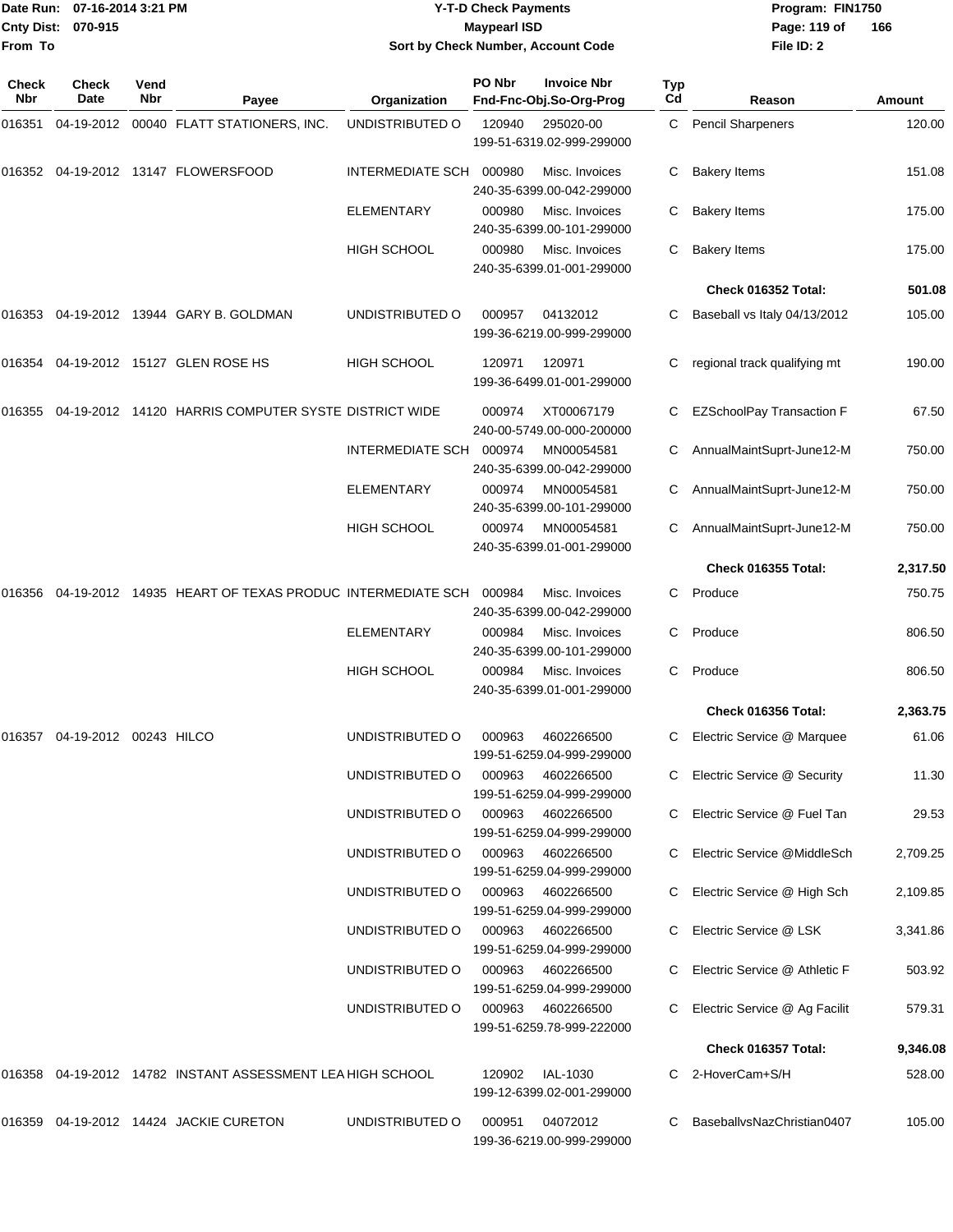|                    | Date Run: 07-16-2014 3:21 PM |
|--------------------|------------------------------|
| Cnty Dist: 070-915 |                              |
| From To            |                              |

# **Date Run: Program: FIN1750 07-16-2014 3:21 PM Y-T-D Check Payments Cnty Dist: Page: 120 of 070-915 Maypearl ISD Sort by Check Number, Account Code**

| <b>Check</b><br><b>Nbr</b> | Check<br>Date                 | Vend<br>Nbr | Payee                                                              | Organization           | PO Nbr | <b>Invoice Nbr</b><br>Fnd-Fnc-Obj.So-Org-Prog | Typ<br>Cd | Reason                            | <b>Amount</b> |
|----------------------------|-------------------------------|-------------|--------------------------------------------------------------------|------------------------|--------|-----------------------------------------------|-----------|-----------------------------------|---------------|
| 016360                     |                               |             | 04-19-2012 12349 JBS TRADING INTERNATIO INTERMEDIATE SCH           |                        | 000981 | 915372904<br>240-35-6399.00-042-299000        | C         | <b>Commodity Processing/Deliv</b> | 60.17         |
|                            |                               |             |                                                                    | <b>ELEMENTARY</b>      | 000981 | 915372904<br>240-35-6399.00-101-299000        | С         | <b>Commodity Processing/Deliv</b> | 60.17         |
|                            |                               |             |                                                                    | <b>HIGH SCHOOL</b>     | 000981 | 915372904<br>240-35-6399.01-001-299000        | C         | <b>Commodity Processing/Deliv</b> | 60.16         |
|                            |                               |             |                                                                    |                        |        |                                               |           | Check 016360 Total:               | 180.50        |
| 016361                     |                               |             | 04-19-2012 13970 JENELL TRIPP                                      | UNDISTRIBUTED O        | 000955 | 04132012<br>199-36-6219.00-999-299000         | C         | Softball vs Italy 04/13/2012      | 60.40         |
| 016362                     |                               |             | 04-19-2012 15122 JEREMEY JETT                                      | UNDISTRIBUTED O        | 000958 | 04132012<br>199-36-6219.00-999-299000         | С         | Basseball vs Italy 04/13/201      | 170.48        |
| 016363                     |                               |             | 04-19-2012 15086 KIMBALL MIDWEST                                   | UNDISTRIBUTED O        | 120888 | 2388859<br>199-51-6319.02-999-299000          | С         | Supplies                          | 701.37        |
| 016364                     |                               |             | 04-19-2012  01048  LABATT FOOD SERVICE                             | INTERMEDIATE SCH       | 000982 | Misc. Invoices<br>240-35-6399.00-042-299000   | С         | Grocery Items                     | 3,000.13      |
|                            |                               |             |                                                                    | <b>ELEMENTARY</b>      | 000982 | Misc. Invoices<br>240-35-6399.00-101-299000   | С         | Grocery Items                     | 3,459.00      |
|                            |                               |             |                                                                    | HIGH SCHOOL            | 000982 | Misc. Invoices<br>240-35-6399.01-001-299000   | C         | Grocery Items                     | 3,459.00      |
|                            |                               |             |                                                                    |                        |        |                                               |           | Check 016364 Total:               | 9,918.13      |
| 016365                     |                               |             | 04-19-2012 12432 LANETTA GARRETT                                   | <b>HIGH SCHOOL</b>     | 120965 | 120965<br>199-11-6399.12-001-211000           | С         | Reality works adapter             | 189.00        |
| 016366                     |                               |             | 04-19-2012 15155 LARRY OVERSTREET                                  | UNDISTRIBUTED O        | 000950 | 04062012<br>199-36-6219.00-999-299000         |           | Baseball vs Rio Vista 04/06/      | 147.62        |
| 016367                     |                               |             | 04-19-2012 15131 LEARNING SEED                                     | <b>HIGH SCHOOL</b>     | 120852 | 76062<br>199-11-6399.23-001-225000            | С         | HS Library - 2 DVD                | 218.40        |
| 016368                     |                               |             | 04-19-2012 13610 LEE WACHTENDORF                                   | UNDISTRIBUTED O        | 000946 | 03302012<br>199-36-6219.00-999-299000         | С         | Baseball vs Whitney 03/30/2       | 176.03        |
| 016369                     |                               |             | 04-19-2012 15156 LEON J. LUEKEN, JR.                               | UNDISTRIBUTED O        | 000956 | 04132012<br>199-36-6219.00-999-299000         | С         | Softball vs Italy 04/13/2012      | 60.40         |
|                            |                               |             | 016370 04-19-2012 15151 LONNIE DEAN MOSER                          | UNDISTRIBUTED O        | 000943 | 03302012<br>199-36-6219.00-999-299000         |           | Softball vs Whitney 3-30-12       | 73.00         |
| 016371                     |                               |             | 04-19-2012 01099 MACKIN LIBRARY MEDIA                              | <b>MAYPEARL JUNIOR</b> | 120702 | 320058/317842<br>199-12-6399.05-041-299000    |           | library books - Middle School     | 1,278.38      |
|                            |                               |             | 016372  04-19-2012  12994  MASTER SOUND                            | UNDISTRIBUTED O        | 000975 | 37753<br>199-51-6249.00-999-299000            |           | Labor for Invoice 37753           | 170.00        |
|                            |                               |             |                                                                    | UNDISTRIBUTED O        | 000975 | 37753<br>199-51-6319.02-999-299000            |           | Pull Station w/Key at HS          | 30.72         |
|                            |                               |             |                                                                    |                        |        |                                               |           | Check 016372 Total:               | 200.72        |
|                            |                               |             | 016373 04-19-2012 15112 MITCHELL C. PRINCE                         | UNDISTRIBUTED O        | 000947 | 03312012<br>199-36-6219.00-999-299000         |           | Baseball vs Dawson 03/31/2        | 105.00        |
|                            | 016374 04-19-2012 12730 NAEIR |             |                                                                    | <b>HIGH SCHOOL</b>     | 120939 | H468494<br>199-11-6399.00-001-211SUP          |           | Supplies - High School            | 585.50        |
|                            |                               |             | 016375  04-19-2012  14075  NATIONAL TELESYSTEMS, I UNDISTRIBUTED O |                        | 000968 | 255479<br>199-51-6249.02-999-299000           |           | <b>Remote Accessed Extension</b>  | 59.50         |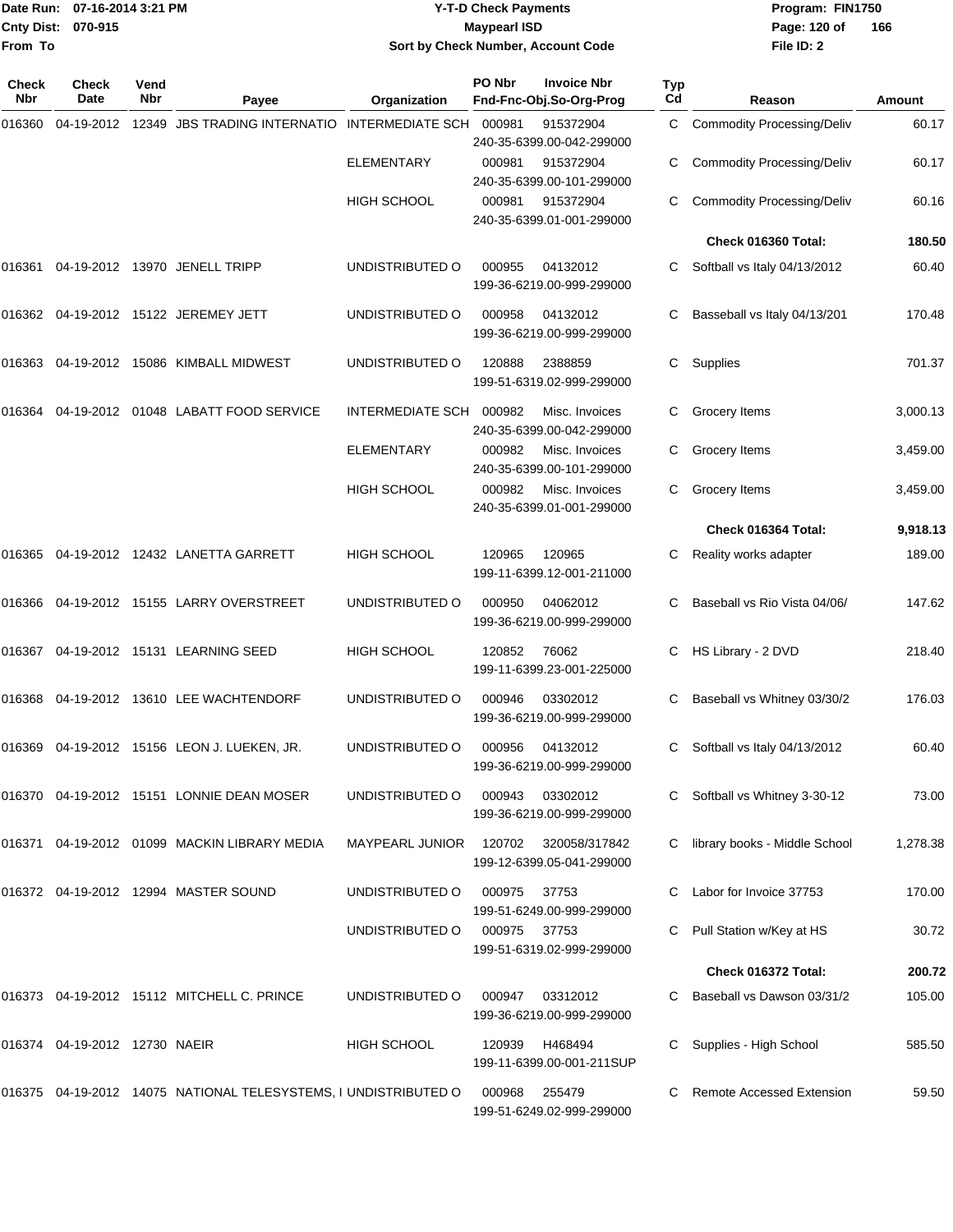# Date Run: 07-16-2014 3:21 PM **Program:** FIN1750 **Y-T-D Check Payments 070-915 Maypearl ISD Sort by Check Number, Account Code**

**File ID: 2** Page: 121 of 166

| Check<br>Nbr | <b>Check</b><br>Date     | Vend<br>Nbr | Payee                                                                | Organization            | PO Nbr | <b>Invoice Nbr</b><br>Fnd-Fnc-Obj.So-Org-Prog           | Typ<br>Cd | Reason                        | Amount   |
|--------------|--------------------------|-------------|----------------------------------------------------------------------|-------------------------|--------|---------------------------------------------------------|-----------|-------------------------------|----------|
| 016376       | 04-19-2012               |             | 00287 OFFICE DEPOT                                                   | <b>HIGH SCHOOL</b>      | 120933 | 604450785001<br>199-11-6399.12-001-211000               | C.        | Laminator and cartridge       | 326.12   |
| 016377       |                          |             | 04-19-2012 14948 PETROLEUM TRADERS CO UNDISTRIBUTED O                |                         | 000965 | 550303<br>199-34-6311.01-999-299000                     |           | <b>Fuel for Buses</b>         | 3,396.81 |
| 016378       |                          |             | 04-19-2012  14741  PHILIP TRIPP                                      | UNDISTRIBUTED O         | 000944 | 03302012<br>199-36-6219.00-999-299000                   | С         | Softball vs Whitney 3-30-12   | 50.00    |
| 016379       |                          |             | 04-19-2012 14188 PIONEER ATHLETICS                                   | UNDISTRIBUTED O         | 120937 | <b>INV438407</b><br>199-36-6399.04-999-299000           | С         | Chalker and Chalk for field   | 302.50   |
|              |                          |             |                                                                      | <b>HIGH SCHOOL</b>      | 120937 | <b>INV438407</b><br>199-36-6399.13-001-299000           |           | Chalker and Chalk for field   | 302.50   |
|              |                          |             |                                                                      |                         |        |                                                         |           | Check 016379 Total:           | 605.00   |
| 016380       |                          |             | 04-19-2012 15153 RANDY DANIEL                                        | UNDISTRIBUTED O         | 000953 | 04062012<br>199-36-6219.00-999-299000                   |           | Softball vs Rio Vista 04/06/1 | 57.10    |
| 016381       |                          |             | 04-19-2012 15152 RANDY MATTLAGE                                      | UNDISTRIBUTED O         | 000952 | 04072012<br>199-36-6219.00-999-299000                   | С         | BaseballvsNazChristian0407    | 221.54   |
|              |                          |             | 016382 04-19-2012 12925 ROBERT MERRITT                               | <b>HIGH SCHOOL</b>      | 120949 | 120949<br>199-36-6499.01-001-299000                     | С         | Athletic Fields - Fertilizer  | 502.99   |
| 016383       |                          |             | 04-19-2012 14918 SPORTS CENTER MESQUIT UNDISTRIBUTED O               |                         | 120650 | MB00000293<br>199-36-6399.04-999-299000                 | С         | <b>Baseball Pants</b>         | 142.80   |
| 016384       |                          |             | 04-19-2012 00656 STEPHEN MOTT                                        | UNDISTRIBUTED O         | 000954 | 04062012<br>199-36-6219.00-999-299000                   | С         | Softball vs Rio Vista 04/06/1 | 57.10    |
| 016385       |                          |             | 04-19-2012 15128 STUDICA, INC.                                       | <b>HIGH SCHOOL</b>      | 120924 | <b>INV058627</b><br>199-11-6399.01-001-221000           | C.        | 7 - Infinity Technology Kit   | 752.00   |
|              |                          |             |                                                                      | <b>HIGH SCHOOL</b>      | 120924 | <b>INV058627</b><br>199-11-6399.14-001-211000           | C.        | 7 - Infinity Technology Kit   | 661.00   |
|              |                          |             |                                                                      | <b>HIGH SCHOOL</b>      | 120919 | <b>INV058614</b><br>244-11-6399.00-001-222000           |           | 4 - Infinity Technology Kits  | 1,611.00 |
|              |                          |             |                                                                      |                         |        |                                                         |           | Check 016385 Total:           | 3,024.00 |
| 016386       | 04-19-2012 15140 TFH USA |             |                                                                      | ELEMENTARY              | 120884 | 165247<br>199-11-6399.00-101-211PTO                     | С         | Massage Kit&S/H - Susan       | 42.00    |
|              |                          |             | 016387  04-19-2012  13497  THE LINCOLN NAT. LIFE INS UNDISTRIBUTED O |                         | 000962 | 050112-053112<br>199-41-6429.01-999-299000              | C.        | Employee Life Insurance Pre   | 575.45   |
|              |                          |             | 016388 04-19-2012 14962 TOM WRIGHT CONSTRUCTI UNDISTRIBUTED O        |                         | 120874 | $\overline{\phantom{0}}$ 1<br>199-51-6639.01-999-299000 |           | Core Sample Track             | 6,100.00 |
| 016389       |                          |             | 04-19-2012  00781  TYSON FOOD, INC                                   | INTERMEDIATE SCH 000983 |        | 8731854<br>240-35-6399.00-042-299000                    |           | <b>Chicken Products</b>       | 161.38   |
|              |                          |             |                                                                      | ELEMENTARY              | 000983 | 8731854<br>240-35-6399.00-101-299000                    | С         | <b>Chicken Products</b>       | 161.38   |
|              |                          |             |                                                                      | <b>HIGH SCHOOL</b>      | 000983 | 8731854<br>240-35-6399.01-001-299000                    |           | <b>Chicken Products</b>       | 161.38   |
|              |                          |             |                                                                      |                         |        |                                                         |           | Check 016389 Total:           | 484.14   |
|              |                          |             | 016390  04-19-2012  00144  WAXAHACHIE DAILY LIGHT UNDISTRIBUTED O    |                         | 000973 | C1536870<br>199-41-6219.02-999-299000                   |           | Ad for School Board Election  | 140.43   |
|              |                          |             |                                                                      | UNDISTRIBUTED O         |        | 000972 0281530<br>199-41-6499.00-999-299000             | С         | Renewal for Newspaper         | 124.00   |
|              |                          |             |                                                                      |                         |        |                                                         |           | Check 016390 Total:           | 264.43   |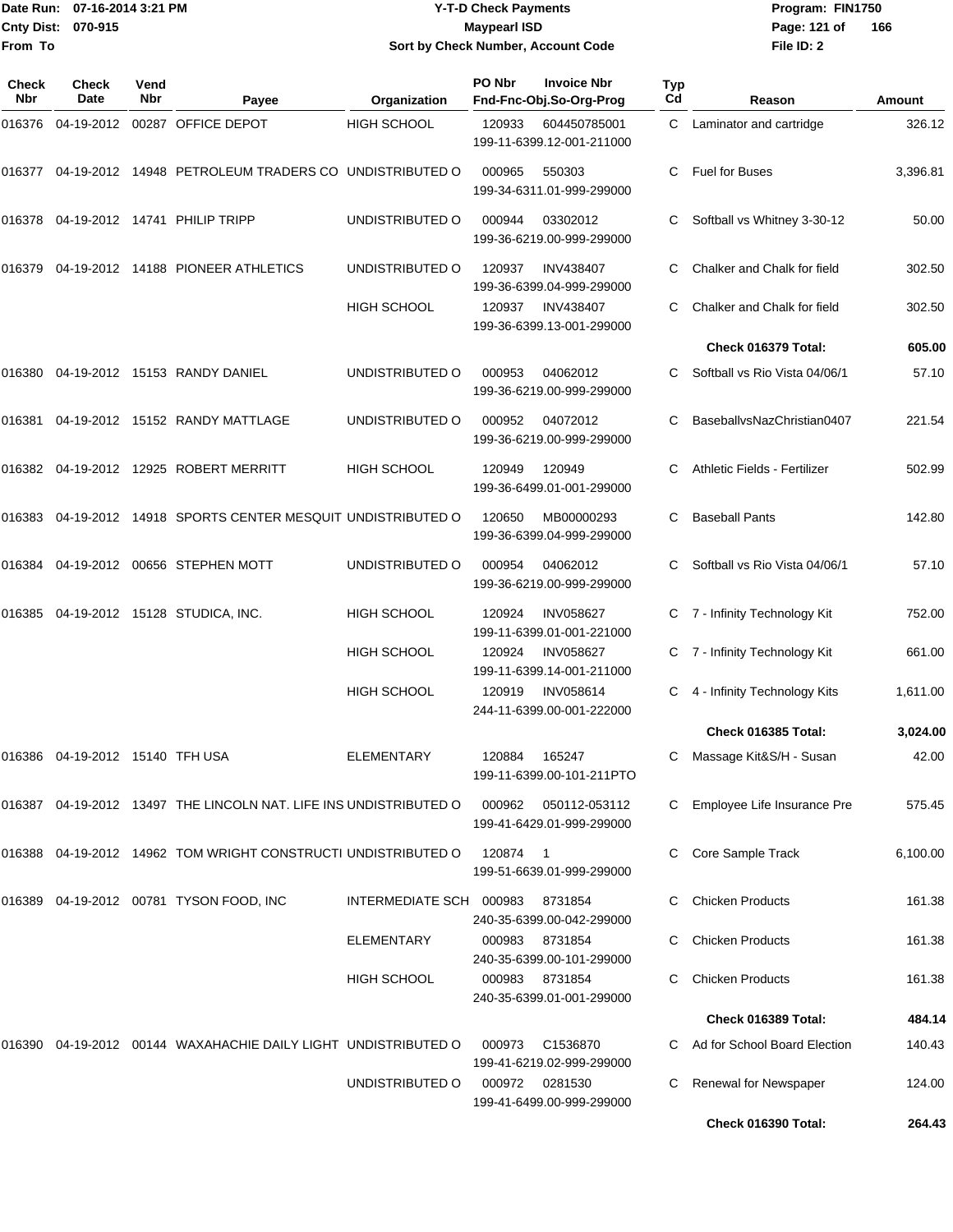# Date Run: 07-16-2014 3:21 PM **Program:** FIN1750 **Y-T-D Check Payments 070-915 Maypearl ISD Sort by Check Number, Account Code**

**File ID: 2** Page: 122 of 166

| Check<br>Nbr | <b>Check</b><br>Date | Vend<br>Nbr | Payee                                                     | Organization          | PO Nbr | <b>Invoice Nbr</b><br>Fnd-Fnc-Obj.So-Org-Prog | Typ<br>Cd | Reason                       | Amount   |
|--------------|----------------------|-------------|-----------------------------------------------------------|-----------------------|--------|-----------------------------------------------|-----------|------------------------------|----------|
| 016391       |                      |             | 04-19-2012 15133 WILLYGOAT, INC.                          | <b>ELEMENTARY</b>     | 120856 | 174916<br>199-11-6399.00-101-211PTO           | C         | Kindergarten Supplies        | 747.91   |
|              |                      |             | 016392 04-19-2012 15138 WORLD POINT                       | <b>ELEMENTARY</b>     | 120862 | 5252612/5253607<br>199-11-6399.00-101-211PTO  | С         | LSK -Supplies for Nurse Fort | 291.80   |
| 016393       | 04-26-2012           |             | 15074 ABIBOW RECYCLING LLC                                | UNDISTRIBUTED O       | 001004 | 32-1074819<br>199-51-6259.03-999-299000       | С         | Recycling Dumpster Fees@     | 60.21    |
|              |                      |             |                                                           | UNDISTRIBUTED O       | 001004 | 32-1074819<br>199-51-6259.03-999-299000       | С         | Recycling Dumpster Fees@     | 21.32    |
|              |                      |             |                                                           | UNDISTRIBUTED O       | 001004 | 32-1074819<br>199-51-6259.03-999-299000       |           | Recycling Dumpster Fees@     | 16.47    |
|              |                      |             |                                                           | UNDISTRIBUTED O       | 001004 | 32-1074819<br>199-51-6259.03-999-299000       | С         | Recycling Dumpster Fees@     | 41.72    |
|              |                      |             |                                                           | UNDISTRIBUTED O       | 001004 | 32-1074819<br>199-51-6259.03-999-299000       | С         | Recycling Dumpster Fees@     | 22.84    |
|              |                      |             |                                                           |                       |        |                                               |           | Check 016393 Total:          | 162.56   |
| 016394       |                      |             | 04-26-2012 01869 ALL SPORTS TROPHIES                      | <b>HIGH SCHOOL</b>    | 120990 | 120990<br>199-11-6399.26-001-211000           | С         | awards                       | 172.00   |
|              |                      |             |                                                           | <b>HIGH SCHOOL</b>    | 120990 | 120990<br>199-11-6399.29-001-211B00           | C         | awards                       | 66.00    |
|              |                      |             |                                                           |                       |        |                                               |           | Check 016394 Total:          | 238.00   |
| 016395       |                      |             | 04-26-2012  00901  AVENUE FUEL DISTRIBUTO UNDISTRIBUTED O |                       | 001002 | 48924<br>199-34-6311.01-999-299000            |           | 527 Gallons LS Diesel        | 1,828.16 |
| 016396       |                      |             | 04-26-2012 00035 BUCK'S WHEEL & EQUIPME UNDISTRIBUTED O   |                       | 001014 | 21211<br>199-34-6311.00-999-299000            | С         | Part for Bus #21 - P.O. 1209 | 55.90    |
| 016397       |                      |             | 04-26-2012 13576 CANNON FINANCIAL SERVI MAYPEARL JUNIOR   |                       | 120466 | 11789095<br>199-11-6269.00-041-211000         | С         | Cannon Serv. Fee             | 2,639.61 |
| 016398       |                      |             | 04-26-2012  00871  CARD SERVICE CENTER                    | <b>ADMINISTRATIVE</b> | 001018 | 0128<br>199-41-6399.01-701-299000             | С         | <b>Additional Charge</b>     | 1.63     |
|              |                      |             |                                                           | <b>ADMINISTRATIVE</b> | 001016 | 19775<br>199-41-6399.01-701-299000            | С         | Total Transformation 2nd mo  | 168.00   |
|              |                      |             |                                                           | DIR COST- ADMINIS     | 001017 | 0128<br>199-41-6411.01-720-299000             |           | Hilton Garden Inn Austin 02/ | 31.23    |
|              |                      |             |                                                           | HIGH SCHOOL           | 120878 | Various Invoice<br>410-11-6321.00-001-211000  |           | PACE/Amazon order            | 59.13    |
|              |                      |             |                                                           |                       |        |                                               |           | Check 016398 Total:          | 259.99   |
| 016399       |                      |             | 04-26-2012 00200 CLAIMS ADMINISTRATIVE S HIGH SCHOOL      |                       | 001001 | 99123<br>199-11-6143.00-001-211000            |           | Workers' CompFixCost4thQ     | 1,481.00 |
|              |                      |             |                                                           | MAYPEARL JUNIOR       | 001001 | 99123<br>199-11-6143.00-041-211000            |           | Workers' CompFixCost4thQ     | 1,481.00 |
|              |                      |             |                                                           | <b>ELEMENTARY</b>     | 001001 | 99123<br>199-11-6143.00-101-211000            |           | Workers' CompFixCost4thQ     | 1,481.00 |
|              |                      |             |                                                           |                       |        |                                               |           | Check 016399 Total:          | 4,443.00 |
| 016400       |                      |             | 04-26-2012 13279 CROSS COUNTRY PEST CO UNDISTRIBUTED O    |                       | 001003 | 9371<br>199-51-6319.02-999-299000             |           | High School and LSK Pest C   | 600.00   |
| 016401       |                      |             | 04-26-2012 15132 DANIEL GUERRA                            | UNDISTRIBUTED O       | 000996 | 04-25-2012<br>199-36-6219.00-999-299000       |           | Baseball vs Grandview 04/1   | 167.15   |
|              |                      |             | 016402 04-26-2012 14404 DENNIS M. PATLIS                  | UNDISTRIBUTED O       | 000997 | 04-25-2012<br>199-36-6219.00-999-299000       | С         | Baseball vs Grandview 04/1   | 105.00   |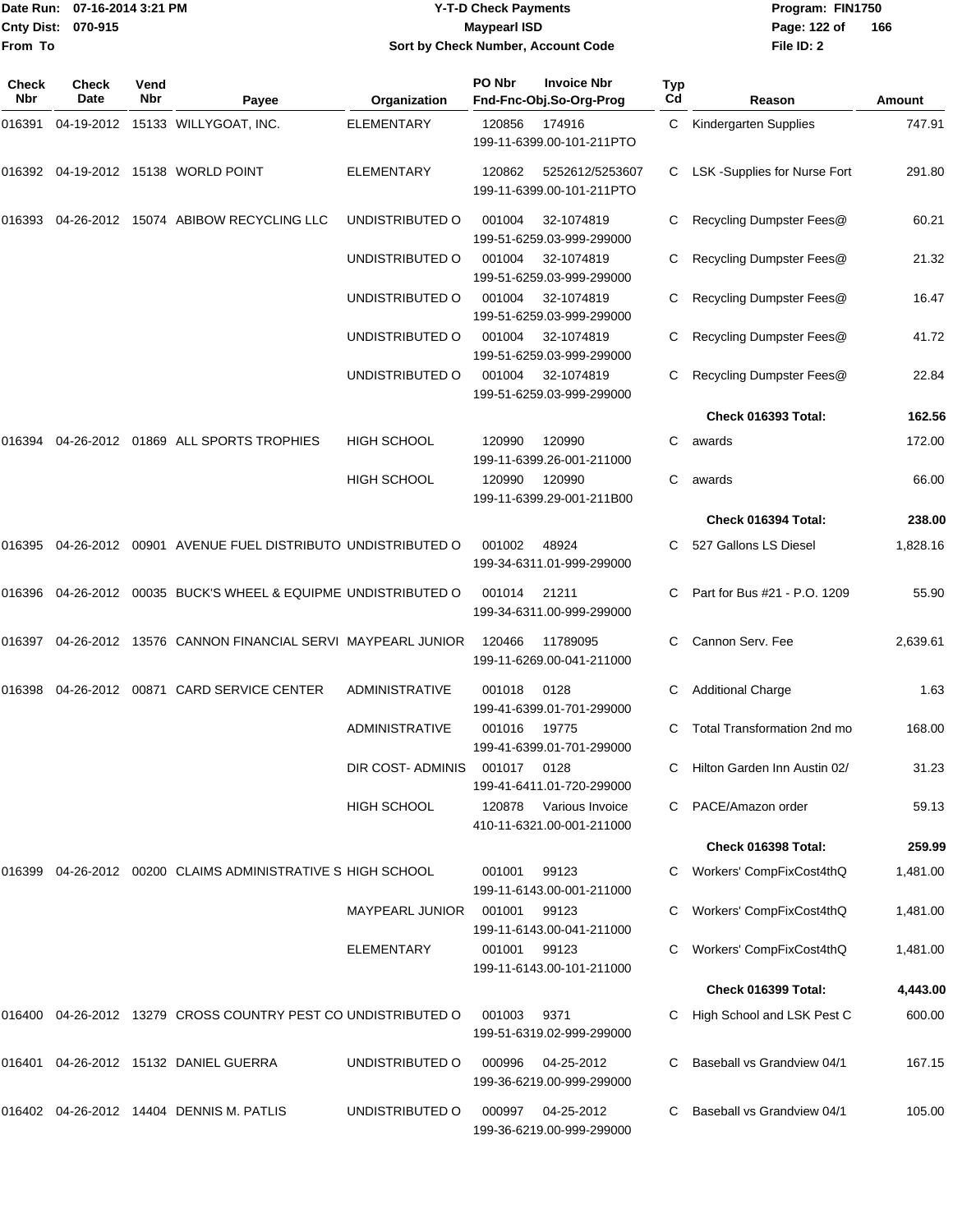# Date Run: 07-16-2014 3:21 PM **Program:** FIN1750 **Y-T-D Check Payments 070-915 Maypearl ISD Sort by Check Number, Account Code**

**File ID: 2** Page: 123 of 166

| Check<br>Nbr | Check<br>Date                     | Vend<br>Nbr | Payee                                                         | Organization           | PO Nbr       | <b>Invoice Nbr</b><br>Fnd-Fnc-Obj.So-Org-Prog                    | <b>Typ</b><br>Cd | Reason                         | Amount   |
|--------------|-----------------------------------|-------------|---------------------------------------------------------------|------------------------|--------------|------------------------------------------------------------------|------------------|--------------------------------|----------|
| 016403       | 04-26-2012                        |             | 13639 EAST TEXAS COPY SYSTE                                   | HIGH SCHOOL            | 000990       | 125105                                                           |                  | C Copy Charges                 | 36.63    |
|              |                                   |             |                                                               | HIGH SCHOOL            | 000990       | 199-11-6269.00-001-211000<br>125105<br>199-11-6269.00-001-211000 | С                | Copy Charges                   | 13.90    |
|              |                                   |             |                                                               | MAYPEARL JUNIOR        | 000990       | 125105<br>199-11-6269.00-041-211000                              |                  | Copy Charges                   | 17.32    |
|              |                                   |             |                                                               | <b>ELEMENTARY</b>      | 000990       | 125105<br>199-11-6269.00-101-299000                              |                  | Copy Charges                   | 26.46    |
|              |                                   |             |                                                               | HIGH SCHOOL            | 000990       | 125105<br>199-11-6269.01-001-211000                              | С                | Copy Charges                   | 16.34    |
|              |                                   |             |                                                               | HIGH SCHOOL            | 000990       | 125105<br>199-11-6269.01-001-211000                              |                  | Copy Charges                   | 300.19   |
|              |                                   |             |                                                               | <b>HIGH SCHOOL</b>     | 000990       | 125105<br>199-11-6269.01-001-211000                              | С                | Copy Charges                   | 104.83   |
|              |                                   |             |                                                               | <b>MAYPEARL JUNIOR</b> | 000990       | 125105<br>199-11-6269.01-041-211000                              | С                | Copy Charges                   | 438.86   |
|              |                                   |             |                                                               |                        |              |                                                                  |                  | Check 016403 Total:            | 954.53   |
| 016404       |                                   |             | 04-26-2012  12186  ELLIOTT ELECTRIC                           | UNDISTRIBUTED O        | 001009       | 09-26491-01<br>199-51-6319.02-999-299000                         |                  | C Supplies                     | 78.16    |
|              |                                   |             |                                                               | UNDISTRIBUTED O        | 001011       | 09-26491-02<br>199-51-6319.02-999-299000                         |                  | C Supplies - High School Kitch | 116.00   |
|              |                                   |             |                                                               | UNDISTRIBUTED O        | 001005       | 09-26655-01<br>199-51-6319.02-999-299000                         |                  | C Supplies - High School Kitch | 441.98   |
|              |                                   |             |                                                               |                        |              |                                                                  |                  | Check 016404 Total:            | 636.14   |
| 016405       |                                   |             | 04-26-2012 13336 ELLIS COUNTY MUSIC CEN HIGH SCHOOL           |                        | 120754       | 35433<br>199-11-6399.29-001-211000                               |                  | C French Horn                  | 2,500.00 |
|              | 016406 04-26-2012 12474 ENVIVA    |             |                                                               | UNDISTRIBUTED O        | 000991       | 22211<br>199-34-6219.01-999-299000                               | C                | <b>DOT Test</b>                | 82.00    |
|              |                                   |             | 016407 04-26-2012 15159 HOLIDAY INN GLEN ROSE HIGH SCHOOL     |                        | 120985       | 120985<br>199-36-6499.05-001-299000                              |                  | C HS - Regional Track Meet     | 1,097.04 |
| 016408       |                                   |             | 04-26-2012 00612 HOME DEPOT CREDIT SER UNDISTRIBUTED O        |                        | 001019       | 603532250185741<br>199-51-6319.02-999-299000                     | C                | Rental Fee for Equipment       | 225.00   |
|              |                                   |             | 016409  04-26-2012  14416  INN ON BARON'S CREEK               | <b>HIGH SCHOOL</b>     | 121007       | 30966<br>199-11-6412.00-001-211000                               |                  | C Student Training - Rocket En | 441.86   |
|              |                                   |             |                                                               | HIGH SCHOOL            | 121007 30966 | 199-11-6499.04-001-211000                                        |                  | C Student Training - Rocket En | 147.19   |
|              |                                   |             |                                                               |                        |              |                                                                  |                  | Check 016409 Total:            | 589.05   |
|              |                                   |             | 016410 04-26-2012 01402 JAMES ALLEN                           | UNDISTRIBUTED O        | 000999       | 04-25-2012<br>199-36-6219.00-999-299000                          |                  | C Softball vs Grandview 04/17/ | 60.40    |
|              |                                   |             | 016411 04-26-2012 13970 JENELL TRIPP                          | UNDISTRIBUTED O        | 000998       | 04-25-2012<br>199-36-6219.00-999-299000                          |                  | Softball vs Grandview 04/17/   | 60.40    |
|              |                                   |             | 016412 04-26-2012 14204 LANDMARK EQUIPMENT RE UNDISTRIBUTED O |                        | 001008       | W34079<br>199-51-6319.03-999-299000                              |                  | C Chainsaw STIHL & QT Bar      | 66.48    |
|              | 016413  04-26-2012  15098  LOWE'S |             |                                                               | UNDISTRIBUTED O        | 001015       | 9900 7281357<br>199-51-6319.02-999-299000                        |                  | C Supplies - High School Kitch | 481.15   |
|              |                                   |             | 016414 04-26-2012 15083 OLMSTED-KIRK PAPER CO UNDISTRIBUTED O |                        | 001007       | 2871151<br>199-51-6319.01-999-299000                             | C.               | Supplies                       | 82.80    |
|              |                                   |             |                                                               | UNDISTRIBUTED O        | 001006       | 2872110<br>199-51-6319.01-999-299000                             | С                | Supplies                       | 412.50   |
|              |                                   |             |                                                               |                        |              |                                                                  |                  | Check 016414 Total:            | 495.30   |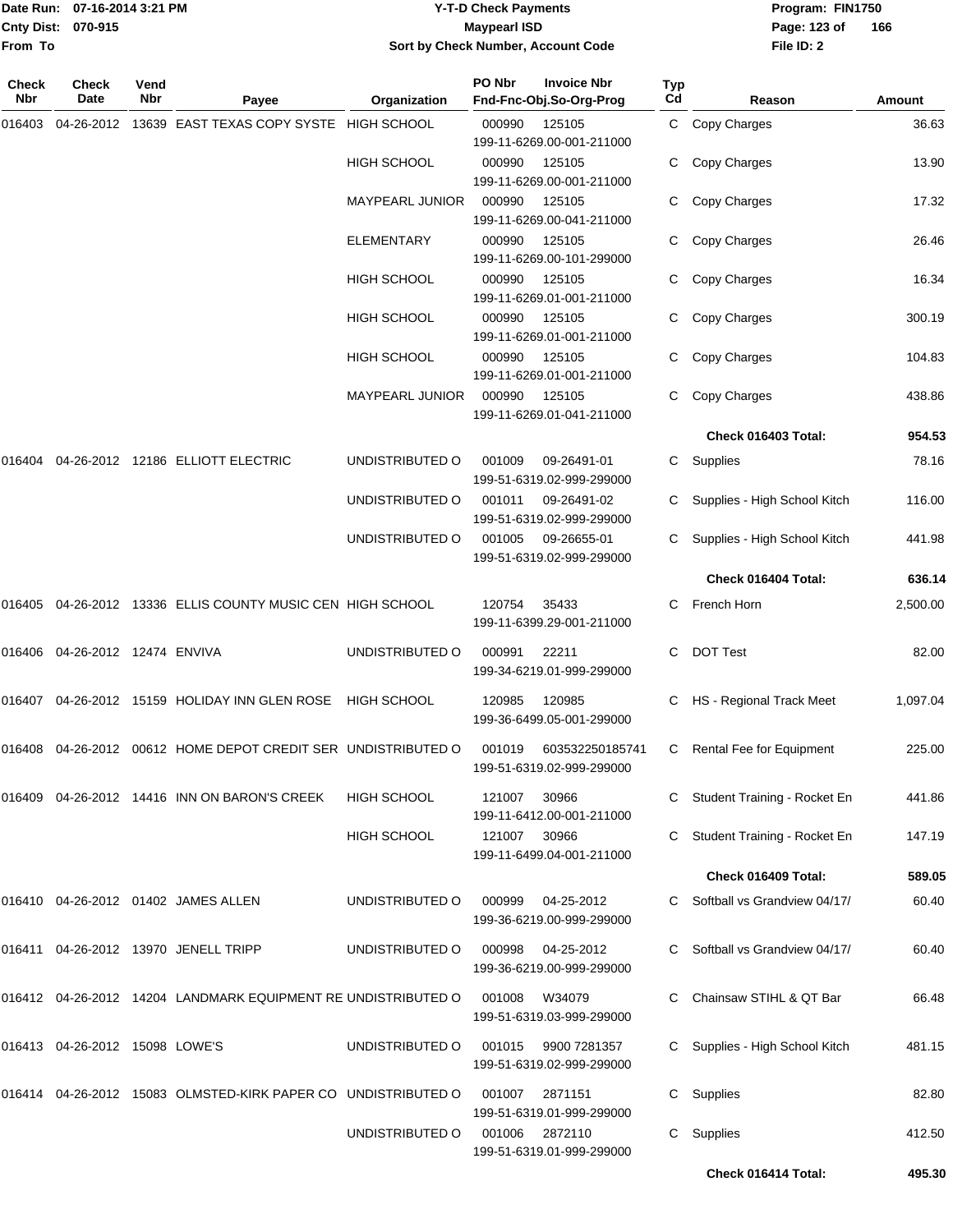# Date Run: 07-16-2014 3:21 PM **Program:** FIN1750 **Y-T-D Check Payments 070-915 Maypearl ISD Sort by Check Number, Account Code**

**File ID: 2** Page: 124 of 166

| Check<br><b>Nbr</b> | Check<br>Date         | Vend<br><b>Nbr</b> | Payee                                                 | Organization          | PO Nbr | <b>Invoice Nbr</b><br>Fnd-Fnc-Obj.So-Org-Prog    | Typ<br>Cd | Reason                          | Amount   |
|---------------------|-----------------------|--------------------|-------------------------------------------------------|-----------------------|--------|--------------------------------------------------|-----------|---------------------------------|----------|
| 016415              |                       |                    | 04-26-2012 14093 PC & MACEXCHANGE                     | UNDISTRIBUTED O       | 120973 | 65263<br>199-11-6399.46-999-211000               |           | C hardware/upgrades             | 32.76    |
|                     |                       |                    |                                                       | UNDISTRIBUTED O       | 120973 | 65215<br>199-11-6639.47-999-211000               |           | hardware/upgrades               | 2,669.00 |
|                     |                       |                    |                                                       | <b>HIGH SCHOOL</b>    | 120973 | 65292<br>199-11-6639.48-001-211000               |           | hardware/upgrades               | 975.00   |
|                     |                       |                    |                                                       |                       |        |                                                  |           | Check 016415 Total:             | 3,676.76 |
|                     |                       |                    | 016416 04-26-2012 00854 PITNEY BOWES INC              | DIR COST- ADMINIS     | 001000 | 9619198-AP12<br>199-41-6269.00-720-299000        |           | Postage Machine Lease           | 447.00   |
| 016417              |                       |                    | 04-26-2012 00331 RONNIE NEILL                         | <b>ADMINISTRATIVE</b> | 000995 | 2929524<br>199-41-6499.00-701-299000             | С         | Leadercast Conference           | 118.00   |
|                     |                       |                    | 016418 04-26-2012 13339 ROWDY MYERS                   | HIGH SCHOOL           | 120988 | 120988<br>199-11-6399.09-001-211000              | С         | cattle trim chute               | 100.00   |
| 016419              | 04-26-2012 00552 TASB |                    |                                                       | DIR COST- ADMINIS     | 000993 | 425266<br>199-41-6219.02-720-299000              |           | Local District Update&Printin   | 14.48    |
|                     |                       |                    |                                                       | DIR COST- ADMINIS     | 000992 | 425169<br>199-41-6219.02-720-299000              |           | Policy On Line Annual/Maint     | 850.00   |
|                     |                       |                    |                                                       |                       |        |                                                  |           | Check 016419 Total:             | 864.48   |
| 016420              |                       |                    | 04-26-2012 12471 TEXAS DEPARTMENT OF P ADMINISTRATIVE |                       | 000994 | CR-11203-0832<br>199-41-6219.10-701-299000       | C.        | <b>Criminal Records Service</b> | 1.00     |
| 016421              |                       |                    | 04-26-2012 00959 TEXAS TECH UNIVERSITY                | <b>HIGH SCHOOL</b>    | 120265 | EmailByDGriffin<br>199-11-6399.01-001-221000     |           | Credit By Exam-Brianna Pin      | 40.00    |
| 016422              |                       |                    | 04-26-2012 00134 TXU ENERGY                           | UNDISTRIBUTED O       | 001013 | 054050969921<br>199-51-6259.04-999-299000        |           | Security Lights @ HS Ballpa     | 69.30    |
|                     |                       |                    |                                                       | UNDISTRIBUTED O       | 001013 | 054050969921<br>199-51-6259.04-999-299000        |           | Security Lights @ Admin         | 63.60    |
|                     |                       |                    |                                                       | UNDISTRIBUTED O       | 001013 | 054050969921<br>199-51-6259.04-999-299000        |           | Security Lights @ Bus Barn      | 27.74    |
|                     |                       |                    |                                                       | UNDISTRIBUTED O       | 001013 | 054050969921<br>199-51-6259.04-999-299000        |           | Security Lights @ AG Bldg 1     | 31.76    |
|                     |                       |                    |                                                       | UNDISTRIBUTED O       |        | 001013 054050969921<br>199-51-6259.04-999-299000 |           | C Security Lights @ LSK         | 100.25   |
|                     |                       |                    |                                                       | UNDISTRIBUTED O       |        | 001013 054050969921<br>199-51-6259.04-999-299000 |           | C Security Lights @ AG Bldg 2   | 141.67   |
|                     |                       |                    |                                                       |                       |        |                                                  |           | Check 016422 Total:             | 434.32   |
|                     |                       |                    | 016423 04-26-2012 13980 UCA SUMMER CAMP               | HIGH SCHOOL           | 120994 | 4622212<br>199-36-6399.08-001-299000             |           | C Summer Camp - Coach Fee       | 302.00   |
| 016424              |                       |                    | 04-26-2012  00141  WAL MART                           | ELEMENTARY            | 120876 | 209300466380<br>199-11-6399.00-101-211PTO        |           | C A. Cate - Microwave           | 55.00    |
|                     |                       |                    |                                                       | <b>ELEMENTARY</b>     | 120910 | 209500861243<br>199-11-6399.00-101-211PTO        |           | C Susan Jones - AM/FM Tuner     | 22.88    |
|                     |                       |                    |                                                       | HIGH SCHOOL           | 120782 | 209600209832<br>199-11-6399.06-001-224000        |           | C supplies                      | 72.14    |
|                     |                       |                    |                                                       | HIGH SCHOOL           | 120728 | 210200426372<br>199-11-6399.11-001-211000        |           | LeftimeNutrition Lab            | 81.85    |
|                     |                       |                    |                                                       | HIGH SCHOOL           | 120726 | 208100692967<br>199-11-6399.11-001-211000        | C         | March Luncheon                  | 232.49   |
|                     |                       |                    |                                                       | HIGH SCHOOL           | 120930 | 209500842710<br>199-11-6399.11-001-211000        |           | C April Luncheon                | 172.91   |
|                     |                       |                    |                                                       | HIGH SCHOOL           | 120782 | 209600209832<br>199-11-6399.16-001-211000        |           | C supplies                      | 11.59    |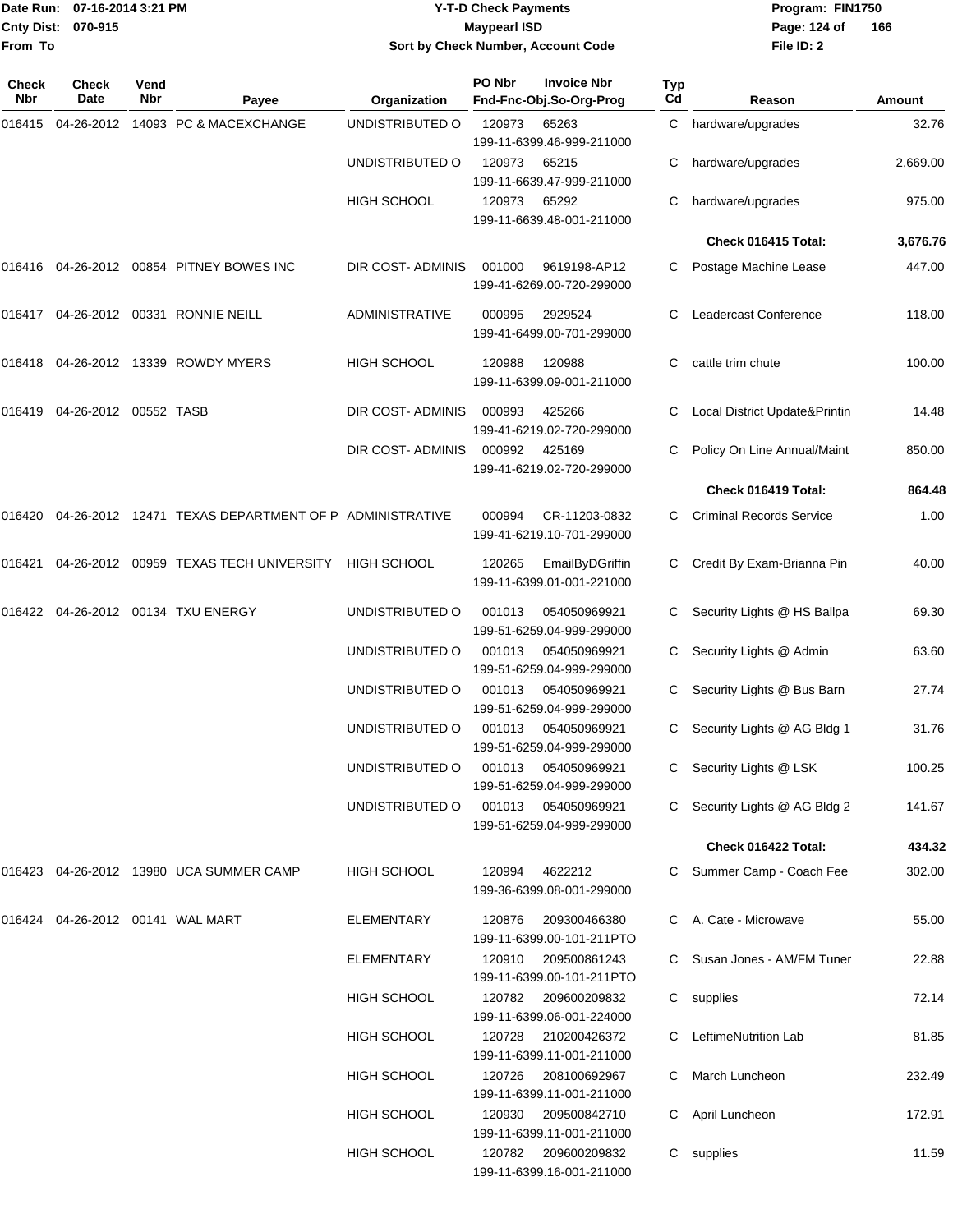|                    | Date Run: 07-16-2014 3:21 PM |
|--------------------|------------------------------|
| Cnty Dist: 070-915 |                              |
| lFrom To           |                              |

# **Date Run: Program: FIN1750 07-16-2014 3:21 PM Y-T-D Check Payments Cnty Dist: Page: 125 of 070-915 Maypearl ISD Sort by Check Number, Account Code**

| <b>Check</b><br>Nbr | Check<br>Date              | Vend<br>Nbr | Payee                                                  | Organization           | PO Nbr | <b>Invoice Nbr</b><br>Fnd-Fnc-Obj.So-Org-Prog | Typ<br>$_{\rm Cd}$ | Reason                        | Amount   |
|---------------------|----------------------------|-------------|--------------------------------------------------------|------------------------|--------|-----------------------------------------------|--------------------|-------------------------------|----------|
|                     |                            |             |                                                        | <b>HIGH SCHOOL</b>     | 120782 | 209600209832<br>199-11-6399.31-001-211000     |                    | C supplies                    | 45.08    |
|                     |                            |             |                                                        |                        |        |                                               |                    | Check 016424 Total:           | 693.94   |
| 016425              |                            |             | 05-03-2012 01395 ACADEMIC THERAPY PUBLI DISTRICT WIDE  |                        | 120978 | 167937<br>199-31-6339.00-101-299000           |                    | Y Hyles-LRS Recording Forms   | 38.50    |
| 016426              | 05-03-2012 00527 CDWG INC. |             |                                                        | <b>DISTRICT WIDE</b>   | 120974 | J611884<br>199-11-6399.46-999-211000          | Y                  | Antec AC Digital Power Test   | 35.79    |
| 016427              |                            |             | 05-03-2012 13740 CLASSROOM DIRECT                      | <b>HIGH SCHOOL</b>     | 120989 | 208108085221<br>199-11-6399.00-001-211SUP     | С                  | supplies                      | 654.01   |
|                     |                            |             |                                                        | <b>HIGH SCHOOL</b>     | 120989 | 208108085221<br>199-11-6399.12-001-211000     |                    | C supplies                    | 37.36    |
|                     |                            |             |                                                        |                        |        |                                               |                    | Check 016427 Total:           | 691.37   |
| 016428              |                            |             | 05-03-2012 13566 CONNIE D. HAGEN, INC.                 | UNDISTRIBUTED O        | 001023 | 82737<br>199-34-6219.01-999-299000            | С                  | <b>DOT Test</b>               | 115.00   |
| 016429              |                            |             | 05-03-2012  12536  DESOTO JANITORIAL                   | UNDISTRIBUTED O        | 001027 | 116688-00<br>199-51-6319.01-999-299000        | C                  | Supplies-H20Range2&Black      | 915.25   |
| 016430              |                            |             | 05-03-2012 12885 DIRECT ENERGY                         | UNDISTRIBUTED O        | 001026 | 121150014825265<br>199-51-6259.04-999-299000  | C.                 | Electric Service @ Old Elem   | 48.08    |
|                     |                            |             |                                                        | UNDISTRIBUTED O        | 001026 | 121150014825265<br>199-51-6259.04-999-299000  | C                  | Electric Serv @ Old Elem Po   | 98.29    |
|                     |                            |             |                                                        | UNDISTRIBUTED O        | 001026 | 121150014825265<br>199-51-6259.04-999-299000  | C                  | Electric Service @ Ball Field | 54.58    |
|                     |                            |             |                                                        | UNDISTRIBUTED O        | 001026 | 121150014825265<br>199-51-6259.04-999-299000  | C                  | Electric Service @ Old Elem   | 12.80    |
|                     |                            |             |                                                        | UNDISTRIBUTED O        | 001026 | 121150014825265<br>199-51-6259.04-999-299000  | C.                 | Electric Service @ CN Stora   | 12.91    |
|                     |                            |             |                                                        | UNDISTRIBUTED O        | 001026 | 121150014825265<br>199-51-6259.04-999-299000  | C                  | Electric Service @ Old HS BI  | 3,613.07 |
|                     |                            |             |                                                        | UNDISTRIBUTED O        | 001025 | 121150014825518<br>199-51-6259.04-999-299000  | C                  | Electric Service @ Downtow    | 360.26   |
|                     |                            |             |                                                        | UNDISTRIBUTED O        | 001026 | 121150014825265<br>199-51-6259.04-999-299000  | C                  | Electric Serv @ WPA Buildin   | 1,441.47 |
|                     |                            |             |                                                        | UNDISTRIBUTED O        | 001026 | 121150014825265<br>199-51-6259.04-999-299000  |                    | C Electric Serv @ Bus Barn    | 203.49   |
|                     |                            |             |                                                        | UNDISTRIBUTED O        | 001026 | 121150014825265<br>199-51-6259.04-999-299000  | C                  | Electric Serv @ HS Portable   | 169.72   |
|                     |                            |             |                                                        |                        |        |                                               |                    | Check 016430 Total:           | 6,014.67 |
| 016431              |                            |             | 05-03-2012 13639 EAST TEXAS COPY SYSTE MAYPEARL JUNIOR |                        | 001035 | 126682<br>199-11-6269.00-041-211000           | C                  | Copy Charges                  | 2.23     |
|                     |                            |             |                                                        | <b>ELEMENTARY</b>      | 001035 | 126682<br>199-11-6269.00-101-211000           |                    | C Copy Charges                | 28.62    |
|                     |                            |             |                                                        | <b>ELEMENTARY</b>      | 001035 | 126682<br>199-11-6269.00-101-299000           |                    | C Copy Charges                | 4.14     |
|                     |                            |             |                                                        | <b>ELEMENTARY</b>      | 001035 | 126682<br>199-11-6269.00-101-299000           |                    | C Copy Charges - Color        | 5.85     |
|                     |                            |             |                                                        | HIGH SCHOOL            | 001035 | 126682<br>199-11-6269.01-001-211000           | C                  | Copy Charges                  | 40.69    |
|                     |                            |             |                                                        | HIGH SCHOOL            | 001035 | 126682<br>199-11-6269.01-001-211000           |                    | Copy Charges - Color          | 29.78    |
|                     |                            |             |                                                        | <b>MAYPEARL JUNIOR</b> | 001035 | 126682<br>199-11-6269.01-041-211000           |                    | Copy Charges                  | 34.35    |
|                     |                            |             |                                                        | DIR COST- ADMINIS      | 001035 | 126682<br>199-41-6249.00-720-299000           |                    | Copy Charges                  | 50.30    |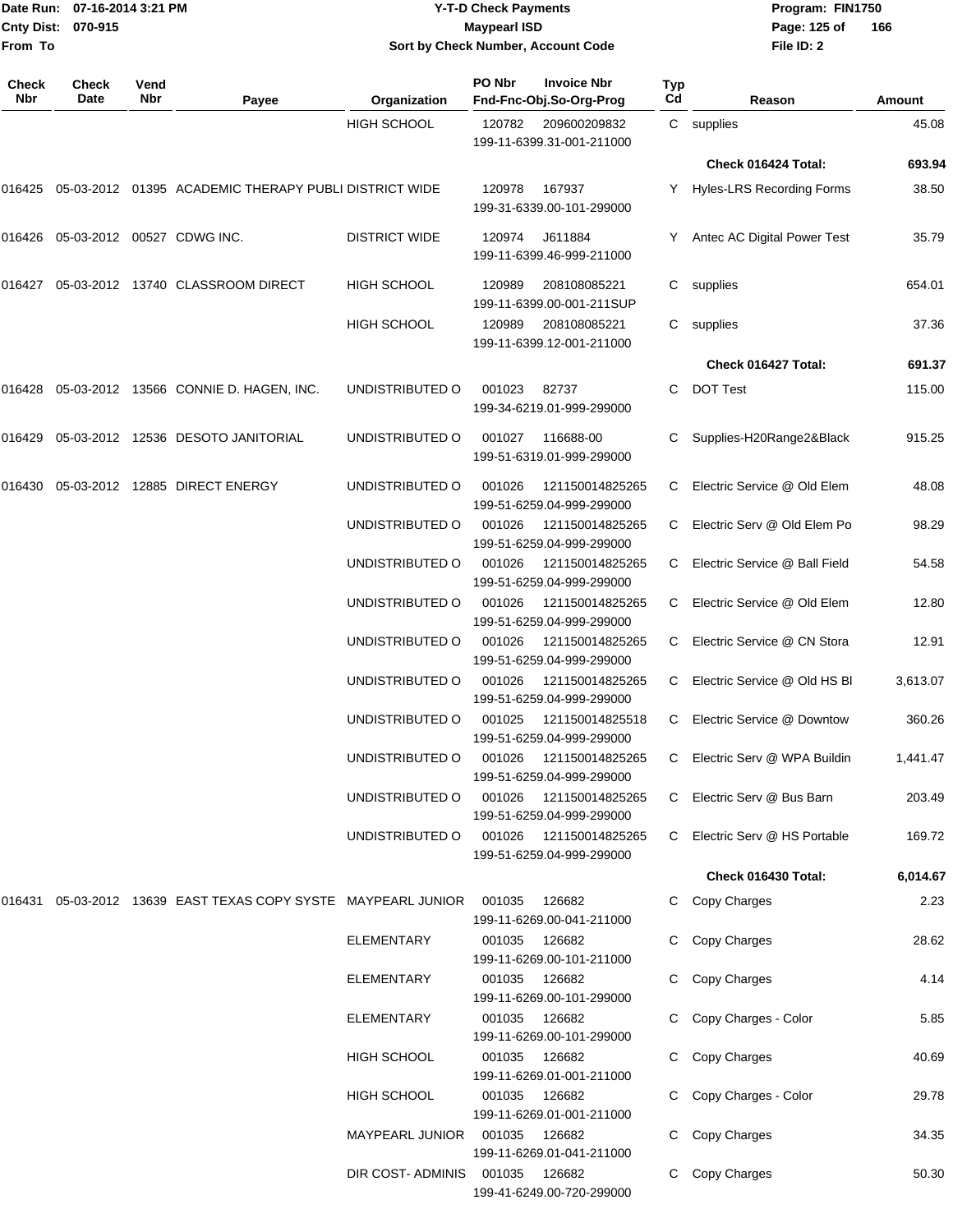| Date Run:<br><b>Cnty Dist:</b><br>From To | 07-16-2014 3:21 PM<br>070-915 |             |                                                                          |                                              | <b>Y-T-D Check Payments</b><br><b>Maypearl ISD</b> | Sort by Check Number, Account Code                 |           | Program: FIN1750<br>Page: 126 of<br>File ID: 2 | 166            |  |
|-------------------------------------------|-------------------------------|-------------|--------------------------------------------------------------------------|----------------------------------------------|----------------------------------------------------|----------------------------------------------------|-----------|------------------------------------------------|----------------|--|
| Check<br>Nbr                              | <b>Check</b><br>Date          | Vend<br>Nbr | Payee                                                                    | Organization                                 | PO Nbr                                             | <b>Invoice Nbr</b><br>Fnd-Fnc-Obj.So-Org-Prog      | Typ<br>Cd | Reason                                         | Amount         |  |
|                                           |                               |             |                                                                          |                                              |                                                    |                                                    |           | Check 016431 Total:                            | 195.96         |  |
|                                           |                               |             | 016432 05-03-2012 00099   EDUCATION SERVICE CENT DISTRICT WIDE           |                                              | 121021                                             | P.O. 121021<br>199-11-6499.04-001-211000           | Y         | Foreign Lang. Summit                           | 45.00          |  |
| 016433                                    |                               |             | 05-03-2012  14393  ES&S AUTO MARK                                        | <b>DISTRICT WIDE</b>                         | 121048                                             | 807337<br>199-41-6439.00-702-299000                |           | <b>Ballot Prep for AutoMark</b>                | 19.87          |  |
|                                           |                               |             | 016434  05-03-2012  00040  FLATT STATIONERS, INC.                        | <b>DISTRICT WIDE</b>                         | 121000                                             | 296178-00<br>199-31-6399.00-101-299000             | Y         | Supplies - A. Stinson                          | 316.52         |  |
| 016435                                    |                               |             | 05-03-2012 15124 HEAT (HOSPITALITY EDUCA HIGH SCHOOL                     |                                              | 120806                                             | P.O. 120806<br>255-11-6419.00-001-224000           | С         | Conference-SWilkinson                          | 275.00         |  |
|                                           |                               |             |                                                                          | <b>DISTRICT WIDE</b>                         | 121061                                             | 68315873<br>199-11-6412.00-001-211000              |           | State FFA Conference                           | 94.80          |  |
|                                           |                               |             |                                                                          | <b>HIGH SCHOOL</b>                           | 121061                                             | 68315873<br>199-11-6412.00-001-211000              | D         | STUDENTS DID NOT GO.                           | $-94.80$       |  |
|                                           |                               |             |                                                                          |                                              |                                                    |                                                    |           | Check 016436 Total:                            | .00            |  |
|                                           |                               |             | 016437 05-03-2012 15164   HOLIDAY INN WEST MEDIC   HIGH SCHOOL           |                                              | 121073                                             | 1619/1620<br>199-11-6411.01-001-211000             | С         | <b>ASTAT lodging</b>                           | 850.00         |  |
| 016438                                    |                               |             | 05-03-2012 14290 HP COMMERCIAL REPAIR                                    | <b>MAYPEARL JUNIOR</b>                       | 120996                                             | 82728<br>199-53-6249.00-041-299000                 | С         | <b>LCD Screen Repair</b>                       | 292.80         |  |
| 016439                                    |                               |             | 05-03-2012  00402  JUNIOR LIBRARY GUILD                                  | <b>DISTRICT WIDE</b>                         | 121049                                             | J007490<br>199-12-6399.04-001-299000               |           | renewal fee                                    | 132.01         |  |
|                                           |                               |             |                                                                          | <b>DISTRICT WIDE</b>                         | 121049                                             | J007490<br>199-12-6329.00-001-299000               | Y         | renewal fee                                    | 551.99         |  |
|                                           |                               |             |                                                                          |                                              |                                                    |                                                    |           | Check 016439 Total:                            | 684.00         |  |
| 016440                                    |                               |             | 05-03-2012 15166 KEITH O. HUSSEY                                         | <b>MAYPEARL JUNIOR</b>                       | 001037                                             | <b>Refund Request</b><br>199-11-6399.38-041-211000 | С         | Cost of Textbook Refund                        | 54.45          |  |
| 016441                                    |                               |             | 05-03-2012 14038 LISA HYLES                                              | ELEMENTARY                                   | 121054                                             | 65050643551<br>199-23-6399.02-101-299000           | С         | <b>Hyles-Reimburse Partition It</b>            | 21.21          |  |
|                                           |                               |             | 016442  05-03-2012  13306  MOUNTAIN PEAK SPECIAL  UNDISTRIBUTED O        |                                              | 001033                                             | 11-0788-00<br>199-51-6259.79-999-222000            |           | C Water Serv @ Ag Building                     | 48.13          |  |
|                                           |                               |             | 016443 05-03-2012 12087   OAK CLIFF OFFICE SUPPLY DISTRICT WIDE          |                                              | 120811                                             | 305812<br>199-11-6399.33-001-211000                |           | Y supplies                                     | 60.00          |  |
|                                           |                               |             |                                                                          | <b>DISTRICT WIDE</b>                         | 120811                                             | 305812<br>199-11-6399.02-001-211000                |           | Y supplies                                     | 95.00          |  |
|                                           |                               |             |                                                                          | <b>DISTRICT WIDE</b><br><b>DISTRICT WIDE</b> | 120811<br>120811                                   | 305812<br>199-11-6399.12-001-211000<br>305812      |           | Y supplies<br>Y supplies                       | 51.08<br>64.86 |  |
|                                           |                               |             |                                                                          | <b>DISTRICT WIDE</b>                         | 121004                                             | 199-11-6399.00-001-221000<br>307686                |           | Y Art Supplies                                 | 1,141.74       |  |
|                                           |                               |             |                                                                          |                                              |                                                    | 199-11-6399.32-041-211000                          |           |                                                |                |  |
|                                           |                               |             |                                                                          |                                              |                                                    |                                                    |           | Check 016443 Total:                            | 1,412.68       |  |
|                                           |                               |             | 016444   05-03-2012   00287   OFFICE DEPOT                               | <b>HIGH SCHOOL</b>                           | 120987                                             | 606487998001<br>199-11-6399.12-001-211000          |           | C Supplies-Sharpeners&Pens                     | 105.28         |  |
|                                           |                               |             | 016445   05-03-2012  15083   OLMSTED-KIRK   PAPER   CO   DISTRICT   WIDE |                                              | 001022                                             | 287758<br>199-51-6319.01-999-299000                |           | Janitoral Supplies                             | 825.70         |  |
|                                           |                               |             | 016446 05-03-2012 14093  PC & MACEXCHANGE                                | <b>DISTRICT WIDE</b>                         | 120995                                             | 65451<br>199-11-6639.45-001-211000                 | Y         | Bamboo Fun Pen for CTE-6                       | 196.25         |  |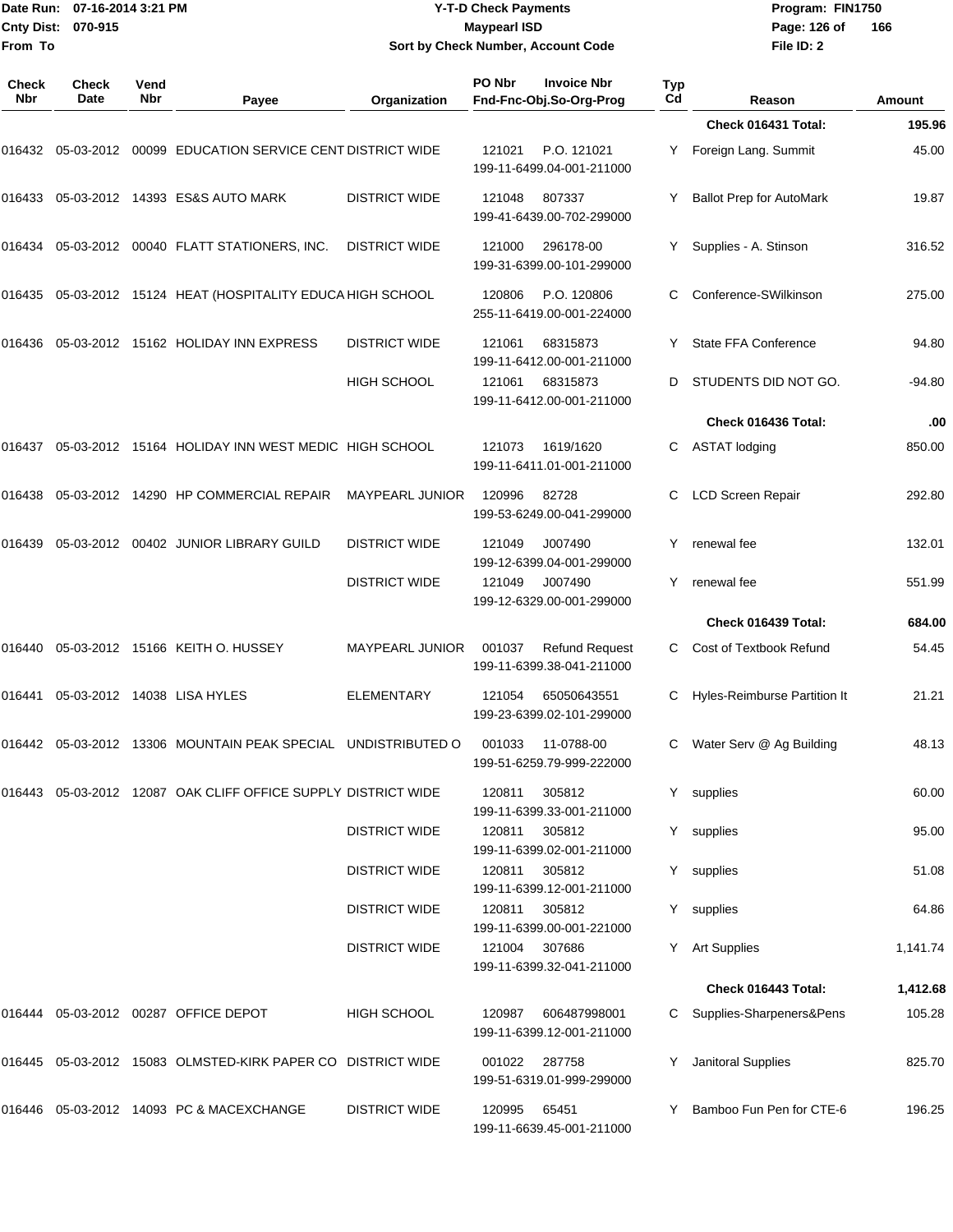# Date Run: 07-16-2014 3:21 PM **Program:** FIN1750 **Y-T-D Check Payments 070-915 Maypearl ISD Sort by Check Number, Account Code**

**File ID: 2** Page: 127 of 166

| Check<br>Nbr | <b>Check</b><br>Date             | Vend<br>Nbr | Payee                                                             | Organization         | PO Nbr | <b>Invoice Nbr</b><br>Fnd-Fnc-Obj.So-Org-Prog     | Typ<br>Cd | Reason                          | Amount   |
|--------------|----------------------------------|-------------|-------------------------------------------------------------------|----------------------|--------|---------------------------------------------------|-----------|---------------------------------|----------|
| 016447       |                                  |             | 05-03-2012 14574 PERMA-BOUND BOOKS                                | <b>ELEMENTARY</b>    | 120638 | 1468413-00<br>199-12-6399.06-101-299000           |           | C Library                       | 741.20   |
| 016448       | 05-03-2012 01726 REGION XI       |             |                                                                   | <b>DISTRICT WIDE</b> | 120875 | 232014<br>199-34-6219.01-999-299000               |           | Bus Driving Class & Emerg.C     | 120.00   |
| 016449       |                                  |             | 05-03-2012  01071  RICK'S WORLD OF SPORTS DISTRICT WIDE           |                      | 120982 | 2846<br>199-36-6399.13-001-299000                 |           | Softball: Logo Embroidery       | 75.00    |
| 016450       |                                  |             | 05-03-2012 00843 SCHOLASTIC BOOK FAIRS MAYPEARL JUNIOR            |                      | 001028 | W2982080BF<br>199-12-6399.00-041-299000           | C         | <b>Book Fair</b>                | 1,221.86 |
| 016451       |                                  |             | 05-03-2012 13383 SKYBEAM TEXAS                                    | UNDISTRIBUTED O      | 001032 | 813710001004619<br>199-53-6249.04-999-299000      | C         | Internet - May 08-Jun 07        | 800.00   |
|              |                                  |             | 016452 05-03-2012 15097 SUPER TEACHER WORKSH ELEMENTARY           |                      | 120962 | 506<br>199-11-6399.00-101-211PTO                  |           | Second Grade - LGonzales        | 19.95    |
| 016453       |                                  |             | 05-03-2012 00909 SUSAN KEARBEY                                    | <b>ELEMENTARY</b>    | 121068 | 184046<br>199-11-6399.21-101-211000               |           | Kearbey-Reimburse Perf Att      | 10.78    |
| 016454       |                                  |             | 05-03-2012 14013 SYSTEMS GO                                       | <b>DISTRICT WIDE</b> | 120808 | 1428<br>199-11-6399.03-001-211MEF                 | Y         | rocket engineering              | 676.08   |
| 016455       | 05-03-2012 00784 TASBO           |             |                                                                   | <b>IND COST-ADM</b>  | 001030 | <b>TASBO Renewal</b><br>199-41-6499.00-750-299000 |           | <b>TASBO Renewal</b>            | 85.00    |
|              |                                  |             |                                                                   | UNDISTRIBUTED O      | 001029 | <b>TASBO Renewal</b><br>199-53-6411.02-999-299000 |           | <b>TASBO Renewal</b>            | 125.00   |
|              |                                  |             |                                                                   |                      |        |                                                   |           | Check 016455 Total:             | 210.00   |
| 016456       |                                  |             | 05-03-2012 13653 TEXAS ASSOC. OF STUDEN DISTRICT WIDE             |                      | 121028 | P.O. 121028<br>199-12-6411.01-001-299000          | Y         | <b>Membership Dues</b>          | 80.00    |
| 016457       |                                  |             | 05-03-2012 01049 THYSSENKRUPP ELEVATO UNDISTRIBUTED O             |                      | 001024 | 223337<br>199-51-6319.02-999-299000               | C.        | <b>HS Elevator Maintenance</b>  | 268.06   |
|              |                                  |             |                                                                   | UNDISTRIBUTED O      | 001024 | 223338<br>199-51-6319.02-999-299000               | С         | <b>LSK Elevator Maintenance</b> | 268.06   |
|              |                                  |             |                                                                   |                      |        |                                                   |           | Check 016457 Total:             | 536.12   |
|              |                                  |             | 016458 05-03-2012 13677 BARBARA ELLISON                           | ELEMENTARY           |        | 001036 Activity Log<br>199-11-6219.00-101-223000  |           | C Diag. Service - April 2012    | 6,278.12 |
|              | 016459  05-03-2012  00421  VATAT |             |                                                                   | <b>DISTRICT WIDE</b> |        | 121044 13465770<br>199-11-6499.04-001-211000      | Y.        | Membership Fees-ACTE/NA         | 140.00   |
|              |                                  |             |                                                                   | <b>DISTRICT WIDE</b> | 121043 | 13465770<br>255-11-6419.00-001-224000             |           | Y Conference - RMyers           | 179.00   |
|              |                                  |             |                                                                   |                      |        |                                                   |           | Check 016459 Total:             | 319.00   |
|              |                                  |             | 016460  05-03-2012  00460  VINEYARD'S AUTO SUPPLY UNDISTRIBUTED O |                      | 001031 | D339202<br>199-34-6311.00-999-299000              |           | C Vehicle Maint.                | 16.35    |
|              |                                  |             |                                                                   | UNDISTRIBUTED O      | 001031 | D339335<br>199-34-6311.00-999-299000              | C.        | Vehicle Maint.                  | 34.60    |
|              |                                  |             |                                                                   | UNDISTRIBUTED O      | 001031 | D338492<br>199-34-6311.00-999-299000              |           | <b>Bus Maintenance</b>          | 673.23   |
|              |                                  |             |                                                                   | UNDISTRIBUTED O      | 001031 | D339194<br>199-34-6311.00-999-299000              | C         | Vehicle Maint.                  | 189.76   |
|              |                                  |             |                                                                   | UNDISTRIBUTED O      | 001031 | D339182<br>199-34-6311.00-999-299000              |           | Vehicle Maint.                  | 715.82   |
|              |                                  |             |                                                                   | UNDISTRIBUTED O      | 001031 | D339402<br>199-34-6311.00-999-299000              |           | <b>Bus Maintenance</b>          | 240.85   |
|              |                                  |             |                                                                   | UNDISTRIBUTED O      | 001031 | D338972<br>199-34-6311.00-999-299000              | C         | <b>Bus Repair</b>               | 102.88   |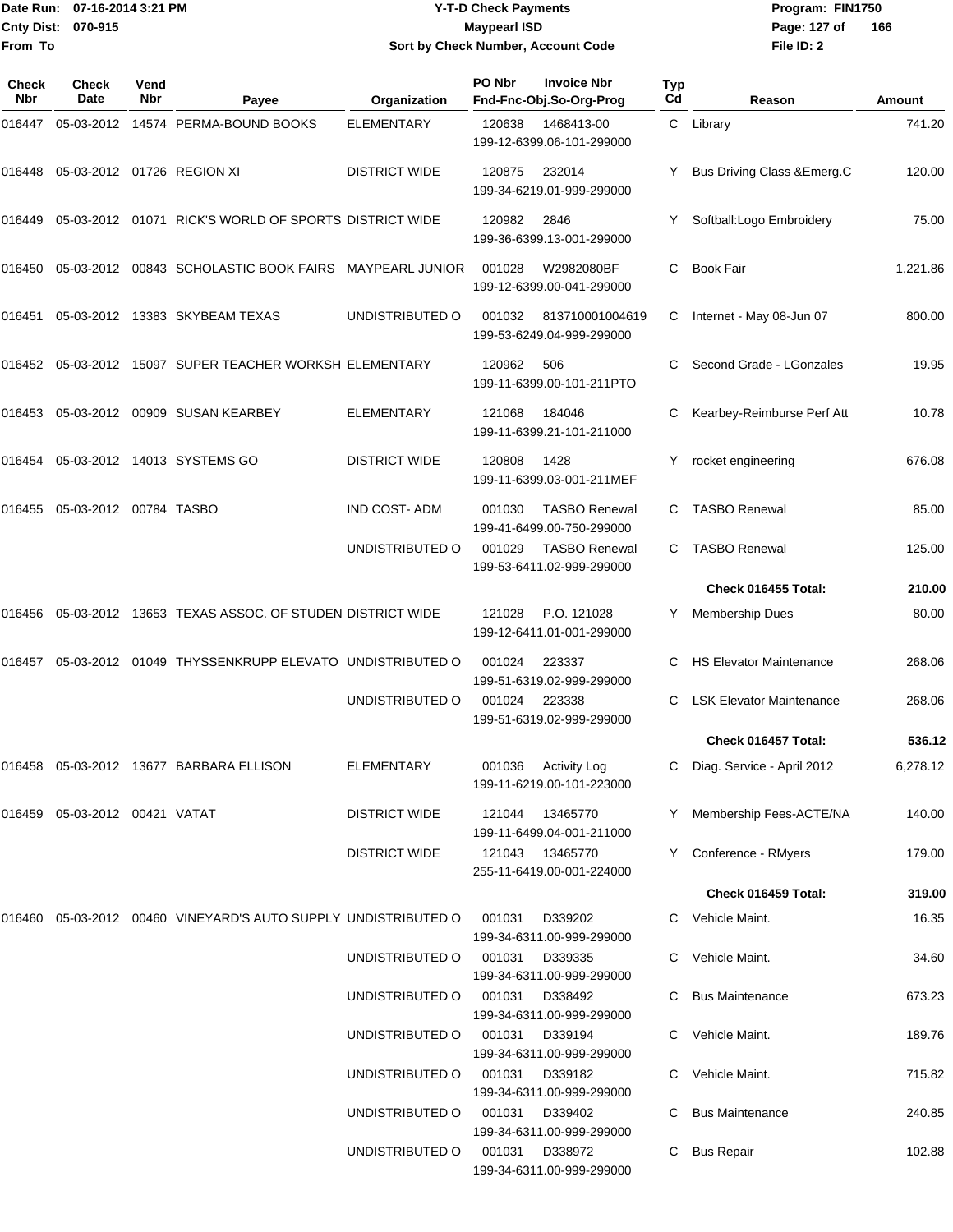| From To             | Date Run: 07-16-2014 3:21 PM<br>Cnty Dist: 070-915 |             |                                                                   |                      | <b>Y-T-D Check Payments</b><br><b>Maypearl ISD</b> | Sort by Check Number, Account Code                                |           | Program: FIN1750<br>Page: 128 of<br>File ID: 2 | 166      |
|---------------------|----------------------------------------------------|-------------|-------------------------------------------------------------------|----------------------|----------------------------------------------------|-------------------------------------------------------------------|-----------|------------------------------------------------|----------|
| <b>Check</b><br>Nbr | Check<br>Date                                      | Vend<br>Nbr | Payee                                                             | Organization         | PO Nbr                                             | <b>Invoice Nbr</b><br>Fnd-Fnc-Obj.So-Org-Prog                     | Typ<br>Cd | Reason                                         | Amount   |
|                     |                                                    |             |                                                                   | UNDISTRIBUTED O      | 001031                                             | D339585                                                           | C         | <b>Equipment Maint. Mower</b>                  | 29.01    |
|                     |                                                    |             |                                                                   | UNDISTRIBUTED O      | 001031                                             | 199-51-6319.03-999-299000<br>D339404<br>199-51-6319.03-999-299000 | С         | Equipment Maint.                               | 26.06    |
|                     |                                                    |             |                                                                   |                      |                                                    |                                                                   |           | Check 016460 Total:                            | 2,028.56 |
| 016461              |                                                    |             | 05-03-2012  01145  WELDERS WAREHOUSE CO DISTRICT WIDE             |                      | 001021                                             | 16680<br>199-11-6399.09-001-211000                                | Y.        | Cylinder Rental:02/01-02/29                    | 72.00    |
|                     |                                                    |             |                                                                   | <b>DISTRICT WIDE</b> | 001021                                             | 16912<br>199-11-6399.09-001-211000                                |           | Cylinder Rental:03/01-03/31                    | 72.00    |
|                     |                                                    |             |                                                                   |                      |                                                    |                                                                   |           | Check 016461 Total:                            | 144.00   |
|                     |                                                    |             | 016462 05-09-2012 00005 A & D MECHANICAL SERVIC UNDISTRIBUTED O   |                      | 001044                                             | 04/26/2012<br>199-51-6249.01-999-299000                           |           | Labor for Feron R-22                           | 60.00    |
|                     |                                                    |             |                                                                   | UNDISTRIBUTED O      | 001044                                             | 04/26/2012<br>199-51-6249.01-999-299000                           | С         | Service Call & Disgnostics                     | 69.95    |
|                     |                                                    |             |                                                                   | UNDISTRIBUTED O      | 001044                                             | 04/26/2012<br>199-51-6319.02-999-299000                           | С         | Freon R-22                                     | 70.00    |
|                     |                                                    |             |                                                                   |                      |                                                    |                                                                   |           | Check 016462 Total:                            | 199.95   |
| 016463              |                                                    |             |                                                                   | UNDISTRIBUTED O      | 001062                                             | 107908765<br>199-51-6319.02-999-299000                            | C         | Tank Rental for AG                             | 31.10    |
|                     |                                                    |             |                                                                   | UNDISTRIBUTED O      | 001062                                             | 107908766<br>199-51-6319.02-999-299000                            |           | <b>Tank Rental for Maintenance</b>             | 30.80    |
|                     |                                                    |             |                                                                   |                      |                                                    |                                                                   |           | Check 016463 Total:                            | 61.90    |
| 016464              |                                                    |             | 05-09-2012 14927 ALLIED WASTE                                     | UNDISTRIBUTED O      | 001057                                             | 307940015843<br>199-51-6259.03-999-299000                         | С         | Basic Garage Service - Cred                    | 7.68     |
|                     |                                                    |             | 016465 05-09-2012 12951 ARCHIPELAGO LEARNING                      | UNDISTRIBUTED O      | 121047                                             | INV0054915<br>199-11-6399.45-999-299000                           | C.        | software subcription                           | 134.82   |
| 016466              |                                                    |             | 05-09-2012 00069 ATMOS ENERGY                                     | UNDISTRIBUTED O      | 001048                                             | 000925333<br>199-51-6259.00-999-299000                            | C.        | Gas Service@HSBldq03/30-                       | 93.09    |
|                     |                                                    |             |                                                                   | UNDISTRIBUTED O      | 001048                                             | 000145352<br>199-51-6259.00-999-299000                            |           | C Gas Service@MSBldg03/30-                     | 43.12    |
|                     |                                                    |             |                                                                   | UNDISTRIBUTED O      | 001048                                             | 006205453<br>199-51-6259.00-999-299000                            |           | Gas Service@WPABldg03/3                        | 28.27    |
|                     |                                                    |             |                                                                   | UNDISTRIBUTED O      | 001048                                             | 000622831<br>199-51-6259.00-999-299000                            |           | C Gas Service@LSKBldg03/30                     | 42.68    |
|                     |                                                    |             |                                                                   |                      |                                                    |                                                                   |           | Check 016466 Total:                            | 207.16   |
|                     |                                                    |             | 016467  05-09-2012  00901  AVENUE FUEL DISTRIBUTO UNDISTRIBUTED O |                      | 001055                                             | 49096<br>199-34-6311.01-999-299000                                |           | C 500 unlead gas & 985 LS die                  | 5,214.97 |
|                     |                                                    |             | 016468 05-09-2012 00527 CDWG INC.                                 | UNDISTRIBUTED O      | 120882                                             | 4 Invoices<br>199-11-6639.47-999-211000                           |           | C hardware upgrades                            | 4,188.07 |
|                     |                                                    |             | 016469  05-09-2012  00217  CITY OF MAYPEARL                       | UNDISTRIBUTED O      | 001052                                             | - 80<br>199-51-6259.01-999-299000                                 |           | Water Service @ Ballfield                      | 21.00    |
|                     |                                                    |             |                                                                   | UNDISTRIBUTED O      | 001052                                             | 1081<br>199-51-6259.01-999-299000                                 |           | Water Service @ LSK Yard                       | 21.00    |
|                     |                                                    |             |                                                                   | UNDISTRIBUTED O      | 001052                                             | 383<br>199-51-6259.01-999-299000                                  |           | Water Service @ MHS                            | 83.00    |
|                     |                                                    |             |                                                                   | UNDISTRIBUTED O      | 001052                                             | 574<br>199-51-6259.01-999-299000                                  |           | Water Service @ Old JH Buil                    | 29.25    |
|                     |                                                    |             |                                                                   | UNDISTRIBUTED O      | 001050                                             | 665<br>199-51-6259.01-999-299000                                  |           | Water Service @ Sports Co                      | 148.08   |
|                     |                                                    |             |                                                                   | UNDISTRIBUTED O      | 001052 1080                                        | 199-51-6259.01-999-299000                                         |           | Water Service @ LSK                            | 202.40   |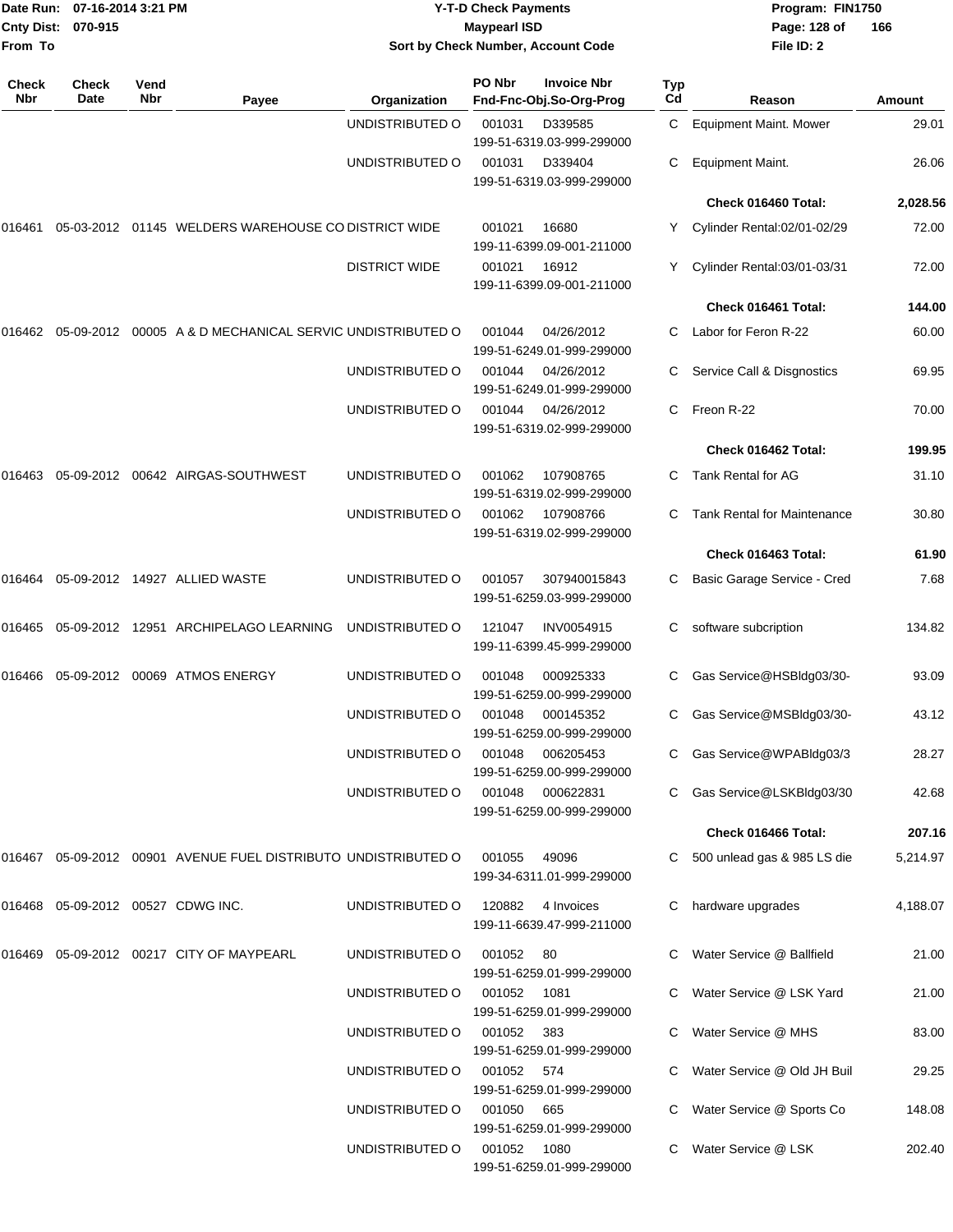|                    | Date Run: 07-16-2014 3:21 PM |
|--------------------|------------------------------|
| Cnty Dist: 070-915 |                              |
| <b>From To</b>     |                              |

# **Date Run: Program: FIN1750 07-16-2014 3:21 PM Y-T-D Check Payments Cnty Dist: Page: 129 of 070-915 Maypearl ISD Sort by Check Number, Account Code**

| Check<br>Nbr | <b>Check</b><br>Date   | Vend<br>Nbr | Payee                                                              | Organization        | PO Nbr        | <b>Invoice Nbr</b><br>Fnd-Fnc-Obj.So-Org-Prog | <b>Typ</b><br>Cd | Reason                           | Amount   |
|--------------|------------------------|-------------|--------------------------------------------------------------------|---------------------|---------------|-----------------------------------------------|------------------|----------------------------------|----------|
|              |                        |             |                                                                    | UNDISTRIBUTED O     | 001052        | 1394<br>199-51-6259.01-999-299000             | C                | Water Service @ MHS Conc         | 514.40   |
|              |                        |             |                                                                    | UNDISTRIBUTED O     | 001052 82     | 199-51-6259.01-999-299000                     |                  | Water Service @ WPA Buildi       | 175.40   |
|              |                        |             |                                                                    |                     |               |                                               |                  | Check 016469 Total:              | 1,194.53 |
| 016470       |                        |             | 05-09-2012  12536  DESOTO JANITORIAL                               | UNDISTRIBUTED O     | 001060        | 116689-00<br>199-51-6319.01-999-299000        | C.               | Supplies - Liner                 | 152.40   |
| 016471       |                        |             | 05-09-2012 14884 DIRECT SERVICE COMPAN UNDISTRIBUTED O             |                     | 001040        | 52118<br>199-51-6249.01-999-299000            | С                | Service Charge and Labor         | 127.43   |
|              |                        |             | 016472 05-09-2012 00950 DRAMATIC PUBLISHING                        | <b>HIGH SCHOOL</b>  | 121020        | 5161981<br>199-12-6399.04-001-299000          | C                | The Bully Plays - RBrown         | 13.92    |
| 016473       |                        |             | 05-09-2012 00099 EDUCATION SERVICE CENT UNDISTRIBUTED O            |                     | 001047        | 111759<br>199-13-6230.00-999-211000           | C                | COOP Services 4th Quarter        | 527.00   |
| 016474       |                        |             | 05-09-2012  00038  ELLIS CENTRAL APPRAISAL TAX COLLECTION          |                     | 001045        | 2012-3-95<br>199-41-6213.00-703-299000        | С                | 3rd Qtr EAD Budget Allocati      | 8,027.01 |
| 016475       |                        |             | 05-09-2012 01005 FAMILY/CONSUMER SCEIN HIGH SCHOOL                 |                     | 120920        | 26-5268/26-4057<br>255-11-6419.00-001-224000  | C                | summer conferenceJuly            | 500.00   |
| 016476       |                        |             | 05-09-2012  00040  FLATT STATIONERS, INC.                          | <b>ELEMENTARY</b>   | 121091        | 296973-00<br>199-11-6399.00-101-223000        | C                | Martin - Yellow Folders          | 65.99    |
|              |                        |             |                                                                    | <b>ELEMENTARY</b>   | 121039        | 296734-00<br>199-11-6399.00-101-223000        | C                | Supplies - Hopkins               | 224.84   |
|              |                        |             |                                                                    |                     |               |                                               |                  | Check 016476 Total:              | 290.83   |
| 016477       |                        |             | 05-09-2012 00454 FOLLETT LIBRARY RESOUR HIGH SCHOOL                |                     | 120696        | 550762F-2<br>199-12-6399.04-001-299000        | C                | <b>Online Books</b>              | 300.88   |
| 016478       |                        |             | 05-09-2012 13020 G&K SERVICES                                      | UNDISTRIBUTED O     | 001043        | 1159502514-18<br>199-51-6319.02-999-299000    | С                | Mat Service - April 2012         | 217.06   |
| 016479       |                        |             | 05-09-2012 14120 HARRIS COMPUTER SYSTE DISTRICT WIDE               |                     | 001053        | XT00067810<br>240-00-5749.00-000-200000       |                  | EZSchoolPayFees 04/01-04/        | 105.00   |
|              |                        |             | 016480  05-09-2012  00046  HART INTERCIVIC                         | <b>SCHOOL BOARD</b> |               | 120613 049095<br>199-41-6439.00-702-299000    |                  | C PO Created by Req: 120631      | 113.50   |
| 016481       |                        |             | 05-09-2012 00309 HEATH SCIENTIFIC                                  | HIGH SCHOOL         | 121008 4165   | 199-11-6399.15-001-211000                     |                  | C Science - 12 Fetal Pigs + $S/$ | 248.35   |
|              |                        |             | 016482    05-09-2012    12468    HERMITAGE ART COMPANY HIGH SCHOOL |                     | 121060 857035 | 199-11-6399.26-001-211000                     |                  | C graduation                     | 87.00    |
| 016483       | 05-09-2012 00243 HILCO |             |                                                                    | UNDISTRIBUTED O     | 001061        | 4602266500<br>199-51-6259.04-999-299000       |                  | C Electric Service @ Security    | 11.17    |
|              |                        |             |                                                                    | UNDISTRIBUTED O     | 001061        | 4602266500<br>199-51-6259.04-999-299000       |                  | C Electric Service @ Marquee     | 60.28    |
|              |                        |             |                                                                    | UNDISTRIBUTED O     | 001061        | 4602266500<br>199-51-6259.04-999-299000       |                  | C Electric Service @ Fuel Tan    | 29.61    |
|              |                        |             |                                                                    | UNDISTRIBUTED O     | 001061        | 4602266500<br>199-51-6259.04-999-299000       |                  | Electric Service @ Athletic F    | 624.18   |
|              |                        |             |                                                                    | UNDISTRIBUTED O     | 001061        | 4602266500<br>199-51-6259.04-999-299000       |                  | C Electric Service @ High Sch    | 2,483.25 |
|              |                        |             |                                                                    | UNDISTRIBUTED O     | 001061        | 4602266500<br>199-51-6259.04-999-299000       |                  | C Electric Service @MiddleSch    | 3,374.28 |
|              |                        |             |                                                                    | UNDISTRIBUTED O     | 001061        | 4602266500<br>199-51-6259.04-999-299000       | C.               | Electric Service @ LSK           | 3,983.52 |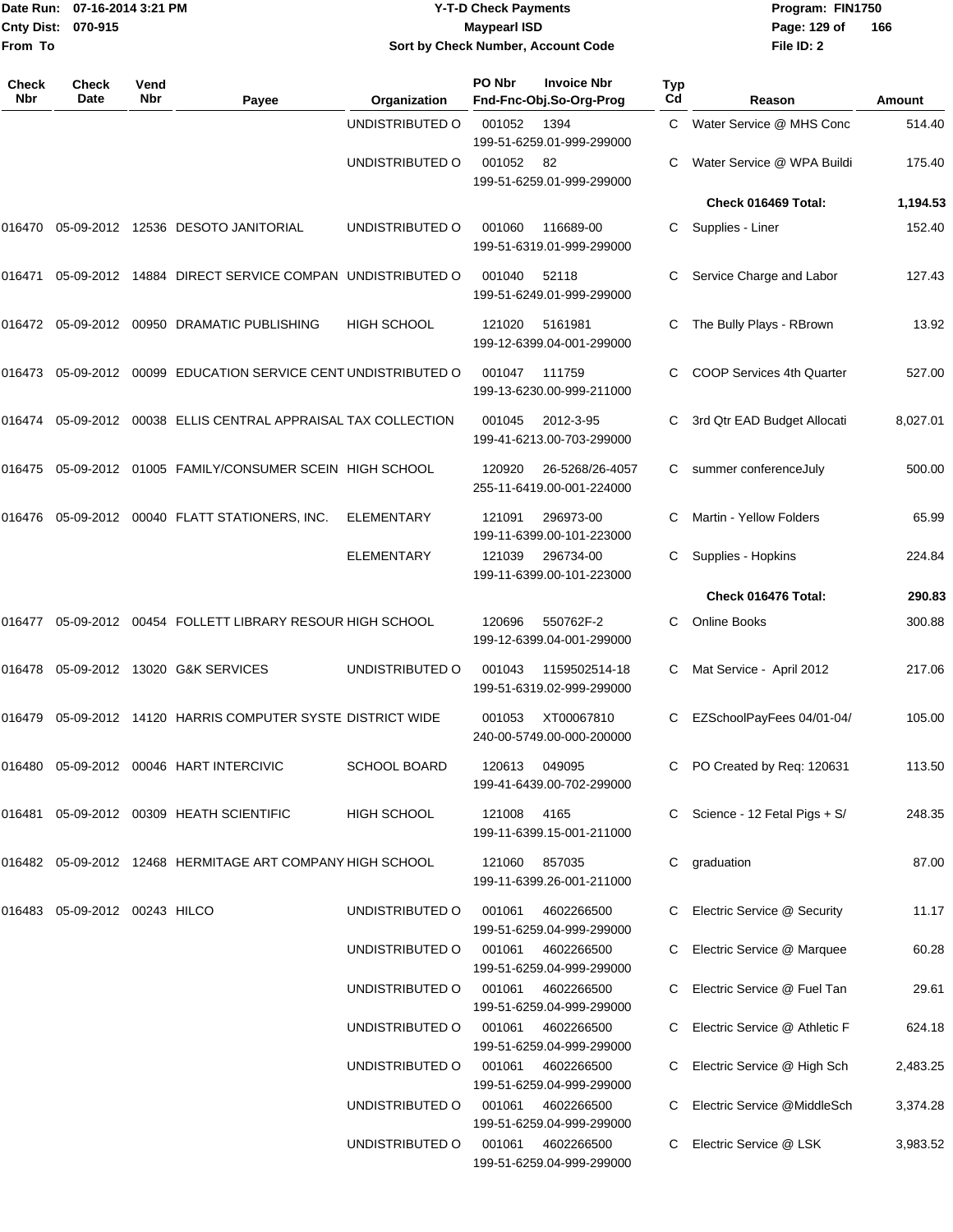**From To**

#### Date Run: 07-16-2014 3:21 PM **Program:** FIN1750 **Cnty Dist:** 070-915 **Page: 130 of Y-T-D Check Payments 070-915 Maypearl ISD Sort by Check Number, Account Code**

| Check<br>Nbr | Check<br>Date           | Vend<br>Nbr | Payee                                                           | Organization       | PO Nbr | <b>Invoice Nbr</b><br>Fnd-Fnc-Obj.So-Org-Prog | <b>Typ</b><br>Cd | Reason                         | Amount    |
|--------------|-------------------------|-------------|-----------------------------------------------------------------|--------------------|--------|-----------------------------------------------|------------------|--------------------------------|-----------|
|              |                         |             |                                                                 | UNDISTRIBUTED O    | 001061 | 4602266500<br>199-51-6259.78-999-222000       | C                | Electric Service @ Ag Facilit  | 569.18    |
|              |                         |             |                                                                 |                    |        |                                               |                  | Check 016483 Total:            | 11,135.47 |
| 016484       |                         |             | 05-09-2012 00612 HOME DEPOT CREDIT SER UNDISTRIBUTED O          |                    | 001054 | 6505-228238<br>199-51-6319.03-999-299000      | C                | <b>Shop Supplies</b>           | 123.08    |
| 016485       |                         |             | 05-09-2012   01857   KAY LYNN DAY                               | <b>HIGH SCHOOL</b> | 121114 | 9062-27/9063-24<br>199-11-6399.12-001-211000  | C                | <b>Breakfast for Testing</b>   | 68.59     |
| 016486       |                         |             | 05-09-2012 00063 LAKESHORE EQUIPMENT C ELEMENTARY               |                    | 121023 | 1290820512<br>199-11-6399.08-101-223000       |                  | Willborn - Chair Cubes/S/H     | 228.85    |
| 016487       |                         |             | 05-09-2012 14468 LEGO EDUCATION                                 | <b>HIGH SCHOOL</b> | 121037 | 385896-1<br>199-11-6399.01-001-221000         |                  | <b>LEGO Education Supplies</b> | 357.00    |
| 016488       |                         |             | 05-09-2012 00067 LEIGHANNE MCALISTER                            | DIR COST-ADMINIS   | 121112 | P.O. 121112<br>199-41-6411.01-720-299000      | C                | Mileage Reimbursement          | 66.74     |
| 016489       | 05-09-2012 15098 LOWE'S |             |                                                                 | UNDISTRIBUTED O    | 120941 | 9900 7281357<br>199-51-6319.02-999-299000     |                  | Invoices: 02444/02445          | 715.58    |
| 016490       | 05-09-2012              |             | 12505 MAYPEARL FEED STORE                                       | UNDISTRIBUTED O    | 001041 | 237463<br>199-51-6319.02-999-299000           | C                | 1 Key                          | 2.00      |
|              |                         |             |                                                                 | UNDISTRIBUTED O    | 001041 | 237459<br>199-51-6319.02-999-299000           | С                | 10 Keys                        | 20.00     |
|              |                         |             |                                                                 | UNDISTRIBUTED O    | 001041 | 237464<br>199-51-6319.02-999-299000           |                  | Drill Bit/DrillBitSet/BoxAnch  | 20.72     |
|              |                         |             |                                                                 | UNDISTRIBUTED O    | 120812 | 549<br>199-51-6319.04-999-299000              |                  | 86 3/4 inch J-Bolt Hinges      | 450.00    |
|              |                         |             |                                                                 |                    |        |                                               |                  | Check 016490 Total:            | 492.72    |
| 016491       | 05-09-2012 00631 MCI    |             |                                                                 | UNDISTRIBUTED O    | 001051 | 08638700105<br>199-51-6259.02-999-299000      | C.               | Long Distance Service          | 208.91    |
|              |                         |             | 016492 05-09-2012 01593 NATIONAL READING STYLE HIGH SCHOOL      |                    | 121042 | <b>INV335568</b><br>199-11-6399.23-001-225000 | C                | Overlays                       | 79.95     |
| 016493       |                         |             | 05-09-2012 12087 OAK CLIFF OFFICE SUPPLY HIGH SCHOOL            |                    | 121027 | 307981-0<br>199-11-6399.12-001-211000         | C.               | Signature Stamp - PWilson      | 19.00     |
| 016494       |                         |             | 05-09-2012 15083 OLMSTED-KIRK PAPER CO UNDISTRIBUTED O          |                    | 001059 | 2883438<br>199-51-6319.01-999-299000          | C                | Clorox Fresh Wipes             | 32.50     |
|              |                         |             |                                                                 | UNDISTRIBUTED O    | 001058 | 2883437<br>199-51-6319.01-999-299000          | C.               | <b>Torkmatic Natural Roll</b>  | 725.00    |
|              |                         |             |                                                                 | UNDISTRIBUTED O    | 001058 | 2883437<br>199-51-6319.01-999-299000          |                  | Option System Gold AntiBac     | 618.75    |
|              |                         |             |                                                                 |                    |        |                                               |                  | Check 016494 Total:            | 1,376.25  |
|              |                         |             | 016495 05-09-2012 14093 PC & MACEXCHANGE                        | <b>HIGH SCHOOL</b> | 120938 | 65710<br>199-11-6639.48-001-211000            |                  | <b>Laptop Batteries</b>        | 158.00    |
| 016496       |                         |             | 05-09-2012 00401 POSITIVE PROMOTIONS                            | <b>HIGH SCHOOL</b> | 121022 | 04418323<br>199-11-6399.12-001-211000         | C.               | <b>Trifold Desk Caddy</b>      | 205.95    |
|              |                         |             | 016497 05-09-2012 14919 POSSIBILITIES CONSULTIN MAYPEARL JUNIOR |                    | 001046 | 04/20/2012<br>199-21-6219.00-041-223000       | C                | Curriculum Consultant - April  | 1,620.30  |
|              |                         |             |                                                                 | <b>ELEMENTARY</b>  | 001046 | 04/20/2012<br>199-21-6219.00-101-223000       |                  | Curriculum Consultant - April  | 1,620.30  |
|              |                         |             |                                                                 |                    |        |                                               |                  | Check 016497 Total:            | 3,240.60  |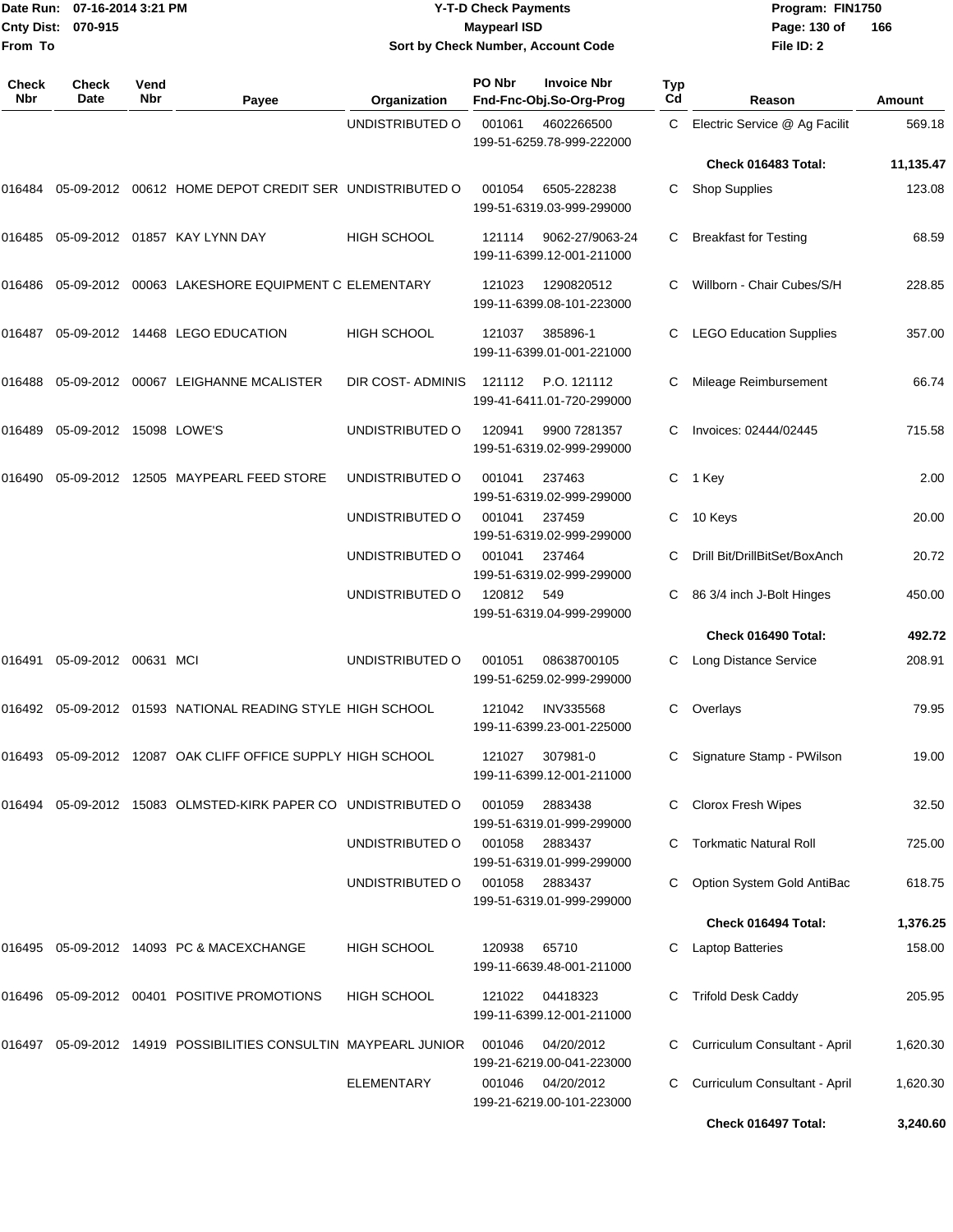|                    | Date Run: 07-16-2014 3:21 PM |
|--------------------|------------------------------|
| Cnty Dist: 070-915 |                              |
| From To            |                              |

# **Date Run: Program: FIN1750 07-16-2014 3:21 PM Y-T-D Check Payments Cnty Dist: Page: 131 of 070-915 Maypearl ISD Sort by Check Number, Account Code**

| <b>Check</b><br><b>Nbr</b> | <b>Check</b><br>Date              | Vend<br>Nbr | Payee                                                  | Organization          | PO Nbr | <b>Invoice Nbr</b><br>Fnd-Fnc-Obj.So-Org-Prog | <b>Typ</b><br>Cd | Reason                                             | <b>Amount</b>  |
|----------------------------|-----------------------------------|-------------|--------------------------------------------------------|-----------------------|--------|-----------------------------------------------|------------------|----------------------------------------------------|----------------|
| 016498                     | 05-09-2012 00720 RISO, INC        |             |                                                        | UNDISTRIBUTED O       | 001049 | 5233692<br>199-41-6219.07-999-299000          | C                | Copy Charges for 04/01-                            | 11.04          |
| 016499                     |                                   |             | 05-09-2012 00706 SCANTRON                              | <b>HIGH SCHOOL</b>    | 121010 | 3058750<br>199-11-6399.12-001-211000          | С                | High School - Scantrons                            | 261.90         |
| 016500                     |                                   |             | 05-09-2012 00252 SCHOOL SPECIALTY                      | ELEMENTARY            | 121025 | 208108115923<br>199-11-6399.01-101-211000     | С                | Supplies - Odgers                                  | 242.52         |
|                            |                                   |             |                                                        | <b>ELEMENTARY</b>     | 121024 | 208108104900<br>199-11-6399.08-101-223000     | C.               | Supplies - Willborn                                | 173.76         |
|                            |                                   |             |                                                        |                       |        |                                               |                  | Check 016500 Total:                                | 416.28         |
| 016501                     |                                   |             | 05-09-2012 00316 SCHOOL SPECIALTY INC.                 | <b>ELEMENTARY</b>     | 121026 | 208108104895<br>199-11-6399.07-101-211000     | C                | 5th Grade Supplies                                 | 196.43         |
| 016502                     |                                   |             | 05-09-2012 12813 STORM LAWN AND GARDE UNDISTRIBUTED O  |                       | 001042 | 121409<br>199-51-6630.00-999-299000           | С                | <b>Blade Hi Flow</b>                               | 68.85          |
| 016503                     |                                   |             | 05-09-2012  00253  VERIZON SOUTHWEST                   | UNDISTRIBUTED O       | 001039 | 416580379500217<br>199-51-6259.02-999-299000  | С                | Marquee                                            | 48.39          |
|                            |                                   |             |                                                        | UNDISTRIBUTED O       | 001056 | 416580372500039<br>199-51-6259.02-999-299000  | С                | <b>District Telephone Service</b>                  | 804.79         |
|                            |                                   |             |                                                        |                       |        |                                               |                  | Check 016503 Total:                                | 853.18         |
| 016504                     |                                   |             | 05-09-2012 15165 WAXAHACHIE GLASS CORP UNDISTRIBUTED O |                       | 121077 | 2380<br>199-34-6219.00-999-299000             | С                | Windshield Bus #25                                 | 277.00         |
| 016505                     |                                   |             | 05-09-2012 01145 WELDERS WAREHOUSE CO HIGH SCHOOL      |                       | 120975 | 548118<br>199-11-6399.09-001-211000           | С                | Supplies - Oxy282Refills&Ac                        | 200.00         |
| 016506                     |                                   |             | 05-17-2012 00004 ALERT SERVICES                        | <b>HIGH SCHOOL</b>    | 121088 | 46554000<br>199-36-6499.01-001-299000         | С                | CompetitionWrap - Girls Athl                       | 76.03          |
| 016507                     |                                   |             | 05-17-2012 01256 AT&T MOBILITY                         | UNDISTRIBUTED O       | 001071 | 824711164<br>199-52-6259.00-999-299000        | С                | <b>Cell Service for Buses</b>                      | 126.96         |
| 016508                     |                                   |             | 05-17-2012 12519 B & H PHOTO                           | <b>HIGH SCHOOL</b>    | 121036 | 60237616<br>199-11-6399.04-001-211MEF         | C.               | Camera Lens                                        | 18.00          |
|                            |                                   |             |                                                        | <b>HIGH SCHOOL</b>    | 121036 | 60237616<br>199-11-6399.12-001-211000         | C.               | Camera Lens                                        | 51.95          |
|                            |                                   |             |                                                        | <b>HIGH SCHOOL</b>    | 121036 | 60237616<br>199-11-6399.30-001-211000         |                  | C Camera Lens                                      | 80.00          |
|                            |                                   |             |                                                        |                       |        |                                               |                  | Check 016508 Total:                                | 149.95         |
|                            |                                   |             | 016509  05-17-2012  12477  BIRD'S RADIATOR             | UNDISTRIBUTED O       | 001064 | 30375<br>199-34-6219.00-999-299000            |                  | <b>Bus Repair Supplies</b>                         | 63.56          |
|                            |                                   |             | 016510 05-17-2012 00887 BSN SPORTS                     | HIGH SCHOOL           | 121057 | 94670412<br>199-36-6399.13-001-299000         | C.               | Mark 1 Official League                             | 249.00         |
|                            | 016511 05-17-2012 00527 CDWG INC. |             |                                                        | UNDISTRIBUTED O       | 120935 | J081593<br>199-11-6399.00-999-223000          |                  | BT, RAM Upgrade                                    | 543.15         |
|                            |                                   |             |                                                        | UNDISTRIBUTED O       | 120935 | K488404<br>199-11-6639.47-999-211000          |                  | BT, RAM Upgrade                                    | 2,216.90       |
|                            |                                   |             |                                                        |                       |        |                                               |                  | Check 016511 Total:                                | 2,760.05       |
|                            |                                   |             | 016512 05-17-2012 01203 CINDY SHAW                     | <b>ADMINISTRATIVE</b> | 121143 | 213500269117<br>199-41-6399.01-701-299000     |                  | C Supplies - 2012-2013 Calen                       | 32.88          |
|                            |                                   |             |                                                        | DIR COST- ADMINIS     | 121143 | P.O. 121143<br>199-41-6411.01-720-299000      |                  | Mileage - Election Supplies<br>Check 016512 Total: | 23.38<br>56.26 |
|                            |                                   |             |                                                        |                       |        |                                               |                  |                                                    |                |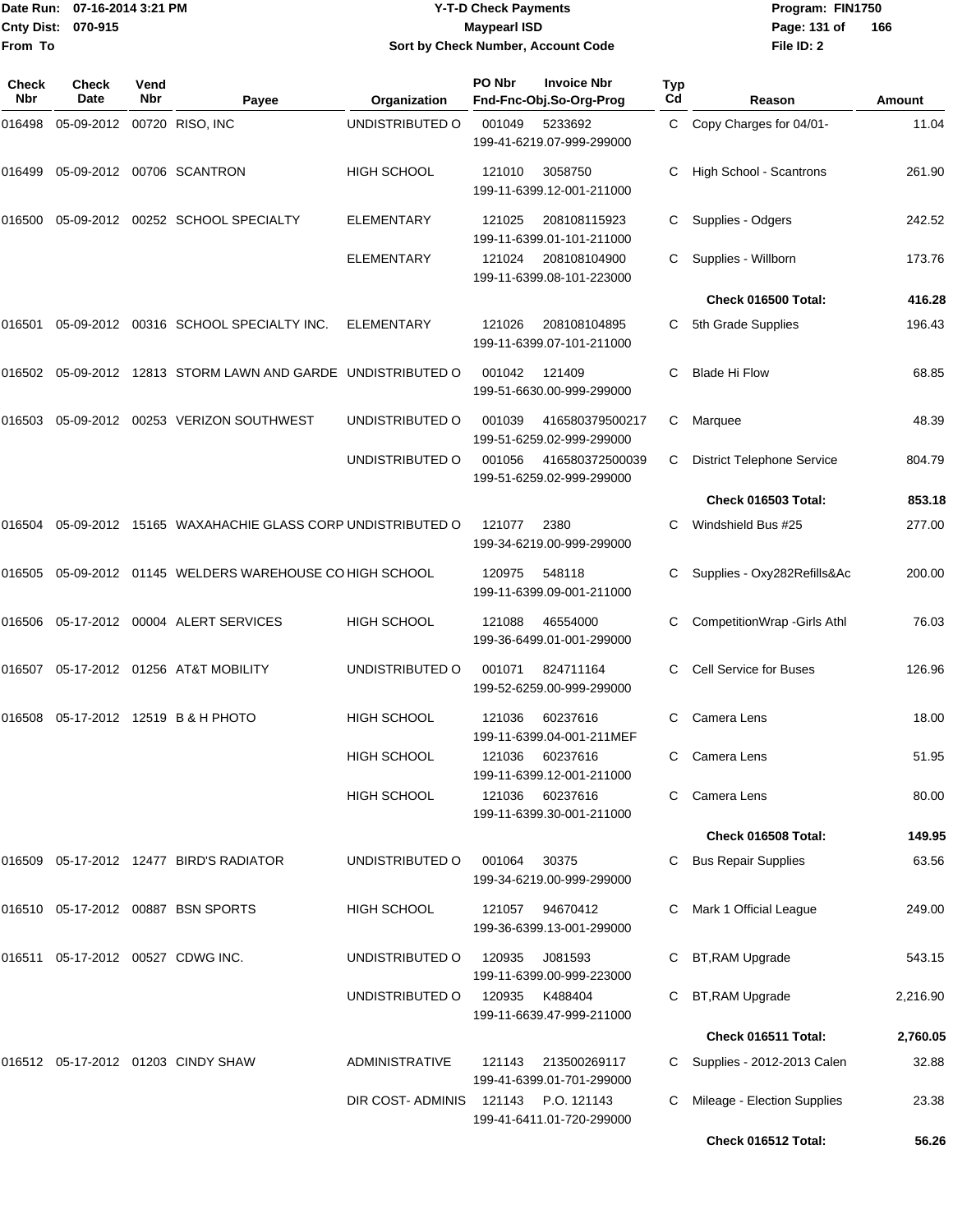# Date Run: 07-16-2014 3:21 PM **Program:** FIN1750 **Y-T-D Check Payments 070-915 Maypearl ISD Sort by Check Number, Account Code**

**File ID: 2** Page: 132 of 166

| Check<br><b>Nbr</b> | Check<br>Date | Vend<br>Nbr | Payee                                                          | Organization           | PO Nbr | <b>Invoice Nbr</b><br>Fnd-Fnc-Obj.So-Org-Prog  | Typ<br>Cd | Reason                         | Amount   |
|---------------------|---------------|-------------|----------------------------------------------------------------|------------------------|--------|------------------------------------------------|-----------|--------------------------------|----------|
|                     |               |             | 016513 05-17-2012 00217 CITY OF MAYPEARL                       | UNDISTRIBUTED O        | 001070 | 4602105300<br>199-51-6259.04-999-299000        | C         | Electric @ Sports Complex      | 368.06   |
|                     |               |             | 016514 05-17-2012 13566 CONNIE D. HAGEN, INC.                  | UNDISTRIBUTED O        | 001068 | 83259<br>199-34-6219.01-999-299000             | C         | <b>DOT Test</b>                | 57.50    |
|                     |               |             | 016515 05-17-2012 13279 CROSS COUNTRY PEST CO UNDISTRIBUTED O  |                        | 001065 | 13390<br>199-51-6319.02-999-299000             | C         | Monthly Pest Control           | 250.00   |
| 016516              |               |             | 05-17-2012 13639 EAST TEXAS COPY SYSTE HIGH SCHOOL             |                        | 001066 | 128652<br>199-11-6269.00-001-211000            |           | Copy Charges for 04/04-        | 20.00    |
|                     |               |             |                                                                | <b>HIGH SCHOOL</b>     | 001066 | 128652<br>199-11-6269.00-001-211000            |           | Copy Charges for 04/04-        | 37.67    |
|                     |               |             |                                                                | MAYPEARL JUNIOR        | 001066 | 128652<br>199-11-6269.00-041-211000            |           | Copy Charges for 04/04-        | 25.96    |
|                     |               |             |                                                                | ELEMENTARY             | 001066 | 128652<br>199-11-6269.00-101-211000            |           | Copy Charges for 04/04-        | 557.86   |
|                     |               |             |                                                                | <b>ELEMENTARY</b>      | 001066 | 128652<br>199-11-6269.00-101-299000            |           | Copy Charges for 04/04-        | 53.31    |
|                     |               |             |                                                                | HIGH SCHOOL            | 001066 | 128652<br>199-11-6269.01-001-211000            |           | Copy Charges for 04/04-        | 15.88    |
|                     |               |             |                                                                | HIGH SCHOOL            | 001066 | 128652<br>199-11-6269.01-001-211000            | C         | Copy Charges for 04/04-        | 363.09   |
|                     |               |             |                                                                | HIGH SCHOOL            | 001066 | 128652<br>199-11-6269.01-001-211000            |           | Copy Charges for 04/04-        | 162.70   |
|                     |               |             |                                                                | <b>MAYPEARL JUNIOR</b> | 001066 | 128652<br>199-11-6269.01-041-211000            |           | Copy Charges for 04/04-        | 342.85   |
|                     |               |             |                                                                |                        |        |                                                |           | Check 016516 Total:            | 1,579.32 |
|                     |               |             |                                                                | UNDISTRIBUTED O        | 001069 | 22356<br>199-34-6219.01-999-299000             | C         | <b>DOT Test</b>                | 19.00    |
|                     |               |             | 016518 05-17-2012 14393 ES&S AUTO MARK                         | <b>SCHOOL BOARD</b>    | 120890 | 801153<br>199-41-6439.00-702-299000            | C         | <b>Ballot Layout Change</b>    | 16.00    |
| 016519              |               |             | 05-17-2012 13840 FOUR STORY GRAPHICS                           | HIGH SCHOOL            | 120827 | 1978<br>199-11-6399.14-001-211000              | C         | <b>Rocket Shirts</b>           | 195.00   |
|                     |               |             | 016520 05-17-2012 14295 FRONTLINE PLACEMENT TE UNDISTRIBUTED O |                        | 001063 | <b>INVUS12183</b><br>199-11-6399.45-999-299000 |           | C Veritime Monthly Fee - April | 215.25   |
|                     |               |             | 016521 05-17-2012 00049 HOUGHTON MIFFLIN                       | <b>ELEMENTARY</b>      | 121072 | 948288625<br>199-11-6399.20-101-211000         | C         | Phonics & Spell Refill -       | 3,708.33 |
|                     |               |             | 016522 05-17-2012 01844 J.W. PEPPER & SON, INC.                | HIGH SCHOOL            | 121003 | 05704811/057056<br>199-11-6399.06-001-211000   | C         | Theater banquet                | 514.90   |
|                     |               |             | 016523 05-17-2012 01533 KAMICO INSTRUCTION MED ELEMENTARY      |                        | 121093 | 95859<br>199-11-6399.22-101-211000             |           | STAAR Diagnostic-3rd grad      | 986.90   |
|                     |               |             | 016524 05-17-2012 14761 MENGER HOTEL                           | <b>SCHOOL BOARD</b>    | 121145 | EmailByCShaw<br>199-41-6419.00-702-299000      | C         | Remaining balance for SLI      | 2,392.32 |
|                     |               |             | 016525 05-17-2012 14645 MOUNTAIN MATH/LANGUAG ELEMENTARY       |                        | 121076 | 55763<br>199-11-6399.02-101-211000             |           | Supplies - Barker              | 75.95    |
|                     |               |             |                                                                | <b>ELEMENTARY</b>      | 121055 | 55750<br>199-11-6399.02-101-211000             | C         | Supplies - Kearbey             | 75.95    |
|                     |               |             |                                                                |                        |        |                                                |           | Check 016525 Total:            | 151.90   |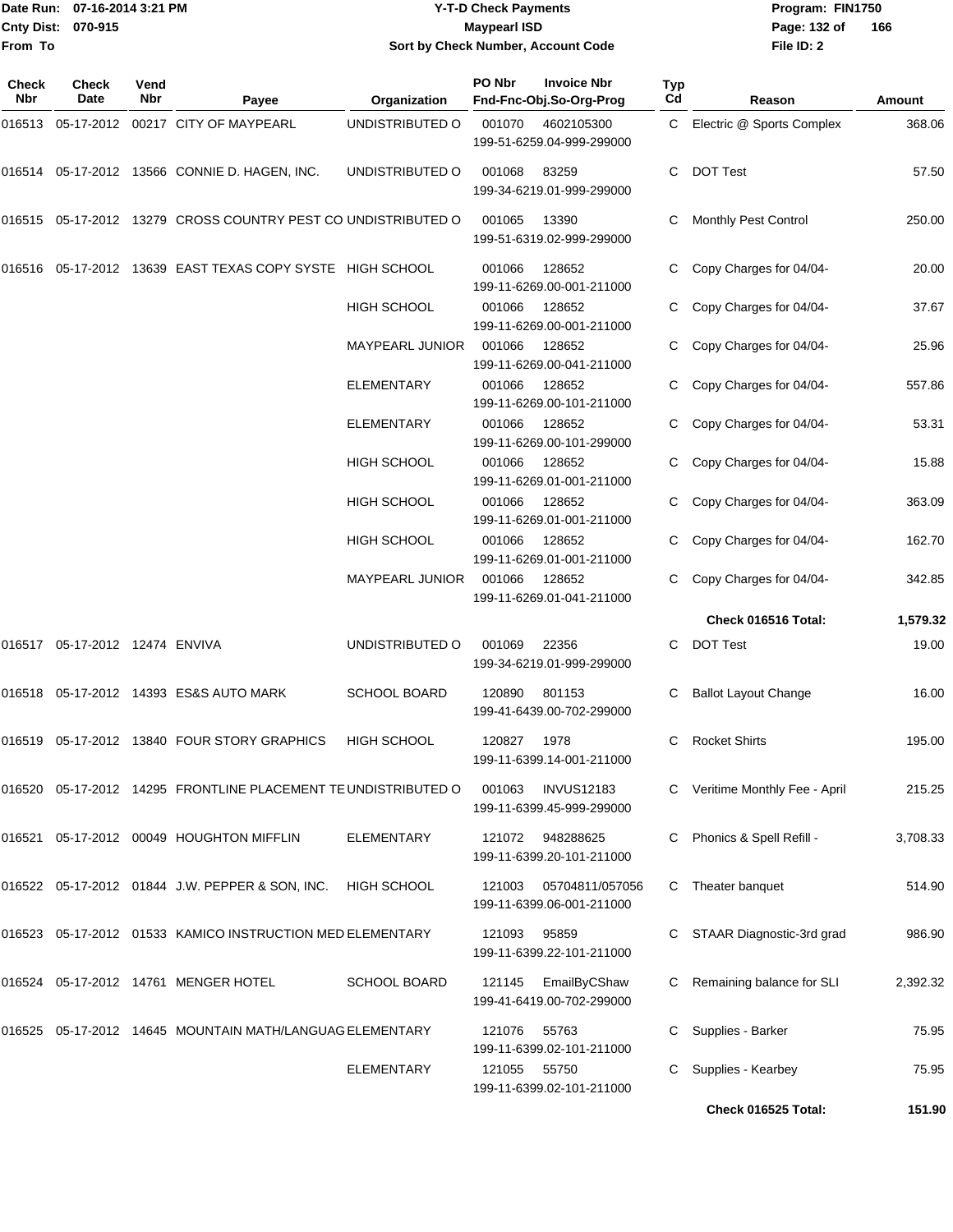# Date Run: 07-16-2014 3:21 PM **Program:** FIN1750 **Y-T-D Check Payments 070-915 Maypearl ISD Sort by Check Number, Account Code**

**File ID: 2** Page: 133 of 166

| Check<br>Nbr | <b>Check</b><br>Date                 | Vend<br><b>Nbr</b> | Payee                                                           | Organization        | PO Nbr       | <b>Invoice Nbr</b><br>Fnd-Fnc-Obj.So-Org-Prog | Typ<br>Cd | Reason                       | Amount   |
|--------------|--------------------------------------|--------------------|-----------------------------------------------------------------|---------------------|--------------|-----------------------------------------------|-----------|------------------------------|----------|
| 016526       | 05-17-2012                           |                    | 00079 NASCO                                                     | <b>ELEMENTARY</b>   | 121050       | 62-4956-0<br>199-11-6399.07-101-211000        |           | C Supplies - 5th grade       | 478.42   |
|              |                                      |                    | 016527  05-17-2012  01593  NATIONAL READING STYLE HIGH SCHOOL   |                     | 121086       | <b>INV335586</b><br>199-11-6399.23-001-225000 | С         | Supplies - HighSchool K.Col  | 94.95    |
| 016528       |                                      |                    | 05-17-2012 13541 NORCOSTCO-TEXAS COST HIGH SCHOOL               |                     | 121002       | 626596<br>199-11-6399.06-001-211000           | С         | Theater banquet              | 130.90   |
| 016529       |                                      |                    | 05-17-2012 00796 NORMAN ELLIS                                   | <b>SCHOOL BOARD</b> | 121142       | P.O. 121142<br>199-41-6439.00-702-299000      | C         | Trustee Election - May 12    | 290.00   |
| 016530       |                                      |                    | 05-17-2012 00287 OFFICE DEPOT                                   | <b>HIGH SCHOOL</b>  | 121059       | 607561856001<br>199-11-6399.01-001-221000     | C         | supplies                     | 56.46    |
|              |                                      |                    |                                                                 | <b>HIGH SCHOOL</b>  | 121059       | 607561856001<br>199-11-6399.12-001-211000     | C         | supplies                     | 338.72   |
|              |                                      |                    |                                                                 | <b>HIGH SCHOOL</b>  | 121059       | 607561856001<br>199-11-6399.23-001-225000     | C.        | supplies                     | 56.45    |
|              |                                      |                    |                                                                 |                     |              |                                               |           | Check 016530 Total:          | 451.63   |
| 016531       |                                      |                    | 05-17-2012 15083 OLMSTED-KIRK PAPER CO UNDISTRIBUTED O          |                     | 001067       | 2888143<br>199-51-6319.01-999-299000          | C.        | Self-Stick Erase White Film  | 1,200.00 |
|              |                                      |                    | 016532 05-17-2012 14093 PC & MACEXCHANGE                        | UNDISTRIBUTED O     | 121130       | 65930<br>199-11-6639.47-999-211000            | С         | <b>Laptop Batteries</b>      | 395.00   |
|              | 016533  05-17-2012  00824  PRO-ED    |                    |                                                                 | <b>ELEMENTARY</b>   | 121065       | 2058772<br>199-31-6339.00-101-299000          | C         | Roesler                      | 68.20    |
| 016534       |                                      |                    | 05-17-2012 12704 REBEKAH HYATT                                  | UNDISTRIBUTED O     | 121129       | 9598800<br>199-34-6311.01-999-299000          | С         | Rocket Trip Reimbursement    | 100.00   |
|              | 016535  05-17-2012  01726  REGION XI |                    |                                                                 | UNDISTRIBUTED O     | 120977       | 231962<br>199-34-6219.01-999-299000           | C         | <b>Bus Drivers Books</b>     | 10.00    |
|              |                                      |                    | 016536 05-17-2012 14543 RENAISSANCE LEARNING, I UNDISTRIBUTED O |                     | 121147       | 10166363<br>199-11-6399.45-999-299000         | С         | subscription renewal         | 9,122.48 |
|              |                                      |                    | 016537   05-17-2012   00252   SCHOOL SPECIALTY                  | <b>ELEMENTARY</b>   | 121035       | 208108128330<br>199-11-6399.00-101-211000     | С         | Kindergarten                 | 180.41   |
|              |                                      |                    |                                                                 | <b>ELEMENTARY</b>   | 121081       | 208108134183<br>199-11-6399.02-101-211000     |           | C Second Grade - LGonzales   | 39.59    |
|              |                                      |                    |                                                                 | <b>ELEMENTARY</b>   | 121075       | 308101252504<br>199-11-6399.02-101-211000     | C         | Supplies - Barker            | 88.94    |
|              |                                      |                    |                                                                 | <b>ELEMENTARY</b>   | 121098       | 208108152199<br>199-11-6399.05-101-211000     | C         | Supplies - L. Austin         | 244.60   |
|              |                                      |                    |                                                                 | <b>ELEMENTARY</b>   | 121053       | 308101251716<br>199-11-6399.26-101-211000     | C         | Supplies - Roesler           | 157.46   |
|              |                                      |                    |                                                                 |                     |              |                                               |           | Check 016537 Total:          | 711.00   |
|              |                                      |                    | 016538 05-17-2012 00973 TARVER TROPHIES                         | <b>HIGH SCHOOL</b>  | 120689       | 5401/5401-A<br>199-36-6499.01-001-299000      |           | Awards-JH, JV, Varsity Track | 1,554.60 |
|              |                                      |                    |                                                                 | <b>HIGH SCHOOL</b>  | 121135       | 5395<br>199-36-6499.05-001-299000             | C         | Awards-Athletic Banquet      | 485.65   |
|              |                                      |                    |                                                                 |                     |              |                                               |           | Check 016538 Total:          | 2,040.25 |
| 016539       |                                      |                    | 05-17-2012 00043 TASB, RISK MANAGEMENT UNDISTRIBUTED O          |                     | 001072       | 26834<br>199-34-6429.00-999-299000            | С         | <b>EDP Equipment</b>         | 3,000.00 |
|              |                                      |                    |                                                                 | UNDISTRIBUTED O     | 001072       | 26834<br>199-34-6429.00-999-299000            | С         | Auto Physical Damage         | 2,714.00 |
|              |                                      |                    |                                                                 | UNDISTRIBUTED O     | 001072 26834 | 199-34-6429.00-999-299000                     | С         | <b>Band Equipment</b>        | 330.00   |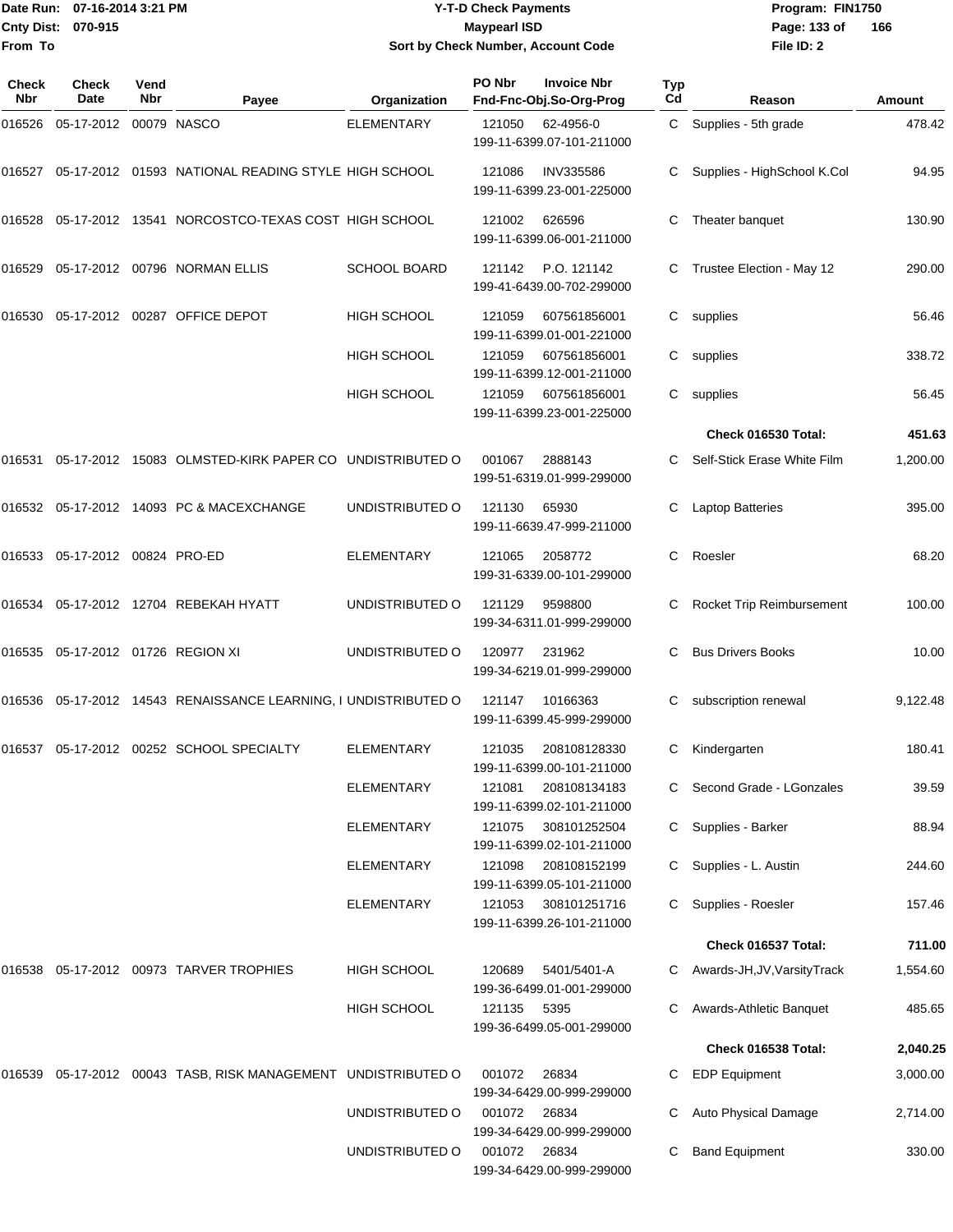| Date Run: 07-16-2014 3:21 PM |       |      | <b>Y-T-D Check Payments</b>        |                    |     | Program: FIN1750 |     |  |  |
|------------------------------|-------|------|------------------------------------|--------------------|-----|------------------|-----|--|--|
| Cnty Dist: 070-915           |       |      | Maypearl ISD                       |                    |     | Page: 134 of     | 166 |  |  |
| <b>From To</b>               |       |      | Sort by Check Number, Account Code |                    |     | File ID: 2       |     |  |  |
| <b>Check</b>                 | Check | Vend | <b>PO Nbr</b>                      | <b>Invoice Nbr</b> | Typ |                  |     |  |  |

| Nbr    | Date | Nbr | Payee                                                                | Organization       | Fnd-Fnc-Obj.So-Org-Prog                              | Cd | Reason                          | Amount    |
|--------|------|-----|----------------------------------------------------------------------|--------------------|------------------------------------------------------|----|---------------------------------|-----------|
|        |      |     |                                                                      | UNDISTRIBUTED O    | 001072<br>26834<br>199-34-6429.00-999-299000         |    | C Crime                         | 140.00    |
|        |      |     |                                                                      | UNDISTRIBUTED O    | 001072<br>26834<br>199-34-6429.00-999-299000         |    | <b>Sexual Misconduct Claims</b> | 240.00    |
|        |      |     |                                                                      | UNDISTRIBUTED O    | 26834<br>001072<br>199-34-6429.00-999-299000         |    | SP Legal Liability              | 6,762.00  |
|        |      |     |                                                                      | UNDISTRIBUTED O    | 001072<br>26686<br>199-34-6429.00-999-299000         | C. | Property                        | 1,074.00  |
|        |      |     |                                                                      | UNDISTRIBUTED O    | 001072<br>26834<br>199-34-6429.00-999-299000         | C. | <b>General Liability</b>        | 980.00    |
|        |      |     |                                                                      | UNDISTRIBUTED O    | 001072<br>26834<br>199-34-6429.00-999-299000         |    | Auto Liability                  | 4,983.00  |
|        |      |     |                                                                      | UNDISTRIBUTED O    | 001072<br>26834<br>199-34-6429.00-999-299000         | C  | Property                        | 38,898.00 |
|        |      |     |                                                                      |                    |                                                      |    | Check 016539 Total:             | 59,121.00 |
| 016540 |      |     | 05-17-2012 15149 TEXAS CORRECTIONAL IND HIGH SCHOOL                  |                    | 120909<br>265540/265043<br>199-11-6399.12-001-211000 |    | C Flags - 4                     | 108.00    |
| 016541 |      |     | 05-17-2012 13547 TRIUMPH LEARNING                                    | <b>ELEMENTARY</b>  | IV881603<br>121108<br>199-11-6399.17-101-211000      | C. | STARR and TAKS Coach -          | 629.30    |
|        |      |     |                                                                      | <b>ELEMENTARY</b>  | 121108<br>IV881603<br>199-11-6399.20-101-211000      |    | STARR and TAKS Coach -          | 1,153.34  |
|        |      |     |                                                                      | <b>ELEMENTARY</b>  | 121108<br>IV881603<br>199-11-6399.22-101-211000      | C. | STARR and TAKS Coach -          | 3,513.10  |
|        |      |     |                                                                      |                    |                                                      |    | Check 016541 Total:             | 5,295.74  |
| 016542 |      |     | 05-17-2012 00902 WHALEY GRADEBOOK CO                                 | <b>HIGH SCHOOL</b> | 121122<br>47150A<br>199-11-6399.12-001-211000        |    | C HS - Gradebooks               | 184.80    |
| 016543 |      |     | 05-24-2012 15074 ABIBOW RECYCLING LLC                                | UNDISTRIBUTED O    | 001079<br>42-1074819<br>199-51-6259.03-999-299000    | C. | Recycling Dumpster Fees@        | 21.14     |
|        |      |     |                                                                      | UNDISTRIBUTED O    | 001079<br>42-1074819<br>199-51-6259.03-999-299000    |    | Recycling Dumpster Fees@        | 42.15     |
|        |      |     |                                                                      | UNDISTRIBUTED O    | 001079<br>42-1074819<br>199-51-6259.03-999-299000    | C  | Recycling Dumpster Fees@        | 11.46     |
|        |      |     |                                                                      | UNDISTRIBUTED O    | 001079<br>42-1074819<br>199-51-6259.03-999-299000    | C  | Recycling Dumpster Fees@        | 61.77     |
|        |      |     |                                                                      | UNDISTRIBUTED O    | 001079<br>42-1074819<br>199-51-6259.03-999-299000    |    | C Recycling Dumpster Fees@      | 21.94     |
|        |      |     |                                                                      |                    |                                                      |    | Check 016543 Total:             | 158.46    |
|        |      |     | 016544 05-24-2012 12211 ADVANCE PIERRE FOODS INTERMEDIATE SCH 001073 |                    | 3 Invoices<br>240-35-6399.00-042-299000              |    | Misc. Beef Food Items           | 97.10     |
|        |      |     |                                                                      | ELEMENTARY         | 001073<br>3 Invoices<br>240-35-6399.00-101-299000    |    | Misc. Beef Food Items           | 97.09     |
|        |      |     |                                                                      | <b>HIGH SCHOOL</b> | 001073<br>3 Invoices<br>240-35-6399.01-001-299000    | C. | Misc. Beef Food Items           | 97.09     |
|        |      |     |                                                                      |                    |                                                      |    | Check 016544 Total:             | 291.28    |
|        |      |     | 016545 05-24-2012 00901 AVENUE FUEL DISTRIBUTO UNDISTRIBUTED O       |                    | 001084<br>49217<br>199-34-6311.01-999-299000         |    | 855 gallons - LS Diesel         | 2,906.15  |
|        |      |     | 016546 05-24-2012 14287 BOWMAN H2O L.L.C.                            | UNDISTRIBUTED O    | 001082<br>2714<br>199-51-6259.79-999-222000          |    | Inspect.AerobicsSyst.-01/12/    | 85.00     |
|        |      |     |                                                                      | UNDISTRIBUTED O    | 001082<br>2714<br>199-51-6259.79-999-222000          |    | Inspect.AerobicsSyst.-02/06/    | 85.00     |
|        |      |     |                                                                      | UNDISTRIBUTED O    | 001082 2714<br>199-51-6259.79-999-222000             |    | Inspect.AerobicsSyst.-03/14/    | 85.00     |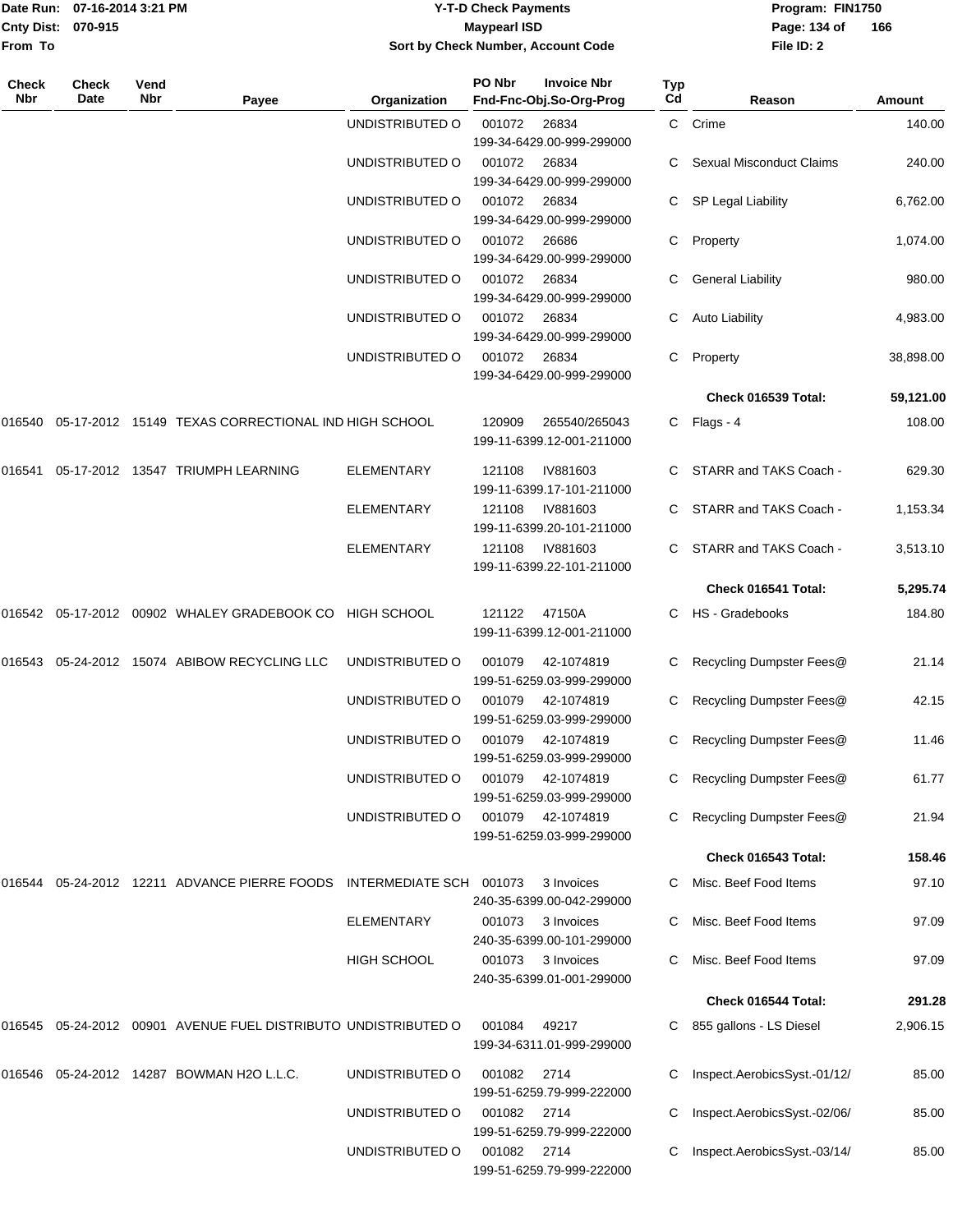| From To             | Date Run: 07-16-2014 3:21 PM<br><b>Cnty Dist:</b><br>070-915 |             |                                                               | <b>Y-T-D Check Payments</b><br>Program: FIN1750<br><b>Maypearl ISD</b><br>Page: 135 of<br>Sort by Check Number, Account Code<br>File ID: 2 |        |                                               |           |                                   |           |
|---------------------|--------------------------------------------------------------|-------------|---------------------------------------------------------------|--------------------------------------------------------------------------------------------------------------------------------------------|--------|-----------------------------------------------|-----------|-----------------------------------|-----------|
| <b>Check</b><br>Nbr | Check<br>Date                                                | Vend<br>Nbr | Payee                                                         | Organization                                                                                                                               | PO Nbr | <b>Invoice Nbr</b><br>Fnd-Fnc-Obj.So-Org-Prog | Typ<br>Cd | Reason                            | Amount    |
|                     |                                                              |             |                                                               | UNDISTRIBUTED O                                                                                                                            | 001082 | 2714<br>199-51-6259.79-999-222000             | C.        | Inspect.AerobicsSyst.-04/19/      | 85.00     |
|                     |                                                              |             |                                                               |                                                                                                                                            |        |                                               |           | Check 016546 Total:               | 340.00    |
| 016547              |                                                              |             | 05-24-2012 13576 CANNON FINANCIAL SERVI MAYPEARL JUNIOR       |                                                                                                                                            | 120466 | 11860540<br>199-11-6269.00-041-211000         | С         | Cannon Serv. Fee                  | 536.39    |
|                     |                                                              |             |                                                               | <b>ELEMENTARY</b>                                                                                                                          | 120466 | 11860540<br>199-11-6269.00-101-211000         | С         | Cannon Serv. Fee                  | 1,051.61  |
|                     |                                                              |             |                                                               | DIR COST- ADMINIS                                                                                                                          | 120466 | 11860540<br>199-41-6249.00-720-299000         | С         | Cannon Serv. Fee                  | 1,051.61  |
|                     |                                                              |             |                                                               |                                                                                                                                            |        |                                               |           | Check 016547 Total:               | 2,639.61  |
| 016548              |                                                              |             | 05-24-2012 00871 CARD SERVICE CENTER                          | <b>HIGH SCHOOL</b>                                                                                                                         | 001089 | Various Invoice<br>410-11-6321.00-001-211000  |           | Pace/Amazon Order P.O.12          | 18.99     |
| 016549              |                                                              |             | 05-24-2012 01615 CICI'S PIZZA                                 | UNDISTRIBUTED O                                                                                                                            | 120678 | P.O. 120678<br>199-13-6299.00-999-299000      | С         | Meal for Teacher Appreciatio      | 1,048.50  |
|                     |                                                              |             | 016550  05-24-2012  13145  CONNALLY ISD                       | HIGH SCHOOL                                                                                                                                | 121170 | 05/04-05/2012<br>199-36-6499.05-001-299000    | С         | BaseballPlayoffGame05/04-         | 932.88    |
|                     |                                                              |             |                                                               | UNDISTRIBUTED O                                                                                                                            | 001081 | 117084-00<br>199-51-6319.01-999-299000        | С         | Supplies                          | 678.09    |
|                     |                                                              |             | 016552   05-24-2012   12186   ELLIOTT ELECTRIC                | UNDISTRIBUTED O                                                                                                                            | 001080 | 09-27000-01<br>199-51-6319.02-999-299000      | С         | Battery                           | 25.64     |
|                     |                                                              |             | 016553 05-24-2012 15172 ELLIS COUNTY EMERGENC HIGH SCHOOL     |                                                                                                                                            | 121171 | P.O. 121171<br>199-36-6499.05-001-299000      | С         | <b>EMS Services 2011 Football</b> | 500.00    |
|                     |                                                              |             | 016554 05-24-2012 13336 ELLIS COUNTY MUSIC CEN HIGH SCHOOL    |                                                                                                                                            | 120345 | 13235/13236<br>199-11-6249.01-001-211000      | С         | Repair of Tuba                    | 160.00    |
| 016555              |                                                              |             | 05-24-2012 00192 ELLIS COUNTY SPECIAL ED SHARED SER ARRA      |                                                                                                                                            | 001077 | Paper Bill<br>199-93-6492.00-751-223000       | С         | April 2012                        | 35,765.00 |
|                     |                                                              |             |                                                               | <b>MAYPEARL JUNIOR</b>                                                                                                                     | 121173 | 186585<br>199-11-6399.25-041-211000           |           | <b>Reimbursement Awards</b>       | 31.44     |
|                     |                                                              |             | 016557 05-24-2012 00040 FLATT STATIONERS, INC.                | ADMINISTRATIVE                                                                                                                             | 121154 | 298172-00<br>199-41-6399.01-701-299000        | C.        | Name Plate - Cindy Reed           | 23.50     |
|                     |                                                              |             |                                                               | <b>SCHOOL BOARD</b>                                                                                                                        | 121154 | 298172-00<br>199-41-6419.00-702-299000        |           | Name Plate - Mike Freyman         | 23.50     |
|                     |                                                              |             |                                                               |                                                                                                                                            |        |                                               |           | Check 016557 Total:               | 47.00     |
|                     |                                                              |             | 016558  05-24-2012  13147  FLOWERSFOOD                        | INTERMEDIATE SCH 001074                                                                                                                    |        | Misc. Invoices<br>240-35-6399.00-042-299000   | C.        | <b>Bakery Items</b>               | 232.06    |
|                     |                                                              |             |                                                               | ELEMENTARY                                                                                                                                 | 001074 | Misc. Invoices<br>240-35-6399.00-101-299000   | C.        | <b>Bakery Items</b>               | 232.07    |
|                     |                                                              |             |                                                               | <b>HIGH SCHOOL</b>                                                                                                                         | 001074 | Misc. Invoices<br>240-35-6399.01-001-299000   | C.        | <b>Bakery Items</b>               | 232.07    |
|                     |                                                              |             |                                                               |                                                                                                                                            |        |                                               |           | Check 016558 Total:               | 696.20    |
|                     |                                                              |             | 016559  05-24-2012  15171  HIGH SCHOOL GOLF SCOR  HIGH SCHOOL |                                                                                                                                            | 121153 | P.O. 121153<br>199-36-6499.05-001-299000      |           | GolfCoachConference               | 275.00    |
|                     |                                                              |             | 016560  05-24-2012  14782  INSTANT ASSESSMENT LEA HIGH SCHOOL |                                                                                                                                            | 121127 | IAL-1037<br>199-11-6399.01-001-221000         |           | C 7-IndividualPad&S/H             | 325.00    |
|                     |                                                              |             |                                                               | <b>HIGH SCHOOL</b>                                                                                                                         | 121127 | IAL-10337<br>199-11-6399.23-001-225000        |           | C 7-IndividualPad&S/H             | 30.00     |
|                     |                                                              |             |                                                               | HIGH SCHOOL                                                                                                                                | 121126 | <b>IAL-1036</b><br>199-12-6399.02-001-299000  | C.        | 3-HoverCam+S/H                    | 682.00    |

**Check 016560 Total: 1,037.00**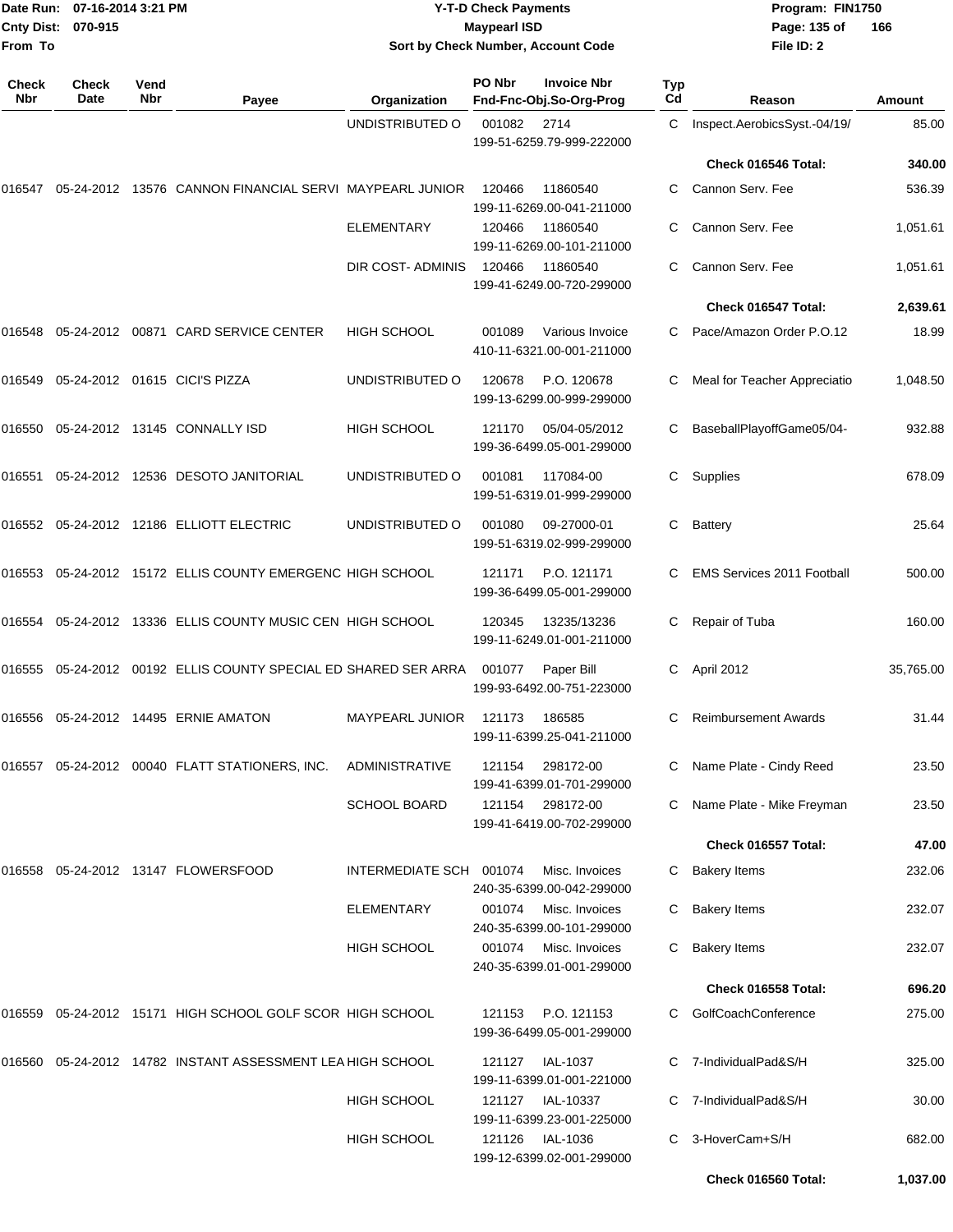|              | Date Run: 07-16-2014 3:21 PM<br>Cnty Dist: 070-915<br>From To |             |                                                                       |                         | <b>Y-T-D Check Payments</b><br><b>Maypearl ISD</b> | Sort by Check Number, Account Code                                  |           | Program: FIN1750<br>Page: 136 of<br>166<br>File ID: 2 |           |  |
|--------------|---------------------------------------------------------------|-------------|-----------------------------------------------------------------------|-------------------------|----------------------------------------------------|---------------------------------------------------------------------|-----------|-------------------------------------------------------|-----------|--|
| Check<br>Nbr | Check<br>Date                                                 | Vend<br>Nbr | Payee                                                                 | Organization            | PO Nbr                                             | <b>Invoice Nbr</b><br>Fnd-Fnc-Obj.So-Org-Prog                       | Typ<br>Cd | Reason                                                | Amount    |  |
| 016561       | 05-24-2012                                                    |             | 12349 JBS TRADING INTERNATIO                                          | <b>INTERMEDIATE SCH</b> | 001075                                             | 915221751                                                           | C         | <b>Commodity Processing/Deliv</b>                     | 80.64     |  |
|              |                                                               |             |                                                                       | <b>ELEMENTARY</b>       | 001075                                             | 240-35-6399.00-042-299000<br>915221751<br>240-35-6399.00-101-299000 | С         | <b>Commodity Processing/Deliv</b>                     | 80.64     |  |
|              |                                                               |             |                                                                       | <b>HIGH SCHOOL</b>      | 001075                                             | 915221751<br>240-35-6399.01-001-299000                              | C         | Commodity Processing/Deliv                            | 80.64     |  |
|              |                                                               |             |                                                                       |                         |                                                    |                                                                     |           | Check 016561 Total:                                   | 241.92    |  |
| 016562       |                                                               |             | 05-24-2012 01048 LABATT FOOD SERVICE                                  | <b>INTERMEDIATE SCH</b> | 001076                                             | Misc. Invoices<br>240-35-6399.00-042-299000                         | C         | Grocery Items                                         | 4,048.74  |  |
|              |                                                               |             |                                                                       | ELEMENTARY              | 001076                                             | Misc. Invoices<br>240-35-6399.00-101-299000                         | C.        | Grocery Items                                         | 4,646.00  |  |
|              |                                                               |             |                                                                       | <b>HIGH SCHOOL</b>      | 001076                                             | Misc. Invoices<br>240-35-6399.01-001-299000                         | C         | Grocery Items                                         | 4,646.00  |  |
|              |                                                               |             |                                                                       |                         |                                                    |                                                                     |           | Check 016562 Total:                                   | 13,340.74 |  |
| 016563       |                                                               |             | 05-24-2012 14369 NORTH TEXAS TOLLWAY A HIGH SCHOOL                    |                         | 001088                                             | 25255142<br>199-11-6399.29-001-211BAN                               | C         | Toll Charges for Peak Festiv                          | 10.74     |  |
| 016564       |                                                               |             | 05-24-2012 00287 OFFICE DEPOT                                         | <b>ADMINISTRATIVE</b>   | 121102                                             | 609252243001<br>199-53-6399.00-701-299000                           | C         | Furniture - Chairs                                    | 382.18    |  |
| 016565       |                                                               |             | 05-24-2012 14675 RACHEL'S CHALLENGE                                   | UNDISTRIBUTED O         | 121180                                             | P.O. 121180<br>211-13-6411.00-999-224000                            | C         | Rachel's Challenge Summit                             | 1,725.00  |  |
|              |                                                               |             | 016566 05-24-2012 15173 RADISSON BEACH HOTEL                          | <b>HIGH SCHOOL</b>      | 121177                                             | P.O. 121177<br>199-11-6499.04-001-211000                            | C         | 2-Nights for RH, TC, ST                               | 250.70    |  |
|              |                                                               |             |                                                                       | <b>HIGH SCHOOL</b>      | 121177                                             | P.O. 121177<br>199-11-6499.04-001-211000                            | D         | THIS IS NOT UNTIL NOVE                                | -250.70   |  |
|              |                                                               |             |                                                                       |                         |                                                    |                                                                     |           | Check 016566 Total:                                   | .00       |  |
| 016567       |                                                               |             | 05-24-2012  00879  READ NATURALLY, INC.                               | UNDISTRIBUTED O         | 121137                                             | 199-11-6399.45-999-299000                                           | C         | ReadLiveLicense-1Year                                 | 1,999.00  |  |
|              |                                                               |             | 016568 05-24-2012 14794 SCOTT AND WHITE HEALTH MAYPEARL JUNIOR 121176 |                         |                                                    | P.O.121176/OF<br>199-11-6399.05-041-211000                          |           | Curriculum-Wellness&Sexua                             | 375.00    |  |
|              | 016569  05-24-2012  14206  STAT                               |             |                                                                       | <b>HIGH SCHOOL</b>      | 121165                                             | P.O. 121165<br>255-11-6419.00-001-224000                            | C.        | Conference-RH, TC, ST                                 | 345.00    |  |
|              |                                                               |             | 016570 05-24-2012 15097 SUPER TEACHER WORKSH ELEMENTARY               |                         | 121095                                             | P.O. 121095<br>199-11-6399.05-101-211000                            |           | ADavis&PDrollinger-Member                             | 39.90     |  |
|              |                                                               |             | 016571  05-24-2012  12471  TEXAS DEPARTMENT OF P ADMINISTRATIVE       |                         | 001083                                             | CR-11204-0825<br>199-41-6219.10-701-299000                          | C.        | <b>Criminal Records Service</b>                       | 1.00      |  |
|              |                                                               |             | 016572 05-24-2012 13497 THE LINCOLN NAT. LIFE INS UNDISTRIBUTED O     |                         | 001078                                             | 06/01-06/30/12<br>199-41-6429.01-999-299000                         |           | C Employee Life Insurance Pre                         | 631.79    |  |
|              |                                                               |             | 016573 05-24-2012 00134 TXU ENERGY                                    | UNDISTRIBUTED O         | 001087                                             | 054100952314<br>199-51-6259.04-999-299000                           | C.        | Security Lights @ LSK                                 | 69.30     |  |
|              |                                                               |             |                                                                       | UNDISTRIBUTED O         | 001087                                             | 054100952314<br>199-51-6259.04-999-299000                           | C.        | Security Lights @ HS Ballpa                           | 69.30     |  |
|              |                                                               |             |                                                                       | UNDISTRIBUTED O         | 001087                                             | 054100952314<br>199-51-6259.04-999-299000                           | C.        | Security Lights @ Admin                               | 63.60     |  |
|              |                                                               |             |                                                                       | UNDISTRIBUTED O         | 001087                                             | 054100952314<br>199-51-6259.04-999-299000                           | C.        | Security Lights @ Bus Barn                            | 27.74     |  |
|              |                                                               |             |                                                                       | UNDISTRIBUTED O         | 001087                                             | 054100952314<br>199-51-6259.04-999-299000                           | C         | Security Lights @ AG Bldg 1                           | 31.76     |  |
|              |                                                               |             |                                                                       | UNDISTRIBUTED O         |                                                    | 001087 054100952314<br>199-51-6259.04-999-299000                    | C.        | Security Lights @ AG Bldg 2                           | 141.67    |  |
|              |                                                               |             |                                                                       |                         |                                                    |                                                                     |           | Check 016573 Total:                                   | 403.37    |  |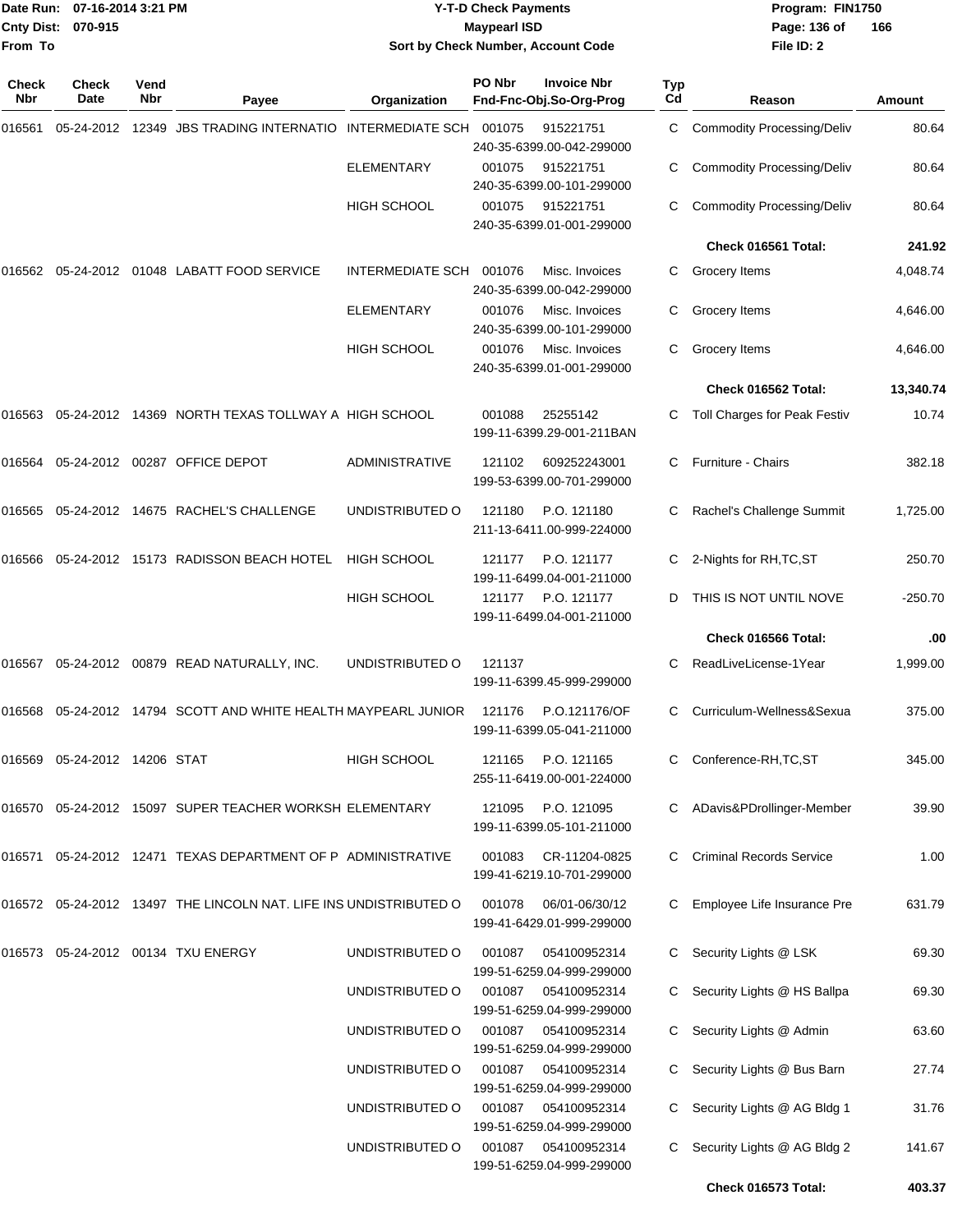**From To**

#### Date Run: 07-16-2014 3:21 PM **Program:** FIN1750 **Cnty Dist:** 070-915 **Page: 137 of** Maypearl ISD **CONTEX 150 Page: 137 of Y-T-D Check Payments 070-915 Maypearl ISD Sort by Check Number, Account Code**

| Check<br>Nbr | Check<br>Date                     | Vend<br><b>Nbr</b> | Payee                                                                | Organization            | PO Nbr       | <b>Invoice Nbr</b><br>Fnd-Fnc-Obj.So-Org-Prog    | Typ<br>Cd | Reason                            | Amount   |
|--------------|-----------------------------------|--------------------|----------------------------------------------------------------------|-------------------------|--------------|--------------------------------------------------|-----------|-----------------------------------|----------|
| 016574       |                                   |                    | 05-24-2012 13677 BARBARA ELLISON                                     | <b>ELEMENTARY</b>       | 001086       | <b>Activity Log</b><br>199-11-6219.00-101-223000 | C         | Diag. Service - 05/01-05/18/      | 4,801.56 |
| 016575       |                                   |                    | 05-24-2012 12275 W W GRAINGER                                        | UNDISTRIBUTED O         | 121149       | 9829900449<br>199-51-6319.02-999-299000          | C.        | Motor for LSK Cafe                | 268.38   |
| 016576       | 05-24-2012 00141 WAL MART         |                    |                                                                      | ELEMENTARY              | 120969       | 211000322599<br>199-11-6399.00-101-211PTO        | C         | <b>Holmstrom PPCD</b>             | 79.88    |
|              |                                   |                    |                                                                      | <b>ELEMENTARY</b>       | 120945       | <b>Two Receipts</b><br>199-11-6399.00-101-211PTO | C         | Supplies - Second Grade           | 319.16   |
|              |                                   |                    |                                                                      | <b>HIGH SCHOOL</b>      | 120727       | 21800267014<br>199-11-6399.11-001-211000         |           | Culinary - Nutrituinal Lab        | 50.33    |
|              |                                   |                    |                                                                      | HIGH SCHOOL             | 121034       | <b>Two Receipts</b><br>199-11-6399.11-001-211000 | С         | <b>Culinary Supplies</b>          | 183.03   |
|              |                                   |                    |                                                                      | <b>HIGH SCHOOL</b>      | 121105       | 212800829446<br>199-11-6399.12-001-211000        |           | <b>Teacher Appreciation Items</b> | 92.17    |
|              |                                   |                    |                                                                      | <b>ELEMENTARY</b>       | 120991       | 211900359148<br>199-23-6399.02-101-299000        | C.        | Supplies - Hyles                  | 232.26   |
|              |                                   |                    |                                                                      | HIGH SCHOOL             | 121019       | 212700672794<br>199-31-6339.00-001-299000        | C.        | <b>Food Supplies</b>              | 255.29   |
|              |                                   |                    |                                                                      | <b>HIGH SCHOOL</b>      | 120968       | 211000276595<br>199-31-6339.00-001-299000        | C         | TAKS - April Lunches              | 368.95   |
|              |                                   |                    |                                                                      |                         |              |                                                  |           | Check 016576 Total:               | 1,581.07 |
| 016577       |                                   |                    | 05-24-2012 00385 WAXAHACHIE ISD                                      | <b>HIGH SCHOOL</b>      | 001085       | Paper Bill<br>199-11-6219.00-001-224000          | C         | 3rd Quarter Payment               | 198.50   |
| 016578       |                                   |                    | 05-24-2012 12185 WIRELESS GENERATION                                 | UNDISTRIBUTED O         | 121090       | 30960<br>199-11-6399.45-999-299000               |           | License Renewal 2012-2013         | 1,625.00 |
| 016579       |                                   |                    | 05-31-2012 12211 ADVANCE PIERRE FOODS                                | <b>INTERMEDIATE SCH</b> | 001100       | 974183<br>240-35-6399.00-042-299000              |           | Misc. Beef Food Items             | 21.56    |
|              |                                   |                    |                                                                      | <b>ELEMENTARY</b>       | 001100       | 974183<br>240-35-6399.00-101-299000              | C         | Misc. Beef Food Items             | 21.56    |
|              |                                   |                    |                                                                      | HIGH SCHOOL             | 001100       | 974183<br>240-35-6399.01-001-299000              |           | Misc. Beef Food Items             | 21.56    |
|              |                                   |                    |                                                                      |                         |              |                                                  |           | Check 016579 Total:               | 64.68    |
|              |                                   |                    | 016580  05-31-2012  01869  ALL SPORTS TROPHIES                       | HIGH SCHOOL             | 121069       | 6018<br>199-11-6399.26-001-211000                |           | C HS Awards                       | 75.00    |
| 016581       |                                   |                    | 05-31-2012 15170 BRADSHAW SERVEYING & UNDISTRIBUTED O                |                         | 121134       | 030-12<br>199-51-6639.01-999-299000              |           | SiteEvaluations-AthleticField     | 4,000.00 |
|              | 016582 05-31-2012 00527 CDWG INC. |                    |                                                                      | UNDISTRIBUTED O         | 121018       | L035221<br>199-11-6399.45-999-299000             | C.        | Hardware/Server                   | 7,890.00 |
|              |                                   |                    | 016583 05-31-2012 13566 CONNIE D. HAGEN, INC.                        | UNDISTRIBUTED O         | 001092       | 83776<br>199-34-6219.01-999-299000               |           | <b>DOT Test</b>                   | 57.50    |
| 016584       |                                   |                    | 05-31-2012 14884 DIRECT SERVICE COMPAN UNDISTRIBUTED O               |                         | 121148       | 52895<br>199-51-6249.00-999-299000               |           | Replace Water Heater - HS         | 375.00   |
|              |                                   |                    |                                                                      | UNDISTRIBUTED O         | 121148 52895 | 199-51-6319.02-999-299000                        |           | Replace Water Heater - HS         | 450.00   |
|              |                                   |                    |                                                                      |                         |              |                                                  |           | Check 016584 Total:               | 825.00   |
|              |                                   |                    | 016585 05-31-2012 13639 EAST TEXAS COPY SYSTE MAYPEARL JUNIOR 001099 |                         |              | 130747<br>199-11-6269.00-041-211000              |           | Copy Charges                      | 1.66     |
|              |                                   |                    |                                                                      | <b>ELEMENTARY</b>       | 001099       | 130747<br>199-11-6269.00-101-211000              |           | Copy Charges                      | 84.31    |
|              |                                   |                    |                                                                      | <b>ELEMENTARY</b>       | 001099       | 130747<br>199-11-6269.00-101-299000              |           | Copy Charges                      | 24.73    |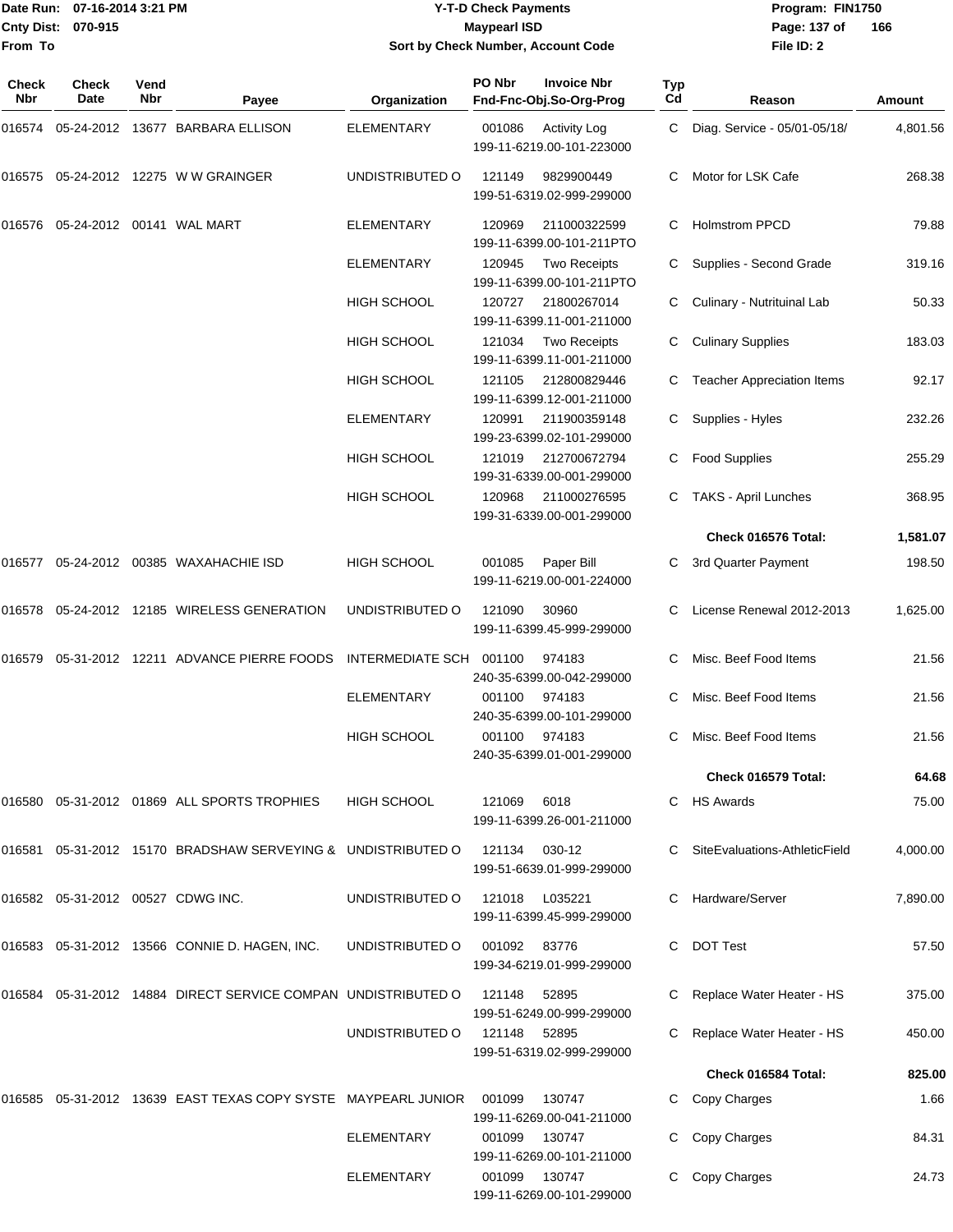|                              | Date Run: 07-16-2014 3:21 PM     |             |                                                                 |                        | <b>Y-T-D Check Payments</b> |                                               |                  | Program: FIN1750              | 166      |  |  |  |
|------------------------------|----------------------------------|-------------|-----------------------------------------------------------------|------------------------|-----------------------------|-----------------------------------------------|------------------|-------------------------------|----------|--|--|--|
| <b>Cnty Dist:</b><br>From To | 070-915                          |             |                                                                 |                        | <b>Maypearl ISD</b>         | Sort by Check Number, Account Code            |                  | Page: 138 of<br>File ID: 2    |          |  |  |  |
| <b>Check</b><br><b>Nbr</b>   | Check<br>Date                    | Vend<br>Nbr | Payee                                                           | Organization           | PO Nbr                      | <b>Invoice Nbr</b><br>Fnd-Fnc-Obj.So-Org-Prog | <b>Typ</b><br>Cd | Reason                        | Amount   |  |  |  |
|                              |                                  |             |                                                                 | <b>HIGH SCHOOL</b>     | 001099                      | 130747<br>199-11-6269.01-001-211000           | C                | Copy Charges                  | 237.90   |  |  |  |
|                              |                                  |             |                                                                 | MAYPEARL JUNIOR        | 001099                      | 130747<br>199-11-6269.01-041-211000           | С                | Copy Charges                  | 48.11    |  |  |  |
|                              |                                  |             |                                                                 | DIR COST- ADMINIS      | 001099                      | 130747<br>199-41-6249.00-720-299000           |                  | Copy Charges                  | 38.78    |  |  |  |
|                              |                                  |             |                                                                 |                        |                             |                                               |                  | Check 016585 Total:           | 435.49   |  |  |  |
|                              |                                  |             | 016586  05-31-2012  00040  FLATT STATIONERS, INC.               | ELEMENTARY             | 121184                      | 298544-00<br>199-11-6399.11-101-211000        |                  | Supplies - Maldonado          | 880.27   |  |  |  |
|                              |                                  |             |                                                                 | ELEMENTARY             | 121193                      | 298548-00<br>199-11-6399.23-101-225000        | С                | Roesler/Hopkins               | 142.55   |  |  |  |
|                              |                                  |             |                                                                 |                        |                             |                                               |                  | Check 016586 Total:           | 1,022.82 |  |  |  |
|                              |                                  |             | 016587  05-31-2012  15157  GAGGLE.NET, INC.                     | UNDISTRIBUTED O        | 120979                      | 23484<br>199-11-6399.45-999-299000            | С                | email migration software ser  | 4,015.00 |  |  |  |
| 016588                       |                                  |             | 05-31-2012 02002 INDECO SALES INC                               | <b>HIGH SCHOOL</b>     | 121038                      | <b>INV118176</b><br>199-11-6399.12-001-211000 | С                | Supplies - Chairs             | 155.20   |  |  |  |
|                              |                                  |             |                                                                 | <b>HIGH SCHOOL</b>     | 121038                      | <b>INV118176</b><br>199-11-6399.41-001-211000 |                  | Supplies - Chairs             | 410.00   |  |  |  |
|                              |                                  |             |                                                                 |                        |                             |                                               |                  | Check 016588 Total:           | 565.20   |  |  |  |
|                              |                                  |             | 016589  05-31-2012  01857  KAY LYNN DAY                         | <b>HIGH SCHOOL</b>     | 121067                      | 3 Receipts<br>199-11-6399.26-001-211000       |                  | Awards Ceremony               | 67.55    |  |  |  |
|                              |                                  |             | 016590 05-31-2012 15086 KIMBALL MIDWEST                         | UNDISTRIBUTED O        | 121146                      | 2450663<br>199-51-6319.02-999-299000          | C                | <b>Customscrew Assortment</b> | 148.18   |  |  |  |
| 016591                       |                                  |             | 05-31-2012  14468  LEGO EDUCATION                               | <b>ELEMENTARY</b>      | 121161                      | 389782-1<br>199-11-6399.01-101-221000         | С                | Hyles-Construct/SimpleMac     | 1,410.89 |  |  |  |
|                              |                                  |             | 016592 05-31-2012 01078 WILLIAM V. MACGILL & CO. ELEMENTARY     |                        | 121155                      | IN0404422<br>199-11-6399.11-101-211000        | C                | <b>Fortiz-Supplies</b>        | 213.90   |  |  |  |
|                              | 016593  05-31-2012  00457  MAFAC |             |                                                                 | UNDISTRIBUTED O        | 120932                      | 1457131-00/01/2<br>199-36-6399.15-999-299000  |                  | C girls wt room equpiment     | 2,931.00 |  |  |  |
|                              | 016594  05-31-2012  12730  NAEIR |             |                                                                 | <b>HIGH SCHOOL</b>     | 120805                      | H467283<br>199-11-6399.12-001-211000          | C                | supplies                      | 712.00   |  |  |  |
|                              |                                  |             |                                                                 | UNDISTRIBUTED O        | 120805                      | H467283<br>199-36-6399.05-999-299000          | C                | supplies                      | 700.00   |  |  |  |
|                              |                                  |             |                                                                 |                        |                             |                                               |                  | Check 016594 Total:           | 1,412.00 |  |  |  |
|                              | 016595 05-31-2012 00079 NASCO    |             |                                                                 | <b>ELEMENTARY</b>      | 121162                      | 62-9475-0<br>199-11-6399.01-101-221000        |                  | Hyles-HandsOnEquation         | 628.80   |  |  |  |
|                              |                                  |             | 016596 05-31-2012 12087 OAK CLIFF OFFICE SUPPLY MAYPEARL JUNIOR |                        | 121197                      | 309041-0<br>199-11-6399.00-041-211SUP         |                  | Supplies - middle School      | 1,544.08 |  |  |  |
|                              |                                  |             | 016597 05-31-2012 14093 PC & MACEXCHANGE                        | <b>MAYPEARL JUNIOR</b> | 121107                      | 65808/29/66273<br>199-11-6639.45-041-211000   |                  | LaptopBattery/USBCables/A     | 297.50   |  |  |  |
|                              |                                  |             |                                                                 | ELEMENTARY             | 121107                      | 65808/29/66273<br>199-11-6639.45-101-211000   |                  | LaptopBattery/USBCables/A     | 800.00   |  |  |  |
|                              |                                  |             |                                                                 | HIGH SCHOOL            | 121078                      | 65813/23/66271<br>199-53-6249.00-001-299000   | C                | Parts                         | 859.00   |  |  |  |
|                              |                                  |             |                                                                 |                        |                             |                                               |                  | Check 016597 Total:           | 1,956.50 |  |  |  |
|                              |                                  |             | 016598 05-31-2012 14919 POSSIBILITIES CONSULTIN HIGH SCHOOL     |                        | 001094                      | 05-20-2012                                    |                  | C Curriculum Consultant - May | 3,240.60 |  |  |  |

199-21-6219.00-001-223000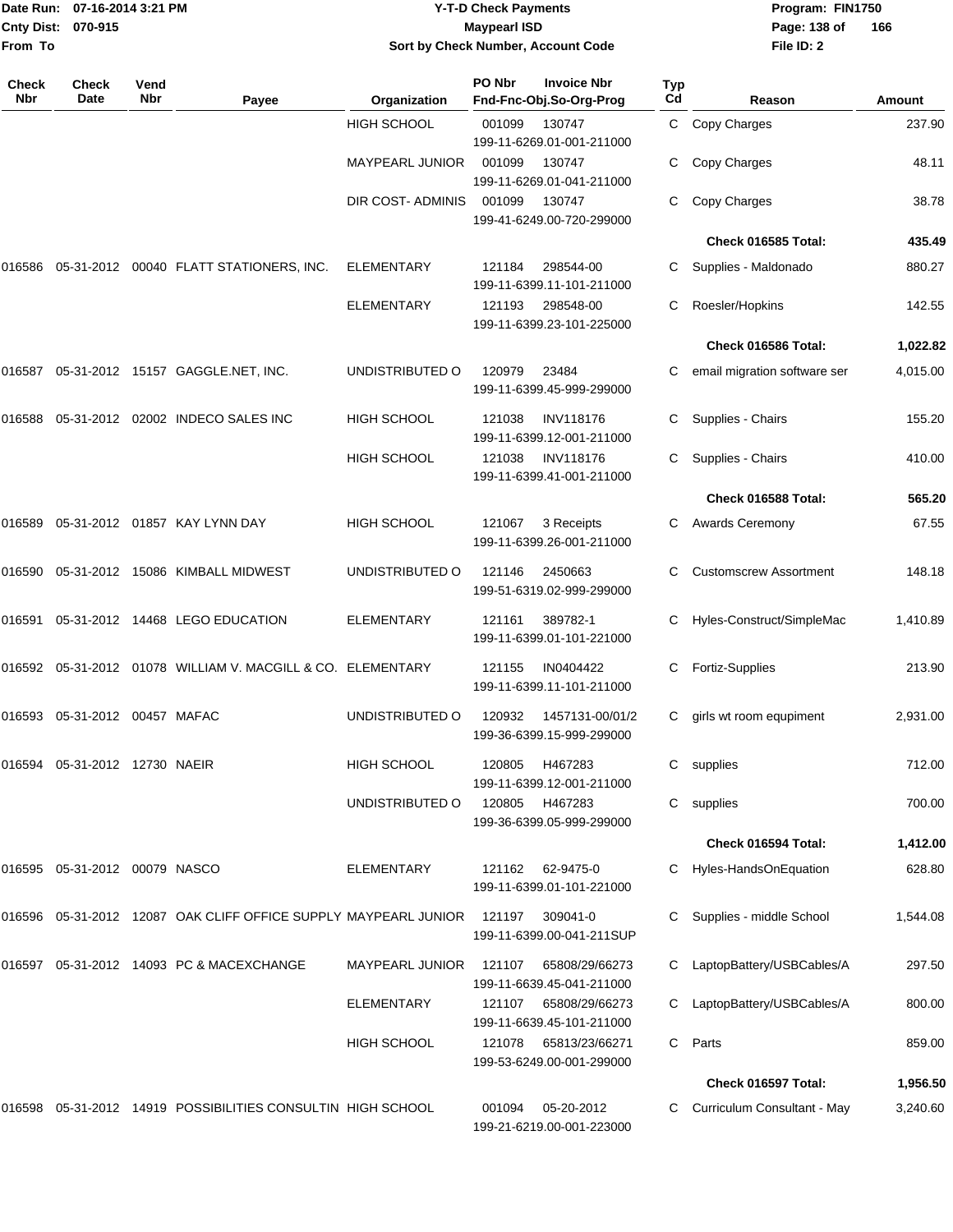| Date Run:<br><b>Cnty Dist:</b><br><b>From To</b> | 07-16-2014 3:21 PM<br>070-915 |                    |                     |                    | <b>Maypearl ISD</b>                                     | <b>Y-T-D Check Payments</b><br>Program: Fl<br>Page: 139 of<br>Sort by Check Number, Account Code |                       |                                  |  |  |  |
|--------------------------------------------------|-------------------------------|--------------------|---------------------|--------------------|---------------------------------------------------------|--------------------------------------------------------------------------------------------------|-----------------------|----------------------------------|--|--|--|
| <b>Check</b><br>Nbr                              | <b>Check</b><br><b>Date</b>   | Vend<br><b>Nbr</b> | Payee               | Organization       | PO Nbr<br><b>Invoice Nbr</b><br>Fnd-Fnc-Obj.So-Org-Prog |                                                                                                  | Typ<br>C <sub>d</sub> | File ID: 2<br>Reason             |  |  |  |
| 016599                                           | 05-31-2012                    |                    | 12704 REBEKAH HYATT | <b>HIGH SCHOOL</b> | 121058                                                  | Several Receipt<br>199-11-6412.00-001-211000                                                     | C.                    | <b>Rocket Trip Food Reimburs</b> |  |  |  |
| 016600                                           | 05-31-2012                    |                    | 14940 ROBERT GARCIA | UNDISTRIBUTED O    | 121215                                                  | 22VTP33PXR5X5<br>199-51-6639.01-999-299000                                                       | C.                    | Printing Topigraphical Surve     |  |  |  |
| 016601                                           | 05-31-2012                    |                    | 13523 RUSTY IVEY    | <b>HIGH SCHOOL</b> | 120672                                                  | P.O. 120672                                                                                      |                       | <b>TAKS Software</b>             |  |  |  |

# **Date Run: Program: FIN1750**

Reason **Amount File ID: 2 166** Rocket Trip Food Reimburse 242.23 Printing Topigraphical Surve 11.16

|                                        |                                                                          |                      |               | 199-51-6639.01-999-299000                       |    |                                     |          |
|----------------------------------------|--------------------------------------------------------------------------|----------------------|---------------|-------------------------------------------------|----|-------------------------------------|----------|
|                                        | 016601  05-31-2012  13523  RUSTY IVEY                                    | <b>HIGH SCHOOL</b>   | 120672        | P.O. 120672<br>199-31-6339.00-001-299000        |    | C TAKS Software                     | 125.00   |
|                                        |                                                                          | <b>HIGH SCHOOL</b>   | 121207        | P.O. 121207<br>199-23-6499.00-001-299000        | C  | workshop, Frisco, TX                | 545.00   |
|                                        |                                                                          | <b>HIGH SCHOOL</b>   | 121207        | P.O. 121207<br>255-11-6419.00-001-224000        |    | workshop, Frisco, TX                | 449.25   |
|                                        |                                                                          | MAYPEARL JUNIOR      |               | 121207 P.O. 121207<br>255-11-6419.00-041-224000 |    | C workshop, Frisco, TX              | 940.75   |
|                                        |                                                                          |                      |               |                                                 |    | Check 016602 Total:                 | 1,935.00 |
|                                        |                                                                          |                      | 001096        | 2520<br>211-21-6219.00-101-224000               |    | C Consulting Services               | 33.00    |
|                                        |                                                                          | <b>ELEMENTARY</b>    | 001096        | 2520<br>255-21-6219.00-101-224000               |    | <b>Consulting Services</b>          | 12.00    |
|                                        |                                                                          |                      |               |                                                 |    | Check 016603 Total:                 | 45.00    |
|                                        | 016604  05-31-2012  13700  THE FISH PHYSICIAN                            | <b>ELEMENTARY</b>    | 121206        | 11012<br>199-11-6399.11-101-211000              | C. | Office Fish Tank                    | 91.85    |
|                                        | 016605  05-31-2012  01458  THE GREENERY                                  | UNDISTRIBUTED O      | 121185        | 288265<br>199-51-6319.03-999-299000             |    | 1-ChinesePistacioTree-Berm          | 275.00   |
| 016606   05-31-2012   00141   WAL MART |                                                                          | <b>HIGH SCHOOL</b>   | 121103        | 212800819164<br>199-36-6399.12-001-299000       |    | C Potting Soil/Outside Items        | 115.36   |
|                                        | 016607   05-31-2012   15169   WAXAHACHIE   ALTERNATO   UNDISTRIBUTED   O |                      | 001095        | 20245<br>199-51-6630.00-999-299000              | C. | Stater - New                        | 120.00   |
|                                        | 016608  05-31-2012  01145  WELDERS WAREHOUSE CO HIGH SCHOOL              |                      | 001093        | 17135<br>199-11-6399.09-001-211000              |    | Tank Rental for Ag04/01-04/         | 72.00    |
|                                        | 016609  06-07-2012  01869  ALL SPORTS TROPHIES                           | <b>DISTRICT WIDE</b> | 121152        | 6034<br>199-11-6399.11-101-211000               | Y  | Hyles-ToYAward                      | 55.00    |
|                                        |                                                                          | <b>DISTRICT WIDE</b> | 121195        | 81800<br>199-11-6399.38-001-211000              | Y. | <b>Engineering DesignI-Instruct</b> | 36.44    |
|                                        |                                                                          | <b>DISTRICT WIDE</b> | 121195        | 81800<br>410-11-6321.00-001-211000              |    | <b>Engineering DesignI-Student</b>  | 666.51   |
|                                        |                                                                          |                      |               |                                                 |    | Check 016610 Total:                 | 702.95   |
|                                        |                                                                          | UNDISTRIBUTED O      | 120983        | BBK003236-BK02<br>199-36-6399.03-999-299GHS     |    | C Track - Girls                     | 564.00   |
|                                        |                                                                          | UNDISTRIBUTED O      | 120983        | BBK003236-BK02<br>199-36-6399.03-999-299GMS     |    | C Track - Girls                     | 436.00   |
|                                        |                                                                          |                      |               |                                                 |    | Check 016611 Total:                 | 1,000.00 |
| 016612 06-07-2012 14076 CDI            |                                                                          | <b>DISTRICT WIDE</b> | 121138        | 328273<br>199-11-6639.48-101-211000             |    | Y hardware                          | 1,000.00 |
|                                        |                                                                          | <b>DISTRICT WIDE</b> | 121138 328273 |                                                 |    | Y hardware                          | 1,000.00 |

199-53-6249.00-101-299000

199-11-6399.45-999-211000

DISTRICT WIDE 121138 328273 Y hardware 1,519.00

**Check 016612 Total: 3,519.00**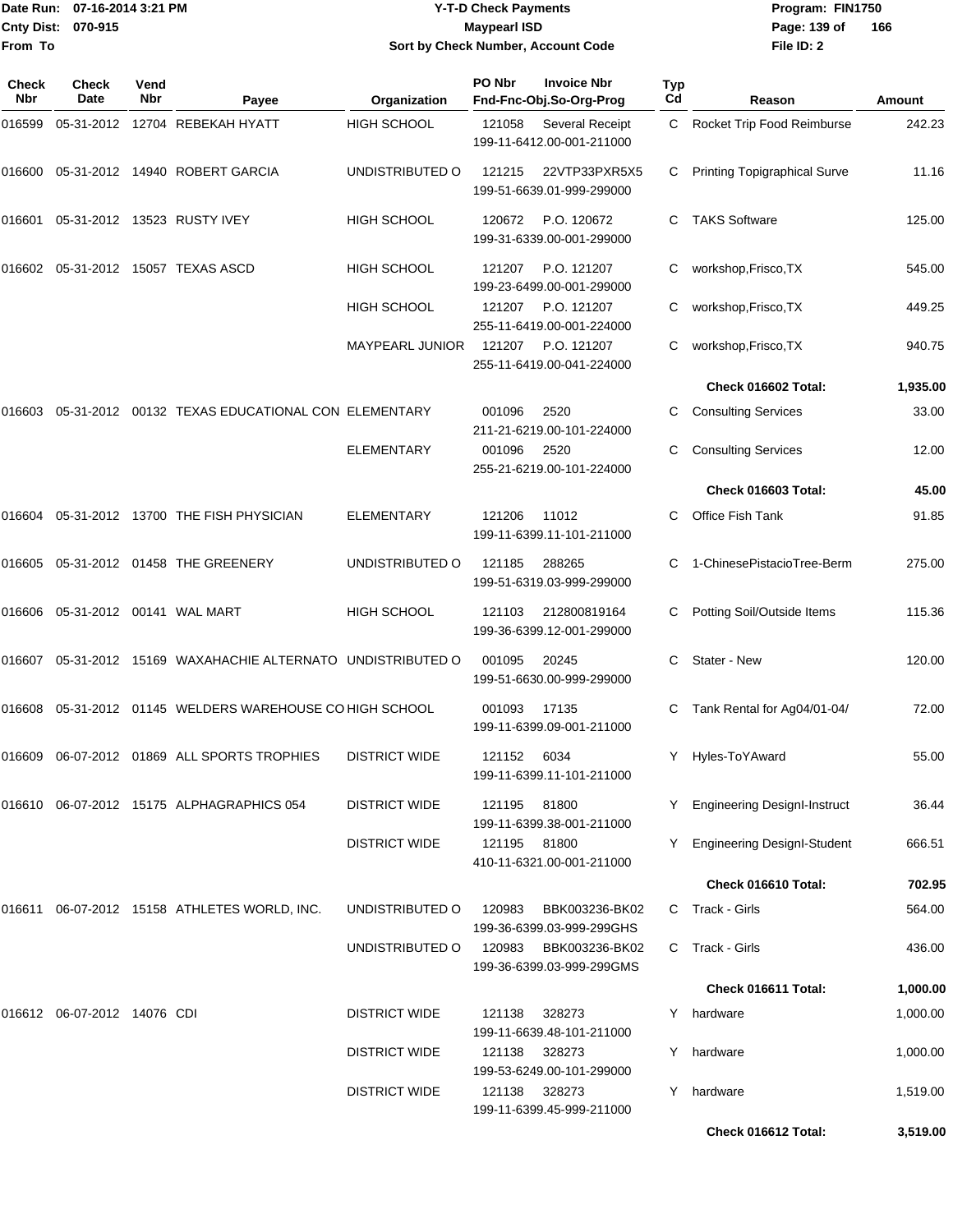**From To**

#### Date Run: 07-16-2014 3:21 PM **Program:** FIN1750 **Cnty Dist:** 070-915 **Page: 140 of** Maypearl ISD **CONTEX IS A RESERVE A Page: 140 of Y-T-D Check Payments 070-915 Maypearl ISD Sort by Check Number, Account Code**

| Check<br>Nbr | <b>Check</b><br>Date | Vend<br>Nbr | Payee                                         | Organization         | PO Nbr      | <b>Invoice Nbr</b><br>Fnd-Fnc-Obj.So-Org-Prog        | <b>Typ</b><br>Cd | Reason                           | Amount   |
|--------------|----------------------|-------------|-----------------------------------------------|----------------------|-------------|------------------------------------------------------|------------------|----------------------------------|----------|
| 016613       |                      |             | 06-07-2012 00217 CITY OF MAYPEARL             | <b>DISTRICT WIDE</b> | 001112 80   | 199-51-6259.01-999-299000                            |                  | Y Water Service @ Ballfield      | 21.00    |
|              |                      |             |                                               | <b>DISTRICT WIDE</b> | 001112 1081 | 199-51-6259.01-999-299000                            |                  | Y Water Service @ LSK Yard       | 21.00    |
|              |                      |             |                                               | <b>DISTRICT WIDE</b> | 001112 383  | 199-51-6259.01-999-299000                            |                  | Y Water Service @ MHS            | 84.80    |
|              |                      |             |                                               | <b>DISTRICT WIDE</b> | 001112 574  | 199-51-6259.01-999-299000                            |                  | Y Water Service @ Old JH Buil    | 35.85    |
|              |                      |             |                                               | <b>DISTRICT WIDE</b> | 001112      | - 595<br>199-51-6259.01-999-299000                   |                  | Y Water Service @ MMS            | 116.00   |
|              |                      |             |                                               | <b>DISTRICT WIDE</b> | 001112 82   | 199-51-6259.01-999-299000                            |                  | Y Water Service at WPA Buildi    | 155.00   |
|              |                      |             |                                               | <b>DISTRICT WIDE</b> | 001112      | 1080<br>199-51-6259.01-999-299000                    |                  | Y Water Service @ LSK            | 209.60   |
|              |                      |             |                                               | <b>DISTRICT WIDE</b> | 001112 1394 | 199-51-6259.01-999-299000                            |                  | Y Water Service @ MHS Conc       | 225.80   |
|              |                      |             |                                               |                      |             |                                                      |                  | Check 016613 Total:              | 869.05   |
|              |                      |             | 016614 06-07-2012 13566 CONNIE D. HAGEN, INC. | <b>DISTRICT WIDE</b> | 001103      | 83950T<br>199-34-6219.01-999-299000                  | Y                | <b>DOT Test</b>                  | 214.35   |
| 016615       | 06-07-2012 15168 CPI |             |                                               | <b>DISTRICT WIDE</b> | 121236      | P.O. 121236<br>255-11-6419.00-101-224000             |                  | Y 4 day Instructor Certification | 1,008.00 |
|              |                      |             |                                               | <b>DISTRICT WIDE</b> | 121236      | P.O. 121236<br>255-11-6419.00-041-224000             |                  | Y 4 day Instructor Certification | 1,116.00 |
|              |                      |             |                                               |                      |             |                                                      |                  | Check 016615 Total:              | 2,124.00 |
| 016616       |                      |             | 06-07-2012 13531 DEBBIE GRIFFIN               | <b>DISTRICT WIDE</b> | 121070      | 12014-901<br>199-11-6399.26-001-211000               |                  | Y Awards Day - Stage Turf        | 320.00   |
|              |                      |             | 016617 06-07-2012 12885 DIRECT ENERGY         | <b>DISTRICT WIDE</b> | 001110      | 121450015033338<br>199-51-6259.04-999-299000         |                  | Y Electric Service @Old Elem     | 13.16    |
|              |                      |             |                                               | <b>DISTRICT WIDE</b> | 001110      | 121450015033338<br>199-51-6259.04-999-299000         | Y                | Electric Service @ CN Stora      | 12.20    |
|              |                      |             |                                               | <b>DISTRICT WIDE</b> | 001110      | 121450015033338<br>199-51-6259.04-999-299000         | Y                | Electric Service @ HS Ballp      | 54.57    |
|              |                      |             |                                               | <b>DISTRICT WIDE</b> | 001110      | 121450015033338<br>199-51-6259.04-999-299000         |                  | Y Electric Service @ OldElem     | 89.59    |
|              |                      |             |                                               | <b>DISTRICT WIDE</b> |             | 001110 121450015033338<br>199-51-6259.04-999-299000  |                  | Y Electric Service @ Old Elem    | 51.72    |
|              |                      |             |                                               | <b>DISTRICT WIDE</b> |             | 001110 121450015033338<br>199-51-6259.04-999-299000  |                  | Y Electric Service @ Bus Barn    | 219.36   |
|              |                      |             |                                               | <b>DISTRICT WIDE</b> |             | 001110 121450015033338<br>199-51-6259.04-999-299000  | Y                | Electric Service @ HS Porta      | 152.46   |
|              |                      |             |                                               | <b>DISTRICT WIDE</b> |             | 001110 121450015033338<br>199-51-6259.04-999-299000  |                  | Y Electric Service @ Old HS BI   | 3,874.53 |
|              |                      |             |                                               | <b>DISTRICT WIDE</b> |             | 001110 121450015033338<br>199-51-6259.04-999-299000  |                  | Y Electric Service @ WPA Buil    | 1,258.61 |
|              |                      |             |                                               | <b>DISTRICT WIDE</b> |             | 001110  121450015033391<br>199-51-6259.04-999-299000 |                  | Y Electric Service @ Downtow     | 389.86   |
|              |                      |             |                                               |                      |             |                                                      |                  | Check 016617 Total:              | 6,116.06 |
| 016618       |                      |             | 06-07-2012 00950 DRAMATIC PUBLISHING          | <b>DISTRICT WIDE</b> | 121166      | 2102883<br>199-11-6399.27-001-211000                 |                  | Y plays                          | 178.44   |
|              |                      |             |                                               | <b>DISTRICT WIDE</b> |             | 121166 2102883<br>199-11-6399.06-001-211000          |                  | Y plays                          | 134.53   |
|              |                      |             |                                               |                      |             |                                                      |                  | Check 016618 Total:              | 312.97   |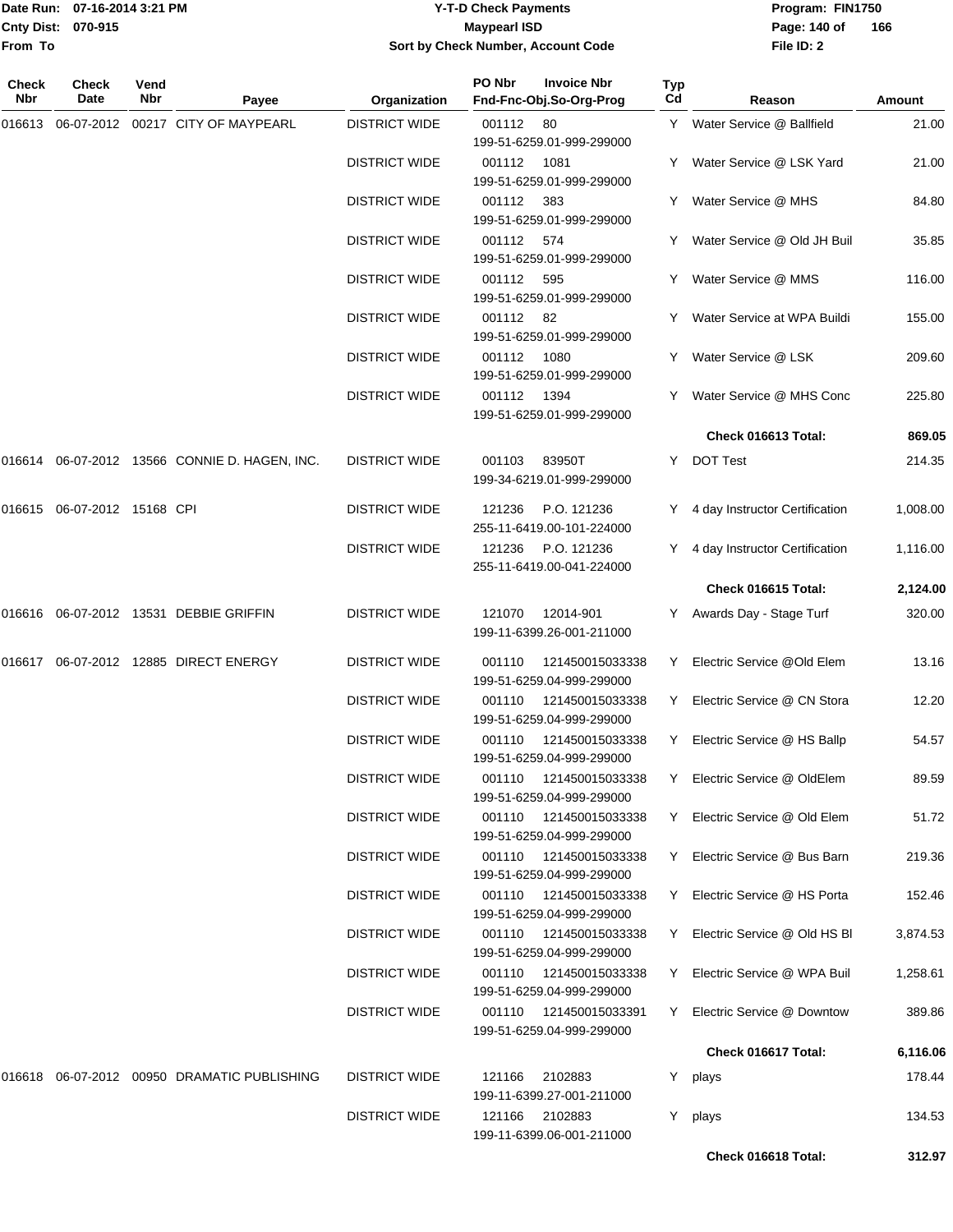# Date Run: 07-16-2014 3:21 PM **Program:** FIN1750 **Y-T-D Check Payments 070-915 Maypearl ISD Sort by Check Number, Account Code**

**File ID: 2** Page: 141 of 166

| Check<br><b>Nbr</b> | Check<br>Date                  | Vend<br>Nbr | Payee                                                             | Organization           | PO Nbr        | <b>Invoice Nbr</b><br>Fnd-Fnc-Obj.So-Org-Prog  | Typ<br>Cd | Reason                          | Amount    |
|---------------------|--------------------------------|-------------|-------------------------------------------------------------------|------------------------|---------------|------------------------------------------------|-----------|---------------------------------|-----------|
| 016619              |                                |             | 06-07-2012 12538 ECS LEARNING SYSTEMS, I DISTRICT WIDE            |                        | 121222        | 194671<br>199-11-6399.03-041-211000            | Y         | STAAR - Amaton                  | 715.77    |
| 016620              |                                |             | 06-07-2012 00099 EDUCATION SERVICE CENT ADMINISTRATIVE            |                        | 001118        | 111937<br>199-41-6219.10-701-299000            | C         | <b>DCS Quick Check/Courthou</b> | 369.20    |
| 016621              |                                |             | 06-07-2012 14960 EDUCATIONAL THEATER A HIGH SCHOOL                |                        | 121092        | 599274<br>199-11-6499.04-001-211000            | C         | dues                            | 70.00     |
|                     |                                |             | 016622 06-07-2012 01547 EICHELBAUM WARDELL HA DISTRICT WIDE       |                        | 001102        | 41588<br>199-41-6211.00-720-299000             |           | General - 070-915.00. Phone     | 390.20    |
| 016623              |                                |             | 06-07-2012 14495 ERNIE AMATON                                     | <b>DISTRICT WIDE</b>   | 121218        | 6096<br>199-11-6399.25-041-211000              | Y         | Reimbursment-ToYAward           | 63.00     |
| 016624              |                                |             | 06-07-2012 15177 EXPLORE LEARNING                                 | <b>DISTRICT WIDE</b>   | 121226        | P.O.121226<br>255-11-6419.00-041-224000        | Y         | <b>Webinar Training</b>         | 75.00     |
| 016625              |                                |             | 06-07-2012 13626 FEDERAL RESERVE BANK                             | <b>DISTRICT WIDE</b>   | 121220        | P.O. 121220<br>255-11-6419.00-041-224000       | Y         | Conference - Merritt            | 65.00     |
| 016626              |                                |             | 06-07-2012 00040 FLATT STATIONERS, INC.                           | <b>DISTRICT WIDE</b>   | 121168        | 298326-00/01<br>199-11-6399.11-101-211000      | Y         | Supplies - Maldonado            | 1,869.93  |
|                     |                                |             |                                                                   | <b>HIGH SCHOOL</b>     | 121111        | 299022-00<br>199-11-6399.15-001-211000         | C         | Copier Paper                    | 2,801.66  |
|                     |                                |             |                                                                   | <b>MAYPEARL JUNIOR</b> | 121111        | 299022-00<br>199-11-6399.15-041-211000         | C         | Copier Paper                    | 2,801.67  |
|                     |                                |             |                                                                   | <b>ELEMENTARY</b>      | 121111        | 299022-00<br>199-11-6399.15-101-211000         | C         | <b>Copier Paper</b>             | 2,801.67  |
|                     |                                |             |                                                                   |                        |               |                                                |           | Check 016626 Total:             | 10,274.93 |
| 016627              |                                |             | 06-07-2012 14295 FRONTLINE PLACEMENT TE UNDISTRIBUTED O           |                        | 121250        | <b>INVUS13896</b><br>199-11-6399.45-999-299000 | C         | <b>Annual AESOP Services</b>    | 4,420.50  |
| 016628              |                                |             | 06-07-2012 14120 HARRIS COMPUTER SYSTE DISTRICT WIDE              |                        | 001116        | XT00068721<br>240-00-5749.00-000-200000        |           | EZSchoolPayFees 05/01-05/       | 76.25     |
| 016629              |                                |             | 06-07-2012 14797 HUCKABEE & ASSOCIATES UNDISTRIBUTED O            |                        | 001117        | 1644-01-P5<br>600-81-6629.00-999-299MTN        | C         | Services-MiddleSchool Addit     | 758.35    |
|                     |                                |             | 016630 06-07-2012 12349 JBS TRADING INTERNATIO DISTRICT WIDE      |                        | 001101        | 915524737<br>240-35-6399.00-101-299000         |           | Y Commodity Processing/Deliv    | 117.49    |
|                     |                                |             | 016631 06-07-2012 14945 JODIE FORTIZ                              | ELEMENTARY             | 121247        | P.O. 121247<br>199-11-6399.11-101-211000       |           | C Fortiz                        | 184.40    |
|                     | 016632 06-07-2012 15098 LOWE'S |             |                                                                   | UNDISTRIBUTED O        | 121051        | 2957180<br>199-36-6399.07-999-299000           | C.        | golf lockers                    | 87.28     |
|                     |                                |             |                                                                   | UNDISTRIBUTED O        | 121186        | 88836861<br>199-51-6319.02-999-299000          |           | Supplies - Building Materials   | 597.23    |
|                     |                                |             |                                                                   |                        |               |                                                |           | Check 016632 Total:             | 684.51    |
|                     |                                |             | 016633  06-07-2012  01078  WILLIAM V. MACGILL & CO. DISTRICT WIDE |                        | 121074        | IN0404911<br>199-33-6399.00-001-299000         |           | Y supplies                      | 184.24    |
|                     |                                |             | 016634 06-07-2012 12505 MAYPEARL FEED STORE                       | <b>DISTRICT WIDE</b>   | 001107        | 237470<br>199-51-6319.03-999-299000            |           | Y Pkg Trim Line                 | 10.00     |
|                     |                                |             |                                                                   | <b>DISTRICT WIDE</b>   | 001107 237486 | 199-51-6319.02-999-299000                      | Y.        | Silicone/Tape/TirePlug          | 10.10     |
|                     |                                |             |                                                                   | <b>DISTRICT WIDE</b>   | 001107 237467 | 199-51-6319.03-999-299000                      | Y.        | Water Line/Toilet Bolt Set      | 16.33     |
|                     |                                |             |                                                                   | <b>DISTRICT WIDE</b>   | 001107 237477 | 199-51-6319.02-999-299000                      |           | Y Faucet                        | 5.95      |
|                     |                                |             |                                                                   |                        |               |                                                |           | Check 016634 Total:             | 42.38     |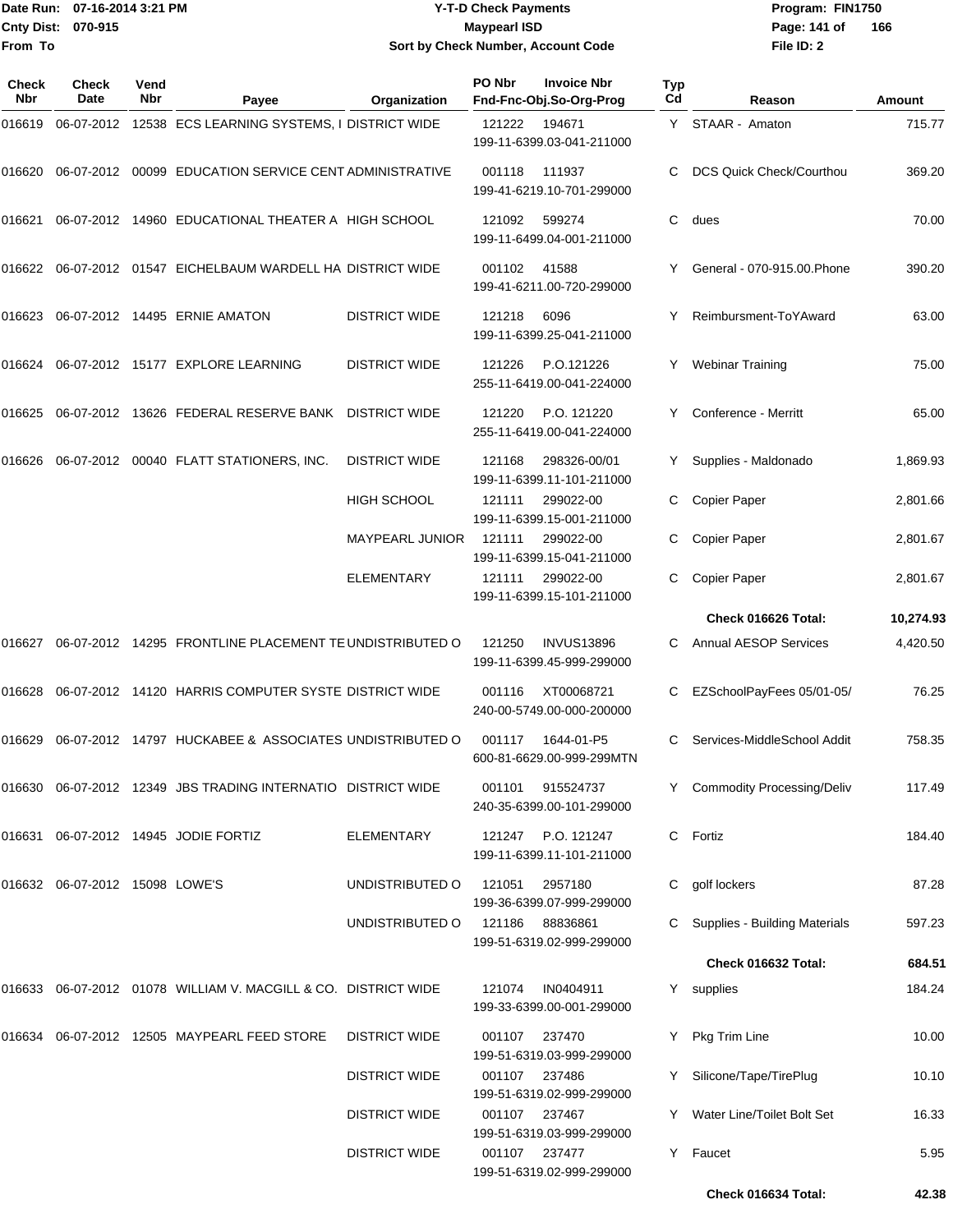# Date Run: 07-16-2014 3:21 PM **Program:** FIN1750 **Y-T-D Check Payments 070-915 Maypearl ISD Sort by Check Number, Account Code**

**File ID: 2** Page: 142 of 166

| Check<br>Nbr | <b>Check</b><br>Date       | Vend<br><b>Nbr</b> | Payee                                                    | Organization         | PO Nbr | <b>Invoice Nbr</b><br>Fnd-Fnc-Obj.So-Org-Prog   | Typ<br>Cd | Reason                      | Amount   |
|--------------|----------------------------|--------------------|----------------------------------------------------------|----------------------|--------|-------------------------------------------------|-----------|-----------------------------|----------|
| 016635       |                            |                    | 06-07-2012 13725 MCGRAW-HILL                             | <b>DISTRICT WIDE</b> | 121189 | 67757868001<br>410-11-6321.00-001-211000        |           | Y textbooks                 | 221.08   |
| 016636       | 06-07-2012 00631 MCI       |                    |                                                          | <b>DISTRICT WIDE</b> | 001108 | 08638700105<br>199-51-6259.02-999-299000        |           | Y Long Distance Service     | 215.52   |
| 016637       |                            |                    | 06-07-2012 12559 MENTORING MINDS                         | <b>DISTRICT WIDE</b> | 121101 | 131304<br>199-11-6399.23-101-225000             |           | Hopkins-STARRMaterials      | 427.35   |
| 016638       |                            |                    | 06-07-2012 14645 MOUNTAIN MATH/LANGUAG ELEMENTARY        |                      | 121187 | 55859<br>199-11-6399.11-101-211000              | С         | Kindergarten                | 303.80   |
| 016639       |                            |                    | 06-07-2012 13306 MOUNTAIN PEAK SPECIAL DISTRICT WIDE     |                      | 001113 | 11-0788-00<br>199-51-6259.79-999-222000         |           | Water Serv @ Ag Building    | 48.59    |
| 016640       |                            |                    | 06-07-2012 12087 OAK CLIFF OFFICE SUPPLY MAYPEARL JUNIOR |                      | 121235 | 309326-0<br>199-11-6399.07-041-211000           | С         | Supplies - Middle School    | 1,128.40 |
| 016641       |                            |                    | 06-07-2012 15083 OLMSTED-KIRK PAPER CO DISTRICT WIDE     |                      | 001111 | 2893775<br>199-51-6319.01-999-299000            |           | Dust Mop and Supplies       | 125.10   |
|              |                            |                    | 016642    06-07-2012    14093    PC & MACEXCHANGE        | UNDISTRIBUTED O      | 121242 | 66546<br>199-11-6639.50-999-299000              |           | hardware replacement        | 2,854.50 |
| 016643       |                            |                    | 06-07-2012 12059 PEOPLES EDUCATION                       | <b>DISTRICT WIDE</b> | 121209 | 10436272<br>199-11-6399.06-001-224000           | Y         | Curriculum                  | 800.10   |
| 016644       |                            |                    | 06-07-2012 00154 QUILL CORPORATION                       | <b>DISTRICT WIDE</b> | 121182 | 3337006<br>199-11-6399.03-041-211000            | Y         | math supplies               | 154.72   |
| 016645       |                            |                    | 06-07-2012 14543 RENAISSANCE LEARNING, I DISTRICT WIDE   |                      | 121164 | <b>INV3909935</b><br>199-11-6399.45-999-299000  | Y         | software                    | 1,391.00 |
| 016646       | 06-07-2012 00720 RISO, INC |                    |                                                          | <b>DISTRICT WIDE</b> | 001115 | 5235114<br>199-41-6219.07-999-299000            |           | Copy Charges for 05/01-     | 19.83    |
| 016647       |                            |                    | 06-07-2012 00109 SCHOLASTIC INC                          | <b>ELEMENTARY</b>    | 120963 | 69331263/62<br>199-11-6399.00-101-211PTO        | С         | Second-Gonzales             | 265.90   |
|              |                            |                    |                                                          | ELEMENTARY           | 121079 | 48610293/482905<br>199-11-6399.02-101-211000    | C         | Gonzales                    | 90.00    |
|              |                            |                    |                                                          |                      |        |                                                 |           | Check 016647 Total:         | 355.90   |
| 016648       |                            |                    | 06-07-2012 00252 SCHOOL SPECIALTY                        | <b>DISTRICT WIDE</b> | 121188 | 208108229440<br>199-11-6399.11-101-211000       |           | Y First Grade - Supplies    | 180.00   |
|              |                            |                    |                                                          | <b>DISTRICT WIDE</b> | 121169 | 208108215242<br>199-11-6399.11-101-211000       | Y         | Envelopes - Maldonado       | 107.98   |
|              |                            |                    |                                                          |                      |        |                                                 |           | Check 016648 Total:         | 287.98   |
|              |                            |                    | 016649 06-07-2012 00316 SCHOOL SPECIALTY INC.            | <b>DISTRICT WIDE</b> | 121194 | 308101265102<br>199-11-6399.23-101-225000       |           | Y Roesler/Hopkins           | 101.58   |
|              |                            |                    | 016650 06-07-2012 13383 SKYBEAM TEXAS                    | <b>DISTRICT WIDE</b> | 001104 | 813710001004619<br>199-53-6249.04-999-299000    |           | Y Internet - Jun 08-July 07 | 800.00   |
| 016651       | 06-07-2012 14223 TAHPERD   |                    |                                                          | <b>DISTRICT WIDE</b> | 121241 | P.O. 121241<br>199-11-6411.00-101-221000        |           | Y Summer Conference - C Cat | 85.00    |
|              |                            |                    |                                                          | <b>DISTRICT WIDE</b> | 001114 | 426505<br>199-41-6219.02-720-299000             |           | Y TASB School Law Update    | 110.00   |
|              |                            |                    |                                                          | <b>DISTRICT WIDE</b> |        | 121203 P.O. 121203<br>199-23-6499.00-001-299000 |           | Y Membership Fees - KLDay   | 185.00   |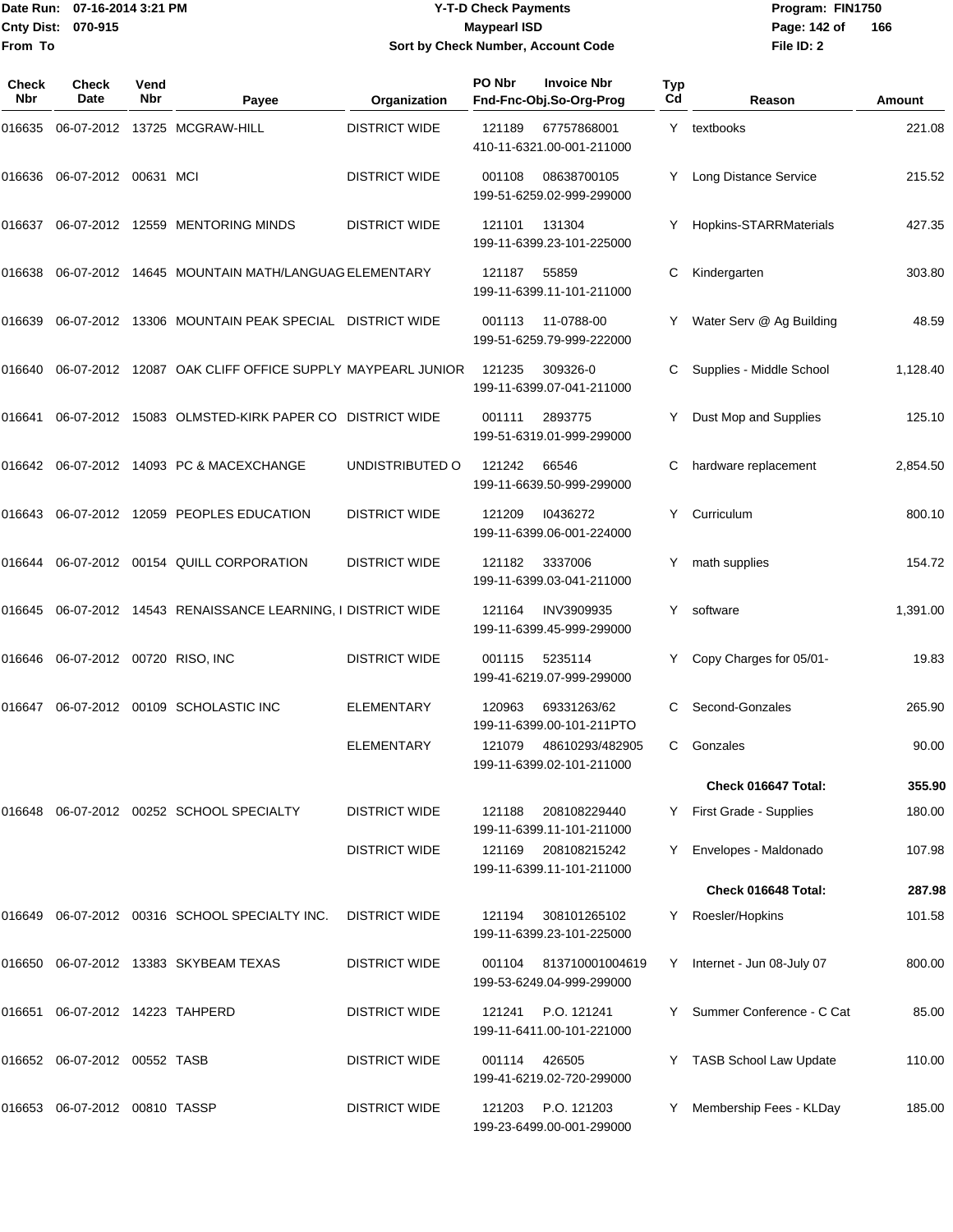**From To**

#### Date Run: 07-16-2014 3:21 PM **Program:** FIN1750 **Cnty Dist:** 070-915 **Page: 143 of MaypearI ISD Page: 143 of Y-T-D Check Payments 070-915 Maypearl ISD Sort by Check Number, Account Code**

| Check<br>Nbr | Check<br>Date              | Vend<br><b>Nbr</b> | Payee                                                 | Organization            | PO Nbr         | <b>Invoice Nbr</b><br>Fnd-Fnc-Obj.So-Org-Prog       | <b>Typ</b><br>Cd | Reason                      | Amount   |
|--------------|----------------------------|--------------------|-------------------------------------------------------|-------------------------|----------------|-----------------------------------------------------|------------------|-----------------------------|----------|
| 016654       | 06-07-2012 00127 TEPSA     |                    |                                                       | <b>DISTRICT WIDE</b>    | 121232         | P.O. 121232<br>199-23-6399.02-101-299000            | Y.               | Membership Renewal - Hyle   | 315.00   |
| 016655       |                            |                    | 06-07-2012 13547 TRIUMPH LEARNING                     | <b>DISTRICT WIDE</b>    | 121208         | 374126<br>199-11-6399.06-001-224000                 |                  | Curriculum - High School    | 849.53   |
| 016656       |                            |                    | 06-07-2012  00253  VERIZON SOUTHWEST                  | <b>DISTRICT WIDE</b>    | 001109         | 416580379500217<br>199-51-6259.02-999-299000        | Y                | Marquee                     | 48.39    |
| 016657       |                            |                    | 06-07-2012 00460 VINEYARD'S AUTO SUPPLY DISTRICT WIDE |                         | 001105         | D340404<br>199-51-6319.02-999-299000                | Y                | Hi-Power II Belts           | 87.68    |
| 016658       |                            |                    | 06-13-2012 15179 123 PONDS                            | <b>MAYPEARL JUNIOR</b>  | 121263         | P.O. 121263<br>199-11-6399.00-041-211MEF            | C                | 30'X40' Pond Liner          | 1,017.00 |
| 016659       |                            |                    | 06-13-2012 14927 ALLIED WASTE                         | UNDISTRIBUTED O         | 001126         | 0794-007099562<br>199-51-6259.03-999-299000         | C                | BasicGarbageService06/01-   | 501.92   |
| 016660       |                            |                    | 06-13-2012 13932 ARBOR SCIENTIFIC                     | <b>MAYPEARL JUNIOR</b>  | 121227         | 040793<br>199-11-6399.09-041-211000                 |                  | <b>SCIENCE SUPPLIES</b>     | 370.37   |
| 016661       |                            |                    | 06-13-2012 00069 ATMOS ENERGY                         | UNDISTRIBUTED O         | 001119         | 000145352<br>199-51-6259.00-999-299000              | C                | Gas Service@MMS05/03-05     | 57.09    |
|              |                            |                    |                                                       | UNDISTRIBUTED O         | 001120         | 000925333<br>199-51-6259.00-999-299000              | С                | Gas Service@HS05/03-05/3    | 97.15    |
|              |                            |                    |                                                       |                         |                |                                                     |                  | Check 016661 Total:         | 154.24   |
| 016662       |                            |                    | 06-13-2012 00021 BARBARA TRUBY                        | UNDISTRIBUTED O         | 121257         | P.O. 121257<br>199-11-6399.00-999-223000            | С                | Barbara Truby               | 150.00   |
| 016663       |                            |                    | 06-13-2012 00956 BORDENS, INC.                        | INTERMEDIATE SCH 001121 |                | 264807/301670<br>240-35-6399.00-042-299000          | С                | Milk Products (April & May) | 926.10   |
|              |                            |                    |                                                       | <b>ELEMENTARY</b>       | 001121         | 264807/301670<br>240-35-6399.00-101-299000          | С                | Milk Products (April & May) | 2,219.70 |
|              |                            |                    |                                                       | <b>HIGH SCHOOL</b>      | 001121         | 264807/301670<br>240-35-6399.01-001-299000          | С                | Milk Products (April & May) | 764.40   |
|              |                            |                    |                                                       |                         |                |                                                     |                  | Check 016663 Total:         | 3,910.20 |
| 016664       |                            |                    | 06-13-2012 00871 CARD SERVICE CENTER                  | ADMINISTRATIVE          | 001128         | 2441800FW34NP1<br>199-41-6399.01-701-299000         | С                | Legacy Publishing           | 70.00    |
|              |                            |                    |                                                       | <b>ADMINISTRATIVE</b>   | 001128         | 2441800FW34NP1<br>199-41-6399.01-701-299000         | C                | Other Charge                | 1.77     |
|              |                            |                    |                                                       | <b>IND COST-ADM</b>     | 121159         | P.O. 121159<br>199-41-6499.00-750-299000            |                  | <b>TASBO Membership</b>     | 105.00   |
|              |                            |                    |                                                       | <b>SCHOOL BOARD</b>     |                | 121158 P.O. 121158<br>199-41-6499.02-702-299000     | С                | <b>Board Recognition</b>    | 100.00   |
|              |                            |                    |                                                       | <b>HIGH SCHOOL</b>      |                | 001128 Various Receipt<br>410-11-6321.00-001-211000 |                  | C Pace/Amazon Order         | 64.37    |
|              |                            |                    |                                                       | <b>HIGH SCHOOL</b>      |                | 121196 Various Receipt<br>410-11-6321.00-001-211000 |                  | C Amazoon Purchases         | 258.11   |
|              |                            |                    |                                                       |                         |                |                                                     |                  | Check 016664 Total:         | 599.25   |
| 016665       | 06-13-2012 00527 CDWG INC. |                    |                                                       | <b>HIGH SCHOOL</b>      | 121199         | L416224<br>199-11-6499.04-001-211000                |                  | C Laptop                    | 757.27   |
|              |                            |                    |                                                       | UNDISTRIBUTED O         | 121219 L453924 | 199-11-6639.50-999-299000                           |                  | replacements                | 1,035.20 |
|              |                            |                    |                                                       | <b>HIGH SCHOOL</b>      | 121199         | L416224<br>199-12-6399.02-001-299000                | C.               | Laptop                      | 845.00   |
|              |                            |                    |                                                       |                         |                |                                                     |                  | Check 016665 Total:         | 2,637.47 |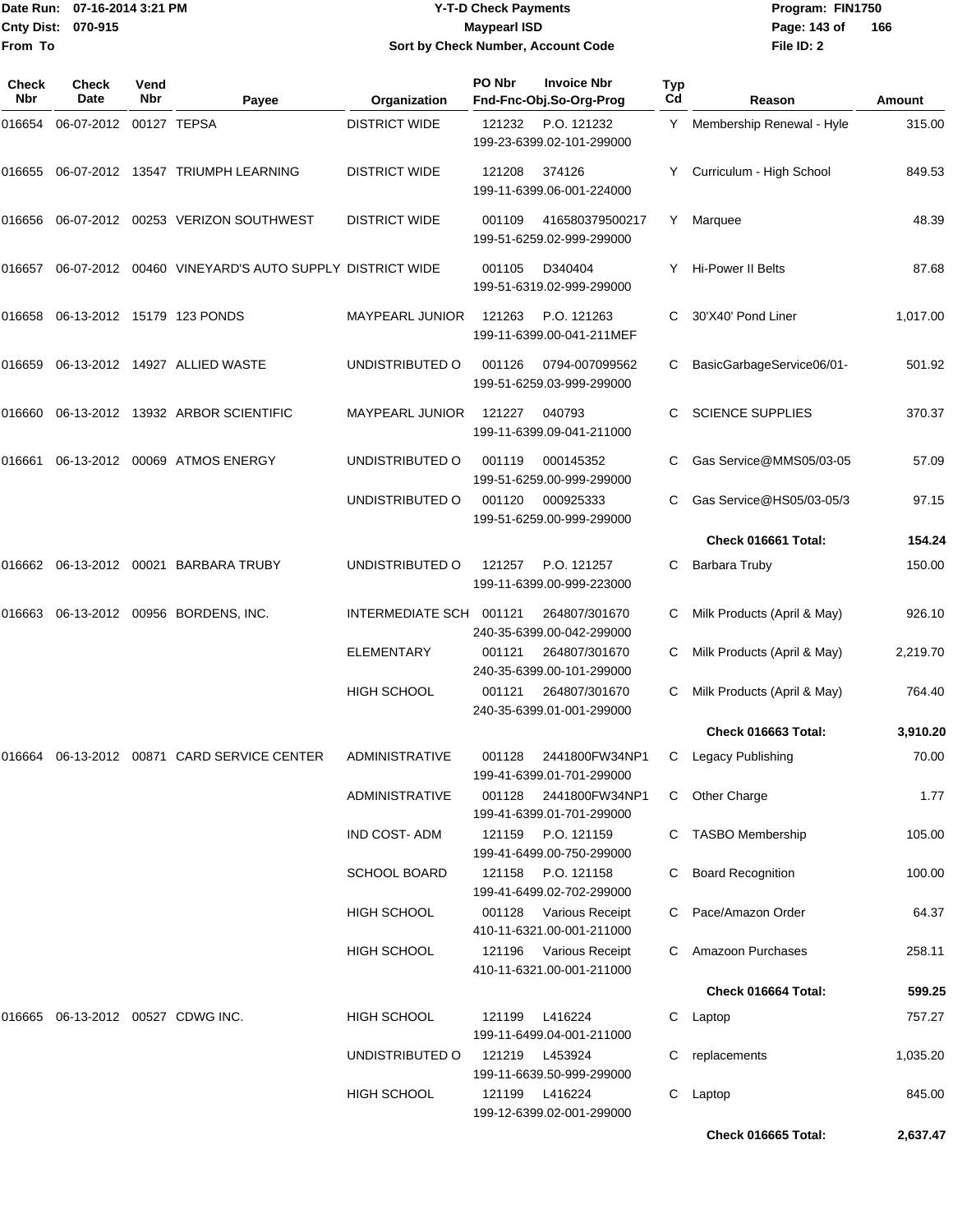|                     | Date Run: 07-16-2014 3:21 PM<br>Cnty Dist: 070-915 |                    |                                                                   |                                    | <b>Y-T-D Check Payments</b> |                                                  |           | Program: FIN1750                 | 166<br>Amount |
|---------------------|----------------------------------------------------|--------------------|-------------------------------------------------------------------|------------------------------------|-----------------------------|--------------------------------------------------|-----------|----------------------------------|---------------|
| From To             |                                                    |                    |                                                                   | Sort by Check Number, Account Code | <b>Maypearl ISD</b>         |                                                  |           | Page: 144 of<br>File ID: 2       |               |
| <b>Check</b><br>Nbr | Check<br>Date                                      | Vend<br><b>Nbr</b> | Payee                                                             | Organization                       | PO Nbr                      | <b>Invoice Nbr</b><br>Fnd-Fnc-Obj.So-Org-Prog    | Typ<br>Cd | Reason                           |               |
| 016666              | 06-13-2012 15168 CPI                               |                    |                                                                   | UNDISTRIBUTED O                    | 121264                      | P.O. 121264<br>211-13-6411.00-999-224000         | C.        | Joy Bush                         | 1,800.00      |
|                     |                                                    |                    | 016667  06-13-2012  13639  EAST TEXAS COPY SYSTE  ELEMENTARY      |                                    | 001129                      | 130849<br>199-11-6269.00-101-299000              |           | <b>Copier Supplies for TREND</b> | 37.03         |
|                     |                                                    |                    | 016668 06-13-2012 12186 ELLIOTT ELECTRIC                          | UNDISTRIBUTED O                    | 001127                      | 00-09940-02<br>199-51-6319.02-999-299000         | С         | Supplies                         | 9.75          |
| 016669              | 06-13-2012 15181 ESPED                             |                    |                                                                   | UNDISTRIBUTED O                    | 121265                      | SO <sub>10729</sub><br>199-11-6399.00-999-223000 |           | Special Ed SoftwareandTrai       | 8,010.00      |
| 016670              |                                                    |                    | 06-13-2012  13147  FLOWERSFOOD                                    | INTERMEDIATE SCH 001122            |                             | Misc. Invoices<br>240-35-6399.00-042-299000      | С         | <b>Bakery Items</b>              | 142.56        |
|                     |                                                    |                    |                                                                   | ELEMENTARY                         | 001122                      | Misc. Invoices<br>240-35-6399.00-101-299000      | С         | <b>Bakery Items</b>              | 142.56        |
|                     |                                                    |                    |                                                                   | <b>HIGH SCHOOL</b>                 | 001122                      | Misc. Invoices<br>240-35-6399.01-001-299000      | С         | <b>Bakery Items</b>              | 142.56        |
|                     |                                                    |                    |                                                                   |                                    |                             |                                                  |           | Check 016670 Total:              | 427.68        |
| 016671              |                                                    |                    | 06-13-2012 14295 FRONTLINE PLACEMENT TE UNDISTRIBUTED O           |                                    | 001125                      | <b>INVUS14836</b><br>199-11-6399.45-999-299000   | C         | Veritime Monthly Fee - May       | 215.25        |
|                     |                                                    |                    | 016672  06-13-2012  14935  HEART OF TEXAS PRODUC INTERMEDIATE SCH |                                    | 001123                      | Misc. Invoices<br>240-35-6399.00-042-299000      | С         | Produce                          | 982.67        |
|                     |                                                    |                    |                                                                   | <b>ELEMENTARY</b>                  | 001123                      | Misc. Invoices<br>240-35-6399.00-101-299000      | С         | Produce                          | 982.67        |
|                     |                                                    |                    |                                                                   | HIGH SCHOOL                        | 001123                      | Misc. Invoices<br>240-35-6399.01-001-299000      | С         | Produce                          | 982.66        |
|                     |                                                    |                    |                                                                   |                                    |                             |                                                  |           | Check 016672 Total:              | 2,948.00      |
| 016673              |                                                    |                    | 06-13-2012 01048 LABATT FOOD SERVICE                              | INTERMEDIATE SCH 001124            |                             | Misc. Invoices<br>240-35-6399.00-042-299000      | C         | Grocery Items                    | 2,291.51      |
|                     |                                                    |                    |                                                                   | <b>ELEMENTARY</b>                  | 001124                      | Misc. Invoices<br>240-35-6399.00-101-299000      |           | C Grocery Items                  | 2,291.51      |
|                     |                                                    |                    |                                                                   | <b>HIGH SCHOOL</b>                 | 001124                      | Misc. Invoices<br>240-35-6399.01-001-299000      |           | C Grocery Items                  | 2,291.51      |
|                     |                                                    |                    |                                                                   |                                    |                             |                                                  |           | Check 016673 Total:              | 6,874.53      |
|                     |                                                    |                    | 016674 06-13-2012 12994 MASTER SOUND                              | UNDISTRIBUTED O                    | 120942                      | 37990<br>199-51-6319.02-999-299000               |           | Replace duct smoke detecto       | 5,176.00      |
|                     | 016675 06-13-2012 00079 NASCO                      |                    |                                                                   | <b>ELEMENTARY</b>                  | 121198                      | 63-0697-0<br>199-11-6399.17-101-211000           | C.        | Science Lab                      | 1,088.25      |
|                     |                                                    |                    | 016676 06-13-2012 12087 OAK CLIFF OFFICE SUPPLY MAYPEARL JUNIOR   |                                    | 121183                      | 308960-0<br>199-11-6399.04-041-211000            |           | <b>MATH SUPPLIES</b>             | 380.76        |
|                     |                                                    |                    | 016677 06-13-2012 00154 QUILL CORPORATION                         | MAYPEARL JUNIOR                    | 121211                      | 3466070<br>199-11-6399.03-041-211000             | C         | math supplies                    | 51.29         |
|                     |                                                    |                    |                                                                   | MAYPEARL JUNIOR                    | 121211                      | 3466070<br>199-11-6399.04-041-211000             |           | math supplies                    | 51.28         |
|                     |                                                    |                    |                                                                   | MAYPEARL JUNIOR                    | 121212 3466072              | 199-11-6399.09-041-211000                        |           | science supplies                 | 102.57        |
|                     |                                                    |                    |                                                                   |                                    |                             |                                                  |           | Check 016677 Total:              | 205.14        |
|                     |                                                    |                    | 016678  06-13-2012  00288  RCI TECHNOLOGIES INC                   | ADMINISTRATIVE                     | 121252                      | 16592                                            |           | C Bar Code Labels                | 69.00         |

199-41-6399.01-701-299000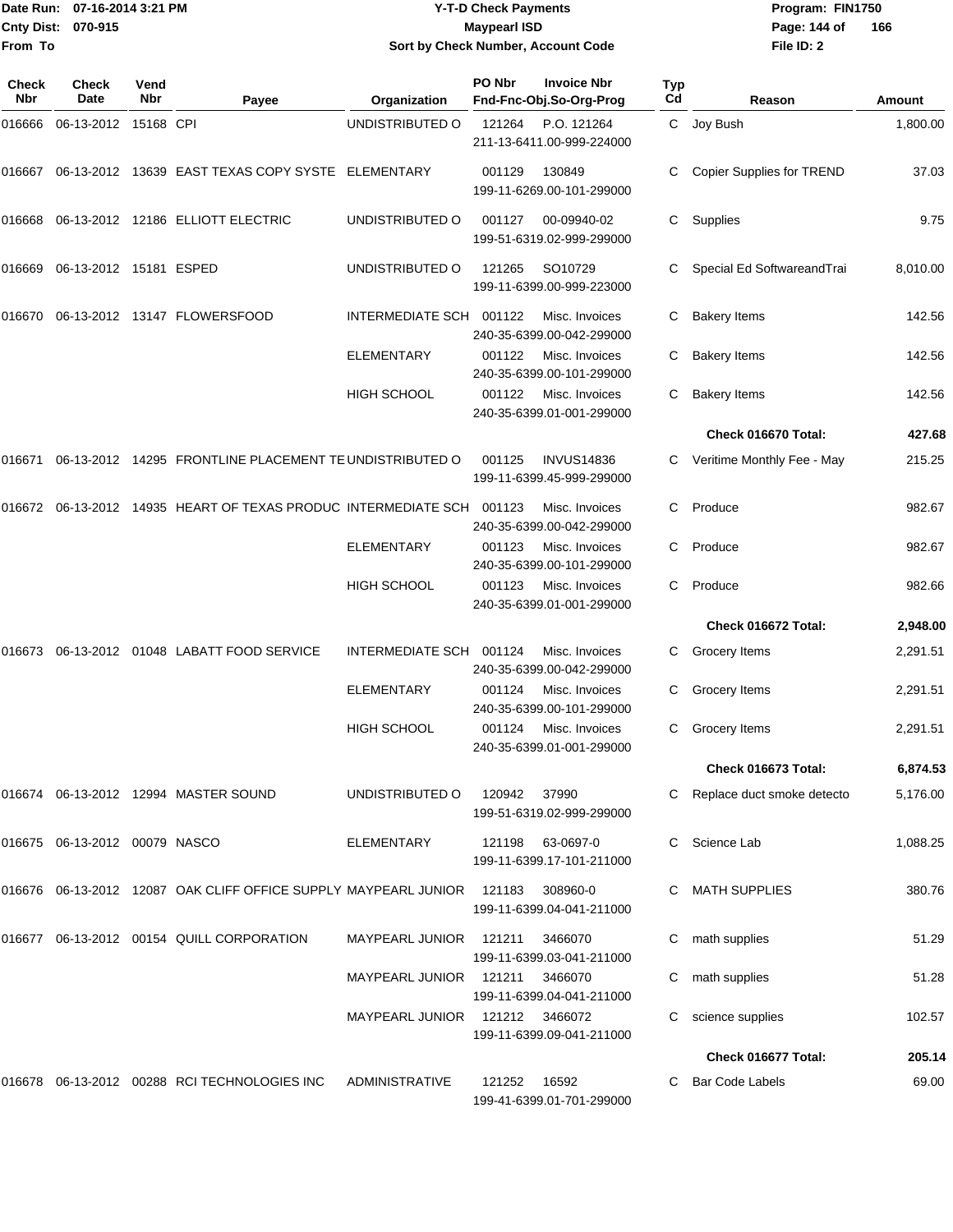**From To**

### Date Run: 07-16-2014 3:21 PM **Program:** FIN1750 **Cnty Dist:** 070-915 **Page:** 145 of **Y-T-D Check Payments 070-915 Maypearl ISD Sort by Check Number, Account Code**

| Check<br><b>Nbr</b> | Check<br>Date          | Vend<br><b>Nbr</b> | Payee                                               | Organization           | PO Nbr | <b>Invoice Nbr</b><br>Fnd-Fnc-Obj.So-Org-Prog       | <b>Typ</b><br>Cd | Reason                             | Amount   |
|---------------------|------------------------|--------------------|-----------------------------------------------------|------------------------|--------|-----------------------------------------------------|------------------|------------------------------------|----------|
| 016679              | 06-13-2012             |                    | 01071 RICK'S WORLD OF SPORTS ELEMENTARY             |                        | 121106 | 2900<br>199-11-6399.00-101-211PTO                   | C                | Bottleberghe                       | 414.00   |
|                     |                        |                    |                                                     | <b>ELEMENTARY</b>      | 121106 | 2900<br>199-12-6399.00-101-299000                   | С                | Bottleberghe                       | 500.00   |
|                     |                        |                    |                                                     | <b>ELEMENTARY</b>      | 121106 | 2900<br>199-12-6399.06-101-299000                   | С                | <b>Bottleberghe</b>                | 496.00   |
|                     |                        |                    |                                                     |                        |        |                                                     |                  | Check 016679 Total:                | 1,410.00 |
| 016680              |                        |                    | 06-13-2012 00252 SCHOOL SPECIALTY                   | <b>ELEMENTARY</b>      | 121213 | 308101268409<br>199-11-6399.11-101-211000           | C                | Kearbey                            | 130.07   |
| 016681              |                        |                    | 06-13-2012 00973 TARVER TROPHIES                    | UNDISTRIBUTED O        | 121246 | 5460<br>199-13-6299.00-999-299000                   |                  | 5 year Plaques                     | 24.00    |
|                     |                        |                    |                                                     | UNDISTRIBUTED O        | 121245 | 5460<br>199-13-6299.00-999-299000                   | C                | 5 year plaques                     | 40.00    |
|                     |                        |                    |                                                     |                        |        |                                                     |                  | Check 016681 Total:                | 64.00    |
| 016682              | 06-13-2012 14796 TGCA  |                    |                                                     | HIGH SCHOOL            | 121262 | P.O. 121262<br>199-36-6499.05-001-299000            | C                | Membership/ClinicTxGirlsCo         | 450.00   |
| 016683              | 06-13-2012 14795 THSCA |                    |                                                     | <b>HIGH SCHOOL</b>     | 121261 | P.O. 121261<br>199-36-6499.05-001-299000            | C                | Membership Tx HS Coaches           | 240.00   |
| 016684              |                        |                    | 06-18-2012 13677 BARBARA ELLISON                    | <b>ELEMENTARY</b>      | 001131 | FaxfromCo-Op<br>199-11-6219.00-101-223000           |                  | Diag. Service - 05/21-06/11/       | 4,932.81 |
| 016685              |                        |                    | 06-20-2012 15074 ABIBOW RECYCLING LLC               | UNDISTRIBUTED O        | 001141 | 52-1074819<br>199-51-6259.03-999-299000             | С                | Recycling Dumpster Fees@           | 24.09    |
|                     |                        |                    |                                                     | UNDISTRIBUTED O        | 001141 | 52-1074819<br>199-51-6259.03-999-299000             | С                | Recycling Dumpster Fees@           | 21.14    |
|                     |                        |                    |                                                     | UNDISTRIBUTED O        | 001141 | 52-1074819<br>199-51-6259.03-999-299000             | C.               | Recycling Dumpster Fees@           | 17.32    |
|                     |                        |                    |                                                     | UNDISTRIBUTED O        | 001141 | 52-1074819<br>199-51-6259.03-999-299000             | C                | Recycling Dumpster Fees@           | 67.76    |
|                     |                        |                    |                                                     | UNDISTRIBUTED O        | 001141 | 52-1074819<br>199-51-6259.03-999-299000             | C                | Recycling Dumpster Fees@           | 42.84    |
|                     |                        |                    |                                                     |                        |        |                                                     |                  | Check 016685 Total:                | 173.15   |
| 016686              |                        |                    | 06-20-2012 00642 AIRGAS-SOUTHWEST                   | UNDISTRIBUTED O        | 001134 | 107047978<br>199-51-6319.02-999-299000              |                  | Tank Rental for AG                 | 32.07    |
|                     |                        |                    |                                                     | UNDISTRIBUTED O        |        | 001134 107047979<br>199-51-6319.02-999-299000       |                  | <b>Tank Rental for Maintenance</b> | 31.76    |
|                     |                        |                    |                                                     |                        |        |                                                     |                  | Check 016686 Total:                | 63.83    |
| 016687              |                        |                    | 06-20-2012 01869 ALL SPORTS TROPHIES                | <b>HIGH SCHOOL</b>     | 121062 | 6097<br>199-11-6399.26-001-211000                   | C                | awards                             | 138.00   |
| 016688              |                        |                    | 06-20-2012 01256 AT&T MOBILITY                      | UNDISTRIBUTED O        | 001143 | 824711164<br>199-52-6259.00-999-299000              |                  | CellServiceforBuses05/03-0         | 125.96   |
| 016689              |                        |                    | 06-20-2012 00069 ATMOS ENERGY                       | UNDISTRIBUTED O        | 001138 | 80-001760358-14<br>199-51-6259.00-999-299000        | C                | Gas Service@WPABldg05/0            | 14.77    |
|                     |                        |                    |                                                     | UNDISTRIBUTED O        |        | 001138 80-001441805-17<br>199-51-6259.00-999-299000 |                  | C Gas Service@LSKBldg05/03         | 138.56   |
|                     |                        |                    |                                                     |                        |        |                                                     |                  | Check 016689 Total:                | 153.33   |
| 016690              |                        |                    | 06-20-2012 13576 CANNON FINANCIAL SERVI HIGH SCHOOL |                        | 001146 | 11931209<br>199-11-6269.00-001-211000               |                  | C Cannon Service Fee               | 879.87   |
|                     |                        |                    |                                                     | <b>MAYPEARL JUNIOR</b> | 001146 | 11931209<br>199-11-6269.00-041-211000               |                  | Cannon Service Fee                 | 879.87   |
|                     |                        |                    |                                                     | DIR COST- ADMINIS      | 001146 | 11931209<br>199-41-6249.00-720-299000               | C.               | Cannon Service Fee                 | 879.87   |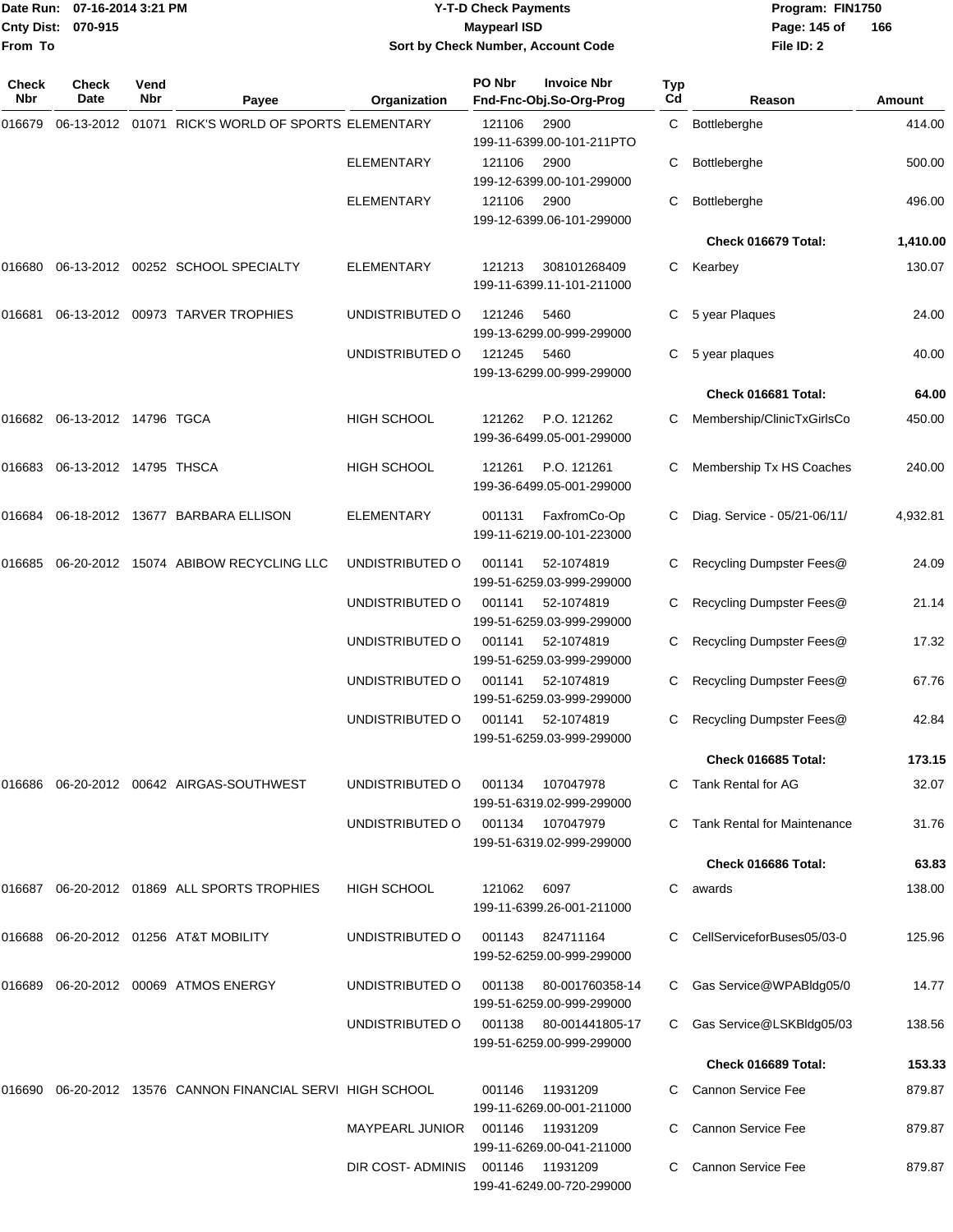| From To             | Date Run: 07-16-2014 3:21 PM<br>Cnty Dist: 070-915 |             |                                                          |                        | <b>Y-T-D Check Payments</b><br><b>Maypearl ISD</b> | Sort by Check Number, Account Code             |           | Program: FIN1750<br>Page: 146 of<br>File ID: 2 | 166           |
|---------------------|----------------------------------------------------|-------------|----------------------------------------------------------|------------------------|----------------------------------------------------|------------------------------------------------|-----------|------------------------------------------------|---------------|
| <b>Check</b><br>Nbr | Check<br>Date                                      | Vend<br>Nbr | Payee                                                    | Organization           | PO Nbr                                             | <b>Invoice Nbr</b><br>Fnd-Fnc-Obj.So-Org-Prog  | Typ<br>Cd | Reason                                         | <b>Amount</b> |
|                     |                                                    |             |                                                          |                        |                                                    |                                                |           | Check 016690 Total:                            | 2,639.61      |
| 016691              |                                                    |             | 06-20-2012 00527 CDWG INC.                               | UNDISTRIBUTED O        | 121160                                             | 3 Invoices<br>199-11-6399.45-999-299000        | С         | Cisco Equipment                                | 22,047.22     |
|                     |                                                    |             |                                                          | UNDISTRIBUTED O        | 121136                                             | L107673<br>199-11-6639.47-999-211000           | С         | Hardware Support-HP Care                       | 500.00        |
|                     |                                                    |             |                                                          |                        |                                                    |                                                |           | Check 016691 Total:                            | 22,547.22     |
| 016692              |                                                    |             | 06-20-2012 00217 CITY OF MAYPEARL                        | UNDISTRIBUTED O        | 001137                                             | 00000665<br>199-51-6259.01-999-299000          | С         | Water Service @ Sports Co                      | 283.72        |
| 016693              |                                                    |             | 06-20-2012 13279 CROSS COUNTRY PEST CO UNDISTRIBUTED O   |                        | 001133                                             | 9577<br>199-51-6319.02-999-299000              | С         | Monthly Pest Control                           | 250.00        |
| 016694              |                                                    |             | 06-20-2012 13531 DEBBIE GRIFFIN                          | UNDISTRIBUTED O        | 121278                                             | P.O. 121278<br>199-41-6399.02-999-299000       | С         | Postage for Transcripts                        | 33.75         |
| 016695              |                                                    |             | 06-20-2012 12536 DESOTO JANITORIAL                       | UNDISTRIBUTED O        | 121274                                             | 117834-00<br>199-51-6319.01-999-299000         | С         | CarpetShampooer/Surcharg                       | 2,081.95      |
| 016696              |                                                    |             | 06-20-2012 00192 ELLIS COUNTY SPECIAL ED SHARED SER ARRA |                        | 001132                                             | May 2012<br>199-93-6492.00-751-223000          | С         | <b>Shared Service Agreement</b>                | 35,765.00     |
| 016697              |                                                    |             | 06-20-2012 01116 EQUITY CENTER                           | <b>ADMINISTRATIVE</b>  | 121280                                             | P.O. 121280<br>199-41-6499.00-701-299000       | C         | 2012-2013 Membership Fee                       | 1,120.00      |
| 016698              |                                                    |             | 06-20-2012 00040 FLATT STATIONERS, INC.                  | <b>ELEMENTARY</b>      | 121239                                             | 299486-00<br>199-11-6239.04-101-221000         | С         | Supplies - A. Stinson                          | 272.99        |
|                     |                                                    |             |                                                          | <b>ELEMENTARY</b>      | 121256                                             | 299684-00<br>199-11-6399.00-101-211SUP         | С         | Supplies - Maldonado                           | 1,842.97      |
|                     |                                                    |             |                                                          | ELEMENTARY             | 121238                                             | 299485-00<br>199-31-6399.00-101-299000         | С         | Stinson - Supplies                             | 198.33        |
|                     |                                                    |             |                                                          |                        |                                                    |                                                |           | Check 016698 Total:                            | 2,314.29      |
|                     |                                                    |             | 016699 06-20-2012 00831 FREY SCIENTIFIC                  | <b>MAYPEARL JUNIOR</b> | 121224                                             | 202500883068<br>199-11-6399.01-041-221000      | С         | Math class                                     | 44.77         |
|                     |                                                    |             |                                                          | <b>MAYPEARL JUNIOR</b> | 121224                                             | 202500883068<br>199-11-6399.03-041-211000      |           | C Math class                                   | 44.77         |
|                     |                                                    |             |                                                          |                        |                                                    |                                                |           | Check 016699 Total:                            | 89.54         |
|                     |                                                    |             | 016700 06-20-2012 13020 G&K SERVICES                     | UNDISTRIBUTED O        | 001136                                             | 0001563965<br>199-51-6319.02-999-299000        |           | C Map Services - May 2012                      | 217.06        |
|                     | 016701 06-20-2012 00243 HILCO                      |             |                                                          | UNDISTRIBUTED O        | 001142                                             | 4705171500<br>199-51-6259.04-999-299000        | C.        | ElectricService@SecurityLig                    | 11.03         |
|                     |                                                    |             |                                                          | UNDISTRIBUTED O        |                                                    | 001142 4705273700<br>199-51-6259.04-999-299000 | C.        | Electric Service @ Fuel Tan                    | 29.52         |
|                     |                                                    |             |                                                          | UNDISTRIBUTED O        | 001142                                             | 4706839800<br>199-51-6259.04-999-299000        | C.        | Electric Service @ Marquee                     | 59.96         |
|                     |                                                    |             |                                                          | UNDISTRIBUTED O        | 001142                                             | 4602266500<br>199-51-6259.04-999-299000        | C.        | Electric Service @ Athletic F                  | 598.04        |
|                     |                                                    |             |                                                          | UNDISTRIBUTED O        | 001142                                             | 4602563301<br>199-51-6259.04-999-299000        | C.        | Electric Service @ High Sch                    | 2,704.24      |
|                     |                                                    |             |                                                          | UNDISTRIBUTED O        | 001142                                             | 4705335301<br>199-51-6259.04-999-299000        | C.        | Electric Service @MiddleSch                    | 3,452.64      |
|                     |                                                    |             |                                                          | UNDISTRIBUTED O        |                                                    | 001142 4706312901<br>199-51-6259.04-999-299000 | C.        | Electric Service @ LSK                         | 4,366.65      |
|                     |                                                    |             |                                                          | UNDISTRIBUTED O        |                                                    | 001142 4706783900<br>199-51-6259.78-999-222000 | C.        | Electric Service @ Ag Facilit                  | 526.76        |
|                     |                                                    |             |                                                          |                        |                                                    |                                                |           | Check 016701 Total:                            | 11,748.84     |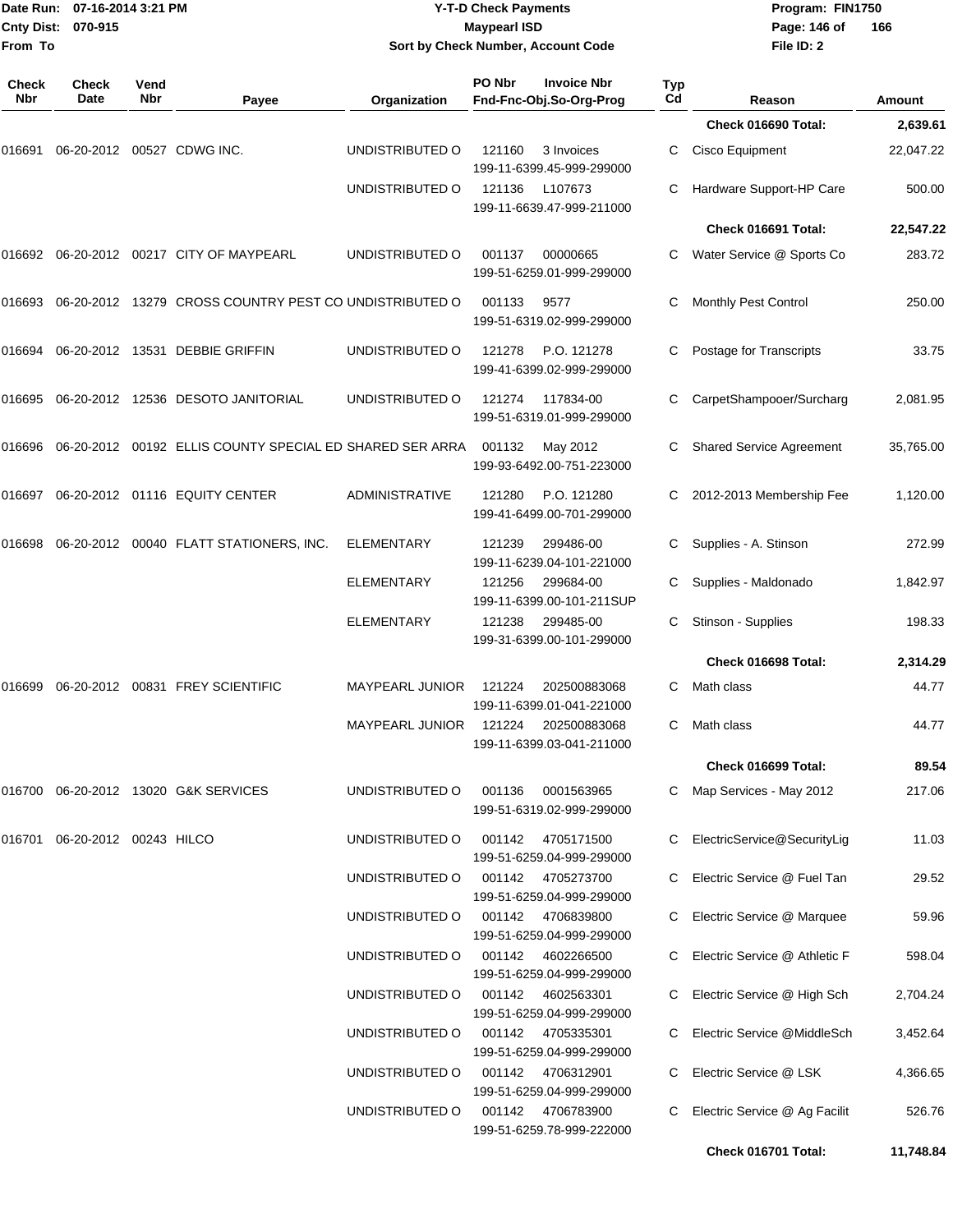**From To**

### Date Run: 07-16-2014 3:21 PM **Program:** FIN1750 **Cnty Dist:** 070-915 **Page: 147 of MaypearI ISD Page: 147 of Y-T-D Check Payments 070-915 Maypearl ISD Sort by Check Number, Account Code**

| <b>Check</b><br><b>Nbr</b> | Check<br><b>Date</b>                | Vend<br>Nbr | Payee                                                             | Organization            | PO Nbr | <b>Invoice Nbr</b><br>Fnd-Fnc-Obj.So-Org-Prog                                 | <b>Typ</b><br>Cd | Reason                            | Amount   |
|----------------------------|-------------------------------------|-------------|-------------------------------------------------------------------|-------------------------|--------|-------------------------------------------------------------------------------|------------------|-----------------------------------|----------|
| 016702                     | 06-20-2012                          |             | 15148 JERRY'S SPORTING                                            | <b>HIGH SCHOOL</b>      | 120951 | <b>VB12-2</b><br>199-36-6399.11-001-299000                                    | C                | <b>Volleyball Supplies</b>        | 540.00   |
| 016703                     |                                     |             | 06-20-2012 14204 LANDMARK EQUIPMENT RE UNDISTRIBUTED O            |                         | 001139 | W35110<br>199-51-6319.03-999-299000                                           |                  | Sharpen Chains                    | 14.00    |
| 016704                     | 06-20-2012                          |             | 00067 LEIGHANNE MCALISTER                                         | <b>DIR COST-ADMINIS</b> | 121277 | P.O. 121277<br>199-41-6411.01-720-299000                                      | С                | Mileage Reimbursement             | 173.70   |
| 016705                     |                                     |             | 06-20-2012  01078  WILLIAM V. MACGILL & CO. MAYPEARL JUNIOR       |                         | 121254 | IN0405889<br>199-11-6399.07-041-211000                                        | C                | Supplies - Shaunfield             | 67.54    |
| 016706                     | 06-20-2012                          |             | 01360 MAYPEARL ATHLETIC BOO HIGH SCHOOL                           |                         | 121282 | CON165376<br>199-36-6499.05-001-299000                                        | С                | Reimbursement for Food Ho         | 186.30   |
| 016707                     |                                     |             | 06-20-2012 14075 NATIONAL TELESYSTEMS, I UNDISTRIBUTED O          |                         | 001147 | 255523<br>199-51-6249.02-999-299000                                           | C                | <b>Remote Accessed Extension</b>  | 59.50    |
| 016708                     |                                     |             | 06-20-2012 00854 PITNEY BOWES INC                                 | UNDISTRIBUTED O         | 121132 | 15614051884<br>199-41-6399.02-999-299000                                      | С                | Postage Machine Refill            | 1,000.00 |
| 016709                     |                                     |             | 06-20-2012 00417 QEP PROFESSIONAL BOOK ELEMENTARY                 |                         | 121251 | 22900<br>199-11-6399.01-101-221000                                            |                  | Votaw - Books                     | 486.36   |
| 016710                     |                                     |             | 06-20-2012 00154 QUILL CORPORATION                                | <b>MAYPEARL JUNIOR</b>  | 121237 | 3567159<br>199-11-6399.09-041-211000                                          | С                | Science Supplies - MS             | 425.76   |
| 016711                     |                                     |             | 06-20-2012 12125 REGION IV ESC                                    | <b>MAYPEARL JUNIOR</b>  | 121230 | 4603002327<br>410-11-6321.00-041-211000                                       | С                | Curriculum - Biology              | 2,448.00 |
| 016712                     | 06-20-2012                          |             | 00274 SCHOOL MATE/STUDENT A MAYPEARL JUNIOR                       |                         | 121210 | IN000345827<br>199-11-6399.04-041-211000                                      |                  | <b>Student Planners</b>           | 675.00   |
| 016713                     | 06-20-2012                          |             | 00252 SCHOOL SPECIALTY                                            | <b>ELEMENTARY</b>       | 121096 | 208108156160<br>199-11-6399.05-101-211000                                     | C                | Drollinger - Math                 | 122.71   |
| 016714                     | 06-20-2012                          |             | 12892 SUPREME SCHOOL SUPPL ELEMENTARY                             |                         | 121234 | 00534188<br>199-11-6399.11-101-211000                                         | С                | Supplies - Maldonado              | 45.81    |
|                            |                                     |             | 016715 06-20-2012 14013 SYSTEMS GO                                | <b>HIGH SCHOOL</b>      | 121285 | 1412<br>199-11-6399.14-001-211000                                             |                  | Support Fee - Remaining           | 800.00   |
|                            | 016716   06-20-2012   00784   TASBO |             |                                                                   | UNDISTRIBUTED O         | 121131 | 230619<br>199-53-6411.02-999-299000                                           |                  | <b>TASBO Summer</b>               | 355.00   |
|                            |                                     |             | 016717 06-20-2012 13647 TEXAS COMPTROLLER OF ADMINISTRATIVE       |                         | 001135 | S0704<br>199-41-6499.00-701-299000                                            | C                | Membership Dues                   | 100.00   |
|                            |                                     |             | 016718 06-20-2012 13497 THE LINCOLN NAT. LIFE INS UNDISTRIBUTED O |                         | 001145 | 070112-0731212<br>199-41-6429.01-999-299000                                   |                  | Employee Life Insurance Pre       | 600.35   |
|                            |                                     |             | 016719 06-20-2012 13547 TRIUMPH LEARNING                          | <b>MAYPEARL JUNIOR</b>  | 121223 | IV884007<br>199-11-6399.03-041-211000                                         |                  | Supplies for TX EOC               | 190.63   |
|                            |                                     |             | 016720 06-20-2012 00253 VERIZON SOUTHWEST                         | UNDISTRIBUTED O         | 001144 | 416580372500039<br>199-51-6259.02-999-299000                                  | C                | <b>District Telephone Service</b> | 843.27   |
| 016721                     |                                     |             |                                                                   | <b>ELEMENTARY</b>       | 121080 | 213800574676<br>199-11-6399.02-101-211000                                     |                  | SecondGrade-LGonzalesSu           | 90.54    |
|                            |                                     |             |                                                                   | <b>HIGH SCHOOL</b>      | 121151 | 3 Invoices<br>199-11-6399.11-001-211000                                       | C                | Culinary Supplies-End of Ye       | 105.20   |
|                            |                                     |             |                                                                   | <b>HIGH SCHOOL</b>      | 120757 | 213700532641                                                                  |                  | <b>Culinary Lab Supplies</b>      | 128.71   |
|                            |                                     |             |                                                                   | HIGH SCHOOL             | 120860 | 199-11-6399.11-001-211000<br><b>Two Receipts</b><br>199-36-6399.10-001-299000 |                  | MASG Conf. Paper Goods            | 172.55   |
|                            |                                     |             |                                                                   |                         |        |                                                                               |                  | Check 016721 Total:               | 497.00   |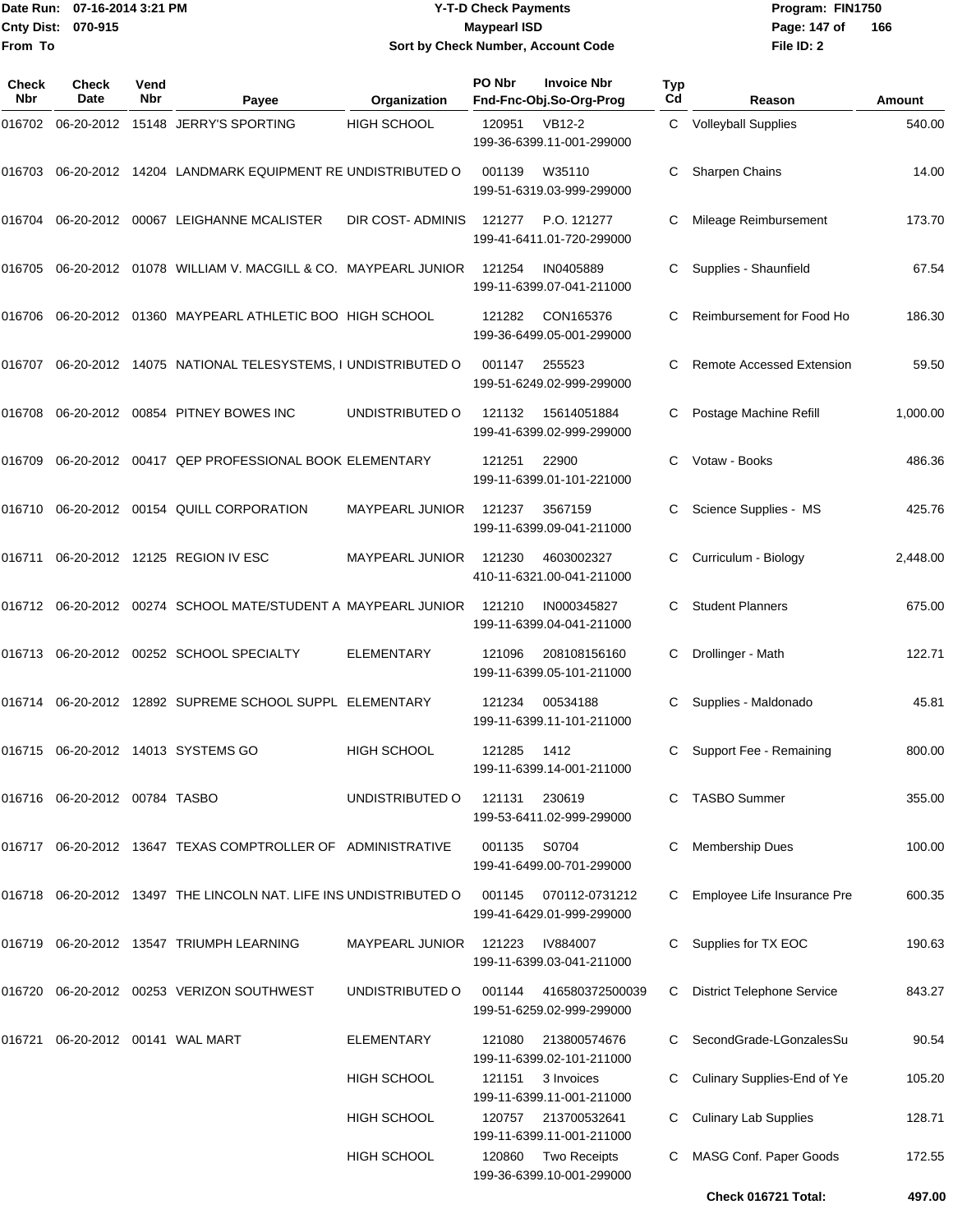|                    | Date Run: 07-16-2014 3:21 PM |
|--------------------|------------------------------|
| Cnty Dist: 070-915 |                              |
| From To            |                              |

# **Date Run: Program: FIN1750 07-16-2014 3:21 PM Y-T-D Check Payments Cnty Dist: Page: 148 of 070-915 Maypearl ISD Sort by Check Number, Account Code**

| Check<br><b>Nbr</b> | Check<br>Date                 | Vend<br><b>Nbr</b> | Payee                                                                  | Organization           | PO Nbr      | <b>Invoice Nbr</b><br>Fnd-Fnc-Obj.So-Org-Prog | Typ<br>Cd | Reason                            | Amount    |
|---------------------|-------------------------------|--------------------|------------------------------------------------------------------------|------------------------|-------------|-----------------------------------------------|-----------|-----------------------------------|-----------|
|                     |                               |                    | 016722 06-20-2012 00902   WHALEY GRADEBOOK CO ELEMENTARY               |                        | 121231      | 47299A<br>199-11-6399.11-101-211000           | C.        | Maldonado - Gradebooks            | 115.50    |
|                     |                               |                    | 016723 07-12-2012 00005 A & D MECHANICAL SERVIC UNDISTRIBUTED O        |                        | 001158      | 199-51-6249.01-999-299000                     |           | Ac Repair Labor                   | 189.95    |
|                     |                               |                    |                                                                        | UNDISTRIBUTED O        | 001158      | 199-51-6319.02-999-299000                     | С         | <b>AC Repair Parts</b>            | 727.18    |
|                     |                               |                    |                                                                        |                        |             |                                               |           | Check 016723 Total:               | 917.13    |
|                     |                               |                    | 016724 07-12-2012 00040 FLATT STATIONERS, INC.                         | ELEMENTARY             | 121267      | 200652-00<br>199-11-6399.00-101-211SUP        | C         | Roesler - Supplies                | 100.99    |
|                     |                               |                    |                                                                        | UNDISTRIBUTED O        | 121287      | 200961-00<br>199-11-6399.00-999-223000        | C         | <b>Special Ed Supplies</b>        | 3,988.36  |
|                     |                               |                    |                                                                        |                        |             |                                               |           | Check 016724 Total:               | 4,089.35  |
|                     |                               |                    | 016725 07-12-2012 00069 ATMOS ENERGY                                   | UNDISTRIBUTED O        | 001179      | 000622831<br>199-51-6259.00-999-299000        | C.        | Gas Service @ LSK                 | 31.40     |
|                     |                               |                    |                                                                        | UNDISTRIBUTED O        | 001179      | 000145352<br>199-51-6259.00-999-299000        |           | Gas Service @ MMS                 | 31.40     |
|                     |                               |                    |                                                                        | UNDISTRIBUTED O        | 001179      | 000925333<br>199-51-6259.00-999-299000        |           | Gas Service @ High School         | 63.75     |
|                     |                               |                    |                                                                        | UNDISTRIBUTED O        | 001179      | 006205453<br>199-51-6259.00-999-299000        |           | Gas Service @ WPA Buildin         | 27.92     |
|                     |                               |                    |                                                                        |                        |             |                                               |           | Check 016725 Total:               | 154.47    |
|                     | 016726 07-12-2012 00079 NASCO |                    |                                                                        | <b>MAYPEARL JUNIOR</b> | 121228      | 928848/914539<br>199-11-6399.09-041-211000    | C.        | <b>SCIENCE SUPPLIES</b>           | 174.69    |
| 016727              |                               |                    | 07-12-2012 00134 TXU ENERGY                                            | UNDISTRIBUTED O        | 001181      | 104437200046467<br>199-51-6259.04-999-299000  | C         | Security Light @ LSk              | 69.26     |
|                     |                               |                    |                                                                        | UNDISTRIBUTED O        | 001181      | 104437200046463<br>199-51-6259.04-999-299000  | C         | Security Lights @ HS Ballpa       | 69.26     |
|                     |                               |                    |                                                                        | UNDISTRIBUTED O        | 001181      | 104437200046784<br>199-51-6259.04-999-299000  | C         | Security Light @ Admin            | 63.56     |
|                     |                               |                    |                                                                        | UNDISTRIBUTED O        | 001181      | 104437200047013<br>199-51-6259.04-999-299000  | C         | Security Lights @ Bus Barn        | 27.73     |
|                     |                               |                    |                                                                        | UNDISTRIBUTED O        | 001181      | 104437200044069<br>199-51-6259.78-999-222000  |           | C Security Light @ Ag Bldg #1     | 31.75     |
|                     |                               |                    |                                                                        | UNDISTRIBUTED O        | 001181      | 104437200044069<br>199-51-6259.78-999-222000  |           | C Security Light @Ag Bldg #2      | 141.57    |
|                     |                               |                    |                                                                        |                        |             |                                               |           | Check 016727 Total:               | 403.13    |
|                     |                               |                    | 016728 07-12-2012 00192 ELLIS COUNTY SPECIAL ED SHARED SER ARRA 001169 |                        |             | Bill from Co-Op<br>199-93-6492.00-751-223000  |           | <b>Shared Service Agreement-J</b> | 35,765.00 |
|                     |                               |                    | 016729 07-12-2012 00217 CITY OF MAYPEARL                               | UNDISTRIBUTED O        | 001176      | 1081<br>199-51-6259.01-999-299000             |           | Water Service @ LSK Yard          | 21.00     |
|                     |                               |                    |                                                                        | UNDISTRIBUTED O        | 001176 383  | 199-51-6259.01-999-299000                     |           | C Water Service @ High Scho       | 41.00     |
|                     |                               |                    |                                                                        | UNDISTRIBUTED O        | 001176 1394 | 199-51-6259.01-999-299000                     |           | Water Service @ HS                | 41.00     |
|                     |                               |                    |                                                                        | UNDISTRIBUTED O        | 001176 574  | 199-51-6259.01-999-299000                     |           | Water Service @ Old Junior        | 34.20     |
|                     |                               |                    |                                                                        | UNDISTRIBUTED O        | 001176 1080 | 199-51-6259.01-999-299000                     |           | Water Service @ LSK               | 61.40     |
|                     |                               |                    |                                                                        | UNDISTRIBUTED O        | 001176 82   | 199-51-6259.01-999-299000                     |           | Water Service @ WPA Buildi        | 85.40     |
|                     |                               |                    |                                                                        | UNDISTRIBUTED O        | 001176 80   | 199-51-6259.01-999-299000                     |           | Water Service @ Ballfield         | 98.55     |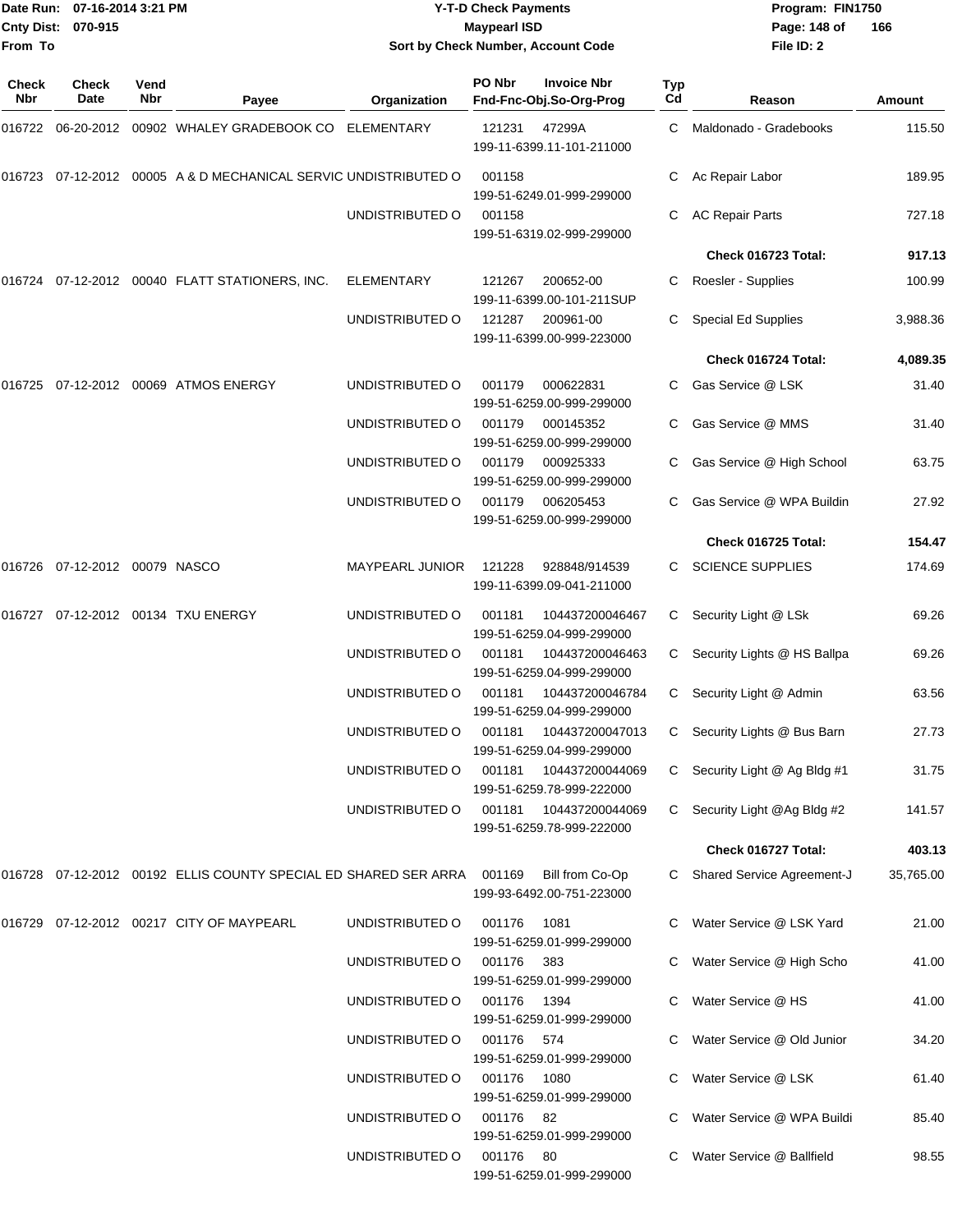| <b>Cnty Dist:</b><br>From To | Date Run: 07-16-2014 3:21 PM<br>070-915 |             |                                                               | Sort by Check Number, Account Code | <b>Y-T-D Check Payments</b><br><b>Maypearl ISD</b> |                                                 | Program: FIN1750<br>Page: 149 of<br>166<br>File ID: 2 |                               |               |
|------------------------------|-----------------------------------------|-------------|---------------------------------------------------------------|------------------------------------|----------------------------------------------------|-------------------------------------------------|-------------------------------------------------------|-------------------------------|---------------|
| Check<br><b>Nbr</b>          | Check<br>Date                           | Vend<br>Nbr | Payee                                                         | Organization                       | PO Nbr                                             | <b>Invoice Nbr</b><br>Fnd-Fnc-Obj.So-Org-Prog   | Typ<br>Cd                                             | Reason                        | <b>Amount</b> |
|                              |                                         |             |                                                               | UNDISTRIBUTED O                    | 001176                                             | 595<br>199-51-6259.01-999-299000                |                                                       | C Water Service @ Middle Sch  | 51.80         |
|                              |                                         |             |                                                               | UNDISTRIBUTED O                    | 001152                                             | 050312-060412<br>199-51-6259.01-999-299000      | С                                                     | Electric @ Sports Complex     | 336.96        |
|                              |                                         |             |                                                               |                                    |                                                    |                                                 |                                                       | Check 016729 Total:           | 771.31        |
| 016730                       | 07-12-2012 00243 HILCO                  |             |                                                               | UNDISTRIBUTED O                    | 001180                                             | 4705273700<br>199-51-6259.04-999-299000         | С                                                     | Electric Service @ Fuel Tan   | 29.43         |
|                              |                                         |             |                                                               | UNDISTRIBUTED O                    | 001180                                             | 4705171500<br>199-51-6259.04-999-299000         | С                                                     | Electric Service@Security Li  | 10.81         |
|                              |                                         |             |                                                               | UNDISTRIBUTED O                    | 001180                                             | 4706839800<br>199-51-6259.04-999-299000         | C.                                                    | Electric Service @ Marquee    | 55.88         |
|                              |                                         |             |                                                               | UNDISTRIBUTED O                    | 001180                                             | 4705335301<br>199-51-6259.04-999-299000         | С                                                     | Electric Service @ MMS        | 1,930.01      |
|                              |                                         |             |                                                               | UNDISTRIBUTED O                    | 001180                                             | 4602563301<br>199-51-6259.04-999-299000         | С                                                     | Electric Service @ High Sch   | 2,103.36      |
|                              |                                         |             |                                                               | UNDISTRIBUTED O                    | 001180                                             | 4602266500<br>199-51-6259.04-999-299000         |                                                       | Electric Service @ Athletic F | 502.43        |
|                              |                                         |             |                                                               | UNDISTRIBUTED O                    | 001180                                             | 4706312901<br>199-51-6259.04-999-299000         | С                                                     | Electric Service @ LSK        | 2,529.71      |
|                              |                                         |             |                                                               | UNDISTRIBUTED O                    | 001180                                             | 4706783900<br>199-51-6259.78-999-222000         | С                                                     | Electric Service @ Ag Facilit | 267.90        |
|                              |                                         |             |                                                               |                                    |                                                    |                                                 |                                                       | Check 016730 Total:           | 7,429.53      |
|                              |                                         |             | 016731 07-12-2012 00253 VERIZON SOUTHWEST                     | UNDISTRIBUTED O                    | 001174                                             | 416580372500039<br>199-51-6259.02-999-299000    | С                                                     | <b>District Phone Service</b> | 807.68        |
|                              |                                         |             | 016732 07-12-2012 00287 OFFICE DEPOT                          | UNDISTRIBUTED O                    | 121266                                             | 614311448001<br>199-53-6399.05-999-299000       | С                                                     | Lables-AAR-PEIMS              | 51.82         |
|                              |                                         |             | 016733 07-12-2012 00367 PROMAXIMA MANUFACTUR UNDISTRIBUTED O  |                                    | 121289                                             | 0056761-IN<br>199-36-6399.15-999-299000         | С                                                     | Boys Weight Room Supplies     | 1,472.00      |
|                              | 016734 07-12-2012 00477 TCEA            |             |                                                               | ADMINISTRATIVE                     | 121283                                             | 3847530<br>199-53-6399.00-701-299000            |                                                       | C membership renewal          | 40.00         |
|                              |                                         |             | 016735 07-12-2012 00479 TRACTOR SUPPLY CO.                    | UNDISTRIBUTED O                    | 001172 122118                                      | 199-51-6319.03-999-299000                       |                                                       | C Supplies                    | 168.14        |
|                              |                                         |             |                                                               | UNDISTRIBUTED O                    | 121167 119579                                      | 199-51-6319.03-999-299000                       |                                                       | C 3 point auger bit           | 119.99        |
|                              |                                         |             |                                                               |                                    |                                                    |                                                 |                                                       | Check 016735 Total:           | 288.13        |
|                              |                                         |             | 016736 07-12-2012 00536 SCOTT FORESMAN                        | <b>ELEMENTARY</b>                  | 121243                                             | 4021504921<br>410-11-6321.00-101-211000         |                                                       | C Handwriting                 | 1,372.14      |
|                              | 016737 07-12-2012 00552 TASB            |             |                                                               | DIR COST-ADMINIS                   | 001157                                             | 427683<br>199-41-6219.02-720-299000             |                                                       | C Local District Update       | 31.44         |
|                              |                                         |             |                                                               | DIR COST-ADMINIS 001157            |                                                    | 423392<br>199-41-6219.02-720-299000             |                                                       | C Local District Update       | 56.48         |
|                              |                                         |             |                                                               |                                    |                                                    |                                                 |                                                       | Check 016737 Total:           | 87.92         |
|                              |                                         |             | 016738 07-12-2012 00612 HOME DEPOT CREDIT SER UNDISTRIBUTED O |                                    | 001170                                             | 2011897<br>199-51-6319.03-999-299000            |                                                       | C 17" 60-Grit Coarse Screen   | 18.98         |
|                              | 016739 07-12-2012 00631 MCI             |             |                                                               | UNDISTRIBUTED O                    |                                                    | 001175 08638700105<br>199-51-6259.02-999-299000 |                                                       | C Long Distance Service       | 132.68        |
|                              |                                         |             | 016740 07-12-2012 00847 CLIFTON ISD                           | <b>HIGH SCHOOL</b>                 | 001159                                             | 199-36-6499.05-001-299000                       |                                                       | District 15-AA UIL Expenses   | 732.87        |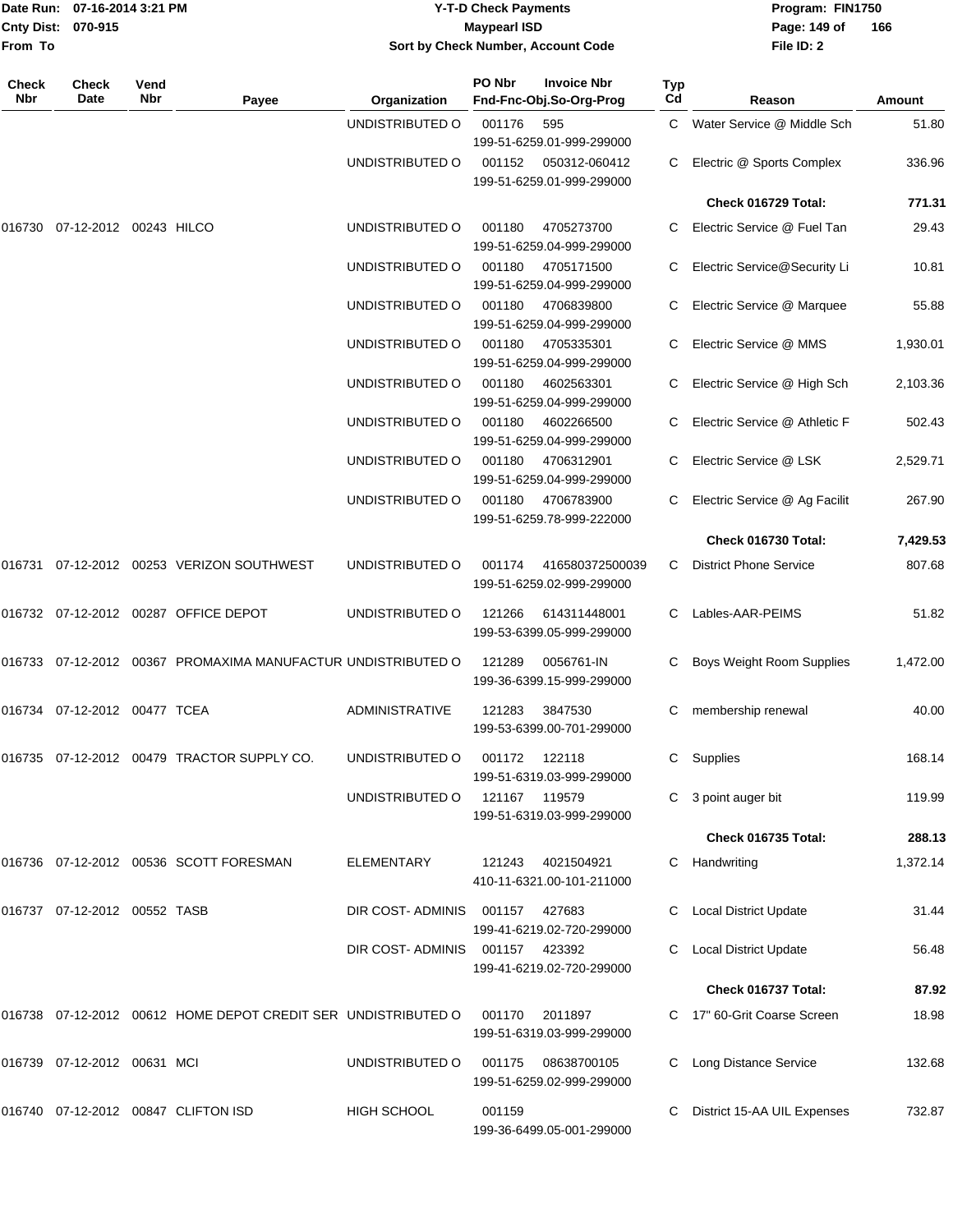**Cnty Dist: 070-915 From To**

## Date Run: 07-16-2014 3:21 PM **Program:** FIN1750 **Y-T-D Check Payments 070-915 Maypearl ISD Sort by Check Number, Account Code**

**File ID: 2** Page: 150 of 166

| Check<br><b>Nbr</b> | <b>Check</b><br>Date | Vend<br>Nbr | Payee                                                           | Organization                   | PO Nbr         | <b>Invoice Nbr</b><br>Fnd-Fnc-Obj.So-Org-Prog | <b>Typ</b><br>Cd | Reason                        | Amount   |
|---------------------|----------------------|-------------|-----------------------------------------------------------------|--------------------------------|----------------|-----------------------------------------------|------------------|-------------------------------|----------|
|                     |                      |             | 016741 07-12-2012 00871 CARD SERVICE CENTER                     | MAYPEARL JUNIOR                | 121233         | Various Invoice<br>199-11-6399.02-041-211000  |                  | C Amazon Order - H Snider     | 530.97   |
|                     |                      |             |                                                                 | UNDISTRIBUTED O                | 121240         | P.O. 121240<br>199-11-6399.45-999-299000      |                  | certificate renewal           | 18.34    |
|                     |                      |             |                                                                 | UNDISTRIBUTED O                | 121284         | P.O. 121284<br>199-11-6399.45-999-299000      | C                | ssl renewal                   | 479.98   |
|                     |                      |             |                                                                 | UNDISTRIBUTED O                | 121269         | P.O. 121269<br>199-41-6399.02-999-299000      | C                | Postage                       | 39.70    |
|                     |                      |             |                                                                 | <b>SCHOOL BOARD</b>            | 001183         | 199-41-6419.00-702-299000                     |                  | ConferenceCharges-Menger      | 672.98   |
|                     |                      |             |                                                                 | HIGH SCHOOL                    | 121258         | Various Invoice<br>263-11-6399.00-001-211000  |                  | Amazon Order                  | 88.54    |
|                     |                      |             |                                                                 |                                |                |                                               |                  | Check 016741 Total:           | 1,830.51 |
|                     |                      |             | 016742 07-12-2012 01058 UNIVERSITY INTERSCHOLA HIGH SCHOOL      |                                | 001160         | 199-36-6499.05-001-299000                     |                  | 2012-2013 Memberhip Fees      | 1,125.00 |
|                     |                      |             | 016743  07-12-2012  01211  TIRE TOWN                            | UNDISTRIBUTED O                | 001164         | 371479<br>199-34-6219.00-999-299000           | C                | Flat Tire Repair on Ag Truck  | 15.00    |
|                     |                      |             | 016744 07-12-2012 01256 AT&T MOBILITY                           | UNDISTRIBUTED O                | 001178         | 824711164<br>199-52-6259.00-999-299000        |                  | <b>Bus Cell Phone Service</b> | 124.17   |
|                     |                      |             | 016745 07-12-2012 01547 EICHELBAUM WARDELL HA DIR COST- ADMINIS |                                | 001156         | 41840<br>199-41-6211.00-720-299000            |                  | <b>Legal Services</b>         | 663.00   |
|                     |                      |             | 016746 07-12-2012 01604 BILL'S LAWN MOWERS                      | UNDISTRIBUTED O                | 001184         | 7924<br>199-51-6319.02-999-299000             | C                | Line, Oil, Weedline           | 69.97    |
|                     |                      |             | 016747 07-12-2012 12341 GRAINGER INDUSTRIAL SU UNDISTRIBUTED O  |                                | 001165         | 9862752202<br>199-51-6319.02-999-299000       |                  | Fan Motor for High School     | 108.54   |
| 016748              |                      |             | 07-12-2012 12885 DIRECT ENERGY                                  | UNDISTRIBUTED O                | 001182         | 1024180<br>199-51-6259.04-999-299000          | C                | Electric Service @ OldElem    | 12.19    |
|                     |                      |             |                                                                 | UNDISTRIBUTED O                | 001182         | 1024180<br>199-51-6259.04-999-299000          | C                | Electric Service @ CN Stora   | 11.47    |
|                     |                      |             |                                                                 | UNDISTRIBUTED O                | 001182 1024180 | 199-51-6259.04-999-299000                     | C                | Electric Service @ HS Ballp   | 54.52    |
|                     |                      |             |                                                                 | UNDISTRIBUTED O                |                | 001182 1024180<br>199-51-6259.04-999-299000   |                  | C Electric Service @ OldElem  | 89.61    |
|                     |                      |             |                                                                 | UNDISTRIBUTED O                | 001182 1024180 | 199-51-6259.04-999-299000                     | C.               | Electric Service @ Old Elem   | 51.70    |
|                     |                      |             |                                                                 | UNDISTRIBUTED O                | 001182 1024180 | 199-51-6259.04-999-299000                     |                  | Electric Service @ HS Porta   | 74.92    |
|                     |                      |             |                                                                 | UNDISTRIBUTED O                | 001182 1066294 | 199-51-6259.04-999-299000                     |                  | Electric Service @ Downtow    | 378.12   |
|                     |                      |             |                                                                 | UNDISTRIBUTED O 001182 1024180 |                | 199-51-6259.04-999-299000                     |                  | Electric Service @ WPA Bld    | 1,096.56 |
|                     |                      |             |                                                                 | UNDISTRIBUTED O                | 001182 1024180 | 199-51-6259.04-999-299000                     |                  | Electric Service @ Old HS BI  | 3,312.73 |
|                     |                      |             |                                                                 | UNDISTRIBUTED O                | 001182 1024180 | 199-51-6259.04-999-299000                     |                  | Electric Service @ Bus Barn   | 215.77   |
|                     |                      |             |                                                                 |                                |                |                                               |                  | Check 016748 Total:           | 5,297.59 |
|                     |                      |             |                                                                 | UNDISTRIBUTED O                | 001168         | 0001563965<br>199-51-6319.02-999-299000       |                  | Mat Services - June           | 217.06   |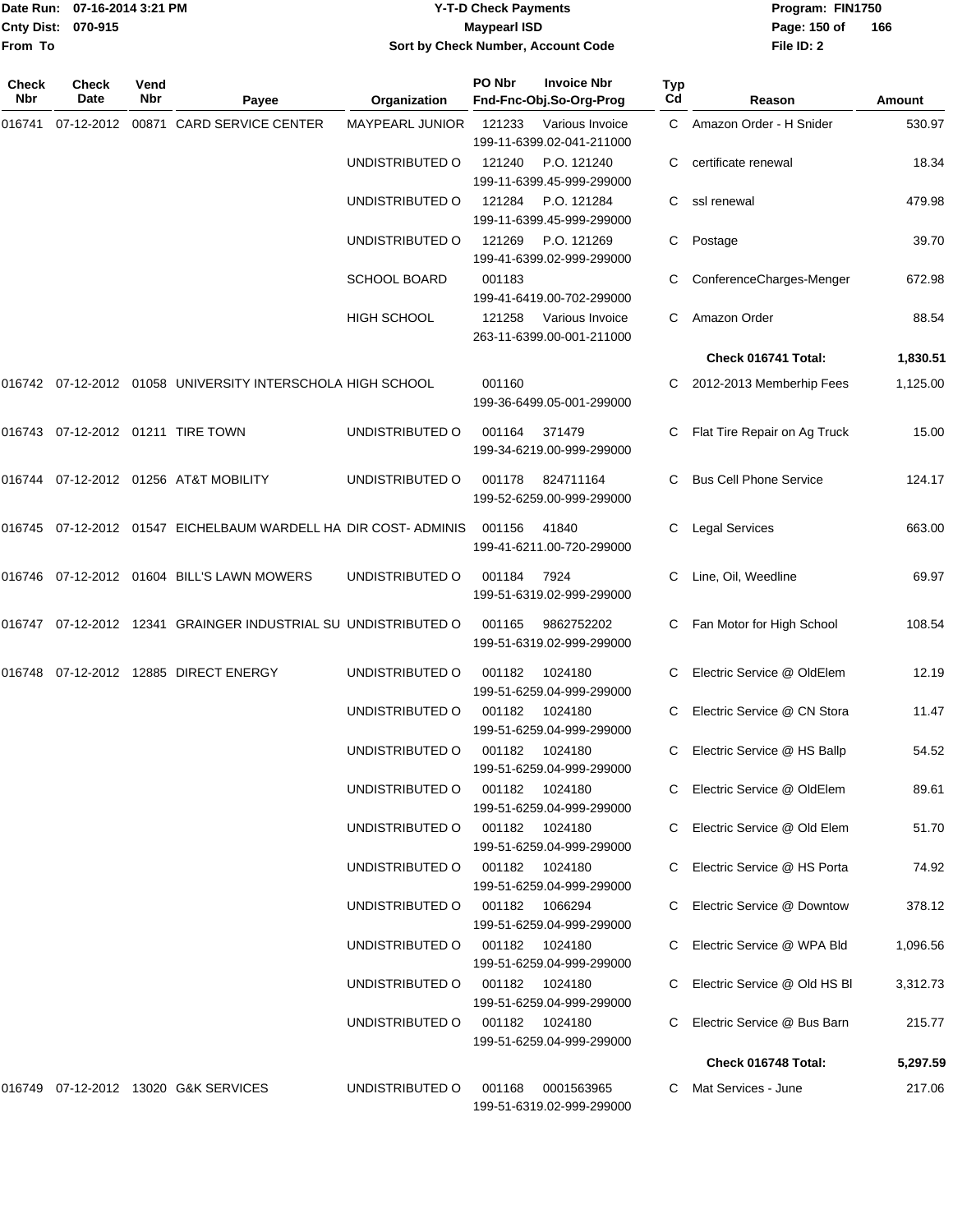| Date Run:           | 07-16-2014 3:21 PM                |             |                                                                  |                    | <b>Y-T-D Check Payments</b> |                                                    |           | Program: FIN1750              |          |
|---------------------|-----------------------------------|-------------|------------------------------------------------------------------|--------------------|-----------------------------|----------------------------------------------------|-----------|-------------------------------|----------|
| <b>Cnty Dist:</b>   | 070-915                           |             |                                                                  |                    | <b>Maypearl ISD</b>         |                                                    |           | Page: 151 of                  | 166      |
| From To             |                                   |             |                                                                  |                    |                             | Sort by Check Number, Account Code                 |           | File ID: 2                    |          |
| Check<br><b>Nbr</b> | <b>Check</b><br>Date              | Vend<br>Nbr | Payee                                                            | Organization       | PO Nbr                      | <b>Invoice Nbr</b><br>Fnd-Fnc-Obj.So-Org-Prog      | Typ<br>Cd | Reason                        | Amount   |
| 016750              |                                   |             | 07-12-2012 13051 MECA SPORTSWEAR                                 | <b>HIGH SCHOOL</b> | 121156                      | - 5<br>199-36-6499.05-001-299000                   | C.        | letter jackets                | 1,320.00 |
| 016751              |                                   |             | 07-12-2012 13279 CROSS COUNTRY PEST CO UNDISTRIBUTED O           |                    | 001163                      | 9941<br>199-51-6319.02-999-299000                  |           | Grasshoppers @ 3 Campus       | 500.00   |
|                     |                                   |             |                                                                  | UNDISTRIBUTED O    | 001161                      | 10649<br>199-51-6319.02-999-299000                 | С         | Monthly District Pest Control | 250.00   |
|                     |                                   |             |                                                                  |                    |                             |                                                    |           | Check 016751 Total:           | 750.00   |
|                     |                                   |             | 016752  07-12-2012  13305  JAGUAR EDUCATIONAL                    | <b>HIGH SCHOOL</b> | 121178                      | 76855P<br>199-11-6399.01-001-221000                | С         | Supplies                      | 97.00    |
|                     |                                   |             | 016753  07-12-2012  13306  MOUNTAIN PEAK SPECIAL                 | UNDISTRIBUTED O    | 001177                      | 11-0788-00<br>199-51-6259.79-999-222000            | С         | Water Service @ Ag Facility   | 46.74    |
|                     |                                   |             | 016754 07-12-2012 13383 SKYBEAM TEXAS                            | UNDISTRIBUTED O    | 001173                      | 813710001004619<br>199-53-6249.04-999-299000       | С         | Internet                      | 800.00   |
|                     |                                   |             | 016755 07-12-2012 13677   BARBARA ELLISON                        | <b>ELEMENTARY</b>  | 001153                      | ActivityLog-Fax<br>199-11-6219.00-101-223000       |           | Diag.Services06/12/12-06/2    | 5,939.06 |
|                     |                                   |             | 016756 07-12-2012 14093   PC & MACEXCHANGE                       | UNDISTRIBUTED O    | 121249                      | 66580<br>199-11-6399.45-999-299000                 | С         | parts                         | 490.00   |
|                     |                                   |             |                                                                  | UNDISTRIBUTED O    | 121271                      | 66791<br>199-11-6399.46-999-211000                 | С         | Hardware                      | 538.00   |
|                     |                                   |             |                                                                  | UNDISTRIBUTED O    | 121249                      | 66796<br>199-11-6399.46-999-211000                 | С         | parts                         | 690.00   |
|                     |                                   |             |                                                                  |                    |                             |                                                    |           | Check 016756 Total:           | 1,718.00 |
|                     |                                   |             | 016757 07-12-2012 14295 FRONTLINE PLACEMENT TE UNDISTRIBUTED O   |                    | 001167                      | <b>INVUS15112</b><br>199-11-6399.45-999-299000     | C.        | Veritime Monthly Fee - June   | 49.50    |
|                     |                                   |             | 016758 07-12-2012 14919   POSSIBILITIES CONSULTIN  HIGH SCHOOL   |                    | 001155                      | Invoice<br>199-21-6219.00-001-211000               | С         | Curriculum Consultant - Jun   | 1,080.20 |
|                     |                                   |             |                                                                  | MAYPEARL JUNIOR    | 001155                      | Invoice<br>199-21-6219.00-041-211000               |           | C Curriculum Consultant - Jun | 1,080.20 |
|                     |                                   |             |                                                                  | <b>ELEMENTARY</b>  | 001155                      | Invoice<br>199-21-6219.00-101-211000               |           | Curriculum Consultant - Jun   | 1,080.20 |
|                     |                                   |             |                                                                  |                    |                             |                                                    |           | Check 016758 Total:           | 3,240.60 |
|                     |                                   |             | 016759 07-12-2012 14927 ALLIED WASTE                             | UNDISTRIBUTED O    |                             | 001162 0794-007154195<br>199-51-6259.03-999-299000 | С         | BasicGarbageService07/01-     | 46.44    |
|                     |                                   |             | 016760 07-12-2012 15083 OLMSTED-KIRK PAPER CO UNDISTRIBUTED O    |                    | 001166                      | 2904551<br>199-51-6319.01-999-299000               |           | C Supplies                    | 191.50   |
|                     | 016761  07-12-2012  15098  LOWE'S |             |                                                                  | UNDISTRIBUTED O    | 001171                      | 902442<br>199-51-6319.02-999-299000                |           | High School Kitchen           | 640.25   |
|                     |                                   |             |                                                                  | UNDISTRIBUTED O    | 001171                      | 901800<br>199-51-6319.02-999-299000                |           | High School Kitchen           | 957.81   |
|                     |                                   |             |                                                                  | UNDISTRIBUTED O    | 001171                      | 901800<br>199-51-6319.02-999-299000                |           | C ServerCloset&LandscapeSu    | 606.93   |
|                     |                                   |             |                                                                  |                    |                             |                                                    |           | Check 016761 Total:           | 2,204.99 |
|                     |                                   |             | 016762  07-12-2012  15182  MATERA PAPER COMPANY, UNDISTRIBUTED O |                    | 121281                      | D017120<br>199-51-6319.01-999-299000               |           | C Square Scrub Machine        | 2,312.05 |
|                     |                                   |             |                                                                  | UNDISTRIBUTED O    | 001154                      | D017276<br>199-51-6319.01-999-299000               | С         | Rectangular Surface Pad       | 230.76   |

**Check 016762 Total: 2,542.81**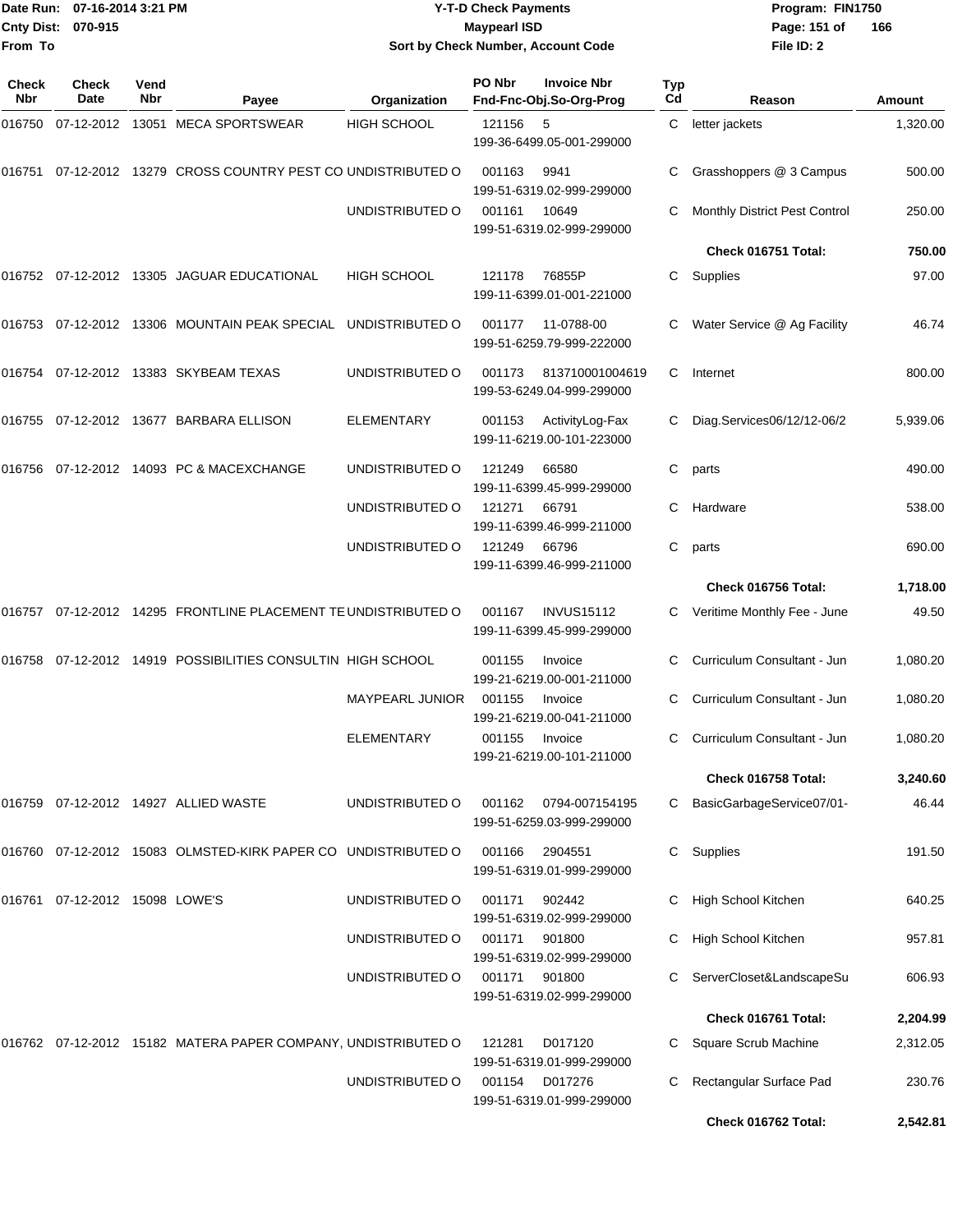|                    | Date Run: 07-16-2014 3:21 PM |
|--------------------|------------------------------|
| Cnty Dist: 070-915 |                              |
| <b>From To</b>     |                              |

# **Date Run: Program: FIN1750 07-16-2014 3:21 PM Y-T-D Check Payments Cnty Dist: Page: 152 of 070-915 Maypearl ISD Sort by Check Number, Account Code**

| Check<br>Nbr | <b>Check</b><br>Date | Vend<br>Nbr | Payee                                                          | Organization       | PO Nbr | <b>Invoice Nbr</b><br>Fnd-Fnc-Obj.So-Org-Prog                        | <b>Typ</b><br>Cd | Reason                      | Amount   |
|--------------|----------------------|-------------|----------------------------------------------------------------|--------------------|--------|----------------------------------------------------------------------|------------------|-----------------------------|----------|
| 016763       | 07-19-2012           |             | 15074 ABIBOW RECYCLING LLC                                     | UNDISTRIBUTED O    | 001197 | 62-1074819                                                           |                  | C Recycling Dumpster Fees @ | 18.27    |
|              |                      |             |                                                                | UNDISTRIBUTED O    | 001197 | 199-51-6259.03-999-299000<br>62-1074819<br>199-51-6259.03-999-299000 |                  | Recycling Dumpster Fees @   | 24.41    |
|              |                      |             |                                                                | UNDISTRIBUTED O    | 001197 | 62-1074819                                                           |                  | Recycling Dumpster Fees @   | 22.53    |
|              |                      |             |                                                                | UNDISTRIBUTED O    | 001197 | 199-51-6259.03-999-299000<br>62-1074819                              | C                | Recycling Dumpster Fees @   | 17.76    |
|              |                      |             |                                                                | UNDISTRIBUTED O    | 001197 | 199-51-6259.03-999-299000<br>62-1074819<br>199-51-6259.03-999-299000 |                  | Recycling Dumpster Fees @   | 56.90    |
|              |                      |             |                                                                |                    |        |                                                                      |                  | Check 016763 Total:         | 139.87   |
|              |                      |             | 016764 07-19-2012 00901 AVENUE FUEL DISTRIBUTO UNDISTRIBUTED O |                    | 001195 | 49729<br>199-34-6311.01-999-299000                                   |                  | 768gal-unleaded&450gal-die  | 3,559.45 |
| 016765       |                      |             | 07-19-2012 15189 BOOKFLIX, SCHOLASTIC IN ELEMENTARY            |                    | 121310 | P.O. 121310<br>199-12-6399.00-101-299000                             | C                | <b>Subscription Renewal</b> | 1,199.00 |
|              |                      |             | 016766 07-19-2012 13576 CANNON FINANCIAL SERVI ELEMENTARY      |                    | 120466 | 12002093<br>199-11-6269.00-101-211000                                | C.               | Canon Service Fee           | 1,319.81 |
|              |                      |             |                                                                | DIR COST- ADMINIS  | 120466 | 12002093<br>199-41-6249.00-720-299000                                |                  | Canon Service Fee           | 1,319.80 |
|              |                      |             |                                                                |                    |        |                                                                      |                  | Check 016766 Total:         | 2,639.61 |
| 016767       |                      |             | 07-19-2012 00217 CITY OF MAYPEARL                              | UNDISTRIBUTED O    | 001189 | 051812-062012<br>199-51-6259.01-999-299000                           |                  | Water @ Sports Complex      | 324.55   |
|              |                      |             |                                                                | UNDISTRIBUTED O    | 001188 | 060412-070312<br>199-51-6259.04-999-299000                           |                  | Electric @ Sports Complex   | 301.94   |
|              |                      |             |                                                                |                    |        |                                                                      |                  | Check 016767 Total:         | 626.49   |
| 016768       |                      |             | 07-19-2012 13639 EAST TEXAS COPY SYSTE MAYPEARL JUNIOR         |                    | 001191 | 134415<br>199-11-6269.00-041-211000                                  | C                | <b>Copier Charges</b>       | 2.66     |
|              |                      |             |                                                                | <b>ELEMENTARY</b>  | 001191 | 134415<br>199-11-6269.00-101-211000                                  | С                | <b>Copier Charges</b>       | 24.81    |
|              |                      |             |                                                                | <b>ELEMENTARY</b>  | 001190 | 134414<br>199-11-6269.00-101-211000                                  | C                | <b>Copier Charges</b>       | 454.67   |
|              |                      |             |                                                                | ELEMENTARY         | 001191 | 134415<br>199-11-6269.00-101-299000                                  | C                | <b>Color Copier Charges</b> | 33.15    |
|              |                      |             |                                                                | <b>ELEMENTARY</b>  | 001191 | 134415<br>199-11-6269.00-101-299000                                  |                  | C Copier Charges            | 3.61     |
|              |                      |             |                                                                | ELEMENTARY         |        | 001190 134414<br>199-11-6269.00-101-299000                           |                  | Copier Charges              | 47.77    |
|              |                      |             |                                                                | <b>HIGH SCHOOL</b> |        | 001191 134415<br>199-11-6269.01-001-211000                           |                  | <b>Copier Charges</b>       | 53.78    |
|              |                      |             |                                                                | <b>HIGH SCHOOL</b> |        | 001191 134415<br>199-11-6269.01-001-211000                           |                  | <b>Color Copier Charges</b> | 42.83    |
|              |                      |             |                                                                | HIGH SCHOOL        |        | 001190 134414<br>199-11-6269.01-001-211000                           |                  | C Copier Charges            | 317.54   |
|              |                      |             |                                                                | <b>HIGH SCHOOL</b> |        | 001190 134414<br>199-11-6269.01-001-211000                           |                  | C Copier Charges            | 156.70   |
|              |                      |             |                                                                | MAYPEARL JUNIOR    | 001191 | 134415<br>199-11-6269.01-041-211000                                  |                  | C Copier Charges            | 23.96    |
|              |                      |             |                                                                | DIR COST-ADMINIS   | 001191 | 134415<br>199-41-6249.00-720-299000                                  |                  | C Copier Charges            | 70.13    |
|              |                      |             |                                                                |                    |        |                                                                      |                  | Check 016768 Total:         | 1,231.61 |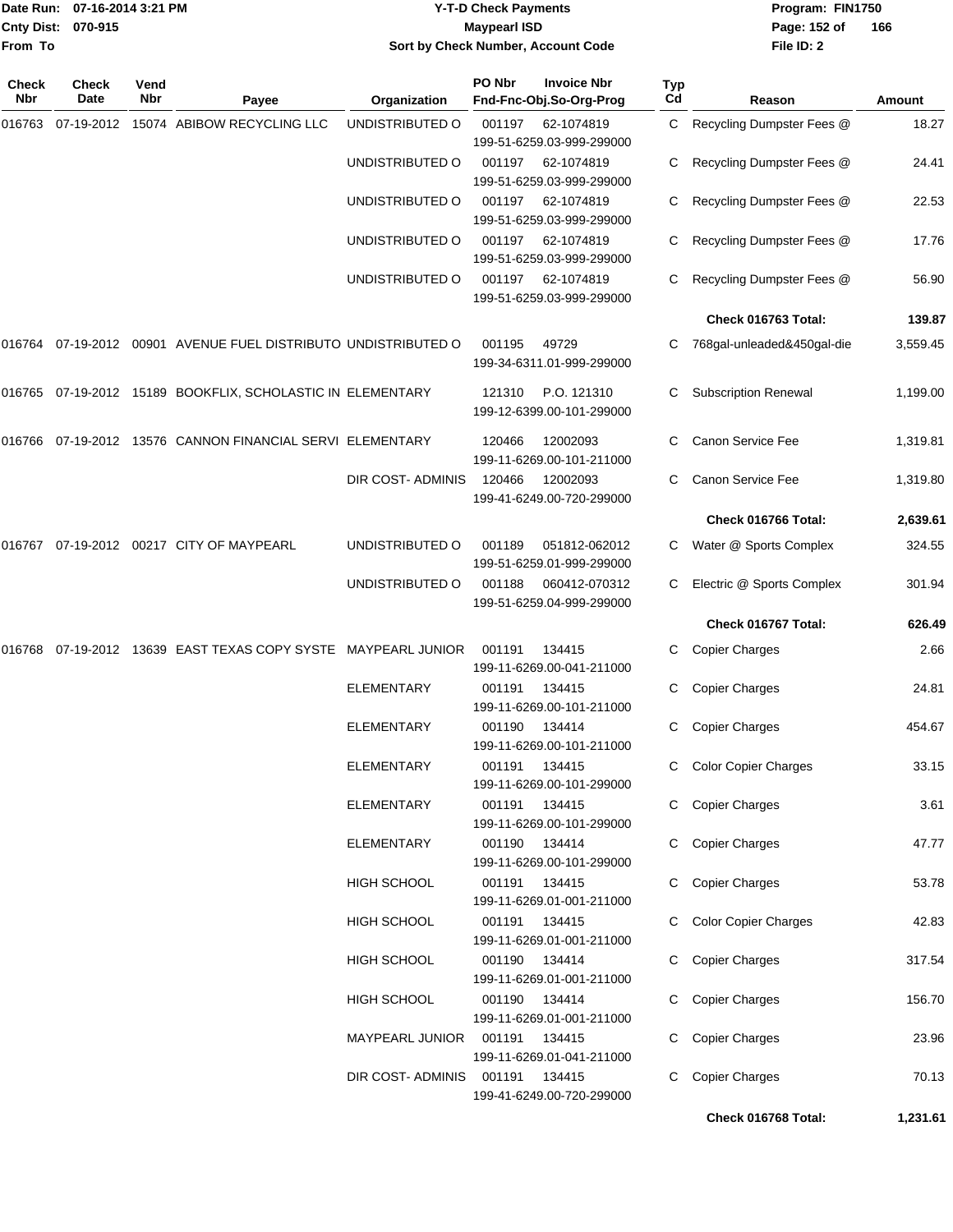|              | Date Run: 07-16-2014 3:21 PM  |                    |                                                                   |                                    | <b>Y-T-D Check Payments</b> |                                                     |           | Program: FIN1750            |               |
|--------------|-------------------------------|--------------------|-------------------------------------------------------------------|------------------------------------|-----------------------------|-----------------------------------------------------|-----------|-----------------------------|---------------|
|              | Cnty Dist: 070-915            |                    |                                                                   |                                    | <b>Maypearl ISD</b>         |                                                     |           | Page: 153 of                | 166           |
| From To      |                               |                    |                                                                   | Sort by Check Number, Account Code |                             |                                                     |           | File ID: 2                  |               |
| Check<br>Nbr | Check<br>Date                 | Vend<br><b>Nbr</b> | Payee                                                             | Organization                       | PO Nbr                      | <b>Invoice Nbr</b><br>Fnd-Fnc-Obj.So-Org-Prog       | Typ<br>Cd | Reason                      | <b>Amount</b> |
| 016769       | 07-19-2012                    |                    | 14733 EDLINE LLC dba SCHOOL C UNDISTRIBUTED O                     |                                    | 121308                      | 666543<br>199-11-6399.45-999-299000                 | C.        | web hosting                 | 3,000.00      |
|              |                               |                    |                                                                   | UNDISTRIBUTED O                    | 121308                      | 666543<br>199-53-6249.04-999-299000                 | С         | web hosting                 | 1,800.00      |
|              |                               |                    |                                                                   |                                    |                             |                                                     |           | Check 016769 Total:         | 4,800.00      |
|              |                               |                    | 016770 07-19-2012 15191 GENA MENDOZA                              | MAYPEARL JUNIOR                    | 001186                      | <b>Request Form</b><br>199-11-6119.00-041-211000    | C         | Salary Advancement          | 2,000.00      |
|              |                               |                    | 016771 07-19-2012 15100 HYDROTEX PARTNERS, LT UNDISTRIBUTED O     |                                    | 121306                      | 122674<br>199-34-6311.00-999-299000                 |           | Oil-HyFilemMaj EO15W40 5    | 1,560.34      |
|              |                               |                    | 016772 07-19-2012 14463 JASON WALLEN                              | UNDISTRIBUTED O                    | 121312                      | P.O. 121312<br>199-36-6399.02-999-299FOO            | С         | Reimbursement/Lineman Bo    | 500.00        |
|              |                               |                    | 016773 07-19-2012 01857 KAY LYNN DAY                              | <b>HIGH SCHOOL</b>                 | 121311                      | P.O. 121311<br>199-11-6399.31-001-211000            | С         | Reimbursement for Kindle Fi | 1,599.92      |
|              |                               |                    | 016774 07-19-2012 15190 MARYANN MOORMAN                           | ELEMENTARY                         | 121317                      | P.O. 121317<br>199-11-6219.00-101-223000            | C         | <b>Consultant Services</b>  | 325.00        |
|              |                               |                    | 016775 07-19-2012 15182 MATERA PAPER COMPANY, UNDISTRIBUTED O     |                                    | 001194                      | D017278<br>199-51-6319.01-999-299000                |           | Tile and Grout Wet Pad      | 64.08         |
|              |                               |                    |                                                                   | UNDISTRIBUTED O                    | 001196                      | D017454<br>199-51-6319.01-999-299000                | C         | Supplies                    | 231.40        |
|              |                               |                    |                                                                   |                                    |                             |                                                     |           | Check 016775 Total:         | 295.48        |
|              |                               |                    | 016776 07-19-2012 15147 MEGAN WILKES                              | <b>HIGH SCHOOL</b>                 | 121297                      | P.O. 121297<br>199-11-6399.01-001-221000            | C.        | 11-12 Winterguard Show      | 400.00        |
|              |                               |                    | 016777 07-19-2012 12087 OAK CLIFF OFFICE SUPPLY ADMINISTRATIVE    |                                    | 121294                      | 310817-0<br>199-41-6399.01-701-299000               | С         | Supplies                    | 482.77        |
|              |                               |                    | 016778 07-19-2012 00854 PITNEY BOWES INC                          | DIR COST- ADMINIS                  | 001192                      | 9619198-JY12<br>199-41-6269.00-720-299000           |           | Lease-April2012-July2012    | 447.00        |
|              | 016779 07-19-2012 00784 TASBO |                    |                                                                   | <b>DISTRICT WIDE</b>               | 121116                      | - 435<br>199-41-6499.00-750-299000                  |           | Y Summer Conference - LMc   | 75.00         |
|              |                               |                    |                                                                   | <b>DISTRICT WIDE</b>               | 121124 435                  | 199-41-6499.00-750-299000                           |           | Y Simmer Conference - Pam   | 75.00         |
|              |                               |                    |                                                                   | <b>DISTRICT WIDE</b>               | 121120 435                  | 199-41-6499.00-750-299000                           |           | Y Summer Conference - Cindy | 75.00         |
|              |                               |                    |                                                                   | UNDISTRIBUTED O                    | 121157                      | - 435<br>199-53-6411.00-999-299000                  |           | C SummerConf&Classes-CUp    | 355.00        |
|              |                               |                    |                                                                   | <b>DISTRICT WIDE</b>               | 121125 435                  | 240-35-6411.00-999-299000                           |           | Y Summer Conference - Robin | 215.00        |
|              |                               |                    |                                                                   |                                    |                             |                                                     |           | Check 016779 Total:         | 795.00        |
|              |                               |                    | 016780 07-19-2012 00218 THE COWBOY BANK OF TE HIGH SCHOOL         |                                    |                             | 121030 P.O. 121030<br>255-11-6419.00-001-224000     | C.        | conference travel           | 320.00        |
|              |                               |                    | 016781 07-19-2012 13497 THE LINCOLN NAT. LIFE INS UNDISTRIBUTED O |                                    |                             | 001187 8/01/12-8/31/12<br>199-41-6429.01-999-299000 |           | Employee Life Insurance Pre | 600.35        |
|              |                               |                    | 016782 07-19-2012 14962 TOM WRIGHT CONSTRUCTI UNDISTRIBUTED O     |                                    |                             | 001185 Project -11-324<br>600-81-6629.00-999-299MTN | C.        | <b>Band Hall Addition</b>   | 24,091.00     |
|              |                               |                    | 016783 07-26-2012 14693 AGILE SPORTS TECHNOLO UNDISTRIBUTED O     |                                    | 121307                      | INV-22429-K1M4<br>199-36-6399.02-999-299FOO         |           | C Hudl Silver Football      | 400.00        |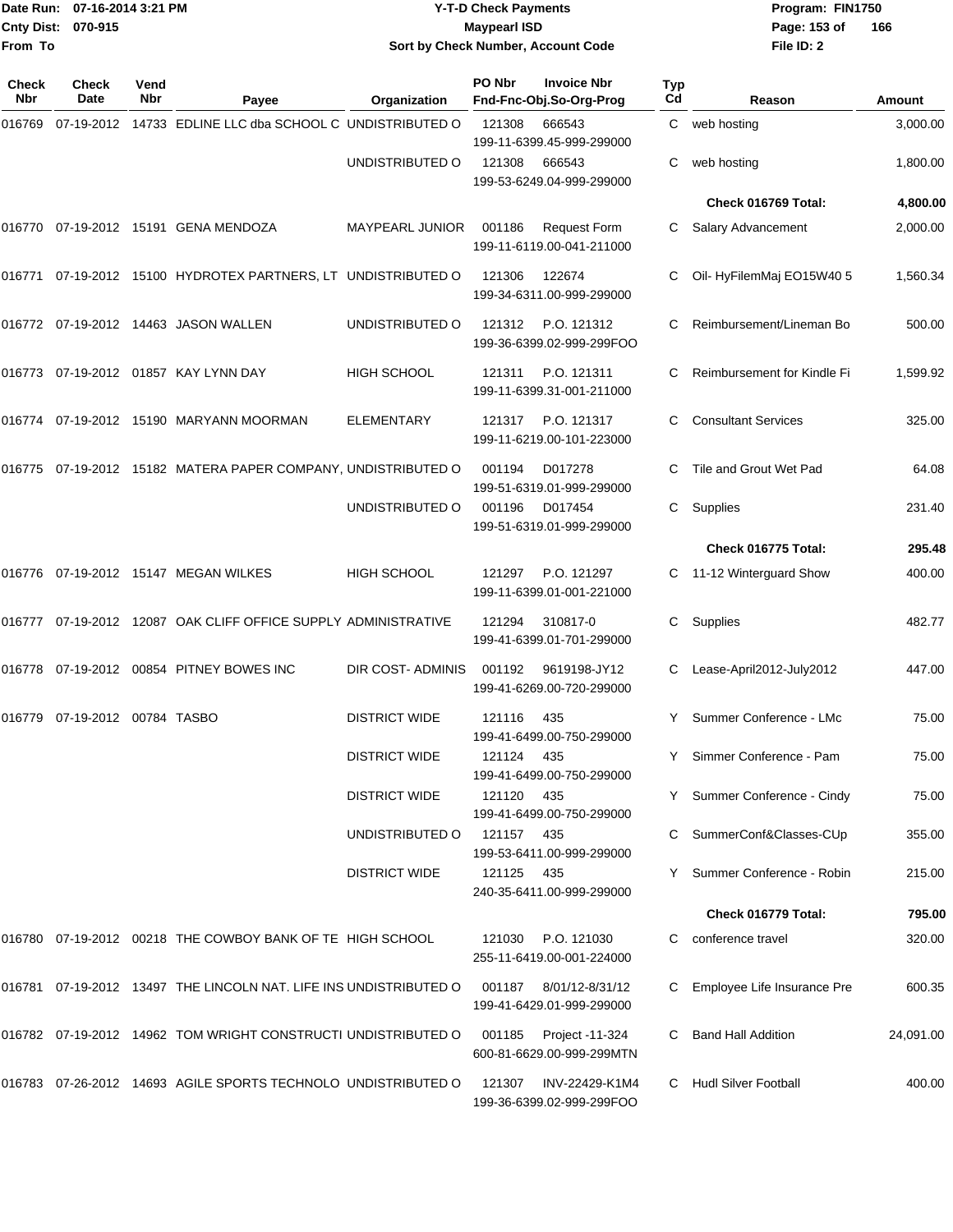**Cnty Dist: 070-915 From To**

## Date Run: 07-16-2014 3:21 PM **Program:** FIN1750 **Y-T-D Check Payments 070-915 Maypearl ISD Sort by Check Number, Account Code**

**File ID: 2** Page: 154 of 166

| Check<br>Nbr | <b>Check</b><br>Date | Vend<br>Nbr | Payee                                                             | Organization           | PO Nbr | <b>Invoice Nbr</b><br>Fnd-Fnc-Obj.So-Org-Prog | Typ<br>Cd | Reason                         | <b>Amount</b> |
|--------------|----------------------|-------------|-------------------------------------------------------------------|------------------------|--------|-----------------------------------------------|-----------|--------------------------------|---------------|
| 016784       |                      |             | 07-26-2012 00017 C A WILSON COMPANY                               | UNDISTRIBUTED O        | 121276 | 40055<br>199-11-6399.00-999-223000            |           | C Appliances & Supplies        | 2,599.75      |
| 016785       |                      |             | 07-26-2012  00200  CLAIMS ADMINISTRATIVE S HIGH SCHOOL            |                        | 001203 | 101636<br>199-11-6143.00-001-211000           |           | <b>CAS Fixed Cost Annual</b>   | 12.84         |
|              |                      |             |                                                                   | <b>MAYPEARL JUNIOR</b> | 001203 | 101636<br>199-11-6143.00-041-211000           |           | <b>CAS Fixed Cost Annual</b>   | 12.85         |
|              |                      |             |                                                                   | <b>ELEMENTARY</b>      | 001203 | 101636<br>199-11-6143.00-101-211000           | C         | <b>CAS Fixed Cost Annual</b>   | 12.85         |
|              |                      |             |                                                                   |                        |        |                                               |           | Check 016785 Total:            | 38.54         |
| 016786       | 07-26-2012 15168 CPI |             |                                                                   | UNDISTRIBUTED O        | 121316 | CUSI211717<br>199-11-6399.00-999-223000       |           | Key Point Refresher Workbo     | 289.41        |
|              |                      |             | 016787 07-26-2012 14380 DOUGLAS L. KARR, Ed.D.                    | <b>SCHOOL BOARD</b>    | 121323 | P.O. 121323<br>199-41-6239.00-702-299000      |           | <b>Services Rendered</b>       | 1,733.75      |
|              |                      |             |                                                                   | <b>SCHOOL BOARD</b>    | 121323 | P.O. 121323<br>199-41-6499.02-702-299000      |           | <b>Travel Expenses</b>         | 539.28        |
|              |                      |             |                                                                   |                        |        |                                               |           | Check 016787 Total:            | 2,273.03      |
| 016788       |                      |             | 07-26-2012 13639 EAST TEXAS COPY SYSTE HIGH SCHOOL                |                        | 001199 | 137571<br>199-11-6269.00-001-211000           |           | High School - Copy Charges     | .43           |
|              |                      |             |                                                                   | <b>HIGH SCHOOL</b>     | 001199 | 137571<br>199-11-6269.00-001-211000           | С         | High School-OldJHCopyCha       | 11.81         |
|              |                      |             |                                                                   | <b>MAYPEARL JUNIOR</b> | 001199 | 137571<br>199-11-6269.00-041-211000           | C         | Middle School - Copy Charg     | 51.79         |
|              |                      |             |                                                                   | <b>ELEMENTARY</b>      | 001199 | 137571<br>199-11-6269.00-101-211000           |           | LSK - Copy Charges             | 14.09         |
|              |                      |             |                                                                   | ELEMENTARY             | 001199 | 137571<br>199-11-6269.00-101-299000           | C         | LSK - Copy Charges             | .82           |
|              |                      |             |                                                                   | <b>HIGH SCHOOL</b>     | 001199 | 137571<br>199-11-6269.01-001-211000           |           | High School - Copy Charges     | 35.06         |
|              |                      |             |                                                                   | HIGH SCHOOL            | 001199 | 137571<br>199-11-6269.01-001-211000           |           | High School-OldJHCopyCha       | 90.20         |
|              |                      |             |                                                                   | HIGH SCHOOL            | 001199 | 137571<br>199-11-6269.01-001-211000           | C         | Ag Bldg - Copy Charges         | 5.66          |
|              |                      |             |                                                                   | <b>MAYPEARL JUNIOR</b> | 001199 | 137571<br>199-11-6269.01-041-211000           |           | Middle School - Copy Charg     | 182.12        |
|              |                      |             |                                                                   | DIR COST- ADMINIS      | 001199 | 137571<br>199-41-6249.00-720-299000           |           | Copy Charges - Canon - Col     | 390.30        |
|              |                      |             |                                                                   | DIR COST-ADMINIS       | 001199 | 137571<br>199-41-6249.00-720-299000           |           | Copy Charges - Canon - B&      | 208.40        |
|              |                      |             |                                                                   |                        |        |                                               |           | Check 016788 Total:            | 990.68        |
|              |                      |             | 016789 07-26-2012 00099 EDUCATION SERVICE CENT UNDISTRIBUTED O    |                        | 121244 | 112969<br>199-34-6219.01-999-299000           |           | 8 hour bus driving class       | 55.00         |
|              |                      |             |                                                                   | UNDISTRIBUTED O        | 121290 | 112931<br>199-34-6219.01-999-299000           |           | 20 hour bus driving cert. clas | 315.00        |
|              |                      |             |                                                                   |                        |        |                                               |           | Check 016789 Total:            | 370.00        |
|              |                      |             | 016790  07-26-2012  00040  FLATT STATIONERS, INC.  ADMINISTRATIVE |                        | 121296 | 202547-0<br>199-41-6399.01-701-299000         | С         | Supplies                       | 1,734.65      |
|              |                      |             | 016791  07-26-2012  14886  HEALTH SPECIAL RISK, INC HIGH SCHOOL   |                        | 121305 | SB20CC-P-1004<br>199-36-6499.05-001-299000    |           | Voluntary&CastastrophicCov     | 1,569.40      |
|              |                      |             | 016792 07-26-2012 00612 HOME DEPOT CREDIT SER ADMINISTRATIVE      |                        | 121270 | 8411550<br>199-53-6399.00-701-299000          | C         | <b>PARTS</b>                   | 86.00         |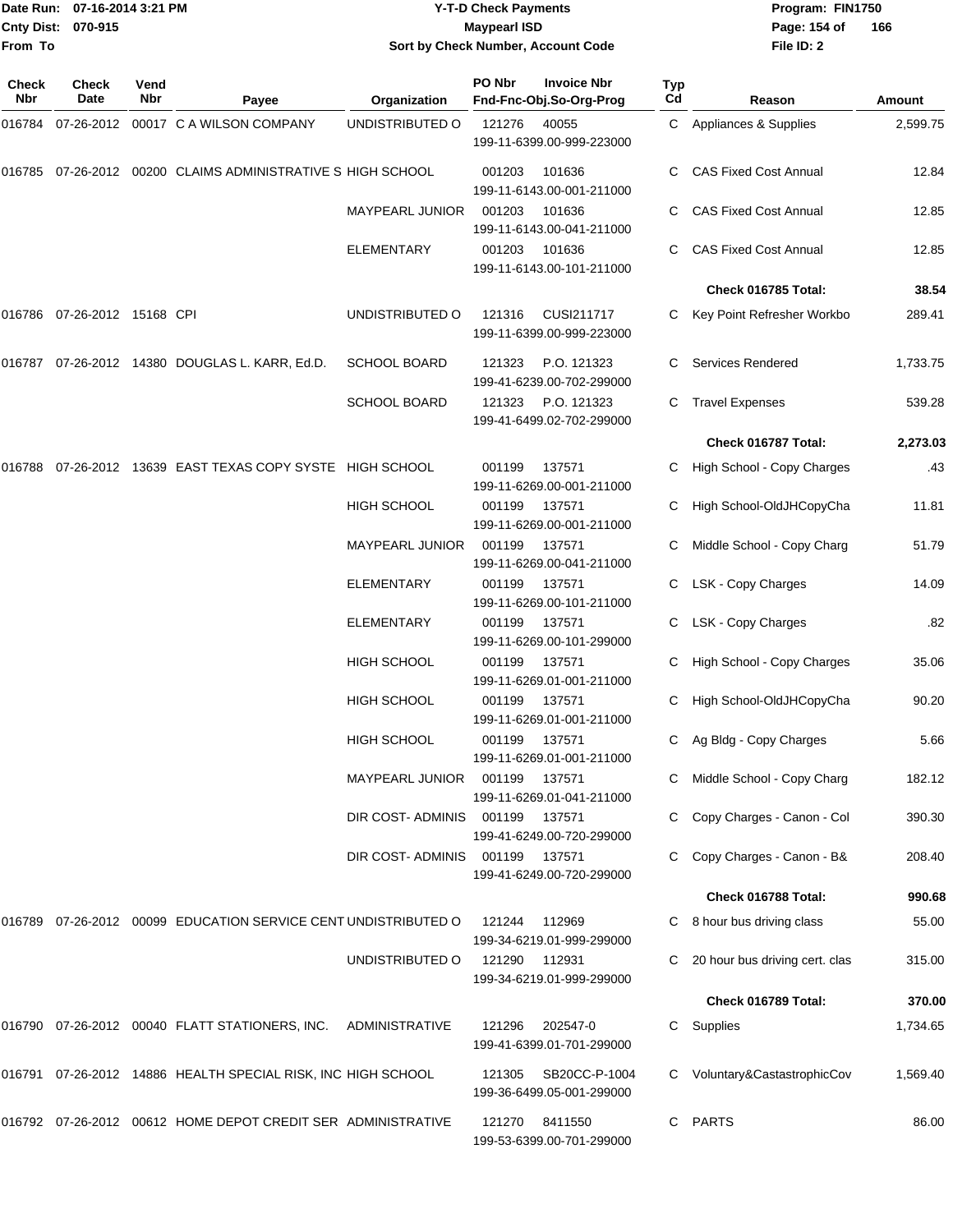| From To      | Date Run: 07-16-2014 3:21 PM<br>Cnty Dist: 070-915 |             |                                                                  | <b>Y-T-D Check Payments</b><br><b>Maypearl ISD</b><br>Sort by Check Number, Account Code |        |                                                    |                       | Program: FIN1750<br>Page: 155 of<br>File ID: 2 | 166      |
|--------------|----------------------------------------------------|-------------|------------------------------------------------------------------|------------------------------------------------------------------------------------------|--------|----------------------------------------------------|-----------------------|------------------------------------------------|----------|
| Check<br>Nbr | <b>Check</b><br>Date                               | Vend<br>Nbr | Payee                                                            | Organization                                                                             | PO Nbr | <b>Invoice Nbr</b><br>Fnd-Fnc-Obj.So-Org-Prog      | Typ<br>C <sub>d</sub> | Reason                                         | Amount   |
|              |                                                    |             | 016793 07-26-2012 01857 KAY LYNN DAY                             | <b>HIGH SCHOOL</b>                                                                       | 121330 | <b>Three Receipts</b><br>199-11-6399.23-001-225000 | C                     | Kindles for Spanish                            | 399.98   |
|              |                                                    |             |                                                                  | UNDISTRIBUTED O                                                                          | 121330 | <b>Three Receipts</b><br>199-21-6399.01-999-299000 | C.                    | Curriculum for MS & HS                         | 641.69   |
|              |                                                    |             |                                                                  |                                                                                          |        |                                                    |                       | Check 016793 Total:                            | 1,041.67 |
|              |                                                    |             | 016794 07-26-2012 14038 LISA HYLES                               | <b>ELEMENTARY</b>                                                                        | 121268 | P.O. 121268<br>199-11-6399.00-101-211SUP           | C.                    | Hyles Reimbursement - 2 bo                     | 63.30    |
|              |                                                    |             | 016795 07-26-2012 12087 OAK CLIFF OFFICE SUPPLY ADMINISTRATIVE   |                                                                                          | 121318 | 311125-0<br>199-41-6399.01-701-299000              | C                     | <b>Keyboard Shelf</b>                          | 61.89    |
| 016796       |                                                    |             | 07-26-2012 00287 OFFICE DEPOT                                    | <b>ADMINISTRATIVE</b>                                                                    | 121295 | 616662020001<br>199-41-6399.01-701-299000          | C                     | Chair                                          | 191.09   |
|              |                                                    |             |                                                                  | UNDISTRIBUTED O                                                                          | 121291 | 616547960001<br>199-51-6639.01-999-299000          | C                     | Chairs & Chair Mats                            | 419.94   |
|              |                                                    |             |                                                                  |                                                                                          |        |                                                    |                       | Check 016796 Total:                            | 611.03   |
| 016797       |                                                    |             | 07-26-2012 14919 POSSIBILITIES CONSULTIN HIGH SCHOOL             |                                                                                          | 001200 | Invoice - July<br>199-21-6219.00-001-211000        | C.                    | Curriculum Consultant - July                   | 933.34   |
|              |                                                    |             |                                                                  | <b>MAYPEARL JUNIOR</b>                                                                   | 001200 | Invoice - July<br>199-21-6219.00-041-211000        | C                     | Curriculum Consultant - July                   | 933.33   |
|              |                                                    |             |                                                                  | <b>ELEMENTARY</b>                                                                        | 001200 | Invoice - July<br>199-21-6219.00-101-211000        |                       | Curriculum Consultant - July                   | 933.33   |
|              |                                                    |             |                                                                  |                                                                                          |        |                                                    |                       | Check 016797 Total:                            | 2,800.00 |
| 016798       |                                                    |             | 07-26-2012 00829 REGION 12 ESC                                   | UNDISTRIBUTED O                                                                          | 121327 | 041329<br>199-11-6399.46-999-211000                |                       | <b>Erate Consulting Service</b>                | 1,997.71 |
|              |                                                    |             |                                                                  | UNDISTRIBUTED O                                                                          | 121327 | 041329<br>199-53-6239.00-999-299000                | C                     | <b>Erate Consulting Service</b>                | 502.29   |
|              |                                                    |             |                                                                  |                                                                                          |        |                                                    |                       | Check 016798 Total:                            | 2,500.00 |
| 016799       |                                                    |             | 07-26-2012 13339 ROWDY MYERS                                     | <b>HIGH SCHOOL</b>                                                                       | 121046 | P.O. 121046<br>255-11-6419.00-001-224000           | C                     | <b>Travel Reimbursement</b>                    | 119.60   |
|              |                                                    |             | 016800 07-26-2012 14261 RYAN VINES                               | HIGH SCHOOL                                                                              | 121045 | P.O. 121045<br>255-11-6419.00-001-224000           |                       | C Travel Reimbursement                         | 119.60   |
|              |                                                    |             | 016801 07-26-2012 12471 TEXAS DEPARTMENT OF P ADMINISTRATIVE     |                                                                                          | 001201 | CR-11206-0839<br>199-41-6219.10-701-299000         |                       | <b>Criminal Records Service</b>                | 4.00     |
|              |                                                    |             | 016802 07-26-2012 00134 TXU ENERGY                               | UNDISTRIBUTED O                                                                          | 001198 | 054775885920<br>199-51-6259.04-999-299000          |                       | C Security Light @ LSK                         | 69.26    |
|              |                                                    |             |                                                                  | UNDISTRIBUTED O                                                                          | 001198 | 054775885920<br>199-51-6259.04-999-299000          | C                     | Security Lights @ HS Ballpa                    | 69.26    |
|              |                                                    |             |                                                                  | UNDISTRIBUTED O                                                                          | 001198 | 054775885920<br>199-51-6259.04-999-299000          |                       | Security Light @ Admin                         | 63.56    |
|              |                                                    |             |                                                                  | UNDISTRIBUTED O                                                                          | 001198 | 054775885920<br>199-51-6259.04-999-299000          |                       | C Security Lights @ Bus Barn                   | 27.73    |
|              |                                                    |             |                                                                  | UNDISTRIBUTED O                                                                          | 001198 | 054775885920<br>199-51-6259.78-999-222000          | C.                    | Security Light @ Ag Bldg #1                    | 31.75    |
|              |                                                    |             |                                                                  | UNDISTRIBUTED O                                                                          | 001198 | 054775885920<br>199-51-6259.78-999-222000          |                       | Security Light @Ag Bldg #2                     | 141.57   |
|              |                                                    |             |                                                                  |                                                                                          |        |                                                    |                       | Check 016802 Total:                            | 403.13   |
|              |                                                    |             | 016803  07-26-2012  15053  VISUAL CANDY RESOURCE UNDISTRIBUTED O |                                                                                          | 121192 | VCR#1151<br>199-11-6639.50-999-299000              |                       | C MS Wireless Configuration                    | 1,200.00 |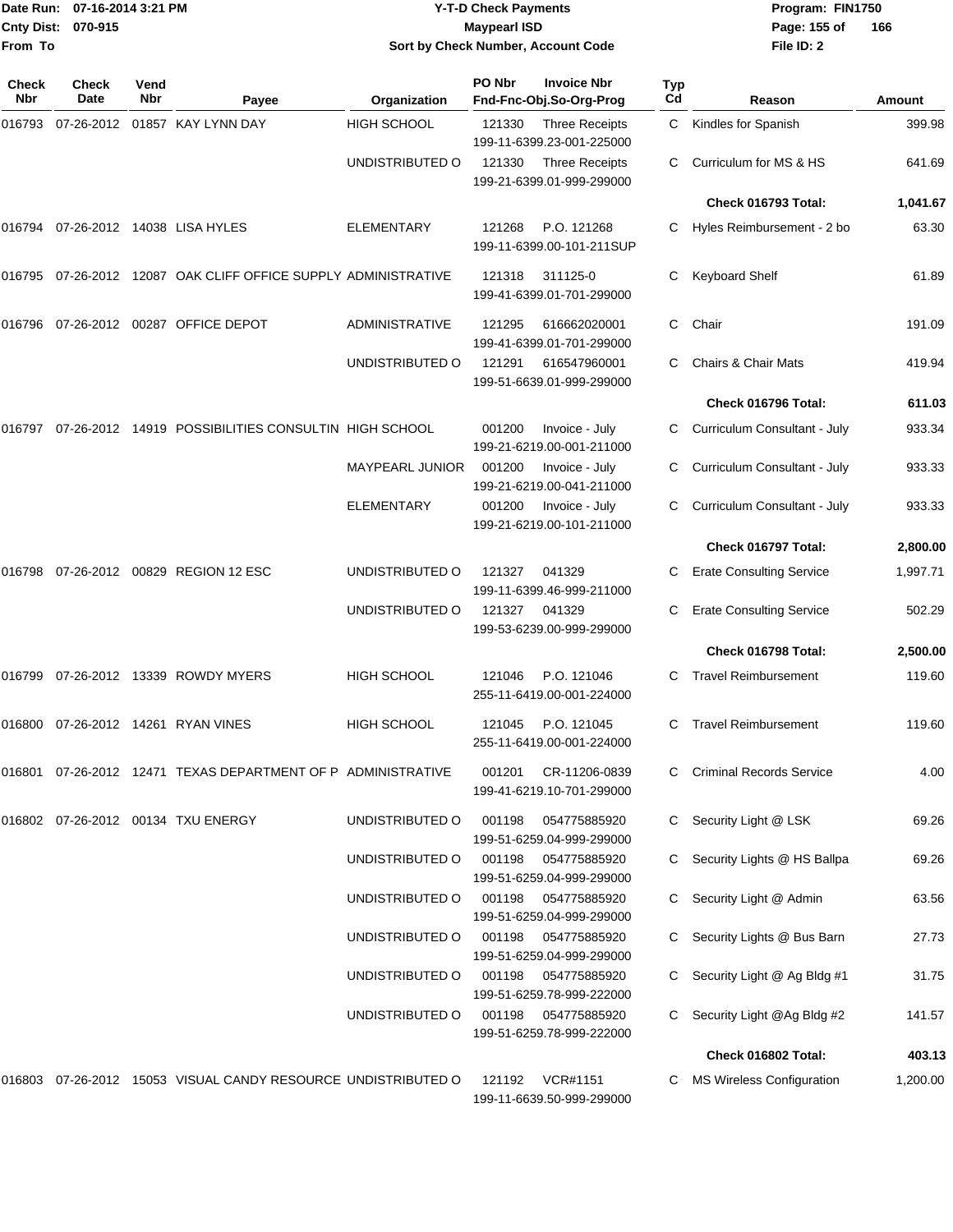| From To      | Date Run: 07-16-2014 3:21 PM<br>Cnty Dist: 070-915 |             |                                                             |                                             | <b>Y-T-D Check Payments</b><br><b>Maypearl ISD</b> | Sort by Check Number, Account Code            | Program: FIN1750<br>Page: 156 of<br>File ID: 2 | 166                                                        |                      |
|--------------|----------------------------------------------------|-------------|-------------------------------------------------------------|---------------------------------------------|----------------------------------------------------|-----------------------------------------------|------------------------------------------------|------------------------------------------------------------|----------------------|
|              |                                                    |             |                                                             |                                             |                                                    |                                               |                                                |                                                            |                      |
| Check<br>Nbr | Check<br>Date                                      | Vend<br>Nbr | Payee                                                       | Organization                                | PO Nbr                                             | <b>Invoice Nbr</b><br>Fnd-Fnc-Obj.So-Org-Prog | Typ<br>Cd                                      | Reason                                                     | Amount               |
| 016804       | 07-26-2012                                         |             | 01145 WELDERS WAREHOUSE CO HIGH SCHOOL                      |                                             | 001202                                             | 17355<br>199-11-6399.09-001-211000            | C.                                             | Tank Rental 05/01/12-05/31/                                | 72.00                |
|              |                                                    |             |                                                             | <b>HIGH SCHOOL</b>                          | 001202                                             | 17580<br>199-11-6399.09-001-211000            | C                                              | Tank Rental 06/01/12-06/30/                                | 72.00                |
|              |                                                    |             |                                                             |                                             |                                                    |                                               |                                                | Check 016804 Total:                                        | 144.00               |
|              |                                                    |             | 020112 02-01-2012 00200 CLAIMS ADMINISTRATIVE S HIGH SCHOOL |                                             | 000723                                             | 020112<br>199-11-6143.00-001-211000           | D                                              | <b>Workers Compensation</b>                                | 27.38                |
|              |                                                    |             |                                                             | <b>ELEMENTARY</b>                           | 000723                                             | 020112<br>199-11-6143.00-101-211000           | D                                              | <b>Workers Compensation</b>                                | 27.38                |
|              |                                                    |             |                                                             |                                             |                                                    |                                               |                                                | Check 020112 Total:                                        | 54.76                |
|              |                                                    |             | 020312 02-03-2012 13912 COMMERCE BANK                       | <b>DISTRICT WIDE</b>                        | 000819                                             | 10001564<br>240-00-5749.00-000-200000         | D                                              | CommerceConveinenceCha                                     | 19.95                |
|              |                                                    |             |                                                             | <b>DISTRICT WIDE</b>                        | 000819                                             | 10007476<br>240-00-5749.00-000-200000         | D                                              | CommerceConveinenceCha                                     | 106.37               |
|              |                                                    |             |                                                             |                                             |                                                    |                                               |                                                | Check 020312 Total:                                        | 126.32               |
| 020712       | 02-07-2012                                         |             | 00200 CLAIMS ADMINISTRATIVE S HIGH SCHOOL                   |                                             | 000739                                             | 020712<br>199-11-6143.00-001-211000           | D                                              | <b>Workers Compensation</b>                                | 4,333.58             |
|              |                                                    |             |                                                             | MAYPEARL JUNIOR                             | 000739                                             | 020712<br>199-11-6143.00-041-211000           | D                                              | <b>Workers Compensation</b>                                | 4,333.58             |
|              |                                                    |             |                                                             | <b>ELEMENTARY</b>                           | 000739                                             | 020712<br>199-11-6143.00-101-211000           | D                                              | <b>Workers Compensation</b>                                | 4,333.58             |
|              |                                                    |             |                                                             |                                             |                                                    |                                               |                                                | Check 020712 Total:                                        | 13,000.74            |
| 020912       |                                                    |             | 02-09-2012 00200 CLAIMS ADMINISTRATIVE S HIGH SCHOOL        |                                             | 000738                                             | 020612<br>199-11-6143.00-001-211000           | D                                              | <b>Workers Compensation</b>                                | 117.26               |
|              |                                                    |             |                                                             | MAYPEARL JUNIOR                             | 000738                                             | 020612<br>199-11-6143.00-041-211000           | D                                              | <b>Workers Compensation</b>                                | 117.25               |
|              |                                                    |             |                                                             | <b>ELEMENTARY</b>                           | 000738                                             | 020612<br>199-11-6143.00-101-211000           | D                                              | <b>Workers Compensation</b>                                | 117.25               |
|              |                                                    |             |                                                             |                                             |                                                    |                                               |                                                | Check 020912 Total:                                        | 351.76               |
|              |                                                    |             | 021012 02-10-2012 00200 CLAIMS ADMINISTRATIVE S HIGH SCHOOL |                                             | 000748                                             | 021012<br>199-11-6143.00-001-211000           | D                                              | <b>Workers Compensation</b>                                | 1,064.21             |
|              |                                                    |             |                                                             | <b>MAYPEARL JUNIOR</b><br><b>ELEMENTARY</b> | 000748<br>000748                                   | 021012<br>199-11-6143.00-041-211000<br>021012 | D<br>D                                         | <b>Workers Compensation</b><br><b>Workers Compensation</b> | 1,064.20<br>1,064.21 |
|              |                                                    |             |                                                             |                                             |                                                    | 199-11-6143.00-101-211000                     |                                                | <b>Check 021012 Total:</b>                                 | 3,192.62             |
|              |                                                    |             |                                                             |                                             |                                                    |                                               |                                                |                                                            |                      |
|              |                                                    |             | 021412 02-14-2012 00200 CLAIMS ADMINISTRATIVE S HIGH SCHOOL | <b>MAYPEARL JUNIOR</b>                      | 000751<br>000751                                   | 021412<br>199-11-6143.00-001-211000<br>021412 | D<br>D                                         | <b>Workers Compensation</b><br><b>Workers Compensation</b> | 117.26<br>117.25     |
|              |                                                    |             |                                                             | <b>ELEMENTARY</b>                           |                                                    | 199-11-6143.00-041-211000<br>000751 021412    | D                                              | <b>Workers Compensation</b>                                | 117.25               |
|              |                                                    |             |                                                             |                                             |                                                    | 199-11-6143.00-101-211000                     |                                                | Check 021412 Total:                                        | 351.76               |
|              |                                                    |             |                                                             |                                             |                                                    |                                               |                                                |                                                            |                      |
|              |                                                    |             | 021512 02-15-2012 00200 CLAIMS ADMINISTRATIVE S HIGH SCHOOL |                                             | 000758<br>000758                                   | 021512<br>199-11-6143.00-001-211000<br>021512 | D                                              | <b>Workers Compensation</b>                                | 14.22<br>14.21       |
|              |                                                    |             |                                                             | <b>MAYPEARL JUNIOR</b>                      |                                                    | 199-11-6143.00-041-211000                     | D                                              | <b>Workers Compensation</b>                                |                      |
|              |                                                    |             |                                                             | <b>ELEMENTARY</b>                           | 000758                                             | 021512<br>199-11-6143.00-101-211000           | D                                              | <b>Workers Compensation</b>                                | 14.21                |
|              |                                                    |             |                                                             |                                             |                                                    |                                               |                                                | Check 021512 Total:                                        | 42.64                |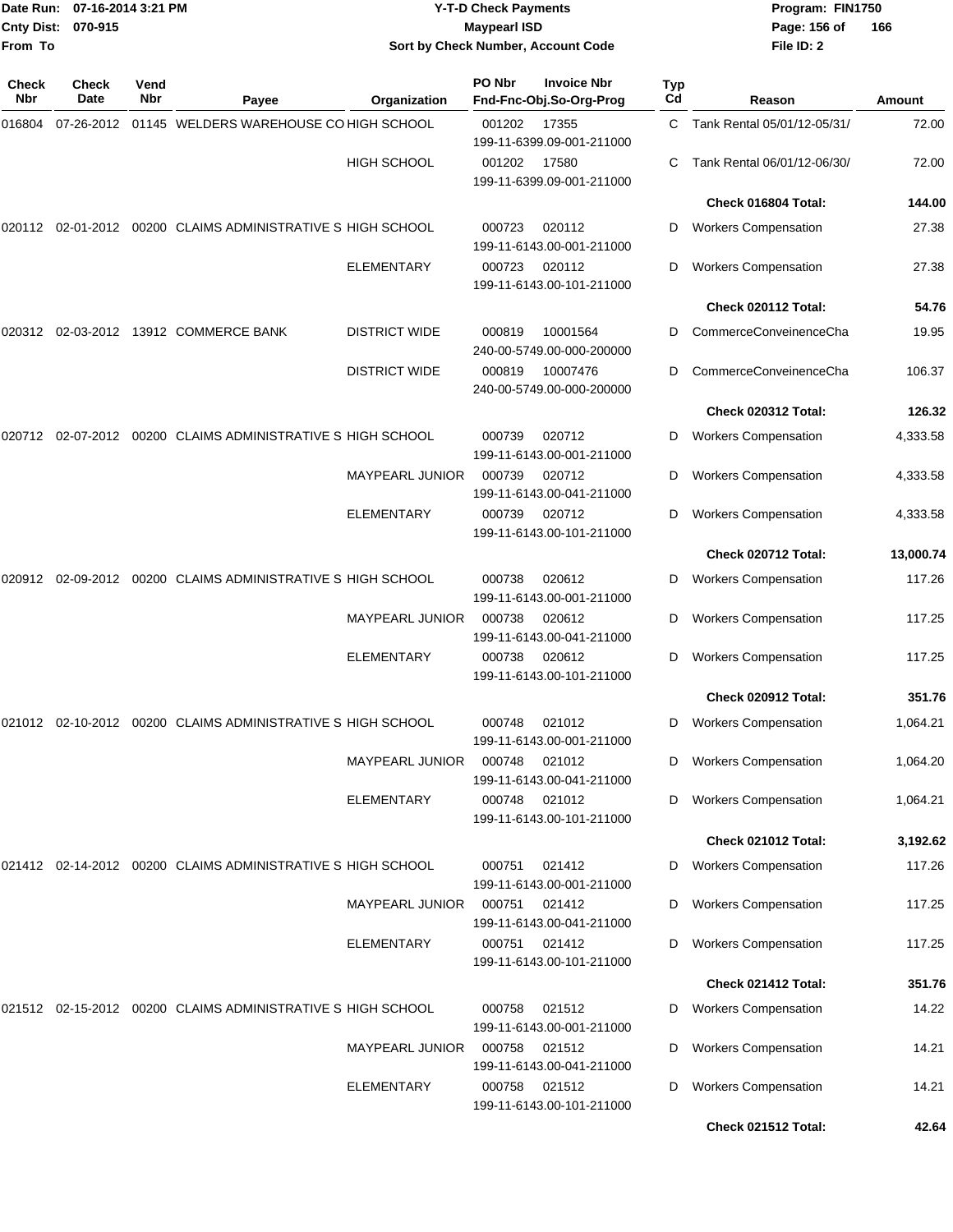|                    | Date Run: 07-16-2014 3:21 PM |
|--------------------|------------------------------|
| Cnty Dist: 070-915 |                              |
| From To            |                              |

## **Date Run: Program: FIN1750 07-16-2014 3:21 PM Y-T-D Check Payments Cnty Dist: Page: 157 of 070-915 Maypearl ISD Sort by Check Number, Account Code**

| Check<br>Nbr | Check<br>Date | Vend<br>Nbr | Payee                                                       | Organization           | PO Nbr | <b>Invoice Nbr</b><br>Fnd-Fnc-Obj.So-Org-Prog                    | <b>Typ</b><br>Cd | Reason                      | Amount   |
|--------------|---------------|-------------|-------------------------------------------------------------|------------------------|--------|------------------------------------------------------------------|------------------|-----------------------------|----------|
| 021712       | 02-17-2012    |             | 00200 CLAIMS ADMINISTRATIVE S HIGH SCHOOL                   |                        | 000770 | 021712                                                           | D                | <b>Workers Compensation</b> | 226.05   |
|              |               |             |                                                             | <b>HIGH SCHOOL</b>     | 000767 | 199-11-6143.00-001-211000<br>021712<br>199-11-6143.00-001-211000 | D                | <b>Workers Compensation</b> | 158.34   |
|              |               |             |                                                             | MAYPEARL JUNIOR        | 000770 | 021712<br>199-11-6143.00-041-211000                              | D                | <b>Workers Compensation</b> | 226.05   |
|              |               |             |                                                             | MAYPEARL JUNIOR        | 000767 | 021712<br>199-11-6143.00-041-211000                              | D                | <b>Workers Compensation</b> | 158.33   |
|              |               |             |                                                             | ELEMENTARY             | 000770 | 021712<br>199-11-6143.00-101-211000                              | D                | <b>Workers Compensation</b> | 226.05   |
|              |               |             |                                                             | <b>ELEMENTARY</b>      | 000767 | 021712<br>199-11-6143.00-101-211000                              | D                | <b>Workers Compensation</b> | 158.33   |
|              |               |             |                                                             |                        |        |                                                                  |                  | Check 021712 Total:         | 1,153.15 |
|              |               |             | 022112 02-21-2012 00200 CLAIMS ADMINISTRATIVE S HIGH SCHOOL |                        | 000790 | 022112<br>199-11-6143.00-001-211000                              | D                | <b>Workers Compensation</b> | 117.26   |
|              |               |             |                                                             | MAYPEARL JUNIOR        | 000790 | 022112<br>199-11-6143.00-041-211000                              | D                | <b>Workers Compensation</b> | 117.25   |
|              |               |             |                                                             | <b>ELEMENTARY</b>      | 000790 | 022112<br>199-11-6143.00-101-211000                              | D                | <b>Workers Compensation</b> | 117.25   |
|              |               |             |                                                             |                        |        |                                                                  |                  | Check 022112 Total:         | 351.76   |
| 022212       | 02-22-2012    |             | 00200 CLAIMS ADMINISTRATIVE S HIGH SCHOOL                   |                        | 000791 | 022212<br>199-11-6143.00-001-211000                              | D                | <b>Workers Compensation</b> | 28.43    |
|              |               |             |                                                             | <b>MAYPEARL JUNIOR</b> | 000791 | 022212<br>199-11-6143.00-041-211000                              | D                | <b>Workers Compensation</b> | 28.42    |
|              |               |             |                                                             | <b>ELEMENTARY</b>      | 000791 | 022212<br>199-11-6143.00-101-211000                              | D                | <b>Workers Compensation</b> | 28.43    |
|              |               |             |                                                             |                        |        |                                                                  |                  | Check 022212 Total:         | 85.28    |
| 022412       | 02-24-2012    |             | 00200 CLAIMS ADMINISTRATIVE S HIGH SCHOOL                   |                        | 000797 | 022412<br>199-11-6143.00-001-211000                              | D                | <b>Workers Compensation</b> | 188.00   |
|              |               |             |                                                             | <b>MAYPEARL JUNIOR</b> | 000797 | 022412<br>199-11-6143.00-041-211000                              | D                | <b>Workers Compensation</b> | 188.00   |
|              |               |             |                                                             | <b>ELEMENTARY</b>      | 000797 | 022412<br>199-11-6143.00-101-211000                              | D                | <b>Workers Compensation</b> | 188.00   |
|              |               |             |                                                             |                        |        |                                                                  |                  | Check 022412 Total:         | 564.00   |
|              |               |             | 022812 02-28-2012 00200 CLAIMS ADMINISTRATIVE S HIGH SCHOOL |                        | 000804 | 022812<br>199-11-6143.00-001-211000                              | D                | <b>Workers Compensation</b> | 117.26   |
|              |               |             |                                                             | <b>MAYPEARL JUNIOR</b> | 000804 | 022812<br>199-11-6143.00-041-211000                              | D                | <b>Workers Compensation</b> | 117.25   |
|              |               |             |                                                             | <b>ELEMENTARY</b>      | 000804 | 022812<br>199-11-6143.00-101-211000                              | D                | <b>Workers Compensation</b> | 117.25   |
|              |               |             |                                                             |                        |        |                                                                  |                  | Check 022812 Total:         | 351.76   |
|              |               |             | 022912 02-29-2012 00200 CLAIMS ADMINISTRATIVE S HIGH SCHOOL |                        | 000811 | 022912<br>199-11-6143.00-001-211000                              | D                | <b>Workers Compensation</b> | 294.99   |
|              |               |             |                                                             | <b>MAYPEARL JUNIOR</b> | 000811 | 022912<br>199-11-6143.00-041-211000                              | D                | <b>Workers Compensation</b> | 294.98   |
|              |               |             |                                                             | ELEMENTARY             | 000811 | 022912<br>199-11-6143.00-101-211000                              | D                | <b>Workers Compensation</b> | 294.99   |
|              |               |             |                                                             |                        |        |                                                                  |                  | Check 022912 Total:         | 884.96   |
| 030112       |               |             | 03-01-2012 13912 COMMERCE BANK                              | <b>DISTRICT WIDE</b>   | 000914 | 03052012<br>240-00-5749.00-000-200000                            | D                | Commerce Final Adj          | 19.95    |
|              |               |             |                                                             | <b>DISTRICT WIDE</b>   | 000914 | 03052012<br>240-00-5749.00-000-200000                            | D                | Commerce BC Discount        | 131.89   |
|              |               |             |                                                             |                        |        |                                                                  |                  | Check 030112 Total:         | 151.84   |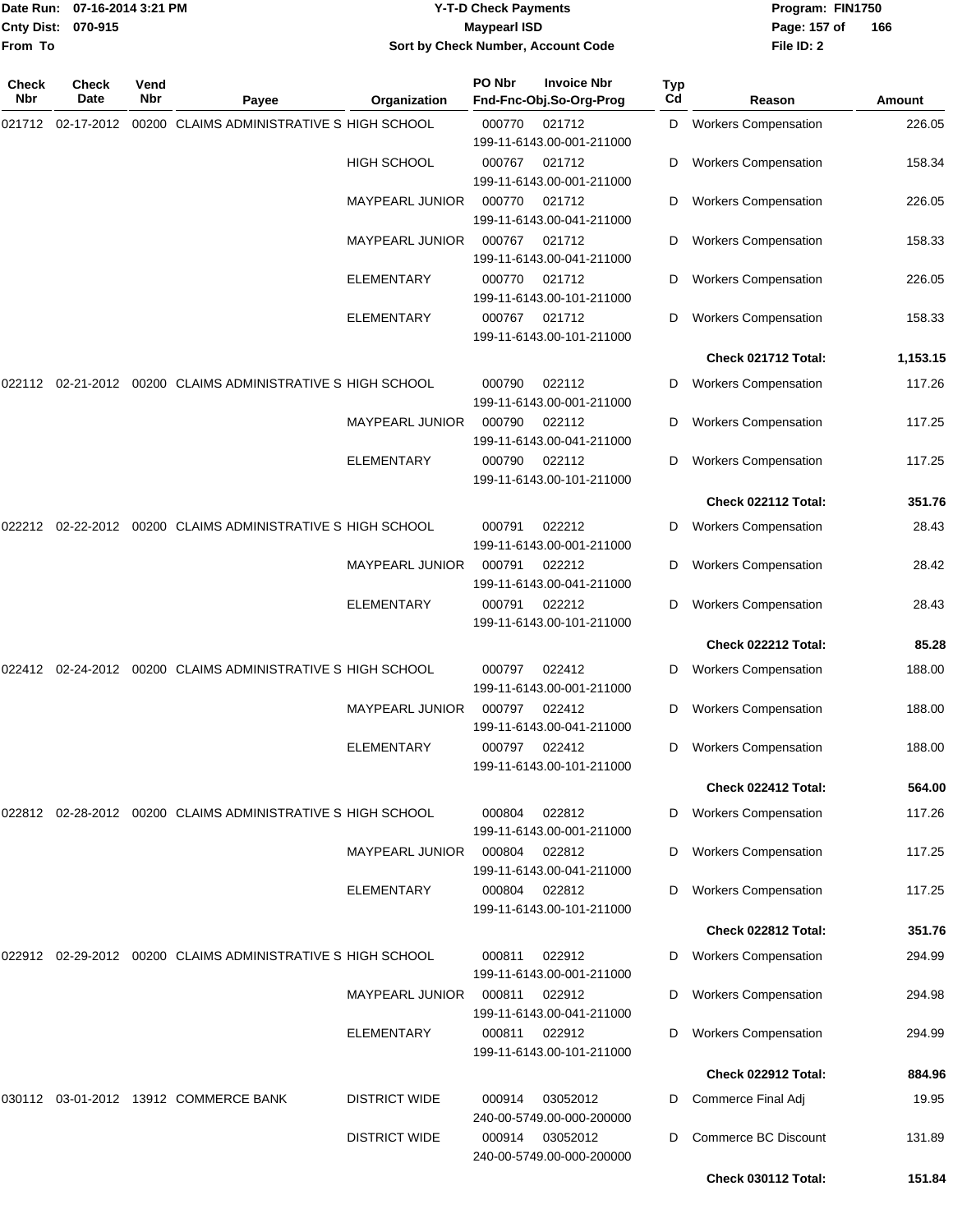|                    | Date Run: 07-16-2014 3:21 PM |
|--------------------|------------------------------|
| Cnty Dist: 070-915 |                              |
| From To            |                              |

# **Date Run: Program: FIN1750 07-16-2014 3:21 PM Y-T-D Check Payments Cnty Dist: Page: 158 of 070-915 Maypearl ISD Sort by Check Number, Account Code**

| Check<br>Nbr | Check<br>Date | Vend<br>Nbr | Payee                                                       | Organization           | PO Nbr                              | <b>Invoice Nbr</b><br>Fnd-Fnc-Obj.So-Org-Prog | Typ<br>Cd                   | Reason                      | Amount    |
|--------------|---------------|-------------|-------------------------------------------------------------|------------------------|-------------------------------------|-----------------------------------------------|-----------------------------|-----------------------------|-----------|
| 030212       | 03-02-2012    |             | 00200 CLAIMS ADMINISTRATIVE S HIGH SCHOOL                   |                        | 000818                              | 030212<br>199-11-6143.00-001-211000           | D                           | Should go in March          | $-249.37$ |
|              |               |             |                                                             | <b>HIGH SCHOOL</b>     | 000820                              | 030212<br>199-11-6143.00-001-211000           | D                           | Wo                          | 249.37    |
|              |               |             |                                                             | <b>HIGH SCHOOL</b>     | 000818                              | 030212<br>199-11-6143.00-001-211000           | D                           | <b>Workers Compensation</b> | 249.37    |
|              |               |             |                                                             | <b>MAYPEARL JUNIOR</b> | 000818                              | 030212<br>199-11-6143.00-041-211000           | D                           | Should go in March          | $-249.36$ |
|              |               |             |                                                             | <b>MAYPEARL JUNIOR</b> | 000818                              | 030212<br>199-11-6143.00-041-211000           | D                           | <b>Workers Compensation</b> | 249.36    |
|              |               |             | <b>MAYPEARL JUNIOR</b>                                      | 000820                 | 030212<br>199-11-6143.00-041-211000 | D                                             | <b>Workers Compensation</b> | 249.36                      |           |
|              |               |             |                                                             | ELEMENTARY             | 000818                              | 030212<br>199-11-6143.00-101-211000           | D                           | Should go in March          | $-249.36$ |
|              |               |             |                                                             | <b>ELEMENTARY</b>      | 000818                              | 030212<br>199-11-6143.00-101-211000           | D                           | <b>Workers Compensation</b> | 249.36    |
|              |               |             |                                                             | ELEMENTARY             | 000820                              | 030212<br>199-11-6143.00-101-211000           | D                           | <b>Workers Compensation</b> | 249.36    |
|              |               |             |                                                             |                        |                                     |                                               |                             | Check 030212 Total:         | 748.09    |
| 030612       |               |             | 03-06-2012 00200 CLAIMS ADMINISTRATIVE S HIGH SCHOOL        |                        | 000821                              | 030612<br>199-11-6143.00-001-211000           | D                           | <b>Workers Compensation</b> | 117.26    |
|              |               |             |                                                             | MAYPEARL JUNIOR        | 000821                              | 030612<br>199-11-6143.00-041-211000           | D                           | <b>Workers Compensation</b> | 117.25    |
|              |               |             |                                                             | ELEMENTARY             | 000821                              | 030612<br>199-11-6143.00-101-211000           | D                           | <b>Workers Compensation</b> | 117.25    |
|              |               |             |                                                             |                        |                                     |                                               |                             | Check 030612 Total:         | 351.76    |
| 030712       |               |             | 03-07-2012 00200 CLAIMS ADMINISTRATIVE S HIGH SCHOOL        |                        | 000822                              | 030712<br>199-11-6143.00-001-211000           | D                           | <b>Workers Compensation</b> | 43.77     |
|              |               |             |                                                             | <b>MAYPEARL JUNIOR</b> | 000822                              | 030712<br>199-11-6143.00-041-211000           | D                           | <b>Workers Compensation</b> | 43.77     |
|              |               |             |                                                             | <b>ELEMENTARY</b>      | 000822                              | 030712<br>199-11-6143.00-101-211000           | D                           | <b>Workers Compensation</b> | 43.77     |
|              |               |             |                                                             |                        |                                     |                                               |                             | Check 030712 Total:         | 131.31    |
| 030912       |               |             | 03-09-2012 00200 CLAIMS ADMINISTRATIVE S HIGH SCHOOL        |                        | 000852                              | 030912<br>199-11-6143.00-001-211000           | D                           | <b>Workers Compensation</b> | 59.77     |
|              |               |             |                                                             | <b>MAYPEARL JUNIOR</b> | 000852                              | 030912<br>199-11-6143.00-041-211000           | D                           | <b>Workers Compensation</b> | 59.76     |
|              |               |             |                                                             | ELEMENTARY             | 000852                              | 030912<br>199-11-6143.00-101-211000           | D                           | <b>Workers Compensation</b> | 59.76     |
|              |               |             |                                                             |                        |                                     |                                               |                             | Check 030912 Total:         | 179.29    |
|              |               |             | 031312 03-13-2012 00200 CLAIMS ADMINISTRATIVE S HIGH SCHOOL |                        | 000860                              | 031312<br>199-11-6143.00-001-211000           | D                           | <b>Workers Compensation</b> | 417.26    |
|              |               |             |                                                             | <b>MAYPEARL JUNIOR</b> | 000860                              | 031312<br>199-11-6143.00-041-211000           | D                           | <b>Workers Compensation</b> | 417.25    |
|              |               |             |                                                             | <b>ELEMENTARY</b>      | 000860                              | 031312<br>199-11-6143.00-101-211000           | D                           | <b>Workers Compensation</b> | 417.25    |
|              |               |             |                                                             |                        |                                     |                                               |                             | Check 031312 Total:         | 1,251.76  |
|              |               |             | 031412 03-14-2012 00200 CLAIMS ADMINISTRATIVE S HIGH SCHOOL |                        | 000861                              | 031412<br>199-11-6143.00-001-211000           | D                           | <b>Workers Compensation</b> | 274.02    |
|              |               |             |                                                             | <b>MAYPEARL JUNIOR</b> | 000861                              | 031412<br>199-11-6143.00-041-211000           | D                           | <b>Workers Compensation</b> | 274.01    |
|              |               |             |                                                             | <b>ELEMENTARY</b>      | 000861                              | 031412<br>199-11-6143.00-101-211000           | D                           | <b>Workers Compensation</b> | 274.01    |
|              |               |             |                                                             |                        |                                     |                                               |                             | Check 031412 Total:         | 822.04    |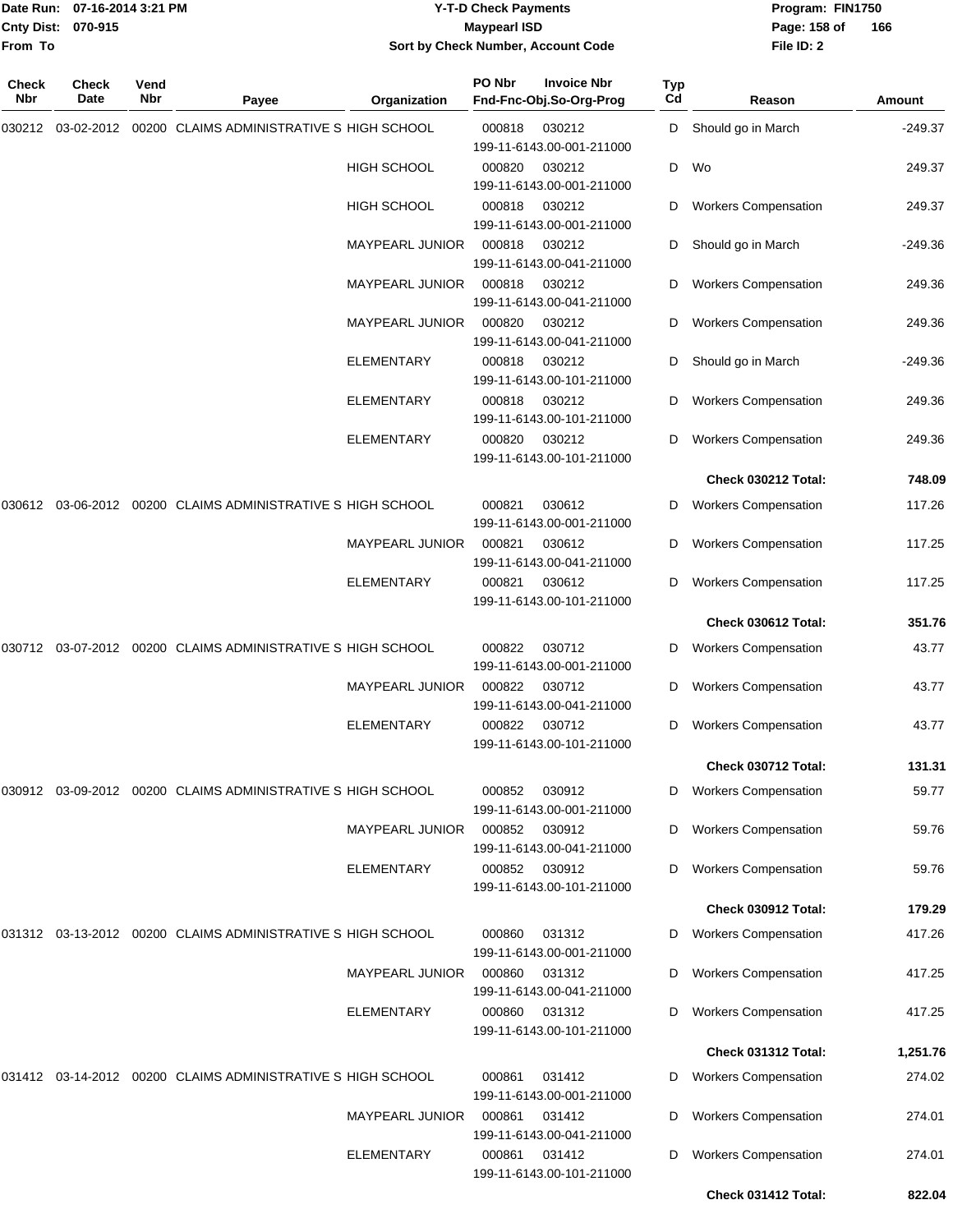| <b>Cnty Dist:</b><br>From To | Date Run: 07-16-2014 3:21 PM<br>070-915 |             |                                                                            | <b>Y-T-D Check Payments</b><br><b>Maypearl ISD</b><br>Sort by Check Number, Account Code |        |                                               |           |                             | Program: FIN1750<br>166 |
|------------------------------|-----------------------------------------|-------------|----------------------------------------------------------------------------|------------------------------------------------------------------------------------------|--------|-----------------------------------------------|-----------|-----------------------------|-------------------------|
| Check<br><b>Nbr</b>          | Check<br>Date                           | Vend<br>Nbr | Payee                                                                      | Organization                                                                             | PO Nbr | <b>Invoice Nbr</b><br>Fnd-Fnc-Obj.So-Org-Prog | Typ<br>Cd | Reason                      | Amount                  |
|                              |                                         |             | 00200 CLAIMS ADMINISTRATIVE S HIGH SCHOOL                                  |                                                                                          | 000862 | 031512<br>199-11-6143.00-001-211000           | D         | <b>Workers Compensation</b> | 274.34                  |
|                              |                                         |             |                                                                            | MAYPEARL JUNIOR                                                                          | 000862 | 031512<br>199-11-6143.00-041-211000           | D         | <b>Workers Compensation</b> | 274.33                  |
|                              |                                         |             |                                                                            | <b>ELEMENTARY</b>                                                                        | 000862 | 031512<br>199-11-6143.00-101-211000           | D         | <b>Workers Compensation</b> | 274.33                  |
|                              |                                         |             |                                                                            |                                                                                          |        |                                               |           | Check 031512 Total:         | 823.00                  |
|                              |                                         |             | 031612  03-16-2012  00200  CLAIMS ADMINISTRATIVE S            HIGH SCHOOL  |                                                                                          | 000863 | 031612<br>199-11-6143.00-001-211000           | D         | <b>Workers Compensation</b> | 219.54                  |
|                              |                                         |             |                                                                            | <b>MAYPEARL JUNIOR</b>                                                                   | 000863 | 031612<br>199-11-6143.00-041-211000           | D         | <b>Workers Compensation</b> | 219.53                  |
|                              |                                         |             |                                                                            | ELEMENTARY                                                                               | 000863 | 031612<br>199-11-6143.00-101-211000           | D         | <b>Workers Compensation</b> | 219.53                  |
|                              |                                         |             |                                                                            |                                                                                          |        |                                               |           | Check 031612 Total:         | 658.60                  |
| 032012                       |                                         |             | 03-20-2012 00200 CLAIMS ADMINISTRATIVE S HIGH SCHOOL                       |                                                                                          | 000864 | 032012<br>199-11-6143.00-001-211000           | D         | <b>Workers Compensation</b> | 117.26                  |
|                              |                                         |             |                                                                            | <b>MAYPEARL JUNIOR</b>                                                                   | 000864 | 032012<br>199-11-6143.00-041-211000           | D         | <b>Workers Compensation</b> | 117.25                  |
|                              |                                         |             |                                                                            | <b>ELEMENTARY</b>                                                                        | 000864 | 032012<br>199-11-6143.00-101-211000           | D         | <b>Workers Compensation</b> | 117.25                  |
|                              |                                         |             |                                                                            |                                                                                          |        |                                               |           | Check 032012 Total:         | 351.76                  |
|                              |                                         |             | 032112  03-21-2012  00200  CLAIMS ADMINISTRATIVE S            HIGH SCHOOL  |                                                                                          | 000865 | 032112<br>199-11-6143.00-001-211000           | D         | <b>Workers Compensation</b> | 289.05                  |
|                              |                                         |             |                                                                            | MAYPEARL JUNIOR                                                                          | 000865 | 032112<br>199-11-6143.00-041-211000           | D         | <b>Workers Compensation</b> | 289.05                  |
|                              |                                         |             |                                                                            | <b>ELEMENTARY</b>                                                                        | 000865 | 032112<br>199-11-6143.00-101-211000           | D         | <b>Workers Compensation</b> | 289.05                  |
|                              |                                         |             |                                                                            |                                                                                          |        |                                               |           | Check 032112 Total:         | 867.15                  |
|                              |                                         |             | 032312 03-23-2012 00200 CLAIMS ADMINISTRATIVE S HIGH SCHOOL                |                                                                                          | 000878 | 032312<br>199-11-6143.00-001-211000           |           | D Workers Compensation      | 149.40                  |
|                              |                                         |             |                                                                            | <b>MAYPEARL JUNIOR</b>                                                                   | 000878 | 032312<br>199-11-6143.00-041-211000           | D         | <b>Workers Compensation</b> | 149.40                  |
|                              |                                         |             |                                                                            | <b>ELEMENTARY</b>                                                                        | 000878 | 032312<br>199-11-6143.00-101-211000           | D         | <b>Workers Compensation</b> | 149.40                  |
|                              |                                         |             |                                                                            |                                                                                          |        |                                               |           | <b>Check 032312 Total:</b>  | 448.20                  |
|                              |                                         |             | 032712  03-27-2012  00200  CLAIMS ADMINISTRATIVE S HIGH SCHOOL             |                                                                                          | 000893 | 032712<br>199-11-6143.00-001-211000           | D         | <b>Workers Compensation</b> | 117.26                  |
|                              |                                         |             |                                                                            | <b>MAYPEARL JUNIOR</b>                                                                   | 000893 | 032712<br>199-11-6143.00-041-211000           | D         | <b>Workers Compensation</b> | 117.25                  |
|                              |                                         |             |                                                                            | ELEMENTARY                                                                               | 000893 | 032712<br>199-11-6143.00-101-211000           | D         | <b>Workers Compensation</b> | 117.25                  |
|                              |                                         |             |                                                                            |                                                                                          |        |                                               |           | Check 032712 Total:         | 351.76                  |
|                              |                                         |             | 032812  03-28-2012  00200  CLAIMS  ADMINISTRATIVE S            HIGH SCHOOL |                                                                                          | 000894 | 032812<br>199-11-6143.00-001-211000           | D         | <b>Workers Compensation</b> | 61.83                   |
|                              |                                         |             |                                                                            | <b>MAYPEARL JUNIOR</b>                                                                   | 000894 | 032812<br>199-11-6143.00-041-211000           | D         | <b>Workers Compensation</b> | 61.82                   |
|                              |                                         |             |                                                                            | <b>ELEMENTARY</b>                                                                        | 000894 | 032812<br>199-11-6143.00-101-211000           | D         | <b>Workers Compensation</b> | 61.82                   |
|                              |                                         |             |                                                                            |                                                                                          |        |                                               |           | Check 032812 Total:         | 185.47                  |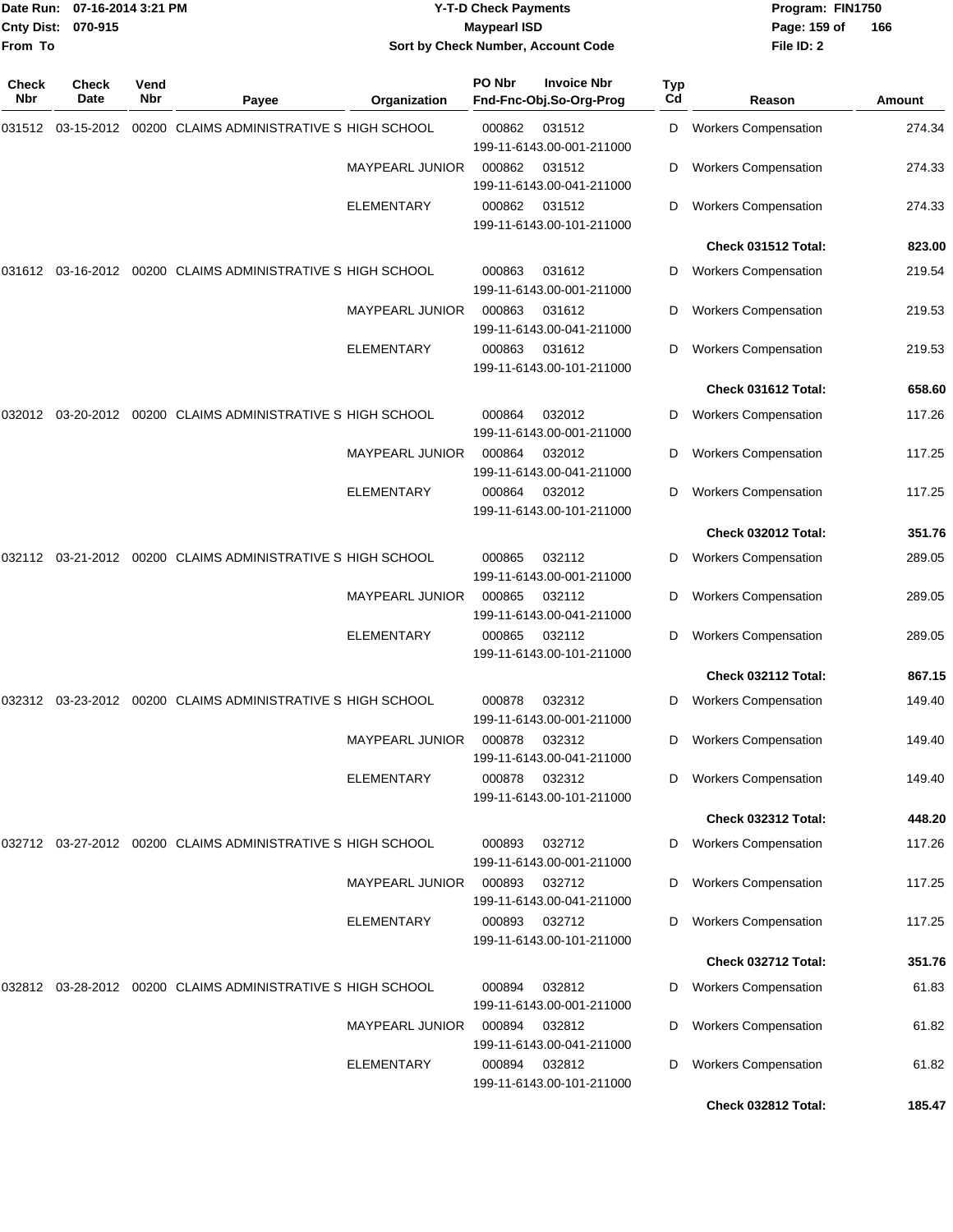| From To      | Date Run: 07-16-2014 3:21 PM<br>Cnty Dist:<br>070-915 |             |                                                                           | <b>Y-T-D Check Payments</b><br><b>Maypearl ISD</b><br>Sort by Check Number, Account Code |        |                                               |           | Program: FIN1750<br>Page: 160 of<br>File ID: 2 | 166      |
|--------------|-------------------------------------------------------|-------------|---------------------------------------------------------------------------|------------------------------------------------------------------------------------------|--------|-----------------------------------------------|-----------|------------------------------------------------|----------|
| Check<br>Nbr | Check<br>Date                                         | Vend<br>Nbr | Payee                                                                     | Organization                                                                             | PO Nbr | <b>Invoice Nbr</b><br>Fnd-Fnc-Obj.So-Org-Prog | Typ<br>Cd | Reason                                         | Amount   |
|              |                                                       |             | 00200 CLAIMS ADMINISTRATIVE S HIGH SCHOOL                                 |                                                                                          | 000900 | 033012<br>199-11-6143.00-001-211000           | D         | <b>Workers Compensation</b>                    | 89.22    |
|              |                                                       |             |                                                                           | <b>MAYPEARL JUNIOR</b>                                                                   | 000900 | 033012<br>199-11-6143.00-041-211000           | D         | <b>Workers Compensation</b>                    | 89.22    |
|              |                                                       |             |                                                                           | ELEMENTARY                                                                               | 000900 | 033012<br>199-11-6143.00-101-211000           | D         | <b>Workers Compensation</b>                    | 89.22    |
|              |                                                       |             |                                                                           |                                                                                          |        |                                               |           | Check 033012 Total:                            | 267.66   |
| 040312       |                                                       |             | 04-03-2012 00200 CLAIMS ADMINISTRATIVE S HIGH SCHOOL                      |                                                                                          | 000913 | 040312<br>199-11-6143.00-001-211000           | D         | <b>Workers Compensation</b>                    | 136.95   |
|              |                                                       |             |                                                                           | <b>MAYPEARL JUNIOR</b>                                                                   | 000913 | 040312<br>199-11-6143.00-041-211000           | D         | <b>Workers Compensation</b>                    | 75.00    |
|              |                                                       |             |                                                                           | <b>ELEMENTARY</b>                                                                        | 000913 | 040312<br>199-11-6143.00-101-211000           | D         | <b>Workers Compensation</b>                    | 136.95   |
|              |                                                       |             |                                                                           |                                                                                          |        |                                               |           | Check 040312 Total:                            | 348.90   |
|              |                                                       |             | 041112   04-11-2012   00200   CLAIMS   ADMINISTRATIVE   S   HIGH   SCHOOL |                                                                                          | 000929 | 04112012<br>199-11-6143.00-001-211000         | D         | <b>Workers Compensation</b>                    | 14.22    |
|              |                                                       |             |                                                                           | <b>MAYPEARL JUNIOR</b>                                                                   | 000929 | 04112012<br>199-11-6143.00-041-211000         | D         | <b>Workers Compensation</b>                    | 14.21    |
|              |                                                       |             |                                                                           | ELEMENTARY                                                                               | 000929 | 04112012<br>199-11-6143.00-101-211000         | D         | <b>Workers Compensation</b>                    | 14.21    |
|              |                                                       |             |                                                                           |                                                                                          |        |                                               |           | Check 041112 Total:                            | 42.64    |
|              |                                                       |             | 041712  04-17-2012  00200  CLAIMS ADMINISTRATIVE S   HIGH SCHOOL          |                                                                                          | 000987 | 04172012<br>199-11-6143.00-001-225000         | D         | <b>Workers Compensation</b>                    | 257.86   |
|              |                                                       |             | 041812  04-18-2012  00200  CLAIMS ADMINISTRATIVE S MAYPEARL JUNIOR        |                                                                                          | 000988 | 04182012<br>199-11-6143.00-041-211000         | D         | <b>Workers Compensation</b>                    | 42.64    |
|              |                                                       |             | 042012  04-20-2012  00200  CLAIMS  ADMINISTRATIVE S ELEMENTARY            |                                                                                          | 000989 | 042012<br>199-11-6143.00-101-211000           | D         | <b>Workers Compensation</b>                    | 346.00   |
| 043012       |                                                       |             | 04-30-2012 13912 COMMERCE BANK                                            | <b>DISTRICT WIDE</b>                                                                     | 001020 | 04012012<br>240-00-5749.00-000-200000         | D         | Final Adjustment Charge                        | 19.95    |
|              |                                                       |             |                                                                           | <b>DISTRICT WIDE</b>                                                                     | 001020 | 04012012<br>240-00-5749.00-000-200000         |           | Commerce Convenience Ch                        | 102.80   |
|              |                                                       |             |                                                                           |                                                                                          |        |                                               |           | Check 043012 Total:                            | 122.75   |
|              |                                                       |             | 050312 05-03-2012 13912 COMMERCE BANK                                     | <b>DISTRICT WIDE</b>                                                                     | 001098 | 240-00-5749.00-000-200000                     |           | <b>Commerce Monthly Fees</b>                   | 156.04   |
|              |                                                       |             | 050912  05-09-2012  00200  CLAIMS ADMINISTRATIVE S ELEMENTARY             |                                                                                          | 001097 | 05142012<br>199-11-6143.00-101-211000         | D         | <b>Workers Compensation</b>                    | 570.18   |
|              |                                                       |             | 051412  05-14-2012  00200  CLAIMS ADMINISTRATIVE S HIGH SCHOOL            |                                                                                          | 001097 | 05172012<br>199-11-6143.00-001-211000         |           | <b>Workers Compensation</b>                    | 1,574.00 |
|              |                                                       |             | 060112 06-01-2012 13912 COMMERCE BANK                                     | <b>DISTRICT WIDE</b>                                                                     | 001151 | 06012012<br>240-00-5749.00-000-200000         | D         | <b>Monthly Charges</b>                         | 108.38   |
|              |                                                       |             | 061112  06-11-2012  00200  CLAIMS ADMINISTRATIVE S HIGH SCHOOL            |                                                                                          | 001150 | 06132012<br>199-11-6143.00-001-211000         | D         | <b>Workmens Compensation</b>                   | 890.56   |
|              |                                                       |             |                                                                           | <b>HIGH SCHOOL</b>                                                                       | 001150 | 06132012<br>199-11-6143.00-001-211000         | D         | <b>Workmens Compensation</b>                   | 2,328.94 |
|              |                                                       |             |                                                                           | <b>ELEMENTARY</b>                                                                        | 001150 | 06132012<br>199-11-6143.00-101-211000         | D         | <b>Workmens Compensation</b>                   | 1,768.61 |

**Check 061112 Total: 4,988.11**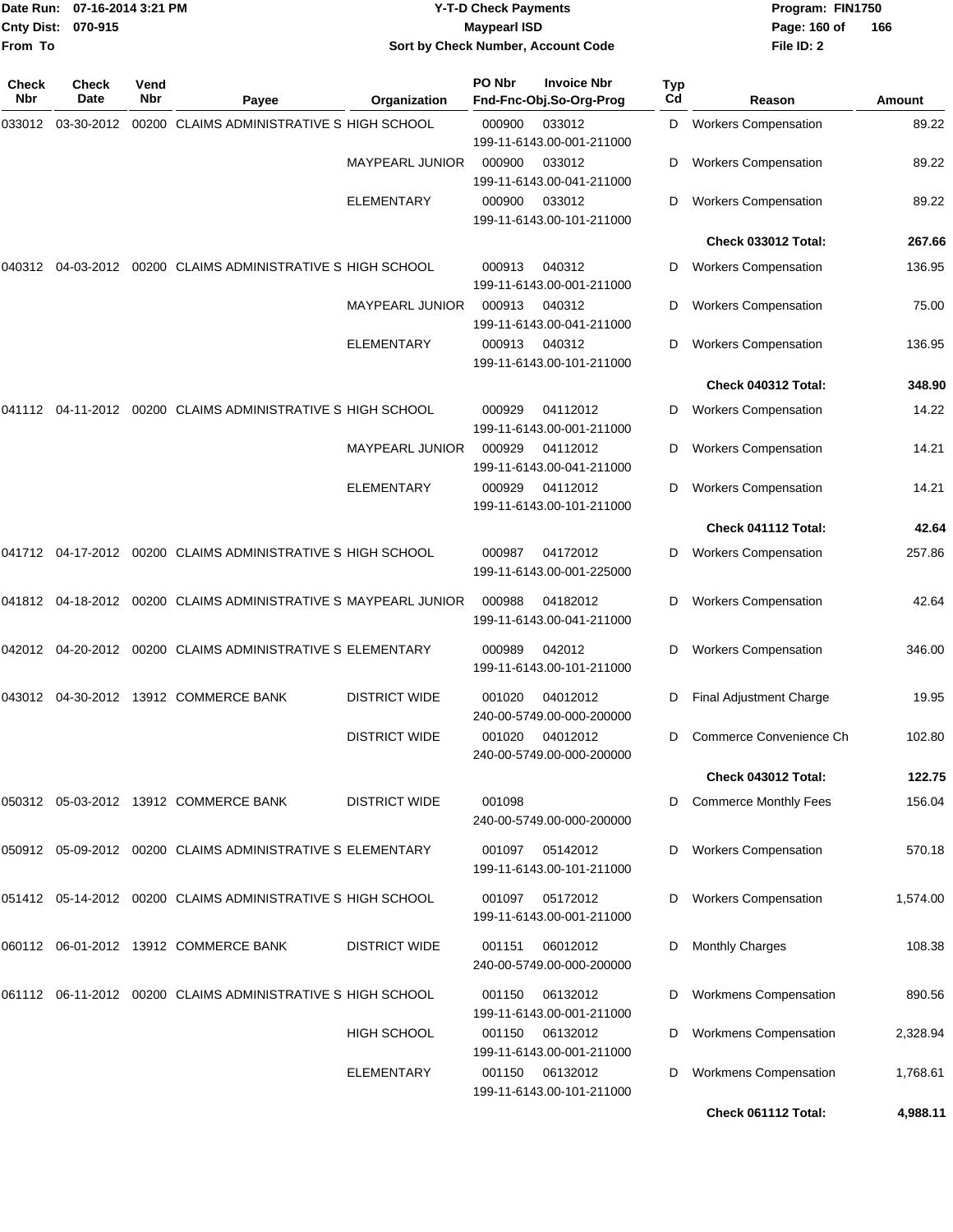|                    | Date Run: 07-16-2014 3:21 PM |
|--------------------|------------------------------|
| Cnty Dist: 070-915 |                              |
| From To            |                              |

### **Date Run: Program: FIN1750 07-16-2014 3:21 PM Y-T-D Check Payments Cnty Dist: Page: 161 of 070-915 Maypearl ISD Sort by Check Number, Account Code**

| <b>Check</b><br>Nbr | Check<br>Date | Vend<br>Nbr | Payee                                                       | Organization           | PO Nbr | <b>Invoice Nbr</b><br>Fnd-Fnc-Obj.So-Org-Prog | <b>Typ</b><br>Cd | Reason                                                    | Amount             |
|---------------------|---------------|-------------|-------------------------------------------------------------|------------------------|--------|-----------------------------------------------|------------------|-----------------------------------------------------------|--------------------|
| 061312              | 06-13-2012    |             | 00200 CLAIMS ADMINISTRATIVE S HIGH SCHOOL                   |                        | 001150 | 06142012<br>199-11-6143.00-001-211000         | D                | <b>Workmens Compensation</b>                              | 386.00             |
|                     |               |             | 13063 US BANK                                               | UNDISTRIBUTED O        | 001130 | 91000022<br>199-71-6513.00-999-299000         | D                | <b>Principal Payment</b>                                  | 120,000.00         |
|                     |               |             |                                                             | UNDISTRIBUTED O        | 001130 | 91000022<br>199-71-6523.00-999-299000         | D                | <b>Interest Payment</b>                                   | 8,272.00           |
|                     |               |             |                                                             |                        |        |                                               |                  | Check 061312 Total:                                       | 128,658.00         |
| 061912              |               |             | 06-19-2012 00200 CLAIMS ADMINISTRATIVE S HIGH SCHOOL        |                        | 001150 | 06222012<br>199-11-6143.00-001-211000         | D                | <b>Workmens Compensation</b>                              | 153.98             |
| 062112              |               |             | 06-21-2012 00200 CLAIMS ADMINISTRATIVE S HIGH SCHOOL        |                        | 001150 | 06262012<br>199-11-6143.00-001-211000         | D                | <b>Workmens Compensation</b>                              | 61.65              |
|                     |               |             | 070312 07-03-2012 13912 COMMERCE BANK                       | <b>DISTRICT WIDE</b>   | 001207 | 07032012<br>240-00-5749.00-000-200000         | D                | <b>Commerce Monthly Charges</b>                           | 64.45              |
|                     |               |             | 071012 07-10-2012 00200 CLAIMS ADMINISTRATIVE S HIGH SCHOOL |                        | 001206 | 07132012<br>199-11-6143.00-001-211000         | D                | <b>Workers Compensation</b>                               | 3,786.14           |
|                     |               |             | 071712 07-17-2012 00200 CLAIMS ADMINISTRATIVE S HIGH SCHOOL |                        | 001206 | 07202012<br>199-11-6143.00-001-211000         | D                | <b>Workers Compensation</b>                               | 11.37              |
|                     |               |             | 071812 07-18-2012 00200 CLAIMS ADMINISTRATIVE S HIGH SCHOOL |                        | 001206 | 07122012<br>199-11-6143.00-001-211000         | D                | <b>Workers Compensation</b>                               | 357.00             |
|                     |               |             | 071912 07-19-2012 00200 CLAIMS ADMINISTRATIVE S HIGH SCHOOL |                        | 001206 | 07242012<br>199-11-6143.00-001-211000         | D                | <b>Workers Compensation</b>                               | 329.37             |
| 072412              |               |             | 07-24-2012 00200 CLAIMS ADMINISTRATIVE S HIGH SCHOOL        |                        | 001206 | 07242012<br>199-11-6143.00-001-211000         | D                | <b>Workers Compensation</b>                               | 623.00             |
|                     |               |             |                                                             | <b>HIGH SCHOOL</b>     | 001206 | 07232012<br>199-11-6143.00-001-211000         | D                | <b>Workers Compensation</b>                               | 306.14             |
|                     |               |             |                                                             |                        |        |                                               |                  | Check 072412 Total:                                       | 929.14             |
| 072512              |               |             | 07-25-2012 00200 CLAIMS ADMINISTRATIVE S HIGH SCHOOL        |                        | 001206 | 07232012<br>199-11-6143.00-001-211000         | D                | <b>Workers Compensation</b>                               | 438.79             |
|                     |               |             | 072612 07-26-2012 00200 CLAIMS ADMINISTRATIVE S HIGH SCHOOL |                        | 001206 | 07242012<br>199-11-6143.00-001-211000         | D                | <b>Workers Compensation</b>                               | 42.64              |
|                     |               |             | 073112 07-31-2012 00200 CLAIMS ADMINISTRATIVE S HIGH SCHOOL |                        | 001206 | 07312012<br>199-11-6143.00-001-211000         | D                | <b>Workers Compensation</b>                               | 385.12             |
| 090111              |               |             | 09-01-2011 00200 CLAIMS ADMINISTRATIVE S HIGH SCHOOL        |                        | 000024 | 09022011<br>199-11-6143.00-001-211000         | D                | <b>Workers Compensation</b>                               | 368.64             |
|                     |               |             |                                                             | <b>MAYPEARL JUNIOR</b> | 000024 | 09022011<br>199-11-6143.00-041-211000         | D                | <b>Workers Compensation</b>                               | 245.76             |
|                     |               |             |                                                             | ELEMENTARY             | 000024 | 09022011<br>199-11-6143.00-101-211000         | D                | <b>Workers Compensation</b>                               | 368.63             |
|                     |               |             |                                                             |                        |        |                                               |                  | Check 090111 Total:                                       | 983.03             |
| 090211              |               |             | 09-02-2011 00200 CLAIMS ADMINISTRATIVE S HIGH SCHOOL        |                        | 000025 | 09062011<br>199-11-6143.00-001-211000         | D                | <b>Workers Compensation</b>                               | 405.75             |
|                     |               |             |                                                             | MAYPEARL JUNIOR        | 000025 | 09062011<br>199-11-6143.00-041-211000         | D                | <b>Workers Compensation</b>                               | 270.50             |
|                     |               |             |                                                             | ELEMENTARY             | 000025 | 09062011<br>199-11-6143.00-101-211000         | D                | <b>Workers Compensation</b><br><b>Check 090211 Total:</b> | 405.75<br>1,082.00 |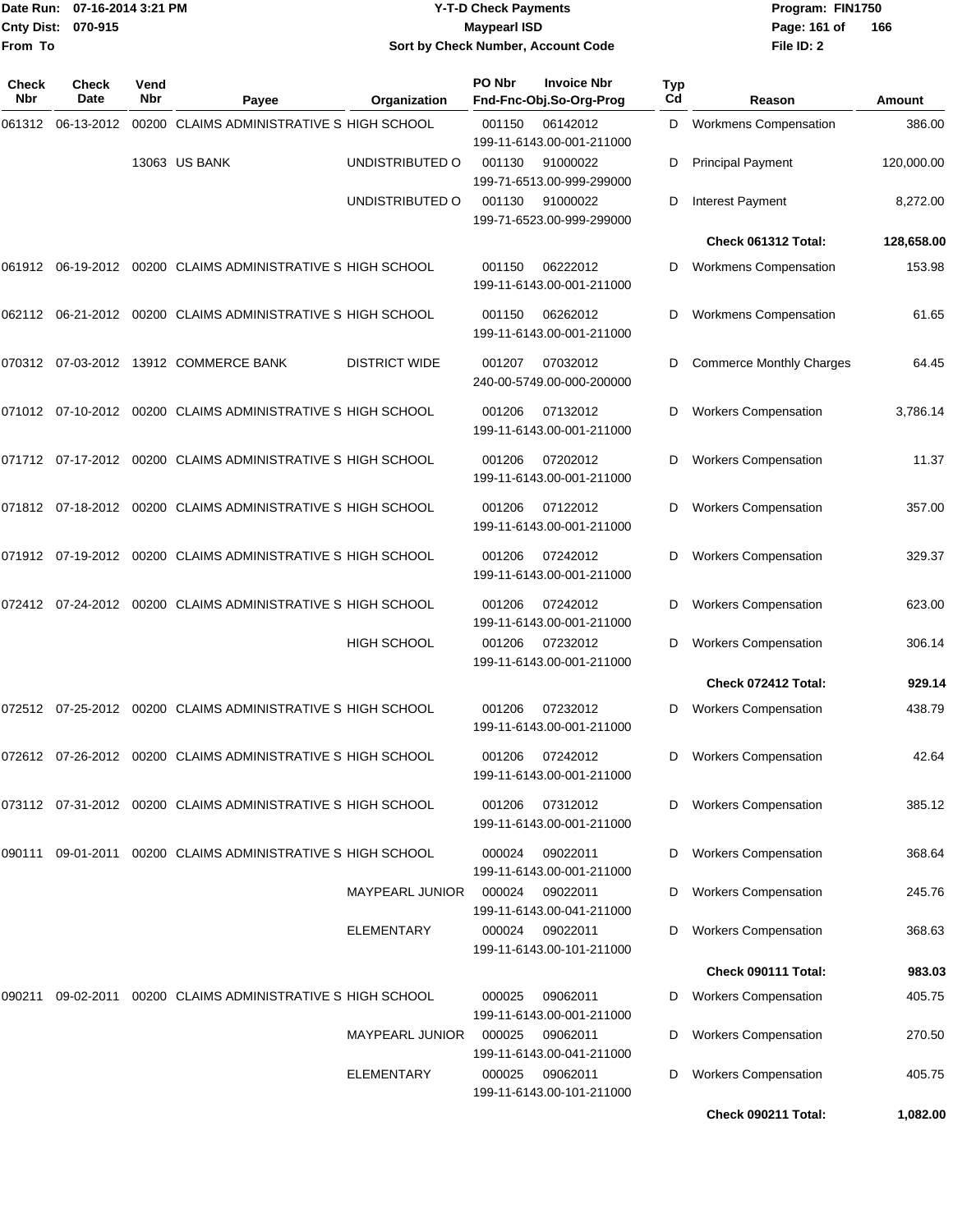| Date Run:<br>Cnty Dist: | 07-16-2014 3:21 PM<br>070-915<br>From To |             |                                                      | <b>Y-T-D Check Payments</b><br><b>Maypearl ISD</b><br>Sort by Check Number, Account Code |        |                                               |           | Program: FIN1750<br>Page: 162 of<br>File ID: 2 | 166      |
|-------------------------|------------------------------------------|-------------|------------------------------------------------------|------------------------------------------------------------------------------------------|--------|-----------------------------------------------|-----------|------------------------------------------------|----------|
|                         |                                          |             |                                                      |                                                                                          |        |                                               |           |                                                |          |
| Check<br>Nbr            | Check<br>Date                            | Vend<br>Nbr | Payee                                                | Organization                                                                             | PO Nbr | <b>Invoice Nbr</b><br>Fnd-Fnc-Obj.So-Org-Prog | Typ<br>Cd | Reason                                         | Amount   |
| 090611                  | 09-06-2011                               |             | 00200 CLAIMS ADMINISTRATIVE S HIGH SCHOOL            |                                                                                          | 000026 | 09072011<br>199-11-6143.00-001-211000         | D         | <b>Workers Compensation</b>                    | 202.87   |
|                         |                                          |             |                                                      | <b>MAYPEARL JUNIOR</b>                                                                   | 000026 | 09072011<br>199-11-6143.00-041-211000         | D         | <b>Workers Compensation</b>                    | 135.25   |
|                         |                                          |             |                                                      | ELEMENTARY                                                                               | 000026 | 09072011<br>199-11-6143.00-101-211000         | D         | <b>Workers Compensation</b>                    | 202.88   |
|                         |                                          |             |                                                      |                                                                                          |        |                                               |           | Check 090611 Total:                            | 541.00   |
| 090711                  | 09-07-2011                               |             | 00200 CLAIMS ADMINISTRATIVE S HIGH SCHOOL            |                                                                                          | 000027 | 09022011B<br>199-11-6143.00-001-211000        | D         | <b>Workers Compensation</b>                    | 218.80   |
|                         |                                          |             |                                                      | MAYPEARL JUNIOR                                                                          | 000027 | 09022011B<br>199-11-6143.00-041-211000        | D         | <b>Workers Compensation</b>                    | 145.87   |
|                         |                                          |             |                                                      | <b>ELEMENTARY</b>                                                                        | 000027 | 09022011B<br>199-11-6143.00-101-211000        | D         | <b>Workers Compensation</b>                    | 218.80   |
|                         |                                          |             |                                                      |                                                                                          |        |                                               |           | Check 090711 Total:                            | 583.47   |
| 090911                  | 09-09-2011                               |             | 00200 CLAIMS ADMINISTRATIVE S HIGH SCHOOL            |                                                                                          | 000028 | 09122011<br>199-11-6143.00-001-211000         | D         | <b>Workers Compensation</b>                    | 115.25   |
|                         |                                          |             |                                                      | <b>MAYPEARL JUNIOR</b>                                                                   | 000028 | 09122011<br>199-11-6143.00-041-211000         | D         | <b>Workers Compensation</b>                    | 76.83    |
|                         |                                          |             |                                                      | <b>ELEMENTARY</b>                                                                        | 000028 | 09122011<br>199-11-6143.00-101-211000         | D         | <b>Workers Compensation</b>                    | 115.24   |
|                         |                                          |             |                                                      |                                                                                          |        |                                               |           | Check 090911 Total:                            | 307.32   |
| 091011                  | 09-10-2011                               |             | 00200 CLAIMS ADMINISTRATIVE S HIGH SCHOOL            |                                                                                          | 000029 | 09142011<br>199-11-6143.00-001-211000         | D         | <b>Workers Compensation</b>                    | 15.99    |
|                         |                                          |             |                                                      | <b>MAYPEARL JUNIOR</b>                                                                   | 000029 | 09142011<br>199-11-6143.00-041-211000         | D         | <b>Workers Compensation</b>                    | 10.66    |
|                         |                                          |             |                                                      | ELEMENTARY                                                                               | 000029 | 09142011<br>199-11-6143.00-101-211000         | D         | <b>Workers Compensation</b>                    | 15.99    |
|                         |                                          |             |                                                      |                                                                                          |        |                                               |           | Check 091011 Total:                            | 42.64    |
| 091211                  | 09-12-2011                               |             | 00200 CLAIMS ADMINISTRATIVE S HIGH SCHOOL            |                                                                                          | 000030 | 09152011<br>199-11-6143.00-001-211000         | D         | <b>Workers Compensation</b>                    | 115.50   |
|                         |                                          |             |                                                      | <b>MAYPEARL JUNIOR</b>                                                                   | 000030 | 09152011<br>199-11-6143.00-041-211000         | D         | <b>Workers Compensation</b>                    | 77.00    |
|                         |                                          |             |                                                      | <b>ELEMENTARY</b>                                                                        | 000030 | 09152011<br>199-11-6143.00-101-211000         | D         | <b>Workers Compensation</b>                    | 115.50   |
|                         |                                          |             |                                                      |                                                                                          |        |                                               |           | Check 091211 Total:                            | 308.00   |
| 091611                  | 09-16-2011                               |             | 00200 CLAIMS ADMINISTRATIVE S HIGH SCHOOL            |                                                                                          | 000118 | 09132011<br>199-11-6143.00-001-211000         | D         | <b>Workers Compensation</b>                    | 466.69   |
|                         |                                          |             |                                                      | <b>MAYPEARL JUNIOR</b>                                                                   | 000118 | 09132011<br>199-11-6143.00-041-211000         | D         | <b>Workers Compensation</b>                    | 466.69   |
|                         |                                          |             |                                                      | <b>ELEMENTARY</b>                                                                        | 000118 | 09132011<br>199-11-6143.00-101-211000         | D         | <b>Workers Compensation</b>                    | 466.69   |
|                         |                                          |             |                                                      |                                                                                          |        |                                               |           | Check 091611 Total:                            | 1,400.07 |
| 092311                  |                                          |             | 09-23-2011 00200 CLAIMS ADMINISTRATIVE S HIGH SCHOOL |                                                                                          | 000116 | 09202011<br>199-11-6143.00-001-211000         | D         | <b>Workers Compensation</b>                    | 578.67   |
|                         |                                          |             |                                                      | <b>MAYPEARL JUNIOR</b>                                                                   | 000116 | 09202011<br>199-11-6143.00-041-211000         | D         | <b>Workers Compensation</b>                    | 578.66   |
|                         |                                          |             |                                                      | <b>ELEMENTARY</b>                                                                        | 000116 | 09202011<br>199-11-6143.00-101-211000         | D         | <b>Workers Compensation</b>                    | 578.67   |
|                         |                                          |             |                                                      |                                                                                          |        |                                               |           | Check 092311 Total:                            | 1,736.00 |
| 092811                  | 09-28-2011                               |             | 00200 CLAIMS ADMINISTRATIVE S HIGH SCHOOL            |                                                                                          | 000117 | 09232011<br>199-11-6143.00-001-211000         | D         | <b>Workers Compensation</b>                    | 135.70   |
|                         |                                          |             |                                                      | <b>MAYPEARL JUNIOR</b>                                                                   | 000117 | 09232011<br>199-11-6143.00-041-211000         | D         | <b>Workers Compensation</b>                    | 135.70   |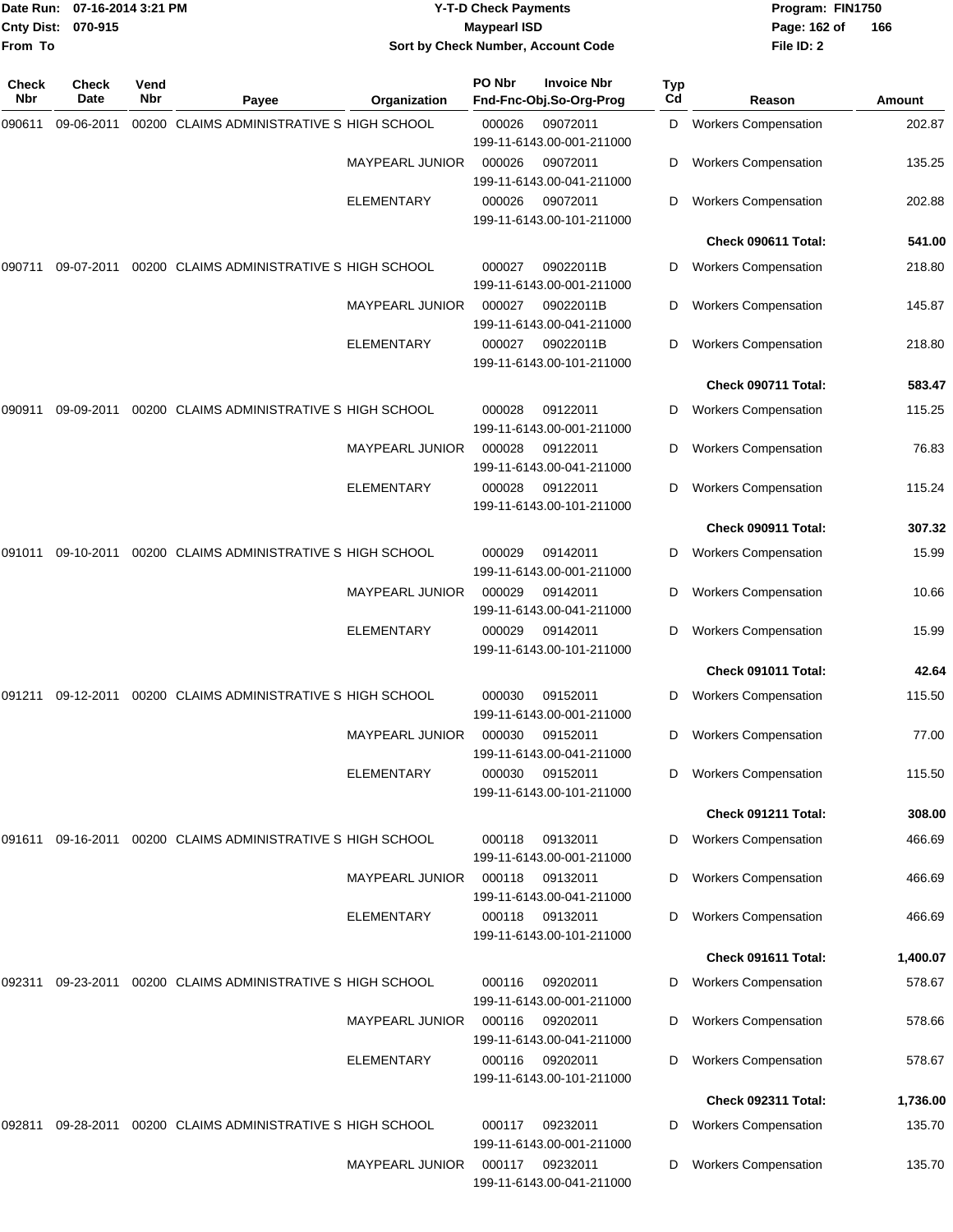| From To             | Date Run: 07-16-2014 3:21 PM<br>Cnty Dist: 070-915 |             | <b>Y-T-D Check Payments</b><br><b>Maypearl ISD</b><br>Sort by Check Number, Account Code |                        |        |                                               | Program: FIN1750<br>Page: 163 of<br>File ID: 2 | 166                         |          |
|---------------------|----------------------------------------------------|-------------|------------------------------------------------------------------------------------------|------------------------|--------|-----------------------------------------------|------------------------------------------------|-----------------------------|----------|
| <b>Check</b><br>Nbr | Check<br>Date                                      | Vend<br>Nbr | Payee                                                                                    | Organization           | PO Nbr | <b>Invoice Nbr</b><br>Fnd-Fnc-Obj.So-Org-Prog | <b>Typ</b><br>Cd                               | Reason                      | Amount   |
|                     |                                                    |             |                                                                                          | <b>ELEMENTARY</b>      | 000117 | 09232011                                      | D                                              | <b>Workers Compensation</b> | 135.70   |
|                     |                                                    |             |                                                                                          |                        |        | 199-11-6143.00-101-211000                     |                                                |                             |          |
|                     |                                                    |             |                                                                                          |                        |        |                                               |                                                | Check 092811 Total:         | 407.10   |
| 092911              | 09-29-2011                                         |             | 13912 COMMERCE BANK                                                                      | <b>DISTRICT WIDE</b>   | 000119 | 09012011<br>240-00-5749.00-000-200000         | D                                              | Convenience Fee Charges     | 44.19    |
|                     |                                                    |             |                                                                                          | <b>DISTRICT WIDE</b>   | 000119 | 09012011<br>240-00-5749.00-000-200000         | D                                              | Convenience Fee Charges     | 19.95    |
|                     |                                                    |             |                                                                                          |                        |        |                                               |                                                | Check 092911 Total:         | 64.14    |
| 093011              | 09-30-2011                                         |             | 00200 CLAIMS ADMINISTRATIVE S HIGH SCHOOL                                                |                        | 000115 | 09272011<br>199-11-6143.00-001-211000         | D                                              | <b>Workers Compensation</b> | 306.08   |
|                     |                                                    |             |                                                                                          | <b>MAYPEARL JUNIOR</b> | 000115 | 09272011<br>199-11-6143.00-041-211000         | D                                              | <b>Workers Compensation</b> | 306.08   |
|                     |                                                    |             |                                                                                          | <b>ELEMENTARY</b>      | 000115 | 09272011<br>199-11-6143.00-101-211000         | D                                              | <b>Workers Compensation</b> | 306.08   |
|                     |                                                    |             |                                                                                          |                        |        |                                               |                                                | Check 093011 Total:         | 918.24   |
| 100111              | 10-01-2011                                         |             | 00218 THE COWBOY BANK OF TE ADMINISTRATIVE                                               |                        | 000122 | 09302011<br>199-41-6219.10-701-299000         | D                                              | <b>Bank Fee</b>             | 15.00    |
| 100511              | 10-05-2011                                         |             | 00200 CLAIMS ADMINISTRATIVE S HIGH SCHOOL                                                |                        | 000181 | 10052011<br>199-11-6143.00-001-211000         | D                                              | <b>Workers Compensation</b> | 116.04   |
|                     |                                                    |             |                                                                                          | <b>MAYPEARL JUNIOR</b> | 000181 | 10052011<br>199-11-6143.00-041-211000         | D                                              | <b>Workers Compensation</b> | 116.04   |
|                     |                                                    |             |                                                                                          | <b>ELEMENTARY</b>      | 000181 | 10052011<br>199-11-6143.00-101-211000         | D                                              | <b>Workers Compensation</b> | 116.04   |
|                     |                                                    |             |                                                                                          |                        |        |                                               |                                                | Check 100511 Total:         | 348.12   |
| 100711              | 10-07-2011                                         |             | 00200 CLAIMS ADMINISTRATIVE S HIGH SCHOOL                                                |                        | 000182 | 10072011<br>199-11-6143.00-001-211000         | D                                              | <b>Workers Compensation</b> | 319.24   |
|                     |                                                    |             |                                                                                          | <b>MAYPEARL JUNIOR</b> | 000182 | 10072011<br>199-11-6143.00-041-211000         | D                                              | <b>Workers Compensation</b> | 319.23   |
|                     |                                                    |             |                                                                                          | ELEMENTARY             | 000182 | 10072011<br>199-11-6143.00-101-211000         | D                                              | <b>Workers Compensation</b> | 319.23   |
|                     |                                                    |             |                                                                                          |                        |        |                                               |                                                | Check 100711 Total:         | 957.70   |
|                     |                                                    |             | 101211 10-12-2011 00200 CLAIMS ADMINISTRATIVE S HIGH SCHOOL                              |                        | 000183 | 10122011<br>199-11-6143.00-001-211000         | D                                              | <b>Workers Compensation</b> | 14.21    |
|                     |                                                    |             |                                                                                          | <b>MAYPEARL JUNIOR</b> | 000183 | 10122011<br>199-11-6143.00-041-211000         | D                                              | <b>Workers Compensation</b> | 14.22    |
|                     |                                                    |             |                                                                                          | <b>ELEMENTARY</b>      | 000183 | 10122011<br>199-11-6143.00-101-211000         | D                                              | <b>Workers Compensation</b> | 14.21    |
|                     |                                                    |             |                                                                                          |                        |        |                                               |                                                | <b>Check 101211 Total:</b>  | 42.64    |
| 101811              |                                                    |             | 10-18-2011 00200 CLAIMS ADMINISTRATIVE S HIGH SCHOOL                                     |                        | 000184 | 10182011<br>199-11-6143.00-001-211000         | D                                              | <b>Workers Compensation</b> | 101.33   |
|                     |                                                    |             |                                                                                          | HIGH SCHOOL            | 000224 | 10212011<br>199-11-6143.00-001-211000         | D                                              | <b>Workers Compensation</b> | 263.59   |
|                     |                                                    |             |                                                                                          | <b>MAYPEARL JUNIOR</b> | 000184 | 10182011<br>199-11-6143.00-041-211000         | D                                              | <b>Workers Compensation</b> | 101.33   |
|                     |                                                    |             |                                                                                          | <b>MAYPEARL JUNIOR</b> | 000224 | 10212011<br>199-11-6143.00-041-211000         | D                                              | <b>Workers Compensation</b> | 263.59   |
|                     |                                                    |             |                                                                                          | <b>ELEMENTARY</b>      | 000184 | 10182011<br>199-11-6143.00-101-211000         | D                                              | <b>Workers Compensation</b> | 101.34   |
|                     |                                                    |             |                                                                                          | <b>ELEMENTARY</b>      | 000224 | 10212011<br>199-11-6143.00-101-211000         | D                                              | <b>Workers Compensation</b> | 263.59   |
|                     |                                                    |             |                                                                                          |                        |        |                                               |                                                | Check 101811 Total:         | 1,094.77 |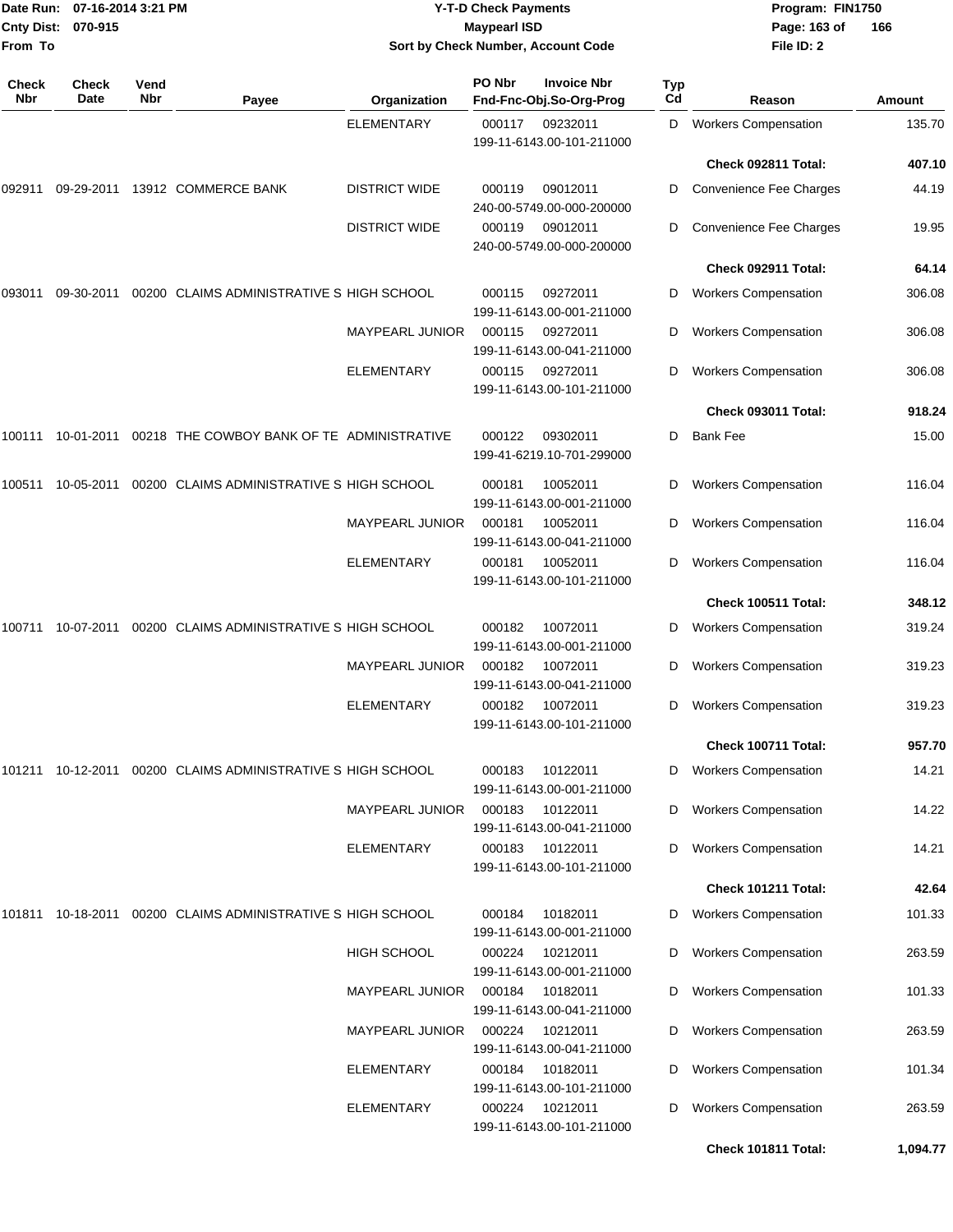| Date Run:           | 07-16-2014 3:21 PM   |             |                                                                           | <b>Y-T-D Check Payments</b> |        |                                               |           |                                | Program: FIN1750 |  |  |
|---------------------|----------------------|-------------|---------------------------------------------------------------------------|-----------------------------|--------|-----------------------------------------------|-----------|--------------------------------|------------------|--|--|
| <b>Cnty Dist:</b>   | 070-915              |             | <b>Maypearl ISD</b>                                                       |                             |        |                                               |           | Page: 164 of                   | 166              |  |  |
| From To             |                      |             |                                                                           |                             |        | Sort by Check Number, Account Code            |           | File ID: 2                     |                  |  |  |
| Check<br><b>Nbr</b> | <b>Check</b><br>Date | Vend<br>Nbr | Payee                                                                     | Organization                | PO Nbr | <b>Invoice Nbr</b><br>Fnd-Fnc-Obj.So-Org-Prog | Typ<br>Cd | Reason                         | <b>Amount</b>    |  |  |
| 101911              | 10-19-2011           |             | 00200 CLAIMS ADMINISTRATIVE S HIGH SCHOOL                                 |                             | 000185 | 10192011<br>199-11-6143.00-001-211000         | D         | <b>Workers Compensation</b>    | 49.65            |  |  |
|                     |                      |             |                                                                           | <b>MAYPEARL JUNIOR</b>      | 000185 | 10192011<br>199-11-6143.00-041-211000         | D         | <b>Workers Compensation</b>    | 49.65            |  |  |
|                     |                      |             |                                                                           | ELEMENTARY                  | 000185 | 10192011<br>199-11-6143.00-101-211000         | D         | <b>Workers Compensation</b>    | 49.65            |  |  |
|                     |                      |             |                                                                           |                             |        |                                               |           | Check 101911 Total:            | 148.95           |  |  |
| 102111              |                      |             | 10-21-2011 00200 CLAIMS ADMINISTRATIVE S HIGH SCHOOL                      |                             | 000242 | 10262011<br>199-11-6143.00-001-211000         | D         | <b>Workers Compensation</b>    | 14.21            |  |  |
|                     |                      |             |                                                                           | <b>MAYPEARL JUNIOR</b>      | 000242 | 10262011<br>199-11-6143.00-041-211000         | D         | <b>Workers Compensation</b>    | 14.22            |  |  |
|                     |                      |             |                                                                           | ELEMENTARY                  | 000242 | 10262011<br>199-11-6143.00-101-211000         | D         | <b>Workers Compensation</b>    | 14.21            |  |  |
|                     |                      |             |                                                                           |                             |        |                                               |           | Check 102111 Total:            | 42.64            |  |  |
| 102511              | 10-25-2011           |             | 00200 CLAIMS ADMINISTRATIVE S HIGH SCHOOL                                 |                             | 000243 | 10282011<br>199-11-6143.00-001-211000         | D         | <b>Workers Compensation</b>    | 180.34           |  |  |
|                     |                      |             |                                                                           | MAYPEARL JUNIOR             | 000243 | 10282011<br>199-11-6143.00-041-211000         | D         | <b>Workers Compensation</b>    | 180.33           |  |  |
|                     |                      |             |                                                                           | <b>ELEMENTARY</b>           | 000243 | 10282011<br>199-11-6143.00-101-211000         | D         | <b>Workers Compensation</b>    | 180.33           |  |  |
|                     |                      |             |                                                                           |                             |        |                                               |           | Check 102511 Total:            | 541.00           |  |  |
| 102911              |                      |             | 10-29-2011 13912 COMMERCE BANK                                            | <b>DISTRICT WIDE</b>        | 000244 | 10312011cf<br>240-00-5749.00-000-200000       | D         | Conv Fees Charge               | 19.95            |  |  |
| 103111              |                      |             | 10-01-2011 13912 COMMERCE BANK                                            | <b>HIGH SCHOOL</b>          | 000241 | 10012011<br>199-11-6143.00-001-211000         | D         | <b>Workers Compensation</b>    | 34.52            |  |  |
|                     |                      |             |                                                                           | <b>MAYPEARL JUNIOR</b>      | 000241 | 10012011<br>199-11-6143.00-041-211000         | D         | <b>Workers Compensation</b>    | 34.52            |  |  |
|                     |                      |             |                                                                           | ELEMENTARY                  | 000241 | 10012011<br>199-11-6143.00-101-211000         | D         | <b>Workers Compensation</b>    | 34.51            |  |  |
|                     |                      |             |                                                                           |                             |        |                                               |           | <b>Check 103111 Total:</b>     | 103.55           |  |  |
|                     |                      |             | 110111  11-10-2011  00200  CLAIMS ADMINISTRATIVE S MAYPEARL JUNIOR        |                             | 000482 | 111082011<br>199-11-6143.00-041-211000        | D         | <b>Workers Compensation</b>    | 180.33           |  |  |
|                     |                      |             | 110211 11-02-2011 13912 COMMERCE BANK                                     | <b>DISTRICT WIDE</b>        | 000486 | 11012011<br>240-00-5749.00-000-200000         | D         | <b>Convenience Fee Charges</b> | 19.95            |  |  |
|                     |                      |             |                                                                           | <b>DISTRICT WIDE</b>        | 000486 | 11012011<br>240-00-5749.00-000-200000         | D         | Convenience Fee Charges        | 174.29           |  |  |
|                     |                      |             |                                                                           |                             |        |                                               |           | Check 110211 Total:            | 194.24           |  |  |
|                     |                      |             | 110411  11-04-2011  00200  CLAIMS ADMINISTRATIVE S            HIGH SCHOOL |                             | 000484 | 11012011<br>199-11-6143.00-001-211000         | D         | <b>Workers Compensation</b>    | 194.55           |  |  |
|                     |                      |             |                                                                           | <b>MAYPEARL JUNIOR</b>      | 000484 | 11012011<br>199-11-6143.00-041-211000         |           | <b>Workers Compensation</b>    | 194.54           |  |  |
|                     |                      |             |                                                                           | ELEMENTARY                  | 000484 | 11012011<br>199-11-6143.00-101-211000         | D         | <b>Workers Compensation</b>    | 194.55           |  |  |
|                     |                      |             |                                                                           |                             |        |                                               |           | Check 110411 Total:            | 583.64           |  |  |
| 110911              |                      |             | 11-09-2011 00200 CLAIMS ADMINISTRATIVE S HIGH SCHOOL                      |                             | 000483 | 11042011<br>199-11-6143.00-001-211000         | D         | <b>Workers Compensation</b>    | 15.00            |  |  |
|                     |                      |             |                                                                           | <b>MAYPEARL JUNIOR</b>      | 000483 | 11042011<br>199-11-6143.00-041-211000         | D         | <b>Workers Compensation</b>    | 16.98            |  |  |
|                     |                      |             |                                                                           | ELEMENTARY                  | 000483 | 11042011<br>199-11-6143.00-101-211000         | D         | <b>Workers Compensation</b>    | 10.66            |  |  |

**Check 110911 Total: 42.64**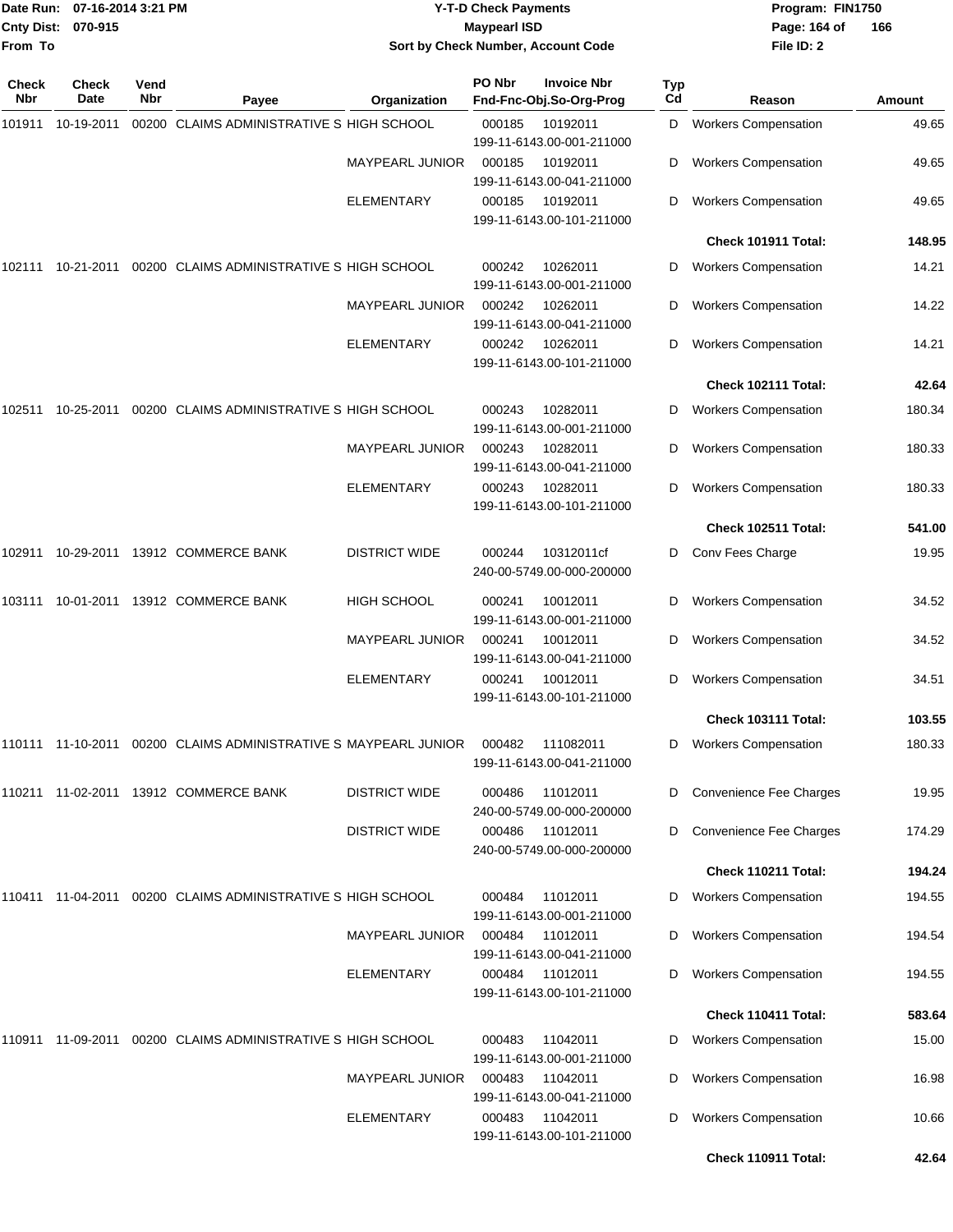| From To      | Date Run: 07-16-2014 3:21 PM<br>Cnty Dist: 070-915 |             |                                                             | <b>Y-T-D Check Payments</b><br><b>Maypearl ISD</b> |        |                                               |                  | Program: FIN1750<br>Page: 165 of<br>File ID: 2 | 166      |
|--------------|----------------------------------------------------|-------------|-------------------------------------------------------------|----------------------------------------------------|--------|-----------------------------------------------|------------------|------------------------------------------------|----------|
|              |                                                    |             |                                                             | Sort by Check Number, Account Code                 |        |                                               |                  |                                                |          |
| Check<br>Nbr | <b>Check</b><br>Date                               | Vend<br>Nbr | Payee                                                       | Organization                                       | PO Nbr | <b>Invoice Nbr</b><br>Fnd-Fnc-Obj.So-Org-Prog | <b>Typ</b><br>Cd | Reason                                         | Amount   |
| 111011       | 11-10-2011                                         |             | 00200 CLAIMS ADMINISTRATIVE S HIGH SCHOOL                   |                                                    | 000482 | 11082011<br>199-11-6143.00-001-211000         | D                | <b>Workers Compensation</b>                    | 180.34   |
|              |                                                    |             |                                                             | <b>ELEMENTARY</b>                                  | 000482 | 11082011<br>199-11-6143.00-101-211000         | D                | <b>Workers Compensation</b>                    | 180.33   |
|              |                                                    |             |                                                             |                                                    |        |                                               |                  | Check 111011 Total:                            | 360.67   |
|              | 111511  11-15-2011                                 |             | 00200 CLAIMS ADMINISTRATIVE S HIGH SCHOOL                   |                                                    | 000481 | 11102011<br>199-11-6143.00-001-211000         | D                | <b>Workers Compensation</b>                    | 163.45   |
|              |                                                    |             |                                                             | <b>MAYPEARL JUNIOR</b>                             | 000481 | 11102011<br>199-11-6143.00-041-211000         | D                | <b>Workers Compensation</b>                    | 163.45   |
|              |                                                    |             |                                                             | ELEMENTARY                                         | 000481 | 11102011<br>199-11-6143.00-101-211000         | D                | <b>Workers Compensation</b>                    | 163.45   |
|              |                                                    |             |                                                             |                                                    |        |                                               |                  | Check 111511 Total:                            | 490.35   |
|              |                                                    |             | 00200 CLAIMS ADMINISTRATIVE S HIGH SCHOOL                   |                                                    | 000480 | 11142011<br>199-11-6143.00-001-211000         | D                | <b>Workers Compensation</b>                    | 303.66   |
|              |                                                    |             |                                                             | <b>MAYPEARL JUNIOR</b>                             | 000480 | 11142011<br>199-11-6143.00-041-211000         | D                | <b>Workers Compensation</b>                    | 303.67   |
|              |                                                    |             |                                                             | ELEMENTARY                                         | 000480 | 11142011<br>199-11-6143.00-101-211000         | D                | <b>Workers Compensation</b>                    | 303.67   |
|              |                                                    |             |                                                             |                                                    |        |                                               |                  | Check 111711 Total:                            | 911.00   |
| 111811       | 11-18-2011                                         |             | 00200 CLAIMS ADMINISTRATIVE S HIGH SCHOOL                   |                                                    | 000479 | 11152011<br>199-11-6143.00-001-211000         | D                | <b>Workers Compensation</b>                    | 356.08   |
|              |                                                    |             |                                                             | <b>MAYPEARL JUNIOR</b>                             | 000479 | 11152011<br>199-11-6143.00-041-211000         | D                | <b>Workers Compensation</b>                    | 356.08   |
|              |                                                    |             |                                                             | <b>ELEMENTARY</b>                                  | 000479 | 11152011<br>199-11-6143.00-101-211000         | D                | <b>Workers Compensation</b>                    | 356.08   |
|              |                                                    |             |                                                             |                                                    |        |                                               |                  | Check 111811 Total:                            | 1,068.24 |
| 112211       | 11-22-2011                                         |             | 00200 CLAIMS ADMINISTRATIVE S HIGH SCHOOL                   |                                                    | 000485 | 11172011<br>199-11-6143.00-001-211000         | D                | <b>Workers Compensation</b>                    | 486.41   |
|              |                                                    |             |                                                             | <b>MAYPEARL JUNIOR</b>                             |        | 000485 11172011<br>199-11-6143.00-041-211000  | D                | <b>Workers Compensation</b>                    | 486.41   |
|              |                                                    |             |                                                             | <b>ELEMENTARY</b>                                  | 000485 | 11172011<br>199-11-6143.00-101-211000         | D                | <b>Workers Compensation</b>                    | 486.42   |
|              |                                                    |             |                                                             |                                                    |        |                                               |                  | Check 112211 Total:                            | 1,459.24 |
|              |                                                    |             | 120111 12-01-2011 13912 COMMERCE BANK                       | <b>DISTRICT WIDE</b>                               | 000594 | 12012011<br>240-00-5749.00-000-200000         | D                | <b>Monthly Fee Charges</b>                     | 67.11    |
|              |                                                    |             |                                                             | <b>DISTRICT WIDE</b>                               | 000594 | 12012011<br>240-00-5749.00-000-200000         | D                | Final Adjustment Charge                        | 19.95    |
|              |                                                    |             |                                                             |                                                    |        |                                               |                  | Check 120111 Total:                            | 87.06    |
|              |                                                    |             | 120211 12-02-2011 00200 CLAIMS ADMINISTRATIVE S HIGH SCHOOL |                                                    | 000502 | 12012011<br>199-11-6143.00-001-211000         | D                | <b>Workers Compensation</b>                    | 102.22   |
|              |                                                    |             |                                                             | <b>MAYPEARL JUNIOR</b>                             | 000502 | 12012011<br>199-11-6143.00-041-211000         | D                | <b>Workers Compensation</b>                    | 102.22   |
|              |                                                    |             |                                                             | <b>ELEMENTARY</b>                                  | 000502 | 12012011<br>199-11-6143.00-101-211000         | D                | <b>Workers Compensation</b>                    | 102.22   |
|              |                                                    |             |                                                             |                                                    |        |                                               |                  | <b>Check 120211 Total:</b>                     | 306.66   |
| 120711       |                                                    |             | 12-07-2011 00200 CLAIMS ADMINISTRATIVE S HIGH SCHOOL        |                                                    | 000593 | 12022011<br>199-11-6143.00-001-211000         | D                | <b>Workers Compensation</b>                    | 37.71    |
|              |                                                    |             |                                                             | <b>MAYPEARL JUNIOR</b>                             | 000593 | 12022011<br>199-11-6143.00-041-211000         | D                | <b>Workers Compensation</b>                    | 37.70    |
|              |                                                    |             |                                                             | <b>ELEMENTARY</b>                                  | 000593 | 12022011<br>199-11-6143.00-101-211000         | D                | <b>Workers Compensation</b>                    | 37.70    |
|              |                                                    |             |                                                             |                                                    |        |                                               |                  | Check 120711 Total:                            | 113.11   |